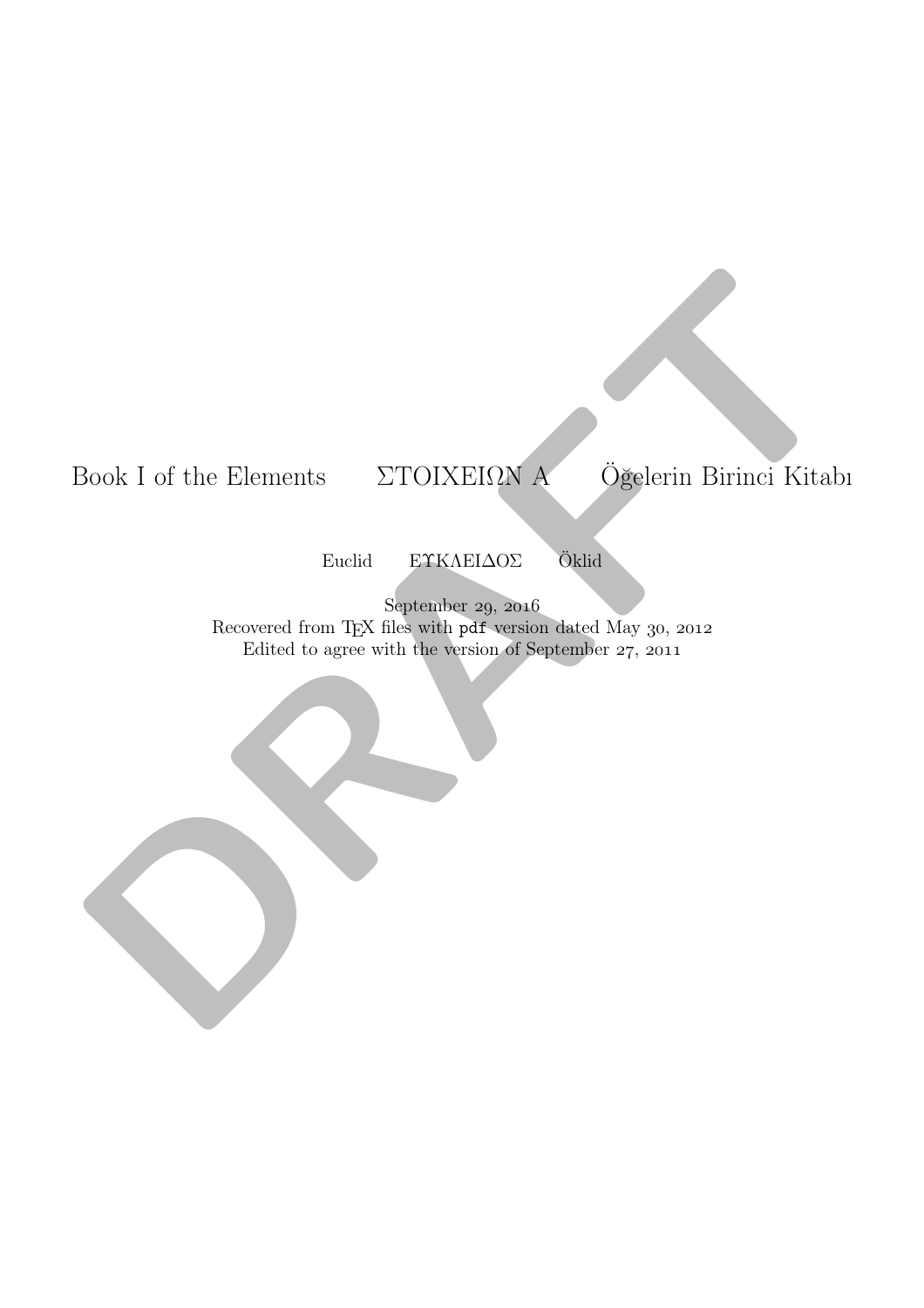# Contents

| 1. |         | Introduction                  | 4  |
|----|---------|-------------------------------|----|
|    | 1.1     | Layout $\ldots \ldots \ldots$ | 4  |
|    | 1.2     | Text $\ldots \ldots \ldots$   | 4  |
|    | $1.3 -$ | Analysis                      | 4  |
|    | 1.4     | $\text{Language} \dots \dots$ | 5  |
|    |         | Writing $\ldots$ .<br>1.4.1   | 6  |
|    |         | $1.4.2$ Nouns                 | 6  |
|    |         | 1.4.3 The definite ar-        |    |
|    |         | ticle $\ldots$                | 7  |
|    |         | Prepositions<br>1.4.4         | 8  |
|    |         | $Verbs \dots \dots$<br>1.4.5  | 9  |
|    | 1.5     | Translation                   | 10 |
|    |         |                               |    |
|    | Giris   |                               | 12 |
|    | 2.1     | Sayfa düzeni ve Metin.        | 12 |

 $\bf{3}$ 

| 2.2   | Analız | 12<br>3.23          |
|-------|--------|---------------------|
| 2.3   | Dil    | 13<br>3.24          |
|       |        | 3.25                |
|       |        | 14<br>3.26          |
| 3.1   |        | 19<br>3.27          |
| 3.2   |        | 20<br>3.28          |
| $3-3$ |        | 21<br>3.29          |
| 3.4   |        | 22<br>3.30          |
| 3.5   |        | 24<br>3.31          |
| 3.6   |        | 26<br>3.32          |
| 3.7   |        | 27<br>3.33          |
| 3.8   |        | 29<br>3.34          |
| 3.9   |        | 30<br>3.35          |
| 3.10  |        | 31<br>3.36          |
| 3.11  |        | 32<br>3.37          |
| 3.12  |        | 33<br>3.38          |
| 3.13  |        | 34<br>3.39          |
| 3.14  |        | 35<br>3.40          |
| 3.15  |        | 37<br>3.41          |
| 3.16  |        | 38<br>3.42          |
| 3.17  |        | 39<br>3.43          |
| 3.18  |        | 40<br>3.44          |
| 3.19  |        | 40<br>3.45          |
| 3.20  |        | 3.46<br>41          |
| 3.21  |        | $4^{\rm 2}$<br>3.47 |
| 3.22  |        | 3.48<br>44          |
|       |        |                     |

 $45\,$  $46\,$ 

 $\frac{1}{48}$ 

49  $\ddot{\phantom{a}}$  $53\,$  $\ddot{\phantom{0}}$  $54\,$ 

 $55\,$  $57$  $\frac{57}{58}$  $\ddot{\phantom{a}}$  $\overline{a}$ 

 $60\,$  $61$  $6\mathbf{2}$  $6<sub>3</sub>$  $\sqrt{64}$ 

 $\begin{array}{c} 65 \\ 66 \end{array}$  $\overline{a}$ 

67

68

 $69$ 

 $\overline{71}$  $\overline{73}$ 

 $^{75}_{76}$ <br> $^{76}_{78}$  $\ddotsc$  $\frac{1}{2}$  ,  $\frac{1}{2}$  ,  $\frac{1}{2}$ 

 $\mathbf{r}$  $\ddot{\phantom{0}}$ 

> $\overline{a}$  $\overline{a}$

 $\ddot{\phantom{a}}$  $\ddot{\phantom{a}}$ 

 $\ddot{\phantom{a}}$  $\ddot{\phantom{a}}$  $70$  $\overline{a}$ 

 $\ddot{\phantom{0}}$ 

 $\overline{\mathcal{L}}$  .

 $\ddot{\phantom{0}}$ 

 $\overline{a}$ 

 $\ddot{\phantom{a}}$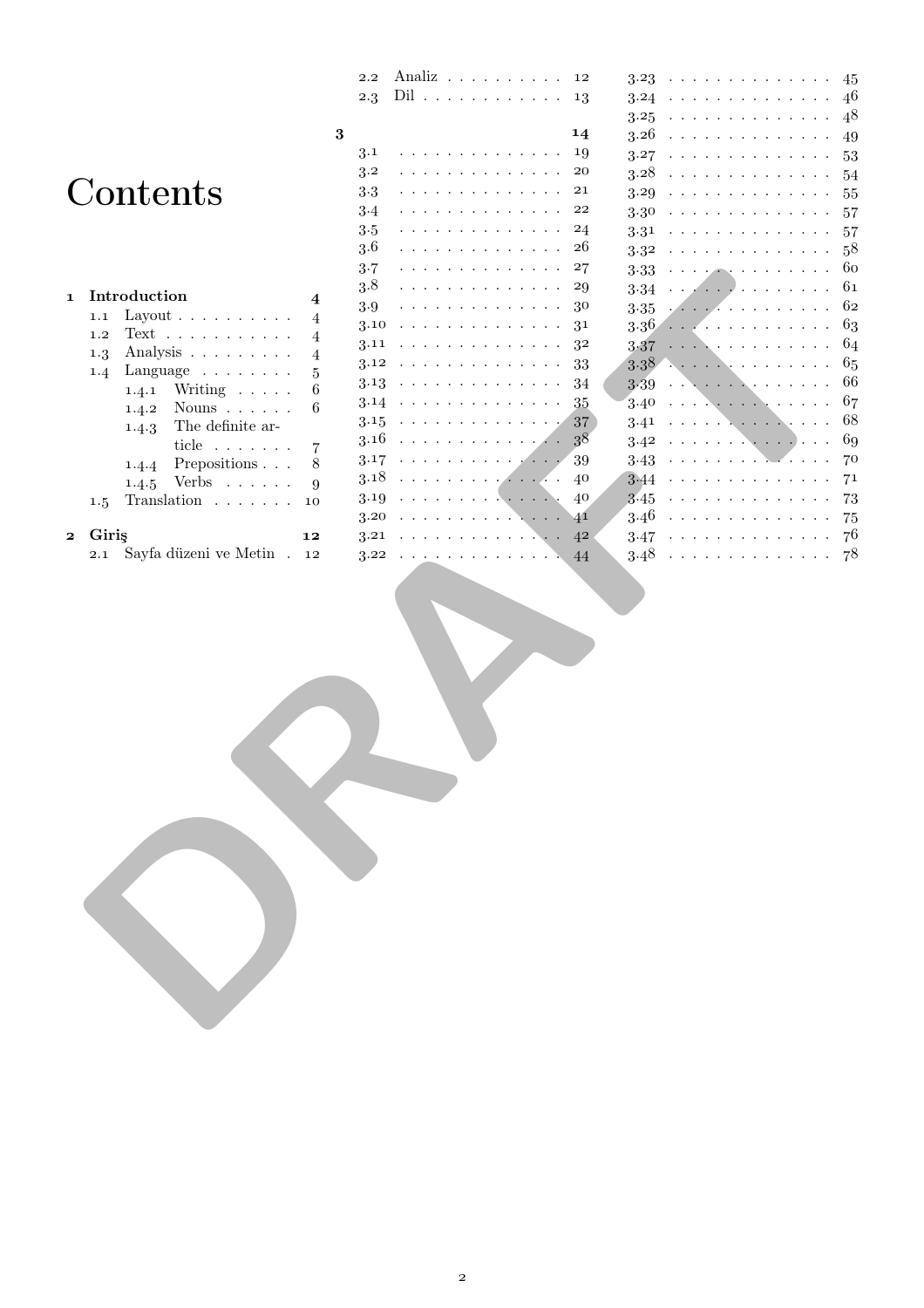# List of Tables

| 1.1     |                                                                                                                                                                                                                                | $\overline{4}$          |
|---------|--------------------------------------------------------------------------------------------------------------------------------------------------------------------------------------------------------------------------------|-------------------------|
| $1.2\,$ | The Greek alphabet is in the contract of the contract of the contract of the contract of the contract of the contract of the contract of the contract of the contract of the contract of the contract of the contract of the c | 6                       |
| 1.3     |                                                                                                                                                                                                                                | $\overline{\mathbf{7}}$ |
| 1.4     |                                                                                                                                                                                                                                | 8                       |
| 1.5     |                                                                                                                                                                                                                                | 9                       |
| 1.6     |                                                                                                                                                                                                                                | 10                      |
| 2.1     |                                                                                                                                                                                                                                | 13                      |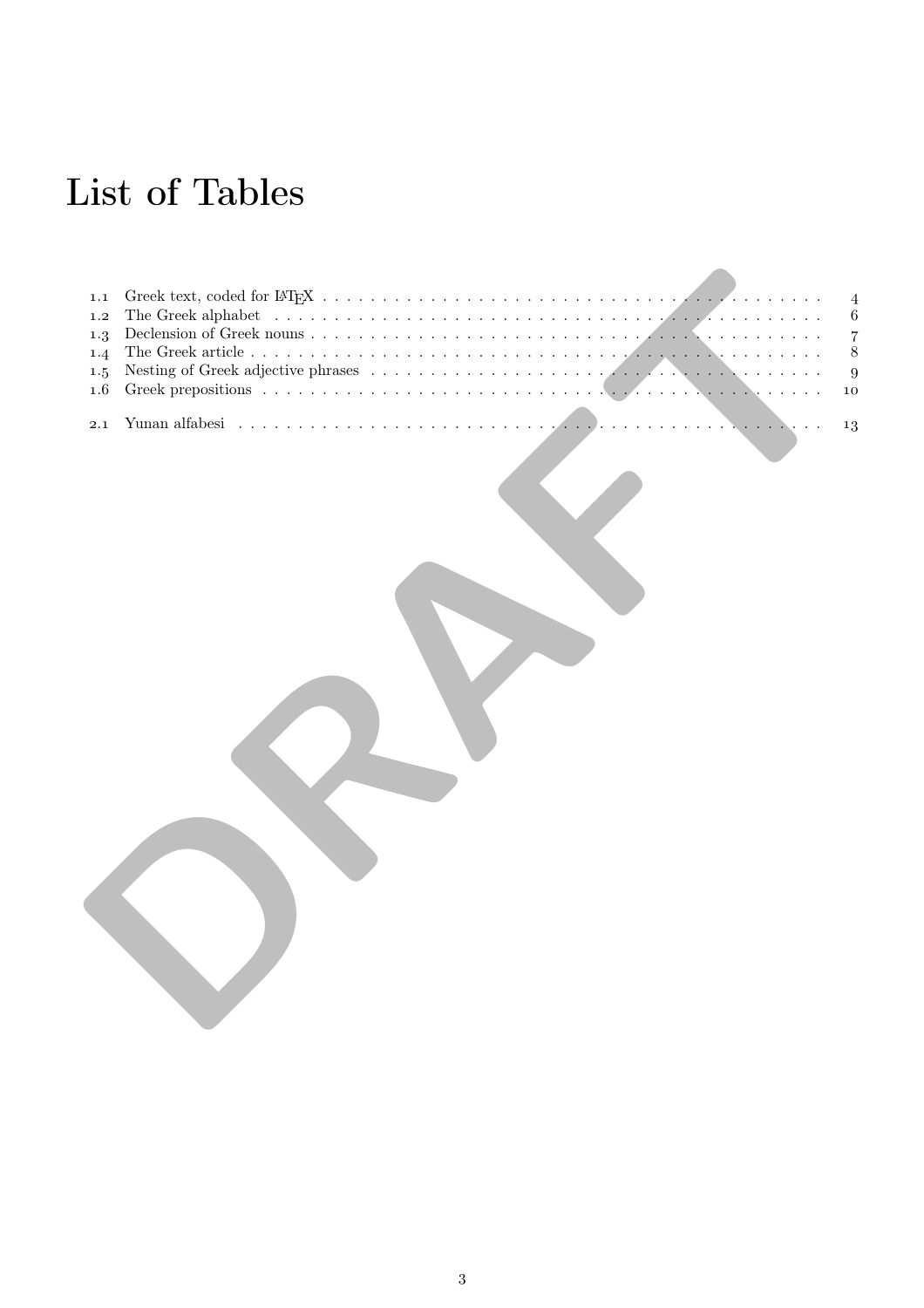# Chapter 1

# Introduction

#### 1.1 Layout

Book I of Euclid's Elements is presented here in three parallel columns: the original Greek text in the middle column, an English translation to its left, and a Turkish translation to its right.

Euclid's Elements consist of 13 books, each divided into propositions. Some books also have definitions, and Book I has also postulates and common notions. In the presentation here, the Greek text of each sentence of each proposition is broken into units so that

- . each unit will fit on one line,
- . the unit as such has a role in the sentence,
- . the units, kept in the same order, make sense when translated into English.

Each proposition of the Elements is accompanied by

#### 1.2 Text

We receive Euclid's text through various filters. The Elements are supposed to have been composed around 300 B.C.E. Heiberg's text (published in  $1883$ ) is based mainly on a manuscript in the Vatican written the tenth century c.e., closer to our time than to Euclid's time. Knorr [8] argues that Euclid's original intent may be better reflected in some Arabic translations from the eighth and ninth centuries. (The argument is summarized in  $[g]$ .) Nonetheless, we shall just use the Heiberg text.

More precisely, for convenience, we take the Greek text in our underlying LAT<sub>E</sub>X file from the LAT<sub>E</sub>X files of Richard Fitzpatrick, who has published his own parallel English translation. (In the underlying LATEX file, the enunciation of Proposition I.1 in Greek reads as in Table  $1.1$ .) Fitzpatrick reports that his Greek text is that of Heiberg,

11 Let OUTIUS the strength level for the control of pairs and the spin in the spin in the spin in the spin in the spin in the spin in the spin in the spin in the spin in the spin in the spin in the spin in the spin in the a picture of points and lines, with most points (and some lines) labelled with letters. This picture is the lettered diagram. We place the diagram for each proposition after the words. According to Reviel Netz  $[i_2, p, j_5, n, j_5],$ this is where the diagram appeared in the original scroll, presumably so that one would know how far to unroll the scroll in order to read the proposition. The end of a proposition is not to be considered as an undignified position. Indeed, Netz judges the diagram to be a metonym for the proposition: something associated with the proposition that is used to stand for the proposition. (Today the *enunciation* of a proposition—see  $\S_1$ , below—would appear to be the common metonym.)

but he gives it without Heiberg's apparatus criticus. Also his method of transcription is unclear. There is at least one mistake in his text (τρὸς for πρὸς near the beginning of  $I_{.5}$ ). We shall correct such mistakes, if we find them, although we shall not look for them systematically.

In the process of translating, we have made use of a printout of the Greek text of Myungsunn Ryu.<sup>2</sup> We do not have a LAT<sub>E</sub>X file for this text; only pdf. The text is said to be taken from the Perseus Digital Library.

We also refer to images of Heiberg's original text  $[1]$ , which are available as pdf files from the Wilbour Hall website<sup>3</sup> and from European Cultural Heritage Online (ECHO). In preparing the files from the latter source for printing, we have trimmed the black borders by means of a program called briss.<sup>5</sup>

>Ep'i t~hc doje'ishc e>uje'iac peperasm'enhc tr'igwnon >is'opleuron sust'hsasjai.

Table 1.1: Greek text, coded for LAT<sub>EX</sub>

#### 1.3 Analysis

http://farside.ph.utexas.edu/euclid.html

http://en.wikipedia.org/wiki/File:Euclid-Elements.pdf http://www.wilbourhall.org/

http://echo.mpiwg-berlin.mpg.de/home/ http://briss.sourceforge.net/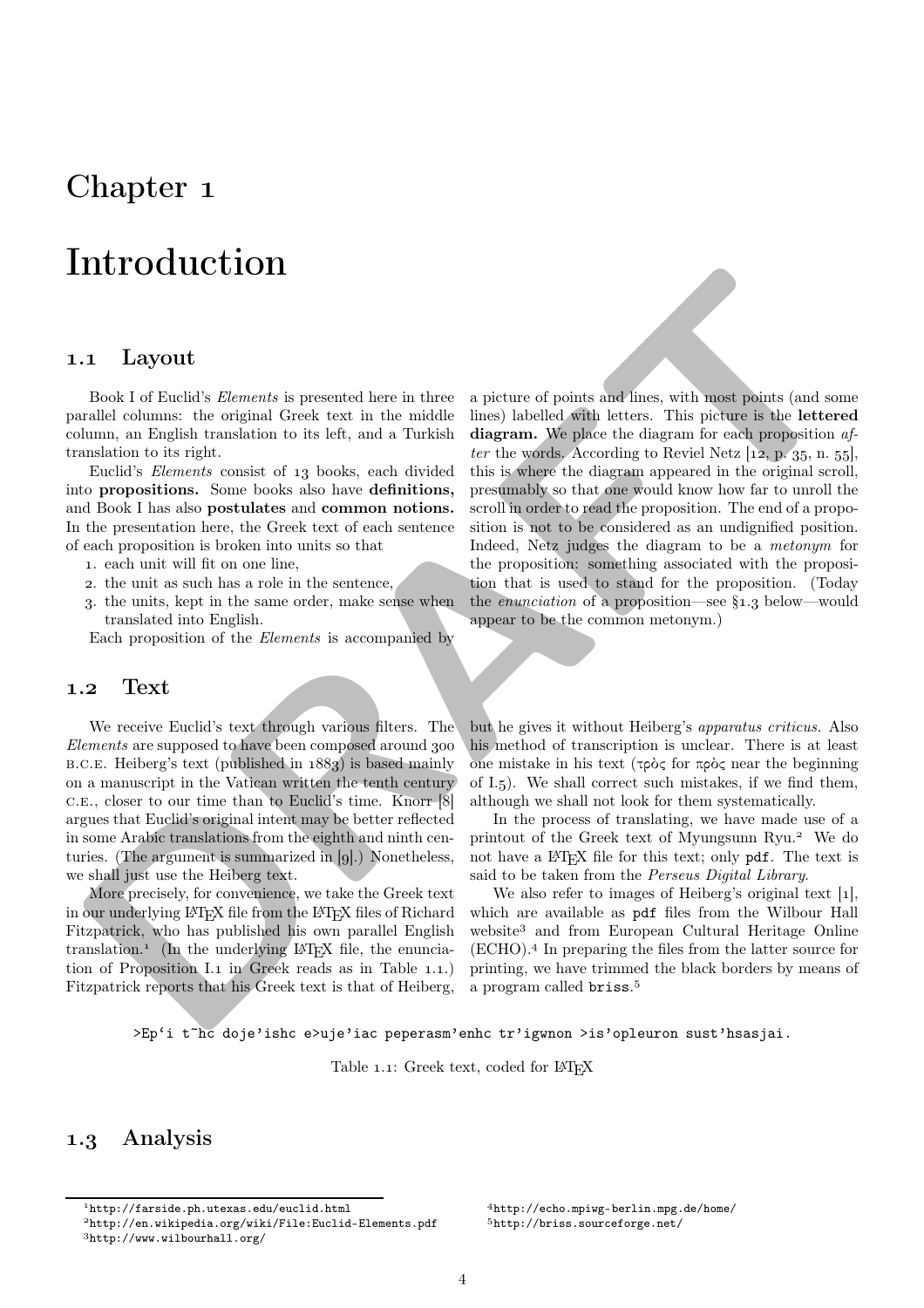Each proposition of the Elements can be understood as being a **problem** or a **theorem**. Writing around 320 C.E., Pappus of Alexandria  $[17, pp. 564-567]$  describes the distinction:

> Those who favor a more technical terminology in geometrical research use

- problem  $(πρόβλημα)$  to mean a [proposition ] in which it is proposed to do or construct [something]; and
- theorem (θεώρημα), a [proposition] in which the consequences and necessary implications of certain hypotheses are investigated;

but among the ancients some described them all as problems, some as theorems.

In short, a problem proposes something to do; a theorem proposes something to see. (The Greek for theorem means more generally 'that which is looked at' and is related to the verb θεάομαι 'look at'; from this also comes θέατρον 'theater'.)

Be it a problem or a theorem, a proposition—or more precisely the text of a proposition—can be analyzed into as many as six parts. The Green Lion edition  $[3, p$ . xxiii of Heath's translation of Euclid describes this analysis as found in Proclus's Commentary on the First Book of Eu $clid's$  Elements [14, p. 159]. In the fifth century C.E., Proclus<sup>7</sup> writes:

> Every problem and every theorem that is furnished with all its parts should contain the following elements:

- 1) an enunciation  $(πρότασις)$ ,
- 2) an exposition (ἔκθεσις),
- ) a specification (διορισμός),
- ) a construction (κατασκευή),
- 5) a **proof** (άπόδειξις), and
- ) a conclusion (συμπέρασμα).

place of certain hypothese are treating to a triangle.<br>
scale and solution and is a straight of a straight of a straight in the comparison and its absolute in the comparison of the straight in the comparison in the straig Of these, the enunciation states what is given and what is being sought from it, for a perfect enunciation consists of both these parts. The exposition takes separately what is given and prepares it in advance for use in the investigation. The specification takes separately the thing that is sought and makes clear precisely what it is. The construction adds what is lacking in the given for finding what is sought. The proof draws the proposed inference by reasoning scientifically from the propositions that have been admitted. The conclusion reverts to the enunciation, confirming what has been proved.

So many are the parts of a problem or a theorem. The most essential ones, and those which are always present, are enunciation, proof, and conclusion.

#### . Language

The Greek language that we have begun discussing is the language of Euclid: ancient Greek. This language belongs to the so-called Indo-European family of languages. English also belongs to this family, but Turkish does not. Alternative translations are:

- for ἔκθεσις, setting out, and
- for διορισμός, definition of goal  $[12, p. 10]$ .

Heiberg's analysis of the text of the Elements into paragraphs does not correspond exactly to the analysis of Proclus; but Netz uses the analysis of Proclus in his Shaping of Deduction in Greek Mathematics  $[12]$ , and we shall use it also, according to the following understanding:

. The enunciation of a proposition is a general statement, without reference to the lettered diagram. The statement is about some subject, perhaps a straight line or a triangle.

. In the exposition, that subject is identified in the diagram by means of letters; the existence of the subject is established by means of a third-person imperative verb.

. (a) The specification of a problem says what will be done with the subject, and it begins with the words δεῖ δὴ. Here δεῖ is an impersonal verb with the meaning of 'it is necessary to' or 'it is required to' or simply 'one must'; while δή is a 'temporal particle' with the root meaning of 'at this or that point' [10]. That which is necessary is expressed by a clause with an infinitive verb. In translating, we may use the English form 'It is necessary for A to be  $B$ .

(b) The specification of a theorem says what will be proved about the subject, and it begins with the words λέγω ὅτι 'I say that'. The same expression may also appear in a problem, in an additional specification at the head of the proof, after the construction.

. In the construction, if it is present, the second word is often γάρ, a 'confirmatory adverb and causal conjunction'  $[16, \P 2803, p. 637]$ . We translate it as 'for', at the beginning of the sentence; but again, γάρ itself is the second word, because it is *postpositive:* it simply never appears at the beginning of a sentence.

. Then the proof often begins with the particle ἐπεί 'because, since'. The ἐπεί (or other words) may be followed by οὖν, a 'confirmatory or inferential' postpositive particle  $[16, \P_{2955}, p. 664].$ 

. The conclusion repeats the enunciation, usually with the addition of the postpositive particle ἄρα 'therefore'. Then, after the repeated enunciation, the conclusion ends with one of the clauses:

(a) ὅπερ ἔδει ποιῆσαι 'just what it was necessary to do' (in problems); Heiberg translates this into Latin as  $quod$  $\omega$ oportebat fieri, although quod erat faciendum or QEF is also used;

(b) ὅπερ ἔδει δεῖξαι 'just what it was necessary to show' (in theorems): in Latin, quod erat demonstrandum, or QED.

However, in some ways, Turkish is closer to Greek than English is. Modern scientific terminology, in English or Turkish, often has its origins in Greek.

<sup>&</sup>lt;sup>6</sup>Ivor Thomas [17, p. 567] uses *inquiry* here in his translation; but there is no word in the Greek original corresponding to this or to proposition.

Proclus was born in Byzantium (that is, Constantinople, now

İstanbul), but his parents were from Lycia (Likya), and he was educated first in Xanthus. He moved to Alexandria, then Athens, to study philosophy  $[14, p. xxxix]$ .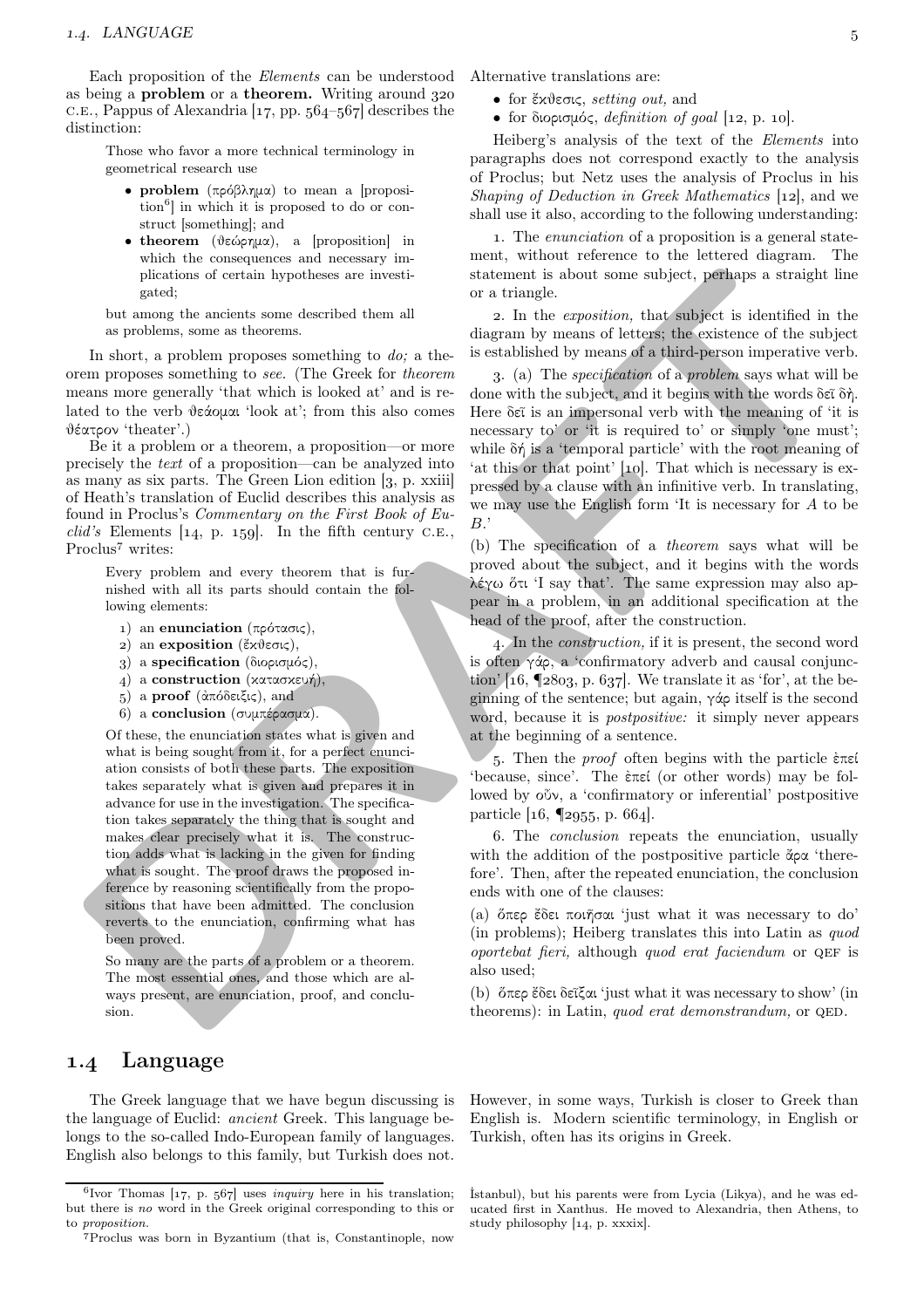|                                                                                                                                                                                                                                                                                                                                                                                                                                                                 | capital       | minuscule              | transliteration         | name                                                               |                                                                                                                                                                                                                                              |
|-----------------------------------------------------------------------------------------------------------------------------------------------------------------------------------------------------------------------------------------------------------------------------------------------------------------------------------------------------------------------------------------------------------------------------------------------------------------|---------------|------------------------|-------------------------|--------------------------------------------------------------------|----------------------------------------------------------------------------------------------------------------------------------------------------------------------------------------------------------------------------------------------|
|                                                                                                                                                                                                                                                                                                                                                                                                                                                                 | Α             | α                      | a                       | alpha                                                              |                                                                                                                                                                                                                                              |
|                                                                                                                                                                                                                                                                                                                                                                                                                                                                 | $\, {\bf B}$  | β                      | b                       | beta                                                               |                                                                                                                                                                                                                                              |
|                                                                                                                                                                                                                                                                                                                                                                                                                                                                 | $\Gamma$      | Υ                      | g                       | gamma                                                              |                                                                                                                                                                                                                                              |
|                                                                                                                                                                                                                                                                                                                                                                                                                                                                 | Δ             | δ                      | d                       | delta                                                              |                                                                                                                                                                                                                                              |
|                                                                                                                                                                                                                                                                                                                                                                                                                                                                 | E             | ε                      | е                       | epsilon                                                            |                                                                                                                                                                                                                                              |
|                                                                                                                                                                                                                                                                                                                                                                                                                                                                 | Ζ             | ζ                      | Ζ                       | zeta                                                               |                                                                                                                                                                                                                                              |
|                                                                                                                                                                                                                                                                                                                                                                                                                                                                 | $\rm H$       | η                      | ê                       | eta                                                                |                                                                                                                                                                                                                                              |
|                                                                                                                                                                                                                                                                                                                                                                                                                                                                 | $\Theta$      | $\vartheta$            | $_{\rm th}$             | theta                                                              |                                                                                                                                                                                                                                              |
|                                                                                                                                                                                                                                                                                                                                                                                                                                                                 | Ι             |                        | i                       | iota                                                               |                                                                                                                                                                                                                                              |
|                                                                                                                                                                                                                                                                                                                                                                                                                                                                 | $\mathbf K$   | χ                      | k                       | kappa                                                              |                                                                                                                                                                                                                                              |
|                                                                                                                                                                                                                                                                                                                                                                                                                                                                 | $\Lambda$     | λ                      | 1                       | lambda                                                             |                                                                                                                                                                                                                                              |
|                                                                                                                                                                                                                                                                                                                                                                                                                                                                 | M             | μ                      | m                       | mu                                                                 |                                                                                                                                                                                                                                              |
|                                                                                                                                                                                                                                                                                                                                                                                                                                                                 | N             | ν                      | $\mathbf n$             | nu                                                                 |                                                                                                                                                                                                                                              |
|                                                                                                                                                                                                                                                                                                                                                                                                                                                                 | Ξ             | ξ                      | $\mathbf x$             | xi                                                                 |                                                                                                                                                                                                                                              |
|                                                                                                                                                                                                                                                                                                                                                                                                                                                                 | $\mathcal{O}$ | $\mathbf{o}$           | $\mathbf O$             | omicron                                                            |                                                                                                                                                                                                                                              |
|                                                                                                                                                                                                                                                                                                                                                                                                                                                                 | Π             | π                      | p                       | pi                                                                 |                                                                                                                                                                                                                                              |
|                                                                                                                                                                                                                                                                                                                                                                                                                                                                 | $\mathbf P$   | ρ                      | r                       | rho.                                                               |                                                                                                                                                                                                                                              |
|                                                                                                                                                                                                                                                                                                                                                                                                                                                                 | Σ             | $\sigma$ , $\varsigma$ | $\rm S$                 | sigma                                                              |                                                                                                                                                                                                                                              |
|                                                                                                                                                                                                                                                                                                                                                                                                                                                                 | Τ             | τ                      | t                       | tau                                                                |                                                                                                                                                                                                                                              |
|                                                                                                                                                                                                                                                                                                                                                                                                                                                                 | $\Upsilon$    | υ                      | y, u                    | upsilon                                                            |                                                                                                                                                                                                                                              |
|                                                                                                                                                                                                                                                                                                                                                                                                                                                                 | $\Phi$        | φ                      | ph                      | phi                                                                |                                                                                                                                                                                                                                              |
|                                                                                                                                                                                                                                                                                                                                                                                                                                                                 | X             | χ                      | ch                      | chi                                                                |                                                                                                                                                                                                                                              |
|                                                                                                                                                                                                                                                                                                                                                                                                                                                                 | Ψ             | ψ                      | ps                      | psi                                                                |                                                                                                                                                                                                                                              |
|                                                                                                                                                                                                                                                                                                                                                                                                                                                                 | Ω             | ω                      | ô                       | omega                                                              |                                                                                                                                                                                                                                              |
| Writing<br>4.1                                                                                                                                                                                                                                                                                                                                                                                                                                                  |               |                        |                         |                                                                    |                                                                                                                                                                                                                                              |
|                                                                                                                                                                                                                                                                                                                                                                                                                                                                 |               |                        |                         |                                                                    |                                                                                                                                                                                                                                              |
| The Greek alphabet, in Table 1.2, is the source for the<br>atin alphabet (which is used by English and Turkish),<br>d it is a source for much scientific symbolism. The vow-                                                                                                                                                                                                                                                                                    |               |                        |                         | appears, as in $\beta \acute{\alpha} \sigma \varsigma$ basis base. | in case-endings of nouns. Of the two forms of minuscule<br>sigma, the $\varsigma$ appears at the ends of words; elsewhere, $\sigma$                                                                                                          |
| s of the Greek alphabet are $\alpha$ , $\varepsilon$ , $\eta$ , $\iota$ , $o$ , $\nu$ , and $\omega$ , where<br>is a long $\varepsilon$ , and $\omega$ is a long $\omega$ ; the other vowels $(\alpha, \nu, \nu)$<br>can be long or short. Some vowels may be given tonal<br>cents $(\dot{\alpha}, \ddot{\alpha}, \dot{\alpha})$ . An initial vowel takes either a rough-<br>eathing mark (as in $\dot{\alpha}$ ) or a smooth-breathing mark $(\dot{\alpha})$ : |               |                        | are<br>pear in Euclid.) | $\sqrt{ }$ , corresponding to our $\sqrt{ }$ , $\sqrt{ }$ .        | In increasing strength, the Greek punctuation marks<br>(The Greek)<br>question-mark is like our semicolon, but it does not ap-                                                                                                               |
| e former mark is transliterated by a preceding h, and<br>e latter can be ignored, as in υπερβολή hyperbolê hy-<br><i>rbola, δρ</i> θογώνιον orthogônion <i>rectangle</i> . Likewise, δ is<br>ansliterated as rh, as in pous chambos rhombus. A<br>ng vowel may have an iota subscript $(\alpha, \eta, \omega)$ , especially                                                                                                                                     |               |                        |                         | cents was dying out [16, $\P$ 161, p. 38].                         | Euclid himself will have used only the capital letters;<br>the minuscules were developed around the ninth century<br>[ $16,$ [2, p. 8]. The accent marks were supposedly invented<br>around 200 B.C.E., because the pronunciation of the ac- |
| <b>Nouns</b><br>$-4.2$                                                                                                                                                                                                                                                                                                                                                                                                                                          |               |                        |                         |                                                                    |                                                                                                                                                                                                                                              |
| As in Turkish, so in Greek, a single noun or verb can<br>pear in many different forms. The general analysis is<br>e same: the noun or verb can be analyzed as $STEM +$<br>$max_{\alpha}$ ( $sum_{\alpha}$                                                                                                                                                                                                                                                       |               |                        |                         | in έκάτερος/έκαστος 'either/each'.)                                | Unlike a Turkish noun, a Greek noun has one of three<br><i>genders:</i> masculine, feminine, or neuter. We can use this                                                                                                                      |

Table 1.2: The Greek alphabet

#### $1.4.1$  Writing

#### $1.4.2$  Nouns

As in Turkish, so in Greek, a single noun or verb can appear in many different forms. The general analysis is the same: the noun or verb can be analyzed as STEM  $\, +\,$ ENDING  $(g\ddot{\text{o}}vde + ek).$ <sup>8</sup>

Like a Turkish noun, a Greek noun changes to show distinctions of case and number. Unlike a Turkish noun, a Greek noun does not take a separate ending (such as  $-ler$ ) for the plural number; rather, each case-ending has a singular form and a plural form. (There is also a dual form, but this is rarely seen, although the distinction between the dual and the plural number occurs for example

Unlike a Turkish noun, a Greek noun has one of three genders: masculine, feminine, or neuter. We can use this notion to distinguish nouns that are *substantives* from nouns that are *adjectives*. A substantive always keeps the same gender, whereas an adjective agrees with its associated noun in case, number, and gender. (Turkish does not show such agreement.)

The Greek cases, with their rough counterparts in Turkish, are as follows:

. nominative (the dictionary form),

<sup>&</sup>lt;sup>8</sup>The stem may be further analyzable as ROOT  $+$  CHARACTERIS-TIC.

English retains the notion of gender only in its personal pronouns: he, she, it. If masculine and feminine are together the an-

imate genders, and neuter the inanimate, then the distinction between animate and inanimate is shown in who/which. Agreement of adjective with noun in English is seen in the demonstratives: this word/these words.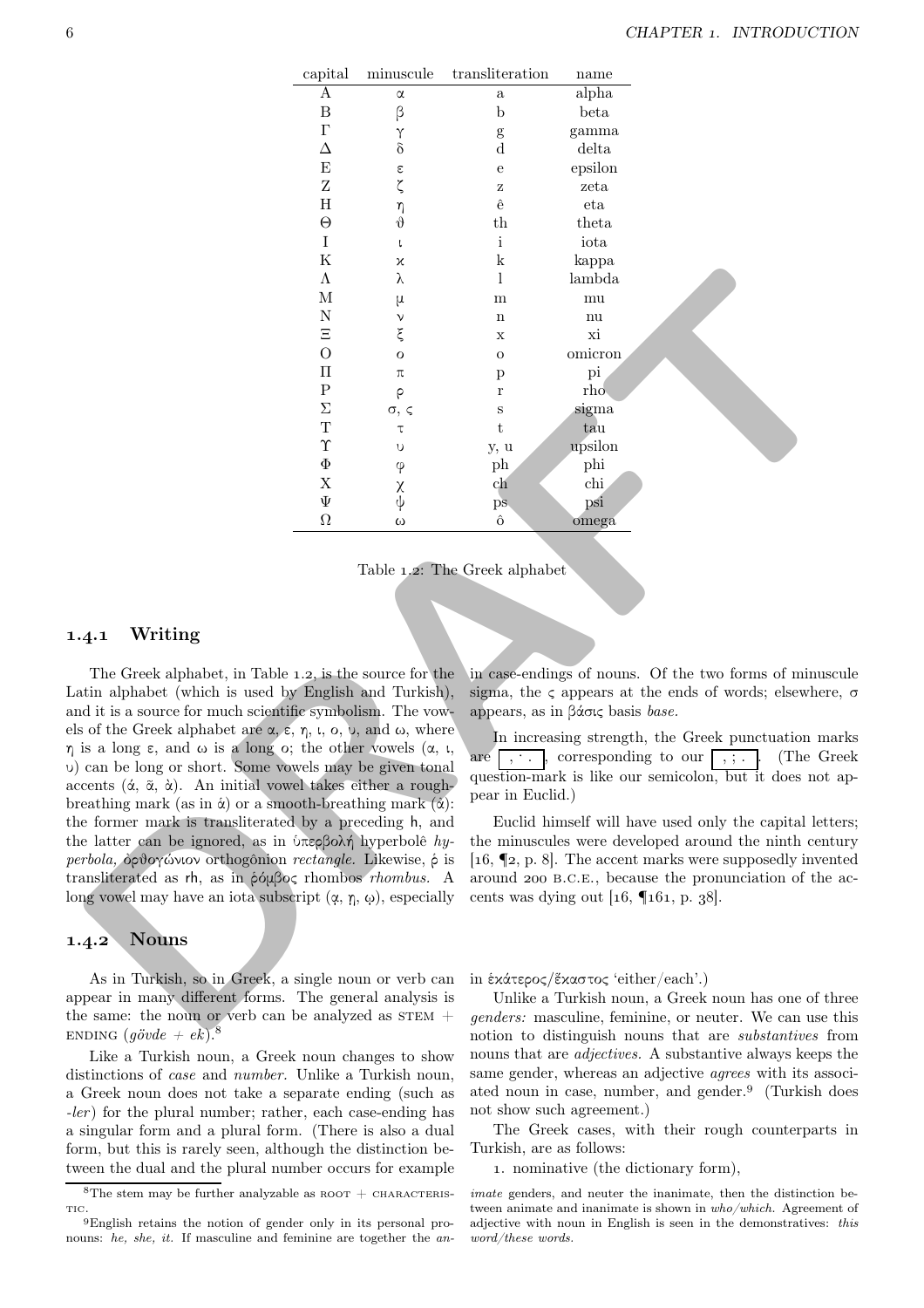- 2. genitive  $(-in \; h \, \hat{a} \, \hat{l} \, i \; or \; -den \; \hat{a} \, \hat{l} \, i),$
- 3. dative (-*e hâli* or -le hâli<sup>10</sup> or -de hâli),
- 4. accusative  $(-i \; h \hat{a} \hat{b})$ ,

. vocative (usually the same as the nominative, and anyway it is not needed in mathematics, so we shall ignore it below).

The accusative case is the case of the direct object of a verb. Turkish assigns the ending -i only to definite direct objects; otherwise, the nominative is used. However, for a neuter Greek noun, the accusative case is always the same as the nominative.

declension, there is a further distinction between the  $\bar{\alpha}$ - or first declension and the  $\sigma$ - or *second* declension. Then the consonant declension is the third declension. The spelling of the case of a noun depends on declension and gender. Turkish might be said to have four declensions; but the variations in the case-endings in Turkish are determined by the simple rules of vowel harmony, so that it may be more accurate to say that Turkish has only one declension. Some variations in the Greek endings are due to something like vowel harmony, but the rules are much more complicated. Some examples are in Table 1.3.

|                                                                                                                        |                      | A Greek noun is of the <i>vowel declension</i> or the <i>conso</i> -                                    |              | cated. Bonne examples are in fable $\mathbf{r}$ .<br>The meanings of the Greek cases are refined by means                      |            |            |  |
|------------------------------------------------------------------------------------------------------------------------|----------------------|---------------------------------------------------------------------------------------------------------|--------------|--------------------------------------------------------------------------------------------------------------------------------|------------|------------|--|
|                                                                                                                        |                      | <i>ant declension</i> , depending on its stem. Within the vowel                                         |              | of <i>prepositions</i> , discussed below.                                                                                      |            |            |  |
|                                                                                                                        |                      |                                                                                                         |              |                                                                                                                                |            |            |  |
|                                                                                                                        |                      | 1st feminine                                                                                            | 1st feminine | 2nd masculine                                                                                                                  | 2nd neuter | 3rd neuter |  |
| singular                                                                                                               | nominative           | γραμμή                                                                                                  | γωνία        | χύχλος                                                                                                                         | τρίγωνον   | μέρος      |  |
|                                                                                                                        | genitive             | γραμμής                                                                                                 | γωνίας       | κύκλου                                                                                                                         | τριγώνου   | μέρους     |  |
|                                                                                                                        | dative               | γραμμή                                                                                                  | γωνία        | κύκλω                                                                                                                          | τριγώνω    | μέρει      |  |
|                                                                                                                        | accusative           | γραμμήν                                                                                                 | γωνίαν       | κύκλον                                                                                                                         | τρίγωνον   | μέρος      |  |
| plural                                                                                                                 | nominative           | γραμμαί                                                                                                 | γωνίαι       | χύχλοι                                                                                                                         | τρίγωνα    | μέρη       |  |
|                                                                                                                        | genitive             | γραμμών                                                                                                 | γωνίων       | χύχλων                                                                                                                         | τριγώνων   | μέρων      |  |
|                                                                                                                        | dative               | γραμμαίς                                                                                                | γωνίαις      | χύχλοις                                                                                                                        | τριγώνοις  | μέρεσι     |  |
|                                                                                                                        | accusative           | γραμμάς                                                                                                 | γωνίας       | κύκλους                                                                                                                        | τρίγωνα    | μέρη       |  |
|                                                                                                                        |                      | line                                                                                                    | angle        | circle                                                                                                                         | triangle   | part       |  |
|                                                                                                                        |                      |                                                                                                         |              |                                                                                                                                |            |            |  |
|                                                                                                                        |                      |                                                                                                         |              | Table 1.3: Declension of Greek nouns                                                                                           |            |            |  |
|                                                                                                                        |                      |                                                                                                         |              |                                                                                                                                |            |            |  |
|                                                                                                                        |                      |                                                                                                         |              |                                                                                                                                |            |            |  |
|                                                                                                                        | The definite article |                                                                                                         |              |                                                                                                                                |            |            |  |
|                                                                                                                        |                      |                                                                                                         |              |                                                                                                                                |            |            |  |
|                                                                                                                        |                      |                                                                                                         |              |                                                                                                                                |            |            |  |
|                                                                                                                        |                      | Greek has a definite article, corresponding somewhat                                                    |              | when the substantives <i>straight line</i> and <i>right angle</i> are to                                                       |            |            |  |
|                                                                                                                        |                      | the English the. Whereas the has only one form, the                                                     |              | be understood.                                                                                                                 |            |            |  |
|                                                                                                                        |                      | reek article, like an adjective, shows distinctions of gen-                                             |              | Euclid may also refer (as in Proposition 5) to $x_0 \vee y_1 \wedge y_2$                                                       |            |            |  |
|                                                                                                                        |                      | r, number, and case, with forms as in Table 1.4.                                                        |              | $\overline{B\Gamma}$ the $\overline{B\Gamma}$ , which is common'. Here the adjective $x_0$                                     |            |            |  |
|                                                                                                                        |                      | Euclid may use (a case-form of) to A σημεΐον 'the A                                                     |              | 'common' would appear to be in <i>predicate</i> position [16,                                                                  |            |            |  |
|                                                                                                                        |                      | $\phi$ int' or ή AB εὐθεία [γραμμή] 'the AB straight [line]'.                                           |              | $\P$ 1168. In this position, the adjective serves not to dis-                                                                  |            |            |  |
|                                                                                                                        |                      | ere the letters A and AB come between the article and                                                   |              | tinguish the straight line in question from other straight                                                                     |            |            |  |
|                                                                                                                        |                      | e noun, in what Smyth calls <i>attributive</i> position [16,                                            |              | lines, but to express its relation to other parts of the di-                                                                   |            |            |  |
|                                                                                                                        |                      | 154. Then A itself is not a point, and AB is not a line;                                                |              | agram (in this case, that it is the base of two different                                                                      |            |            |  |
|                                                                                                                        |                      | e point and the line are seen in a diagram, labelled with                                               |              | triangles).                                                                                                                    |            |            |  |
|                                                                                                                        |                      | e indicated letters. However, Euclid may omit the noun,                                                 |              | Similarly, Euclid may use the adjective $\delta \lambda o \varsigma$ whole                                                     |            |            |  |
| eaking of $\tau$ ó A 'the A' or $\eta$ AB 'the AB'.                                                                    |                      |                                                                                                         |              | in predicate position, as in Proposition 4: όλον τὸ ABI                                                                        |            |            |  |
| Sometimes (as in Proposition 3) a single letter may de-<br>the a straight line; but then the letter takes the feminine |                      |                                                                                                         |              | τρίγωνον έπι όλον το ΔΕΖ τρίγωνον έφαρμόσει 'the ABΓ                                                                           |            |            |  |
|                                                                                                                        |                      |                                                                                                         |              | triangle, as a whole, to the $\Delta$ EZ triangle, as a whole, will<br>apply'. Smyth's examples of adjective position include: |            |            |  |
|                                                                                                                        |                      | ticle, as in $\eta \Gamma$ 'the $\Gamma$ ', since $\gamma \rho \alpha \mu \nu \eta$ 'line' is feminine. |              |                                                                                                                                |            |            |  |
|                                                                                                                        |                      | $z$ [12, 3.2.3, p.113] suggests that Euclid uses the neuter                                             |              | attributive: τὸ ὅλον στράτευμα the whole army;                                                                                 |            |            |  |
|                                                                                                                        |                      | μεῖον rather than the feminine στιγμή for 'point' so that                                               |              | predicate: δλον το στράτευμα the army as a whole.                                                                              |            |            |  |
|                                                                                                                        |                      | bints and lines will have different genders. (See Proposi-                                              |              | The distinction here may be that the whole army may have                                                                       |            |            |  |
| on 43 for a related example.)                                                                                          |                      |                                                                                                         |              | attributes of a person, as in 'The whole army is hungry';                                                                      |            |            |  |

#### 1.4.3 The definite article

In general, an adjective may be given an article and used as a substantive. (Compare 'The best is the enemy of the good', attributed to Voltaire in the French form Le mieux est l'ennemi du bien.<sup>12</sup>) The adjective need not even have the article. Euclid usually (but not always) says straight instead of straight line, and right instead of right angle. In our translation, we use STRAIGHT and RIGHT The distinction here may be that the whole army may have attributes of a person, as in 'The whole army is hungry'; but the army as a whole does not (as a whole, it is not a person). The distinction is subtle, and in the example from Euclid, Heath just gives the translation 'the whole triangle'.

In Proposition , Euclid refers to ἡ ὑπὸ ΑΒΓ γωνία, which perhaps stands for ἡ περιεχομένη ὑπὸ τῆς ΑΒΓ γραμμὴς γωνία 'the contained-by-the-ΑΒΓ-line angle' or

<sup>&</sup>lt;sup>10</sup>One source, Özkırımlı [15, p. 155], does indeed treat -le as one of the durum or hâl ekleri.

<sup>&</sup>lt;sup>11</sup>English nouns retain a sort of genitive case, in the possessive forms: man/man's/men/men's. There are further case-distinctions in pronouns: he/his/him, she/her, they/their/them.

 $12$ http://en.wikiquote.org/wiki/Voltaire, accessed July 8, 2011.

<sup>&</sup>lt;sup>13</sup>This is an elaboration of an observation by Netz  $[12, 3.2.1, p. 105]$  $4.2.1.1$ , pp.  $133-4$ .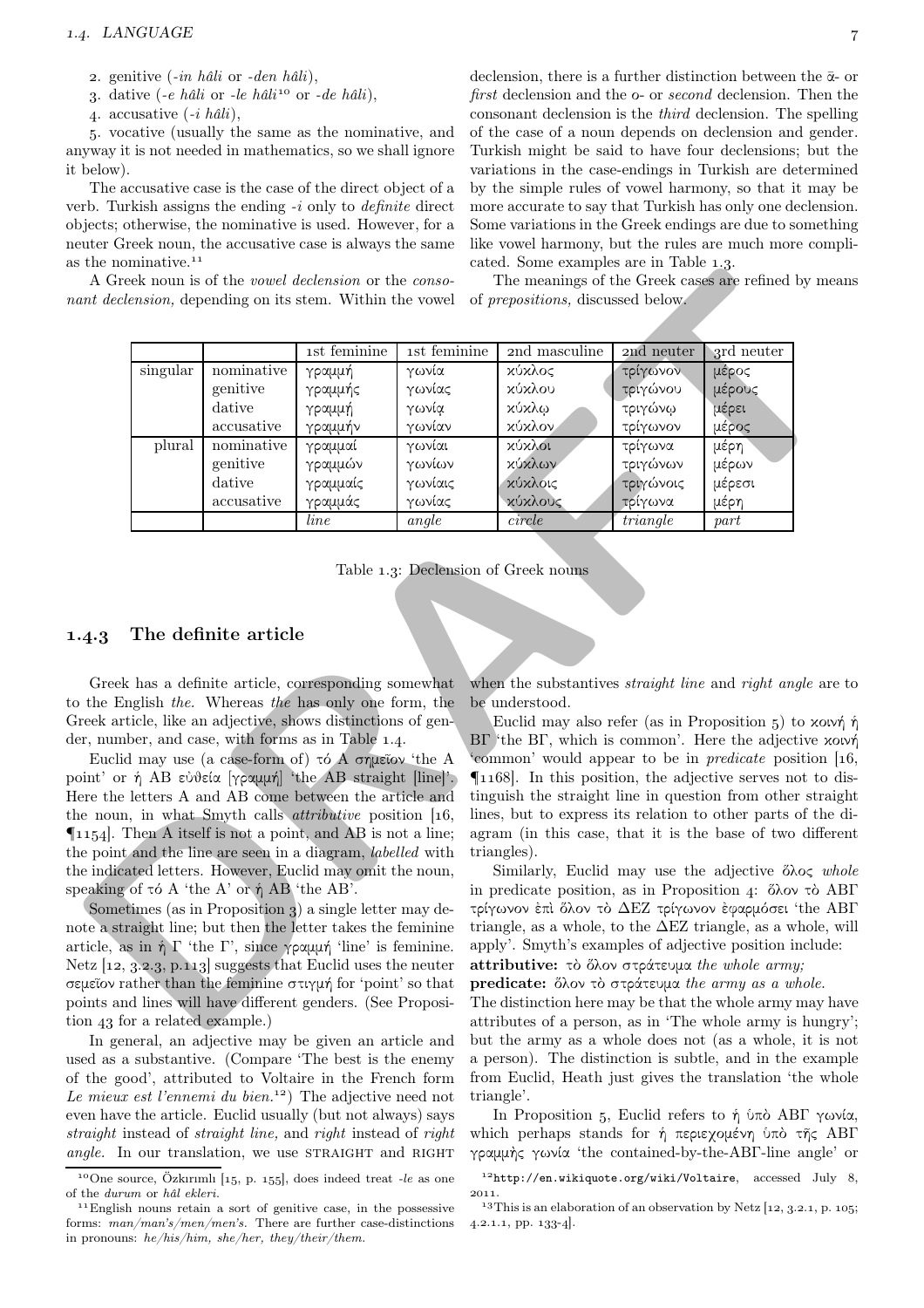|      | m.   | f.   | n.   |
|------|------|------|------|
| nom. | ò    | ň    | τό   |
| gen. | τοῦ  | τῆς  | τοῦ  |
| dat. | τῷ   | τñ   | τῷ   |
| acc. | τόν  | τήν  | τό   |
| nom. | οì   | αi   | τά   |
| gen. | τῶν  | τῶν  | τῶν  |
| dat. | τοῖς | ταῖς | τοῖς |
| acc. | τούς | τάς  | τά   |

Table 1.4: The Greek article

ἡ περιεχομένη ὑπὸ τῶν ΑΒ, ΒΓ ευθείων γραμμὼν γωνία 'the bounded-by-the-AB-B $\Gamma$ -straight-lines angle'.<sup>13</sup> In the same proposition, the form γωνία ἡ ὑπὸ ΑΒΓ appears (actually γωνία ἡ ὑπὸ ΒΖΓ), with no obvious distinction in meaning. (Each position of [ἡ] ὑπὸ ΑΒΓ is called attribu-

#### 1.4.4 Prepositions

In the example in Table 1.5, the preposition άπό appears. This is used only before nouns in the genitive case. It usually has the sense of the English preposition from, as in the first postulate, or in the construction of Proposition 1, where straight lines are drawn from the point  $\Gamma$  to A and B. In Table 1.5 then, the sense of the Greek is not exactly that the square sits on the side, but that it arises from the side.

Euclid uses various prepositions, which, when used before nouns in various cases, have meanings roughly as in Table 1.6. Details follow.

When its object is in the accusative case, the preposition  $\dot{\epsilon}$ πί has the sense of the English preposition to, as again in in the first postulate, or in the construction of Proposition 1, where straight lines are drawn from  $\Gamma$  to A and Β.

Table 1.4: The Greek article<br>
Table 1.4: The Greek article<br>
are spaced to be No AB. BT cofuse  $\frac{1}{2}$  The collasses of the Nagarity based to the Smalle, Nichol Big ForeX<br>
are boundariely-the-AB-BT-straight-lines angle.<sup></sup> The prepositional phrase ἐπὶ τὰ αὐτὰ μέρη 'to the same parts' is used several times, as for example in the fifth postulate and Proposition 7. The object of the preposition ἐπί is again in the accusative case, but is plural. It would appear that, as in English, so in Greek, 'parts' can have the sense of the singular 'region'. More precisely in this case, the meaning of 'parts' would appear to be 'side [of a straight line]'; and one might translate the phrase ἐπὶ τὰ αὐτὰ μέρη by 'on the same side' (as Heath does).<sup>14</sup> The more general sense of 'part' is used in the fifth common notion.

The object of the preposition ἐπί may also be in the genitive case. Then ἐπί has the sense of on, as yet again in the construction of Proposition , where a triangle is constructed on the straight line ΑΒ.

The preposition πρός is used in the set phrase πρὸς όρθὰς [γωνίας] at right angles, where the noun phrase ὀρθὴ [γωνία] right [angle] is a plural accusative. Also in the definitions of angle and circle, πρός is used with the accusative, in a sense normally expressed in English by 'to'. In every other case in Euclid's Book I, πρός is used with tive by Smyth.) For short, Euclid may say just ἡ ὑπὸ ΑΒΓ for the angle, without using γωνία.

The nesting of adjectives between article and noun can be repeated. An extreme example is the phrase from the enunciation of Proposition  $47$  analyzed in Table 1.5.

the dative case and also has the sense of at or on as for example in Proposition 2, where a straight line is to be placed at a given point.

There is a set phrase, used in Propositions  $14, 23, 24,$  $31, 42, 45,$  and  $46$ , in which πρός appears twice: πρός τῆ εὐθεία καὶ τῷ πρὸς αὐτῆ σημείω 'at the straight [line] and  $[at]$  the point on it'. (It is assumed here that the first occurrence of  $\pi \rho \acute{o} \varsigma$  takes two objects, both STRAIGHT and *point*. It is unlikely that *point* is ungoverned, since according to Smyth [16,  $\P$ 1534], in prose, 'the dative of place (chiefly place where) is used only of proper names'.)

The preposition διά is used with the accusative case to give explanations. The explanation might be a clause whose verb is an infinitive and whose subject is in the accusative case itself; then the whole clause is given the accusative case by being preceded by the neuter accusative article τό.<sup>15</sup> The first example is in Proposition 4: διὰ τὸ ἴσην εἶναι τὴν ΑΒ τῇ ΔΕ 'because ΑΒ is equal to ΔΕ'.

The preposition διά is also used with the genitive case, with the sense of *through* as in speaking of a straight line through a point. This use of διά always occurs in a set phrase as in the enunciation of Proposition 31, where the straight line through the point is also parallel to some other straight line.

The preposition κατά is used in Book I always with a name or a word for a point in the accusative case. This point may be where two straight lines meet, as in Proposition 27, or where a straight line is bisected, as in Proposition . The set phrase κατὰ κορυφήν 'at a head' occurs for example in the enunciation of Proposition 15 to describe angles that are 'vertically opposite' or simply vertical.

The preposition  $\mu \in \mathcal{A}$ , used with the genitive case, means with. It occurs in Book I only in Proposition  $43$ , only with the names of triangles, only in the sentence  $\tau\dot{\sigma}$ ΑΕΚ τρίγωνον μετὰ τοῦ ΚΗΓ ἴσον ἐστὶ τῷ ΑΘΚ τριγώνῳ μετὰ τοῦ ΚΖΓ 'Triangle ΑΕΚ, with [triangle] ΚΗΓ, is equal to triangle ΑΘΚ with [triangle] ΚΖΓ'.

in the nominative case. However, prepositions are never followed by a case that is unambiguously nominative.

<sup>&</sup>lt;sup>14</sup> According to Netz  $[12, 3.2.2, p. 112]$ , 'parts' means 'direction' in this phrase, and only in this phrase.

<sup>&</sup>lt;sup>15</sup>It may however be pointed out that the article τό could also be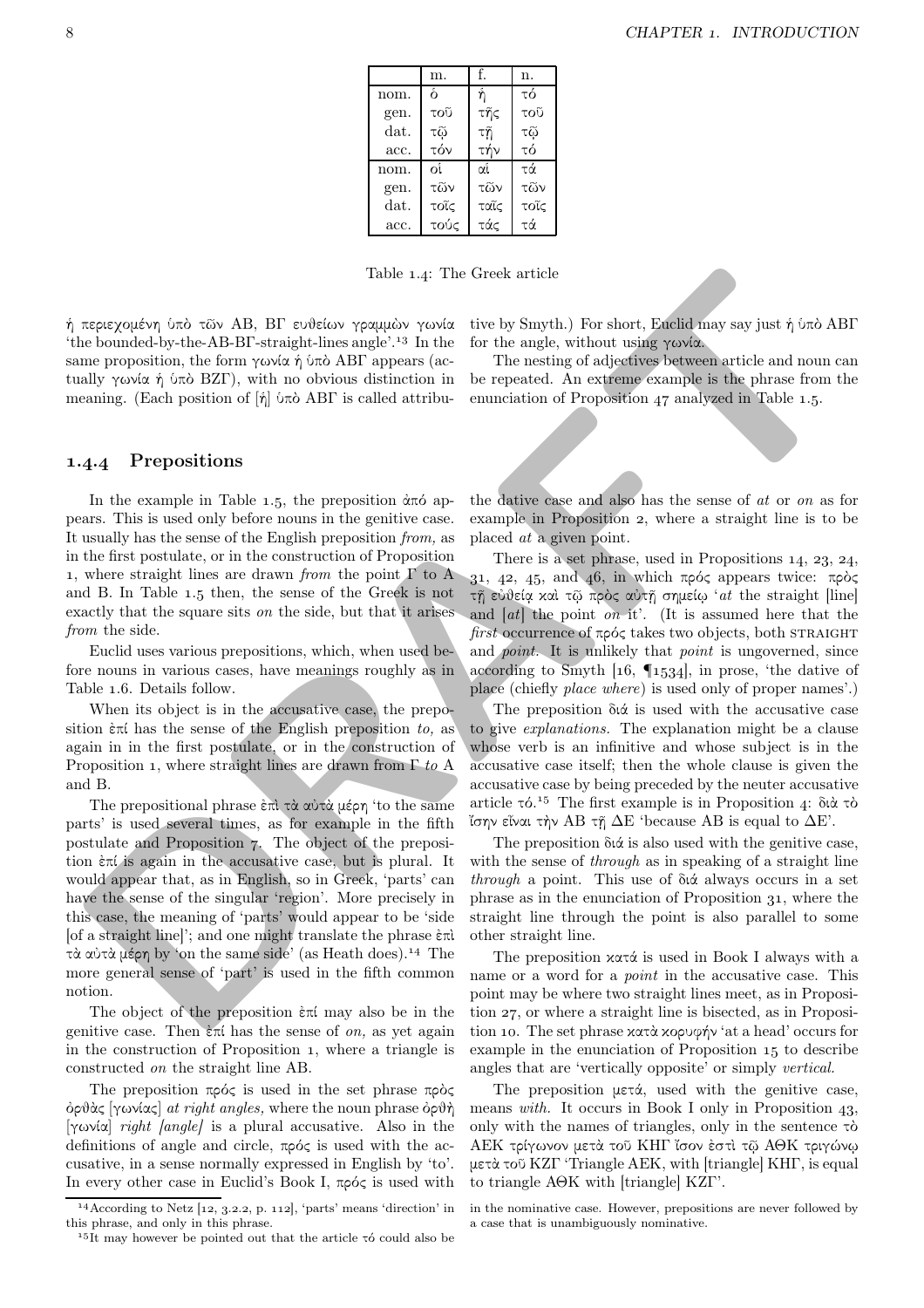τὸ ἀπὸ τῆς τὴν ὀρθὴν γωνίαν ὑποτεινούσης πλευρᾶς τετράγωνον ἀπὸ τῆς τὴν ὀρθὴν γωνίαν ὑποτεινούσης πλευρᾶς τὴν ὀρθὴν γωνίαν

> the right angle on the side subtending the right angle the square on the side subtending the right angle

Table 1.5: Nesting of Greek adjective phrases

The preposition παρά is used in Book I only in Proposition  $44$ , with the name of a straight line in the genitive case; and then the preposition has the sense of along: a parallelogram is to be constructed, one of whose sides is set along the original straight line so that they coincide.

The adjective παράλληλος 'parallel', used frequently starting with Proposition 27, seems to result from  $\pi \alpha \rho \alpha$ + ἀλλήλων 'alongside one another'. Here ἀλλήλων is the reciprocal pronoun 'one another', never used in the singular or nominative; it seems to result from ἀ΄λλος 'another'. The dative plural ἀλλήλοις occurs frequently, as in Proposition 1, where circles cut *one another*, and two straight lines are equal to one another.

The proposition angle hi used in Data Learner is the principal particle and the stress<br>in a specific model in the proposition in the profiler of a triangle set of the stress<br>can discussed model in the triangle model in th The preposition ὑπό is used in naming angles by letters, as in ἡ ὑπὸ ΑΒΓ γωνία 'the angle ΑΒΓ'. Possibly such a phrase arises from a longer phrase, as in Proposition 4. ἡ γωνία ἡ ὑπὸ τῶν εὐθειῶν περιεχομένη 'the angle that is contained by the [two] sides [elsewhere indicated]'. Here ὑπό precedes the agent of a passive verb, and the noun for the agent is in the genitive case. There is a similar use in the enunciation of Proposition 9: ή ύπὸ ΒΑΓ γωνία δίχα τέτμηται ὑπὸ τῆς ΑΖ εὐθείας 'The angle ΒΑΓ is bisected by the [straight line] ΑΖ'.

The preposition ὑπό is also used with nouns in the accusative case. It may then have the meaning of under, as in Proposition 5. More commonly it just precedes ob-

 $1.4.5$  Verbs

A verb may show distinctions of person, number, voice, tense, mood (mode), and aspect. Names for the forms that occur in Euclid are:

- . mood: indicative, imperative, or subjunctive;
- . aspect: continuous, perfect, or aorist;
- . number: singular or plural;
- . voice: active or passive;
- . person: first or third;
- . tense: past, present, or future.

(In other Greek writing there are also a second person, a dual number, and an optative mood. One speaks of a middle voice, but this usually has the same form as the passive.) Euclid also uses verbal nouns, namely infinitives (verbal substantives) and participles (verbal adjectives).

Suppose the utterance of a sentence involves three things: the speaker of the sentence, the act described by jects of the verb ὑποτείνω 'stretch under', used in English in the Latinate form subtend. The subject of this verb will be the side of a triangle, and the object will be the opposite angle.

The preposition ἐν 'in' is used only with the dative, frequently in the phrase ἐν ταῖς αὐταῖς παραλλήλοις 'in the same parallels', starting with Proposition 35. It is used in Proposition  $42$  and later with reference to parallelograms in a given angle. Finally, in Proposition  $47$  (the so-called Pythagorean Theorem), there is a general reference to a situation in right-angled triangles.

The preposition ἐξ 'from' is used with the genitive case. In Proposition 7, in the set phrase έξ αρχής 'from the beginning', that is, original. Beyond this, ἐξ appears only in the problematic definitions of straight line and plane surface, in the set phrase ἐξ ἰσού: 'from equality' or, as Heath has it, 'evenly'.

The preposition περί 'about' is used only in Propositions  $43$  and  $44$ , only with the accusative, only with reference to figures arranged about the diameter of a parallelogram.

Greek has a few other prepositions: σύν, ἀντί, πρό, ἀμφί, and ὑπέρ; but these are not used in Book I. Any of the prepositions may be used also as a prefix in a noun or verb.

- the sentence, and the performer of the act. If only for the sake of remembering the six verb features above, one can make associations as follows:
	- . mood: speaker
	- . aspect: act
	- . number: performer
	- . voice: performer–act
	- . person: speaker–performer
	- . tense: act–speaker.

First-person verbs are rare in Euclid. As noted above, λέγω 'I say' is used at the beginning of specifications of theorems, and a few other places. Also, δείξομεν 'we shall show' is used a few times. The other verbs are in the third person.

Of the  $48$  propositions of Book I,  $14$  have enunciations of the form  $E\&v + SUBJUNCTIVE$ .

Often in sentences of the logical form  $\mathcal{H}$  A, then  $B'$ , Euclid will express 'If A' as a genitive absolute, a noun and participle in the genitive case. We use the corresponding absolute construction in English.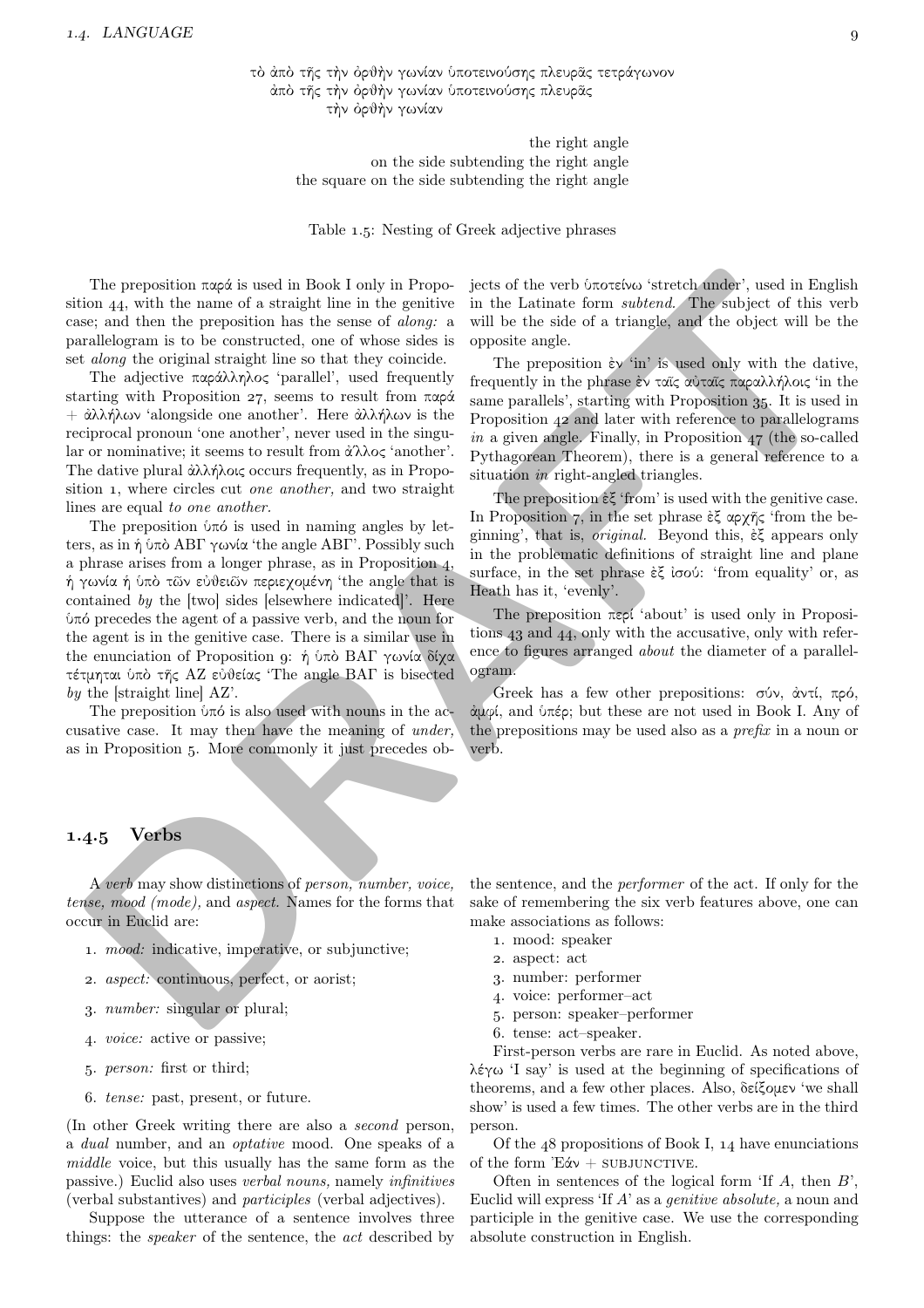|      | genitive              | dative   | accusative        |
|------|-----------------------|----------|-------------------|
| άπό  | from                  |          |                   |
| διά  | through [a point]     |          | owing to          |
| έν   |                       | in       |                   |
| έξ   | from [the beginning]  |          |                   |
| έπι  | <sub>on</sub>         |          | to                |
| κατά |                       |          | at [a point]      |
| μετά | with                  |          |                   |
| παρά | along a straight line |          |                   |
| περί |                       |          | about             |
| πρός |                       | $at/$ on | at [right angles] |
| ὑπό  | by                    |          | under             |

Table 1.6: Greek prepositions

#### 1.5 Translation

The Perseus website,  $16$  with its Word Study Tool, is useful for parsing. However, in the work of interpreting the Greek, we also consult print resources, such as Smyth's Greek Grammar  $[16]$ , the Greek-English Lexicon of Liddell, Scott, and Jones [10], the Pocket Oxford Classical Greek Dictionary  $[11]$ , and Heath's translation of the Elements  $[3, 2]$ .

There are online lessons on reading Euclid in Greek.<sup>17</sup>

In translating Euclid into English, Heath seems to stay as close to Euclid as possible, under the requirement that the translation still read well as English. There may be subtle ways in which Heath imposes modern ways of thinking that are foreign to Euclid.

DRAFT The English translation here tries to stay even closer to Euclid than Heath does. The purpose of the translation is to elucidate the original Greek. This means the translation may not read so well as English. In particular, word order may be odd. Simple declarative sentences in English normally have the order SUBJECT-VERBobject (or subject-copula-predicate). When Euclid uses another order, say SUBJECT-OBJECT-VERB (or subject-predicate-copula), the translation may follow him. There is a precedent for such variations in English order, albeit from a few centuries ago. For example, there is the rendition by George Chapman  $(1559<sup>2</sup>-1634)$  of Homer's *Iliad* [13]. Chapman begins his version of Homer thus:

Achilles' banefull wrath resound, O Goddesse, that imposd

Infinite sorrowes on the Greekes, and many brave soules losd

From breasts Heroique—sent them farre, to that invisible cave

That no light comforts; and their lims to dogs and vultures gave.

To all which Jove's will gave effect; from whom first strife begunne

Betwixt Atrides, king of men, and Thetis' god-

http://www.du.edu/~etuttle/classics/nugreek/contents. htm

 $18$ The Gospel According to St Matthew, 6:19: 'Lay not up for yourselves treasures upon earth, where moth and rust doth corrupt, and where thieves break through and steal'.

<sup>19</sup>Text taken from http://www.gutenberg.org/files/205/205-h/

#### like Sonne.

The word order SUBJECT-PREDICATE-COPULA is seen also in the lines of Sir Walter Raleigh  $(1554^2-1618)$ , quoted approvingly by Henry David Thoreau  $(1817 (62)$  [18]:

> But men labor under a mistake. The better part of the man is soon plowed into the soil for compost. By a seeming fate, commonly called necessity, they are employed, as it says in an old book, laying up treasures which moth and rust will corrupt and thieves break through and steal. $18$  It is a fool's life, as they will find when they get to the end of it, if not before. It is said that Deucalion and Pyrrha created men by throwing stones over their heads behind them:—

> > "Inde genus durum sumus, experiensque laborum, Et documenta damus qua simus origine nati."

Or, as Raleigh rhymes it in his sonorous way,—

"From thence our kind hard-hearted is, enduring pain and care, Approving that our bodies of a stony nature are."

So much for a blind obedience to a blundering oracle, throwing the stones over their heads behind them, and not seeing where they fell.<sup>19</sup>

More examples:

The man recovered of the bite, The dog it was that died.<sup>20</sup>

Whose woods these are I think I know. His house is in the village though; He will not see me stopping here To watch his woods fill up with snow.

 $205-h.htm$ , July 6, 2011.

The last lines of 'An Elegy on the Death of a Mad Dog' by Oliver Goldsmith  $(1728-1774)$   $(http://www.poetry-archive.com/$ g/an\_elegy\_on\_the\_death\_of\_a\_mad\_dog.html, accessed July ,  $2011$ ).

<sup>21</sup>The first stanza of 'Stopping by Woods on a Snowy Evening' by Robert Frost (http://www.poetryfoundation.org/poem/171621, accessed July  $12, 2011$ .

 $16$ http://www.perseus.tufts.edu/hopper/collection? collection=Perseus\%3Acorpus\%3Aperseus\%2Cwork\%2CEuclid\ %2C\%20Elements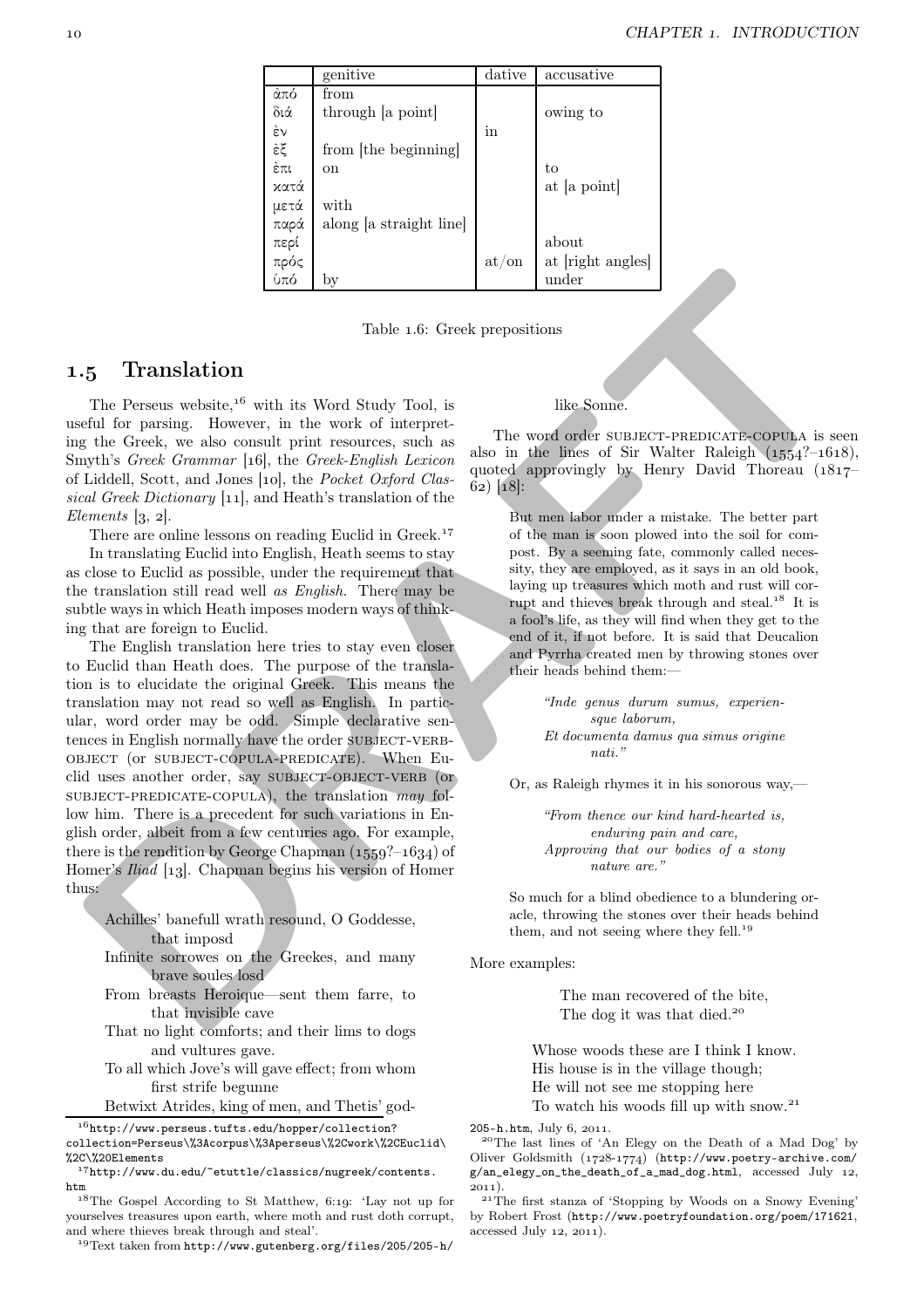RAFTER ST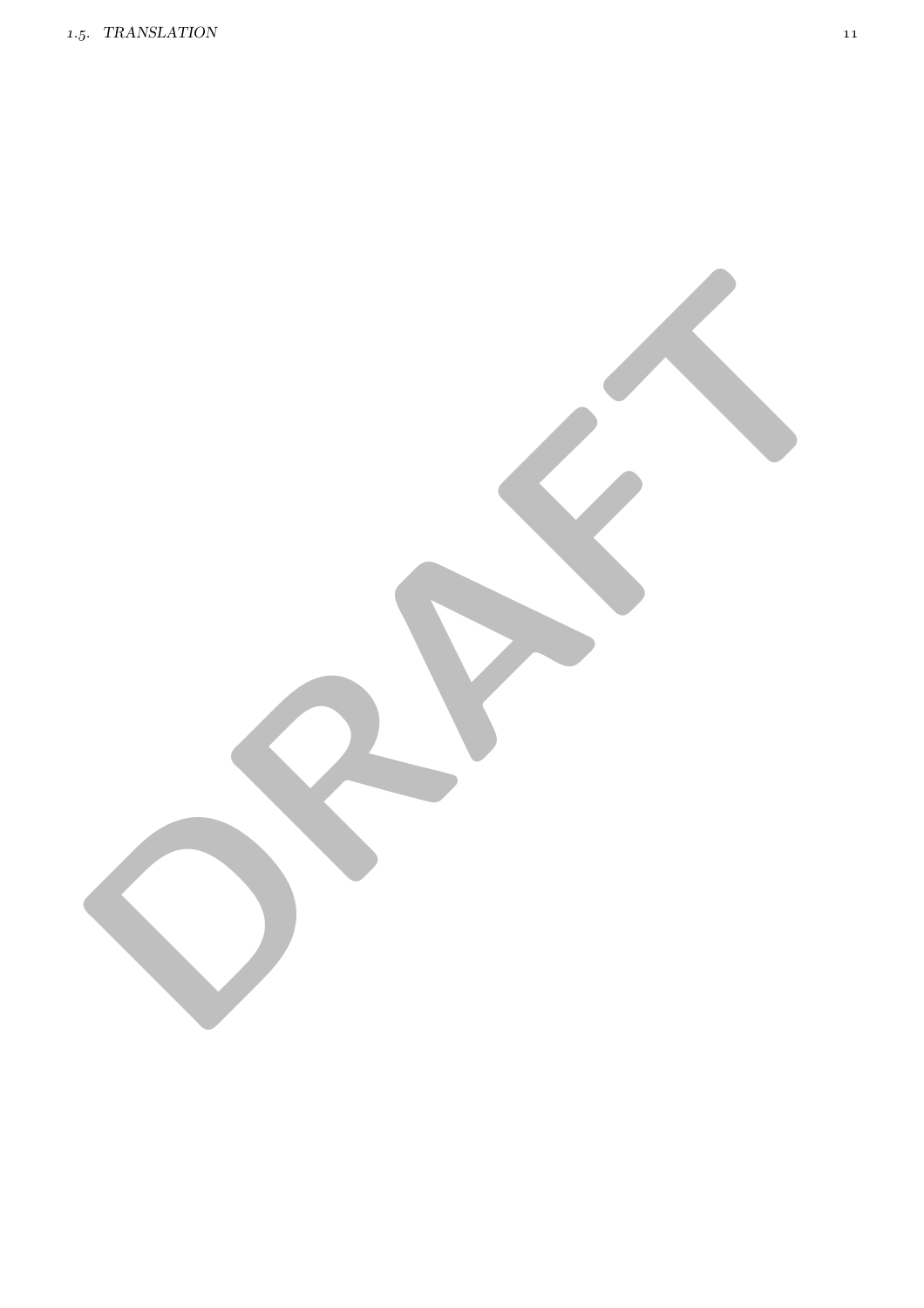# Chapter 2

# Giriş

#### . Sayfa düzeni ve Metin

Öklid'in  $\ddot{O}$ ğelerinin birinci kitabı, burada üç sütun halinde sunuluyor: orta sütunda orijinal Yunanca metin, onun solunda bir İngilizce çevirisi ve sağında bir Türkçe çevirisi yer alıyor.

Öklid'in Öğeleri, her biri önermelere bölünmüş olan 13 kitaptan oluşur. Bazı kitaplarda tanımlar da vardır. Birinci kitap ayrıca postülatları ve genel kavramları da içerir. Yunanca metnin her önermesinin her cümlesi öyle birimlere bölünmüştür ki

- . her birim bir satıra sığar,
- . birimler cümle içinde bir rol oynarlar
- . İngilizceye çevirirken birimlerin sırasını korumak anlamlı olur.

### 2.2 Analiz

 $Öğelerin her önermesi bir problem veya bir teorem$ olarak anlaşılabilir. M.S. 320 civarında yazan İskenderiyeli Pappus bu ayrımı tarif ediyor  $\lceil 17, p p. 564 - 567 \rceil$ :

> Geometrik araştırmada daha teknik terimleri tercih edenler

- problem (πρόβλημα) terimini içinde [birşey] yapılması veya inşa edilmesi önerilen [bir önerme] anlamında; ve
- teorem (θεώρημα) terimini içinde belirli bir hipotezin sonuçlarının ve gerekliliklerinin incelendiği [bir önerme] anlamında;

kullanırlar ama antiklerin bazıları bunların tümünü problem, bazıları da teorem olarak tarif etmiştir.

Kısaca, bir problem birşey yapmayı önerir; bir teorem birşeyi görmeyi. (Yunancada Teorem kelimesi daha genel olarak 'bakılmış olan' anlamındadır ve θεάομαι 'bak' fiilyle ilgilidir; burdan ayrıca θέατρον 'theater' kelimesi de türemiştir.)

İster bir problem, ister bir teorem olsun, bir önerme ya da daha tam anlamıyla bir önermenin metni —altı parçaya kadar ayrılıp analiz edilebilir. Öklid'in Heath çevirisinin The Green Lion baskısı  $\left[3, p$ . xxiii $\right]$  bu analizi Proclus'un Commentary on the First Book of Euclid's Elements  $[14, p. 159]$  kitabında bulunan haliyle tarif eder. M.S., beşinci yüzyılda Proclus şöyle yazmıştır:

DRAFT  $Öğelerin her önemli minyanında, çoğu noktanın (ve$ bazı çizgilerin) harflerle isimlendirildiği, bir çizgi ve noktalar resmi yer alır. Bu resim harfli diagramdır. Her önermede diagramı kelimelerin sonuna yerleştiriyoruz. Reviel Netz'e göre orijinal ruloda diagram burada yer alırdı ve böylece okuyan önermeyi okumak için ruloyu ne kadar açması gerektiğini bilirdi  $[12, p. 35, n. 55].$ 

Öklid'in yazdıklarının çeşitli süzgeçlerden geçmiş haline ulaşabiliyoruz. Öğelerin M. Ö.  $300$  civarında yazılmış olması gerekir. Bizim kullandığımız 1883'te yayınlanan Heiberg versiyonu onuncu yüzyılda Vatikan'da yazılan bir elyazmasına dayanmaktadır.

Bütün parçalarıyla donatılmış her problem ve teorem aşağıdaki öğeleri içermelidir:

- 1) bir ilan (πρότασις),
- ) bir açıklama (ἔκθεσις),
- ) bir belirtme (διορισμός),
- ) bir hazırlama (κατασκευή),
- ) bir gösteri (ἀπόδειξις), and
- ) bir bitirme (συμπέρασμα).

Bunlardan, ilan, verileni ve bundan ne sonuç elde edileceğini belirtir çünkü mükemmel bir ilan bu iki parçanın ikisini de içerir. Açıklama, verileni ayrıca ele alır ve bunu daha sonra incelemede kullanılmak üzere hazırlar. Belirtme, elde edilecek sonucu ele alır ve onun ne olduğunu kesin bir şekilde açıklar. Hazırlama, elde edilecek sonuca ulaşmak için verilende neyin eksik olduğunu söyler. Gösteri, önerilen çıkarımı kabul edilen önermelerden bilimsel akıl yürütmeyle oluşturur. Bitirme, ilana geri dönerek ispatlanmış olanı onaylar.

Bir problem veya teoremin parçaları arasında en önemli olanları, her zaman bulunan, ilan, gösteri ve bitirmedir.

Biz de Proclus'un analizini aşağıdaki anlamıyla kullanacağız:

. İlan, bir önermenin, harfli diagrama gönderme yapmayan, genel beyanıdır. Bu beyan, bir doğru veya üçgen

Proclus Bizans (yani, Konstantinapolis, şimdi İstanbul) doğumludur, ama aslında Likyalıdır, ve ilk eğitimini Ksantos'ta almıştır.

Felsefe öğrenmek için İskenderiye'ye ve sonra da Atina'ya gitmiştir.  $[14, p.$  xxxix].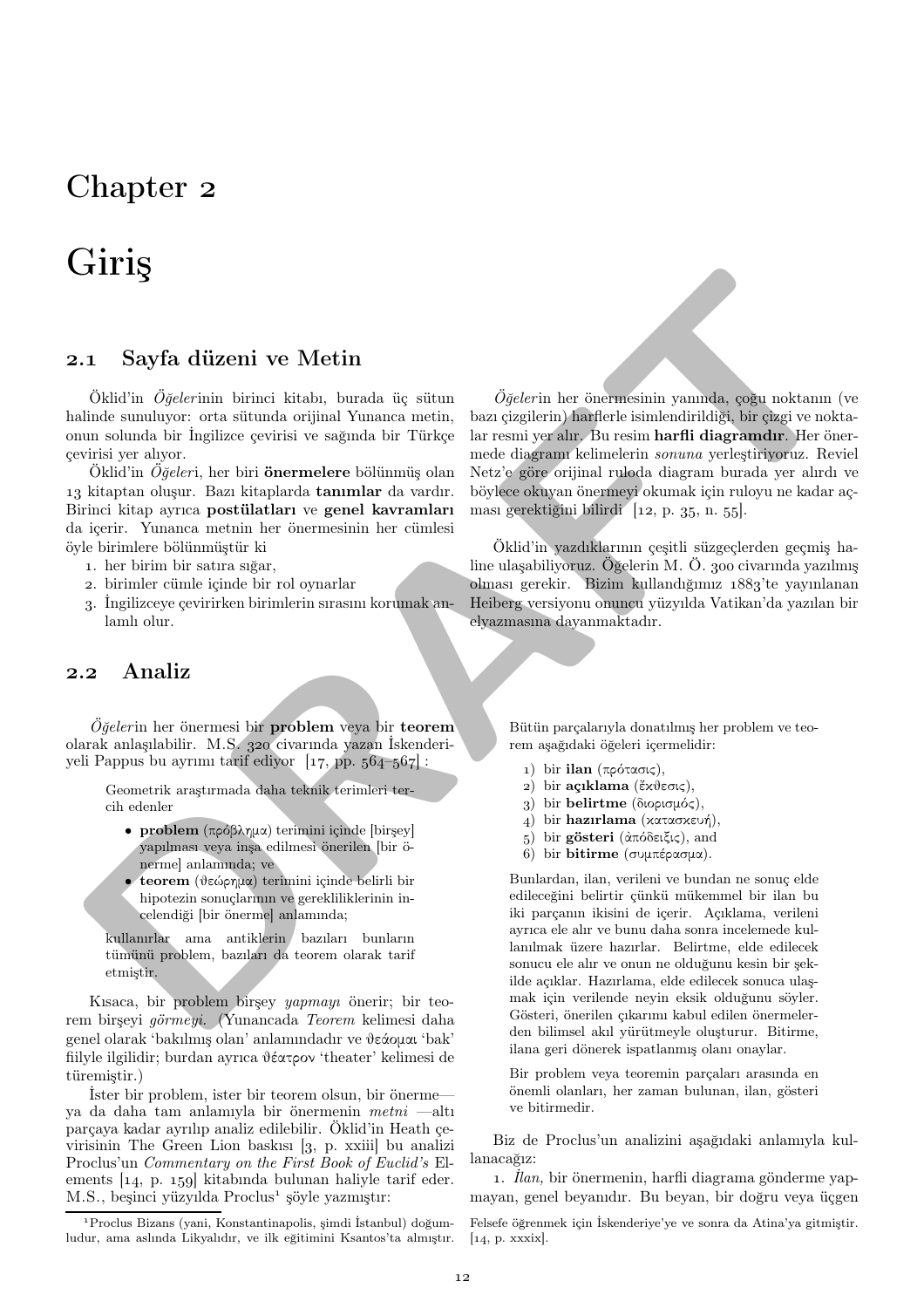gibi bir nesne hakkındadır.

. Açıklamada, bu nesne diagramla harfler aracılığıyla özdeşleştirilir. Bu nesnenin varlığı üçüncü tekil emir kipinde bir fiil ile oluşturulur.

. (a) Belirtme, bir problemde, nesne ile ilgili ne yapılacağını söyler ve δεῖ δὴ kelimeleriyle başlar. Burada δεῖ, 'gereklidir' , δή ise 'şimdi' anlamındadır.

(b) Bir teoremde belirtme, nesneyle ilgili neyin ispatlanacağını söyler ve 'İddia ediyorum ki' anlamına gelen λέγω ὅτι kelimeleriyle başlar. Aynı ifade, bir problemde de belirtmeye ek olarak, gösterinin başında, hazırlamanın sonunda görülebilir.

#### 2.3 Dil

. Hazırlamada, eğer varsa, ikinci kelime γάρ, onaylayıcı bir zarf ve sebep belirten bir bağlaçtır. Bu kelimeyi cümlenin birinci kelimesi 'çünkü' olarak çeviriyoruz.

. Gösteri genellikle ἐπεί 'çünkü, olduğundan' ilgeciyle başlar.

. Bitirme, ilanı tekrarlar ve genellikle 'dolayısıyla' ilgecini içerir. Tekrarlanan ilandan sonra bitirme aşağıdaki iki kalıptan biriyle sonlanır:

(a) ὅπερ ἔδει ποιῆσαι 'yapılması gereken tam buydu' (problemlerde);

(b) ὅπερ ἔδει δεῖξαι 'gösterilmesi gereken tam buydu' (teoremlerde): Latince, quod erat demonstrandum, veya QED.

| Dil                                                                                                                                                                             |                         |                        |                           |              |                                                                                                                      |
|---------------------------------------------------------------------------------------------------------------------------------------------------------------------------------|-------------------------|------------------------|---------------------------|--------------|----------------------------------------------------------------------------------------------------------------------|
| Öklid'in kullandığı dil: Antik Yunancadır. Bu dil Hint-<br>rupa dilleri ailesindendir. İngilizce de bu ailedendir an-<br>k Türkçe değildir. Fakat bazı yönlerden Türkçe, Yunan- |                         |                        | nancadır.                 |              | caya, İngilizceden daha yakındır. İngilizce ve Türkçenin<br>günümüz bilimsel terminolojisinin kökleri genellikle Yu- |
|                                                                                                                                                                                 |                         |                        |                           |              |                                                                                                                      |
|                                                                                                                                                                                 | büyük                   | küçük                  | okunuş                    | isim         |                                                                                                                      |
|                                                                                                                                                                                 | A                       | $\alpha$               | $\rm{a}$                  | alfa         |                                                                                                                      |
|                                                                                                                                                                                 | $\, {\bf B}$            | β                      | $\mathbf b$               | beta         |                                                                                                                      |
|                                                                                                                                                                                 | $\Gamma$                | Υ                      | g                         | gamma        |                                                                                                                      |
|                                                                                                                                                                                 | $\Delta$                | $\delta$               | ${\rm d}$                 | delta        |                                                                                                                      |
|                                                                                                                                                                                 | ${\bf E}$               | ε                      | $\mathbf{e}$              | epsilon      |                                                                                                                      |
|                                                                                                                                                                                 | ${\bf Z}$               | ζ                      | $z$ (ds)                  | zeta         |                                                                                                                      |
|                                                                                                                                                                                 | $\, {\rm H}$            | $\eta$                 | $\hat{e}$ (uzun $e$ )     | $_{\rm eta}$ |                                                                                                                      |
|                                                                                                                                                                                 | $\Theta$                | $\vartheta$            | th                        | theta        |                                                                                                                      |
|                                                                                                                                                                                 | $\rm I$                 | U,                     | $\dot{\Gamma}$            | iota (yota)  |                                                                                                                      |
|                                                                                                                                                                                 | ${\bf K}$               | $\pmb{\times}$         | $\mathbf k$               | kappa        |                                                                                                                      |
|                                                                                                                                                                                 | $\Lambda$               | У                      | $\bf{l}$                  | lambda       |                                                                                                                      |
|                                                                                                                                                                                 | M                       | $\mu$                  | m                         | mü           |                                                                                                                      |
|                                                                                                                                                                                 | ${\rm N}$               | ν                      | $\bf n$                   | $\rm{ni}$    |                                                                                                                      |
|                                                                                                                                                                                 | Ξ                       | ξ                      | $\rm ks$                  | ksi          |                                                                                                                      |
|                                                                                                                                                                                 | $\overline{O}$          | $\mathbf{o}$           | $o$ (kisa)                | omikron      |                                                                                                                      |
|                                                                                                                                                                                 | $\overline{\mathbf{u}}$ | $\pi$                  | $\mathbf{p}$              | pi           |                                                                                                                      |
|                                                                                                                                                                                 | ${\bf P}$               | $\varphi$              | $\bf r$                   | rho (ro)     |                                                                                                                      |
|                                                                                                                                                                                 | $\bar{\Sigma}$          | $\sigma$ , $\varsigma$ | $\rm S$                   | sigma        |                                                                                                                      |
|                                                                                                                                                                                 | $\mathbf T$             | $\tau$                 | t.                        | tau          |                                                                                                                      |
|                                                                                                                                                                                 | $\Upsilon$              | $\mathsf{U}$           | y, ü                      | üpsilon      |                                                                                                                      |
|                                                                                                                                                                                 | $\Phi$                  | $\phi$                 | $\rm f$                   | phi          |                                                                                                                      |
|                                                                                                                                                                                 | $\mathbf X$             | $\chi$                 | h(kh)                     | khi          |                                                                                                                      |
|                                                                                                                                                                                 | $\Psi$                  | ψ                      | $\overline{\mathrm{ps}}$  | psi          |                                                                                                                      |
|                                                                                                                                                                                 | $\Omega$                | $\omega$               | $\hat{o}$ (uzun $o$ )     | omega        |                                                                                                                      |
|                                                                                                                                                                                 |                         |                        | Table 2.1: Yunan alfabesi |              |                                                                                                                      |

Table 2.1: Yunan alfabesi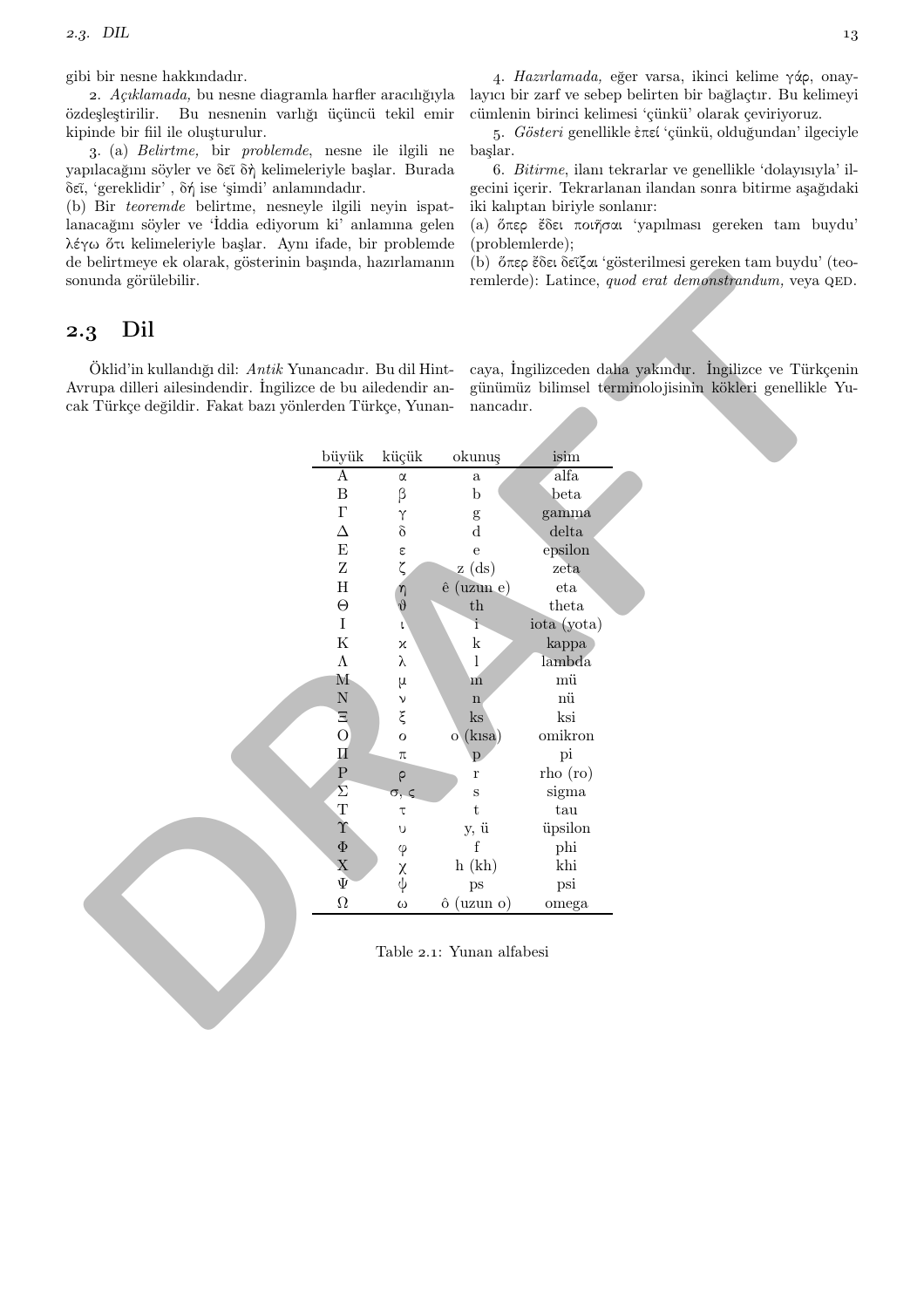# Chapter 3

## 'Definitions'

#### Boundaries

[] A point is Σημεῖόν ἐστιν, Bir nokta, [that] whose part is nothing.<sup>2</sup> | οὖ μέρος οὐθέν. parçası hiçbir şey olandır.

[] A line, Γραμμὴ δὲ Bir çizgi, length without breadth.  $\mu\tilde{\eta}\times\sigma\varsigma \dot{\alpha}\pi\lambda\alpha\tau\dot{\epsilon}\varsigma$ . ensiz uzunluktur.

[] Of a line, Γραμμῆς δὲ Bir çizginin

[4] A straight line is **E**ὐθεῖα γραμμή ἐστιν, Bir doğru, with the points of itself  $\overline{f}$  τοῖς ἐφ<sup>·</sup> ἑαυτῆς σημείοις επικεφαιρίας στην είχε στη σειρά lies. κεῖται.

[] A surface is ᾿Επιφάνεια δέ ἐστιν, Bir yüzey, what has length and breadth only.  $\delta \mu \tilde{\eta}$ χος καὶ πλάτος μόνον ἔχει. Sadece eni ve boyu olandır.

[] Of a surface, ᾿Επιφανείας δὲ Bir yüzeyin

[] A plane surface is ᾿Επίπεδος ἐπιφάνειά ἐστιν, Bir düzlem, lies. κεΐται.

**Definitions'**<br>
A line, and whose part is nothing."<br>
A line, and whose part is nothing."<br>
Equal without broadth.<br>
<br>
Let  $\alpha$  line, and the points are points.<br>
<br>
Let  $\alpha$  line, and the points are points.<br>
<br>
Let  $\alpha$  line a [8] A plane angle is, <sup>7</sup>Επίπεδος δὲ γωνία ἐστὶν Bir düzlem açısı, . . .  $\mathbf{a}$ in a plane,  $\dot{\epsilon}v \dot{\epsilon} \pi \dot{\epsilon} \delta \omega$  bir düzlemde and not lying on a straight,  $\vert x \rangle$   $\vert x \rangle$   $\vert x \rangle$  έπ' εὐθείας κειμένων mayan to one another  $\pi \rho \delta \zeta \partial \lambda \eta \delta \alpha \zeta$  iki çizginin birbirine göre eğikliğidir. the inclination of the lines.  $\tau$  τῶν γραμμῶν κλίσις.

[9] Whenever the lines containing the | Όταν δὲ αἱ περιέχουσαι τὴν γωνίαν | Ve açıyı içeren çizgiler be straight,  $\epsilon$  εὐθεῖαι ὦσιν, düzkenar, denir açıya .

[] Whenever ῞Οταν δὲ Bir doğru the adjacent angles τὰς ἐφεξῆς γωνίας duğunda,

angle angle γραμμαὶ γραμμαὶ birer doğru olduğu zaman rectilineal is called the angle.  $\left| \right.$ εύθύγραμμος καλεῖται ἡ γωνία.

#### ῞Οροι Sınırlar

the extremities are points.  $\pi \epsilon \rho \alpha \tau \alpha \sigma \eta \mu \epsilon \tilde{\alpha}$ . uçlarındakiler, noktalardır.

whatever [line] evenly  $\delta \tau \in \xi$  (σου με την προσπαθεί noktalara hizalı uzanan bir

the boundaries are lines. πέρατα γραμμαί. uçlarındakiler, çizgilerdir.

what [surface] evenly <del>γίνεις ἐξ ἴσου</del> izerindeki doğruların noktalarıyla with the points of itself **ταῖς ἐφ**<sup> $\alpha$ </sup> ἐαυτῆς εὐθείαις **hizal** uzanan bir yüzeydir.

two lines taking hold of one another, δύο γραμμῶν ἁπτομένων ἀλλήλων kesişen ve aynı doğru üzerinde uzan-

a straight, başka bir doğrunun üzerine yerleşip standing on a straight,  $\left|\frac{\partial \pi}{\partial x}\right| \leq \frac{\partial \pi}{\partial y}$  εὐθεῖαν σταθεῖσα birbirine eşit bitişik açılar oluştur-

The usual translation is 'definitions', but what follow are not really definitions in the modern sense.

Presumably subject and predicate are inverted here, so the sense

is that of 'A point is that of which nothing is a part.' There is no way to put 'the' here to parallel the Greek.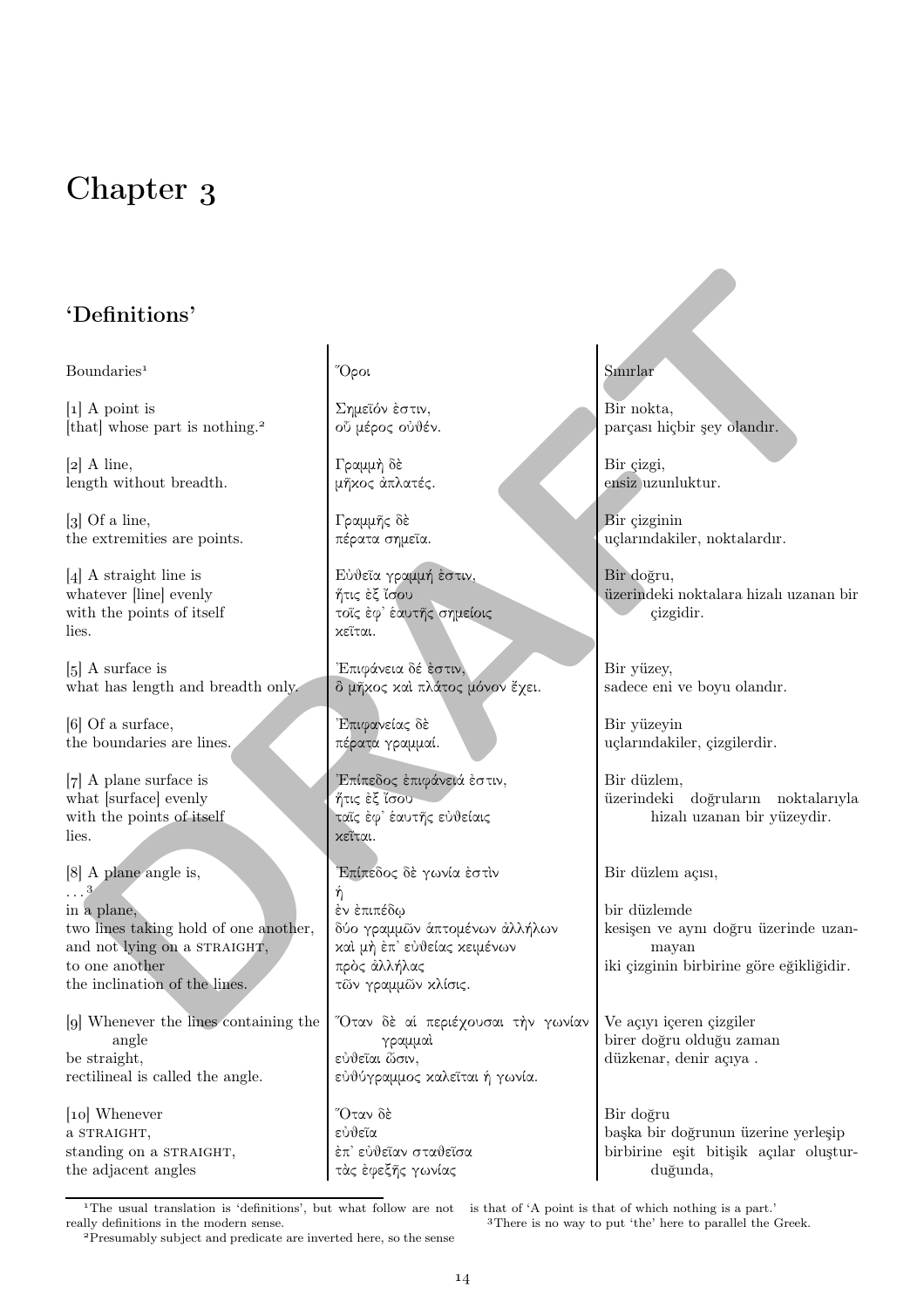equal to one another make,  $\left[\begin{array}{cc} \frac{\partial}{\partial x} & \frac{\partial}{\partial y} \\ \frac{\partial}{\partial x} & \frac{\partial}{\partial y} \end{array}\right]$  esit açıların her birine dik açı, either of the equal angles is,  $\left| \int \frac{\partial \phi}{\partial x} \phi(x) \right|$  (da; the straight that has been stood | ή ἐφεστηκυῖα εὐθεῖα doğru denir. is called perpendicular  $\vert x \alpha \theta \epsilon \tau o \varsigma x \alpha \lambda \epsilon \tau \alpha \iota$ , to that on which it has been stood.

 $\begin{bmatrix} 1 & 1 \end{bmatrix}$  An obtuse angle is  $\begin{bmatrix} \lambda \mu \beta \lambda \epsilon \alpha \gamma \omega \nu \alpha \epsilon \sigma \tau \nu \end{bmatrix}$  Bir geniş açı, that [which is] greater than a RIGHT. | ή μείζων ὀρθῆς. | büyük olandır bir dik açıdan.

[12] Acute,<br>
<sup>3</sup>Οξεῖα δὲ Bir dar açı,<br>
<sup>5</sup> ἡ ἐλάσσων ὀρθῆς.<br>
küçük oland

whis is a limit of something.  $\qquad \qquad$  bir seyin ucunda olandır.

what is contained by some boundary τὸ ὑπό τινος ή τινων ὄρων πε- bir sınır tarafından veya sınırlarca or boundaries.

a plane figure  $\sigma_{\text{Yñ}}$ μα ἐπίπεδον bir çizgice içerilen contained by one line  $\delta \pi \delta \mu \alpha \zeta \gamma$ ραμμής περιεχόμενον [bu cizgive cember denir] [which is called the circumference] [ἣ καλεῖται περιφέρεια], bir figürdür öyle ki to which,  $\pi \rho \circ \xi \hat{\eta}$ ν figürün içerisindeki from one point  $\dot{\alpha}$   $\dot{\alpha}$  ένὸς σημείου noktaların birinden of those lying inside of the figure  $\lceil \tau \tilde{\omega} \rangle$  τῶν ἐντὸς τοῦ σχήματος κειμένων  $\lceil \tau \tilde{\omega} \rangle$  cizgi üzerine gelen all straights falling  $\pi$ ασαι αίπροσπίπτουσαι εὐθεῖαι tüm doğrular, are equal to one another.

[16]  $A^6$  center of the circle the point is called.  $\frac{1}{\tau}$  τὸ σημεῖον καλεῖται.

some STRAIGHT εὐθεῖά τις dairenin merkezinden geçip drawn through the center διὰ τοῦ χέντρου ἠγμένη her iki tarafta da and bounded και περατουμένη dairenin çevresinde to either parts εφ᾿ ἑκάτερα τὰ μέρη sınırlanan by the circumference of the circle,  $\phi$ ύπὸ τῆς τοῦ χύχλου περιφερείας, bir doğrudur

the figure contained  $\vert \overline{\tau}$  τὸ περιεχόμενον σχῆμα bir çap by the diameter **interpretent in the onun kestiği** bir çevrece **interpretent in the onun kestiği bir** çevrece and the circumference taken off by it. | και της απολαμβανομένης υπ' αὐτης πε- | içerilen figürdür, ve yarıdairenin A center of the semicircle [is] the same  $\vert$  ριφερείας. http://www.merkezi, o dairenin merkeziyle which is also of the circle.  $\chi$ έντρον δὲ τοῦ ἡμιχυχλίου τὸ αὐτό, aynıdır.

ἐφ᾿ ἣν ἐφέστηκεν.

[] A boundary is ῞Ορος ἐστίν, ὅ τινός ἐστι πέρας. Bir sınır,

 $\lceil 14 \rceil$  A figure is  $\lceil \sum \chi \tilde{\eta} \mu \alpha \xi \sigma \tau \iota \rceil$  Bir figur, ριεχόμενον. içerilendir.

A American street in the case of the case of the case of the case of the case of the case of the case of the case of the case of the case of the case of the case of the case of the case of the case of the case of the case [] A circle is Κύκλος ἐστὶ Bir daire, [to the circumference of the circle]  $\begin{bmatrix} \pi \rho \dot{o} \varsigma \dot{\tau} \gamma \nu \dot{\tau} \sigma \ddot{v} \lambda \dot{\gamma} \lambda \dot{\alpha} \varsigma \dot{\epsilon} \dot{\sigma} \dot{\nu} \end{bmatrix}$  birbirine eşittir;<br>are equal to one another.

[] A diameter of the circle is Διάμετρος δὲ τοῦ κύκλου ἐστὶν Bir dairenin bir çapı,

[] A semicircle is ῾Ημικύκλιον δέ ἐστι Bir yarıdaire, ὃ καὶ τοῦ κύκλου ἐστίν.

[19] Rectilineal figures are<sup>7</sup>  $\sum$ χήματα εὐθύγραμμά ἐστι  $\sum$  Düzkenar figürler, triangles, by three,  $\vert \tau$ ρίπλευρα μὲν τὰ ὑπὸ τριῶν, figürler üç, dörtkenar figürquadrilaterals, by four,<br>
polygons,<sup>8</sup> by more than four  $\begin{bmatrix} \tau \in \tau \in \alpha \\ \tau \in \alpha \in \beta \end{bmatrix}$  τεστειά ται ται πολύπλευρα δὲ τὰ ὑπὸ πλειόνων ἢ τεσ- se dörtten daha fazla doğruca straights contained.  $\sigma \phi \omega$  icerilenlerdir.

right  $\delta \rho \vartheta \gamma$   $\delta \rho \vartheta$  ve diğerinin üzerinde duran doğruya and καὶ üzerinde durduğu doğruya bir dik

küçük olandır bir dik açıdan.

Kέντρον δὲ τοῦ κύχλου Ve o noktaya, dairenin merkezi denir.

which also bisects the circle. (ἥτις καὶ δίχα τέμνει τὸν κύκλον. ve böyle bir doğru, daireyi ikiye böler.

those contained by STRAIGHTs,  $\vert \vec{a} \rangle$ τὰ ὑπὸ εὐθειῶν περιεχόμενα,  $\vert$  doğrularca içerilenlerdir.  $\ddot{U}$ ςkenar πολύπλευρα δὲ τὰ ὑπὸ πλειόνων ἢ τεσ- ise dörtten daha fazla doğruca

<sup>5</sup>In Greek what is repeated is not 'boundary' but 'some'.

<sup>&</sup>lt;sup>4</sup>This definition is quoted in Proposition 12.

 $6$ None of the terms defined in this section is preceeded by a definite article. In particular, what is being defined here is not the center

of a circle, but a center. However, it is easy to show that the center of a given circle is unique; also, in Proposition III.1, Euclid finds the center of a given circle.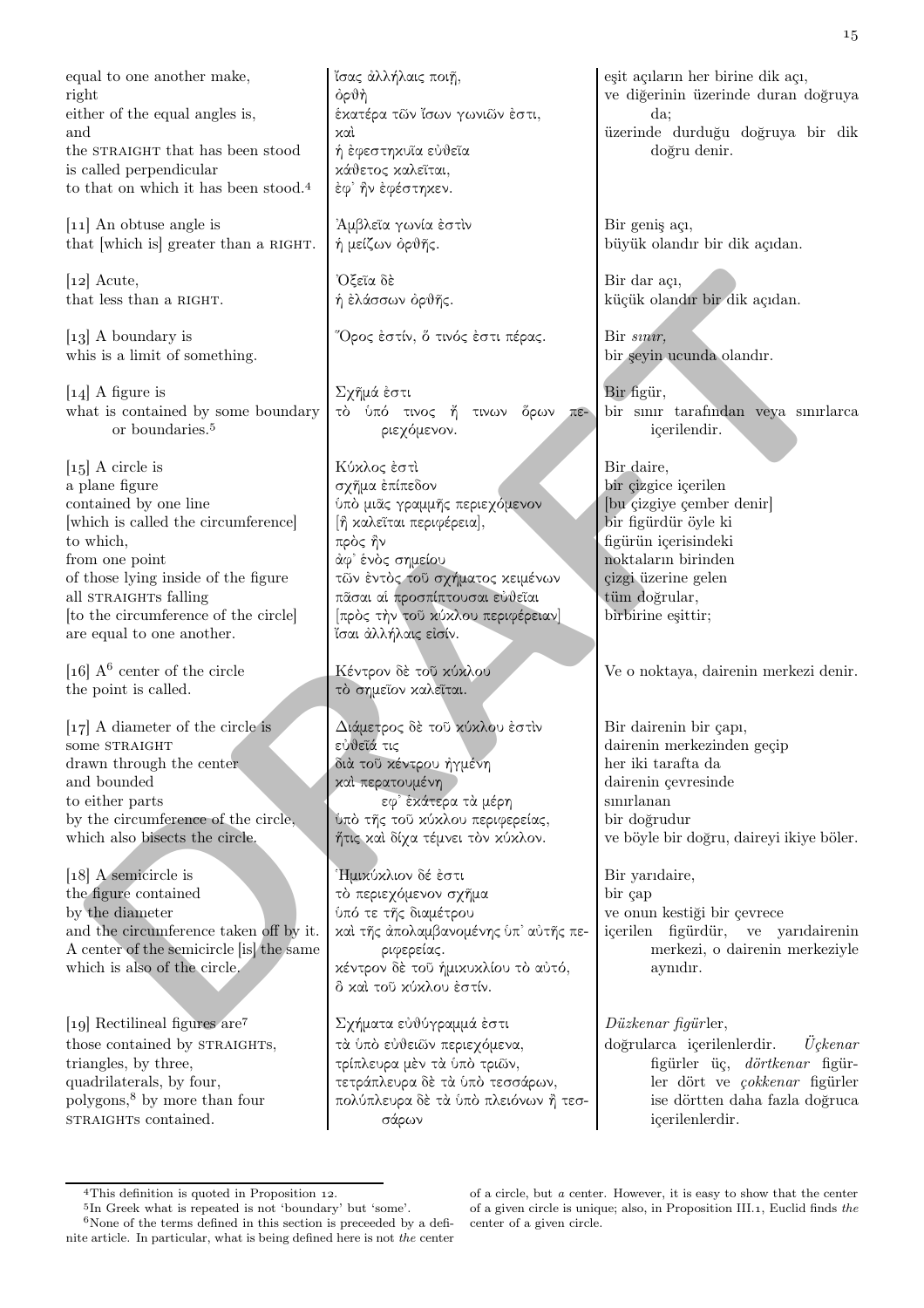|                                                                                                                                                                                                                                                                                                                                                                                      | εύθειῶν περιεχόμενα.                                                                                                                                                                                                                                                                                                                                                                                         |                                                                                                                                                                                                                                                                                                                                                                                    |
|--------------------------------------------------------------------------------------------------------------------------------------------------------------------------------------------------------------------------------------------------------------------------------------------------------------------------------------------------------------------------------------|--------------------------------------------------------------------------------------------------------------------------------------------------------------------------------------------------------------------------------------------------------------------------------------------------------------------------------------------------------------------------------------------------------------|------------------------------------------------------------------------------------------------------------------------------------------------------------------------------------------------------------------------------------------------------------------------------------------------------------------------------------------------------------------------------------|
| [20] There being trilateral figures,<br>an equilateral triangle is<br>that having three sides equal,<br>isosceles, having only two sides equal,<br>scalene, having three unequal sides.                                                                                                                                                                                              | ῶν δε τριπλεύρων σχημάτων<br>ίσόπλευρον μέν τρίγωνόν έστι<br>τό τάς τρεϊς ἴσας ἔχον πλευράς,<br>ίσοσκελὲς δὲ τὸ τὰς δύο μόνας ἴσας ἔ-<br>χον πλευράς,<br>σκαληνὸν δὲ τὸ τὰς τρεῖς ἀνίσους ἔχον<br>πλευράς.                                                                                                                                                                                                   | Üçkenar figürlerden<br>bir eşkenar üçgen,<br>üç kenarı eşit olan,<br>ikizkenar, eşit iki kenarı olan<br>çeşitkenar, üç kenarı eşit olmayandır.                                                                                                                                                                                                                                     |
| [21] Yet of trilateral figures,<br>a right-angled triangle is<br>that having a right angle,<br>obtuse-angled, having an obtuse an-<br>gle,<br>acute-angled, having three acute an-<br>gles.                                                                                                                                                                                          | "Έτι δὲ τῶν τριπλεύρων σχημάτων<br>όρθογώνιον μέν τρίγωνόν έστι<br>τὸ ἔχον ὀρθὴν γωνίαν,<br>άμβλυγώνιον δὲ τὸ ἔχον ἀμβλεῖαν γω-<br>νίαν.<br>όξυγώνιον δέ το τας τρεϊς όξείας έχον<br>γωνίας.                                                                                                                                                                                                                 | Ayrıca, üçkenar figürlerden,<br>bir dik üçgen,<br>bir dik açısı olan,<br>geniş açılı, bir geniş açısı olan,<br>dar açılı, üç açısı dar açı olandır.                                                                                                                                                                                                                                |
| [22] Of quadrilateral figures,<br>a square is<br>what is equilateral and right-angled,<br>an oblong,<br>right-angled, but not equilateral,<br>a rhombus,<br>equilateral,<br>but not right-angled,<br>rhomboid,<br>having opposite sides and angles<br>equal,<br>which is neither equilateral nor right-<br>angled;<br>and let quadrilaterals other than these<br>be called trapezia. | Τών δε τετραπλεύρων σχημάτων<br>τετράγωνον μέν έστιν,<br>δ ισόπλευρόν τέ έστι και όρθογώνιον,<br>έτερόμηκες δέ,<br>δ όρθογώνιον μέν, ούκ ισόπλευρον δέ,<br>ρόμβος δέ,<br>δ ισόπλευρον μέν,<br>ούκ όρθογώνιον δέ,<br>ρομβοειδές δέ<br>τό τάς άπεναντίον πλευράς τε καί γω-<br>νίας ἴσας ἀλλήλαις ἔχον,<br>δ ούτε ισόπλευρόν έστιν ούτε δρθογώ-<br>νιον·<br>τὰ δὲ παρὰ ταῦτα τετράπλευρα τραπέζια<br>καλείσθω. | Dörtkenar figürlerden<br>bir kare,<br>hem eşit kenar hem de dik-açılı olan,<br>bir dikdörtgen,<br>dik-açılı olan ama eşit kenar olmayan,<br>bir eşkenar dörtgen,<br>eşit kenar olan ama dik-açılı olmayan,<br>bir paralelkenar<br>karşılıklı kenar ve açıları eşit olan<br>ama eşit kenar ve dik-açılı olmayandır.<br>Ve bunların dışında kalan dörtke-<br>narlara yamuk denilsin. |
| [23] Parallels are<br>STRAIGHTS, whichever,<br>being in the same plane,<br>and extended to infinity<br>to either parts,<br>to neither [parts] fall together with<br>one another.                                                                                                                                                                                                     | Παράλληλοί είσιν<br>εύθεϊαι, αΐτινες<br>έν τω αύτω έπιπέδω ούσαι<br>και έκβαλλόμεναι είς άπειρον<br>έφ' έκάτερα τὰ μέρη<br>έπι μηδέτερα συμπίπτουσιν άλλήλαις.                                                                                                                                                                                                                                               | Paraleller,<br>aynı düzlemde bulunan<br>ve her iki yönde de<br>sınırsızca uzatıldıklarında<br>hiçbir noktada kesişmeyen<br>doğrulardır.                                                                                                                                                                                                                                            |

As in Turkish, so in Greek, a plural subject can take a singular verb, when the subject is of the neuter gender in Greek, or names inanimate objects in Turkish.

To maintain the parallelism of the Greek, we could (like Heath) use 'trilateral', 'quadrilateral', and 'multilateral' instead of 'triangle', 'quadrilateral', and 'polygon'. Today, triangles and quadrilaterals are polygons. For Euclid, they are not: you never call a triangle a polygon, because you can give the more precise information that it is a triangle.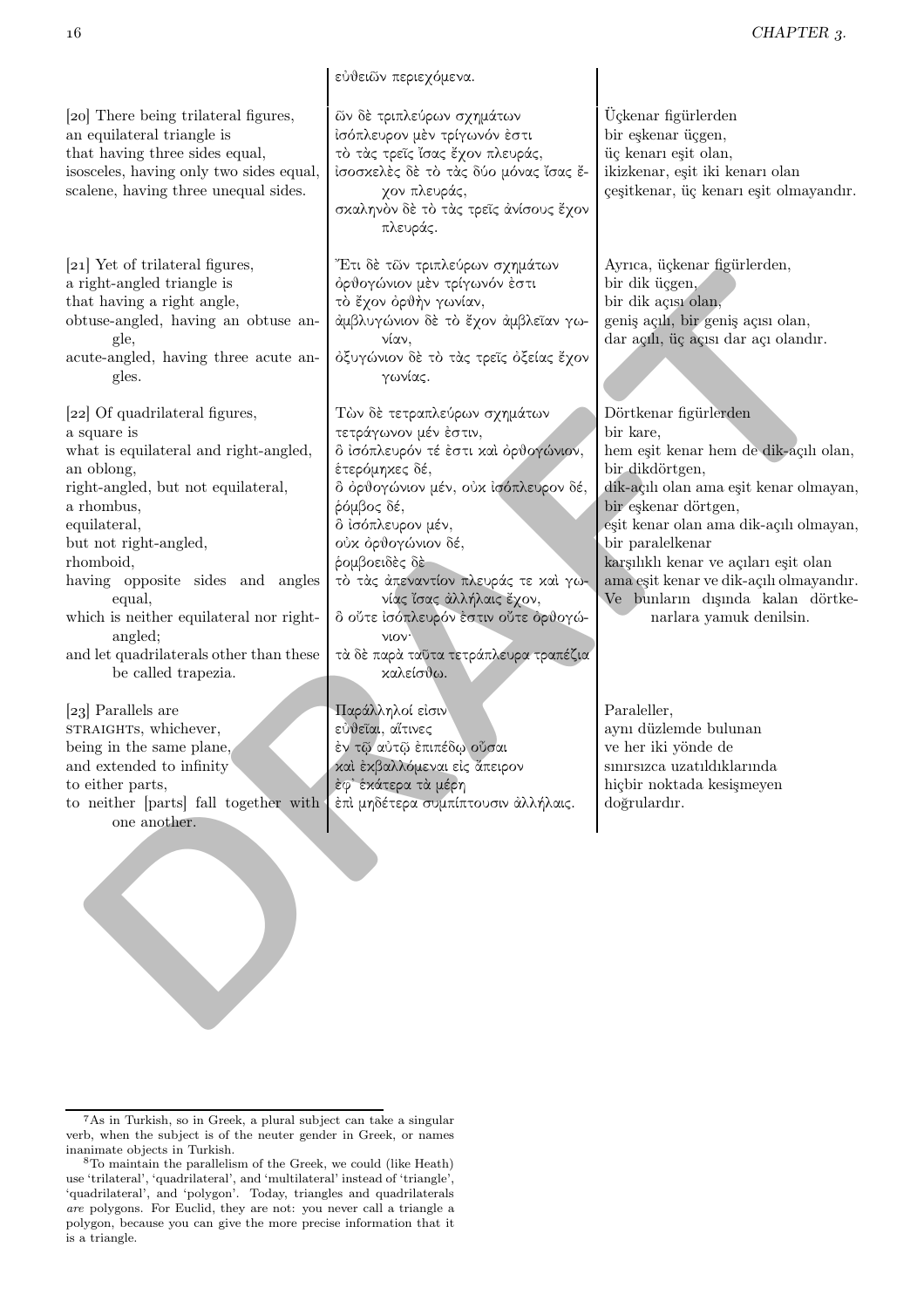## Postulates

Let it have been postulated  $\text{H}(\tau)$   $\text{H}(\tau)$   $\sigma$   $\theta$   $\omega$  Herhangi bir noktadan from any point  $\begin{cases} \frac{\partial \pi}{\partial x} \in \mathbb{R} \\ \frac{\partial \pi}{\partial y} \in \mathbb{R} \end{cases}$  παντὸς σημείου herhangi bir noktaya bir noktaya bir doğru  $\frac{1}{2}$  to any point  $\frac{1}{2}$   $\frac{1}{2}$   $\frac{1}{2}$   $\frac{1}{2}$   $\frac{1}{2}$   $\frac{1}{2}$   $\frac{1}{2}$   $\frac{1}{2}$   $\frac{1}{2}$   $\frac{1}{2}$   $\frac{1}{2}$   $\frac{1}{2}$   $\frac{1}{2}$   $\frac{1}{2}$   $\frac{1}{2}$   $\frac{1}{2}$   $\frac{1}{2}$   $\frac{1}{2}$   $\frac{1}{2}$   $\frac{1}{2$ a straight line  $\vert$  εὐθεῖαν γραμμὴν (cizilmesi. to draw. ἀγαγεῖν.

continuously κατὰ τὸ συνεχὲς in a straight  $\left\{\begin{array}{l}\n\text{κατὰ } \text{τό} \text{ συνεχὲς} \\
\text{ε} \text{π} \text{ ε} \text{υ} \text{θ} \text{ε} \text{α} \text{c}\n\end{array}\right.$ in a straight<br>to extend.

a circle κύκλον to draw.  $\gamma$ ράφεσθαι.

to be. εἶναι.

Also, if in two straight lines Καὶ ἐὰν εἰς δύο εὐθείας εὐθεῖα İki doğruyu kesen bir doğrunun aynı to which parts are  $\frac{\dot{\varepsilon}\varphi}{\dot{\alpha}}$  πέρη είσιν the less than two RIGHTs.

ἐκβαλεῖν.

καὶ διαστήματι

equal to one another <sup>(</sup>*σας ἀλλήλαις* **δεν επιβείωσε το διαφ**ανισμού διαφανισμού διαφανισμού διαφανισμού διαφανισμού διαφανισμού διαφανισμού διαφανισμού διαφανισμού διαφανισμού διαφανισμού διαφανισμού διαφανισμού διαφανι

box a bounded stratatory<br>
and view respectively. Some interesting control of the stationary of the<br>stationary of the station of the stationary of the stationary of the stationary<br>
to any control of the stationary of the s falling  $\begin{cases} \frac{2}{3} & \frac{1}{3} \\ \frac{1}{3} & \frac{1}{3} \\ \frac{1}{3} & \frac{1}{3} \\ \frac{1}{3} & \frac{1}{3} \end{cases}$   $\begin{cases} \frac{2}{3} & \frac{1}{3} \\ \frac{1}{3} & \frac{1}{3} \\ \frac{1}{3} & \frac{1}{3} \end{cases}$  factors angles to the same parts  $\begin{cases} \frac{2}{3} & \frac{1}{3} \\ \frac{1}{3} & \frac{1}{3} \\ \frac{1}{3$ τὰς ἐντὸς καὶ ἐπὶ τὰ αὐτὰ μέρη γωνίας less than two RIGHTs make, δύο ὀρθῶν ἐλάσσονας ποιῆ, doğrunun, sınırsızca uzatıldık-<br>the two STRAIGHTs, extended εκβαλλομένας τὰς δύο εὐθείας larında açıların iki dik açıdan the two straights, extended  $\left| \frac{\partial x}{\partial \alpha} \right| \frac{\partial y}{\partial \alpha}$  τὰς δύο εὐθείας larında açıların iki dik açıdan to infinity,  $\left| \frac{2\pi}{\pi} \frac{2\pi}{\pi} \frac{2\pi}{\pi} \right|$  πειρον küçük olduğu tarafta kesişefall together, συμπίπτειν, ceği. αί τῶν δύο ὀρθῶν ἐλάσσονες.

Postulates | Αιτήματα | Αιτήματα | Postulatlar

Also, a bounded straight Καὶ πεπερασμένην εὐθεῖαν Sonlu bir doğrunun kesiksiz şekilde

Also, to any center <br>  $\begin{matrix} K\alpha\alpha\pi\alpha\nu\tau\alpha\n\end{matrix}$  Καὶ παντὶ κέντρῳ Her merkez ve uzunluk için bir daire<br>
cizilmesi.

Also, all right angles | Καὶ πάσας τὰς ὀρθὰς γωνίας | Bütün dik açıların bir birine eşit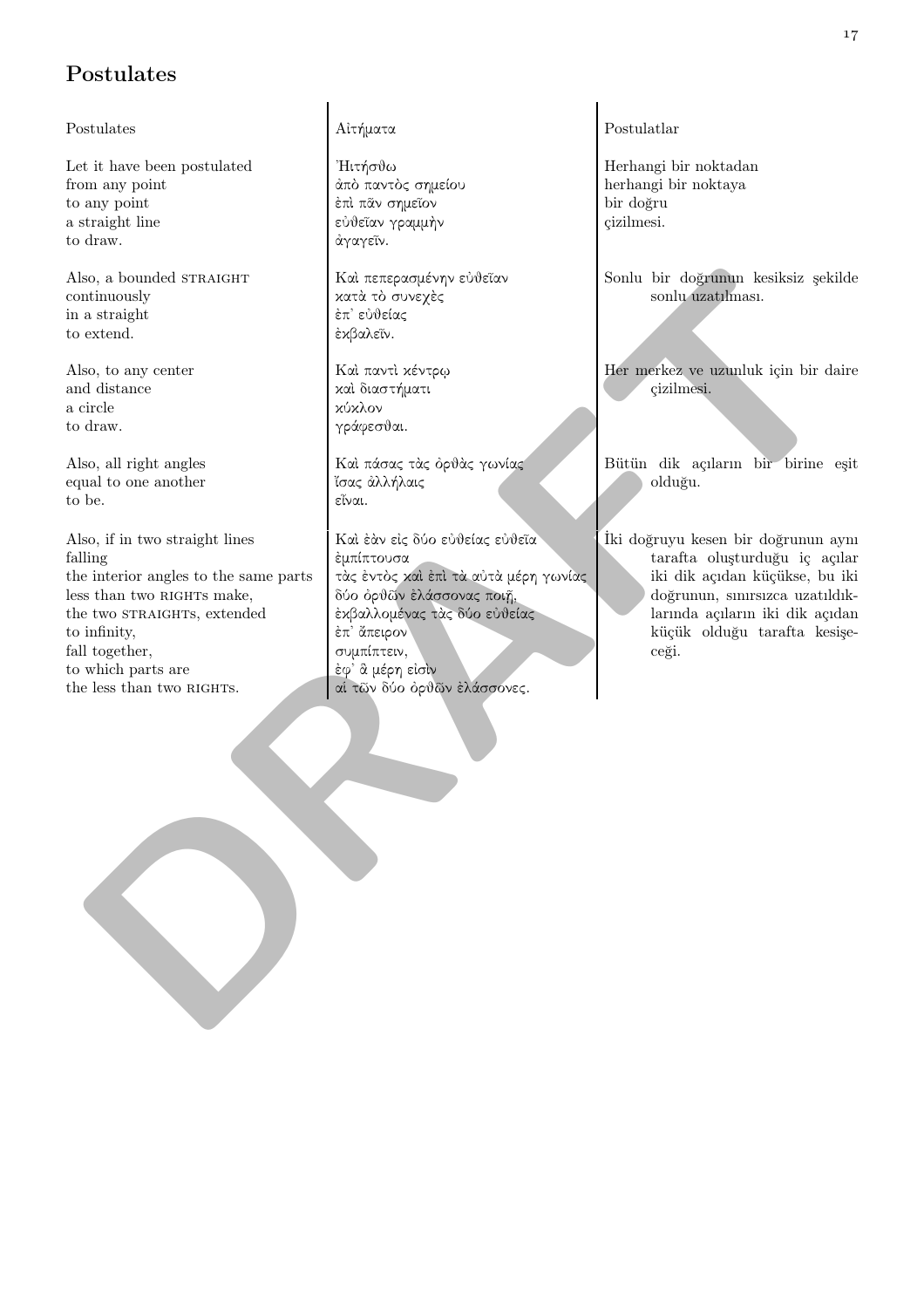18 CHAPTER 3.

## Common Notions

Equals to the same  $\begin{array}{c|c}\n\text{Tà tộ αỏ tộ iσα} \\
\text{a} & \text{a} & \text{a} \\
\text{a} & \text{a} & \text{a}\n\end{array}$  Aynı şeye eşitler<br>  $\begin{array}{c|c}\n\text{Aynı seye esitler} \\
\text{birbirlerine de esittir.}\n\end{array}$ also to one another are equal.

Also, if to equals  $\begin{array}{c|c}\n\overline{\text{K}}\alpha\end{array}$   $\dot{\epsilon}\alpha\vee\overline{\text{Cov}}$ equals be added, ἴσα προστεθῇ, eşitler eklenirse,

Also, if from equals αὶ ἐὰν ἀπὸ ἴσων Eğer eşitlerden

Also things applying to one another  $\begin{bmatrix} K\alpha\iota \tau\dot{\alpha} \epsilon\varphi\alpha\rho\mu\dot{\alpha}\zeta\alpha\nu\tau\dot{\alpha} \epsilon\tau\dot{\alpha}\lambda\lambda\dot{\gamma}\lambda\alpha \end{bmatrix}$  Birbiriyle çakışan şeyler are equal to one another. are equal to one another.

lon, if from equals<br>
and he can account the state of the state of the state of the state of the state of the calculations,<br>
to consider the state of the state of the state of the state of the<br>
constant to constant the sta equals be taken away,  $\begin{bmatrix} \n\text{if } \alpha \text{ is a constant,} \\
\alpha \text{ is a constant,} \\
\alpha \text{ is a constant,} \\
\alpha \text{ is a constant.} \n\end{bmatrix}$  esitler çıkartılırsa, eşitler çıkartılır. τὰ καταλειπόμενά ἐστιν ἴσα.

Also, the whole  $\begin{bmatrix} K\alpha\iota\tau\delta\delta\lambda o\nu \end{bmatrix}$  Καὶ τὸ ὅλον Bütün, Bütün, parçadan büyüktür. than the part is greater.  $\vert$  τοῦ μέρους μεῖζόν [ἐστιν].

Common notions Rowai ἔννοιαι Genel Kavramlar

the wholes are equal.  $\begin{vmatrix} \tau \alpha & \delta \lambda \alpha & \epsilon \sigma \tau \alpha \\ \gamma \alpha & \delta \alpha & \epsilon \sigma \tau \alpha \end{vmatrix}$  elde edilenler de eşittir.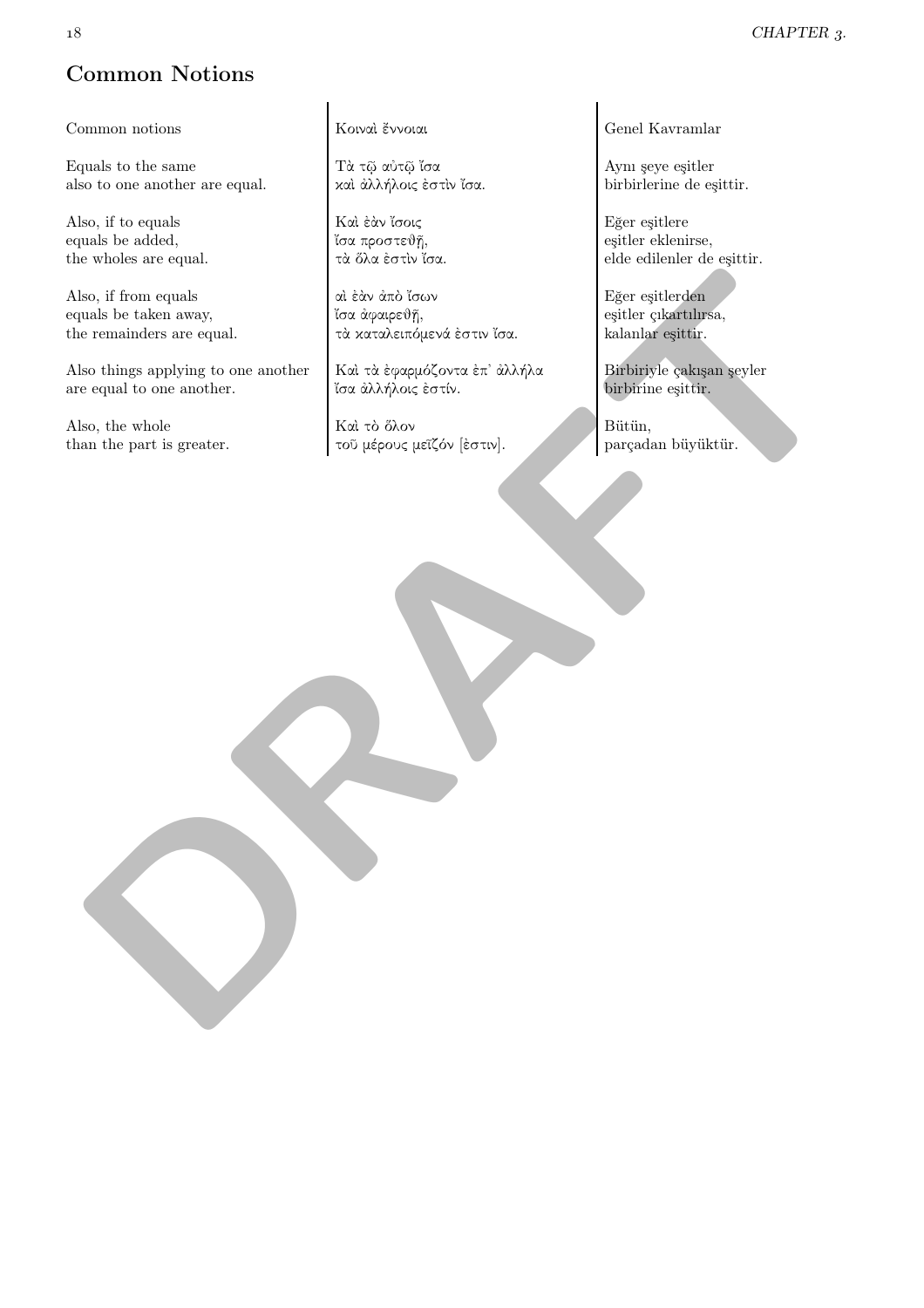#### 3.1

to be constructed. συστήσασθαι.

Let be

It is necessary then  $\Delta \varepsilon \tilde{\delta} \gamma$   $\Delta \varepsilon \tilde{\delta} \gamma$   $\Delta B$  εὐθείας  $\Delta B$  AB εὐθείας  $\Delta B$  AB doğrusuna on the straight AB  $\left| \begin{array}{c} \frac{\partial}{\partial x} & \frac{\partial}{\partial y} \frac{\partial}{\partial z} \\ \frac{\partial}{\partial z} & \frac{\partial}{\partial z} \end{array} \right|$  AB doğrusuna for an equilateral triangle  $\lceil \frac{\text{top}}{\text{top}} \rceil$  τρίγωνον ἰσόπλευρον eşkenar üçgenin to be constructed.<sup>4</sup>  $\sigma$  συστήσασθαι. insa edilmesi.

the straights ΓΑ and ΓΒ.  $\vert$  εὐθεῖαι αί ΓΑ, ΓΒ.

is the center of the circle ΓΔΒ, κέντρον έστὶ τοῦ ΓΔΒ κύκλου, olduğu için, equal is AΓ to AB;  $\delta$  (ση έστιν ή AΓ τῆ AB<sup>·</sup> AF)  $\Lambda$ Γ, AB doğrusuna eşittir. moreover, γία το πάλιν, γία το τους γίας τους γίας τους γίας τους γίας τους γίας τους γίας τους γίας τους γίας is the center of the circle ΓΑΕ, κέντρον ἐστὶ τοῦ ΓΑΕ κύκλου, dluğu için, equal is ΒΓ to ΒΑ. ἴση ἐστὶν ἡ ΒΓ τῇ ΒΑ. ΒΓ, ΒΑ doğrusuna eşittir.

## On ᾿Επὶ Verilmiş sınırlanmış doğruya the<sup>1</sup> given bounded straight  $\tau$  της δοθείσης εὐθείας πεπερασμένης eskenar üçgen for an equilateral triangle τρίγωνον ἰσόπλευρον inşa edilmesi.

῎Εστω Verilmiş the given bounded straight (ήδοθεῖσα εὐθεῖα πεπερασμένη sinirlanmiş doğru AB.  $\int \hat{\eta} AB$ . AB olsun.

To center A  $K$ έντρῳ μὲν τῷ Α (A merkezine, at distance AB διαστήματι δὲ τῷ AB AB uzaklığında olan suppose a circle has been drawn, κύκλος γεγράφθω çember çizilmiş olsun,  $\lbrack \text{namely} \rbrack$   $\text{BT}\Delta$ ,  $\qquad \qquad$   $\qquad$   $\qquad$   $\text{BT}\Delta$ ,  $\qquad$   $\qquad$   $\qquad$   $\text{BT}\Delta$ , and moreover,  $\vert x\alpha\vert \pi\alpha\lambda\upsilon$  ve vine to center B  $\chi$ έντρω μὲν τῶ Β Β merkezine, at distance BA διαστήματι δὲ τῷ BA BA uzaklığında olan suppose a circle has been drawn, κύκλος γεγράφθω (cember cizilmiş olsun, [namely] ΑΓΕ, ὁ ΑΓΕ, ΑΓΕ, and from the point Γ,  $\vert x\alpha\vert \dot{\alpha}\pi$ ο τοῦ Γ σημείου, cemberlerin kesiştiği where the circles cut one another,  $\chi \propto \vartheta$ <sup>3</sup> δ τέμνουσιν άλλήλους οι κύκλοι, Γ noktasından to the points A and B,  $\left| \begin{array}{c} \frac{\partial}{\partial x} & \frac{\partial}{\partial y} \\ \frac{\partial}{\partial z} & \frac{\partial}{\partial x} \end{array} \right|$  A, B noktalarına suppose there<sup>5</sup> have been joined | ἐπεζεύχθωσαν | ΓΑ, ΓΒ doğruları birleştirilmiş olsun.

<sup>1</sup>Heath's translation has the indefinite article 'a' here, in accordance with modern mathematical practice. However, Euclid does use the Greek definite article here, just as in the exposition (see  $\S_1$ .3). In particular, he uses the definite article as a *generic* article, which 'makes a single object the representative of the entire class'  $[16, 1123, p. 288]$ . English too has a generic use of the definite article, 'to indicate the class or kind of objects, as in the well-known aphorism: The child is the father of the man'  $[6,$ p. 76. (However, the enormous *Cambridge Grammar* does not discuss the generic article in the obvious place  $[7, 5.6.1, pp. 568-$ ]. By the way, the 'well-known aphorism' is by Wordsworth; see http://en.wikisource.org/wiki/Ode:\_Intimations\_of\_ Immortality\_from\_Recollections\_of\_Early\_Childhood [accessed July 27, 2011].) See note 1 to Proposition 9 below.

<sup>2</sup>The Greek form of the enunciation here is an infinitive clause, and the subject of such a clause is generally in the accusative case [ $16,$  [ $1972,$  p. 438]. In English, an infinitive clause with expressed subject (as here) is always preceded by 'for'  $[7, 14.1.3, p. 1178]$ . Normally such a clause, in Greek or English, does not stand by itself as a complete sentence; here evidently it is expected to. Note that the Greek infinitive is thought to be originally a noun in the dative case  $[16, \P 1969, p. 438]$ ; the English infinitive with 'to' would seem to be formed similarly.

We follow Euclid in putting the verb (a third-person imperative) first; but a smoother translation of the exposition here would be, 'Let the given finite straight line be ΑΒ.' Heath's version is, 'Let AB be the given finite straight line.' By the argument of Netz  $[12, pp. 43-4]$ , this would appear to be a misleading translation, if not a mistranslation. Euclid's expression ἡ ΑΒ, 'the ΑΒ', must be understood as an abbreviation of ἡ εὐθεῖα γραμμὴ ἡ ΑΒ or ἡ ΑΒ εὐθεῖα γραμμή, 'the

And since the point A  $\begin{bmatrix} K\alpha \end{bmatrix}$  έπει τὸ Α σημεῖον  $\begin{bmatrix} A \text{ noktasi }\Gamma\Delta B \end{bmatrix}$  gemberinin merkezi since the point B **επε**ί τὸ Β σημεῖον **Β** noktası ΓΑΕ çemberinin merkezi

is becomes a the strength of the strength of the strength of the strength of the strength of the strength of the strength of the strength of the strength of the strength of the strength of the strength of the strength of straight line AB'. In Proposition XIII.4, Euclid says, Έστω εὐθεῖα ή ΑΒ, which Heath translates as 'Let AB be a straight line'; but then this suggests the expansion 'Let the straight line AB be a straight line', which does not make much sense. Netz's translation is, 'Let there be a straight line, [namely] AB.' The argument is that Euclid does not use words to establish a correlation between letters like A and B and points. The correlation has already been established in the diagram that is before us. By saying, Έστω εὐθεῖα ή AB, Euclid is simply calling our attention to a part of the diagram. Now, in the present proposition, Heath's translation of the exposition is expanded to, 'Let the straight line AB be the given finite straight line', which does seem to make sense, at least if it can be expanded further to 'Let the finite straight line AB be the given finite straight line.' But, unlike AB, the given finite straight line was already mentioned in the enunciation, so it is less misleading to name this first in the exposition.

Slightly less literally, 'It is necessary that on the straight ΑΒ, an equilateral triangle be constructed.'

<sup>5</sup>Instead of 'suppose there have been joined', we could write 'let there have been joined'. However, each of these translations of a Greek third-person imperative begins with a second-person imperative (because there is no third-person imperative form in English, except in some fixed forms like 'God bless you'). The logical subject of the verb 'have been joined' is 'the straight ΑΒ'; since this comes after the verb, it would appear to be an extraposed subject in the sense of the Cambridge Grammar of the English Language  $[7,$ 2.16, p.  $67$ . Then the grammatical subject of 'have been joined' is 'there', used as a dummy; but it will not always be appropriate to use a dummy in such situations  $[7, 16.63, p. 1402-3]$ .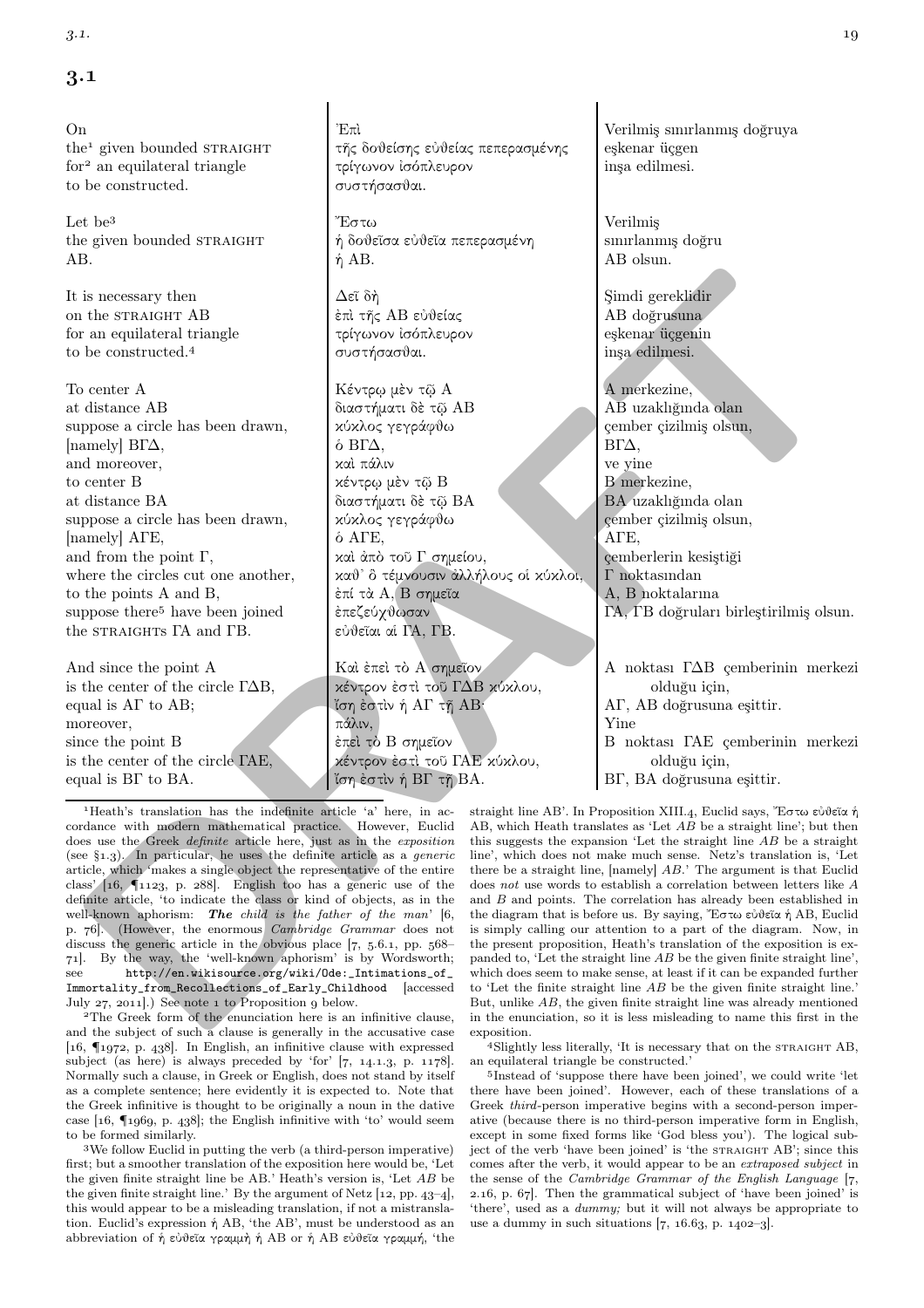therefore either of ΓΑ and ΓΒ to AΒ | έχατέρα ἄρα τῶν ΓΑ, ΓΒ τῆ AΒ olduğu gösterilmişti. is equal. ἐστιν ἴση. O zaman ΓΑ, ΓΒ doğrularının her biri But equals to the same  $\vert \tau \alpha \delta \dot{\epsilon} \tau \ddot{\omega} \alpha \dot{\sigma} \ddot{\omega}$   $\tau \ddot{\omega} \alpha$  AB doğrusuna eşittir. are also equal to one another; καὶ ἀλλήλοις ἐστὶν ἴσα· Ama aynı şeye eşit olanlar therefore also ΓΑ is equal to ΓΒ.  $\vert x\alpha\iota \eta \rceil$  ΓΑ ἄρα τῆ ΓΒ ἐστιν ἴση· birbirine esittir. Therefore the three ΓΑ, AB, and BΓ | αί τρεῖς ἄρα αί ΓΑ, AB, BΓ | Ο zaman ΓΑ, ΓΒ doğrusuna eşittir. are equal to one another. ἴσαι ἀλλήλαις εἰσίν. O zaman o üç doğru, ΓΑ, ΑΒ, ΒΓ,

Equilateral therefore  $\begin{array}{c|c}\n\end{array}$  (*Ισόπλευρον ἄρα E*şkenardır dolayısıyla, is triangle ABT. έστὶ τὸ ΑΒΓ τρίγωνον.  $\begin{array}{c|c}\n\text{ABF} & \text{ii} \text{ggeni} \\
\text{vα} & \text{oru} \text{y} & \text{veta} \text{gensi}\n\end{array}$ Also, it has been constructed καὶ συνέσταται και συνέσταται νε inşa edilmiştir on the given bounded STRAIGHT  $\left\{\begin{array}{l}\right. \star$ αὶ συνέσταται εὐθείας πεπερασμένης verilmis sinirlanmis. on the given bounded STRAIGHT | επι της δοθείσης εὐθείας πεπερασμένης  $AB$ ;  $\pi \sim AB^6$  AB doğrusuna; —just what it was necessary to do. ὅπερ ἔδει ποιῆσαι. — yapılması gereken tam buydu.



And ΓΑ was shown equal to AB; <sup>εδεί</sup>χθη δὲ καὶ ἡ ΓΑ τῆ ΑΒ ἴση· <sup>Ve ΓΑ</sup> doğrusunun, AB doğrusuna eşit birbirine eşittir.

#### $3.2$

At the given point, Πρὸς τῷ δοθέντι σημεί $\omega$  Verilmiş noktaya equal to the given straight,  $\lceil \tau \tilde{\eta} \rceil$  δοθείση εὐθεία ἴσην verilmiş doğruya eşit olan for a STRAIGHT to be placed.  $\left\{\right.$ εὐθεῖαν θέσθαι. bir doğrunun konulması.

Let be <sup>γ</sup>Εστω Verilmis nokta A olsun, the given point A,<br>and the given STRAIGHT, BΓ.<br> $\hat{\eta} \delta \hat{\epsilon} \delta \hat{\sigma} \hat{\theta} \hat{\epsilon} \sigma \alpha \hat{\epsilon} \hat{\sigma} \hat{\epsilon} \sigma \hat{\epsilon} \eta \beta \Gamma$ . and the given straight,  $B\Gamma$ .

It is necessary then  $\delta \tilde{\epsilon}$  δεῖ δὴ Gereklidir at the point Α πρὸς τῷ Α σημείῳ Α noktasına, equal to the given STRAIGHT BΓ (τῆ δοθείση εὐθεία τῆ ΒΓ ἴσην ΒΓ doğrusuna eşit olan

For, suppose there has been joined [ $\frac{\text{c}}{\text{c}} \frac{\text{c}}{\text{c}} \frac{\text{c}}{\text{c}} \frac{\text{d}}{\text{c}} \frac{\text{d}}{\text{c}} \frac{\text{d}}{\text{c}} \frac{\text{d}}{\text{c}} \frac{\text{d}}{\text{c}} \frac{\text{d}}{\text{c}} \frac{\text{d}}{\text{c}} \frac{\text{d}}{\text{c}} \frac{\text{d}}{\text{c}} \frac{\text{d}}{\text{c}} \frac{\text{d}}{\text{c}} \frac{\text{d}}{\text{c}} \frac{\$ from the point A to the point  $\overline{B}$  | ἀπὸ τοῦ Α σημείου ἐπί τὸ Β σημεῖον | A noktasından B noktasına, a straight, ΑΒ, εὐθεῖα ἡ ΑΒ, ΑΒ doğrusu , and there has been constructed on it | καὶ συνεστάτω ἐπ' αὐτῆς ve bu doğru üzerine inşa edilmiş olsun an equilateral triangle,  $\triangle AB$ ,  $\qquad \qquad$  τρίγωνον ἰσόπλευρον τὸ  $\triangle AB$ ,  $\qquad$  eşkenar üçgen  $\triangle AB$ , and suppose there have been extended  $\chi \chi \chi \chi \chi \chi \chi \chi \chi \chi \chi \chi \chi$  ve uzatılmış olsun, on a straight with  $\Delta A$  and  $\Delta B$  | επ' εὐθείας ταῖς  $\Delta A$ ,  $\Delta B$  |  $\Delta A$ ,  $\Delta B$  doğrularından the straights AE and BZ,  $\begin{array}{c|c}\n\text{eV} & \text{eV} \\
\text{eV} & \text{fV} \\
\text{fV} & \text{fH} \\
\text{gV} & \text{fH} \\
\text{hH} & \text{hH} \\
\text{hH} & \text{hH} \\
\text{hH} & \text{hH} \\
\text{hH} & \text{hH} \\
\text{hH} & \text{hH} \\
\text{hH} & \text{hH} \\
\text{hH} & \text{hH} \\
\text{hH} & \text{hH} \\
\text{hH} & \text{hH} \\
\text{$ and to the center B  $\vert x\alpha\vert x \leq v \tau\omega \mu \geq \overline{\alpha}B$  ve B merkezine, at distance BΓ διαστήματι δὲ τῶ BΓ βΓ uzaklığında, suppose a circle has been drawn,  $\left| \frac{\chi \psi \chi \lambda o \varsigma}{\chi \psi \chi \chi o \varsigma} \right|$   $\left| \frac{\chi \psi \chi}{\chi \chi \chi o \varsigma} \right|$   $\left| \frac{\chi \psi \chi}{\chi \chi \chi \chi o \varsigma} \right|$   $\left| \frac{\chi \psi \chi}{\chi \chi \chi \chi \chi} \right|$   $\left| \frac{\chi \psi}{\chi \chi \chi \chi \chi} \right|$   $\left| \frac{\chi \psi}{\chi \chi \chi \chi \chi} \right|$   $\left| \frac{\chi$ ΓΗΘ,<br>
and again to the center  $\Delta$   $\begin{bmatrix} \delta \text{ TH}\Theta, \\ \text{xd} \text{ rad} \end{bmatrix}$   $\begin{bmatrix} \delta \text{ TH}\Theta, \\ \text{d} \text{ H}\Theta \end{bmatrix}$   $\begin{bmatrix} \text{TH}\Theta \text{ gemberi} \end{bmatrix}$  we  $\Delta$  merkezine,<br>  $\Delta$  and again to the center  $\Delta$ and again to the center  $\Delta$   $\alpha$  καὶ πάλιν κέντρω τῶ  $\Delta$ at distance ΔΗ  $\alpha$ ι καὶ διαστήματι τῷ ΔΗ σizilmiş olsun, suppose a circle has been drawn, κύκλος γεγράφθω ΗΚΛ çemberi .

for a straight to be placed.  $\left| \right|$  εὐθεῖαν θέσθαι.  $\left| \right|$  bir doğrunun konulması.

Normally Heiberg puts a semicolon at this position. Perhaps he has a period here only because he has bracketed the following words (omitted here): 'Therefore, on a given bounded STRAIGHT, an equilateral triangle has been constructed.' According to Heiberg, these words are found, not in the manuscripts of Euclid, but in Proclus's commentary  $[14, p. 210]$  alone.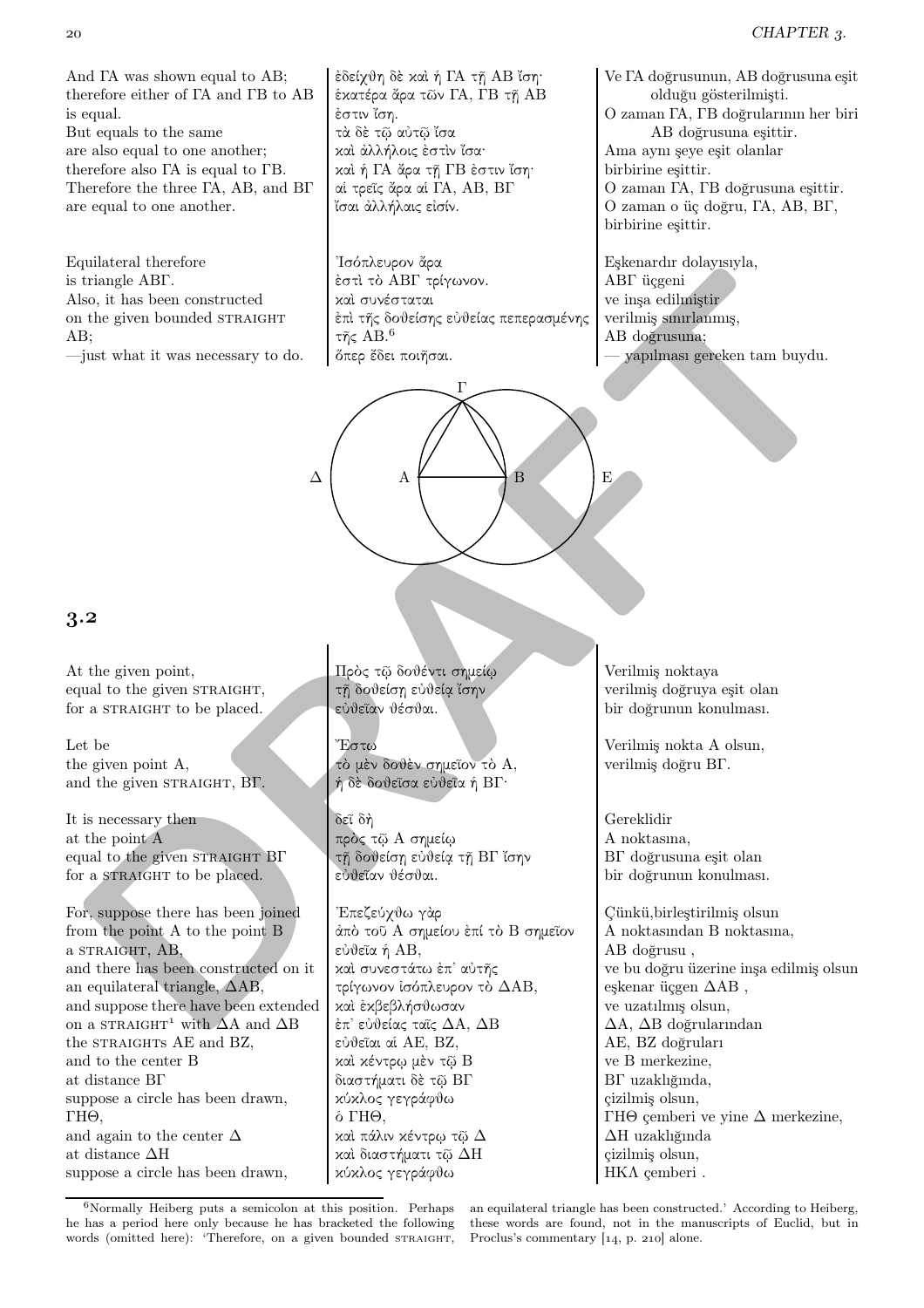#### $3.3 \cdot$  21

of ΓΗΘ,  $\lceil \text{TO0} \rceil$  τοῦ ΓΗΘ,  $\lceil \text{TO0} \rceil$  olduğu için, ΒΓ is equal to ΒΗ. ἴση ἐστὶν ἡ ΒΓ τῇ ΒΗ. ΒΓ, ΒΗ doğrusuna eşittir. Moreover,  $\pi\hat{\alpha}\lambda\upsilon$ ,  $\pi\hat{\alpha}\lambda\upsilon$ , Yine, of the circle ΚΗΛ,  $\qquad \qquad$  τοῦ ΗΚΛ χύχλου,  $\qquad \qquad$  olduğu için, equal is  $\Delta \Lambda$  to  $\Delta H$ ; <sup>[</sup> (ση έστὶν ἡ  $\Delta \Lambda$  τῆ  $\Delta H$ ,  $\Delta H$  doğrusuna eşittir, of these, the [part]  $\Delta A$  to  $\Delta B$   $\qquad$   $\qquad$   $\qquad$   $\Delta A$  τῆ  $\Delta B$  ve (birincinin)  $\Delta A$  parçası, is equal.  $\begin{bmatrix} \n\text{for } \theta \in \mathbb{R} \\
\text{for } \theta \in \mathbb{R} \\
\text{for } \theta \in \mathbb{R}\n\end{bmatrix}$  (ikincinin) ΔB parçasına eşittir.<br>
Dolayısıyla AΛ kalanı, Therefore the remainder  $\Lambda$   $\lambda$  λοιπὴ ἄρα ἡ  $\Lambda$   $\lambda$  Dolaysiyla A<br>to the remainder BH  $\lambda$  λοιπῆ τῆ BH  $\lambda$ to the remainder BH  $\lambda$ οιπῆ τῆ BH is equal. ἐστιν ἴση. eşittir. Therefore either of AΛ and BΓ to BΗ | έχατέρα ἄρα τῶν ΑΛ, ΒΓ τῆ ΒΗ eşit olduğu gösterilmişti. But equals to the same  $\tau\alpha$  δὲ τῷ αὐτῷ ἴσα biri BH doğrusuna eşittir. And therefore  $A\Lambda$  is equal to BΓ.  $\vert x\alpha\iota\eta A\Lambda \Delta \varphi\alpha\tau\tilde{\eta} B\Gamma \epsilon \sigma \tau \iota\nu \tilde{\sigma}\eta.$  esittir.

Therefore at the given point A Πρὸς ἄρα τῷ δοθέντι σημείω Dolayısıyla verilmiş A noktasına equal to the given straight BΓ  $\tau\tilde{\rho}$  A τ $\tilde{\rho}$  δοθείση εὐθεία τῆ BΓ ἴση verilmiş BΓ doğrusuna eşit olan the straight AΛ is laid down;  $\int$  εὐθεῖα κεῖται ἡ ΑΛ·  $\begin{bmatrix} AA \\ AB \end{bmatrix}$  (AΛ doğrusu konulmuştur; —just what it was necessary to do. ὅπερ ἔδει ποιῆσαι. — yapılması gereken tam buydu.

ΗΚΛ. ὁ ΗΚΛ.

Γ

Η

According to the contained and BT to Ball and The Column of the Column of the Column of the Column of the Column of the Column of the Column of the Column of the Column of the Column of the Column of the Column of the Col Since then the point B is the center <sup>7</sup> Έπει οὖν τὸ Β σημεῖον κέντρον ἐστι B noktası ΓΗΘ cemberinin merkezi since the point  $\Delta$  is the center  $\left| \begin{array}{c} \epsilon \in \mathbb{R} \\ \epsilon \in \mathbb{R} \end{array} \right|$   $\Delta$  or  $\mu \in \mathbb{R}$  is the center  $\left| \begin{array}{c} \epsilon \in \mathbb{R} \\ \epsilon \in \mathbb{R} \end{array} \right|$  and  $\lambda$  noktasi HKA cemberinin merkezi But BΓ was shown equal to BH.  $\frac{1}{6}$ δείχθη δὲ καὶ ἡ BΓ τῆ BΗ ἴση· Ve BΓ doğrusunun, BH doğrusuna is equal. ἐστιν ἴση. Dolayısıyla ΑΛ, ΒΓ doğrularının her also are equal to one another.  $\vert x\alpha\dot{\alpha}\lambda\dot{\alpha}\lambda\alpha\dot{\beta}\alpha\alpha\dot{\beta}\alpha\alpha$  Ama aynı şeye eşit olanlar birbirine Ve dolayısıyla ΑΛ da, ΒΓ doğrusuna eşittir.

 $A \rightarrow B$ Δ Θ

Λ

Κ

## $3.\overline{3}$

Two unequal straights being given, Δύο δοθεισῶν εὐθειῶν ἀνίσων İki eşit olmayan doğru verilmiş ise, from the greater, ἀπὸ τῆς μείζονος daha büyükten equal to the less,  $\tau_{\tilde{\eta}}$  έλάσσονι ἴσην daha küçüğe eşit olan a straight to take away.  $\begin{array}{c|c}\n\text{eV} & \text{eV} \\
\text{eV} & \text{eV} \\
\text{eV} & \text{eV} \\
\text{eV} & \text{eV} \\
\text{eV} & \text{eV} \\
\text{eV} & \text{eV} \\
\text{eV} & \text{eV} \\
\text{eV} & \text{eV} \\
\text{eV} & \text{eV} \\
\text{eV} & \text{eV} \\
\text{eV} & \text{eV} \\
\text{eV} & \text{eV} \\
\text{eV} & \text{eV} \\
\text{$ 

the two given unequal straights αἱ δοθεῖσαι δύο εὐθεῖαι ἄνισοι ΑΒ, Γ AB and  $\Gamma$ <sup>1</sup> of which let the greater be ΑΒ. ὧν μείζων ἔστω ἡ ΑΒ· daha büyüğü ΑΒ olsun.

Ε Ζ

Let be a serilmiş doğru ilk ilki verilmiş doğru ilki verilmiş doğru  $α$ **i** AB, Γ,  $α$ **i** AB, Γ,  $α$ **i** Osunlar;

It is necessary then  $\delta \tilde{\epsilon}$  δεῖ δὴ Gereklidir

from the greater, AB,  $\alpha \in \mathcal{A}$  από τῆς μείζονος τῆς AB daha büyük olan AB doğrusundan

The phrase ἐπ᾿ εὐθείας will recur a number of times. The adjective, which is feminine here, appears to be a genitive singular, that Γ is indeed a line and not a point. See the Introduction.though it could be accusative plural.

<sup>1</sup>Since  $\Gamma$  is given the feminine gender in the Greek, this is a sign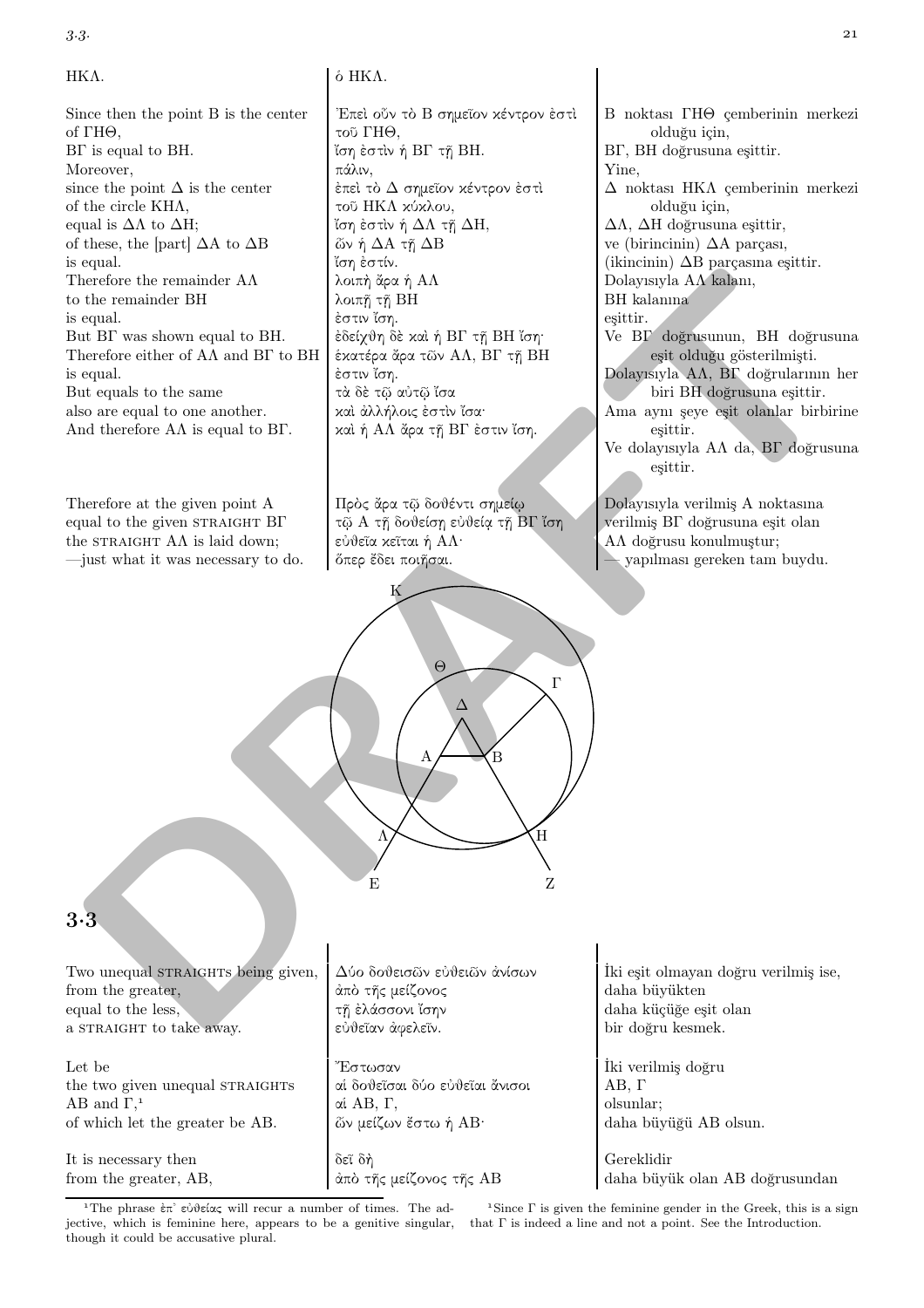22 CHAPTER 3.

to take away a STRAIGHT.  $\left| \right. \left| \right. \left| \right. \left| \right. \left| \right. \left| \right. \left| \right. \left| \right. \left| \right. \left| \right. \left| \right. \left| \right. \left| \right. \left| \right. \left| \right. \left| \right. \left| \right. \left| \right. \left| \right. \left| \right. \left| \right. \left| \right. \left| \right. \left| \right. \left| \right. \left| \right. \left| \right. \left| \right. \left| \right. \left| \right. \left| \right. \left| \right. \left|$ 

Let there be laid down Kείσθω Konulsun Konulsun Konulsun Konulsun at the point A,  $\pi \rho \circ \tau \tilde{\omega}$  A σημείω  $\alpha$  A noktasina equal to the line Γ,  $\tau_{\tilde{\eta}} \Gamma$  εὐθεία (ση Γ doğrusuna eşit olan  $A\Delta$ ;  $\hat{\eta} A\Delta$ <sup>·</sup>  $\hat{\eta} A\Delta$ <sup>·</sup>  $A\Delta$ <sup>·</sup>  $A\Delta$  doğrusu. and to center A (καὶ κέντρῳ μὲν τῷ Α (Ve A merkezine at distance  $A\Delta$  διαστήματι δὲ τῷ  $A\Delta$  A uzaklığında olan

And since the point A  $K\alpha\beta$  *Kα*λ έπελ τὸ Α σημεῖον  $V\beta$  Ve A noktasi is the center of the circle  $\Delta EZ$ ,  $\chi$ έντρον έστὶ τοῦ  $\Delta EZ$  χύχλου,  $\Delta EZ$  cemberi equal is ΑΕ to ΑΔ. (( $\frac{1}{2}$  (ση έστὶν ἡ ΑΕ τῆ ΑΔ· (( $\frac{1}{2}$  AE, ΑΔ doğrusuna eşittir.<br>
But Γ to ΑΔ is equal. (( $\frac{1}{2}$  αλλά καὶ ἡ Γ τῆ ΑΔ ἐστιν ἴση. (AΔ doğrusuna eşittir. is equal to  $A\Delta$ ;  $\qquad \qquad$   $\qquad \qquad$  τῆ  $A\Delta$  ἐστιν ἴση· biri and so AE is equal to Γ.  $\delta \sigma \tau \epsilon \times \alpha \hat{i} \gamma \Delta E \tau \gamma \Gamma \epsilon \sigma \tau \omega \hat{i} \sigma \gamma$ .  $\Delta \Delta$  doğrusuna eşittir.

Therefore, two unequal straights Δύο ἄρα δοθεισῶν εὐθειῶν ἀνίσων τῶν Dolayısıyla iki eşit olmayan ΑΒ, Γ from the greater, AB,  $\alpha \dot{\alpha} \tau \eta \zeta \mu \epsilon \zeta \sigma \omega \zeta \tau \eta \zeta AB$  daha büyük olan AB doğrusundan an equal to the less, Γ,  $\tau_{\tilde{\eta}} \in \tilde{\Lambda}$ άσσονι τ $\tilde{\eta} \Gamma$  ἴση daha küçük olan Γ doğrusuna eşit olan has been taken away, [namely] ΑΕ; | ἀφήρηται ἡ ΑΕ· (AE doğrusu kesilmişti; —just what it was necessary to do. ὅπερ ἔδει ποιῆσαι. —just what it was necessary to do.

Δ

suppose circle ΔΕΖ has been drawn. | xύχλος γεγράφθω ὁ ΔΕΖ. | ΔΕΖ çemberi çizilmiş olsun.

άλλὰ καὶ ἡ Γ τῆ ΑΔ ἐστιν ἴση.  $\blacksquare$  Ama Γ, ΑΔ doğrusuna eşittir.

being given, AB and Γ, **AB, Γ** AB, Γ doğrusu verilmiş ise,

equal to the less, Γ,  $\tau$   $\tau$   $\tilde{p}$  έλάσσονι τῆ Γ ἴσην daha küçük olan Γ doğrusuna eşit olan

and six the point  $\Lambda$ <br>
and the content of the circle of  $\lambda E$ ,  $\lambda E = \lambda E$ ,  $\lambda E = \lambda E$ ,  $\lambda E = \lambda E$ ,  $\lambda E = \lambda E$ ,  $\lambda E = \lambda E$ ,  $\lambda E = \lambda E$ ,  $\lambda E = \lambda E$ ,  $\lambda E = \lambda E$ ,  $\lambda E = \lambda E$ ,  $\lambda E = \lambda E$ ,  $\lambda E = \lambda E$ ,  $\lambda E = \lambda E$ ,  $\lambda E = \lambda E$ ,  $\lambda E = \lambda E$ ,  $\lambda$ κέντρον ἐστὶ τοῦ ΔΕΖ κύκλου,  $\Delta$ EZ çemberinin merkezi olduğu için, Therefore either of AE and Γ <sup>ε</sup>κατέρα ἄρα τῶν ΑΕ, Γ Dolayısıyla ΑΕ, Γ doğrularının her Sonuç olarak, ΑΕ, Γ doğrusuna eşittir.

Α Β Ε

Γ

 $3.4$ 

If two triangles ᾿Εὰν δύο τρίγωνα Eğer iki üçgende two sides  $\tau\alpha_s$  δύο πλευρὰς iki kenar to two sides [ταῖς] δυσὶ πλευραῖς iki kenara have equal,<sup>1</sup> either [side] to either,<sup>2</sup> and angle to angle have equal,  $\vert x\alpha\iota \tau\gamma\gamma \sim x\alpha\iota \tau\gamma\gamma\gamma\omega$ νίαν τῆ γωνία (σην έχη ve açı açıya eşit olursa —that which is by the equal τὴν ὑπὸ τῶν ἴσων εὐθειῶν (yani, eşit doğrular tarafından  $STR$   $MCHTS<sup>3</sup>$ contained,  $\vert \times \infty$  τὴν βάσιν τὴ βάσει hem taban tabana  $\frac{1}{2}$ also<sup>4</sup> base to base  $\frac{1}{2}$  (σην ἕξει, esit olacak, they will have equal,  $\vert x\alpha\vert$  το τρίγωνον τῷ τριγώνῳ hem üçgen üçgene and the triangle to the triangle  $\qquad \qquad$  (σον ἔσται,  $\qquad \qquad$  esit olacak, will be equal,  $\begin{array}{c|c}\n\hline\n\end{array}$  καὶ αἱ λοιπαὶ γωνίαι hem de geriye kalan açılar and the remaining angles  $\tau$ αῖς λοιπαῖς γωνίαις geriye kalan açılara to the remaining angles  $\left\{\begin{array}{c}\n\text{for } x \in \mathcal{A} \\
\text{for } x \in \mathcal{A}\n\end{array}\right.$   $\left\{\begin{array}{c}\n\text{for } x \in \mathcal{A} \\
\text{for } x \in \mathcal{A}\n\end{array}\right\}$ will be equal,  $\frac{1}{2}$  =  $\frac{1}{2}$   $\frac{1}{2}$   $\frac{1}{2}$   $\frac{1}{2}$   $\frac{1}{2}$   $\frac{1}{2}$   $\frac{1}{2}$   $\frac{1}{2}$   $\frac{1}{2}$   $\frac{1}{2}$   $\frac{1}{2}$   $\frac{1}{2}$   $\frac{1}{2}$   $\frac{1}{2}$   $\frac{1}{2}$   $\frac{1}{2}$   $\frac{1}{2}$   $\frac{1}{2}$   $\frac{1}{2}$   $\frac{$ either to either, 
states in the state of  $\delta \varphi \delta \zeta$  αί του πλευραί υποτείνουσιν. (yani) eşit kenarları görenler.

ἴσας ἔχῃ eşit olursa ἑκατέραν ἑκατέρᾳ (her biri birine) περιεχομένην,  $\vert$  icerilen),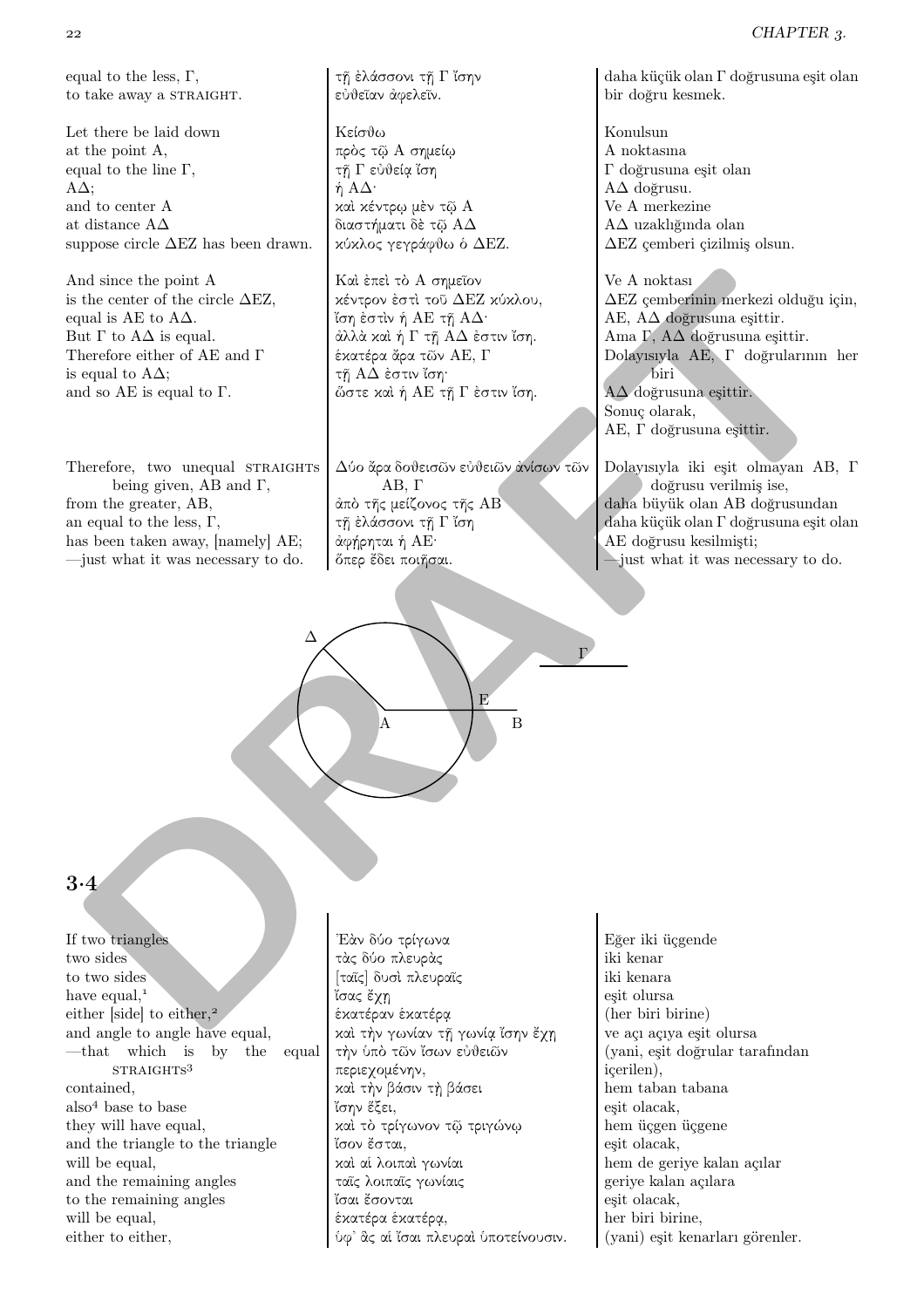—those that the equal sides subtend.

those that equal sides subtend,  $\phi^2 \partial \zeta \alpha^2 \dot{\zeta}$  (δεσαι πλευραί ὑποτείνουσιν, and AFB to  $\Delta$ ZE.  $\hat{\eta}$  δε υπό AFB τη υπό  $\Delta$ ZE.

For, there being applied <sup>[Έφαρ</sup>μοζομένου γὰρ **Γε**φαρμοζομένου (Günkü, üstüne koyulursa also the point B will apply<sup>5</sup> to E, Hence triangle ABΓ as a whole  $\delta$  ώστε καὶ ὅλον τὸ ΑΒΓ τρίγωνον | banına,

Let be  ${}^{\circ}E\sigma\tau\omega$  Verilmis olsun, two triangles ABΓ and  $\Delta$ EZ,  $\delta$ ύο τρίγωνα τὰ ABΓ,  $\Delta$ EZ  $\Delta$  ABΓ ve  $\Delta$ EZ (adlarında) iki üçgen, the two sides AB and AΓ  $\vert \vec{\alpha} \rangle$  τὰς δύο πλευρὰς τὰς AB, AΓ iki kenarı AB, AΓ to the two sides  $\Delta E$  and  $\Delta Z$   $\sigma$  ταῖς δυσὶ πλευραῖς ταῖς  $\Delta E$ ,  $\Delta Z$   $\Delta E$ ,  $\Delta Z$  iki kenarına having equal, id as ideas is a contract of the set of the set of the set of the set of the set of the set of the set of the set of the set of the set of the set of the set of the set of the set of the set of the set of th either to either,  $\frac{1}{2}$  περαν έκατέραν έκατέρα her biri birine, and angle ΒΑΓ  $\vert x\alpha\vert \gamma\omega\sqrt{\alpha}y$  υπό ΒΑΓ kenarına, to ΕΔΖ γωνίᾳ τῇ ὑπὸ ΕΔΖ ve ΒΑΓ (tarafından içerilen) açısı equal.  $\check{i} \sigma \gamma$ .  $\check{i} \sigma \gamma$  EΔZ acisina

I say that  $\lambda$ έγω, ὅτι  $\lambda$ ίddia ediyorum ki, the base BΓ is equal to the base EΖ, | καὶ βάσις ή BΓ βάσει τῆ EΖ ἴση ἐστίν, | BΓ tabanı eşittir EΖ tabanına, and triangle ABΓ (καὶ τὸ ABΓ τρίγωνον (γε ΑΒΓ üçgeni will be equal to triangle ΔΕΖ,  $\tau$  τζύ ΔΕΖ τριγώνῳ ἴσον ἔσται, esit olacak ΔΕΖ üçgenine, and the remaining angles  $\vert x\alpha\vert$  αι λοιπαὶ γωνίαι ve geriye kalan açılar eşit olacak geriye to the remaining angles ταῖς λοιπαῖς γωνίαις kalan açıların, will be equal,  $\check{a}$  (σαι ἔσονται λευτερία) her biri birine, either to either,<br>
<sup>έχατέρα έχατέρα,</sup> (şöyle ki) eşit kenarları görenler;<br>
<sup>δυρ' δες αί ζοαι πλευραί ύποτείνουσιν, ΑΒΓ, ΔΕΖ açısına,</sup>  $\lceil \text{namely} \rceil$  ABF to  $\Delta$ EZ,  $\qquad \qquad \qquad$   $\qquad$   $\qquad$   $\qquad$   $\qquad$   $\qquad$   $\qquad$  AFF  $\qquad$   $\qquad$  AFF  $\qquad$  AZE acissuma.

triangle ΑΒΓ Γερμανία (προσταθεία τοῦ ΑΒΓ τριγώνου ΔΑΒΓ üçgeni to triangle ΔΕΖ,  $|\hat{\epsilon}$ πι τὸ ΔΕΖ τρίγωνον ΔΕΖ üçgeninin, and there being placed  $\alpha$  τιθεμένου ve yerleştirilirse the point A on the point  $\Delta$ ,  $\sigma$   $\alpha$  is A σημείου έπὶ τὸ  $\Delta$  σημεῖον  $\Delta$  A noktası  $\Delta$  noktasına, and the straight AB on  $\Delta E$ ,  $\tau \tilde{\eta} \varsigma$  δε AB εὐθείας επι την  $\Delta E$ ,  $\chi$  ve AB doğrusu  $\Delta E$  doğrusuna, by the equality of AB to  $\Delta E$ .  $\delta \sigma \gamma \nu \epsilon \nu \Delta E \tau \gamma \Delta E$  tasina, also straight AF will apply to  $\Delta Z$ ,  $\Delta Z$  is expanded in  $\Delta T$  sayes also straight say essinde. of angle ΒΑΓ to ΕΔΖ.  $\Box$  τὴν ὑπὸ ΒΑΓ γωνίαν τῆ ὑπὸ ΕΔΖ·  $\Box$  ΔΕ doğrusuna, will apply,  $\epsilon_{\phi\alpha\beta\mu\delta\sigma\epsilon\iota}$  doğrusunun, by the equality, again, of AΓ to  $\Delta Z$ .  $\delta \alpha \to \delta \gamma$  πάλιν εΐναι τὴν ΑΓ τῆ  $\Delta Z$ . BAΓ açısının eşitliği sayesinde, But B had applied to E;  $\delta\lambda\lambda\alpha\mu\gamma\lambda\alpha\alpha\sigma\delta$  Β ἐπὶ τὸ Ε ἐφηρμόκει·  $\Box Z$  açısına. will apply. **εφαρμόσει. εφαρμόσει. εφαρμόσει. εφαρμόσει. εφαρμόσει. εφαρμόσει. εφαρμόσει. εφαρμόσει. εφαρμόσει. εφαρμόσει. εφαρμόσει. εφαρμόσει. εφαρμόσει. εφαρμόσει. εφαρμόσει. εφαρμόσει.** B applying to E,  $\vert \tau$ οῦ μὲν Β ἐπὶ τὸ Ε ἐφαρμόσαντος nun ΔΖ doğrusuna. and Γ to Z,<br>the base BΓ will not apply to EZ,  $\begin{bmatrix} \tau \circ \tilde{v} & \tilde{v} \in \Gamma \\ \tilde{v} & \tilde{B} \Gamma \end{bmatrix}$   $\tilde{z} \pi \tilde{v} \tau \gamma$  EZ ούχ έφαρμόσει, Dolaysiyla, BΓ tabani üstüne two straights will enclose a space,  $\int$ δύο εὐθεῖαι χωρίον περιέξουσιν· | EZ tabanının. Therefore will apply  $\phi \varphi \varphi \varphi$ μόσει ἄρα tasına, base BΓ to EZ  $|\hat{\eta}$  BΓ βάσις ἐπὶ τὴν EZ ve Γ, Z noktasına,

ΑΒ to ΔΕ and ΑΓ to ΔΖ, τὴν μὲν ΑΒ τῇ ΔΕ τὴν δὲ ΑΓ τῇ ΔΖ (şöyle ki) ΑΒ, ΔΕ kenarına ve ΑΓ, ΔΖ eşit olan.

and the point is equiled to the lower of the specific the specific state of the specific state of the specific state of the specific state of the specific state of the specific state of the specific state of the specific έφαρμόσει καὶ τὸ Β σημεῖον ἐπὶ τὸ Ε | o zaman Β noktası yerleşecekΕ nok-Then, AB applying to ΔΕ,  $\dot{\epsilon}$  έφαρμοσάσης δὴ τῆς AB ἐπὶ τὴν ΔΕ | AB doğrusunun ΔΕ doğrusuna eşitliği by the equality  $\delta \alpha \tau \delta \sigma \gamma \nu \epsilon \delta \nu \alpha$  Böylece, AB doğrusunu yerleştirilince Hence the point Γ to the point  $Z = \delta \sigma \tau \epsilon \times \delta \Gamma$  σημεΐον έπὶ τὸ Ζ σημεῖον  $\vert A\Gamma \vert$  doğrusu üstüne gelecek ΔΖ Hence the base ΒΓ to the base ΕΖ ὥστε βάσις ἡ ΒΓ ἐπὶ βάσιν τὴν ΕΖ Dolayısıyla, Γ noktası yerleşecek Ζ For if, εἰ γὰρ eşitliği sayesinde, yine, ΑΓ doğrusu- $\eta$  BΓ βάσις ἐπὶ τὴν ΕΖ οὐχ ἐφαρμόσει, Dolayısıyla, ΒΓ tabanı üstüne gelecek which is impossible. (δπερ ἐστὶν ἀδύνατον. (Günkü eğer, konulunca Β, Ε nokand will be equal to it.  $\chi$ αὶ ἴση αὐτῇ ἔσται· BΓ tabanı yerleşmeyecekse EZ ta-

Here Euclid's καί has a different meaning from the earlier instance; now it shows the transition to the conclusion of the enunciation. In fact the conclusion has the form καί. . . καί. . . καί. . . This general form might be translated as 'Both. . . and. . . and. . . ' The word both properly refers to two things, but the Oxford English Dictionary cites an example from Chaucer  $(1386)$  where it refers to three things: 'Both heaven and earth and sea'. The word both seems to have entered English late, from Old Norse; it supplanted the earlier wordbo.

More smoothly, 'If two triangles have two sides equal to two sides'.

That is, 'respectively'. We could translate the Greek also as 'each to each'; but the Greek ἑκατέρος has the dual number, as opposed to ἕκαστος 'each'. The English form 'either' is a remnant of the dual number.

<sup>&</sup>lt;sup>3</sup>It appears that for Euclid, things are never simply equal; they are equal to something. Here the equal straights containing the angle are not equal to one another; they are separately equal to the two straights in the other triangle.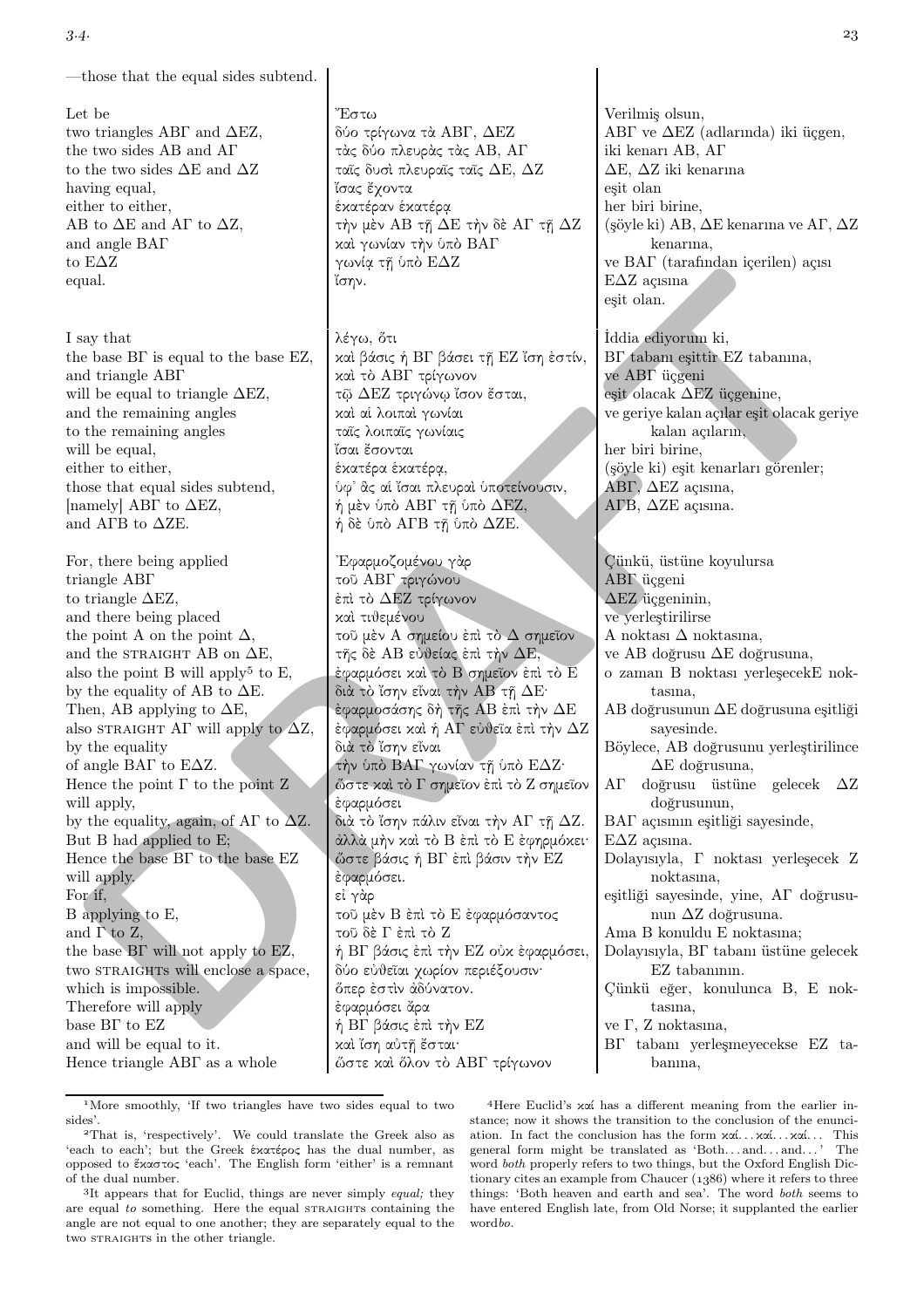DRAFT to triangle ΔΕΖ as a whole  $\vert \sin \theta$ όλον τὸ ΔΕΖ τρίγωνον  $\vert \sin \theta$  iki doğru çevreleyecek bir alan, will apply **imkansız olan.** (εφαρμόσει imkansız olan. and will be equal to it,  $\begin{array}{c|c}\nx\ddot{a} & \dot{a} \\
\hline\n\end{array}$  καὶ ἴσον αὐτῶ ἔσται, Bu yüzden BΓ tabanı cakısacak EZ and the remaining angles  $\vert x\alpha\vert \alpha\alpha\lambda \gamma\omega\nu\alpha\alpha$  tabanıyla to the remaining angles  $\left[\begin{array}{cc} \frac{1}{\epsilon} \pi \end{array} \right]$  τὰς λοιπὰς γωνίας ve eşit olacak ona. will apply, ἐφαρμόσουσι Dolayısıyla ΑΒΓ üçgeninin tamamı and be equal to them,  $\vert x\alpha\vert$  *ταλ* ἴσαι αὐταῖς ἔσονται, istüne gelecek ΔΕΖ üçgeninin ABΓ to ΔΕΖ  $\hat{\eta}$  μέν ὑπὸ ΑΒΓ τῆ ὑπὸ ΔΕΖ tamamına, and AFB to  $\Delta ZE$ .  $\qquad \qquad \qquad$   $\qquad$   $\qquad$   $\qquad$   $\qquad$   $\qquad$   $\qquad$   $\qquad$   $\qquad$   $\qquad$   $\qquad$   $\qquad$   $\qquad$   $\qquad$   $\qquad$   $\qquad$   $\qquad$   $\qquad$   $\qquad$   $\qquad$   $\qquad$   $\qquad$   $\qquad$   $\qquad$   $\qquad$   $\qquad$   $\qquad$   $\qquad$   $\qquad$   $\qquad$   $\qquad$   $\qquad$   $\qquad$ ve geriye kalan açılar üstüne gelecekler geriye kalan açıların, ve eşit olacaklar onlara; ΑΒΓ, ΔΕΖ açısına ve ΑΓΒ, ΔΖΕ açısına. If, therefore, two triangles <sup>γ</sup>Έὰν ἄρα δύο τρίγωνα Dolayısıyla, eğer, two sides  $\tau$  τὰς δύο πλευρὰς iki üçgenin, varsa iki kenarı eşit olan to two sides [ταῖς] δύο πλευραῖς iki kenara, have equal,  $\left[\frac{\text{tan} \xi}{\text{tan} \xi}\right]$ have equal, <sup>[(σας ἔ</sup>χη) her bir (kenar) birine, either to either, είναι το είναι του έχατέραν έχατέρα στο συνεικό του νε varsa açıya eşit açısı, and angle to angle have equal, καὶ τὴν γωνίαν τῇ γωνίᾳ ἴσην ἔχῃ (yani) eşit doğrularca içerilen, —that which is by the equal τὴν ὑπὸ τῶν ἴσων εὐθειῶν hem tabana eşit tabanları olacak, straights περιεχομένην, hem üçgen eşit olacak üçgene, contained, καὶ τὴν βάσιν τὴ βάσει hem de geriye kalan açılar eşit olacak also base to base  $\begin{bmatrix} \n\text{for } y \in \xi \in \mathbb{R}, \\ \n\text{for } y \in \xi \in \mathbb{R}, \\ \n\text{for } y \in \xi \in \mathbb{R}, \n\end{bmatrix}$  and  $\begin{bmatrix} \n\text{for } y \in \xi \in \mathbb{R}, \\ \n\text{for } y \in \xi \in \mathbb{R}, \\ \n\text{for } y \in \xi \in \mathbb{R}. \n\end{bmatrix}$  and  $\begin{bmatrix} \n\text{for } y \in \mathbb{R} \text{ and } \n\text{for } y$ καὶ τὸ τρίγωνον τῷ τριγώνῳ her biri birine, and the triangle to the triangle  $\qquad \qquad$  ( $\sigma$ ον ἔσται, (yani) eşit kenarları görenler; will be equal,  $\vert x\alpha\vert \alpha\lambda$ οιπαί γωνίαι  $\vert -g\ddot{\alpha}$  gösterilmesi gereken tam buydu. and the remaining angles  $\tau$ αῖς λοιπαῖς γωνίαις to the remaining angles ἴσαι ἔσονται will be equal,  $\frac{1}{2}$  εκατέρα έκατέρα, either to either,<br>
—those that the equal sides subtend;  $\delta \pi \epsilon \partial \tilde{\epsilon}$  δει δεϊξαι. —those that the equal sides subtend; —just what it was necessary to show.

### $3.5$

 $In<sup>1</sup>$  isosceles triangles, the angles at the base  $\alpha$  πρὸς τῆ βάσει γωνίαι tabandaki açılar, are equal to one another,  $\left[ \frac{\partial \alpha}{\partial \alpha} \frac{\partial \alpha}{\partial \alpha} \frac{\partial \alpha}{\partial \alpha} \frac{\partial \alpha}{\partial \alpha} \frac{\partial \alpha}{\partial \alpha} \right]$  birbirine esittir, and,  $\vert x\alpha\vert$  ve, the equal straights being extended,  $\frac{1}{2}$  προσεκβληθεισῶν τῶν ἴσων εὐθειῶν eşit doğrular uzatıldığında, the angles under the base  $\alpha$ i ὑπὸ τὴν βάσιν γωνίαι tabanın altında kalan açılar, will be equal to one another.  $\int$  (σαι άλλήλαις ἔσονται. birbirine eşit olacaklar.

Let there be  ${}^{\circ}E\sigma\tau\omega$  Verilmis olsun, an isosceles triangle, ΑΒΓ  $\sigma$  τρίγωνον ἰσοσκελὲς τὸ ΑΒΓ bir ΑΒΓ ikizkenar üçgeni; on a straight with ΑΒ and ΑΓ ἐπ᾿ εὐθείας ταῖς ΑΒ, ΑΓ doğrularından.

isosceles triangles, Τῶν ἰσοσκελῶν τριγώνων İkizkenar üçgenlerde,

Α

Β Γ

Δ

Ε Ζ

having equal <sup>[ (</sup>σην ἔχον | AB kenarı eşit olan AΓ kenarına, side AB to side AΓ,  $\tau_{\gamma}$  την AΒ πλευρὰν τῆ ΑΓ πλευρ $\tilde{\alpha}$ , ve varsayılsın ΒΔ ve ΓΕ doğrularının and suppose have been extended  $\vert \times \alpha \rangle$  προσεκβεβλήσθωσαν uzatılmış olduğu, AB ve AΓ

5Heath has *coinciding* here, but the verb is just the active form of what, in the passive, is translated as being applied. <sup>1</sup>More literally, 'of'.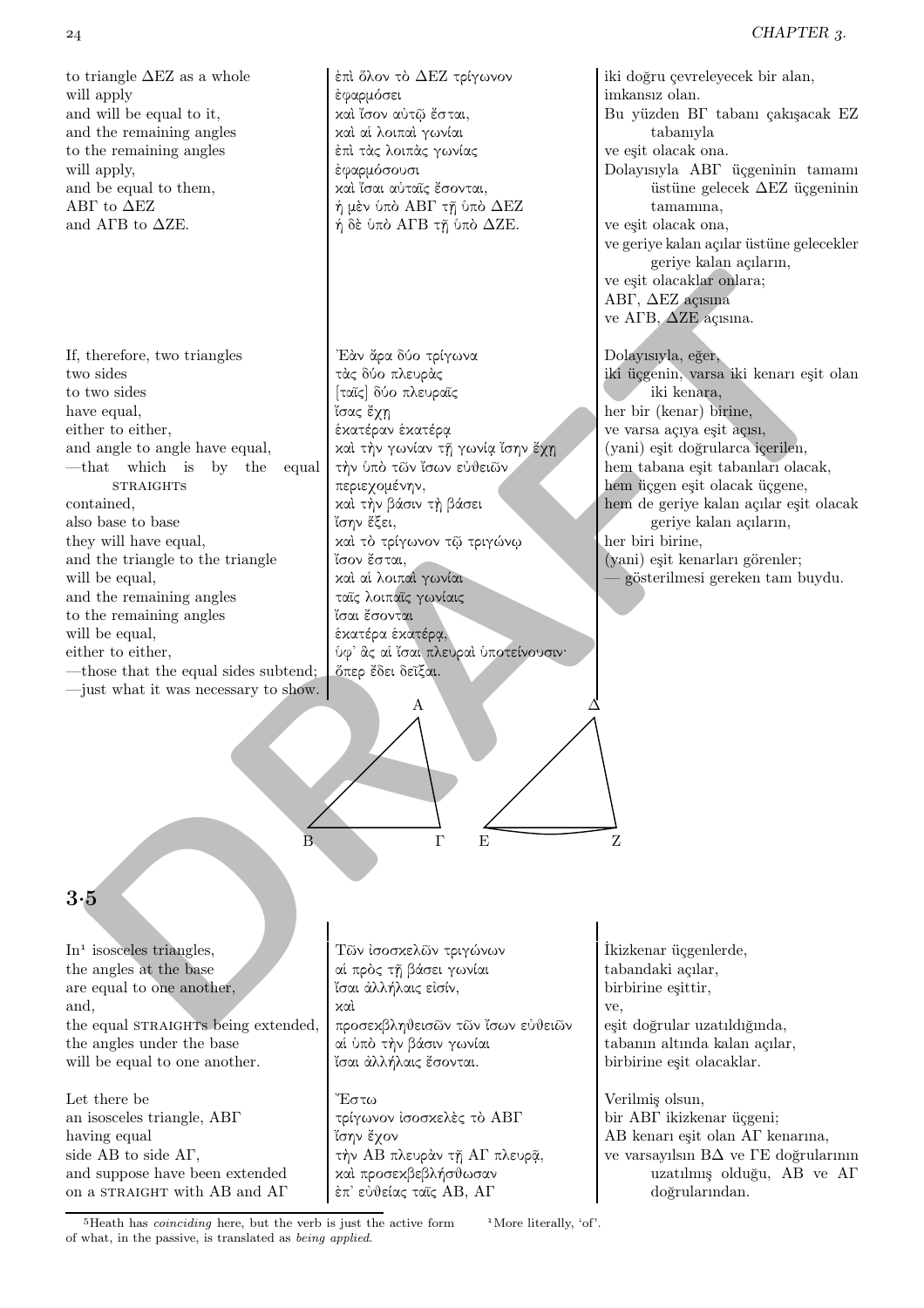$3.5.$ 

the straights  $B\Delta$  and ΓΕ.  $\blacksquare$  εὐθεῖαι αί  $B\Delta$ , ΓΕ·

For, suppose there has been chosen Εἰλήφθω γὰρ Çünkü, kabul edelim ki, seçilmiş ola random point Z on ΒΔ,  $\left| \begin{array}{c} \frac{\partial \pi}{\partial x} \\ 0 \end{array} \right| \in \mathbb{R}$  της ΒΔ τυχὸν σημεῖον τὸ Z, sun, and there has been taken away  $\vert x\alpha\vert \dot{\alpha} \varphi$ ηρήσθω rastgele bir Z noktası ΒΔ üzerinnde, from the greater, ΑΕ, ἀπὸ τῆς μείζονος τῆς ΑΕ ve ΑΗ, büyük olan ΑΕ doğrusundan to the less, AZ,  $\lceil \tau \tilde{\eta} \rceil$  έλάσσονι τῆ AZ küçük olan AZ doğrusunun kean equal, ΑΗ, ἴση ἡ ΑΗ, silmişi olsun, and suppose there have been joined  $\alpha$ i ἐπεζεύχθωσαν ve ZΓ ile HB birleştirilmiş olsun.<br>the STRAIGHTS ZΓ and HB.  $\alpha$ i ZΓ, HB εὐθεῖαι. the straights  $Z\Gamma$  and HB.

Since then AZ is equal to AH, <sup>γ</sup>Επεὶ οὖν ἴση ἐστὶν ἡ μὲν ΑΖ τῇ ΑΗ | Çünkü o zaman AZ eşittir AH and AB to AF,  $\hat{\eta}$  δὲ AB τῆ AF, doğrusuna, so the two AZ and AΓ δύο δὴ αί ZA, AΓ ve AB doğrusu AΓ doğrusuna, to the two HA, AB, δυσὶ ταῖς HA, AB böylece AZ ve AΓ ikilisi eşit olacak will be equal,  $\overline{\text{σα}}$  εἰσὶν ΗΑ ve AB ikilisinin, either to either; **Εκατέρα έκατέρα** εκατέρα **εκατέρα her biri birine;** and they bound a common angle,  $\vert x\alpha\vert \gamma\omega\omega\alpha\alpha$  και περιέχουσι ve smirlandirirlar ortak bir açıyı, [namely] ΖΑΗ; τὴν ὑπὸ ΖΑΗ· [yani] ΖΑΗ açısını; therefore the base ΖΓ to the base ΗΒ βάσις ἄρα ἡ ΖΓ βάσει τῇ ΗΒ dolayısıyla ΖΓ tabanı eşittir ΗΒ tais equal, ἴση ἐστίν, banına, and triangle ΑΖΓ to triangle ΑΗΒ (x τὸ ΑΖΓ τρίγωνον τῷ ΑΗΒ τριγώνῳ ve ΑΖΓ üçgeni eşit olacak ΑΗΒ üçgewill be equal, and it is a large in the last state of the last state of the last state of the last state of the last state of the last state of the last state of the last state of the last state of the last state of the l and the remaining angles  $\vert x\alpha\vert$  αι λοιπαι γωνίαι ve geriye kalan açılar eşit olacaklar to the remaining angles  $\lceil \frac{\text{tan} \zeta}{\text{tan} \zeta} \rceil$   $\text{tan} \zeta$   $\text{tan} \zeta$  and  $\text{tan} \zeta$  and  $\lceil \frac{\text{tan} \zeta}{\text{tan} \zeta} \rceil$  and  $\lceil \frac{\text{tan} \zeta}{\text{tan} \zeta} \rceil$  and  $\lceil \frac{\text{tan} \zeta}{\text{tan} \zeta} \rceil$  and  $\lceil \frac{\text{tan} \zeta}{\text{tan} \zeta} \rceil$ will be equal,  $\frac{1}{2}$  (σαι ἔσονται her biri birine, either to either, **Εκατέρα έχατέρα έχατέρα,** (yani) eşit kenarları görenler, those that the equal sides subtend,  $\dot{\psi}$ ος αί ἴσαι πλευραὶ ὑποτείνουσιν, AΓΖ açısı ΑΒΗ açısına, ΑΓΖ to ΑΒΗ, ἡ μὲν ὑπὸ ΑΓΖ τῇ ὑπὸ ΑΒΗ, ve ΑΖΓ açısı ΑΗΒ açısına. and ΑΖΓ to AHB. (h) δε ύπο ΑΖΓ τῆ ὑπὸ ΑΗΒ. (büylece AZ bütününün eşitliği AH And since AZ as a whole  $\vert x\alpha\vert$  έπεὶ ὅλη ἡ ΑΖ bütününe, to AH as a whole  $\delta \lambda$ η τῆ AH ve bunların AB parçasının eşitliği AΓ is equal,  $\delta$ στιν ἴση, parçasına, parçasına, parçasına, parçasına, parçasına, parçasına, parçasına, parçasına, parçasına, parçasına, parçasına, parçasına, parçasına, parçasına, parçasına, parçasına, parçasına, parçasına of which the [part] ΑΒ to ΑΓ is equal, ὧν ἡ ΑΒ τῇ ΑΓ ἐστιν ἴση, gerektirir ΒΖ kalanının eşit olmasını therefore the remainder BZ  $\lambda$ οιπὴ ἄρα ἡ BZ ΓΗ kalanına. to the remainder ΓΗ λοιπῇ τῇ ΓΗ Ve ΖΓ doğrusunun gösterilmişti eşit is equal. <u>έστιν ἴση.</u> <u>δειατικά του δειατικού του διαφ</u>είται του διαφέρει του διαφέρει του διαφέρει του διαφέρει τ And ΖΓ was shown equal to ΗΒ. ἐδείχθη δὲ καὶ ἡ ΖΓ τῇ ΗΒ ἴση· O zaman ΒΖ ve ΖΓ ikilisi eşittir ΓΗve Then the two BZ and ZΓ δύο δὴ αί ΒΖ, ZΓ ΗΒ ikilisinin, to the two ΓΗ and HB δυσὶ ταῖς ΓΗ, ΗΒ her biri birine, are equal, ἴσαι εἰσὶν ve ΒΖΓ açısı ΓΗΒ açısına, either to either,  $\frac{1}{\epsilon}$   $\frac{1}{\epsilon}$  περαφυναι του του του του του του του του θε τα θε το θε το θε το θε τ and angle ΒΖΓ καὶ γωνία ή ὑπὸ ΒΖΓ doğrusudur; to angle ΓΗΒ γωνίᾳ τῃ ὑπὸ ΓΗΒ ve bu yüzden ΒΖΓ üçgeni eşit olacak [is] equal, ἴση, ΓΗΒ üçgenine, and the common base of them is BΓ; | καὶ βάσις αὐτῶν κοινὴ ἡ ΒΓ· ve geriye kalan açılar da eşit olacaklar and therefore triangle BZΓ (καὶ τὸ ΒΖΓ ἄρα τρίγωνον geriye kalan açıların, to triangle ΓΗΒ τῷ ΓΗΒ τριγώνῳ her biri birine, will be equal,  $\check{z}$  (σον ἔσται,  $\check{z}$ ) aynı kenarları görenler. and the remaining angles  $\vert \times \alpha \rangle$  αλ λοιπαὶ γωνίαι Dolayısıyla ZBT eşittir HTB açısına, to the remaining angles  $\tau$ αῖς λοιπαῖς γωνίαις ve BΓZ açısı ΓΒΗ açısına. will be equal, <u>(</u><sup>γ</sup>ίσαι ἔσονται (σαι ἔσονται (Cünkü gösterilmiş oldu ΑΒΗ açısının either to either,  $\frac{1}{2}$  έκατέρα έκατέρα, bütününün eşit olduğu AΓZ which the equal sides subtend. ὑφ᾿ ἃς αἱ ἴσαι πλευραὶ ὑποτείνουσιν· açısının bütününe, Equal therefore is  $\begin{bmatrix} \text{for } \phi \in \mathbb{R} \\ \text{for } \phi \in \mathbb{R} \end{bmatrix}$  is  $\begin{bmatrix} \text{for } \phi \in \mathbb{R} \\ \text{for } \phi \in \mathbb{R} \end{bmatrix}$  is  $\begin{bmatrix} \text{for } \phi \in \mathbb{R} \\ \text{for } \phi \in \mathbb{R} \end{bmatrix}$  is  $\begin{bmatrix} \text{for } \phi \in \mathbb{R} \\ \text{for } \phi \in \mathbb{R} \end{bmatrix}$  is  $\begin{bmatrix$ and ΒΓΖ to ΓΒΗ. ἡ δὲ ὑπὸ ΒΓΖ τῇ ὑπὸ ΓΒΗ. dolayısıyla ΑΒΓ kalanı eşittir ΑΓΒ

I say that λέγω, ὅτι İddia ediyorum ki angle ΑΒΓ to angle ΑΓΒ (ή μὲν ὑπὸ ΑΒΓ γωνία τῆ ὑπὸ ΑΓΒ (ABΓ açısı, AΓΒ açısına, is equal,  $\frac{1}{\pi}$  (ση έστίν,  $\frac{1}{\pi}$  esittir and ΓΒΔ to ΒΓΕ.  $\hat{\beta} \delta \epsilon$  υπό ΓΒΔ τ $\hat{\gamma}$  υπό ΒΓΕ. ve ΓΒΔ açısı eşittir ΒΓΕ açısına.

on the space lice base when the base of the space interest in the space in the space lice base of the space lice of the space of the space lice of the space of the space of the space lice of the space of the space of the ή μεν ύπο ZBΓ τη ύπο HΓB BΓZ parçasına, Since then angle ABH as a whole  $\int \epsilon \pi \epsilon \tilde{\omega}$ ν ὅλη ἡ ὑπὸ ABH γωνία kalanına;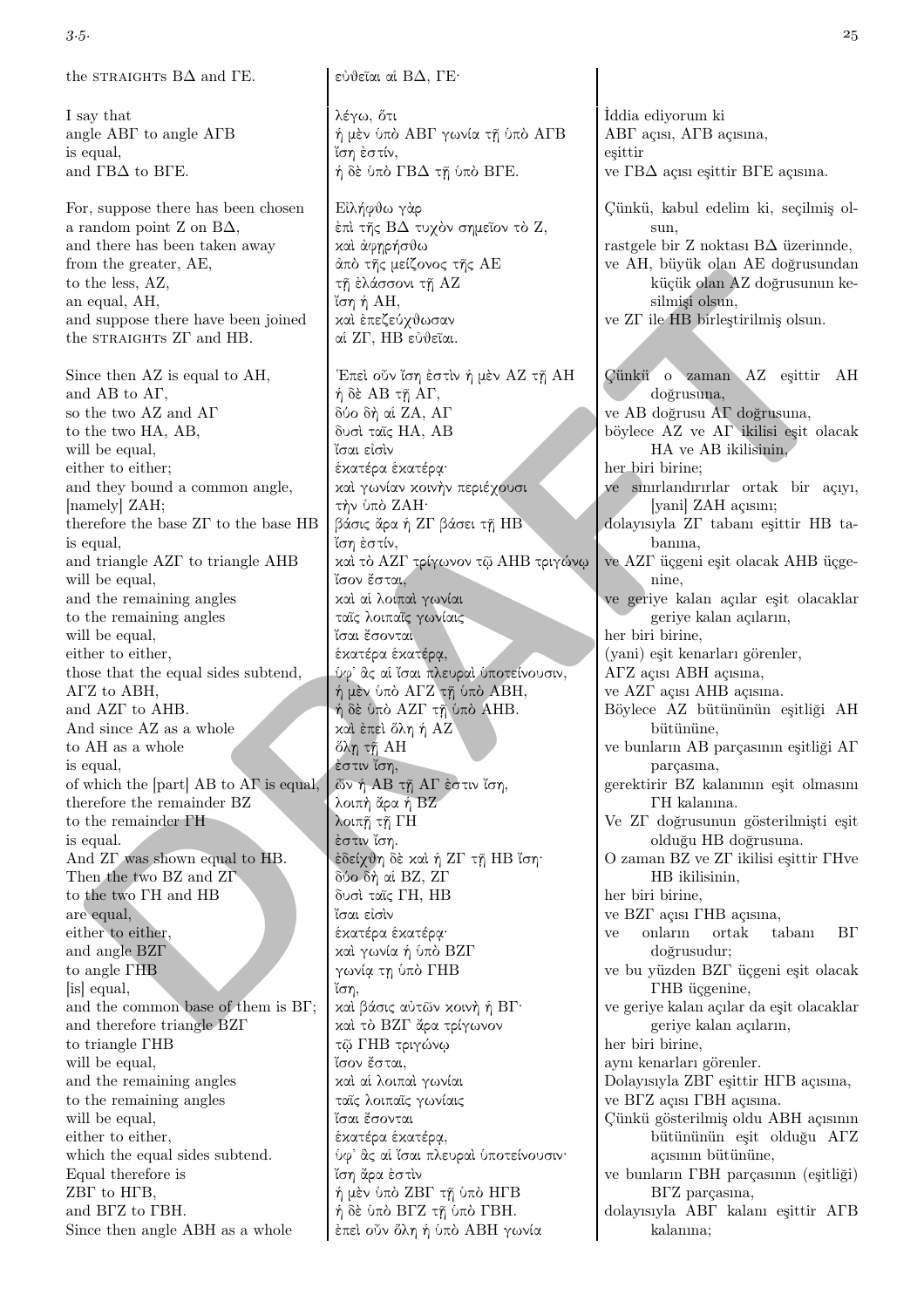of which the [part] ΓΒΗ to ΒΓΖ ὧν ἡ ὑπὸ ΓΒΗ τῇ ὑπὸ ΒΓΖ ilmişti ΗΓΒ açısına; is equal, <sup>(ση, δ</sup>ενικά) του διαθέτερη του διαθέτερη του διαθέτερη του διαθέτερη του διαθέτερη του διαθέτερη του διαθέτερη του διαθέτερη του διαθέτερη του διαθέτερη του διαθέτερη του διαθέτερη του διαθέτερη του διαθέτερη therefore the remainder ΑΒΓ λοιπὴ ἄρα ἡ ὑπὸ ΑΒΓ to the remainder ΑΓΒ λοιπῇ τῇ ὑπὸ ΑΓΒ is equal; ἐστιν ἴση· and they are at the base καί είσι πρὸς τῆ βάσει of the triangle ABΓ.  $\vert \overline{\text{tot}} \text{ ABT } \tau \rho \psi \omega \nu.$ And was shown also  $\delta$ εδείχθη δὲ καὶ ZBΓ equal to HΓB;  $\|\hat{\eta}\rangle$  υπό ZBΓ τ $\tilde{\eta}\rangle$  υπό HΓB <sup>γ</sup>ίση· and they are under the base.  $\vert x\alpha\iota\sin\theta\sin\alpha\sin\beta\alpha\sin\alpha.$ 

Therefore, in isosceles triangles,  $\boxed{T\tilde{\omega}}$  ίσοσκελῶν τριγώνων Dolayısıyla bir ikizkenar üçgenin tathe angles at the base  $\alpha$  πρὸς τῆ βάσει γωνίαι banındaki açılar birbirine eşitare equal to one another,  $\delta \lambda \lambda \eta \lambda \alpha \varsigma$  είσίν, tir, and, καὶ νε, eşit doğrular uzatıldığında, the equal straights being extended, προσεκβληθεισῶν τῶν ἴσων εὐθειῶν tabanın altında kalan açılar birbirine the angles under the base  $\alpha$  ὑπὸ τὴν βάσιν γωνίαι eşit olacaklar. will be equal to one another;  $\check{\alpha}$  (σαι ἀλλήλαις ἔσονται·  $\alpha$ ) — gösterilmesi gereken tam buydu.  $-$ just what it was necessary to show. | ὅπερ ἔδει δεῖξαι.

And the second interaction of the second strengths of the second strengths and the second strengths in the contraction of the second strength of the second strength in the second strength of the second strength into the s

Α

 $\mathbb{B} \leftarrow \longrightarrow \Gamma$ 

to angle ΑΓΖ as a whole ὅλῃ τῇ ὑπὸ ΑΓΖ γωνίᾳ ve bunlar ΑΒΓ üçgeninin tabanıdır. was shown equal,  $\delta \epsilon(\chi \vartheta)$  (ση,  $\chi$  is equal,  $\delta \epsilon(\chi \vartheta)$  πρό του να του να το να το να το να το να το να το να το να το να το να το να το να το να το να το να το να το να το να το να το να το να το να το να το να τ

3.6

will be equal to one another. (((i) (σαι άλλήλαις έσονται.

Δ

Ζ

If in a triangle <sup>γ</sup>Εὰν τριγώνου Εğer bir üçgende two angles be equal to one another, | αἱ δύο γωνίαι ἴσαι ἀλλήλαις ὥσιν, | birbirine eşit iki açısı varsa, also the sides that subtend the equal | xαὶ αἱ ὑπὸ τὰς ἴσας γωνίας ὑποτείνουσαι | eşit açıların gördüğü kenarlar da angles πλευραὶ birbirine eşit olacaklar.

Let there be <sup>γ</sup>Έστω Verilmiş olsun, a triangle, ABΓ,  $\lceil \frac{\text{top}(y_0, y_0)}{\text{top}(y_0, y_0)} \rceil$  a triangle, ABΓ üçgeni, having equal <sup>(σην έ</sup>χον ΑΒΓ acus esit olan angle ABΓ (τὴν ὑπὸ ABΓ γωνίαν (AΓB açısına.) to angle AFB.  $\tau$ η υπό AFB γωνία·

Η

Ε

I say that λέγω, ὅτι İddia ediyorum ki also side AB to side AΓ (καὶ πλευρὰ ἡ AB πλευρὰ τῆ AΓ (AB kenarı da AΓ kenarına is equal. ἐστιν ἴση. eşittir.

one of them is greater. ἡ ἑτέρα αὐτῶν μείζων ἐστίν. narına, Suppose ΑΒ be greater, ἔστω μείζων ἡ ΑΒ, biri daha büyüktür. and there has been taken away  $\vert x\alpha\vert \dot{\alpha} \varphi$ ηρήσθω (AB daha büyük olan olsun,

For if unequal is ΑΒ to ΑΓ, Εἰ γὰρ ἄνισός ἐστιν ἡ ΑΒ τῇ ΑΓ, Çünkü eğer ΑΒ eşit değil ise ΑΓ ke-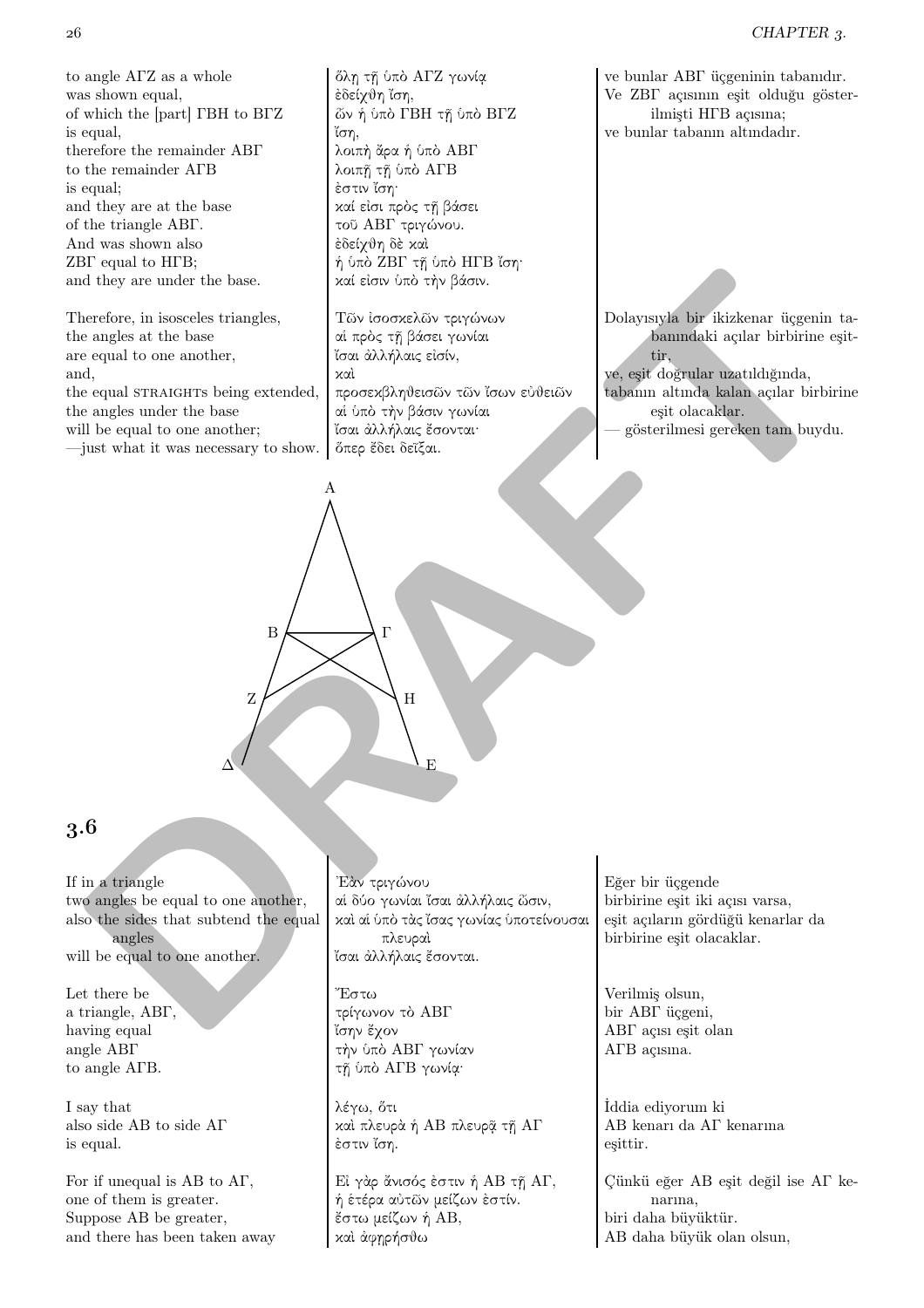from the greater, ΑΒ, ἀπὸ τῆς μείζονος τῆς ΑΒ ve diyelim, daha küçük olan ΑΓ keto the less, AΓ,  $\lceil \tau \tilde{\eta} \rceil$   $\zeta \lambda \tilde{\alpha} \tau \tau \text{ o} \nu \tau \tilde{\eta}$  AΓ narina esit olan, ΔΒ, and there has been joined  $\Delta \Gamma$ .  $\chi \alpha \iota \iota \pi \zeta \iota \iota \chi \gamma \partial \omega \iota \eta \Delta \Gamma$ . silmiş olsun,

therefore ΑΒ is not unequal to ΑΓ; οὐκ ἄρα ἄνισός ἐστιν ἡ ΑΒ τῇ ΑΓ· therefore it is equal. ἴση ἄρα.

If therefore in a triangle  $\begin{bmatrix} E\&\tau\rho V\&\tau\rho V\&\tau\rho V\&\tau\rho V\&\tau\rho V\&\tau\rho V\&\tau\rho V\&\tau\rho V\&\tau\rho V\&\tau\rho V\&\tau\rho V\&\tau\rho V\&\tau\rho V\&\tau\rho V\&\tau\rho V\&\tau\rho V\&\tau\rho V\&\tau\rho V\&\tau\rho V\&\tau\rho V\&\tau\rho V\&\tau\rho V\&\tau\rho V\&\tau\rho V\&\tau\rho V\&\tau\rho V\&\$ two angles be equal to one another, | αἱ δύο γωνίαι ἴσαι ἀλλήλαις ὥσιν, eşit iki açısı varsa, also the sides that subtend the equal  $\alpha \dot{\alpha}$  αι ύπο τας ίσας γωνίας υποτείνουσαι eşit açıların gördüğü kenarlar eşittir; will be equal to one another;  $\frac{1}{2}$  (σαι άλλήλαις ἔσονται·  $-$ just what it was necessary to show. | ὅπερ ἔδει δεῖξαι.

An equal ART property of the same of the same of the same of the same of the same of the same of the same of the same of the same of the same of the same of the same of the same of the same of the same of the same of the and BΓ is common,  $\vert \times \text{conv} \rangle \delta \hat{\varepsilon} \cdot \hat{\eta} \cdot \text{B} \Gamma$ ,  $\vert \text{ve } \text{B} \Gamma \text{ ortaktir}$ , to the two ΑΓ and ΒΓ δύο ταῖς ΑΓ, ΓΒ ΒΓ ikilisinin, are equal,<br>
either to either,<br>  $\left\{\n\begin{array}{c}\n\text{ται είσίν} \\
\text{τατείσα ελατέρα} \\
\text{τατείσα} \\
\text{ταττείσα} \\
\text{ταττείσα} \\
\text{ταττείσα} \\
\text{ταττείσα} \\
\text{ταττείσα} \\
\text{ταττείσα} \\
\text{ταττείσα} \\
\text{ταττείσα} \\
\text{ταττείσα} \\
\text{ταττείσα} \\
\$  $\frac{1}{2}$ εκατέρα έκατέρα,  $\frac{1}{2}$  ve ΔΒΓ açısı esittir AΓB açısına; to angle AΓΒ  $\gamma \omega \nu \alpha \tau \tilde{\eta} \nu \tau \delta AFB$  banna, therefore the base  $\Delta\Gamma$  to the base AB | βάσις ἄρα ἡ  $\Delta\Gamma$  βάσει τῆ AB nine, is equal, is equal, is equal,  $\lceil \delta \sigma \rceil$  έστίν,  $\lceil \delta \sigma \rceil$  and  $\lceil \delta \sigma \rceil$  daha küçük daha büyüğe; and triangle  $\triangle$ BΓ to triangle  $\triangle$ FΒ  $\parallel$  καὶ τὸ  $\triangle$ BΓ τρίγωνον τῷ AΓΒ τριγώνῳ ki bu saçmadır. τὸ ἔλασσον τῷ μείζονι· **1999** - kenarına; which is absurd.  $\delta$ περ ἄτοπον· dolayısıyla eşittir.

angles πλευραὶ — gösterilmesi gereken tam buydu.

Α

 $B \longrightarrow T$ 

Δ

an equal,  $\Delta B$ ,  $\alpha \dot{\gamma} \Delta B$ ,  $\dot{\delta}$   $\Delta B$ ,  $\dot{\delta}$  daha büyük olan, AB kenarından keve ΔΓ birleştirilmiş olsun.

Since then ΔB is equal to AΓ, <sup>γ</sup>Επεί οὖν ἴση ἐστὶν ἡ ΔΒ τῆ ΑΓ (O zaman ΔΒ eşittir ΑΓ kenarına, so the two ΔB and BΓ  $\delta$  δύο δὴ αί ΔB, BΓ δύο δλεπτρίου | böylece ΔB, BΓ ikilisi eşittirler AΓ, and angle ΔΒΓ (xxi γωνία ή υπό ΔΒΓ dolayısıyla ΔΓ tabanı eşittir AB tais equal;  $\delta$  επινίση  $\delta$  παιτεί του του νε ΔΒΓ üçgeni eşit olacak AΓΒ üçgewill be equal, ἴσον ἔσται, dolayısıyla ΑΒ değildir eşit değil ΑΓ

 $3.7$ 

On the same straight, <sup>1</sup> Eπι της αυτής εύθείας Aynı doğru üzerinde, to the same two straights, δύο ταῖς αὐταῖς εὐθείαις verilmiş iki doğruya, two other straights,  $\delta\lambda\alpha$  δύο εὐθεῖαι iki başka doğru, [which are] equal,  $\check{\sigma}$  παι her biri birine, either to either, επίλεξε το είναι τέχνο έκατέρα έκατέρα επίλεξε το προϊόν του επίλεξε το είναι του επίλεξε το είναι του επίλεξε το είναι του επίλεξε το είναι του επίλεξε το είναι του επίλεξε το είναι του επίλεξε το είναι will not be constructed  $\int o\dot{v} \, \sigma v \sigma \tau \alpha \vartheta \eta \sigma \sigma v \tau \alpha$  bir ve başka bir noktaya to one and another point,<sup>1</sup>  $\pi \rho \delta \varsigma \, d \lambda \lambda \omega \, x d \lambda \lambda \omega \sigma \eta$ μείω aynı tarafta to the same parts, having the same extremities  $\tau$  τὰ αὐτὰ πέρατα ἔχουσαι başlangıçtaki doğrularla. as<sup>3</sup> the original lines.

For if possible, Ei γὰρ δυνατόν, Cünkü eğer mümkünse,

ἐπὶ τὰ αὐτὰ μέρη aynı uçları olan ταῖς ἐξ ἀρχῆς εὐθείαις.

on the same STRAIGHT AB  $\int \hat{\epsilon} \pi \hat{\iota} \tau \tilde{\eta} \zeta \alpha \dot{\nu} \tau \tilde{\eta} \zeta \epsilon \dot{\nu} \theta \epsilon \dot{\alpha} \zeta \tau \tilde{\eta} \zeta$  AB aynı AB doğrusunda

Literally 'another and another point'; more clearly in English, 'to different points'.

<sup>2</sup>In English as apparently in Greek, parts can mean 'region'—in this case, more precisely, 'side'.

<sup>3</sup>According to Fowler ([5, **as 8,** p. 34] and [4, **as 9,** p. 38]), 'As

is never to be regarded as a preposition'. This is unfortunate, since it means that the two constructions 'Equal to  $X$ ' and 'Same as  $X$ ' are not grammatically parallel. (We have 'equal to him', but 'same as he'.) The constructions are parallel in Greek:  $\zeta$ σος + DATIVE and αὐτός + DATIVE.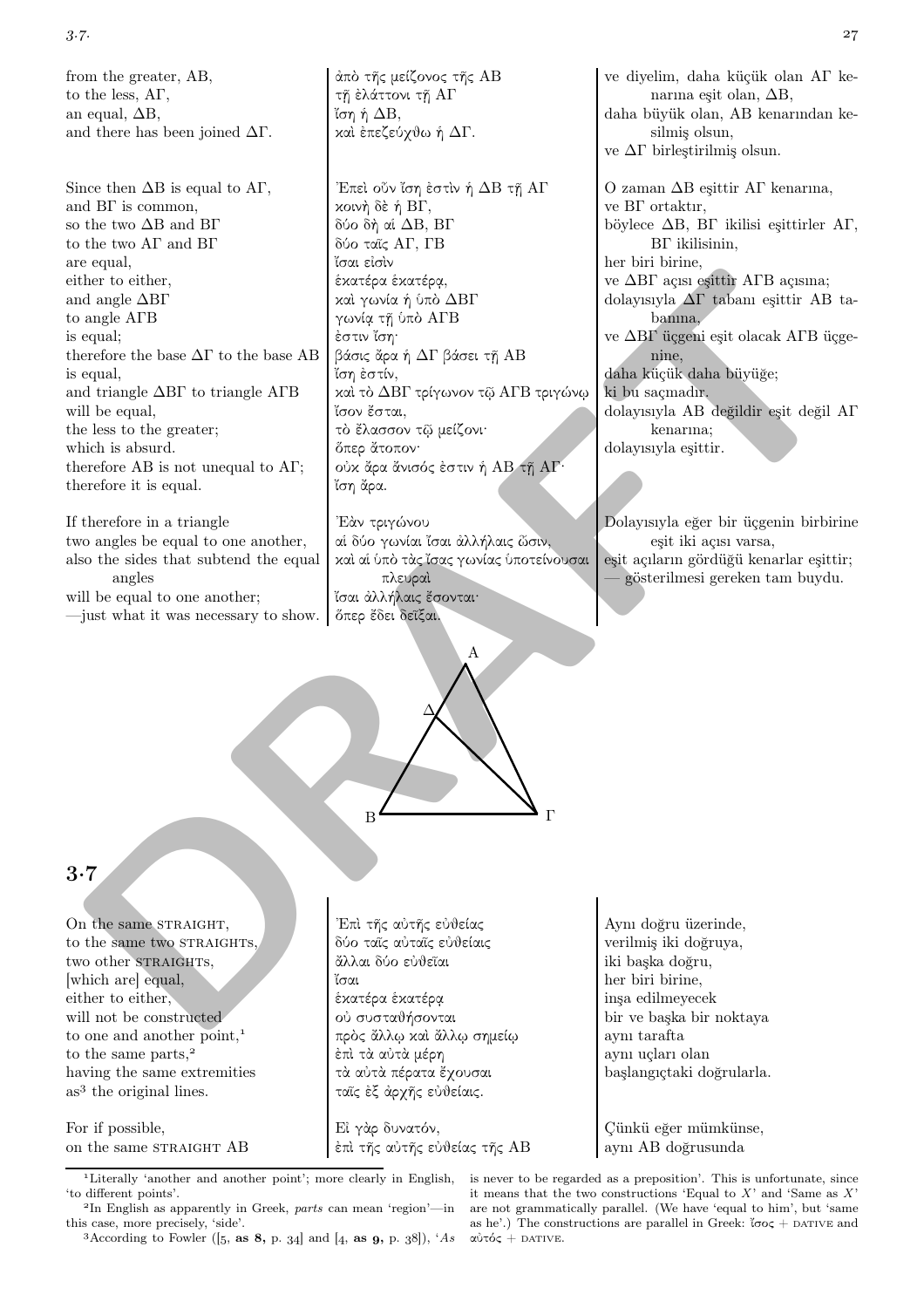- two other straights ΑΔ, ΔΒ, ἄλλαι δύο εὐθεῖαι αἱ ΑΔ, ΔΒ eşit başka iki ΑΔ, ΔΒ doğrusu equal igαl igαl igαl her biri birine either to either **είλει το είναι του επιλεί** έκατέρα έκατέρα **το επιλεί του επιλεί του επιλεί του επιλεί επιλεί του επιλεί του επιλεί του επιλεί του επιλεί του επιλεί του επιλεί του επιλεί του επιλεί του επιλεί του επιλεί** suppose have been constructed<sup>4</sup>  $\sigma$ ννεστάτωσαν bir ve başka bir noktaya to one and another point  $\pi \rho \delta \zeta \delta \lambda \omega \chi \alpha \delta \lambda \omega \sigma \eta \mu \epsilon \omega$   $\Gamma$  ve Δ, Γ and  $Δ$ ,  $τ$ <sub>ε</sub> τε Γ καὶ  $Δ$  aynı tarafta, to the same parts,  $\left| \begin{array}{c} \frac{\partial}{\partial x} \frac{\partial}{\partial y} \frac{\partial}{\partial z} \frac{\partial y}{\partial x} \end{array} \right|$  aynı uçları olan, so that ΓA is<sup>5</sup> equal to  $\Delta A$ , having the same extremity as it, A,  $\vec{a}$  τὸ αὐτὸ πέρας ἔχουσαν αὐτῆ τὸ Α,  $\vec{a}$  ve ΓΒ, ΔΒ doğrusuna, and ΓΒ to ΔΒ,  $\vec{b}$  A,  $\vec{b}$  TB τῆ ΔΒ having the same extremity as it, Β,  $\downarrow$  τὸ αὐτὸ πέρας ἔχουσαν αὐτῆ τὸ Β,  $\downarrow$  ve ΓΔ birleştirilmiş olsun. and suppose there has been joined  $\vert x\alpha\vert$  έπεζεύγθω ΓΔ.  $\mathbf{π} \Delta$ .
- ΑΔΓ than  $6\Delta$ ΓΒ;<sup>7</sup> which is absurd. (δπερ έστιν άδύνατον.

on the same straight,  $\frac{1}{2}$  πια τῆς αὐτῆς εὐθείας στη δία της ενδιασκευής εὐθείας είναι της ενδιασκευής είναι τ to the same two straights, δύο ταῖς αὐταῖς εὐθείαις verilmis iki doğruya, two other straights (<del>ἄλλαι δύο εὐθεΐαι iki baska doğru, esit,</del> [which are] equal, ἴσαι her biri birine, either to either, **Εκατέρα έκατέρα έχατέρα insa edilecek** insa edilecek will be constructed  $\sigma$ νσταθήσονται başka bir noktaya to one and another point πρὸς ἄλλῳ καὶ ἄλλῳ σημείῳ aynı tarafta to the same parts ἐπὶ τὰ αὐτὰ μέρη aynı uçları olan having the same extremities (τὰ αὐτὰ πέρατα ἔχουσαι başlangıçtaki doğrularla. as the original lines;  $\lceil \frac{\tau}{\alpha\zeta} \rceil \leq \frac{\tau}{\alpha\zeta} \rceil$  ταῖς ἐξ ἀρχῆς εὐθείαις·  $\lceil -\frac{\tau}{\alpha\zeta} \rceil$  as the original lines;  $-$ just what it was necessary to show. | ὅπερ ἔδει δεῖξαι.

to two given straights ΑΓ, ΓΒ, δύο ταῖς αὐταῖς εὐθείαις ταῖς ΑΓ, ΓΒ verilmiş iki ΑΓ, ΓΒ doğrusuna  $\ddot{\omega}$ στε ἴσην εἶναι τὴν μὲν ΓΑ τῇ ΔΑ | aynı A ucuna sahip olan,  $τ\gamma$ ν δὲ ΓΒ τῆ ΔΒ  $\alpha$ η  $\alpha$ B aynıB ucuna sahip olan,

- (Filip All, 19 (Fig. 1) (1) (Fig. 1) (Fig. 1) (Fig. 1) (Fig. 1) (Fig. 1) (Fig. 1) (Fig. 1) (Fig. 1) (Fig. 1) (Fig. 1) (Fig. 1) (Fig. 1) (Fig. 1) (Fig. 1) (Fig. 1) (Fig. 1) (Fig. 1) (Fig. 1) (Fig. 1) (Fig. 1) (Fig. 1) (Fi equal is  $\delta$  (ση έστι böylece AΓΔ esittir AΔΓ açısına ; also angle ΑΓΔ to ΑΔΓ;  $\vert x\alpha\vert \gamma\omega\sqrt{\alpha} \eta \omega\pi\sqrt{\alpha} A\Gamma\Delta \tau\eta \omega\pi\sqrt{\alpha} A\Delta\Gamma$  dolayısıyla ΑΔΓ büyüktür ΔΓΒ Greater therefore [is]  $\mu \in \mathfrak{C}$  μείζων ἄρα açısından; ή υπό ΑΔΓ της υπό ΔΓΒ<sup>·</sup> dolayısıyla ΓΔΒ çok daha büyüktür by much, therefore, [is] πολλῷ ἄρα ΔΓΒ açısından. ΓΔΒ greater than ΔΓΒ. ἡ ὑπὸ ΓΔΒ μείζων ἐστί τῆς ὑπὸ ΔΓΒ. Üstelik ΓΒ eşit olduğu için ΔΒ Moreover, since equal is ΓΒ to ΔΒ, πάλιν ἐπεὶ ἴση ἐστὶν ἡ ΓΒ τῆ ΔΒ, doğrusuna, equal is also  $\vert$  <sup>[</sup>ση έστὶ καὶ ΓΔΒ açısı eşittir ΔΓΒ açısına. angle ΓΔΒ to angle ΔΓΒ. γωνία ἡ ὑπὸ ΓΔΒ γωνίᾳ τῇ ὑπὸ ΔΓΒ. Ama ondan çok daha büyük olduğu But it was also shown than it  $\left| \hat{\epsilon} \delta \epsilon (\chi \vartheta) \right|$  δὲ αὐτῆς καὶ gösterilmişti; much greater;  $\pi$  πολλῷ μείζων· ki bu saçmadır.
	-



having the same extremities,  $\tau \propto \tau \propto \frac{1}{2} \tau \propto \frac{1}{2} \tau \propto \frac{1}{2} \tau \propto \frac{1}{2} \tau \propto \frac{1}{2} \tau \propto \frac{1}{2} \tau \propto \frac{1}{2} \tau \propto \frac{1}{2} \tau \propto \frac{1}{2} \tau \propto \frac{1}{2} \tau \propto \frac{1}{2} \tau \propto \frac{1}{2} \tau \propto \frac{1}{2} \tau \propto \frac{1}{2} \tau \propto \frac{1}{2} \tau \propto \$ 

Because equal is ΑΓ to  $A\Delta$ , <sup>γ</sup>Επεί οὖν ἴση ἐστὶν ἡ ΑΓ τῆ ΑΔ, <sup>γ</sup> Çünkü ΑΓ eşittir ΑΔ doğrusuna,

Not, therefore,<br>
Oὐκ ἄρα<br>  $\delta \pi$ ι τῆς αὐτῆς εὐθείας<br>
Söyle olmaz, dolayısıyla; aynı doğru<br>
üzerinde,<br>
üzerinde,

present proposition under συνίστημι. See also the note at I.21.

<sup>5</sup>The Greek verb is an infinitive. An infinitive clause may follow  $\&$ στε [16, ¶2260, p. 507]. Compare the enunciation of Proposition 1.

 ${}^{6}$ Fowler ([5, than 6, p. 629] and [4, textbfthan 6, p. 619]) does grant the possibility of construing 'than' as a preposition, though he disapproves. Then English cannot exactly mirror the Greek μείζων  $+$  GENITIVE. Turkish does mirror it with -den büyük. See note 3 above.

<sup>7</sup>Here one must refer to the diagram.

The Perseus Project Word Study Tool does not recognize συνεστάτωσαν here, but it should be just the plural form of συνεστάτω, which is used for example in Proposition I.2 and which Perseus declares to be a passive perfect imperative. The active third-person imperative ending -τωσαν (instead of the older -ντων) is said by Smyth  $[16, 466]$  to appear in prose after Thucydides. This describes Euclid. However, I cannot explain from Smyth the use of an active perfect (as opposed to aorist) form with passive meaning. Presumably the verb is used 'impersonally'. The LSJ lexicon [10] cites the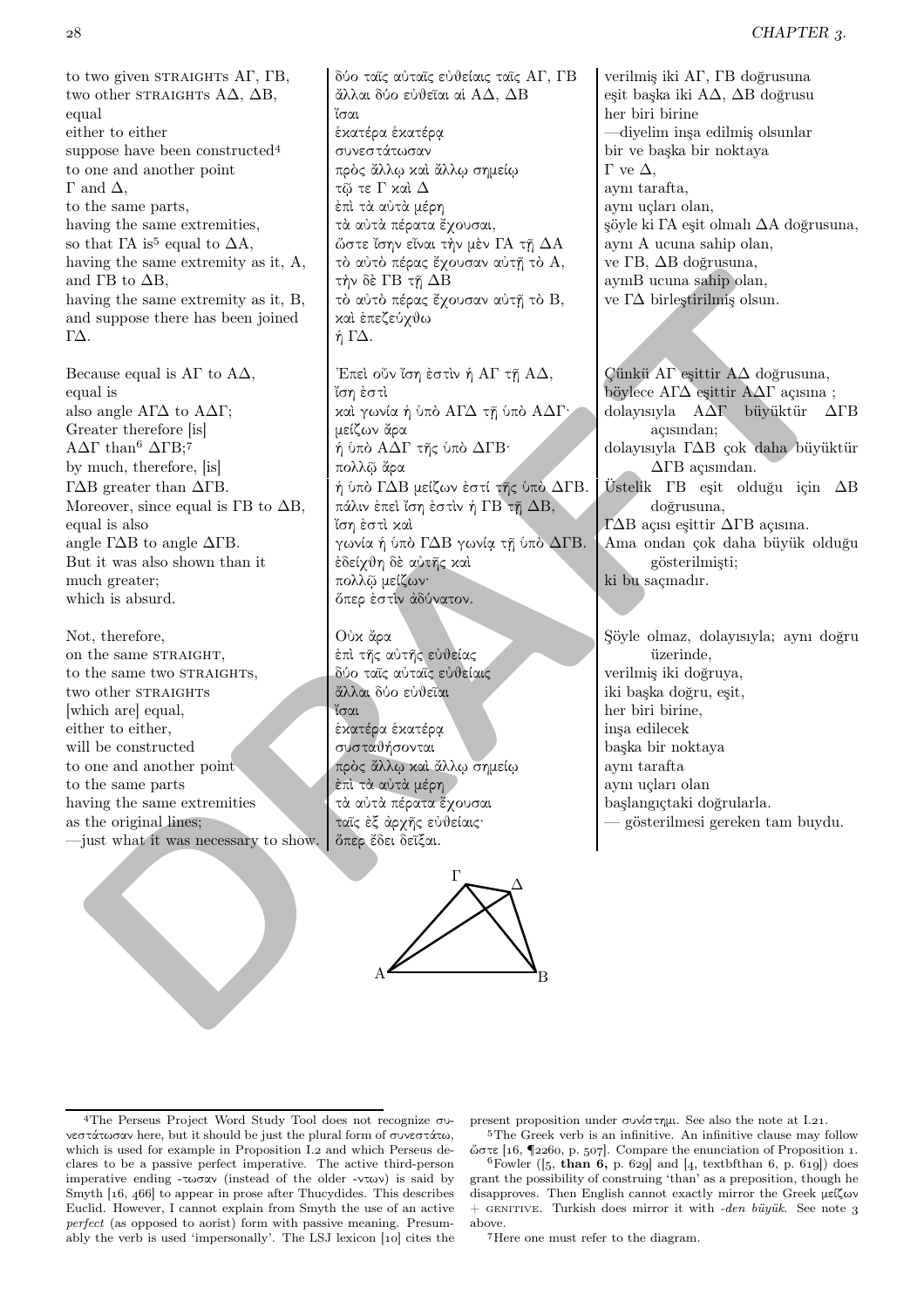#### $3.8.$

### 3.8

If two triangles <sup>2</sup> <sup>2</sup> Σὰν δύο τρίγωνα <sup>Eğer</sup> iki üçgenin, varsa iki kenarı eşit two sides  $\lceil \frac{\tau \alpha}{\varsigma} \delta \nu \alpha \pi \lambda \epsilon \nu \rho \alpha \zeta \rangle$  olan iki kenara, to two sides [ταῖς] δύο πλευραῖς her bir (kenar) birine, have equal,<br>
either to either,<br>  $\begin{bmatrix}\n\frac{1}{2} & \frac{1}{2} & \frac{1}{2} \\
\frac{1}{2} & \frac{1}{2} & \frac{1}{2} \\
\frac{1}{2} & \frac{1}{2} & \frac{1}{2} \\
\frac{1}{2} & \frac{1}{2} & \frac{1}{2} \\
\frac{1}{2} & \frac{1}{2} & \frac{1}{2} \\
\frac{1}{2} & \frac{1}{2} & \frac{1}{2} \\
\frac{1}{2} & \frac{1}{2} & \frac{1}{2} \\
\frac{1}{2} & \frac{1}{$ either to either, είναι έκατέραν έκατέρα, είναι το στατικό της προσωπικής ανακτέρα, τη στατική αντιστιασία αριστιασία της επιλεύτερας της προσωπικής της επιλεύτερας της επιλεύτερας της προσωπικής της προσωπικής της προσωπ and have also base equal to base, ἔχῃ δὲ καὶ τὴν βάσιν τῇ βάσει ἴσην, (yani) eşit kenarları görenler. also angle to angle και την γωνίαν τη γωνία they will have equal, ἴσην ἕξει [namely] that by the equal straights τὴν ὑπὸ τῶν ἴσων εὐθειῶν subtended. περιεχομένην.

Let there be  $\mathcal{E}_{\sigma\tau\omega}$  \[ \left \left \left \left \left \left \left \left \left \left \left \left \left \left \left \left \left \left \left \left \left \left \left \left \left \left \left \left \left \left \left \le

is equal.  $\left| \right|$  έστιν ἴση.

So angle ΒΑΓ | ὤστε καὶ γωνία ἡ ὑπὸ ΒΑΓ | Böylece ΒΑΓ açısı yerleşecek ΕΔΖ

two triangles, ABΓ and  $\Delta$ EZ,  $\delta$  δύο τρίγωνα τὰ ABΓ,  $\Delta$ EZ iki üçgen, ABΓ ve  $\Delta$ EZ, to the two sides  $\Delta E$  and  $\Delta Z$  | ταῖς δύο πλευραῖς ταῖς  $\Delta E$ ,  $\Delta Z$  | iki kenarının having equal, in the light is a contract to having equal, having equal, her biri birine, either to either,  $\frac{1}{2}$  έχατέραν έχατέρα, AB, ΔΕ kenarına, AB to  $\Delta E$ ,  $\tau \gamma \nu \mu \rightarrow \Delta E$ ,  $\tau \gamma \Delta E$  ve AF,  $\Delta Z$  kenarına; and AΓ to  $\Delta Z$ ;  $\qquad \qquad$   $\qquad \qquad$   $\qquad \qquad$   $\qquad \qquad$   $\qquad \qquad$   $\qquad \qquad$   $\qquad \qquad$   $\qquad \qquad$   $\qquad \qquad$   $\qquad \qquad$   $\qquad \qquad$   $\qquad \qquad$   $\qquad \qquad$   $\qquad \qquad$   $\qquad \qquad$   $\qquad \qquad$   $\qquad \qquad$   $\qquad \qquad$   $\qquad \qquad$   $\qquad \qquad$   $\qquad \qquad$   $\qquad \qquad$   $\qquad \q$ and let them have  $\frac{1}{2}$  έγέτω δὲ ΒΓ tabanı esit olsun ΕΖ tabanına. base BΓ equal to base EZ. (καὶ βάσιν τὴν ΒΓ βάσει τῆ ΕΖ ἴσην

I say that  $\lambda$ έγω, ὅτι **I λέγω, <u>http://www.php.org/iddia ediyorum</u>** ki also angle ΒΑΓ (καὶ γωνία ἡ ὑπὸ ΒΑΓ (ΒΑΓ açısı da to angle ΕΔΖ  $\gamma \omega \nu (\alpha \tau \tilde{\eta} \delta \pi \delta)$  EΔZ egittir ΕΔΖ açısına.

ey and have equal a ration in  $\frac{1}{2}$  or  $\frac{1}{2}$  and  $\frac{1}{2}$  and  $\frac{1}{2}$  and  $\frac{1}{2}$  and  $\frac{1}{2}$  and  $\frac{1}{2}$  and  $\frac{1}{2}$  and  $\frac{1}{2}$  and  $\frac{1}{2}$  and  $\frac{1}{2}$  and  $\frac{1}{2}$  and  $\frac{1}{2}$  and  $\frac{1}{2}$  For, there being applied <sup>γ</sup>Έφαρμοζομένου γὰρ Cünkü, üstüne koyulursa triangle ΑΒΓ (τοῦ ΑΒΓ τριγώνου ΑΒΓ üçgeninin, to triangle ΔΕΖ, επί τὸ ΔΕΖ τρίγωνον νε γerleştirilirse and there being placed  $\vert x\alpha\vert$  τιθεμένου B noktasi E noktasina, the point B on the point E, τοῦ μὲν Β σημείου ἐπὶ τὸ Ε σημεῖον ve BΓ on EZ doğrusuna, and the straight BΓ on EZ,  $|\tau\tilde{\gamma}\zeta\delta\dot{\epsilon}|B\Gamma\dot{\epsilon}$  or  $|\tau\gamma\gamma\dot{\epsilon}EZ$  Γ noktasi da yerlesecek Z noktasına, also the point Γ will apply to Z,  $\phi$ αρμόσει καὶ τὸ Γ σημεῖον ἐπὶ τὸ Z sayesinde eşitliğinin BΓ doğrusunun by the equality of BΓ to EZ. διὰ τὸ ἴσην εἶναι τὴν ΒΓ τῆ ΕΖ· ΕΖ doğrusuna. Then, BΓ applying to EZ, <sup>δ</sup>εναρμοσάσης δὴ τῆς BΓ ἐπὶ τὴν EZ (O zaman, BΓ yerleştirilince EZ also will apply  $\phi$ εφαρμόσουσι και doğrusuna,<br>BA and ΓΑ to ΕΔ and ΔΖ. and ΔΖ.  $\phi$  and ΔΖ. αί ΒΑ, ΓΑ έπὶ τὰς ΕΔ, ΔΖ.  $\vert$  ΒΑ ve ΓΑ doğruları da yerleşecekler For if base BΓ to the base EZ εἰγὰρ βάσις μὲν ή BΓ ἐπὶ βάσιν τὴν ΕΖ | ΕΔ ve ΔΖ doğrularına. apply, είναι εξεραφμόσει, εναιτέαση είναι εξεραφμόσει, εναιτέαση είναι εξεραφμόσει, εξεραφμόσει, εξεραφμόσει, ε and sides ΒΑ, ΑΓ to ΕΔ, ΔΖ  $\alpha$ **i** δέ ΒΑ, ΑΓ πλευραὶ ἐπὶ τὰς ΕΔ, ΔΖ banına, do not apply, do not apply,  $\overline{\phantom{a}}$   $\overline{\phantom{a}}$   $\overline{\phantom{a}}$   $\overline{\phantom{a}}$   $\overline{\phantom{a}}$   $\overline{\phantom{a}}$   $\overline{\phantom{a}}$   $\overline{\phantom{a}}$   $\overline{\phantom{a}}$   $\overline{\phantom{a}}$   $\overline{\phantom{a}}$   $\overline{\phantom{a}}$   $\overline{\phantom{a}}$   $\overline{\phantom{a}}$   $\overline{\phantom{a}}$   $\overline{\phantom{a}}$   $\overline{\phantom{a}}$   $\over$ but deviate,  $\delta \lambda \lambda \alpha \pi \alpha \rho \alpha \lambda \lambda \alpha \zeta$ ουσιν  $\Delta Z$  kenarlarına, as ΕΗ, ΗΖ, ὡς αἱ ΕΗ, ΗΖ, ama kayarsa, there will be constructed  $\sigma$  συσταθήσονται EH veHZ olarak on the same straight,  $\left| \begin{array}{cc} \frac{1}{2} & \frac{1}{2} \\ \frac{1}{2} & \frac{1}{2} \\ \frac{1}{2} & \frac{1}{2} \end{array} \right|$  insa edilmiş olacak to two given straights, δύο ταῖς αὐταῖς εὐθείαις and aynı doğru üzerinde, two other straights equal, ἄλλαι δύο εὐθεῖαι ἴσαι verilmiş iki doğruya, either to either,  $\frac{1}{\epsilon}$  περιπτέρα έχατέρα επικατέρα της διαφή iki başka doğru eşit, to one and another point πρὸς ἄλλῳ καὶ ἄλλῳ σημείῳ her biri birine, to the same parts ἐπὶ τὰ αὐτὰ μέρη başka bir noktaya having the same extremities.  $\vert \vec{\alpha} \rangle$  αὐτὰ πέρατα ἔχουσαι.  $\vert$  aynı tarafta But they are not constructed;  $\int o\delta \sigma v\delta \sigma \Delta v \tau \Delta v$  δέ $\delta$  aynı uçları olan. therefore it is not [the case] that,  $\int$  οὐχ ἄρα  $\int$  Ama inşa edilmediler; there being applied  $\gtrsim$  δεραρμοζομένης dolayısıyla (durum) söyle değil;, the base BΓ to the base EZ,  $\tau$  της BΓ βάσεως ἐπὶ τὴν EZ βάσιν ΒΓ tabanı yerleştirilince EZ tabanına, there do not apply οὐκ ἐφαρμόσουσι ΒΑ, ΑΓ kenarları yerleşmez ΕΔ, ΔΖ sides ΒΑ, ΑΓ to ΕΔ, ΔΖ.  $\vert x\alpha\vert$  καὶ αί ΒΑ, ΑΓ πλευραὶ ἐπὶ τὰς ΕΔ, ΔΖ. kenarlarına. Therefore they apply.  $\phi \propto \frac{1}{2}$  (πραφμόσουσιν ἄρα· Dolayısıyla yerleşirler.

the two sides ΑΒ and ΑΓ τὰς δύο πλευρὰς τὰς ΑΒ, ΑΓ iki kenarı ΑΒ, ΑΓ eşit olan ΔΕ, ΔΖ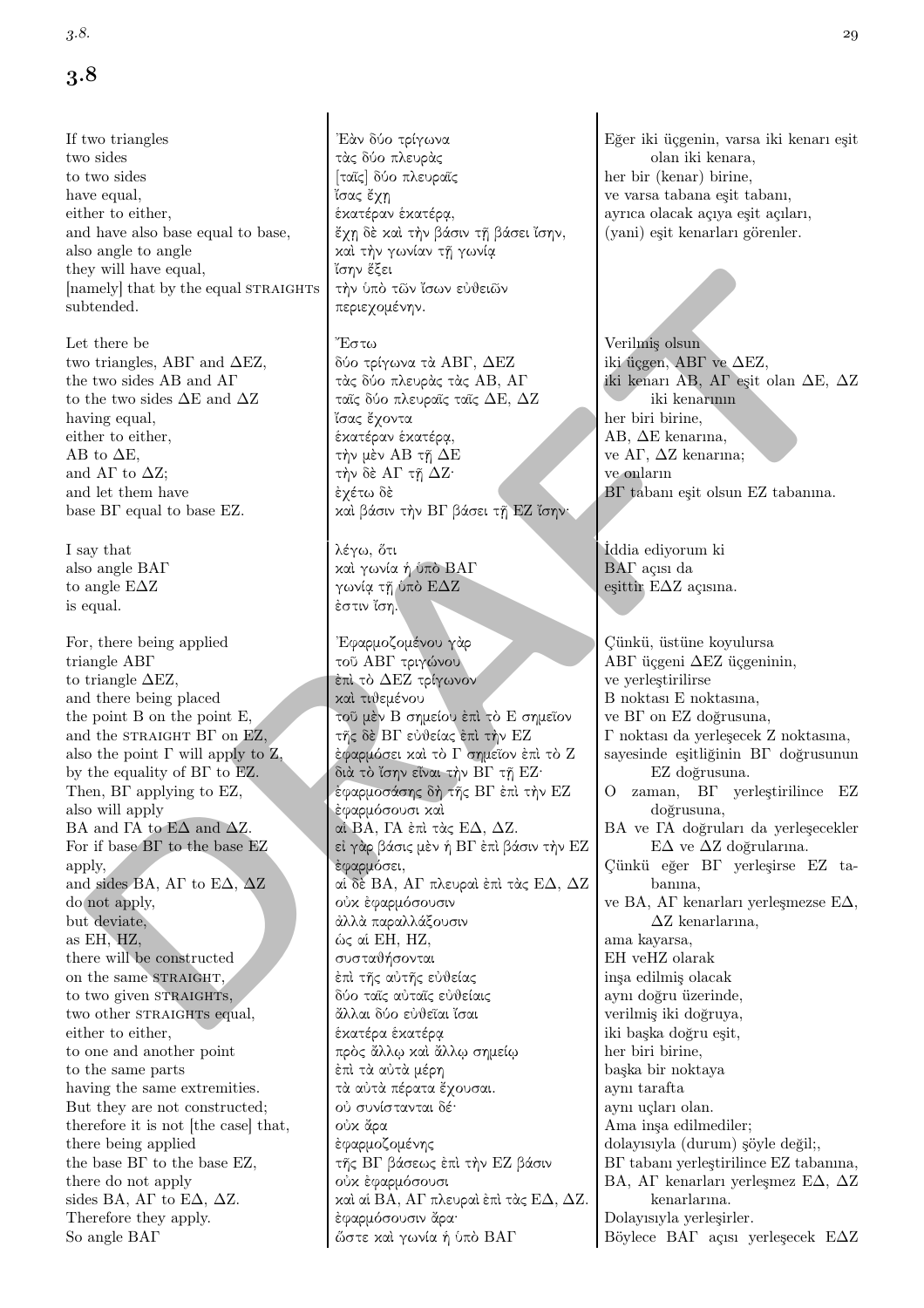30 CHAPTER 3.

and will be equal to it.  $\frac{1}{x} \alpha \alpha$  (ση αὐτῆ ἔσται.

If, therefore, two triangles  $\begin{array}{c|c}\n\end{array}$  Σελ δύο τρίγωνα Eğer, dolayısıyla, iki üçgenin, two sides τὰς δύο πλευρὰς varsa iki kenarı to two sides [ταῖς] δύο πλευραῖς | eşit olan have equal,  $\int$  (σας ἔχη iki kenara, either to either,  $\left| \begin{array}{c} \frac{\epsilon}{2}x + \frac{\epsilon}{2}y + \frac{\epsilon}{2}z = 0 \\ 0 & \frac{\epsilon}{2}x + \frac{\epsilon}{2}y + \frac{\epsilon}{2}z = 0 \end{array} \right|$  her bir (kenar) birine, and have also base equal to base,  $\check{\epsilon}_{\chi\eta}$  δὲ καὶ τὴν βάσιν τῆ βάσει ἴσην, ve varsa tabana eşit tabanı, also angle to angle  $\begin{cases} \text{real} \\ \text{real} \end{cases}$  καὶ τὴν γωνίαν τῇ γωνίφ ayrıca olacak açıya eşit açıları, <br>
(yani) eşit kenarları görenler; [namely] that by the equal STRAIGHTS subtended:  $\vert$ περιεγομένην· —just what it was necessary to show.  $\vert$  όπερ έδει δεῖξαι.

to angle  $E\Delta Z$   $|\hat{\epsilon}\pi|$  γωνίαν τὴν ὑπὸ  $E\Delta Z$   $|\text{açısına}$ will apply  $\phi$ φαρμόσει ve ona esit olacak.

Α

Β

ίσην έξει  $\begin{vmatrix} (yani) & e^{i\pi} & e^{i\pi} \\ -e^{i\pi} & e^{i\pi} & e^{i\pi} & e^{i\pi} \end{vmatrix}$  (yani) eşit kenarları görenler;



to cut in two.<sup>2</sup>

ΒΑΓ. **ΒΑΓ**. *δ* 

Then it is necessary δεῖ δὴ δεῖ δὴ Simdi gereklidir

on AB at random a point  $\Delta$ ,  $\hat{\epsilon}$ πὶ τῆς AB τυχὸν σημεῖον τὸ  $\Delta$ , AB üzerinde rastgele bir nokta,  $\Delta$ , and there has been taken from AΓ | καὶ ἀφηρήσθω ἀπὸ τῆς ΑΓ | ve kesilmiş olsun AΓ doğrusundan AE, equal to  $A\Delta$ ,  $\qquad \qquad$   $\qquad \qquad$  τῆ  $A\Delta$  ἴση ἡ  $A$ E,  $\qquad \qquad$  AE, eşit olan  $A\Delta$  doğrusuna, and  $\Delta E$  has been joined,  $\vert x\alpha\vert$  έπεζεύχθω ή  $\Delta E$ ,  $\vert v e \Delta E$  birleştirilmiş olsun, and there has been constructed on  $\Delta E \mid \chi \alpha i$  συνεστάτω ἐπὶ τῆς  $\Delta E \mid$  ve inşa edilmiş olsun  $\Delta E$  üzerinde an equilateral triangle,  $\Delta EZ$ ,  $\tau \rho \gamma \omega \nu \partial \sigma$  *τρίγωνον ισόπλευρον τὸ*  $\Delta EZ$ , bir eşkenar üçgen,  $\Delta EZ$ , and AZ has been joined. (καὶ ἐπεζεύχθω ἡ ΑΖ· ve AZ birleştirilmiş olsun.

I say that λέγω, ὅτι İddia ediyorum ki angle ΒΑΓ has been cut in two  $\hat{\phi}$  ὑπὸ ΒΑΓ γωνία δίχα τέτμηται  $\hat{\beta}$  BAΓ açısı ikiye kesilmiş oldu by the STRAIGHT AZ. (  $\frac{1}{2}$  (  $\frac{1}{2}$  (πλ τῆς AZ εὐθείας.  $\frac{1}{2}$  AZ doğrusu tarafından. and AZ is common,  $\vert \times \vert \times \rangle$   $\lambda$   $\lambda$ ,  $\lambda$  arma, narma, then the two,  $\Delta A$  and  $AZ$   $\delta$  δύο δὴ αί  $\Delta A$ ,  $AZ$  ve AZ ortak, to the two, EA and  $AZ$ ,  $\delta$  ortax,  $\delta$  ortax,  $Z$  and  $AZ$ ,  $\Delta A$ ,  $AZ$  ikili are equal, isinin isinin isinin isinin isinin isinin isinin isinin isinin isinin isinin isinin isinin isinin i

The given rectilineal angle  $T\gamma_0$  δοθεΐσαν γωνίαν εὐθύγραμμον Verilen düzkenar açıyı δίχα τεμεῖν. ikiye kesmek.

Γ

Ε

Δ

Η

Ζ

Let be <sup>γ</sup>Έστω Verilmiş olsun Verilmiş olsun the given rectilineal angle ἡ δοθεῖσα γωνία εὐθύγραμμος düzkenar bir açı, ΒΑΓ.

Suppose there has been chosen | Είλήφθω | Diyelim seçilmiş olsun

to cut it in two.  $\alpha \dot{\beta} \gamma \dot{\gamma} \gamma$  δίχα τεμεῖν.  $\alpha \dot{\gamma}$  onun ikiye kesilmesi.

And the second to AA<br>
(a) where the second of the second of the second of the second of the second of the second of the second of the second of the second of the second of the second of the second of the second of the sec

For, because  $A\Delta$  is equal to  $AE$ ,  $\qquad$  [Σπεὶ γὰρ ἴση ἐστὶν ἡ  $A\Delta$  τῆ  $AE$ ,  $\qquad$  [ Çünkü, olduğundan,  $A\Delta$  eşit  $AE$  ke- $\delta$ υσὶ ταῖς ΕΑ, ΑΖ  $\Delta A$ , ΑΖ ikilisi eşittirler ΕΑ, ΑΖ ikil-

<sup>1</sup>Here the generic article (see note 1 to Proposition 1 above) is particularly appropriate. Suppose we take a straight line with a point A on it and draw a circle with center A cutting the line at  $\overline{B}$  and  $\overline{C}$ . Then the straight line  $\overline{BC}$  has been bisected at  $\overline{A}$ . In particular, a line has been bisected. But this does not mean we have solved the problem of the present proposition. In modern mathematical English, the proposition could indeed be 'To bisect a rectilineal angle'; but then 'a' must be understood as 'an arbitrary' or 'a given'. Of course, Euclid does supply this qualification in any case.

For 'cut in two' we could say 'bisect'; but in at least one place, in Proposition 12, δίχα τεμεῖν will be separated.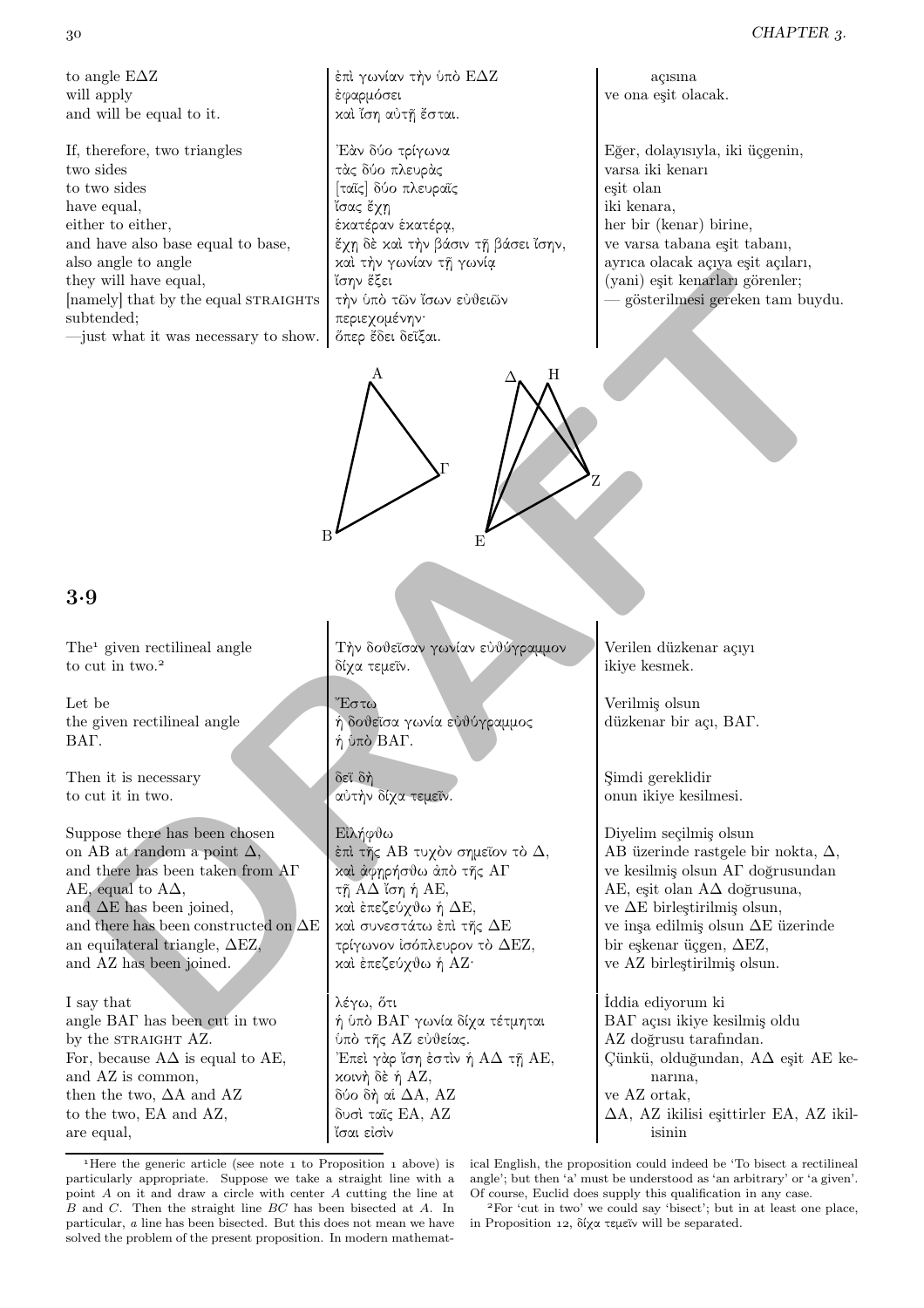$3^{10}$ .

either to either,<br>
and the base ΔZ to the base EZ  $\begin{bmatrix} \frac{\epsilon}{\sqrt{2}} & \frac{\epsilon}{\sqrt{2}} \\ \frac{\epsilon}{\sqrt{2}} & \frac{\epsilon}{\sqrt{2}} \\ \frac{\epsilon}{\sqrt{2}} & \frac{\epsilon}{\sqrt{2}} \end{bmatrix}$   $\begin{bmatrix} \frac{\epsilon}{\sqrt{2}} & \frac{\epsilon}{\sqrt{2}} \\ \frac{\epsilon}{\sqrt{2}} & \frac{\epsilon}{\sqrt{2}} \\ \frac{\epsilon}{\sqrt{2}} & \frac{\epsilon}{\sqrt{2}} \end{bmatrix}$  her biri b is equal;<br>  $\begin{bmatrix}\n\text{for } \frac{1}{2} \text{ for } \frac{1}{2} \text{ for } \frac{1}{2} \text{ for } \frac{1}{2} \text{ for } \frac{1}{2} \text{ for } \frac{1}{2} \text{ for } \frac{1}{2} \text{ for } \frac{1}{2} \text{ for } \frac{1}{2} \text{ for } \frac{1}{2} \text{ for } \frac{1}{2} \text{ for } \frac{1}{2} \text{ for } \frac{1}{2} \text{ for } \frac{1}{2} \text{ for } \frac{1}{2} \text{ for } \frac{1}{2} \text{ for } \frac{1$ to angle ΕΑΖ γωνίᾳ τῇ ὑπὸ ΕΑΖ is equal.  $\vert$  (ση έστίν.

Therefore the given rectilineal angle | Η ἄρα δοθεῖσα γωνία εὐθύγραμμος | Dolayısıyla verilen düzkenar açı ΒΑΓ BAΓ **h** ὑπὸ BAΓ kesilmiş oldu ikiye has been cut in two δίχα τέτμηται  $\delta$ ίχα τέτμηται  $\delta$ λ λεπειρούν της ΑΖ εύθείας - AZ doğrusunca;<br>by the STRAIGHT AZ;  $-$ just what it was necessary to do.

γωνία ἄρα ή ὑπὸ ΔΑΖ

ύπὸ τῆς ΑΖ εὐθείας·  $\sigma$  — yapılması gereken tam buydu. <del>«περ</del> έδει ποιῆσαι.

ve  $\Delta Z$  tabanı eşittir EZ tabanına;

### 3.10

| $v_{\mathcal{Y}}$ and being $\mathcal{Y}$<br>-just what it was necessary to do.                                                                                                                                                                                                                                                                                                                                | $0.00$ $0.15$ $112$ 000000<br>όπερ έδει ποιήσαι.                                                                                                                                                                                                                                                                                                                             | уарттам дегенен тат ойуча.                                                                                                                                                                                                                                                                                                                                                                   |
|----------------------------------------------------------------------------------------------------------------------------------------------------------------------------------------------------------------------------------------------------------------------------------------------------------------------------------------------------------------------------------------------------------------|------------------------------------------------------------------------------------------------------------------------------------------------------------------------------------------------------------------------------------------------------------------------------------------------------------------------------------------------------------------------------|----------------------------------------------------------------------------------------------------------------------------------------------------------------------------------------------------------------------------------------------------------------------------------------------------------------------------------------------------------------------------------------------|
|                                                                                                                                                                                                                                                                                                                                                                                                                | $\overline{E}$<br>Z                                                                                                                                                                                                                                                                                                                                                          |                                                                                                                                                                                                                                                                                                                                                                                              |
| 3.10                                                                                                                                                                                                                                                                                                                                                                                                           |                                                                                                                                                                                                                                                                                                                                                                              |                                                                                                                                                                                                                                                                                                                                                                                              |
| The given bounded STRAIGHT<br>to cut in two.                                                                                                                                                                                                                                                                                                                                                                   | Την δοθείσαν εύθείαν πεπερασμένην<br>δίχα τεμεΐν.                                                                                                                                                                                                                                                                                                                            | Verilen sınırlı doğruyu<br>ikiye kesmek.                                                                                                                                                                                                                                                                                                                                                     |
| Let be<br>the given bounded straight line AB.                                                                                                                                                                                                                                                                                                                                                                  | "Έστω<br>ή δοθείσα εύθεία πεπερασμένη ή ΑΒ.                                                                                                                                                                                                                                                                                                                                  | Verilmiş olsun<br>bir sınırlı doğru, AB.                                                                                                                                                                                                                                                                                                                                                     |
| It is necessary then<br>the bounded straight line AB to cut<br>in two.                                                                                                                                                                                                                                                                                                                                         | δεϊ δή<br>τήν ΑΒ εύθεϊαν πεπερασμένην δίχα<br>τεμεῖν.                                                                                                                                                                                                                                                                                                                        | Gereklidir<br>kesmek,<br>verilmiş AB sınırlı doğrusunu,<br>ikiye.                                                                                                                                                                                                                                                                                                                            |
| Suppose there has been constructed<br>on it<br>an equilateral triangle, ABI,<br>and suppose has been cut in two<br>the angle AFB by the STRAIGHT $\Gamma\Delta$ .                                                                                                                                                                                                                                              | Συνεστάτω έπ' αὐτης<br>τρίγωνον ἰσόπλευρον τὸ ΑΒΓ,<br>καί τετμήσθω<br>ή ύπο AΓΒ γωνία δίχα τη ΓΔ εύθεία·                                                                                                                                                                                                                                                                     | Kabul edelim ki üzerinde inşa edilmiş<br>olsun<br>bir eşkenar üçgen, ABI,<br>ve ATB açısı kesilmiş olsun ikiye<br>$\Gamma\Delta$ doğrusunca.                                                                                                                                                                                                                                                 |
| I say that<br>the STRAIGHT AB has been cut in two<br>at the point $\Delta$ .<br>For, because $AT$ is equal to $AB$ ,<br>and $\Gamma\Delta$ is common,<br>the two, $A\Gamma$ and $\Gamma\Delta$ ,<br>to the two, $B\Gamma$ , $B\Delta$ ,<br>are equal,<br>either to either,<br>and angle $A\Gamma\Delta$<br>to angle $BT\Delta$<br>is equal;<br>therefore the base $A\Delta$ to the base $B\Delta$<br>is equal. | λέγω, ὄτι<br>ή AB εὐθεῖα δίχα τέτμηται<br>κατά τὸ $\Delta$ σημεΐον.<br>Έπει γάρ ἴση έστιν ή ${\rm A}\Gamma$ τῆ ΓΒ,<br>κοινή δε ή Γ $\Delta$ ,<br>δύο δή αί $\Lambda$ Γ, Γ $\Delta$<br>δύο ταΐς ΒΓ, ΓΔ<br>ἴσαι εἰσὶν<br>έκατέρα έκατέρα·<br>καί γωνία ή ύπο ΑΓ $\Delta$<br>γωνία τῆ ὑπὸ ΒΓ $\Delta$<br>ἴση ἐστίν·<br>βάσις ἄρα ἡ Α $\Delta$ βάσει τῆ Β $\Delta$<br>ἴση ἐστίν. | İddia ediyorum ki<br>AB doğrusu ikiye kesilmiş oldu<br>$\Delta$ noktasında.<br>Çünkü, AT eşit<br>olduğundan AB kenarına,<br>ve $\Gamma\!\Delta$ ortak,<br>A<br>$\Gamma$ ve $\Gamma\Delta$ ikilisi, eşittirler B<br>$\Gamma,$ B $\Delta$ ik-<br>ilisinin,<br>her biri birine,<br>ve AT $\Delta$ açısı eşittir BT $\Delta$ açısına;<br>dolayısıyla A $\Delta$ tabanı, B $\Delta$ tabanına,<br> |
| Therefore<br>bounded<br>the<br>given<br>STRAIGHT,<br>AB,<br>has been cut in two at $\Delta$ ;                                                                                                                                                                                                                                                                                                                  | Ή ἄρα δοθεῖσα εὐθεῖα πεπερασμένη<br>$η$ AB<br>δίχα τέτμηται κατά τὸ $\Delta$ ·<br>ὄπερ ἔδει ποιῆσαι.                                                                                                                                                                                                                                                                         | Dolayısıyla<br>verilmiş sınırlı AB doğrusu $\Delta$<br>noktasında ikiye kesilmiş oldu;<br>yapılması gereken tam buydu.                                                                                                                                                                                                                                                                       |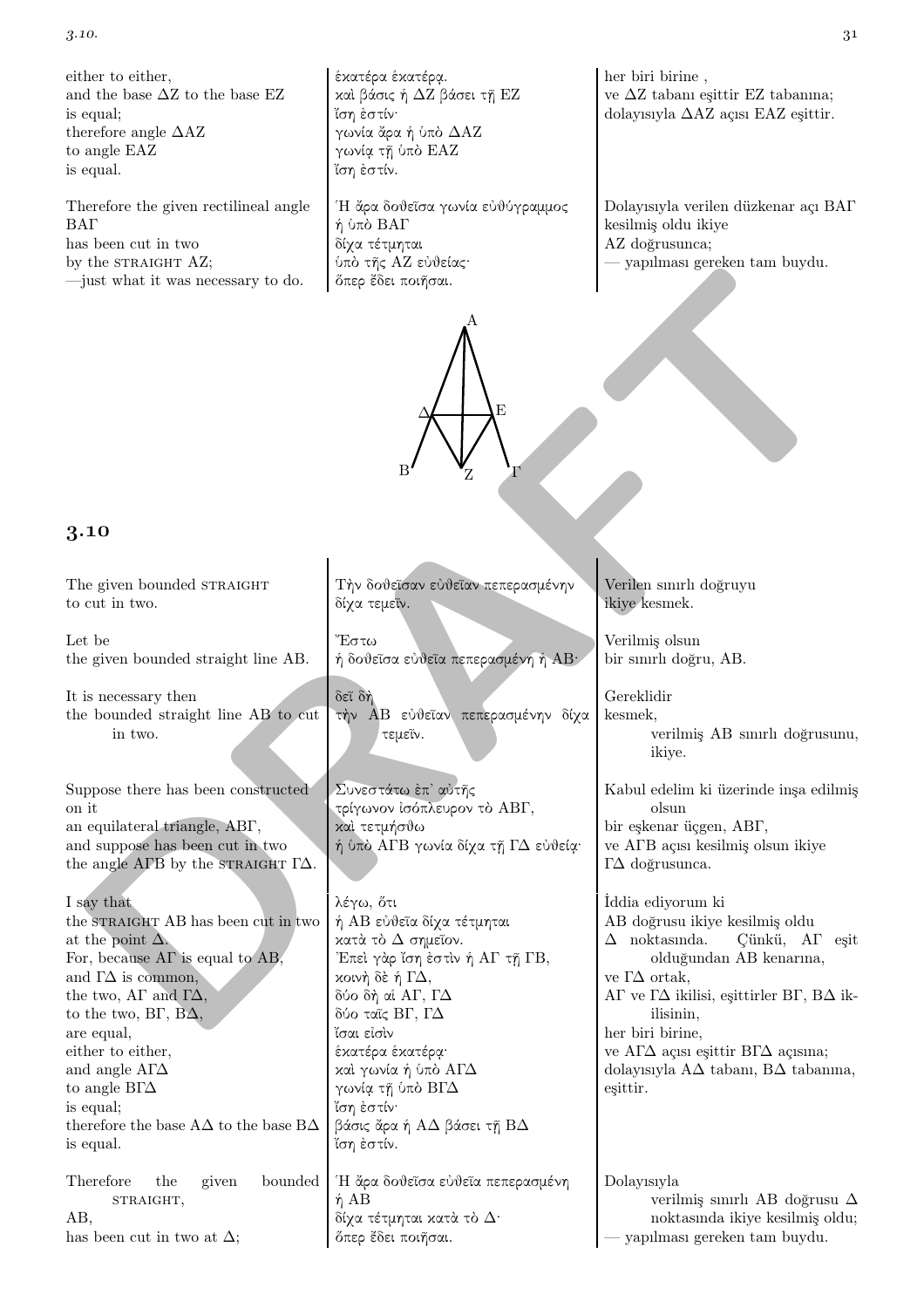$CHAPTER$  3.



#### 3.11

to draw<sup>1</sup> a straight line.<sup>2</sup>

from the point Γ  $\delta$ πὸ τοῦ Γ σημείου

and there has been joined  $Z\Gamma$ . καὶ ἐπεζεύχθω ή  $Z\Gamma$ 

the adjacent angles  $\lceil \frac{\tau \alpha}{\zeta} \frac{\zeta \alpha}{\zeta} \gamma \omega \nu \zeta \zeta \rceil$  ikisi de diktir.

To the given straight Tῆ δοθείση εὐθεία Verilen bir doğruya from the given point on it ἀπὸ τοῦ πρὸς αὐτῇ δοθέντος σημείου üzerinde verilen bir noktada at right angles προς όρθὰς γωνίας dik açılarda εὐθεῖαν γραμμὴν ἀγαγεῖν. bir doğru çizmek.

Let be ῎Εστω Verilmiş olsun the given straight AB,  $\eta$ μὲν δοθεῖσα εὐθεῖα ἡ AB bir doğru, AB, and the given point on it, Γ.  $|\tau\delta\delta\hat{\epsilon}\delta\vartheta\hat{\epsilon}\nu\rangle$  σημεῖον ἐπ᾽ αὐτῆς τὸ Γ· ve üzerinde bir nokta, Γ.

It is necessary then  $\delta \tilde{\epsilon} \tilde{\delta} \tilde{\eta}$   $\delta \tilde{\tau}$  on the point  $\Gamma$  of  $\tilde{\delta} \tilde{\tau}$  on  $\tilde{\epsilon}$  on  $\tilde{\epsilon}$  on  $\tilde{\epsilon}$  on  $\tilde{\epsilon}$  on  $\tilde{\epsilon}$  on  $\tilde{\epsilon}$  on  $\tilde{\epsilon}$  on  $\tilde{\epsilon}$  on  $\tilde{\epsilon}$  on  $\tilde{\epsilon}$  on  $\tilde{\epsilon$ to the STRAIGHT AB  $\tau \tilde{n}$  AB εὐθεία AB doğrusuna at right angles  $\pi \rho \delta \varsigma \delta \rho \delta \alpha \chi \gamma \omega \nu (\alpha \varsigma)$  dik açılarda to draw a straight line.  $\left| \right| \right|$  εὐθεῖαν γραμμὴν ἀγαγεῖν. bir doğru.

Suppose there has been chosen **E**ίλήφθω Kabul edelim ki seçilmiş olsun and there has been laid down καὶ κείσθω νε γενιεξtirilmiş olsub an equal to ΓΔ, [namely] ΓΕ,  $\tau \tilde{p} \Gamma \Delta \tilde{p} \tau$  (ση ή ΓΕ, ΓΕ eşit olarak ΓΔ doğrusuna, and there has been constructed καὶ συνεστάτω ve insa edilmis olsun an equilateral triangle,  $Z\Delta E$ , τὸ  $Z\Delta E$ , ve  $Z\Gamma$  birlestirilmiş olsun.

I say that λέγω, ὅτι İddia ediyorum ki to the given straight line AB  $\tau_{\tilde{\eta}} \delta \omega$ θείση εὐθεί $\alpha \tau_{\tilde{\eta}}$  AB verilen AB doğrusuna from the given point on it, ἀπὸ τοῦ πρὸς αὐτῇ δοθέντος σημείου üzerindeki Γ noktasında Γ, τοῦ Γ dik açılarda at right angles προς όρθὰς γωνίας bir ΖΓ doğrusu çizilmişoldu. For, since  $\Delta \Gamma$  is equal to ΓΕ,  $\begin{array}{c|c} \text{E} \pi \text{E} \rightarrow \text{E} \pi \text{E} \rightarrow \text{E} \pi \text{E} \rightarrow \text{E} \pi \text{E} \rightarrow \text{E} \pi \text{E} \rightarrow \text{E} \end{array}$  and ΓZ is common,  $\begin{array}{c|c} \text{top} \pi \text{E} \rightarrow \text{E} \pi \text{E} \rightarrow \text{E} \pi \text{E} \rightarrow \text{E} \pi \text{E} \rightarrow \text{E} \pi \text{$  $\chi$ οινὴ δὲ ἡ ΓΖ,  $\chi$  is common ve ΓΖ ortak olduğundan, the two,  $\Delta \Gamma$  and  $\Gamma Z$ ,  $\delta \omega \delta \eta \alpha i \Delta \Gamma$ ,  $\Gamma Z$   $\Delta \Gamma$  ve  $\Gamma Z$  ikilisi, to the two, ΕΓ and ΓΖ, δυσὶ ταῖς ΕΓ, ΓΖ eşittirler ΕΓ ve ΓΖ ikilisinin, are equal, <sup>(</sup><del>σαι είσινο και είσινο και είσινο και είσινο και είσινο και είσινο και είσινο και είσι και είσι και είσι και είσι και είσι και είσι και είσι και είσι και είσι και είσι και είσι και είσι και είσι και είσι και</del> either to either; δενατέρα έκατέρα επικεφαιρισμού του επικεφαιρισμού του εναπέρα επικεφαιρισμού του επικεφαιρισμ is equal; according to the contract of τρίψη εστίν· according to the contract of a contract according to the according to a contract of a contract of a contract of a contract of a contract of a contract of a contract of a therefore angle ΔΓΖ γωνία ἄρα ἡ ὑπὸ ΔΓΖ ve bitişiktirler. to angle ΕΓΖ γωνίᾳ τῇ ὑπὸ ΕΓΖ Ne zaman bir doğru, is equal; is equal; is equal; is equal; is equal; is equal; is equal; is equal; is equal; is equal; is equal; is equal; is equal; is equal; is equal; is equal; is equal; is equal; is equal; is equal; is equal; is equal; i and they are adjacent.  $\begin{bmatrix} \times \& \times \& \end{bmatrix}$   $\begin{bmatrix} \times \& \times \& \end{bmatrix}$   $\begin{bmatrix} \times \& \times \& \end{bmatrix}$   $\begin{bmatrix} \times \& \times \& \end{bmatrix}$   $\begin{bmatrix} \times \& \times \& \end{bmatrix}$   $\begin{bmatrix} \times \& \times \& \end{bmatrix}$   $\begin{bmatrix} \times \& \times \& \times \& \end{bmatrix}$  bitisik actları birbirine esit ya Whenever a STRAIGHT,  $\delta z$  δε εὐθεῖα bu açıların her biri dik olur.

on AΓ at random a point  $\Delta$ ,  $\hat{\epsilon}$ πὶ τῆς ΑΓ τυχὸν σημεῖον τὸ  $\Delta$ , AΓ doğrusunda rastgele bir nokta,  $\Delta$ , on ΔΕ ἐπὶ τῆς ΔΕ τρίγωνον ἰσόπλευρον ΔΕ üzeinde bir eşkenar üçgen, ΖΔΕ,

1.1 1<br>
and the given symmetric of the signal control of the signal control of the signal control of the signal control of the signal control of the signal control of the signal control of the signal control of the signal has been drawn a straight line, ZΓ. | εὐθεῖα γραμμὴ ἦκται ἡ ZΓ. | Qünkü, ΔΓ eşit olduğundan ΓΕ and the base  $\Delta Z$  to the base  $ZE = \int \chi \alpha i \beta \dot{\alpha} \sigma \zeta \dot{\eta} \Delta Z \beta \dot{\alpha} \sigma \zeta \dot{\eta} \Delta Z$  (dolayısıyla  $\Delta \Gamma Z$  açısı eşittir EΓZ standing on a straight,  $\left| \dot{\epsilon} \pi \dot{\epsilon} \dot{\epsilon} \theta \right| \leq \frac{1}{2} \pi \dot{\epsilon} \dot{\epsilon} \theta$  εὐθεῖαν σταθεῖσα Dolayısıyla ΔΓΖ, ΖΓΕ açılarının her

<sup>1</sup>This is the first time among the propositions that Euclid writes out straight line (εὐθεῖα γραμμὴ) and not just straight (εὐθεῖα).

Literally 'lead, conduct'.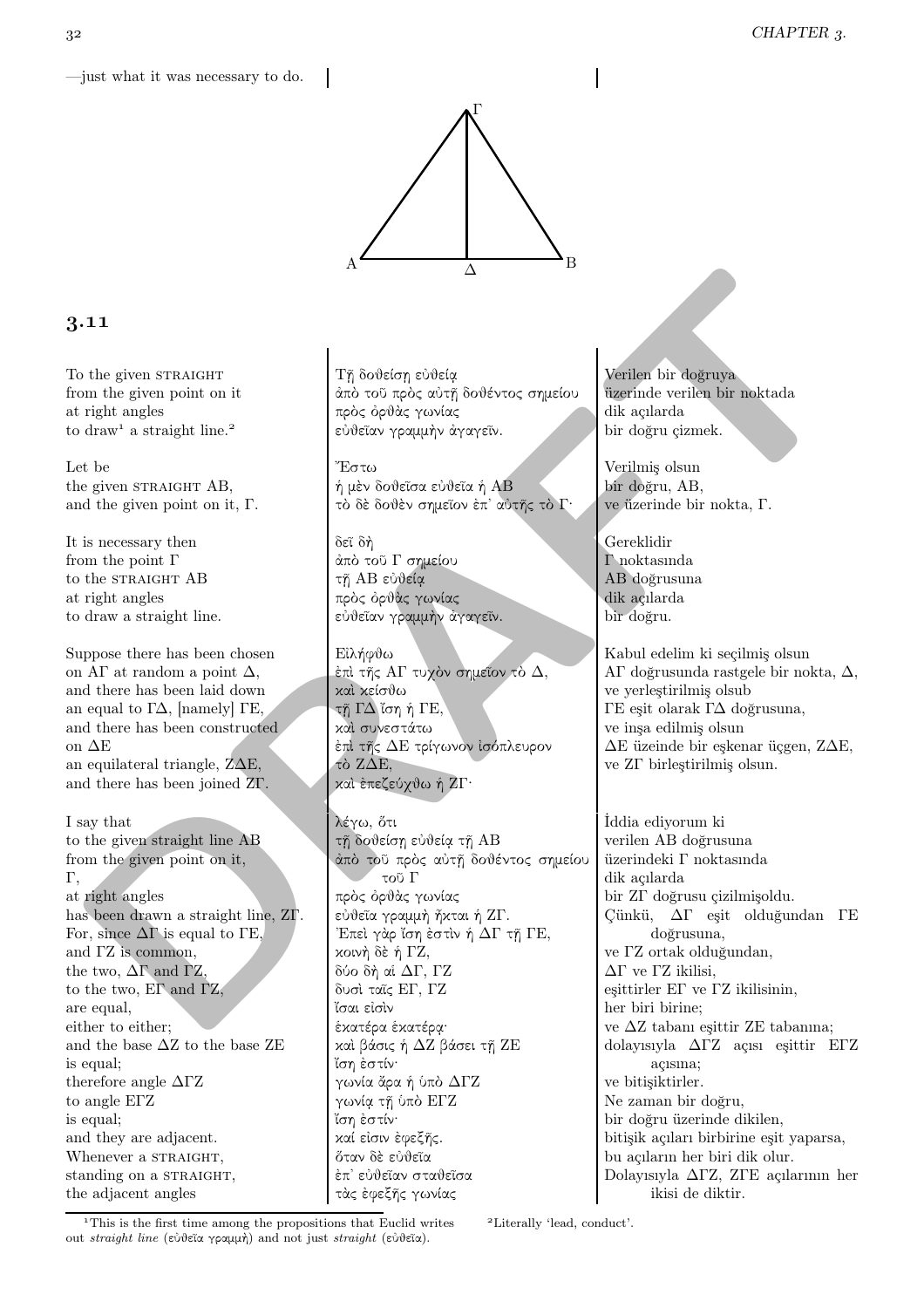| 3.12.                                                                                                                                                                                                                                                                                                           |                                                                                                                                                                | 33                                                                                                                                                                                                                                                                                                                          |
|-----------------------------------------------------------------------------------------------------------------------------------------------------------------------------------------------------------------------------------------------------------------------------------------------------------------|----------------------------------------------------------------------------------------------------------------------------------------------------------------|-----------------------------------------------------------------------------------------------------------------------------------------------------------------------------------------------------------------------------------------------------------------------------------------------------------------------------|
| equal to one another<br>make,<br>either of the equal angles is right.<br>Right therefore is either of the angles<br>$\Delta \Gamma Z$ and ZFE.                                                                                                                                                                  | ἴσας ἀλλήλαις<br>ποιῆ,<br>όρθή έχατέρα τῶν ἴσων γωνιῶν ἐστιν·<br>όρθὴ ἄρα ἐστὶν ἑκατέρα τῶν<br>ύπὸ $\Delta \Gamma Z$ , ZΓE.                                    |                                                                                                                                                                                                                                                                                                                             |
| Therefore, to the given STRAIGHT AB,<br>from the given point on it,<br>Г,<br>at right angles,<br>has been drawn the straight line $\Gamma Z$ ;<br>-just what it was necessary to do.                                                                                                                            | Τῆ ἄρα δοθείση εὐθεία τῆ ΑΒ<br>άπό τοῦ πρὸς αὐτῆ δοθέντος σημείου<br>τοῦ $\Gamma$<br>πρὸς ὀρθὰς γωνίας<br>εύθεῖα γραμμή ἦκται ή ΓΖ·<br>όπερ έδει ποιήσαι.      | Dolayısıyla, verilen AB doğrusuna,<br>üzerinde verilmiş $\Gamma$ noktasında,<br>dik açılarda,<br>bir IZ doğrusu çizilmişoldu;<br>- yapılması gereken tam buydu.                                                                                                                                                             |
| 3.12                                                                                                                                                                                                                                                                                                            | 'B<br>A<br>$\Gamma$<br>E<br>Δ                                                                                                                                  |                                                                                                                                                                                                                                                                                                                             |
|                                                                                                                                                                                                                                                                                                                 |                                                                                                                                                                |                                                                                                                                                                                                                                                                                                                             |
| To the given unbounded STRAIGHT,<br>from the given point,<br>which is not on it,<br>to draw a perpendicular straight line.                                                                                                                                                                                      | Επί την δοθεΐσαν εύθεΐαν ἄπειρον<br>άπό του δοθέντος σημείου,<br>δ μή έστιν έπ' αὐτῆς,<br>κάθετον εύθεΐαν γραμμήν άγαγεΐν.                                     | Verilen sınırlanmamış doğruya,<br>verilen bir noktadan,<br>üzerinde olmayan,<br>bir dik doğru çizmek.                                                                                                                                                                                                                       |
| Let be<br>the given unbounded STRAIGHT AB,<br>and the given point,<br>which is not on it,<br>$\Gamma$ .                                                                                                                                                                                                         | "Έστω<br>ή μέν δοθείσα εύθεϊα άπειρος ή ΑΒ<br>τὸ δὲ δοθὲν σημεῖον,<br>δ μή έστιν έπ' αύτης,<br>τὸ Γ $\cdot$                                                    | Verilmiş olsun<br>bir sınırlanmamış doğru, AB,<br>ve bir nokta,<br>üzerinde olmayan, $\Gamma$ .                                                                                                                                                                                                                             |
| It is necessary then<br>to the given unbounded STRAIGHT,<br>AВ<br>from the given point $\Gamma$ ,<br>which is not on it,<br>to draw a perpendicular straight line.                                                                                                                                              | δεϊ δή<br>έπι την δοθείσαν εύθείαν άπειρον<br>τήν ΑΒ<br>άπό του δοθέντος σημείου του Γ΄,<br>δ μή έστιν έπ' αὐτῆς,<br>κάθετον εύθεϊαν γραμμήν άγαγεϊν.          | Gereklidir<br>verilmiş AB sınırlanmamış doğrusuna<br>verilmiş $\Gamma$ noktasından,<br>üzerinde olmayan,<br>bir dik doğru çizmek.                                                                                                                                                                                           |
| For suppose there has been chosen<br>on the other parts<br>of the STRAIGHT AB<br>at random a point $\Delta$ ,<br>and to the center $\Gamma$ ,<br>at the distance $\Gamma\Delta$ ,<br>a circle has been drawn, EZH,<br>and has been cut<br>the STRAIGHT EH<br>in two at $\Theta$ ,<br>and there have been joined | Εϊλήφθω γὰρ<br>έπὶ τὰ ἕτερα μέρη<br>της ΑΒ εύθείας<br>τυχόν σημεΐον τό Δ,<br>καί κέντρω μέν τ<br>$\Gamma$<br>διαστήματι δὲ τῷ ΓΔ<br>χύχλος γεγράφθω ο ΕΖΗ,<br> | Çünkü kabul edelim ki seçilmiş olsun<br>AB doğrusunun diğer tarafında<br>rastgele bir $\Delta$ noktası,<br>ve $\Gamma$ merkezinde,<br>$\Gamma\Delta$ uzaklığında,<br>bir çember çizilmiş olsun, EZH,<br>ve EH doğrusu $\Theta$ noktasında ikiye ke-<br>silmiş olsun,<br>ve birleştirilmiş olsun<br>ΓΗ, ΓΘ, ve ΓΕ doğruları. |

I say that  $\lambda \xi \gamma \omega$ , ὅτι  $\lambda \xi \gamma \omega$ , ὅτι  $\lambda \xi \gamma \omega$ from the given point Γ, ἀπὸ τοῦ δοθέντος σημείου τοῦ Γ, üzerinde olmayan,

to the given unbounded straight ἐπὶ τὴν δοθεῖσαν εὐθεῖαν ἄπειρον verilen sınırlanmamış ΑΒ doğrusuna, verilen Γ noktasından, which is not on it,  $\delta \mu \gamma \dot{\epsilon} \sigma \tau \nu \dot{\epsilon} \pi \dot{\alpha} \nu \dot{\tau} \tilde{\gamma} \varsigma$ , cizilmiş oldu dik ΓΘ doğrusu.

the straights ΓΗ, Γ $\Theta$ , and ΓΕ.  $\alpha$  ΓΗ, Γ $\Theta$ , ΓΕ εὐθεῖαι·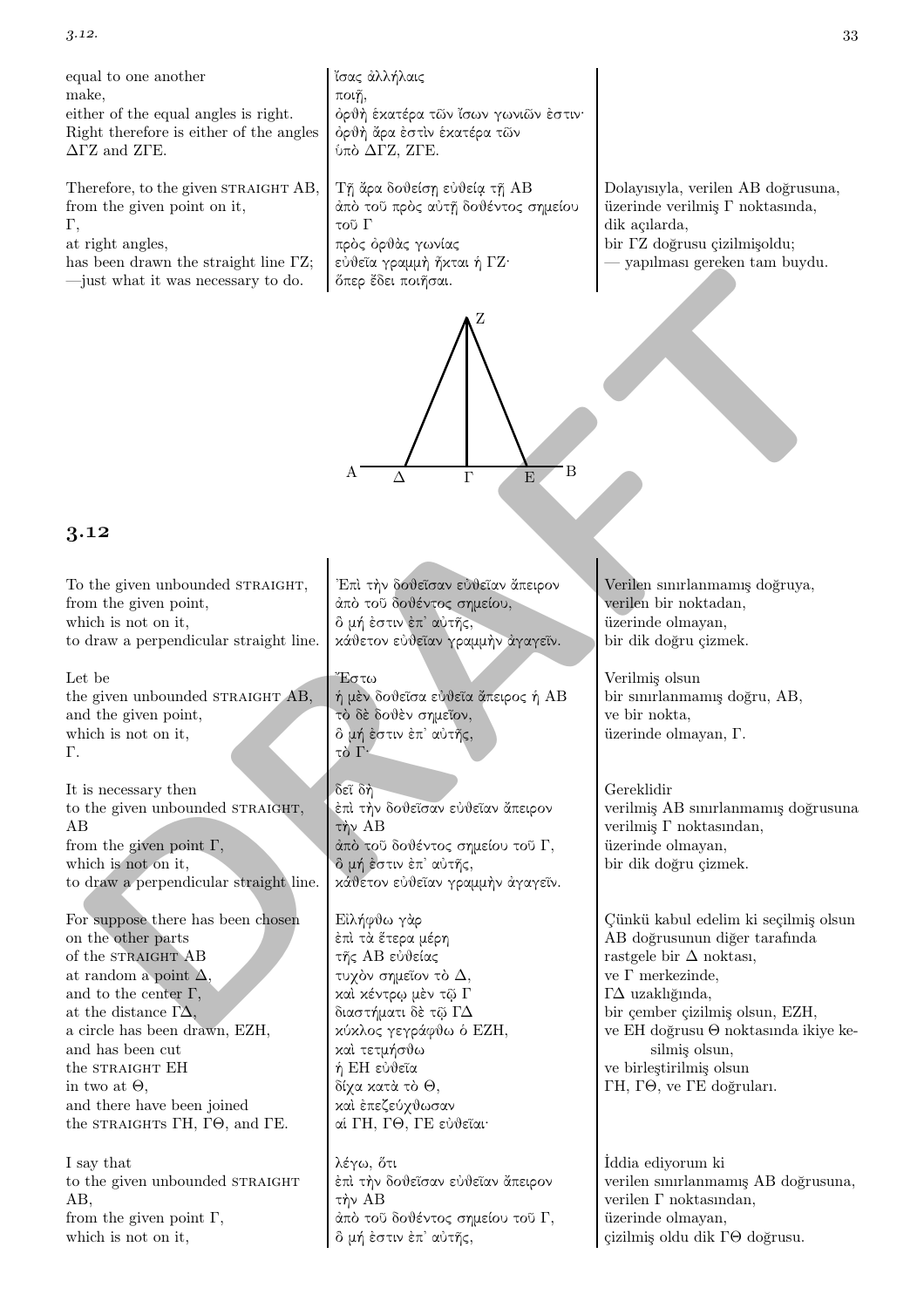34 CHAPTER 3.

For, because HΘ is equal to ΘΕ,  $\vert$  Έπεὶ γὰρ ἴση ἐστὶν ἡ ΗΘ τῆ ΘΕ, doğrusuna, and  $\Theta \Gamma$  is common,  $\downarrow \chi_{\text{OUV}} \delta \dot{\epsilon} \eta \Theta \Gamma$ ,  $\downarrow \chi_{\text{OUV}} \chi \delta \chi$ the two,  $H\Theta$  and  $\Theta\Gamma$ , are equal,  $\begin{bmatrix} \delta\dot{\phi} & \delta\dot{\eta} & \dot{\alpha} & H\Theta, & \Theta\Gamma \\ \delta\dot{\phi} & \tau\alpha\dot{\alpha}\xi & E\Theta, & \Theta\Gamma\dot{\alpha}\alpha\iota\end{bmatrix}$   $\begin{bmatrix} H\Theta & \dot{\phi} & \Theta\Gamma \dot{\alpha} & H\Theta \\ \dot{\alpha} & \dot{\alpha}\dot{\alpha}\xi & \dot{\alpha}\gamma & H\Theta \\ \dot{\alpha} & \dot{\alpha}\dot{\alpha}\xi & \dot{\alpha}\dot{\alpha}\xi & \dot{\alpha}\dot{\alpha}\xi \end$ to the two, ΕΘ and ΘΓ, are equal, δύο ταῖς ΕΘ, ΘΓ ἴσαι εἱσὶν eşittirler ΕΘ ve ΘΓ ikilisinin, either to either;  $\frac{1}{2}$  περαπέρα έκατέρα εκατέρα του her biri birine; and the base ΓΗ to the base ΓΕ καὶ βάσις ή ΓΗ βάσει τῆ ΓΕ νε ΓΗ tabanı eşittir ΓΕ tabanına; therefore angle ΓΘΗ γωνία ἄρα ἡ ὑπὸ ΓΘΗ açısına. to angle ΕΘΓ γωνίᾳ τῇ ὑπὸ ΕΘΓ Ve onlar bitişiktirler. is equal;<br>and they are adjacent.<br>  $\begin{matrix}\n\frac{1}{6} & \frac{1}{6} & \frac{1}{6} \\
\frac{1}{6} & \frac{1}{6} & \frac{1}{6} \\
\frac{1}{6} & \frac{1}{6} & \frac{1}{6} \\
\frac{1}{6} & \frac{1}{6} & \frac{1}{6} \\
\frac{1}{6} & \frac{1}{6} & \frac{1}{6} \\
\frac{1}{6} & \frac{1}{6} & \frac{1}{6} \\
\frac{1}{6} & \frac{1}{6} & \frac{1}{6} \\
\frac{1}{6} & \frac{1$ and they are adjacent.<br>
Whenever a STRAIGHT,  $\frac{\partial \alpha}{\partial x} \times \frac{\partial \alpha}{\partial y} \times \frac{\partial \alpha}{\partial z}$  and  $\frac{\partial \alpha}{\partial x} \times \frac{\partial \alpha}{\partial z} \times \frac{\partial \alpha}{\partial x} \times \frac{\partial \alpha}{\partial y} \times \frac{\partial \alpha}{\partial z}$  bit doğru üzerinde dikildiğinde, standing on a straight.  $\left| \frac{\partial \mathbf{r}}{\partial \mathbf{r}} \right| \leq \frac{1}{2} \pi^2$  εὐθεῖαν σταθεῖσα the adjacent angles  $\lceil \frac{\alpha}{\alpha} \rceil$  τὰς ἐφεξῆς γωνίας ve dikiltilen doğru equal to one another make,  $\vert \tilde{\alpha} \propto d\lambda \tilde{\gamma} \rangle$ αις ποιῆ,  $\vert \tilde{\alpha} \rangle$  üzerinde either of the equal angles is,  $\frac{1}{2}$  έκατέρα τῶν ἴσων γωνιῶν ἐστιν,  $\begin{array}{c|c} \text{and} \end{array}$  xxi the straight that has been stood  $\int$  ή έφεστηκυῖα εὐθεῖα is called perpendicular | κάθετος καλεΐται to that on which it has been stood. ἐφ᾿ ἣν ἐφέστηκεν.

from the given point Γ, ἀπὸ τοῦ δοθέντος σημείου τοῦ Γ, verilen Γ noktasından, which is not on it,  $\delta \mu \nvert \delta \sigma \tau \nvert \nu \delta \pi \Delta \nu \tau \tilde{\eta} \varsigma$ ,  $\tilde{\mathbf{u}}$  izerinde olmayan, a perpendicular ΓΘ has been drawn; | κάθετος ἦκται ή ΓΘ· bir dik, ΓΘ, çizilmiş oldu; —just what it was necessary to do. ὅπερ ἔδει ποιῆσαι. — yapılması gereken tam buydu.

Therefore, to the given unbounded ᾿Επὶ τὴν δοθεῖσαν ἄρα εὐθεῖαν ἄπειρον Dolayısıyla, verilen ΑΒ sınırlandırılstraight AB,  $\tau \nightharpoonup \nightharpoonup \nightharpoonup \nightharpoonup \nightharpoonup \nightharpoonup \nightharpoonup \nightharpoonup \nightharpoonup \nightharpoonup \nightharpoonup \nightharpoonup \nightharpoonup \nightharpoonup \nightharpoonup \nightharpoonup \nightharpoonup \nightharpoonup \nightharpoonup \nightharpoonup \nightharpoonup \nightharpoonup \nightharpoonup \nightharpoonup \nightharpoonup \nightharpoonup \nightharpoonup \nightharpoonup \nightharpoonup \nightharpoonup \nightharpoonup \nightharpoonup \nightharpoonup \nightharpoonup \$ 

has been drawn a perpendicular, ΓΘ. | κάθετος ἦκται ή ΓΘ. | Cünkü, ΗΘ eşit olduğundan ΘΕ is equal; ἐστιν ἴση· dolayısıyla ΓΘΗ açısı eşittir ΕΘΓ σταν δὲ εὐθεῖα<br>
επερίποιη bitişik açıları birbirine eşit yaparsa,<br>
επερίποιη biri esittir. right  $\phi \phi \theta$  dikildiği doğruya diktir denir.



### $3.13$

If a straight,<br>
stood on a straight,<br>
επ' εὐθεῖαν σταθεῖσα a straight doğru,<br>
επ' εὐθεῖαν σταθεῖσα dikiltilirse bir doğru, make angles,  $\gamma$ ωνίας ποιῆ, γαυτίας ποιῆ, γaptığı açılar, varitier two RIGHTs  $\gamma$ τι δύο όρθας γa iki dik either two BIGHTS or equal to two RIGHTs  $\hat{\theta}$  δυσὶν ὀρθαῖς ἴσας γa da iki dik açıya eşit it will make  $[them]$ .  $ποιήσει.$  olacak.

For, some straight, ΑΒ, Εὐθεῖα γάρ τις ἡ ΑΒ Çünkü, bir ΑΒ doğrusuda,

I say that  $\lambda$  λέγω, ὅτι  $\lambda$  λέγω, ὅτι  $\lambda$  λέγω, δτι  $\lambda$  λέγω, δτι  $\lambda$  λει $\lambda$  λει $\lambda$  λει $\lambda$  λει $\lambda$  λει $\lambda$  λει $\lambda$  λει $\lambda$  λει $\lambda$  λει $\lambda$  λει $\lambda$  λει $\lambda$  λει $\lambda$  λει $\lambda$  λει $\lambda$  λει $\lambda$  λει $\lambda$  λει $\lambda$  λει $\lambda$  either are two RIGHTs  $\int \pi \omega \, \delta \omega \, d\varphi \, d\varphi$  is  $\int \nu a \, i k \, d\varphi$  and  $\int \nu a \, i k \, d\varphi$ 

stood on the straight ΓΔ,  $\left| \begin{array}{c} \frac{\partial}{\partial \bar{x}} \end{array} \right|$   $\frac{\partial}{\partial \bar{x}} \times \frac{\partial}{\partial \bar{x}} \times \frac{\partial}{\partial \bar{x}} \times \frac{\partial}{\partial \bar{x}} \times \frac{\partial}{\partial \bar{x}} \times \frac{\partial}{\partial \bar{x}} \times \frac{\partial}{\partial \bar{x}} \times \frac{\partial}{\partial \bar{x}} \times \frac{\partial}{\partial \bar{x}} \times \frac{\partial}{\partial \bar{x}} \times \frac{\partial}{\partial \bar{x}} \times \frac{\partial}{\partial \bar{x}} \times \frac{\partial}{$ ΓΒΑ and ΑΒΔ. τὰς ὑπὸ ΓΒΑ, ΑΒΔ· açılarını oluştursun.

αί ύπο ΓΒΑ, ΑΒΔ γωνίαι

dikiltilirse bir doğrunun üzerine,

—suppose it makes angles γωνίας ποιείτω —kabul edelim ki ΓΒΑ ve ΑΒΔ

or [are] equal to two RIGHTs.  $\hat{\theta}$  δυσὶν ὀρθαῖς ἴσαι.  $\hat{\theta}$  γa da iki dik açıya eşittir(ler).

If equal is Εἰ μὲν οὖν ἴση ἐστὶν Eğer ΓΒΑ eşitse ΑΒΔ açısına,

<sup>1</sup>Euclid uses a *present*, *active* imperative here.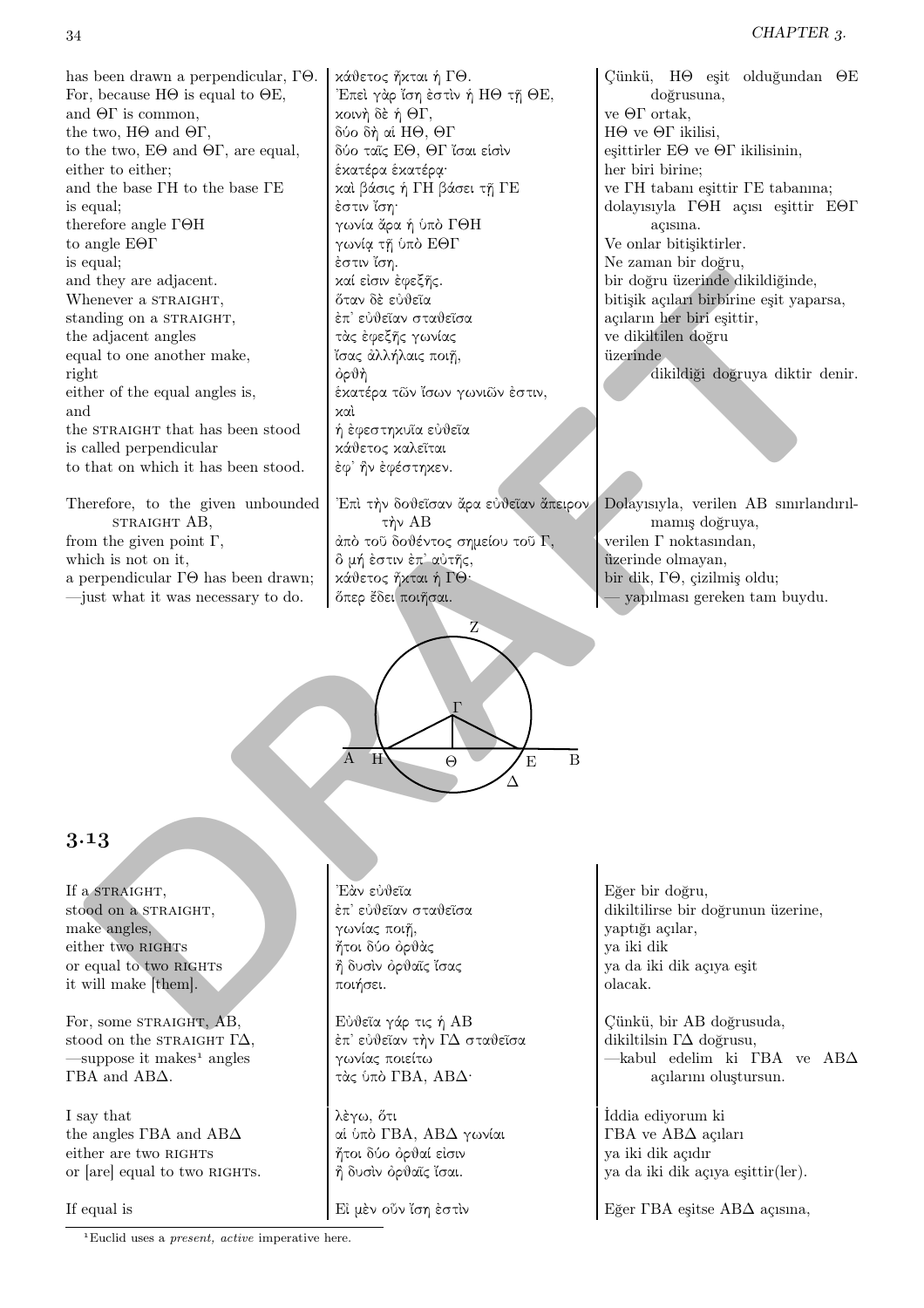they are two RIGHTs.  $\delta$ ύο όρθαί είσιν.

If not, and is a set of example of example of example of example of example of example of example of example of  $\mathbb{E}$  Eğer değilse, suppose there has been drawn,  $\eta \gamma \theta \omega$  kabul edelim ki çizilmiş olsun, from the point Β, ἀπὸ τοῦ Β σημείου Β noktasından, to the [STRAIGHT] ΓΔ,  $\tau \tilde{p} \Gamma\Delta$  [εὐθείφ]  $\Gamma\Delta$  doğrusuna, at right angles,  $\pi \rho \delta \zeta \delta \rho \theta \delta \zeta$  dik açılarda, BE.  $\parallel \eta \text{ BE}$  | BE.

Therefore ΓΒΕ and ΕΒΔ  $\alpha$  «ἱ ἄρα ὑπὸ ΓΒΕ, ΕΒΔ  $\alpha$  Dolayısıyla ΓΒΕ ve ΕΒΔ iki diktir;<br>are two RIGHTs: δύο δοθαί είσιν·<br> $\alpha$ and since ΓΒΕ (καὶ ἐπεὶ ἡ ὑπὸ ΓΒΕ (eşit ΓΒΑ ve AΒΕ ikilisine, to the two, ΓΒΑ and ΑΒΕ, is equal δυσὶ ταῖς ὑπὸ ΓΒΑ, ΑΒΕ ἴση ἐστίν, ΕΒΔ her birine eklenmiş olsun. let there be added in common ΕΒΔ.  $\vert$  χοινὴ προσχείσθω ἡ ὑπὸ ΕΒΔ· Dolaysiyla ΓΒΕ ve ΕΒΔ Therefore ΓΒΕ and ΕΒΔ  $\alpha$   $\alpha$  δειάφα είναι ΓΒΕ, ΕΒΔ esittirler, to the three, ΓΒΑ, ΑΒΕ, and ΕΒΔ,  $\vert \tau$ ρισὶ ταῖς ὑπὸ ΓΒΑ, ΑΒΕ, ΕΒΔ ΓΒΑ, ΑΒΕ ve ΕΒΔ üçlüsüne. are equal. <sup>[''</sup>
<sup>''</sup>
<sup>''</sup>
<sup>''</sup>
<sup>''</sup>  $\alpha$   $\alpha$   $\beta$   $\alpha$   $\beta$   $\alpha$   $\beta$   $\alpha$   $\beta$   $\alpha$   $\beta$   $\alpha$   $\beta$   $\alpha$   $\beta$   $\alpha$   $\beta$   $\alpha$   $\beta$   $\alpha$   $\beta$   $\alpha$   $\beta$   $\alpha$   $\beta$   $\alpha$   $\beta$   $\alpha$   $\beta$   $\alpha$   $\beta$   $\alpha$   $\beta$   $\alpha$   $\beta$   $\alpha$   $\beta$ Moreover, πάλιν, Dahası, since ΔΒΑ **επειδή δεν επιβεί του δεν επειδή δεν επιβεί του δεν επιβεί του δεν επιβεί του δεν επιβεί του δεν επιβεί του δεν επιβεί του δεν επιβεί του δεν επιβεί του δεν επιβεί του δεν επιβεί του δεν επιβεί του δεν επιβεί τ** to the two, ΔΒΕ and ΕΒΑ, is equal  $\int$  δυσὶ ταῖς ὑπὸ ΔΒΕ, ΕΒΑ ἴση ἐστίν,  $\int$  eşit, ΔΒΕ ve ΕΒΑ ikilisine, let there be added in common ABΓ; | xοινὴ προσχείσθω ἡ ὑπὸ ΑΒΓ· | ABΓ her birine eklenmiş olsun; therefore ΔΒΑ and ΑΒΓ (αι άρα ὑπὸ ΔΒΑ, ΑΒΓ dolayısıyla ΔΒΑ ve ΑΒΓ to the three,  $\Delta$ BE, EBA, and ABΓ,  $\vert$  τρισὶ ταῖς ὑπὸ  $\Delta$ BE, EBA, ABΓ esittirler, are equal. <sup>1</sup> (σαι είσίν. ΔBE, ΕΒΑ ve ΑΒΓ üçlüsüne. <sup>1</sup> του ΔΕ, ΕΒΑ νε ΑΒΓ üçlüsüne. And ΓΒΕ and ΕΒΔ were shown  $\frac{1}{2}$  έδείχθησαν δὲ καὶ αἱ ὑπὸ ΓΒΕ, ΕΒΔ And equals to the same  $\tau\dot{\alpha} \delta \dot{\epsilon} \tau \ddot{\omega} \dot{\alpha} \dot{\sigma} \dot{\alpha}$  ilmişti are also equal to one another; καὶ ἀλλήλοις ἐστὶν ἴσα· eşitliği aynı üçlüye. to ΔΒΑ and ABΓ are equal;  $\vert \tau \alpha \zeta \beta \pi \delta \Delta B$ A, ABΓ (σαι είσίν· tir; but ΓΒΕ and ΕΒΔ ἀλλὰ αἱ ὑπὸ ΓΒΕ, ΕΒΔ ve, dolayısıyla, ΓΒΕ ve ΕΒΔ are two RIGHTs; δύο ὀρθαί είσιν· εξετάσιν εξετάσινες εξετάσιες επιτρέπει εξετάσινες ενώ του εξετάσινες επιτρέπει and therefore  $\triangle$ BA and ABI  $\parallel$  καὶ αί ὑπὸ ΔΒΑ, ABΓ ἄρα ama ΓΒΕ νeΕΒΔ iki diktir; are equal to two RIGHTs.  $\delta v \partial \alpha \tilde{\alpha} \tilde{\alpha}$  (σαι είσίν. ve dolayısıyla ΔΒΑ ve ΑΒΓ

If, therefore, a STRAIGHT, <sup>γ</sup>Εὰν ἄρα εὐθεῖα Eğer, dolayısıyla, bir doğru, stood on a straight, stood on a straight, stood on a straight, stood on a straight, stood on a straight, stood on a straight, stood on a straight, stood on a straight, stood on a straight, stood on a straight, stood on a make angles, γωνίας ποιῆ, γωνίας ποιῆ, γαρτιğι açılar, either two rights ἤτοι δύο ὀρθὰς ya iki dik or equal to two rights ἢ δυσὶν ὀρθαῖς ἴσας ya da iki dik açıya eşit it will make;  $\pi$ οιήσει [τηεμ]· olacak. —just what it was necessary to show. ὅπερ ἔδει δεῖξαι. — gösterilmesi gereken tam buydu.

ΓΒΑ to ABΔ,  $\hat{\eta}$  ὑπὸ ΓΒΑ τ $\tilde{\eta}$  ὑπὸ ΑΒΔ, iki dik açıdırlar.

t we have the specific one of the column to the specific one of the specific one of the specific one of the specific one of the specific one of the specific one of the specific one of the specific one of the specific one are two rights; δύο ὀρθαί εἰσιν· ve olduğundan ΓΒΕ



equal to the same three.  $\lceil \frac{\text{total}}{\text{total}} \rceil$  τρισὶ ταῖς αὐταῖς ἴσαι·  $\lceil \frac{\text{total}}{\text{total}} \rceil$  ve ΓΒΕ ve ΕΒΔ açılarının gösteralso, therefore, ΓΒΕ and ΕΒΔ (x αί υπό ΓΒΕ, ΕΒΔ άρα Ve aynı şeye eşit olanlar birbirine eşitiki dike eşittirler.

 $3.14$ 

and at the same point,  $\vert x\alpha\vert \tau\tilde{\omega} \tau\tilde{\omega} \tau\tilde{\eta} \sigma\eta$ μεί $\omega$  ve aynı noktasında, two straights,  $\delta$ ύο εὐθεῖαι iki doğru, iki doğru, not lying to the same parts,  $\mu \nmid \mu \nmid \frac{1}{2} \pi \nmid \frac{1}{2} \pi \nmid \frac{1}{2} \pi \nmid \frac{1}{2} \pi \nmid \frac{1}{2} \pi \nmid \frac{1}{2} \pi \nmid \frac{1}{2} \pi \nmid \frac{1}{2} \pi \nmid \frac{1}{2} \pi \nmid \frac{1}{2} \pi \nmid \frac{1}{2} \pi \nmid \frac{1}{2} \pi \nmid \frac{1}{2} \pi \nmid \frac{1}{2} \pi \nmid \frac{1}{2} \pi \nmid \$ the adjacent angles  $\lceil \frac{\tau \alpha}{5} \rceil \leq \frac{\tau \alpha}{5} \sqrt{\frac{\tau \alpha}{5}} \sqrt{\frac{\tau \alpha}{5}}$  yaparsa to two RIGHTs **in the contract of the contract of the contract of the contract of the contract of the contract of the contract of the contract of the contract of the contract of the contract of the contract of the contrac** make equal, ποιῶσιν, bitişik açılar,

If to some straight,  $\begin{array}{c|c}\n\text{E\'ev} & \text{E\'ev} \\
\text{E\'ev} & \text{E\'ev} \\
\text{E\'ev} & \text{E\'ev} \\
\text{E\'ev} & \text{E\'ev} \\
\text{E\'ev} & \text{E\'ev} \\
\text{E\'ev} & \text{E\'ev} \\
\text{E\'ev} & \text{E\'ev} \\
\text{E\'ev} & \text{E\'ev} \\
\text{E\'ev} & \text{E\'ev} \\
\text{E\'ev} & \text{E\'ev} \\
\text{E\'ev} & \text{E\'ev} \\
\text{E\'ev} & \text{E\'$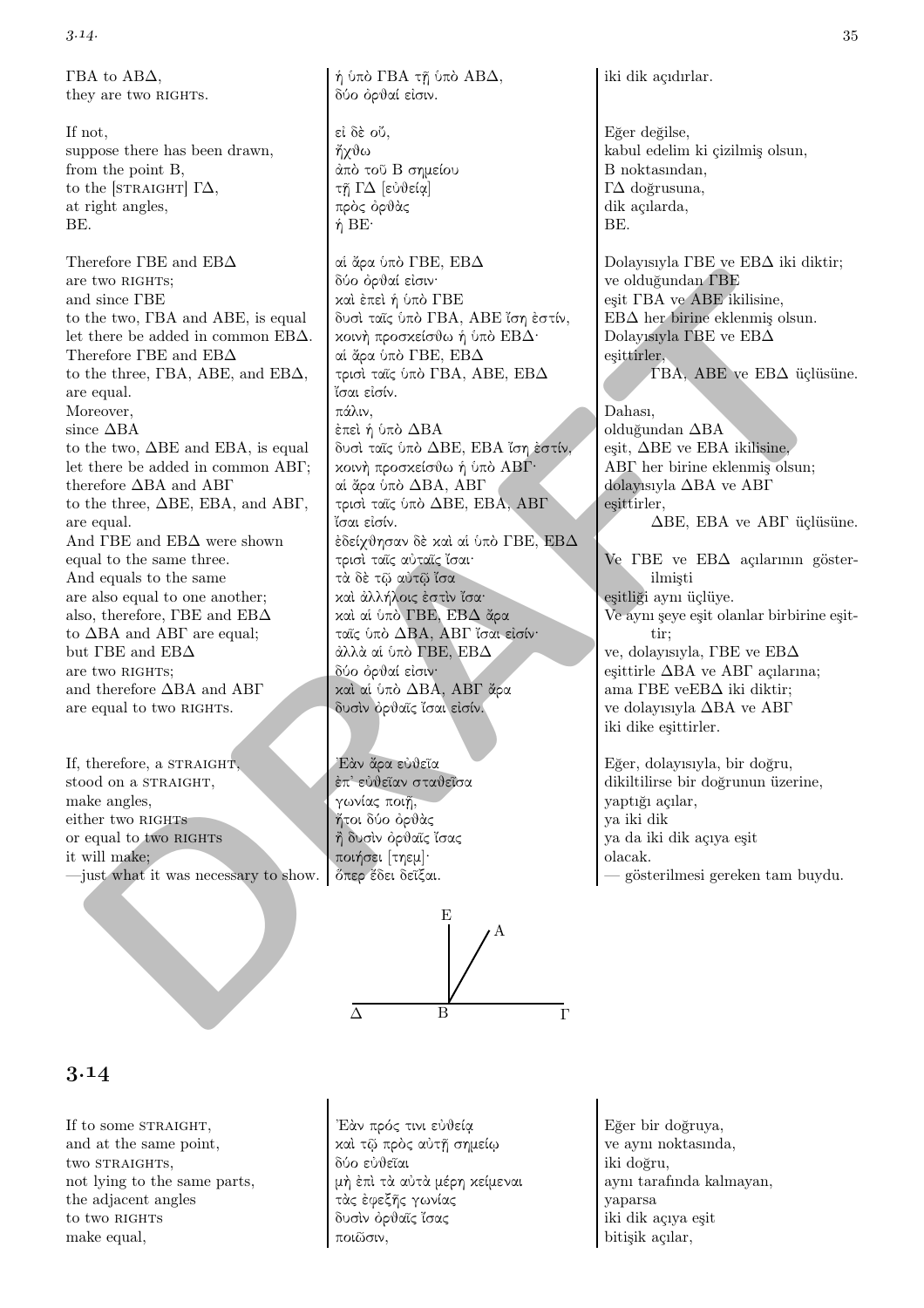on a straight in the straight straight in the straight straight in the straight of  $\epsilon$  is the straight of  $\epsilon$  in the straight of  $\epsilon$  is the straight of  $\epsilon$  is the straight of  $\epsilon$  is the straight of  $\epsilon$  is the straig will be with one another  $\left| \xi \circ \sigma \right|$   $\phi \circ \chi$   $\phi \circ \chi$  and  $\phi$  and  $\chi$  and  $\chi$  and  $\chi$  and  $\chi$  and  $\chi$  and  $\chi$  and  $\chi$  and  $\chi$  and  $\chi$  and  $\chi$  and  $\chi$  and  $\chi$  and  $\chi$  and  $\chi$  and  $\chi$  and  $\chi$  and  $\chi$  a the straights. (αι εὐθεῖαι. (αι εὐθεῖαι. (αι εὐθεῖαι. (αι εὐθεῖαι. (doğruların.

 $\equiv$ suppose they make.

For, if it is not  $\boxed{\text{Ei } \gamma \text{d} \varphi \mu \eta \text{ } \dot{\varepsilon}}$  στι  $\boxed{\text{Cünkii, e\text{g}er \text{ } \text{degilse}}}$ with BΓ on a straight,  $\tau_{\tilde{\eta}}$  BΓ  $\tilde{\epsilon} \pi$ <sup>'</sup> εὐθείας bir doğruda BΓ ile,  $\begin{array}{c|c}\n\text{namely} & \text{BA}, \\
\hline\n\end{array}$ let there be,<br>
with BΓ in a STRAIGHT,<br>  $\begin{array}{c|c}\n\text{etc.} & \text{etc.} \\
\text{tr } \text{R} \to \text{C} \\
\text{tr } \text{R} \to \text{C} \\
\text{C} \to \text{C} \\
\text{C} \to \text{C} \\
\text{C} \to \text{C} \\
\text{C} \to \text{C} \\
\text{C} \to \text{C} \\
\text{C} \to \text{C} \\
\text{C} \to \text{C} \\
\text{C} \to \text{C} \\
\text{C} \to \text{C} \\
\text{$ with ΒΓ in a straight, τῇ ΓΒ ἐπ᾿ εὐθείας bir doğruda ΒΓ ile, BE.  $\parallel$  ή BE. BE.

For, since the STRAIGHT AB **I** Eπεί οὖν εὐθεῖα ἡ AB **I** Cünkü, AB doğrusu has stood<sup>1</sup> to the STRAIGHT TBE. therefore angles ΑΒΓ and ΑΒΕ | αί ἄρα ὑπὸ ΑΒΓ, ΑΒΕ γωνίαι | dolayısıyla ΑΒΓ ve ΑΒΕ açıları are equal to two RIGHTs.  $\delta \circ \delta \circ \theta$ αῖς ἴσαι εἰσίν· esittirler iki dik acıya. Also ABT and  $AB\Delta$   $\qquad$   $\qquad$   $\qquad$   $\qquad$   $\qquad$   $\qquad$   $\qquad$   $\qquad$   $\qquad$   $\qquad$   $\qquad$   $\qquad$   $\qquad$   $\qquad$   $\qquad$   $\qquad$   $\qquad$   $\qquad$   $\qquad$   $\qquad$   $\qquad$   $\qquad$   $\qquad$   $\qquad$   $\qquad$   $\qquad$   $\qquad$   $\qquad$   $\qquad$   $\qquad$   $\qquad$   $\qquad$   $\qquad$   $\qquad$ are equal to two RIGHTs.  $\delta \circ \delta \circ \theta \circ \tilde{\alpha}$ ς ἴσαι· esittirler iki dik açıya. Therefore ΓΒΑ and ABE  $\alpha$  άφα ύπὸ ΓΒΑ, ABE Dolayısıyla ΓΒΑ ve ABE are equal to ΓΒΑ and ΑΒΔ.  $\vert \tau \alpha \zeta \beta \pi \alpha$  ΓΒΑ, ΑΒΔ ἴσαι εἰσίν.  $\vert$  esittirler ΓΒΑ ve ΑΒΔ açılarına. suppose there has been taken away  $\alpha$   $\alpha$   $\beta$ ΓΒΑ;<br>  $\begin{bmatrix}\n\mathbf{\hat{n}}\n\end{bmatrix}$  **ΓΒΑ·** Dolayısıyla ABE kalanı therefore the remainder ABE **ABE** λοιπή ἄρα ή ὑπὸ ABE **ABE** eşittir ABΔ kalanına, therefore the remainder ABE λοιπὴ ἄρα ἡ ὑπὸ ABE esittir ABΔ kalanına, to the remainder AB $\Delta$  is equal,  $\lambda$ οιπῆ τῆ ὑπὸ AB $\Delta$  ἐστιν ἴση,  $\lambda$  küçük olan büyüğe; the less to the greater;  $\hat{\eta} \in \hat{\Lambda} \circ \hat{\sigma}$  τη μείζονι· ki bu imkansızdır. which is impossible. (δπερ έστὶν ἀδύνατον. Dolayısıyla değildir [durum] söyle; Therefore it is not [the case that]  $\int \phi \psi \times \phi \phi$  BE bir doğrudadır ΓΒ doğrusuyla. BE is on a STRAIGHT with ΓΒ.  $\begin{bmatrix} \frac{1}{6} \pi^2 \cos \theta \cos \theta \\ \frac{1}{6} \sec^2 \theta \cos \theta \\ \frac{1}{6} \sec^2 \theta \cos \theta \end{bmatrix}$  Benzer şekilde göstereceğiz ki Similarly we<sup>2</sup> shall show that Similarly we<sup>2</sup> shall show that  $\delta\phi$  διαφικές δή δείξομεν, ὅτι hiçbiri [öyledir], ΒΔ dışında.<br>
no other lis sol, except ΒΔ.<br>  $\delta\phi$  ούδε άλλη τις πλήν τῆς ΒΔ.<br>
Dolayısıyla ΓΒ bir doğrudadı Therefore on a STRAIGHT εὐθείας ἄρα is ΓΒ with ΒΔ.  $\frac{1}{2}$   $\frac{1}{2}$   $\frac{1}{2}$   $\frac{1}{2}$   $\frac{1}{2}$   $\frac{1}{2}$   $\frac{1}{2}$   $\frac{1}{2}$   $\frac{1}{2}$   $\frac{1}{2}$   $\frac{1}{2}$   $\frac{1}{2}$   $\frac{1}{2}$   $\frac{1}{2}$   $\frac{1}{2}$   $\frac{1}{2}$   $\frac{1}{2}$   $\frac{1}{2}$   $\frac{1}{2}$   $\frac{1}{2}$   $\frac{1$ 

If, therefore, to some STRAIGHT, <sup>7</sup> Eάν ἄρα πρός τινι εὐθεία <sup>1</sup> Eğer, dolayısıyla, bir doğruya, and at the same point, καὶ τῷ πρὸς αὐτῇ σημείῳ ve aynı noktasında, two straights, δύο εὐθεῖαι iki doğru, iki doğru, not lying in the same parts,  $\mu \nmid \mu \nmid \frac{1}{\alpha} \nmid \alpha \Delta \nu \nmid \alpha \Delta \nu$  κείμεναι aynı tarafında kalmayan, adjacent angles  $\lceil \frac{\text{tàς}}{\text{c}} \frac{\text{c}}{\text{c}} \frac{\text{c}}{\text{c}} \frac{\text{c}}{\text{c}} \frac{\text{c}}{\text{c}} \frac{\text{c}}{\text{c}} \frac{\text{d}}{\text{c}} \frac{\text{d}}{\text{c}} \frac{\text{d}}{\text{c}} \frac{\text{d}}{\text{c}} \frac{\text{d}}{\text{c}} \frac{\text{d}}{\text{c}} \frac{\text{d}}{\text{c}} \frac{\text{d}}{\text{c}} \frac{\text{d}}{\text{c}} \frac{\text{d}}{\text{c}} \frac{\text{d}}$ two right angles δυσὶν ὀρθαῖς ἴσας iki dik açıya eşit make, ποιῶσιν, bitişik açılar, on a straight in the straight straight in the straight straight in the straight straight in the straight of the straight straight in the straight of the straight of the straight in the straight of the straight of the stra will be with one another  $\begin{bmatrix} \xi \sigma \text{ov}\tau \alpha \alpha \alpha \lambda \lambda \eta \lambda \alpha \zeta \\ \alpha \beta \epsilon \gamma \alpha \alpha \alpha \alpha \alpha \lambda \lambda \eta \alpha \alpha \zeta \end{bmatrix}$  kalacaklar ikisi birlikte, doğruların. the straights:  $\alpha$  *α*ί εὐθεῖαι·

For, to some straight, AB,  $\Pi$ ρὸς γάρ τινι εὐθεία τῆ AB Bir AB doğrusuna, and at the same point, B,  $\vert x\alpha\vert \tau\tilde{\omega} \tau\varphi\circ \alpha\dot{\nu}\tau\tilde{\eta} \sigma\eta$ μεί $\omega \tau\tilde{\omega} B$  ve bir B noktasında, two straights BΓ and BΔ, δύο εὐθεῖαι αί ΒΓ, ΒΔ aynı tarafında kalmayan, not lying to the same parts, μὴ ἐπὶ τὰ αὐτὰ μέρη κείμεναι iki ΒΓ ve ΒΔ doğrularının, the adjacent angles  $\tau$  τὰς ἐφεξῆς γωνίας ABT ve ABΔ ABΓ and ABΔ  $\lceil \frac{\tau \alpha \zeta}{\nu \pi} \rangle$  ABΓ, ABΔ bitişik açılarının iki dik açı equal to two rights δύο ὀρθαῖς ἴσας —olduğu kabul edilsin.

with ΓΒ is Β $\Delta$ .  $\left| \xi \sigma \tau \right| \tau \tilde{\eta} \Gamma B \dot{\eta} B \Delta$ .

έπ' εὐθεῖαν τὴν ΓΒΕ ἐφέστηκεν, dikiltilmiş olur ΓΒΕ doğrusuna,

I say that  $\lambda$ έγω, ὅτι  $\lambda$ ίλάνω (Iddia edivorum ki on a straight ἐπ᾿ εὐθείας ΒΔ ile ΓΒ bir doğrudadır.

any point of the stream of the strengthenic content in the strengthenic content in the strengthenic content in the strengthenic content in the strengthenic content in the strengthenic content in the strengthenic content i In common και καταποιών κοινή και τη συνεργασία του Πορταλ ΤΒΑ acısının çıkartıldığı kabul ούδε ἄλλη τις πλήν τῆς ΒΔ·  $\vert$  Dolayısıyla ΓΒ bir doğrudadır ΒΔ ile.

—just what it was necessary to show. ὅπερ ἔδει δεῖξαι. — gösterilmesi gereken tam buydu.

The English perfect sounds strange here, but the point may be that the standing has already come to be and will continue.

<sup>&</sup>lt;sup>2</sup>This seems to be the first use of the first person plural.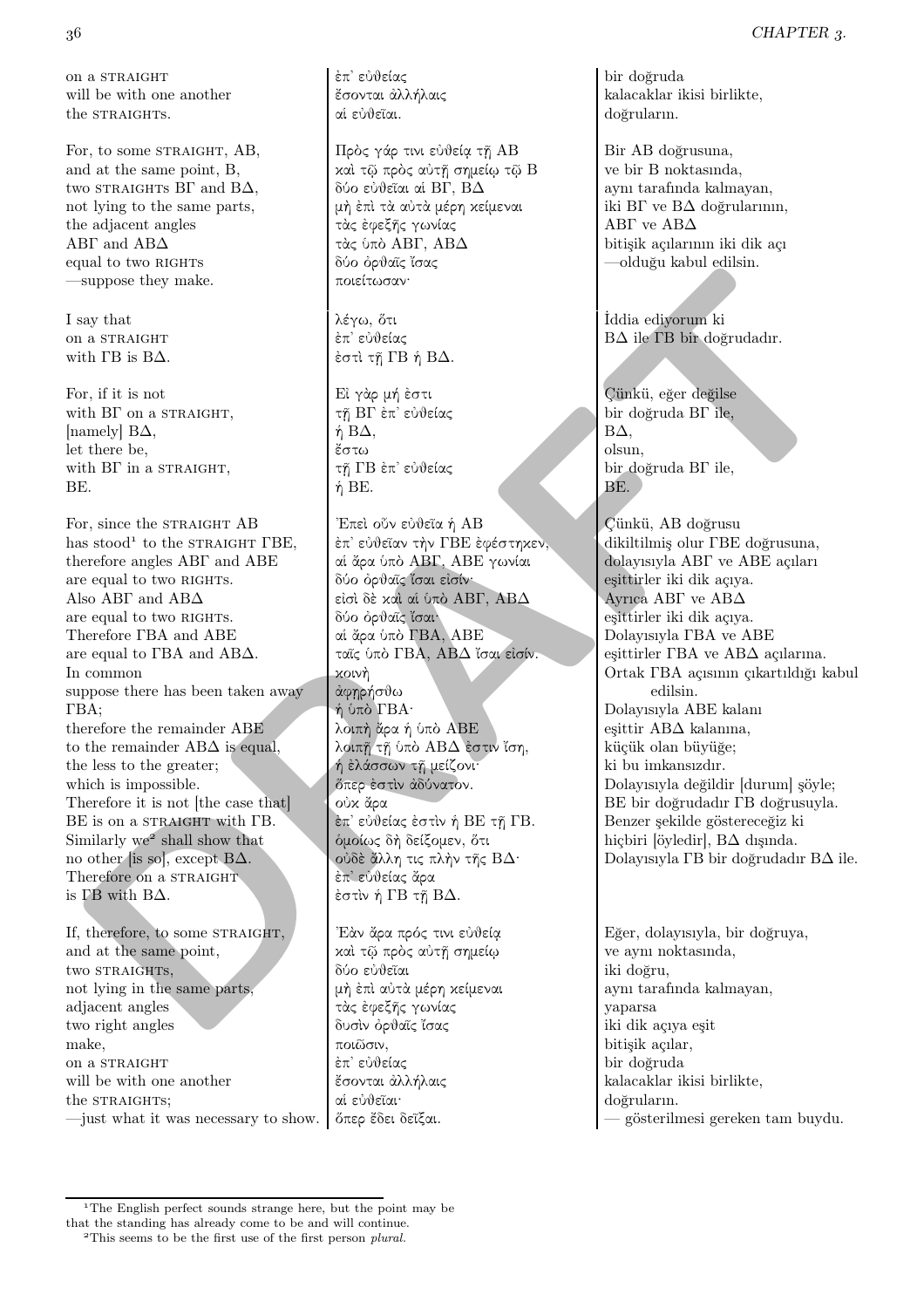

### 3.15

If two straights cut one another, <sup>2</sup> Έὰν δύο εὐθεῖαι τέμνωσιν ἀλλήλας, <sup>1</sup> Eğer iki doğru keserse birbirini, the vertical angles  $\tau\alpha\zeta$  κατὰ κορυφὴν γωνίας dikey açılar they make equal to one another. <sup>[</sup> ἴσας ἀλλήλαις ποιοῦσιν. [ oluşturlar eşit bir birine.

For, let the straights AB and ΓΔ  $\Delta$   $\Delta$  Δύο γὰρ εὐθεῖαι αί AB, ΓΔ  $\Delta$  Qünkü, AB ve ΓΔ doğruları cut one another τεμνέτωσαν ἀλλήλας kessinler bir birlerini at the point E. (*κατὰ τὸ Ε σημεῖον*· Ε πολετερική Επιλεύται Επιλεύται Επιλεύται Επιλεύται Επιλεύται Επιλεύται Ε

If, therefore, <u>Σάν άρα</u> Eğer, dolayısıyla, Eğer, dolayısıyla, they make equal to one another;  $\begin{vmatrix} \frac{\partial}{\partial x} & \frac{\partial}{\partial y} & \frac{\partial}{\partial x} \\ \frac{\partial}{\partial y} & \frac{\partial}{\partial z} & \frac{\partial}{\partial z} \end{vmatrix}$  oluşturlar eşit birbirine —just what it was necessary to show. ὅπερ ἔδει δεῖξαι. — gösterilmesi gereken tam buydu.

I say that  $\lambda \xi \gamma \omega$ , ὅτι  $\lambda \xi \gamma \omega$  iddia ediyorum ki equal are and το προστήθηκαν του προστήθηκαν στην εξετάση επιτροποιησία του κατά της εξετάσης της εξετάσης της angle ΑΕΓ to ΔΕΒ,  $\parallel \eta \parallel$  μεν ύπο ΑΕΓ γωνία τη ύπο ΔΕΒ,  $\parallel$  ΑΕΓ açısı ΔΕΒ açısına, and ΓΕΒ to ΑΕΔ.  $\eta \delta \epsilon$  υπό ΓΕΒ τη υπό ΑΕΔ.  $\chi$  ve ΓΕΒ açısı ΑΕΔ açısına.

For, since the STRAIGHT AE <sup>γὰρ</sup> εὐθεῖα ἡ AE Cünkü, AE doğrusu has stood to the straight ΓΔ,  $|\hat{\varepsilon} \times \hat{\varepsilon}| \leq \frac{1}{2} \sum_{k=1}^{\infty} \sum_{k=1}^{\infty} \frac{1}{k} \sum_{k=1}^{\infty} \frac{1}{k}$  dikiltilmişti ΓΔ doğrusuna, making angles ΓΕΑ and ΑΕΔ,  $\vert \gamma \omega \nu \omega \sigma \pi \omega \sigma \omega \tau \omega \sigma \nu \sigma \lambda$  ΓΕΑ, ΑΕΔ, oluşturarak ΓΕΑ ve ΑΕΔ acılarını, therefore angles ΓΕΑ and ΑΕΔ  $\alpha$  αί άρα ὑπὸ ΓΕΑ, ΑΕΔ γωνίαι dolayısıyla ΓΕΑ ve ΑΕΔ açıları are equal to two RIGHTs.  $\delta v \partial v \partial \tilde{\alpha} \tilde{\beta} \partial \alpha \tilde{\beta} \partial \alpha \tilde{\beta} \tilde{\alpha}$ . esittirler iki dik açıya. Moreover, Dahası, Dahası, Dahası, Dahası, Dahası, Dahası, Dahası, Dahası, Dahası, Dahası, Dahası, Dahası, Dahası, Dahası, Dahası, Dahası, Dahası, Dahası, Dahası, Dahası, Dahası, Dahası, Dahası, Dahası, Dahası, Dahası, Dah since the STRAIGHT ΔΕ  $|\hat{\epsilon} \pi \hat{\epsilon}| \hat{\epsilon} \psi \hat{\epsilon} \alpha \hat{\eta} \Delta E$   $\Delta E$   $\Delta E$  doğrusu has stood to the straight AB,  $|\hat{\varepsilon}\pi \rangle$  εὐθεῖαν τὴν AB ἐφέστηκε dikiltilmişti AB doğrusuna, making angles ΑΕΔ and ΔΕΒ, γωνίας ποιοῦσα τὰς ὕπὸ ΑΕΔ, ΔΕΒ, | oluşturarak ΑΕΔ ve ΔΕΒ açılarını, therefore angles ΑΕΔ and ΔΕΒ | αί ἄρα ὑπὸ ΑΕΔ, ΔΕΒ γωνίαι | dolayısıyla ΑΕΔ ve ΔΕΒ açıları are equal to two RIGHTs.<br>
And ΓΕΑ and ΑΕΔ were shown εδείχθησαν δε και αι ύπο ΓΕΑ, ΑΕΔ Ve ΓΕΑ ve ΑΕΔ aς equal to two RIGHTs; δυσικός δρυσικός δυσικός δρυσικός του ilmisti therefore ΓΕΑ and ΑΕΔ (αί ἄρα ὑπὸ ΓΕΑ, ΑΕΔ esitliği iki dik acıya, are equal to  $AEA$  and  $\Delta EB$ . Transference  $\Delta E\Delta$ ,  $\Delta EB$  (σαι είσίν. dolayısıyla ΓΕΑ ve  $AEA$ ) In common κοινὴ eşittirler ΑΕΔ ve ΔΕΒ açılarına. AΕΔ;  $\hat{\eta} \circ \pi \delta$  AΕΔ· olduğu kabul edilsin; therefore the remainder ΓΕΑ λοιπὴ ἄρα ἡ ὑπὸ ΓΕΑ dolayısıyla ΓΕΑ kalanı is equal to the remainder  $BEΔ$ ;  $\setminus$  λοιπῆ τῆ ὑπὸ  $BEΔ$  ἴση ἐστίν·  $\setminus$  eşittir  $BEΔ$  kalanına; similarly it will be shown that  $\delta\mu\delta\omega\varsigma\delta\eta\delta\epsilon\chi\vartheta\eta\sigma\epsilon\tau\alpha$ , ὅτι benzer şekilde gösterilecek ki also ΓΕΒ and ΔΕΑ are equal.<sup>2</sup> | καὶ αί ὑπὸ ΓΕΒ, ΔΕΑ ἴσαι εἰσίν. | ΓΕΒ açısı da eşittir ΔΕΑ açısına.



two straights cut one another, δύο εὐθεῖαι τέμνωσιν ἀλλήλας, iki doğru keserse bir birini, the vertical angles  $\tau \alpha \zeta$  κατὰ κορυφὴν γωνίας dikey açılar

two structures ent one annualism. This is continuous sixten of the structures on the continuous of the structures of the structure of the structure of the structure of the structure of the structure of the structure of th Ve ΓΕΑ ve ΑΕΔ açılarının göstersuppose there has been taken away | ἀφηρήσθω | Ortak AEΔ açısının çıkartılmış

to this crown. Apollonius uses  $x \circ \varphi \circ \varphi$  for the vertex of a cone [17, pp. 286-7.

<sup>2</sup>This is a rare moment when two things are said to be equal simply, and not equal to one another.

The Greek is κατὰ κορυφὴν, which might be translated as 'at a head', just as, in the conclusion of I.10, AB has been cut in two 'at  $\Delta$ ', κατά τὸ  $\Delta$ . But κορυφή and the Latin vertex can both mean crown of the head, and in anatomical use, the English vertical refers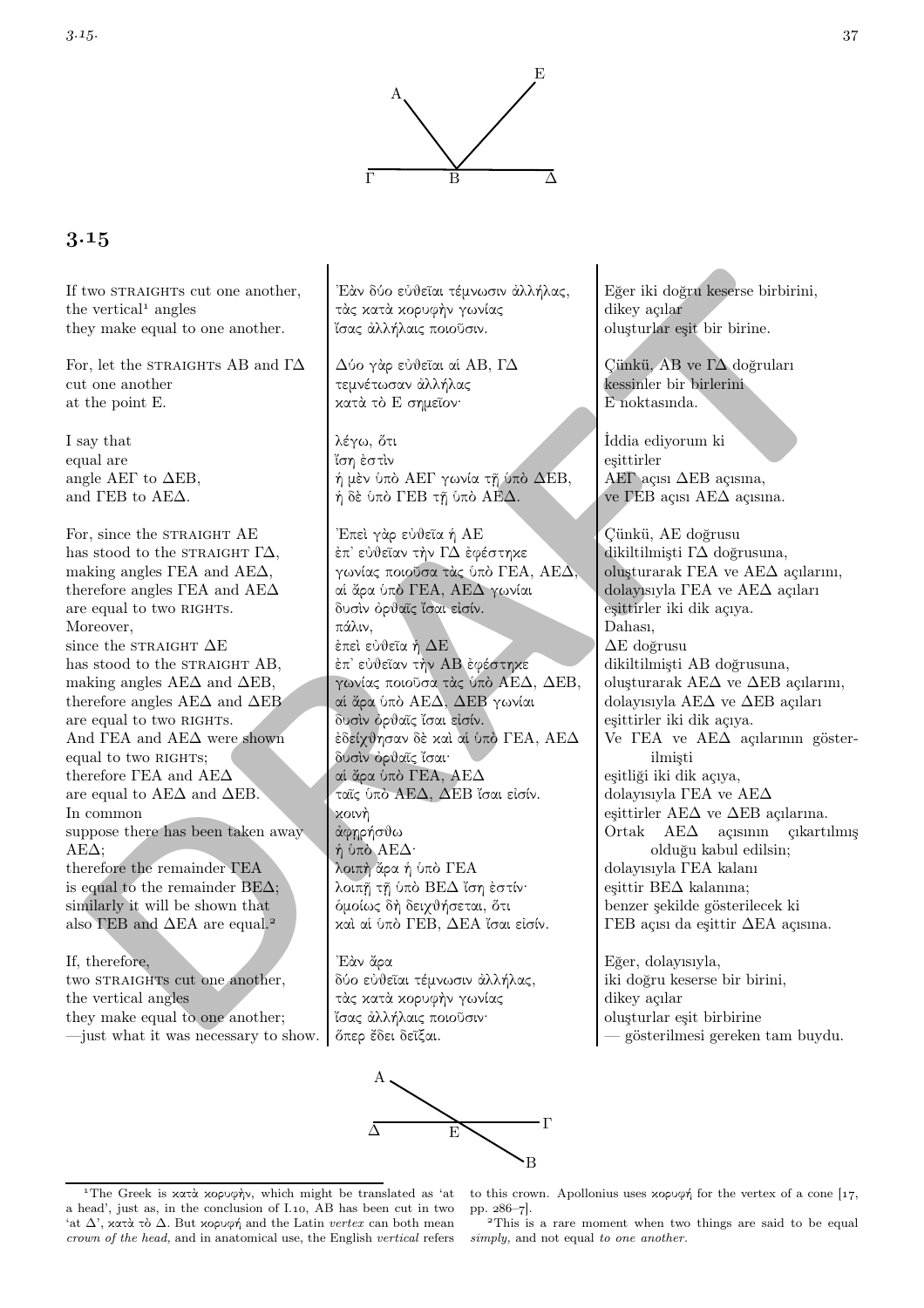# $3.16$

Let there be  $\begin{array}{c} \n\mathbb{E} \left[ \n\begin{array}{cc} \n\mathbb{E} \left[ \n\mathbb{E} \left[ \n\mathbb{E} \left[ \n\mathbb{E} \left[ \n\mathbb{E} \left[ \n\mathbb{E} \left[ \n\mathbb{E} \left[ \n\mathbb{E} \left[ \n\mathbb{E} \left[ \n\mathbb{E} \left[ \n\mathbb{E} \left[ \n\mathbb{E} \left[ \n\mathbb{E} \left[ \n\mathbb{E} \left[ \n\mathbb{E} \left[ \n\mathbb{E} \left[ \n\$ a triangle, ABΓ,<br>and let there have been extended  $\begin{bmatrix} \tau \rho \{v \omega \vee v \sigma \sigma \omega \} & \tau \rho \sigma \sigma \omega \end{bmatrix}$  bir ABF üçgeni and let there have been extended καὶ προσεκβεβλήσθω ve uzatılmış olsun<br>its side BΓ, to  $\Delta$ .<br>aὐτοῦ μία πλευρὰ ἡ BΓ ἐπὶ τὸ  $\Delta$ ·<br>onun BΓ kenarı  $\Delta$  noktasına.

I say that  $\lambda\grave{\epsilon}\gamma\omega$ , ὅτι iddia ediyorum the exterior angle  $A\Gamma\Delta$  | ή ἐχτὸς γωνία ή ὑπὸ  $A\Gamma\Delta$  |  $A\Gamma\Delta$  dis açısı is greater μείζων έστὶν μείζων έστιν θύμματος μείζων είναι μείζων και θελική μείζων και μείζων και μείζων και μ than either είναι του επιλεύτερας her iki of the two interior and opposite an- τῶν ἐντὸς καὶ ἀπεναντίον τῶν ὑπὸ ΓΒΑ ve ΒΑΓ iç ve karşıt açılarından. gles, ΓΒΑ and ΒΑΓ. ΓΒΑ, ΒΑΓ γωνιῶν.

Suppose AΓ has been cut in two at E,  $T$ ετμήσθω ή AΓ δίγα κατὰ τὸ Ε, AΓ kenarı, E noktasından ikiye keand BE, being joined,<br>
-suppose it has been extended  $\begin{bmatrix} \times \alpha \end{bmatrix} \in \mathbb{R} \rightarrow \mathbb{R}$  silmiş olsun,<br>  $\begin{bmatrix} \alpha \alpha \end{bmatrix} \in \mathbb{R} \rightarrow \mathbb{R}$  silmiş olsun,<br>  $\begin{bmatrix} \alpha \alpha \end{bmatrix} \in \mathbb{R} \rightarrow \mathbb{R}$  silmiş olsun, —suppose it has been extended ἐκβεβλήσθω ve birleştirilen ΒΕ, on a straight to Ζ, ἐπ᾿ εὐθείας ἐπὶ τὸ Ζ, —uzatılmış olsun and there has been laid down,  $\vert \times \alpha \rangle \times \infty$  και και το και το Σ noktasına bir doğruda equal to BE,  $EZ$ ,  $\tau\tilde{n} E \tilde{l} \sigma n \tilde{n} EZ$ , ve verlestirilmis olsun, and there has been joined  $\vert x \alpha \vert$  έπεζεύχθω BE doğrusuna esit olan ΕΖ, ZΓ,  $\eta$  is the birlest irilmis olsun  $\eta$  is the birlest irilmis olsun  $\eta$  ve birlest irilmis olsun and there has been drawn through  $\vert x\alpha\alpha\delta x\gamma\gamma\delta\omega \vert Z\Gamma$ , ΑΓ to Η. ἡ ΑΓ ἐπὶ τὸ Η. ve çizilmiş olsun

either to either; and angle AEB  $\frac{\hat{\epsilon}}{\text{xd}} \times \frac{\hat{\epsilon}}{\text{xd}} \times \frac{\hat{\epsilon}}{\text{xd}} \times \frac{\hat{\epsilon}}{\text{xd}} \times \frac{\hat{\epsilon}}{\text{xd}} \times \frac{\hat{\epsilon}}{\text{xd}} \times \frac{\hat{\epsilon}}{\text{xd}} \times \frac{\hat{\epsilon}}{\text{xd}} \times \frac{\hat{\epsilon}}{\text{xd}} \times \frac{\hat{\epsilon}}{\text{xd}} \times \frac{\hat{\epsilon}}{\text{xd}} \times \frac{\hat{\epsilon}}{\text{xd}} \times \frac{\hat{\epsilon}}{\text{xd}} \times \frac{\hat{\epsilon$ therefore the base  $AB$  βάσις ἄρα ή  $AB$ which is  $A\Gamma\Delta$ ,  $\qquad \qquad$  τουτέστιν ή ὑπὸ  $A\Gamma\Delta$ , büyüktür ABΓ açısından.

being extended,  $\pi \rho \sigma \sigma \epsilon \chi \beta \lambda \eta \nu \epsilon \sigma \eta \varsigma$  biri the exterior angle ἡ ἐκτὸς γωνία uzatılıdığında, than either  $\left| \frac{1}{2} \right| \frac{1}{2}$  έχατέρας dis açı of the interior and opposite angles τῶν ἐντὸς καὶ ἀπεναντίον γωνιῶν her bir is greater. is greater. in the use of  $\mu \in \mathcal{L}(\mathcal{L})$  is greater. if  $\mu \in \mathcal{L}(\mathcal{L})$  is greater.

αύτοῦ μία πλευρὰ ή ΒΓ ἐπὶ τὸ Δ·

at the<br>choice both the same of the same of the same of the same of the same of<br>the same of the same of the same of the same of the same of the same of<br>the same of the same of the same of the same of the same of the same Since equal are <u>The *Γεπε*λ *Exit ο*<sup>3</sup></u> Exit olduğundan Eşit olduğundan AE to EΓ,  $\hat{\eta}$  μὲν ΑΕ τ $\tilde{\eta}$  EΓ,  $\Delta E = \tilde{\eta}$  AE, EΓ doğrusuna, and ΒΕ to ΕΖ,  $\hat{\eta}$  δὲ ΒΕ τῆ ΕΖ, ve ΒΕ, ΕΖ doğrusuna, the two,  $AE$  and  $EB$   $\delta$   $\delta \alpha$   $AE$ ,  $EB$   $AE$   $E$   $B$   $AB$ ,  $E$   $ve$   $EB$  ikilisi, to the two, ΓΕ and ΕΖ, δυσὶ ταῖς ΓΕ, ΕΖ eşittirler ΓΕ ve ΕΖ ikilisinin, are equal, ἴσαι εἰσὶν her biri birine; and angle ΑΕΒ καὶ γωνία ἡ ὑπὸ ΑΕΒ eşittir ΖΕΓ açısına; is equal to angle ZEΓ;  $\gamma$ ωνία τῆ ὑπὸ ZEΓ ἴση ἐστίν· dikey olduklarından; for they are vertical; κατὰ κορυφὴν γάρ· dolayısıyla AB tabanı<br>therefore the base AB βάσις ἄρα ἡ AB esittir ZΓ tabanına, is equal to the base ZΓ,  $\beta$ άσει τῆ ZΓ ἴση ἐστίν, νe ABE üçgeni and triangle ABE καὶ τὸ ΑΒΕ τρίγωνον θειλεπτίζει τρίγωνον θειλεπτίζει τρίγωνον θειλεπτίζει της προσ is equal to triangle ZEΓ,  $\tau \tilde{\omega}$  ZEΓ τριγώνῳ ἐστὶν ἴσον, νe kalan açılar and the remaining angles καὶ αἱ λοιπαὶ γωνίαι eşittirler kalan açıların, are equal to the remaining angles, ταῖς λοιπαῖς γωνίαις ἴσαι εἰσὶν her biri birine, either to either, <u>έκατέρα έκατέρα, του επιτελεία είναι του επικ</u>οιήθηκε το either, το either, είναι το είναι του επικοινότητα του επικοινότητα του επικοινότητα του επικοινότητα του επικοινότητα του επικοινότητα του επικο which the equal sides subtend.  $\phi^{\delta}$  ως αί ἴσαι πλευραὶ ὑποτείνουσιν· Dolayısıyla eşittirler Therefore equal are <sup>1</sup> (ση ἄρα ἐστὶν της ΓΕΓΔ ve ΕΓΖ. EΓΔ and EΓZ.  $\hat{\eta}$  ὑπὸ BAE τ $\tilde{\eta}$  ὑπὸ EΓZ. Ama büyüktür but greater is  $\mu\in\mathcal{L}(\omega)$  δέ έστιν  $\mathcal{L}(\omega)$  ΕΓΔ, ΕΓΣ acusindan; EΓΔ than EΓΖ;  $\delta$  ή ὑπὸ ΕΓΔ τῆς ὑπὸ ΕΓΖ· dolayısıyla büyüktür therefore greater  $\mu \in \mathcal{L}(\mathcal{L})$  μείζων άρα  $\Lambda \Gamma \Delta$ , BAE acusindan. [is] ΑΓΔ than ΒΑΕ. ἡ ὑπὸ ΑΓΔ τῆς ὑπὸ ΒΑΕ. Benzer şekilde Similarly Similarly  $\bigcup_{i=1}^{\infty}$   $\bigcup_{i=1}^{\infty}$   $\bigcup_{i=1}^{\infty}$  ikiye kesilmiş olduğundan BΓ, BΓ having been cut in two,  $\tau_{\text{TS}}$  BΓ τετμημένης δίχα gösterilecek ki BΓΗ, it will be shown that BΓΗ,  $\delta$ ειχθήσεται καὶ ἡ ὑπὸ ΒΓΗ,  $\overrightarrow{A\Gamma\Delta}$  açısına eşit olan,

One of the sides of any triangle Παντὸς τριγώνου μιᾶς τῶν πλευρῶν Herhangi bir üçgenin kenarlarından büyüktür.

ΑΓ doğrusu Η noktasına kadar.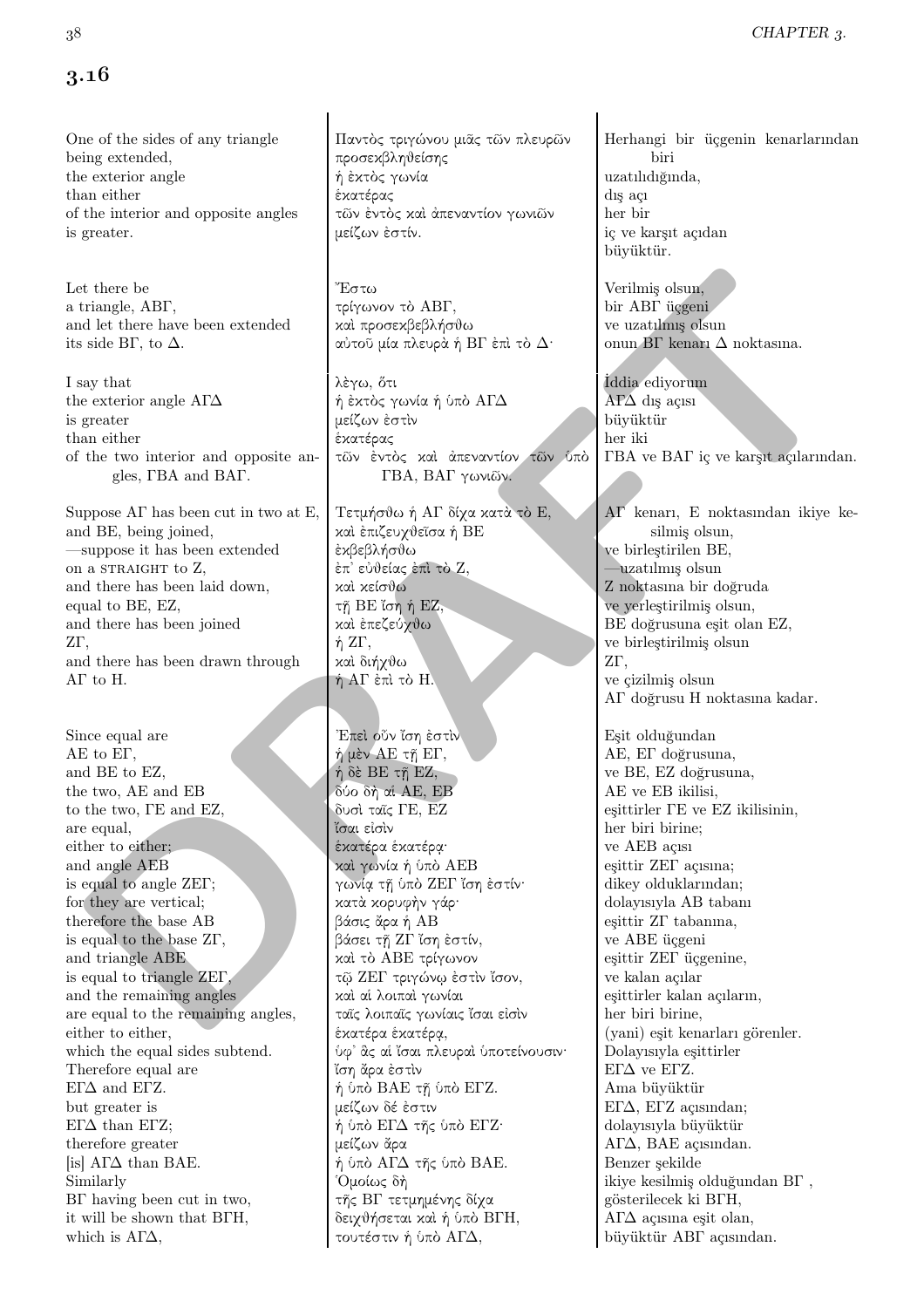$3.17.$ 

Therefore, of any triangle, Παντὸς ἄρα τριγώνου Dolayısıyla, herhangi bir üçgenin, one of the sides  $\mu\alpha_{\varsigma}$  τῶν πλευρῶν kenarlarından biri being extended, προσεκβληθείσης uzatıldığında, the exterior angle  $\hat{\eta}$  έχτὸς γωνία dış açı than either **εκατέρας** her bir of the interior and opposite angles  $\frac{1}{2}$  τῶν ἐντὸς χαὶ ἀπεναντίον γωνιῶν iç ve karşıt açıdan is greater;  $\mu \in \mathfrak{g}_{\omega}$  είζων έστίν· büyüktür; —just what it was necessary to show. ὅπερ ἔδει δεῖξαι. — gösterilmesi gereken tam buydu.

[is] greater than ΑΒΓ. μείζων καὶ τῆς ὑπὸ ΑΒΓ.



### $3.17$

Let there be  $\mathcal{E}_{\sigma \tau \omega}$  Verilmis olsun a triangle, ABΓ. (bir ABΓ üçgeni.) (bir ABΓ üçgeni.) (bir ABΓ üçgeni.) (bir ABΓ üçgeni.) (bir ABΓ üçgeni.) (bir ABΓ üçgeni.) (bir ABΓ üçgeni.) (bir ABΓ üçgeni.) (bir ABΓ üçgeni.) (bir ABΓ üçgeni.) (bir ABΓ üçgeni.) (bir A

For, suppose there has been extended Exβεβλήσθω γὰρ  $\Box$  Çünkü, uzatılmış olsun, BΓ to Δ. (a)  $\hat{\eta}$  BΓ  $\hat{\epsilon}$ πὶ τὸ Δ. (b) BΓ, Δ noktasına.

and yet [so are] ΓΑΒ and ΑΒΓ. καὶ ἔτι αἱ ὑπὸ ΓΑΒ, ΑΒΓ. ve sonra [öyledirler] ΓΑΒ ve ΑΒΓ.

are greater than two RIGHTs<br>  $-\text{taken anvhow:}$   $\begin{bmatrix} \delta \phi & \delta \phi \delta \delta v & \delta \lambda \phi \sigma \phi \delta v & \delta \lambda \phi \sigma \phi \nu \epsilon \sigma v \phi \sigma \omega \cdot \end{bmatrix}$  kücüktür iki dik acıdan —taken anyhow;  $\frac{1}{\pi}$ πάντῆ μεταλαμβανόμεναι·

Two angles of any triangle  $\Pi$ αντὸς τριγώνου αί δύο γωνίαι Herhangi bir üçgenin iki açısı are greater than two RIGHTs δύο ὀρθῶν ἐλάσσονές εἰσι κüçüktür iki dik açıdan —taken anyhow. πάντῇ μεταλαμβανόμεναι. —nasıl alınırsa alınsın.

I say that  $\lambda$ έγω, ὄτι **iddia ediyorum ki** two angles of triangle ΑΒΓ τοῦ ΑΒΓ τριγώνου αἱ δύο γωνίαι ΑΒΓ üçgeninin iki açısı are greater than two RIGHTs δύο ὀρθῶν ἐλάττονές εἶσι küçüktür iki dik açıdan —taken anyhow. πάντῃ μεταλαμβανόμεναι. —nasıl alınırsa alınsın.

And since, of triangle ABΓ, Καὶ ἐπεὶ τριγώνου τοῦ ΑΒΓ Ve ABΓ üçgeninin, ΑΓΔ is an exterior angle, ἐκτός ἐστι γωνία ἡ ὑπὸ ΑΓΔ, bir dış açısı olduğundan ΑΓΔ, it is greater  $\mu \in \mathbb{C}$  μείζων έστι μείζων του μείζων επιχείρηση μείζων επιχείρηση με το μεί than the interior and opposite ΑΒΓ. | τῆς ἐντὸς καὶ ἀπεναντίον τῆς ὑπὸ ΑΒΓ. | iç ve karşıt ΑΒΓ açısından. Let AFB be added in common;  $\alpha$  κοινὴ προσκείσθω ἡ ὑπὸ AFB· AFB ortak açısı eklenmiş olsun;<br>therefore AF $\Delta$  and AFB  $\alpha$  « « « αν λΕ $\Delta$ , AFB and AFA or AFB  $\alpha$ ί άρα ὑπὸ ΑΓΔ, ΑΓΒ  $\qquad$  dolayısıyla ΑΓΔ ve ΑΓΒ are greater than ΑΒΓ and ΒΓΑ. τῶν ὑπὸ ΑΒΓ, ΒΓΑ μείζονές εἰσιν. büyüktürler ΑΒΓ ve ΒΓΑ açılarından. But  $A\Gamma\Delta$  and  $A\Gamma B$   $\delta\lambda\lambda$ ' αί ὑπὸ  $A\Gamma\Delta$ ,  $A\Gamma B$   $\Delta$  we  $A\Gamma\Delta$  and  $A\Gamma\Delta$ are equal to two RIGHTs; δύο ὀρθαῖς ἴσαι εἰσίν· esittirler iki dik açıya; therefore ABΓ and BΓA (ai ἄρα ὑπὸ ABΓ, BΓA dolayısıyla ABΓ ve BΓA are less than two RIGHTs.  $\delta$ ύο ὀρθῶν ἐλάσσονές εἰσιν. | küçüktürler iki dik açıdan. Similarly we shall show that  $\delta\mu\delta\epsilon\zeta\partial\mu\epsilon$ , δτι Benzer şekilde göstereceğiz ki also ΒΑΓ and AΓΒ (*κα*ὶ αί ὑπὸ ΒΑΓ, AΓΒ βΑΓ ve AΓΒ de are less than two RIGHTs,  $\delta$ ύο ὀρθῶν ἐλάσσονές εἰσι küçüktürler iki dik açıdan,

—just what it was necessary to show. ὅπερ ἔδει δεῖξαι. —nasıl alınırsa alınsın;

Therefore two angles of any triangle | Παντὸς ἄρα τριγώνου αἱ δύο γωνίαι | Dolayısıyla herhangi bir üçgenin iki — gösterilmesi gereken tam buydu.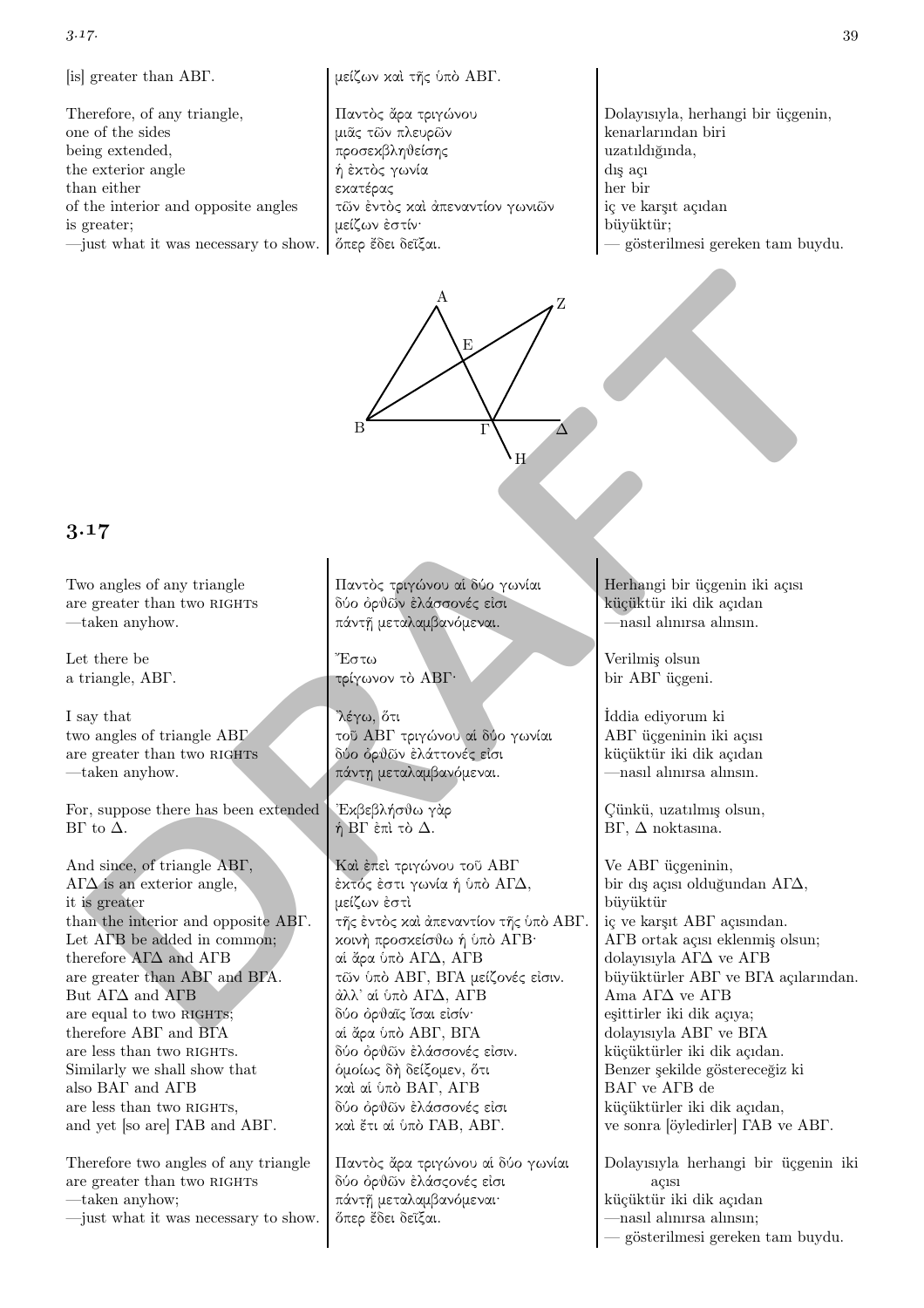

## 3.18

subtends the greater angle.

suppose there has been laid down,  $\kappa \in \mathcal{L}$ 

Therefore, of any triangle, Παντὸς ἄρα τριγώνου Dolayısıyla, herhangi bir üçgende the greater side ἡ μείζων πλευρὰ daha büyük bir kenar, subtends the greater angle;  $\left| \int \tau \dot{\gamma} \nu \mu \epsilon \zeta \sigma \nu \omega \nu \langle \alpha \nu \nu \alpha \nu \nu \nu \rangle \right|$  daha büyük bir açıyı karşılar; —just what it was necessary to show. ὅπερ ἔδει δεῖξαι. — gösterilmesi gereken tam buydu.

Of any triangle, Παντὸς τριγώνου Herhangi bir üçgende the greater side  $\int \hat{\eta} \mu \in \mathfrak{C}(\omega)$  πλευρά daha büyük bir kenar,

For, let there be <sup>γ</sup>Έστω γὰρ ζünkü, verilmiş olsun a triangle, ABΓ, στη θερίγωνον τὸ ΑΒΓ bir ABΓ üçgeni, having side AΓ greater than AB. μείζονα έχον την ΑΓ πλευράν της ΑΒ· AΓ kenarı daha büyük olan, AB ke-

I say that  $\lambda$ έγω, ὅτι  $\lambda$ ίddia ediyorum ki also angle ABΓ (καὶ γωνία ἡ ὑπὸ ABΓ (ABΓ açısı da

equal to  $AB$ ,  $\pi\tilde{A}B\tilde{a}n$  yerlestirilmiş olsun,  $A\Delta$ , esit olan AB kenarına, and let  $B\Delta$  be joined.  $\big| \times \alpha \iota \in \mathcal{K} \in \mathcal{K} \cup \mathcal{K} \cup \mathcal{K}$ .

Since also, of triangle ΒΓΔ, Καὶ ἐπεὶ τριγώνου τοῦ ΒΓΔ Ayrıca, ΒΓΔ üçgeninin, angle ΑΔΒ is exterior,  $\epsilon$  έκτός έστι γωνία ή ὑπὸ ΑΔΒ, AΔΒ açısı dış açı olduğundan, it is greater μείζων έστι μείζων έστι büyüktür than the interior and opposite  $\Delta \Gamma B$ ;  $\frac{1}{2} \tau \tilde{\eta} \zeta \dot{\epsilon} \nu \tau \dot{\delta} \zeta \chi \dot{\alpha} \dot{\alpha} \pi \epsilon \nu \alpha \nu \tau (\dot{\rho} \nu \tau \tilde{\eta} \zeta \dot{\alpha} \Delta \Gamma B \cdot \dot{\alpha} \epsilon \dot{\alpha} \Delta \Gamma B \cdot \dot{\alpha} \epsilon \dot{\alpha} \lambda \dot{\alpha} \dot{\alpha} \lambda \dot{\alpha} \dot{\alpha} \lambda \dot{\alpha} \dot{\alpha} \lambda \dot{\alpha} \dot{\alpha} \lambda \dot{\alpha} \dot{\alpha$ and  $\widehat{A \Delta B}$  is equal to  $\widehat{A B \Delta}$ ,  $\widehat{a} \widehat{b} \widehat{n} \widehat{b} \pi \widehat{b} \widehat{A} \Delta B \tau \widehat{n} \widehat{b} \pi \widehat{b}$   $\widehat{A \Delta B} \widehat{b} \widehat{n} \widehat{b} \pi \widehat{b}$   $\widehat{A \Delta B} \widehat{n} \widehat{b} \widehat{n} \widehat{b} \widehat{A} \Delta B$ ,  $\forall \widehat{A \Delta B} \widehat{n} \widehat{b} \widehat{n} \widehat{b} \$ since side ΑΒ is equal to ΑΔ; ἐπεὶ καὶ πλευρὰ ἡ ΑΒ τῇ ΑΔ ἐστιν ἴση· ΑΒ kenarı eşit olduğundan ΑΔ kegreater therefore μείζων ἄρα narina; is ΑΒΔ than AΓΒ; καὶ ἡ ὑπὸ ΑΒΔ τῆς ὑπὸ ΑΓΒ· büyüktür dolayısıyla by much, therefore, πολλῷ ἄρα ΑΒΔ, AΓB açısından; ABΓ is greater  $\delta$  ή υπό ABΓ μείζων έστι dolayısıyla, çok daha than AΓΒ. (π) της ύπὸ AΓΒ. (büyüktür ABΓ,



τὴν μείζονα γωνίαν ὑποτείνει. daha büyük bir açıyı karşılar.

narından.

is greater than ΒΓΑ. μείζων ἐστὶ τῆς ὑπὸ ΒΓΑ· daha büyüktür, ΒΓΑ açısından.

For, since AΓ is greater than AB, <sup>γ</sup>Επεὶ γὰρ μείζων ἐστὶν ἡ ΑΓ τῆς AB, *Ç*ünkü AΓ, AB kenarından daha suppose there has been laid down. *κείσθω* ve ΒΔ birleştirilmiş olsun.

For triangle,<br>
March as the spectrum side of the spectra side of the spectra side of the spectra side<br>
March as the spectra side of the spectra side of the spectra side of the<br>
means of the spectra side of the spectra sid ΑΓΒ açısından.

#### 3.19

Of any triangle,  $\boxed{\text{IIαντός τριγώνου Herhangi bir üçgende,$ 

This enunciation has almost the same words as that of the next proposition. The object of the verb ὑποτείνει is preceded by the preposition ὑπό in the next enunciation, and not here. But the more

important difference would seem to be word order: SUBJECT-OBJECTvERB here, and OBJECT-SUBJECT-VERB in I.19. This difference in order ensures that I.19 is the converse of I.18.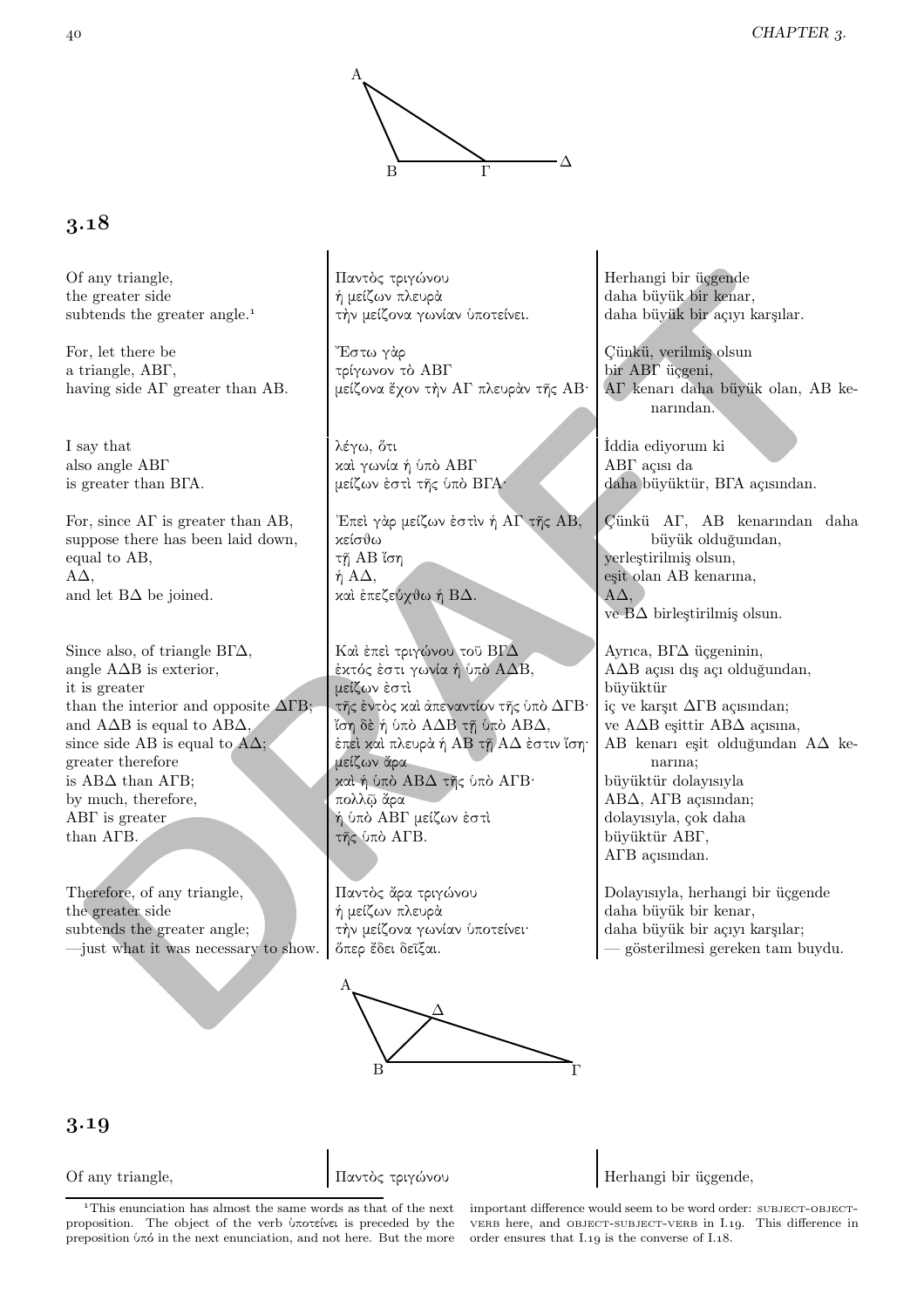$3.20.$   $41$ 

also ABT would be<sup>2</sup> equal to ATB;

under the greater angle **bi**πὸ τὴν μείζονα γωνίαν daha büyük bir açı, the greater side subtends;  $\hat{\eta}$  μείζων πλευρὰ ὑποτείνει· daha büyük bir kenarca karşılanır;

under the greater angle  $\int \phi \pi \partial \tau \gamma$ ν μείζονα daha büyük bir açı,

For, let there be ῎Εστω Çünkü, verilmiş olsun a triangle, ABΓ,  $\lceil \frac{\text{top}(y_0, y_0)}{\text{top}(y_0, y_0)} \rceil$  bir ABΓ üçgeni, having angle ΑΒΓ greater  $\mu$ είζονα ἔχον τὴν ὑπὸ ΑΒΓ γωνίαν (ABΓ açısı daha büyük olan, than BΓΑ. (πρόκληλα της υπόθεσης προσωπικής προσωπικής υπόθεσης διαφορείται στη ΒΓΑ açısından.

I say that λέγω, ὅτι İddia ediyorum ki also side AΓ (καὶ πλευρὰ ἡ AΓ (AΓ kenarı da

For if not, Εἰ γὰρ μή, Çünkü değil ise, either AF is equal to AB  $\int \eta \tau$ οι ἴση ἐστὶν ἡ AF τῆ AB  $\int$  ya AF eşittir AB kenarına or less; and a contract προϊόν φαιρισμός διαφορές του διαφορές του στην στηλεύτη στη συνθετική προσωπική στη σ [but] ΑΓ is not equal to ΑΒ; ἴση μὲν οὖν οὐκ ἔστιν ἡ ΑΓ τῇ ΑΒ· (ama) ΑΓ eşit değildir ΑΒ kenarına; for [if it were], ἴση γὰρ ἂν çünkü (eğer olsaydı),  $\tilde{\eta}$ ν καὶ γωνία ἡ ὑπὸ ΑΒΓ τ $\tilde{\eta}$  ὑπὸ ΑΓΒ· ABF da eşit olurdu AFB açısına; but it is not;  $\vert$  οὐχ ἔστι δέ<sup>·</sup> ama değildir; ama değildir; therefore AΓ is not equal to AB. (οὐχ ἄρα ἴση ἐστὶν ἡ ΑΓ τῆ ΑΒ. (dolayısıyla AΓ eşit değildir AB ke-Nor is AΓ less than AB;  $\vert$  οὐδὲ μὴν ἐλάσσων ἐστὶν ἡ ΑΓ τῆς AB· narına. for [if it were],  $\frac{\partial \phi}{\partial x}$   $\frac{\partial \phi}{\partial y}$   $\frac{\partial \phi}{\partial y}$  AΓ küçük de değildir AB kenarından; also angle ABT would be [less]  $\partial v \gamma v \times \partial \gamma v \times \partial \partial \partial B$  (cünkü (eğer olsaydı), than AΓΒ; (π) της υπό ΑΓΒ· (ABT acisi da olurdu (küçük) but it is not;<br>
therefore AT is not less than AB.  $\int_0^{\infty} \frac{\delta \hat{\epsilon} \cdot}{\delta \hat{\epsilon}}$  oὐx ἄρα ἐλάσσων ἐστὶν ἡ AT τῆς AB. ama değildir; οὐκ ἄρα ἐλάσσων ἐστὶν ἡ ΑΓ τῆς ΑΒ. ama değildir; And it was shown that  $\left| \frac{\partial \delta \epsilon(\chi \theta)}{\partial \xi}, \frac{\partial \tau}{\partial t} \right|$  dolayısıyla AΓ küçük değildir AB keit is not equal.  $\overrightarrow{O}$  oὐδὲ ἴση ἐστίν. narından. Therefore ΑΓ is greater than ΑΒ. μείζων ἄρα ἐστὶν ἡ ΑΓ τῆς ΑΒ. Ve gösterilmişti ki



the greater side subtends.<sup>1</sup> γωνίαν ή μείζων πλευρὰ ὑποτείνει. | daha büyük bir kenarca karşılanır.

is greater than side AB.  $\pi\ker(\cos \theta)$  πλευρᾶς τῆς AB μείζων ἐστίν.  $\det$  daha büyüktür AB kenarından.

given the state and set also the state of  $N^2$  is the state of  $N^2$  is the state of  $N^2$  is the state of  $N^2$  is the state of  $N^2$  is the state of  $N^2$  is the state of  $N^2$  is the state of  $N^2$  is the state of  $N^$ eşit değildir. Dolayısıyla ΑΓ daha büyüktür ΑΒ kenarından.

Therefore, of any triangle, Παντὸς ἄρα τριγώνου Dolayısıyla, herhangi bir üçgende, —just what it was necessary to show. ὅπερ ἔδει δεῖξαι. — gösterilmesi gereken tam buydu.

#### 3.20

Two sides of any triangle Παντὸς τριγώνου αἱ δύο πλευραὶ Herhangi bir üçgenin iki kenarı are greater than the remaining one  $\tau_{\tilde{\eta}}$ ς λοιπῆς μείζονές εἶσι daha büyüktür geriye kalandan —taken anyhow. πάντῃ μεταλαμβανόμεναι. —nasıl seçilirse seçilsin.

a triangle, ΑΒΓ. τρίγωνον τὸ ΑΒΓ· bir ΑΒΓ üçgeni.

I say that  $\lambda \xi \gamma \omega$ , ὅτι Iddia ediyorum ki two sides of triangle ΑΒΓ τοῦ ΑΒΓ τριγώνου αἱ δύο πλευραὶ ΑΒΓ üçgeninin iki kenarı

For, let there be  $\begin{array}{c} \big| \in \mathcal{L}(\mathbb{R}) \to \mathbb{R}^n \end{array}$  Eστω γὰρ  $\begin{array}{c} \big| \text{Cünki verilmiş olsun} \big| \end{array}$ 

<sup>1</sup>Heath here uses the expedient of the passive: 'The greater angle is subtended by the greater side.'

Literally 'was'; but this conditional use of was is archaic in English.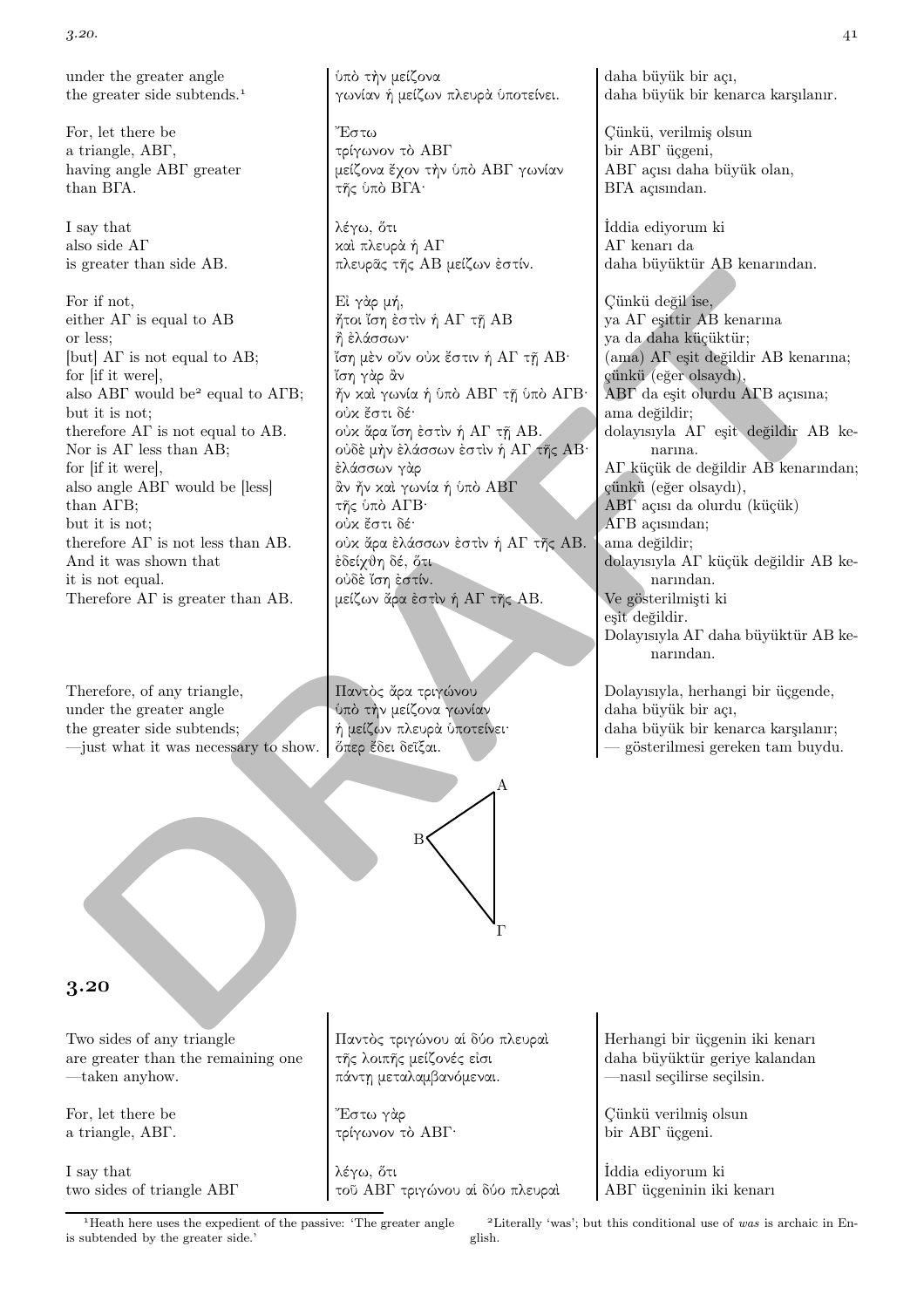$CHAPTER$  3.

—taken anyhow,<br>
BA and AΓ, than BΓ,  $\alpha$  μεταλαμβανόμεναι,  $\alpha$  = nasil seçilirse seçilsin,<br>  $\alpha$  μεταλαμβανόμεναι,  $\beta$  = nasil seçilirse seçilsin,<br>
BA ve AΓ, BΓ kenarınd BA and AΓ, than BΓ,  $\alpha i \mu \rightarrow \alpha \pi \pi \pi \pi$ ,  $\alpha \rightarrow \alpha \pi \pi$ ,  $\alpha \rightarrow \alpha \pi$ ,  $\alpha \rightarrow \alpha \pi$ ,  $\alpha \rightarrow \alpha \pi$ ,  $\alpha \rightarrow \alpha \pi$ ,  $\alpha \rightarrow \alpha \pi$ ,  $\alpha \rightarrow \alpha \pi$ ,  $\alpha \rightarrow \alpha \pi$ ,  $\alpha \rightarrow \alpha \pi$ ,  $\alpha \rightarrow \alpha \pi$ ,  $\alpha \rightarrow \alpha \pi$ ,  $\alpha \rightarrow \alpha \pi$ ,  $\alpha \rightarrow \alpha \pi$ ,  $\alpha \rightarrow \alpha \pi$ ,  $\alpha \rightarrow \alpha \pi$ BΓ and ΓΑ, than AB.  $\alpha$  δὲ BΓ, ΓΑ τῆς AB.  $\beta$  BΓ ve ΓΑ, AB kenarından.

For, suppose has been drawn through  $\Delta$ ιήχθω γὰρ  $\vert$  Qünkü, çizilmiş olsun and there has been laid down  $\vert x\alpha\vert x\epsilon\sigma\vartheta\omega$  ve yerleştirilmiş olsun  $A\Delta$  equal to ΓΑ,  $\tau\tilde{\eta}$  ΓΑ (ση ή Α $\Delta$ ,  $A\Delta$ , ΓΑ kenarına eşit olan, and there has been joined καὶ ἐπεζεύχθω νε birleştirilmiş olsun<br>
ΔΓ<br>
ΔΓ  $\Delta \Gamma$ .  $\qquad \qquad \vert \ \hat{\eta} \ \Delta \Gamma$ .  $\qquad \qquad \vert \ \Delta \Gamma$ .

equal also is  $\left[\begin{array}{cc} \text{for } \text{é} \text{ or } \text{ic} \text{ or } \text{ic} \end{array}\right]$  esittir ayrıca angle ΑΔΓ to ΑΓΔ.  $\gamma \omega \nu \alpha \eta \nu \pi \delta A \Delta \Gamma \tau \eta \nu \pi \delta A \Gamma \Delta \cdots$  AΔΓ, ΑΓΔ açısına. also, since there is a triangle,  $\Delta \Gamma B$ , having angle ΓΒΔ greater  $\mu$ είζονα ἔχον τὴν ὑπὸ ΒΓΔ γωνίαν yine, ΔΓΒ, bir üçgen olduğundan, than ΔΒΓ,  $\tau\tilde{\eta}$ ς ὑπὸ ΒΔΓ, ΓΒΔ daha büyük olan and under the greater angle  $\int \phi \vec{n} \delta \vec{\delta} \vec{\epsilon} \vec{n}$ ν μείζονα γωνίαν  $\Delta \text{B} \Gamma$  açısından, the greater side subtends,  $\eta$  μείζων πλευρὰ ὑποτείνει, daha büyük açı therefore BA and AΓ are greater μείζονες ἄρα αί ΒΑ, AΓ dan. than ΒΓ;  $\tau$  της ΒΓ·  $\tau$  and ΔA esittir AΓ kenarına; similarly we shall show that  $\delta\mu\delta\kappa\leq \delta\eta\delta\epsilon$ ίζομεν, ὅτι dolayısıyla ΒΑ ve ΑΓ büyüktürler AB and BΓ than ΓΑ (καὶ μὲν ΑΒ, ΒΓ τῆς ΓΑ βΓ kenarından; are greater,  $\mu \in \mathcal{L}$  μείζονές είσιν, benzer şekilde göstereceğiz ki and BΓ and ΓΑ than AB.  $\alpha$  δε BΓ, ΓΑ τῆς AB.  $AB$  ve BΓ, ΓΑ kenarından

| Therefore two sides of any triangle  |
|--------------------------------------|
| are greater than the remaining one   |
| —taken anyhow;                       |
| -just what it was necessary to show. |
|                                      |

Since  $\Delta A$  is equal to AΓ,  $\parallel$   $\cong$   $\parallel$  Σπεὶ οὖν ἴση ἐστὶν ἡ  $\Delta A$  τῆ AΓ,  $\parallel$   $\Delta A$  esit olduğundan AΓ kenarına, καὶ ἐπεὶ τρίγωνόν ἐστι τὸ ΔΓΒ  $\blacksquare$  açısından;

> Παντὸς ἄρα τριγώνου αί δύο πλευραὶ | Dolayısıyla, herhangi bir üçgenin iki<br>τῆς λοιπῆς μείζονές εἰσι της λοιπής μείζονές είσι πάντη μεταλαμβανόμεναι· daha büyüktür geriye kalandan —just what it was necessary to show. ὅπερ ἔδει δεῖξαι. —nasıl seçilirse seçilsin;



are greater than the remaining one,  $\tau_{\eta\zeta}$  λοιπής μείζονές είσι daha büyüktür geriye kalandan  $\alpha$ ίδε AB, ΒΓ τῆς ΑΓ,  $\Box$  AB ve ΒΓ, ΑΓ kenarından,

BA to a point  $\Delta$ ,  $\hat{\uparrow}$  BA έπὶ τὸ  $\Delta$  σημεῖον,  $\qquad$  BA kenarı geçerek bir  $\Delta$  noktasından,

DRAFT Therefore ΒΓΔ is greater than ΑΔΓ; μείζων ἄρα ἡ ὑπὸ ΒΓΔ τῆς ὑπὸ ΑΔΓ· Dolayısıyla ΒΓΔ büyüktür, ΑΔΓ therefore ΔΒ is greater than ΒΓ. ἡ ΔΒ ἄρα τῆς ΒΓ ἐστι μείζων. daha büyük kenarca karşılandışından, But ΔA is equal to AΓ; <sup>(ση δε</sup> ή ΔΑ τῆ ΑΓ<sup>·</sup> dolayısıyla ΔΒ büyüktür BΓ kenarınbüyüktürler, ve ΒΓ ve ΓΑ, ΑΒ kenarından.

— gösterilmesi gereken tam buydu.

# 3.21

If, of a triangle,  $\mathbb{E}$ αν τριγώνου  $\mathbb{E}$  Eger bir üçgende, on one of the sides,  $\left| \begin{array}{c} \frac{\partial}{\partial x} \\ \frac{\partial}{\partial y} \end{array} \right|$  kenarlardan birinin from its extremities,  $\phi \pi \delta \tau \tilde{\omega}$ ν περάτων uçlarından, two straights iki doğru iki doğru iki doğru iki doğru iki doğru iki doğru iki doğru iki doğru iki doğru iki doğru be constructed within, the constructed [STRAIGHTs],  $\alpha$  συσταθεΐσαι insa edilen doğrular, than the remaining two sides of the  $\tau$ ῶν λοιπῶν τοῦ τριγώνου δύο πλευρῶν üçgenin geriye kalan iki kenarından will be less,  $\mu \in \mathbb{C}$ ονα δὲ γωνίαν περιέξουσιν. ama daha büyük bir açıyı içerecekler.

έντὸς συσταθῶσιν, interide insa edilirse, triangle ἐλάττονες μὲν ἔσονται, daha küçük olacak,

<sup>1</sup>Heath's version is, 'Since  $DCB$  [ $\Delta$ FB] is a triangle...'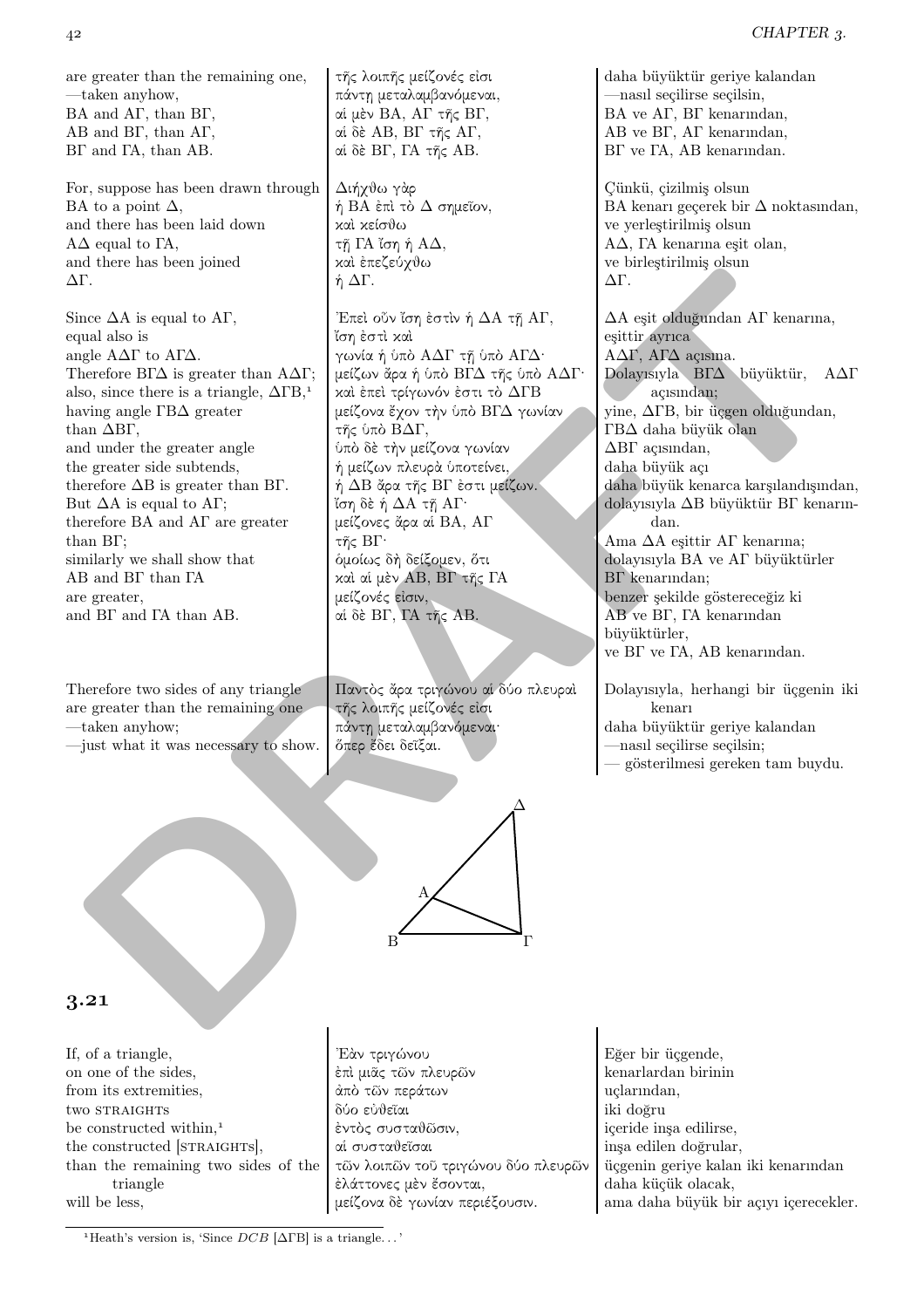$3.21.$   $43$ 

but will contain the a greater angle.

For, of a triangle, ΑΒΓ, Τριγώνου γὰρ τοῦ ΑΒΓ Çünkü, ΑΒΓ üçgeninin, on one of the sides, ΒΓ, ἐπὶ μιᾶς τῶν πλευρῶν τῆς ΒΓ bir ΒΓ kenarının from its extremities, B and Γ,  $\alpha$   $\alpha$   $\beta$  περάτων τῶν Β, Γ B ve Γ uçlarından, suppose two straights have been δύο εὐθεῖαι ἐντὸς συνεστάτωσαν iceride iki doğru insa edilmiş olsun;  $B\Delta$  and  $\Delta\Gamma$ .

I say that  $\begin{array}{c|c}\n\lambda \in \gamma \omega, \delta \tau \downarrow \text{if } \lambda \in \gamma \Delta. \text{or} \\
\alpha \in \mathcal{B} \Delta. \Delta \Gamma\n\end{array}$   $\begin{array}{c|c}\n\text{Iddia ediyorum ki} \\
\text{B} \Delta \text{ ve } \Delta \Gamma\n\end{array}$  $B\Delta$  and  $\Delta\Gamma$   $\alpha$   $\beta\Delta$ ,  $\Delta\Gamma$ ΒΔΓ, than BAΓ. acusini.

And since, of any triangle,  $\vert \times \alpha \vert$  έπελ παντὸς τριγώνου Ve herhangi bir üçgenin two sides than the remaining one ai δύο πλευραί τῆς λοιπῆς iki kenarı, geriye kalandan are greater, μείζονές είσιν, μείζονται μείζονται του θελικό του θελικό διαθεί του θελικό προσπάθει του θελικό σ of the triangle ABE,<br>
the two sides AB and AE  $\alpha$  δύο πλευρα αί AB, AE iki kenari, AB ve AE the two sides AB and  $AE$  | αίδύο πλευραὶ αί $AB$ ,  $AE$ are greater than BE;  $\tau$ ης BE μείζονές είσιν· büyüktür BE kenarından; suppose has been added in common κοινὴ προσκείσθω και το σταλ ortak olarak eklenmiş olsun EΓ;  $\parallel$  ή EΓ·  $\parallel$  =  $\parallel$  + EΓ· therefore ΒΑ and ΑΓ than ΒΕ and ΕΓ | αί ἄρα ΒΑ, ΑΓ τῶν ΒΕ, ΕΓ dolayısıyla ΒΑ ve ΑΓ, ΒΕ ve ΕΓ keare greater. μείζονές είσιν. **1999** μείζονες είσιν. Moreover, πάλιν, büyüktürler. since, of the triangle ΓΕΔ,  $\frac{2}{\pi}$  επεί τοῦ ΓΕΔ τριγώνου Dahası, the two sides ΓΕ and ΕΔ  $\alpha$  δύο πλευραὶ αί ΓΕ, ΕΔ  $\Gamma$ ΕΔ üçgeninin, are greater than ΓΔ,  $\tau \tilde{\eta} \in \Gamma \Delta$  μείζονές είσιν, iki kenarları, ΓΕ ve ΕΔ suppose has been added in common | xοινὴ προσκείσθω | büyüktür ΓΔ kenarından,  $\Delta B$ ;  $\hat{\eta} \Delta B$ <sup>,</sup>  $\Delta B$ <sup>,</sup>  $\eta$ therefore ΓΕ and ΕΒ than ΓΔ and ΔΒ | αί ΓΕ, ΕΒ άρα τῶν ΓΔ, ΔΒ | ΔΒ; are greater.<br>  $\begin{bmatrix} \mu \in \mathcal{K} \\ \alpha \lambda \lambda \alpha + \tilde{\omega} \nu \end{bmatrix}$  BE, EΓ dolayısıyla ΓΕ ve EB, ΓΔ ve ΔΒ ke-<br>
narlarından But than BE and EΓ (*ἀλλ*ὰ τῶν ΒΕ, ΕΓ narlarından BA and AΓ were shown greater;  $\mu \in \mathcal{K}$  ( $\mu \in \mathcal{K}$  ( $\lambda \in \mathcal{K}$   $\mathcal{K}$ )  $\sigma \in \mathcal{K}$  and BA, AΓ· büyüktürler.<br>
therefore by much  $\sigma \in \mathcal{K}$  and BE ve BA and  $\overline{A\Gamma}$  than  $\overline{B\Delta}$  and  $\overline{\Delta\Gamma}$  ai  $\overline{B\Delta}$ ,  $\overline{A\Gamma}$   $\overline{\Delta}$   $\overline{\Delta}$   $\overline{\Delta}$   $\overline{\Delta}$   $\overline{\Delta}$   $\overline{\Delta}$   $\overline{\Delta}$   $\overline{\Delta}$   $\overline{\Delta}$   $\overline{\Delta}$   $\overline{\Delta}$   $\overline{\Delta}$   $\overline{\Delta}$   $\overline{\Delta}$   $\overline{\Delta}$   $\overline{\Delta}$  are greater. *μείζονές είσιν.* **μείζονές είσιν. büyüklüğü:** 

Again, Tekrar, Πάλιν, Tekrar, Tekrar, Tekrar, Τ since of any triangle  $\left| \begin{array}{c} \epsilon \in \mathbb{R} \\ \epsilon \in \mathbb{R} \end{array} \right|$  παντὸς τριγώνου herhangi bir üçgenin the external angle ἡ ἐκτὸς γωνία dış açısı than the interior and opposite angle τῆς ἐντὸς καὶ ἀπεναντίον iç ve karşıt açısından is greater,  $\mu \in \mathcal{K}$  μείζων έστίν, daha büyüktür, therefore, of the triangle ΓΔΕ | τοῦ ΓΔΕ ἄρα τριγώνου | dolayısıyla, ΓΔΕ üçgeninin the exterior angle ΒΔΓ ἡ ἐκτὸς γωνία ἡ ὑπὸ ΒΔΓ dış açısı ΒΔΓ is greater than ΓΕΔ.  $\vert$  μείζων ἐστὶ τῆς ὑπὸ ΓΕΔ.  $\vert$  büyüktür ΓΕΔ açısından. For the same [reason] again,  $\delta \alpha$  ταὐτὰ τοίνυν Aynı [sebepten] tekrar, of the triangle ABE,  $\vert x\alpha\vert$  τοῦ ABE τριγώνου  $\vert$  ABE üçgeninin, the exterior angle ΓΕΒ ἡ ἐκτὸς γωνία ἡ ὑπὸ ΓΕΒ dış açısı ΓΕΒ is greater than ΒΑΓ.  $\mu \in \mathcal{L}$  μείζων ἐστὶ τῆς ὑπὸ ΒΑΓ. büyüktür ΒΑΓ açısından. But than ΓΕΒ (αλλά τῆς ὑπὸ ΓΕΒ (Ama ΓΕΒ açısından,

constructed within,  $\alpha \beta \beta \Delta$ ,  $\Delta \Gamma$   $\beta \Delta$  ve  $\Delta \Gamma$ .

than the remaining two sides of the  $\tau$ ῶν λοιπῶν τοῦ τριγώνου δύο πλευρῶν  $\tau$  üçgenin gerive kalan iki triangle, τῶν ΒΑ, ΑΓ ΒΑ ve ΑΓ kenarından, BA and AΓ, ελάσσονες μέν είσιν, daha küçütürler, are less, μείζονα δὲ γωνίαν περιέχουσι ama içerirler, but contain a greater angle,  $\tau_{\gamma}$ ν ὑπὸ ΒΔΓ τῆς ὑπὸ ΒΑΓ. BAΓ açısından daha büyük ΒΔΓ

 $\begin{array}{c|c}\n\pi \circ \lambda \lambda \tilde{\varphi} & \text{for } \alpha \\
\alpha \circ \text{BA} & \text{AF } \tau \tilde{\omega} \vee \text{BA} & \Delta \Gamma\n\end{array}$  Ama BE ve EΓ kenarlarından

For, let ΒΔ be drawn through to E.  $\Delta$ ιήχθω γὰρ ἡ ΒΔ ἐπὶ τὸ Ε.  $\Box$  Qünkü, ΒΔ çizilmiş olsun E noktasına doğru.

and the transition of the proposition of the spectrum of the spectrum of the spectrum of the spectrum of the spectrum of the spectrum of the spectrum of the spectrum of the spectrum of the spectrum of the spectrum of the dolayısıyla çok daha büyüktür ΒΑ ve ΑΓ, ΒΔ ve ΔΓ kenarlarından.

<sup>1</sup>Here the Greek verb, συνίστημι, is the same one used in I.1 for the contruction of a triangle on a given straight line. Is it supposed to be obvious to the reader, even without a diagram, that now the

two constructed straight lines are supposed to meet at a point? See also I.2 and note.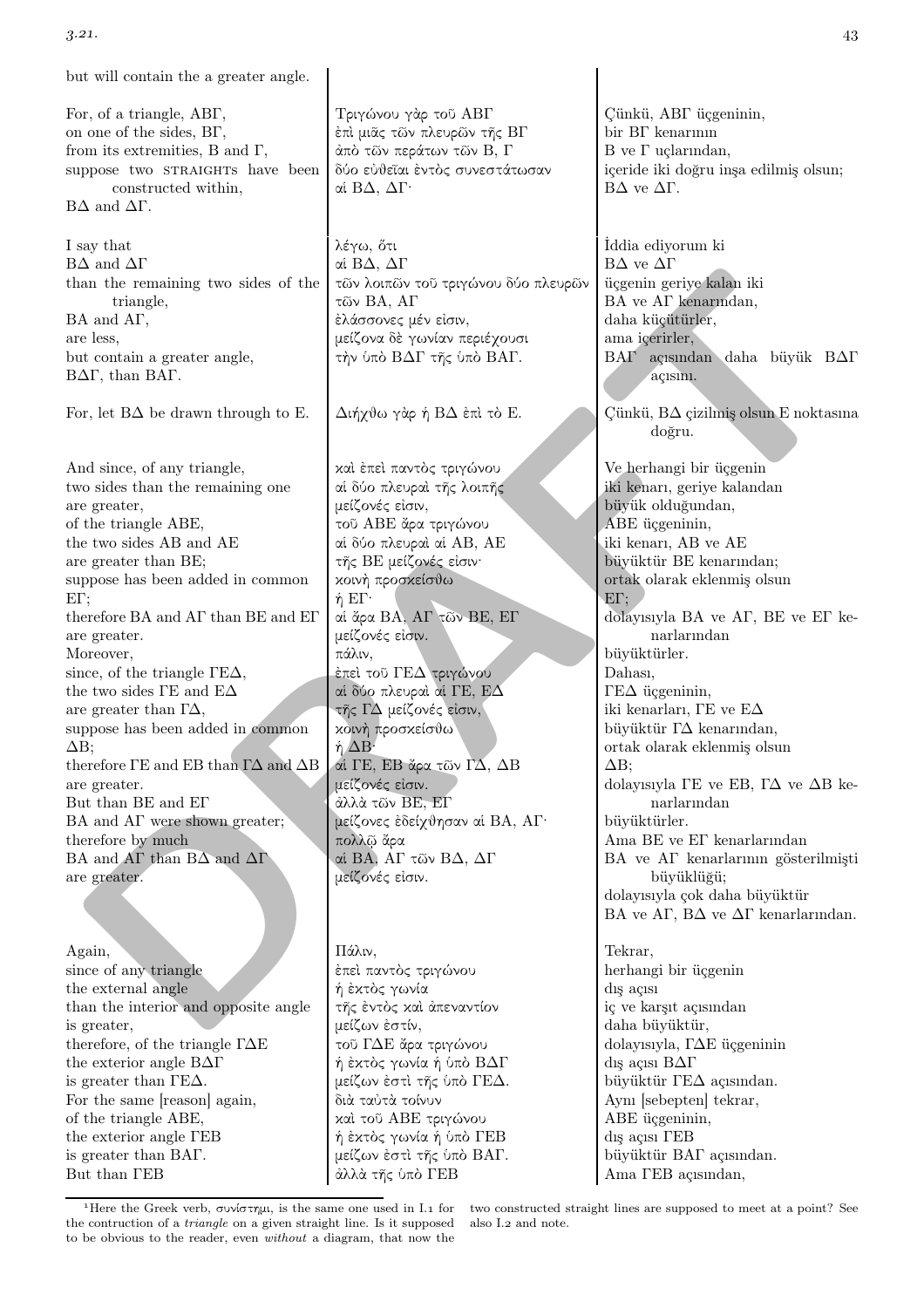but will contain the a greater angle:  $\frac{1}{2}$  όπερ έδει δεῖξαι. —just what it was necessary to show.

therefore by much  $\pi$  λλῶ ἄρα dolayısıyla çok daha ΒΔΓ is greater than ΒΑΓ. ἡ ὑπὸ ΒΔΓ μείζων ἐστὶ τῆς ὑπὸ ΒΑΓ. büyüktür ΒΔΓ, ΒΑΓ açısından. If, therefore, of a triangle, <sup>7</sup>Εὰν ἄρα τριγώνου Εğer, dolayısıyla, bir üçgenin, on one of the sides,  $\left| \begin{array}{c} \frac{1}{2} \\ \frac{1}{2} \\ \frac{1}{2} \\ \frac{1}{2} \\ \frac{1}{2} \\ \frac{1}{2} \\ \frac{1}{2} \\ \frac{1}{2} \\ \frac{1}{2} \\ \frac{1}{2} \\ \frac{1}{2} \\ \frac{1}{2} \\ \frac{1}{2} \\ \frac{1}{2} \\ \frac{1}{2} \\ \frac{1}{2} \\ \frac{1}{2} \\ \frac{1}{2} \\ \frac{1}{2} \\ \frac{1}{2} \\ \frac{1}{2} \\ \frac{1}{2} \\ \frac{1}{2} \\ \frac{1}{$ from its extremities, ἀπὸ τῶν περάτων uçlarından, two straights and iki doğru iki doğru iki doğru iki doğru iki doğru iki doğru iki doğru iki doğru iki doğru iki doğru be constructed within,  $\left| \begin{array}{c} \frac{\partial}{\partial x} & \frac{\partial}{\partial y} \\ \frac{\partial}{\partial z} & \frac{\partial}{\partial x} \end{array} \right|$  içeride inşa edilirse, the constructed [STRAIGHTS],  $\alpha$ ί συσταθεῖσαι insa edilen doğrular, insa edilen doğrular, than the remaining two sides of the  $\alpha$ ί τῶν λοιπῶν τοῦ τριγώνου δύο πλευρῶν insa edilen doğrular, than the remaining two sides of the τῶν λοιπῶν τοῦ τριγώνου δύο πλευρῶν üçgenin geriye kalan iki kenarından triangle  $\begin{bmatrix} \frac{\partial}{\partial x} & \frac{\partial}{\partial y} \\ \frac{\partial}{\partial y} & \frac{\partial}{\partial z} \end{bmatrix}$  (daha küçük olacak, ama daha büyük bir acıyı icerecekler;

Β Γ

Ε

BΔΓ was shown greater;  $\vert \mu \in \mathcal{L}(\omega)$  ἐδείχθη ἡ ὑπὸ ΒΔΓ·  $\vert$  ΒΔΓ açısının büyüklüğü gösterilmişti;

μείζονα δὲ γωνίαν περιέχουσιν· ama daha büyük bir açıyı içerecekler;<br>« ama daha büyük bir açıyı içerecekler; burdu.

#### 3.22

From three STRAIGHTs,  $\begin{bmatrix} E \times \tau \rho \omega \\ \omega \end{bmatrix}$  εὐθειῶν,  $\begin{bmatrix} \vec{U} \\ \vec{U} \end{bmatrix}$  doğrudan, which are equal  $\alpha$  είσιν ἴσαι  $\alpha$  esit olan to three given [straights], τρισὶ ταῖς δοθείσαις [εὐθείαις], verilmiş üç doğruya, a triangle to be constructed;  $\tau$ <sub>είγωνον</sub> συστήσασθαι· bir üçgen oluşturulması; and it is necessary  $\delta \tilde{\varepsilon}^2$  ve gereklidir for two than the remaining one  $\lceil \frac{\vec{\alpha}}{\vec{\alpha}} \times \vec{\alpha} \times \vec{\alpha} \times \vec{\alpha} \times \vec{\alpha} \times \vec{\alpha} \times \vec{\alpha} \times \vec{\alpha} \times \vec{\alpha} \times \vec{\alpha} \times \vec{\alpha} \times \vec{\alpha} \times \vec{\alpha} \times \vec{\alpha} \times \vec{\alpha} \times \vec{\alpha} \times \vec{\alpha} \times \vec{\alpha} \times \vec{\alpha} \times \vec{\alpha} \times \vec{\alpha} \times \vec{\alpha} \times \vec{\alpha} \times \vec{\alpha} \times \vec{\alpha} \times \vec{\alpha$ to be greater  $\begin{array}{|l|l|}\n\hline\n\end{array}$  μείζονας είναι  $\begin{array}{c|l}\n\end{array}$  daha büyük olması daha büyük olması  $\begin{array}{c|l}\n\end{array}$ two sides **in the interval interval** *intervals*  $\delta$  και παντὸς τριγώνου are greater than the remaining one  $\lceil \frac{\vec{\alpha}}{\vec{\alpha}} \times \vec{\alpha} \times \vec{\alpha} \times \vec{\alpha} \times \vec{\alpha} \times \vec{\alpha} \times \vec{\alpha} \times \vec{\alpha} \times \vec{\alpha} \times \vec{\alpha} \times \vec{\alpha} \times \vec{\alpha} \times \vec{\alpha} \times \vec{\alpha} \times \vec{\alpha} \times \vec{\alpha} \times \vec{\alpha} \times \vec{\alpha} \times \vec{\alpha} \times \vec{\alpha} \times \vec{\alpha} \times \vec{\alpha} \times \vec{\alpha} \times \vec{\alpha} \times \vec{\alpha} \times$ taken anyhow]. (τῆς λοιπῆς μείζονας εἶναι nasıl seçilirse seçilsin).

Let be <del><sup>γ</sup>Εστωσαν</del> Verilmiş olsun Verilmiş olsun the given three STRAIGHTS  $\alpha$ ι δοθεῖσαι τρεῖς εὐθεῖαι  $\alpha$ , B, and Γ,  $\alpha$ , B, and Γ,  $\alpha$ , B, Γ,  $\alpha$ , B, Γ,  $\alpha$ , B, Γ,  $\alpha$ , B, Γ,  $\alpha$ , B, Γ,  $\alpha$ , B, Γ,  $\alpha$ , B, Γ,  $\alpha$ , B, Γ,  $\alpha$ , B, Γ, Δ, Β, Σ, Σ, Δ, Σ, Σ, Σ, Σ,  $A, B, \text{ and } \Gamma,$   $\alpha i, A, B, \Gamma,$ of which two than the remaining one ὧν αἱ δύο τῆς λοιπῆς ikisi, kalandan are greater, μείζονες ἔστωσαν büyük olan, taken anyhow,  $\pi\alpha\nu\tau\eta$  μεταλαμβανόμεναι, nasıl seçilirse seçilsin, A and B than Γ,  $\alpha$  μέν Α, Β τῆς Γ,  $\alpha$  i Α ile Β, Γ kenarından, A and  $\Gamma$  than B,  $\alpha \delta \epsilon A$ ,  $\Gamma \tau \tilde{\eta} \zeta B$ ,  $A$  ile  $\Gamma$ , B kenarından, and Β and Γ than Α. (χαὶ ἔτι αί Β, Γ τῆς Α· (γαι Β ile Γ, A kenarından.

Is is necessary  $\delta \tilde{c} \delta \tilde{\eta}$  Gereklidir for a triangle to be constructed. τρίγωνον συστήσασθαι. bir üçgenin inşa edilmesi.

The base of the special control of the special control of the special control of the special control of the special control of the special control of the special control of the special control of the special control of th πάντῃ μεταλαμβανομένας].

Α

Δ

Suppose there is laid out <sup>γ</sup>Έκκεισθω γεινολόγιο γεινότητα γεινότητα γεινότητα γεινότητα γεινότητα γεινότητα γεινό some straight line,  $\Delta E$ ,  $\qquad \qquad$  τις εὐθεῖα ἡ  $\Delta E$  bir  $\Delta E$  doğrusu, bounded at Δ,  $\pi$ επερασμένη μὲν κατὰ τὸ Δ  $\Delta$  Δ noktasında sınırlanmış,

 $(\mbox{çünkü herhangi bir üçgenin},$ iki kenarı

from equals to A, B, and Γ  $\downarrow \dot{\epsilon}$  τῶν ἴσων ταῖς A, B, Γ  $\downarrow$  A, B ve Γ doğrularına eşit olanlardan

but unbounded at E,  $\alpha$  (πειρος δὲ κατὰ τὸ Ε, ama E noktasında sınırlandırılmamış,

<sup>1</sup>In the Greek this is the infinitive εἶναι 'to be', as in the previous clause.

According to Heiberg, the manuscripts have δεῖ δή here, as at

the beginnings of specifications (see  $\S1.3$ ); but Proclus and Eutocius have δεῖ δέ in their commentaries.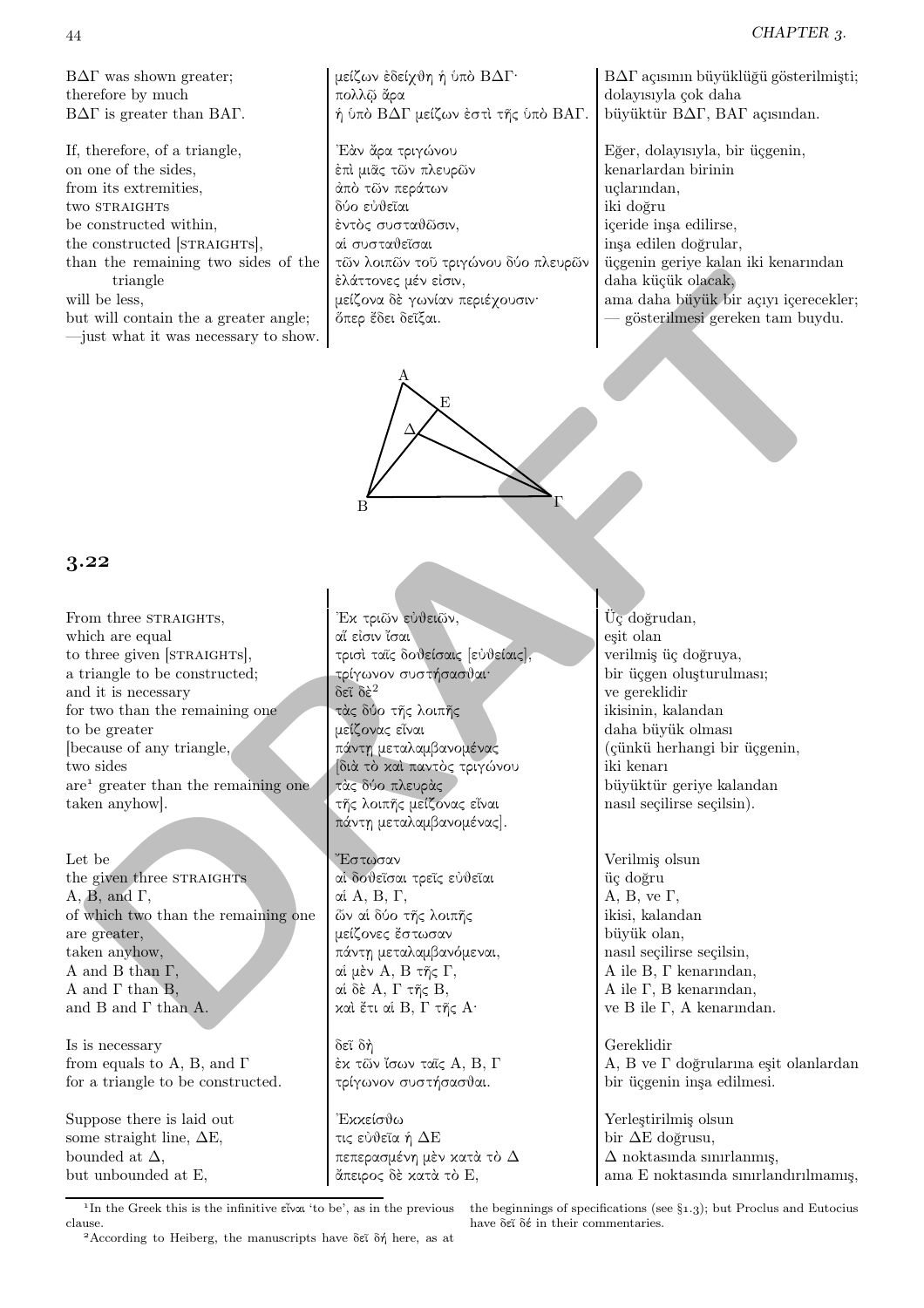#### $3.23.$   $45$

and there is laid down  $\chi\alpha\chi\epsilon\epsilon\sigma\theta\omega$  yerleştirilmiş olsun  $\Delta Z$  equal to A,  $\tau \tilde{\eta} \mu \tilde{\zeta} \nu A$  (ση ή  $\Delta Z$ ,  $\Delta Z$ ,  $\Delta Z$ ,  $\Delta Z$ ,  $\Delta Z$ , ΖΗ equal to Β, τῇ δὲ Β ἴση ἡ ΖΗ, Β doğrusuna eşit ΖΗ, and HΘ equal to Γ;  $\lceil \tau \tilde{\eta} \rceil \tilde{\delta} \tilde{\epsilon} \Gamma \tilde{\tau} \tilde{\eta} \eta \tilde{\eta} H\Theta$ ·  $\lceil \log \Gamma \log \tilde{\epsilon} \rceil$  ve Γ doğrusuna eşit HΘ; and to center Z καὶ κέντρῳ μὲν τῷ Z, ve Z merkezine at distance  $Z\Delta$ <br>a circle has been drawn,  $\Delta K\Lambda$ ;  $\Delta K\Lambda$ ;  $\Delta K\Lambda$   $\Delta K\Lambda$   $\Delta K\Lambda$  a circle has been drawn,  $\Delta K\Lambda$ ; moreover,  $\pi \< \nu$  dahası, to center Η,  $\begin{array}{c|c}\n\downarrow\n\end{array}$  κέντρω μὲν τῷ Η, Η merkezine, at distance ΗΘ,  $\delta \alpha \sigma \tau \gamma \mu \alpha \tau \delta \epsilon \tau \tilde{\omega}$  ΗΘ  $\alpha$  HΘ uzaklığında, circle ΚΛΘ has been drawn,<br>and ΚΖ and ΚΗ have been joined.  $\begin{array}{c} \begin{array}{c} x \acute{v}x \lambda o \varsigma \gamma \epsilon \gamma \rho \acute{\alpha} \varphi \vartheta \omega \dot{o} K \Lambda \Theta, \\ x \alpha \dot{\epsilon} \pi \epsilon \zeta \epsilon \dot{\gamma} \vartheta \omega \sigma \alpha \nu \alpha \dot{\kappa} Z, K H \end{array} \end{array} \qquad \begin{array}{c} \begin{array}{c} \begin{array}{c} \begin{array}{c} \begin{array}{c} \begin{array}{c} \end$ and KZ and KH have been joined.  $\mathbf{z}$  is επεζεύχθωσαν αί ΚΖ, ΚΗ $\cdot$ 

I say that  $\lambda \xi \gamma \omega$ , ὅτι Iddia ediyorum ki from three streations is a control που ενθειών εὐθειῶν εὐθειῶν εὐθειῶν in equation is a control of the stream in equation is a control of the stream in the stream in the stream in the stream in the stream in the stream in equal to A, B, and Γ,  $\tau$  (π  $\sim$  1 (π  $\sim$  του ταῖς A, B, Γ  $\sim$  1 (A, B ve Γ doğrularına eşit olan

is the center of circle ΔΚΛ,  $\chi^2$  κέντρον ἐστὶ τοῦ ΔΚΛ κύκλου, ΔΚΛ cemberinin,  $Z\Delta$  is equal to ZK;  $\check{\sigma}$  (ση έστὶν ἡ Z $\Delta$  τῆ ZK·  $Z\Delta$  eşittir ZK doğrusuna; but ΖΔ is equal to Α. ἀλλὰ ἡ ΖΔ τῇ Α ἐστιν ἴση. ama ΖΔ eşittir Α doğrusuna. Moreover, πάλιν, Dahası, since the point H **επελε**ί τὸ Η σημεῖον **πειλεί πειλεί πε** merkezi olduğundan H noktası is the center of circle ΛΚΘ,  $\kappa \leftrightarrow \infty$  κέντρον ἐστὶ τοῦ ΛΚΘ χύχλου, ΛΚΘ cemberinin, HΘ is equal to HK;  $\check{\sigma}$  (ση έστὶν ἡ HΘ τῆ HK·  $\check{\sigma}$  Hθ eşittir HK doğrusuna; but ΗΘ is equal to Γ;  $\delta \lambda \lambda \dot{\alpha} \dot{\eta}$  ΗΘ τη Γ έστιν ἴση·  $\Box$  ama ΗΘ eşittir Γ doğrusuna; and ΖΗ is equal to Β; ἐστὶ δὲ καὶ ἡ ΖΗ τῇ Β ἴση· ve ΖΗ eşittir Β doğrusuna; therefore the three straights,  $\alpha$  τρεῖς ἄρα εὐθεῖαι dolayısıyla üç doğru, KZ, ZH, and HK ai KZ, ZH, HK κ Σ, ZH ve ΗΚ are equal to the three, A, B, and Γ.  $\Box$  τρισὶ ταῖς A, B, Γ ἴσαι εἰσίν.  $\Box$  esittirler A, B ve Γ üçlüsüne.

Therefore, from the three STRAIGHTS Ex τριῶν ἄρα εὐθειῶν KZ, *ZH*, and HK,  $\tau$ <sub>ων</sub> ΚΖ, *ZH*, ΗΚ, which are equal  $\alpha$ <sup>i</sup> εἰσιν ἴσαι to the three given straights τρισὶ ταῖς δοθείσαις εὐθείαις A, B, and Γ, **ταϊς Α, Β, Γ**, a triangle has been constructed, ΚΖΗ; τρίγωνον συνέσταται τὸ ΚΖΗ·  $-$ just what it was necessary to show. | ὅπερ ἔδει ποιῆσαι. Dolayısıyla, üç doğrudan;

ΚΖ, ΖΗ ve ΗΚ, eşit olan verilmiş üç doğruya Α, Β ve Γ, bir ΚΖΗ üçgeni inşa edilmiştir;

— gösterilmesi gereken tam buydu.

 $\chi$ ύχλος γεγράφθω ὁ ΔΚΛ·  $\vert$  bir ΔΚΛ çemberi çizilmiş olsun;

a triangle has been constructed, ΚΖΗ. τρίγωνον συνέσταται τὸ ΚΖΗ. bir ΚΖΗ üçgeni inşa edilmiştir.

del KZ and KIII bases been a spiritual point of the spiritual point in the spiritual of A, Fig. 2. The and Fig. (2. And Fig. 2. And Fig. 2. And Fig. 2. And Fig. 2. And Fig. 2. And Fig. 2. And Fig. 2. And Fig. 2. And Fig. For, since the point Z <sup>γ</sup> Έπει γὰρ τὸ Ζ σημεῖον Qünkü merkezi olduğundan Z noktası, And ΚΖ is therefore equal to A. (x λ λ ΚΖ ἄρα τῆ Α ἐστιν ἴση. Ve ΚΖ dolayısıyla A doğrusuna eşittir. and ΚΗ is therefore equal to Γ.  $\vert x\alpha\vert$  ή ΚΗ ἄρα τῆ Γ ἐστιν ἴση. ve ΚΗ dolayısıyla Γ doğrusuna eşittir.

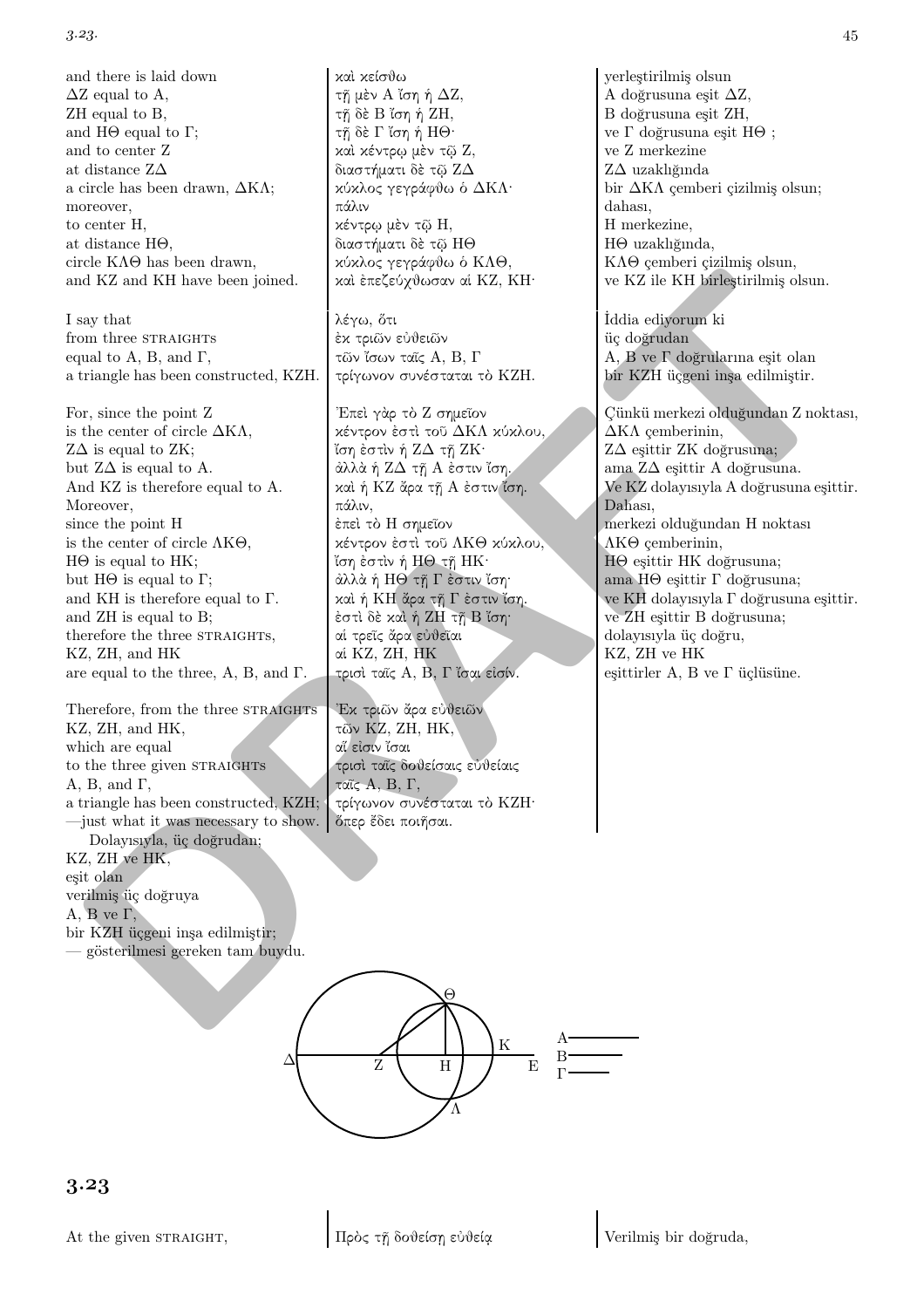$\alpha$  CHAPTER 3.

and at the given point on it,  $\vert x\alpha\vert \tau\tilde{\omega} \tau\varphi\alpha\zeta\alpha\tau\tilde{\eta} \sigma\eta\mu\epsilon\omega$  ve üzerinde verilmiş noktada, equal to the given rectilineal angle,  $\tau$ ῆ δοθείση γωνία εὐθυγράμμω ἴσην verilmiş düzkenar açıya eşit olan, a rectilineal angle to be constructed. γωνίαν εὐθύγραμμον συστήσασθαι. bir düzkenar açı inşa edilmesi.

Suppose there have been chosen Eiλήφθω Seçilmiş olsun random points  $\Delta$  and E,  $\vert \overline{\text{tuy}}$ όντα σημεΐα τὰ  $\Delta$ , E,  $\vert$  rastgele  $\Delta$  ve E noktaları, and  $\Delta E$  has been joined,  $\vert x\alpha\vert$  έπεζεύχθω ή  $\Delta E$ · ve  $\Delta E$  birlestirilmis olsun, and from three straights,  $\vert x\alpha\vert \partial x$  τριῶν εὐθειῶν, ve üç doğrudan, which are equal to the three,  $\alpha$  είσιν ἴσαι τρισὶ  $\alpha$  esit olan verilmiş üç, ΓΔ, ΔΕ, and ΓΕ,  $\sigma\bar{\alpha}$ , ΔΕ, ΓΕ,  $\Gamma\Delta$ , ΔΕ, ΓΕ,  $\Gamma\Delta$ , ΔΕ ve ΓΕ doğrularına, triangle ΑΖΗ has been constructed, τρίγωνον συνεστάτω τὸ ΑΖΗ, bir ΑΖΗ üçgen inşa edilmiş olsun, so that equal are so that equal are so that equal are so that equal are so is  $\delta$  or  $\epsilon$  is  $\delta$  is  $\delta$  is  $\delta$  is  $\delta$  is  $\delta$  is  $\delta$  is  $\delta$  is  $\delta$  is  $\delta$  is  $\delta$  is  $\delta$  is  $\delta$  is  $\delta$  is  $\delta$  is  $\delta$  is  $\delta$  is ΓΔ to AZ,  $\lceil \text{τη} \times \text{ΓΔ } \text{τή } \text{AZ},$  ΓΔ, AZ doğrusuna, and ΔΕ to ZH.  $\vert$  καὶ ἔτι τὴν ΔΕ τῇ ZH. doğrusuna.

Since then the two,  $\Delta \Gamma$  and ΓΕ, *Eπε*  $\delta \nu \delta \nu \alpha \Delta \Gamma$ , ΓΕ **O** zaman  $\Delta \Gamma$  ve ΓΕ ikilisi, either to either, είναι είναι είναι έκατέρα έκατέρα, and the base  $\Delta E$  to the base  $\overline{ZH}$   $\times$   $\Delta E$  βάσις ή  $\Delta E$  βάσει τῆ  $ZH$  ve  $\Delta E$  tabanı,  $ZH$  tabanına  $\delta$  is equal, estit,  $\delta$  is equal, estit, therefore the angle  $\Delta \Gamma$  γωνία «φαή ὑπὸ  $\Delta \Gamma$  γωνία (dolayısıyla  $\Delta \Gamma$  açısı is equal to ΖΑΗ. τῇ ὑπὸ ΖΑΗ ἐστιν ἴση. eşittir ΖΑΗ açısına.

constructed; ΖΑΗ·

 $-$ just what it was necessary to do. | ὅπερ ἔδει ποιῆσαι.

Let be  $\mathbb{E} \sigma \infty$  Verilmis olsun the given straight AB,  $\iint_R \mu \partial \theta \partial \theta \partial \xi \partial \alpha \partial \theta \partial \xi$  λ(λ)  $\iint_R AB$ ,  $AB \cdot \partial \theta \partial \xi \partial \eta \partial \xi$ the point on it, A,  $\tau \delta \delta \epsilon \pi \rho \delta \varsigma \alpha \dot{\upsilon} \tau \tilde{\eta} \sigma \eta \mu \epsilon \tilde{\upsilon} \upsilon \tau \delta A$ , iizerindeki A noktası, the given rectilineal angle,  $\hat{\rho} \delta \epsilon$  δοθεῖσα γωνία εὐθύγραμμος verilmiş olsun düzkenar açı,  $Δ\Gamma$ E.  $| \hat{\eta} \, \text{ù} \pi \text{ò } Δ\Gamma$ E·  $| \Delta$ ΓΕ.  $| \Delta$ ΓΕ.

It is necessary then,<br>
on the given STRAIGHT, AB,<br>  $\begin{bmatrix} \delta \epsilon \tilde{\mathbf{i}} & \delta \dot{\mathbf{i}} \\ \pi \rho \dot{\mathbf{i}} & \delta \rho \end{bmatrix}$   $\begin{bmatrix} Gereklidir \text{ simdi,} \\ verilmis \text{ AB} \text{ dogrusunda,} \\ verilmis \text{ AB} \text{ dogrusunda.} \end{bmatrix}$ πρὸς τῆ δοθείση εὐθεία τῆ AB  $\begin{array}{c|c} x \in \mathbb{R} \times \mathbb{R} \\ x \in \mathbb{R} \times \mathbb{R} \\ x \in \mathbb{R} \times \mathbb{R} \times \mathbb{R} \times \mathbb{R} \times \mathbb{R} \times \mathbb{R} \times \mathbb{R} \times \mathbb{R} \times \mathbb{R} \times \mathbb{R} \times \mathbb{R} \times \mathbb{R} \times \mathbb{R} \times \mathbb{R} \times \mathbb{R} \times \mathbb{R} \times \mathbb{R} \times \mathbb{R}$ and at the point A on it,  $\alpha$  is  $\alpha$  τῷ πρὸς αὐτῇ σημείῳ τῷ A to the given rectilileal angle  $\lceil \tau \tilde{\eta} \rangle$  δοθείση γωνία εὐθυγράμμω verilmiş düzkenar  $\Delta \Gamma$   $\Delta \Gamma$   $\Delta \Gamma$   $\Delta \Gamma$   $\Delta \Gamma$   $\Delta \Gamma$   $\Delta \Gamma$   $\Delta \Gamma$  acisina equal, in the compact of the compact of the compact of the compact of the compact of the compact of the compact of the compact of the compact of the compact of the compact of the compact of the compact of the compact of t for a rectilineal angle γωνίαν εὐθύγραμμον bir düzkenar açının to be constructed. συστήσασθαι. inşa edilmesi.

Therefore, on the given straight,  $\Pi \rho \dot{\sigma} \zeta \dot{\sigma} \alpha \tau \eta \delta \partial \theta \dot{\epsilon} \sigma \eta \dot{\sigma} \delta \dot{\sigma} \dot{\epsilon} \dot{\alpha}$  Dolayısıyla, AB,  $\tau$ ῆ AB  $\Box$  AB doğrusunda, and at the point A on it, και τῷ πρὸς αὐτῇ σημείῳ τῷ Α τῇ ve üzerindeki A noktasında, equal to the given rectilineal angle, δοθείση γωνία εὐθυγράμμω τῆ ὑπὸ verilen düzkenar ΔΓΕ açısına eşit,  $\Delta \Gamma$ E,  $\Delta \Gamma$   $\Delta \Gamma$  *ion*  $\Delta \Gamma$  düzkenar açısı inşa edilmiştir; the rectilineal angle ΔΓΕ has been γωνία εὐθύγραμμος συνέσταται ἡ ὑπὸ — yapılması gereken tam buydu.



The piece structure of the spin of the spin of the spin of the spin of the spin of the spin of the spin of the spin of the spin of the spin of the spin of the spin of the spin of the spin of the spin of the spin of the sp on either of ΓΔ and ΓΕ ἐφ᾿ ἑκατέρας τῶν ΓΔ, ΓΕ ΓΔ ve ΓΕ doğrularının her birinden ΓΕ to AH,  $\tau\gamma$ ν δε ΓΕ τῆ ΑΗ, ΓΕ, AH doğrusuna, ve ΔΕ, ZH

are equal to the two, ZA and AH, δύο ταῖς ZA, AH ἴσαι εἰσὶν eşit olduğundan ZA ve AH ikilisinin, either to either.

3.24

If two triangles ᾿Εὰν δύο τρίγωνα Eğer iki üçgenin

two sides  $\begin{bmatrix} \tau \dot{\alpha} \in \delta$ ύο πλευράς (birinin ) iki kenarı<br>
to two sides  $\begin{bmatrix} \tau \alpha \tilde{\alpha} \in \delta$ ύο πλευραϊς (digerinin) iki kenarı to two sides [ταῖς] δύο πλευραῖς (diğerinin) iki kenarına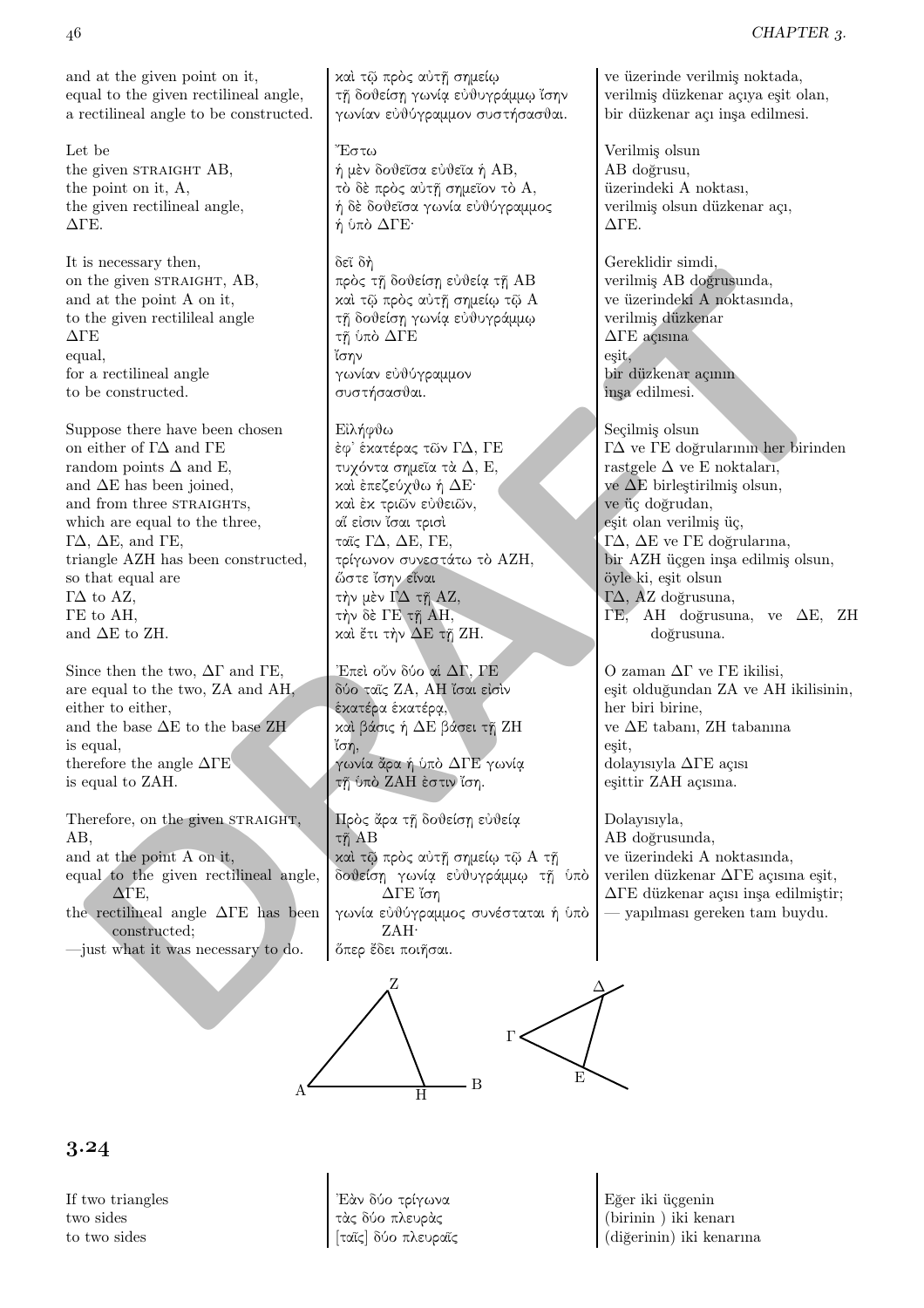#### $3.24.$   $47$

have equal  $\frac{1}{\cos \xi}$  (σας έχη either to either,  $\frac{1}{2}$  έκατέραν έκατέρα, her biri birine, but angle  $\vert \tau \gamma$ ν δὲ γωνίαν ama açısı than angle  $\vert \tau \tilde{\eta} \zeta \gamma \omega \tilde{\omega} \zeta$  accumulance have greater,  $\mu \in \mathcal{L}$  μείζονα ἔχῃ büyükse, [namely] that by the equal sides τὴν ὑπὸ τῶν ἴσων εὐθειῶν [yani] eşit kenarlarca contained,  $\pi$ εριεχομένην, içerilen(ler), içerilen(ler), also base  $\vert x\alpha\vert \tau\gamma\circ\beta\dot{\alpha}\sigma\upsilon$  tabanı da than base  $\tau$ ης βάσεως tabanından they will have greater.  $\mu \in \mathcal{L}$  μείζονα ἕξει.  $\mu \in \mathcal{L}$  büyük olacak.

Let there be  $\begin{bmatrix} \n\text{etc.} \\ \n\text{EVAL} \\ \n\text{EVAL} \n\end{bmatrix}$   $\begin{bmatrix} \n\text{EVAL} \\ \n\text{EVAL} \\ \n\text{EVAL} \n\end{bmatrix}$   $\begin{bmatrix} \n\text{Verilmiş} \\ \n\text{Verilmiş} \\ \n\text{EVAL} \n\end{bmatrix}$   $\begin{bmatrix} \n\text{Verilmiş} \\ \n\text{EVAL} \\ \n\text{EVAL} \n\end{bmatrix}$   $\begin{bmatrix} \n\text{Verilmiş} \\ \n\text{EVAL} \\ \n\text{EVAL$ —two sides, AB and AΓ,  $\frac{1}{\tau}$  πλευράς τας ΑΒ, ΑΓ

also the base  $BT$   $\downarrow \chi \chi$  βάσις ή  $BT$   $\downarrow \chi$ than the base ΕΖ βάσεως τῆς ΕΖ  $\overline{B}$  ΕΖ tabanından is greater.  $\mu \in \mathfrak{C}$ ων ἐστίν. büyüktür.

[namely] angle ΒΑΓ | ή ὑπὸ ΒΑΓ γωνία | ΒΑΓ açısı than angle ΕΔΖ,  $\tau$  της ύπὸ ΕΔΖ γωνίας, ΕΔΖ açısından, suppose has been constructed συνεστάτω inşa edilmiş olsun on the straight,  $\Delta E$ , πρὸς τῆ  $\Delta E$  εὐθεί $\alpha$  ΔΕ doğrusunda, and at the point  $\Delta$  on it,  $\begin{array}{c|c}\n\lambda & \lambda\n\end{array}$  xeà τῷ πρὸς αὐτῇ σημείω τῷ  $\Delta$  ve üzerindeki  $\Delta$  noktasında, equal to angle ΒΑΓ,  $\tau_{\tilde{\eta}}$  ὑπὸ ΒΑΓ γωνία ἴση ΒΑΓ açısına eşit, ΕΔΗ, ἡ ὑπὸ ΕΔΗ, ΕΔΗ, and suppose is laid down,  $\begin{array}{c|c}\n\hline\n\end{array}$  και κείσθω ve yerleştirilmiş olsun  $\Delta H$ ,  $\Delta H$ ,  $\Delta H$ ,  $\Delta H$ ,  $\Delta H$ ,  $\Delta H$ , and suppose have been joined (καὶ ἐπεζεύχθωσαν ve birleştirilmiş olsun

Since  $[it]$  is equal,  $\sum_{k=1}^{\infty}$  Έπει οὖν ἴση ἐστὶν Eşit olduğundan, AB to  $\Delta E$ ,  $\hat{\eta}$  μὲν AB τ $\tilde{\eta} \Delta E$ ,  $AB$ ,  $\Delta E$  kenarına, and  $\overrightarrow{AP}$  to  $\Delta H$ ,  $\overrightarrow{AB}$   $\overrightarrow{AB}$   $\Delta H$ ,  $\overrightarrow{AB}$   $\Delta H$ ,  $\overrightarrow{AB}$   $\Delta H$ ,  $\Delta H$  kenarına, the two, ΒΑ and AΓ, δύο δὴ αί ΒΑ, AΓ βΑ ve AΓ ikilisi, to the two, ΕΔ and ΔΗ,  $\delta$  δυσὶ ταῖς ΕΔ, ΔΗ  $\Box$  ΕΔ ve ΔΗ iklisine, are equal, ignorial is a contract of  $\alpha$  and  $\alpha$  estimated by the equal,  $\alpha$  estimated by  $\alpha$ either to either;  $\frac{1}{2}$  έκατέρα έκατέρα· her biri birine; and angle ΒΑΓ (καὶ γωνία ἡ ὑπὸ ΒΑΓ (ve ΒΑΓ açısı to angle ΕΔΗ is equal;  $\gamma$ ωνία τῆ ὑπὸ ΕΔΗ ἴση·  $\mathbb{E}\Delta$ Η açısına eşittir; therefore the base ΒΓ βάσις ἄρα ἡ ΒΓ dolayısıyla ΒΓ tabanı to the base ΕΗ is equal. βάσει τῇ ΕΗ ἐστιν ἴση. ΕΗ tabanına eşittir. Moreover, πάλιν, Dahası, since [it] is equal,  $\left| \begin{array}{c} \epsilon \text{arbit} \\ \epsilon \text{arbit} \end{array} \right|$  esit olduğundan,  $\begin{array}{c|c}\n\text{ [namely] } \Delta Z \text{ to } \Delta H, \\
\text{[In a small]} \Delta Z \text{ to } \Delta H,\n\end{array}$   $\begin{array}{c|c}\n\lambda Z \text{ (in a small)}\n\end{array}$ [it] too is equal, ἴση ἐστὶ καὶ yine eşittir, [namely] angle ΔΗΖ to ΔΖΗ; ἡ ὑπὸ ΔΗΖ γωνία τῇ ὑπὸ ΔΖΗ· ΔΗΖ açısı, ΔΖΗ açısına; therefore [it] is greater,  $\mu \in \mathcal{L}(\omega)$  άρα dolayısıyla büyüktür [namely] ΔΖΗ than ΕΗΖ; ἡ ὑπὸ ΔΖΗ τῆς ὑπὸ ΕΗΖ· ΔΖΗ, ΕΗΖ açısından; therefore [it] is much greater,  $|\pi$ ολλῷ ἄρα μείζων ἐστὶν  $|$  dolayısıyla çok daha büyüktür [namely] ΕΖΗ than ΕΗΖ. ἡ ὑπὸ ΕΖΗ τῆς ὑπὸ ΕΗΖ. ΕΖΗ, ΕΗΖ açısından. And since there is a triangle, EZH,  $\vert \times \alpha \vert$  έπεὶ τρίγωνόν ἐστι τὸ EZH  $\vert \vee \vert$  Ve EZH bir üçgen olduğundan,

two triangles, ABΓ and ΔΕΖ, δύο τρίγωνα τὰ ΑΒΓ, ΔΕΖ  $\begin{array}{c|c}\n\text{it} & \text{if } \text{def} \\
\text{if } \text{def} & \text{if } \text{def} \\
\text{if } \text{def} & \text{if } \text{def}\n\end{array}$  iki ABΓ ve ΔΕΖ üçgeni, to two sides,  $\Delta E$  and  $\Delta Z$ ,  $\Delta Z$   $\Delta Z$   $\Delta E$ ,  $\Delta Z$  iki  $\Delta E$  ve  $\Delta Z$  kenarına, having equal, <sup>i</sup>σας ἔχοντα eşit olan, either to either,  $\frac{1}{2}$  έχατέραν έχατέρα, her biri birine, AB to ΔE,  $\tau$ γυὲν AB τῆ ΔΕ  $AB \tau$ π ΔΕ AB, ΔΕ kenarına, and AΓ to  $\Delta Z$ ,  $\tau \gamma \delta \epsilon$  AΓ τ $\tilde{\eta} \Delta Z$ , ve AΓ,  $\Delta Z$  kenarına, —and the angle at A,  $\hat{\eta} \delta \epsilon \pi \rho \delta \varsigma \tau \tilde{\omega}$  A γωνία —ve A noktasındaki açısı, than the angle at Δ,  $\lceil \tau \tilde{\eta} \zeta \pi \rho \dot{\alpha} \zeta \tau \tilde{\omega} \Delta \gamma \omega \nu \dot{\alpha} \zeta \rceil$   $\Delta$  doktasindakinden, let it be greater. μείζων ἔστω· büyük olsun.

For since [it] is greater, <sup>γ</sup>ζετεί γὰρ μείζων ζünkü büyük olduğundan, ΕΗ and ΖΗ. αἱ ΕΗ, ΖΗ. ΕΗ ve ΖΗ.

I say that  $\lambda$ έγω, ὅτι **I** ddia ediyorum ki

A blanch is considered and AFZ,  $\frac{1}{2}$  and AFZ and AFZ,  $\frac{1}{2}$  and AFZ and AFZ,  $\frac{1}{2}$  and AFZ and AFZ,  $\frac{1}{2}$  and AFZ and AFZ and AFZ and AFZ and AFZ and AFT and AFT and AFT and AFT and AFT and AFT and AFT a to either of AΓ and  $\Delta Z$  equal,  $\delta \pi$  (δποτέρα τῶν ΑΓ,  $\Delta Z$  ίση  $\Delta \Gamma$  ve  $\Delta Z$  kenarlarının ikisine de eşit,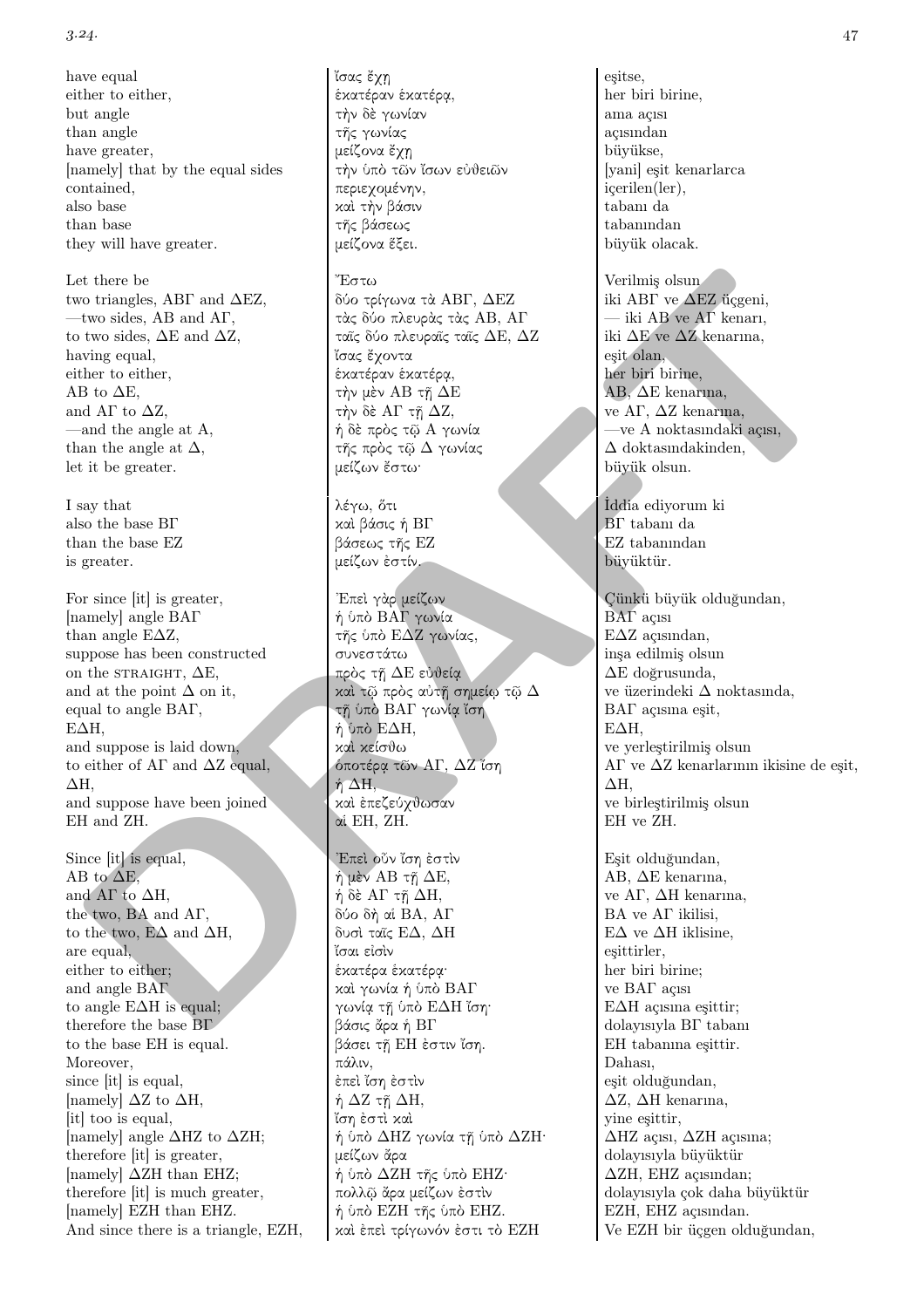48 CHAPTER 3.

greater therefore is BΓ than EΖ.  $\mu \in \mathcal{K}$  μείζων ἄρα καὶ ἡ ΒΓ τῆς EΖ.  $\forall$  Ve eşittir, EH, BΓ kenarına;

If, therefore, two triangles <sup>7</sup>Εὰν ἄρα δύο τρίγωνα Eğer, dolayısıyla, iki üçgenin two sides <sup>τρίγων</sup>α είναι του επιλέξει του επιλέξει του επιλέξει του επιλέξει του επιλέξει του επιλέξει του επιλέξει του επιλέξει του επιλ to two sides δυσὶ πλευραῖς (diğerinin) iki kenarına have equal, i σας ἔχῃ eşitse either to either, **Εκατέραν έκατέρα, her biri birine**, **her biri birine**, but angle  $\vert \tau \gamma$ ν δὲ γωνίαν ama açısı than angle  $\tau$ ης γωνίας acusindan have greater,  $\mu\epsilon\zeta$ ονα ἔχη büyükse, [namely] that by the equal sides τὴν ὑπὸ τῶν ἴσων εὐθειῶν [yani] eşit kenarlarca contained, περιεχομένην, içerilen(ler), also base καὶ τὴν βάσιν της ταθερίας της τρίψησης του και την βάσιν της τελευτικής τρίψησης του και τ than base  $\tau_{\text{Tr}}$  βάσεως tabanından they will have greater;  $\mu \in K$ ονα ἕξει· büyük olacak; —just what it was necessary to show. ὅπερ ἔδει δεῖξαι. — gösterilmesi gereken tam buydu.

having greater  $\mu\varepsilon\zeta$ ονα έχον büyük olan angle ΕΖΗ than ΕΗΖ,  $\vert \overline{\tau} \rangle$ ν ὑπὸ ΕΖΗ γωνίαν τῆς ὑπὸ ΕΗΖ, EΖΗ açısı ΕΗΖ açısından, and the greater angle,  $\delta \delta t$  τὴν μείζονα γωνίαν ve daha büyük açı, greater therefore also is  $\mu \in \mathfrak{C}$  μείζων ἄρα καὶ landığından; side ΕΗ than ΕΖ.  $\pi \to \pi$  πλευρὰ ἡ ΕΗ τῆς ΕΖ. büyüktür dolayısıyla And [it] is equal, ΕΗ to BΓ;  $\lceil \text{for} \atop \text{for} \atop \text{for} \atop \text{for} \atop \text{for} \atop \text{for} \atop \text{for} \atop \text{for} \atop \text{for} \atop \text{for} \atop \text{for} \atop \text{for} \atop \text{for} \atop \text{for} \atop \text{for} \atop \text{for} \atop \text{for} \atop \text{for} \atop \text{for} \atop \text{for} \atop \text{for} \atop \text{for} \atop \text{for} \atop \text{for$ 

Α

Β

Ζ

Η

Δ

Ε

—the greater side subtends it;  $\iint_{\mathcal{D}} \mu \epsilon(\zeta \omega) \pi \lambda \epsilon \nu \rho \alpha \delta \nu \pi \sigma \epsilon \nu \epsilon \nu$ ,  $-\text{d} \alpha \lambda \delta \nu \nu \nu \lambda \epsilon \nu \rho \alpha \delta \nu \sigma \nu \epsilon \nu \epsilon$ büyüktür dolayısıyla ΒΓ, ΕΖ kenarından.

Uncerton two things is the spin of the pair of the spin of the spin of the spin of the spin of the spin of the spin of the spin of the spin of the spin of the spin of the spin of the spin of the spin of the spin of the sp (birinin ) iki kenarı

#### $3.25$

two sides  $\tau \propto \delta$ ύο πλευρὰς (birinin ) iki kenarı to two sides **δυσ**ληθεί δυσὶ πλευραῖς (diğerinin) iki kenarına have equal,<br>
either to either.<br>
είναι έχατέραν έχατέρα.<br>
είναι το either to either.<br>
είναι το either to either. but base  $\tau$ ήν δὲ βάσιν than base  $\lceil \tau \tilde{\eta} \zeta \beta \Delta \sigma \epsilon \omega \zeta \rceil$  tabanından have greater,  $\vert$  μείζονα ἔχη, büyükse, also angle και την γωνίαν also angle açısı da than angle  $\tau$ ῆς γωνίας açısından they will have greater  $\mu \in \mathcal{L}$  μείζονα ἕξει büyük olacak —that by the equal straights  $\vert \tau \rangle$ ν ὑπὸ τῶν ἴσων εὐθειῶν — (yani) eşit doğrularca contained.  $\pi$ εριεχομένην. içerilenler.

Let there be  ${}^{\circ}E\sigma\tau\omega$  Verilmis olsun and the base  $BT$  βάσις δὲ ή  $BT$ 

If two triangles <u>Σάν δύο τρίγωνα</u> Eğer iki üçgenin  $\frac{1}{2}$ έκατέραν ἑκατέρα,  $\frac{1}{2}$  her biri birine, her birine, her birine, her birine, her birine, her birine, her birine, her birine, her birine, her birine, her birine, her birine, her birine, her birine, her birine

Γ

two triangles, ABF and  $\Delta$ EZ,<br>
(δύο τρίγωνα τὰ ABF,  $\Delta$ EZ (ABF ve  $\Delta$ EZ üçgenleri,<br>
(πλευρὰς τὰς AB, AF (iki AB ve AF kenarı, τὰς δύο πλευρὰς τὰς ΑΒ, ΑΓ $\parallel$ iki ΑΒ ve ΑΓ kenarı, to two sides,  $\Delta E$  and  $\Delta Z$ ,  $\Delta E$ , ταῖς δύο πλευραῖς ταῖς  $\Delta E$ ,  $\Delta Z$  iki  $\Delta E$  ve  $\Delta Z$  kenarına, having equal,  $\check{a}$  (σας ἔχοντα eşit olan, either to either,  $\left| \right.$  έκατέραν έκατέρα, her biri birine, AB to ΔΕ  $\lceil \frac{\tau}{\gamma} \rceil$  μὲν AB τῆ ΔΕ, AB, ΔΕ kenarına and AΓ to  $\Delta Z$ ;<br>and the base BΓ  $\begin{bmatrix} \tau \eta \vee \delta \epsilon \end{bmatrix}$   $\begin{bmatrix} \tau \eta \vee \delta \epsilon \end{bmatrix}$   $\begin{bmatrix} \tau \eta \Delta Z \\ \text{B} \tau \tau \eta \end{bmatrix}$   $\begin{bmatrix} \Delta Z \\ \text{C} \epsilon \end{bmatrix}$   $\begin{bmatrix} \epsilon \rho \Delta Z \\ \text{C} \epsilon \end{bmatrix}$   $\begin{bmatrix} \epsilon \rho \Delta Z \\ \text{C} \epsilon \end{bmatrix}$   $\begin{bmatrix} \epsilon \rho \Delta Z \\ \$ than the base EZ  $\beta$ άσεως τῆς EZ  $\left| \right|$  EZ tabanından —let it be greater. μείζων ἔστω· —büyük olsun.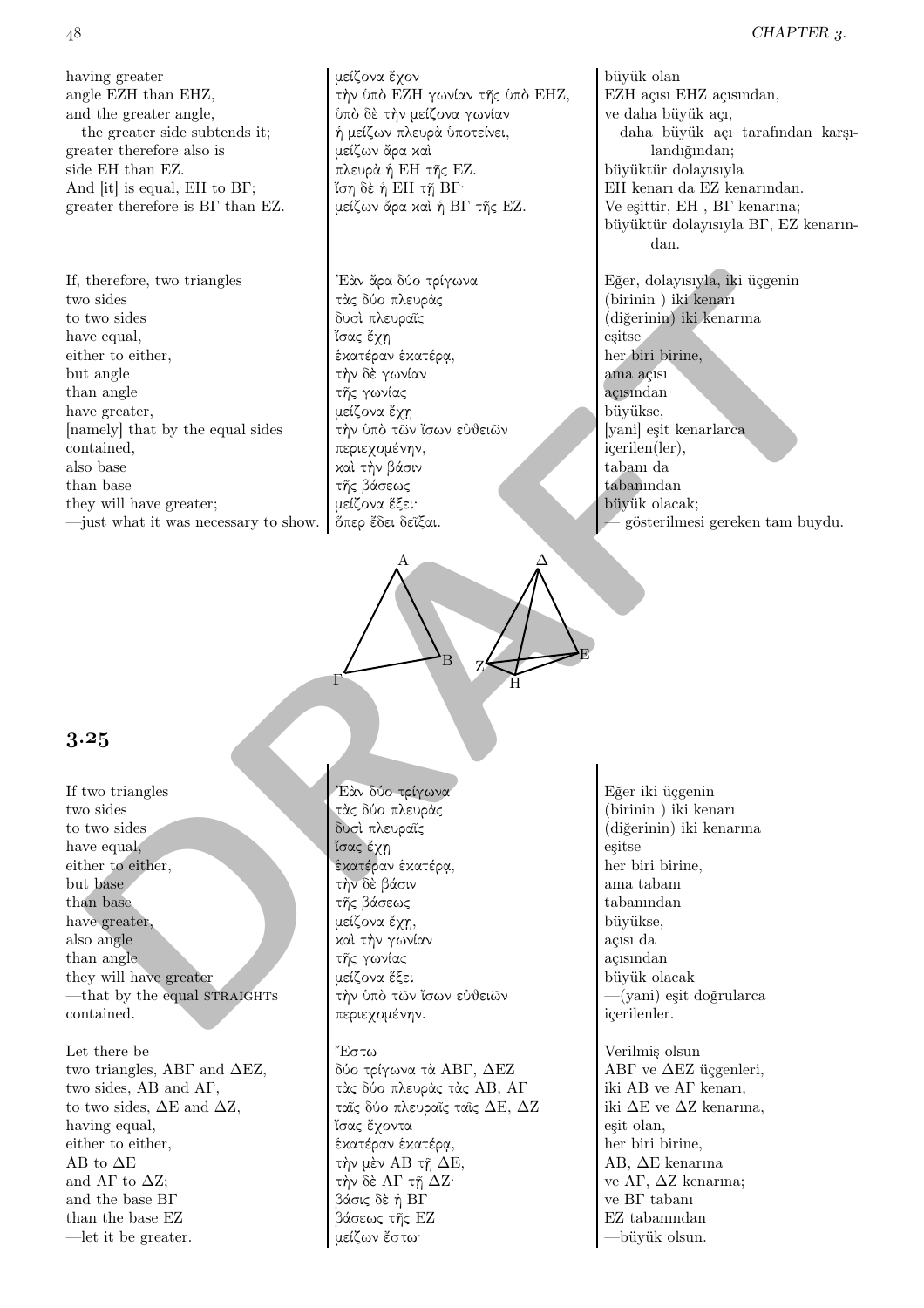$3.26.$  (19)

I say that  $\lambda \xi \gamma \omega$ , ὅτι Iddia ediyorum ki

If, therefore, two triangles <sup>γ</sup>Εὰν ἄρα δύο τρίγωνα Eğer, dolayısıyla, iki üçgenin two sides  $\tau \propto \delta$ ύο πλευρὰς (birinin ) iki kenarı to two sides **δυσία πλευραΐς** (diğerinin) iki kenarına have equal, <sup>i (σας έχη εξίτες επιτροποιείται σε εξίτες επιτροποιείται σε εξίτες είναι σε εξίτες εξίτες επιτροπ</sup> either to either, είναι το είναι του έχατέραν έχάτερα, her biri birine, but base  $\tau\gamma$ ν δὲ βασίν ama tabanı than base  $\lceil \tau \tilde{\eta} \varsigma \beta \dot{\alpha} \sigma \epsilon \omega \varsigma \rceil$  tabanından have greater,  $\mu \in \mathfrak{C}$ ονα ἔχῃ, büyükse, also angle  $\begin{array}{c|c}\n\hline\n\end{array}$  καὶ τὴν γωνίαν acus da than angle  $\tau$ ῆς γωνίας açısından they will have greater μείζονα ἕξει büyük olacak —that by the equal straights  $\Box$  τὴν ὑπὸ τῶν ἴσων εὐθειῶν  $\Box$  (yani) eşit doğrularca contained περιεχομένην· icerilenler; —just what it was necessary to show. ὅπερ ἔδει δεῖξαι. — gösterilmesi gereken tam buydu.

also the angle ΒΑΓ  $\alpha\dot{\alpha}$  γωνία ή υπό ΒΑΓ BAΓ BAΓ açısı da than the angle ΕΔΖ  $\vert \gamma \omega \nu \alpha \varsigma \tau \eta \varsigma \nu \tau \delta$  ΕΔΖ acisindan is greater.  $\mu \in \mathcal{L}_{\omega}$  έστίν. büyüktür.

For if not,  $\boxed{\text{Ei } \gamma \dot{\alpha}$  μή,  $\boxed{\text{Cünkü eğer değlse}}$ but it is not equal  $\frac{1}{2}$  (ση μὲν οὖν οὐχ ἔστιν ama eşit değildir —ΒΑΓ to ΕΔΖ;  $\hat{\eta}$  ὑπὸ ΒΑΓ τ $\tilde{\eta}$  ὑπὸ ΕΔΖ·  $-\text{BAT}$ , ΕΔΖ açısına; for if it is equal,  $\vert \circ \eta \circ \circ \circ \gamma$  (ση γὰρ ἂν ἦν  $\vert$  çünkü eğer eşit ise,  $o$ ύκ ἔστι δέ.  $\vert$  ama değil. Therefore it is not equal,  $\int$  οὐκ ἄρα ἴση ἐστὶ Dolayısıyla eşit değildie, angle ΒΑΓ to ΕΔΖ;  $\gamma \omega \nu (\alpha \eta) \nu \pi \partial B A \Gamma \tau \eta \nu \partial \tau$  BAT. ΕΔΖ acisina; neither is it less,  $\vert$  οὐδὲ μὴν ἐλάσσων ἐστὶν küçük de değildir, BAΓ than EΔZ;  $\hat{\phi}$  ὑπὸ BAΓ τῆς ὑπὸ EΔZ· BAΓ, EΔZ açısından; for if it is less,  $\delta \times \delta \times \gamma \times \gamma$  έλάσσων γὰρ ἂν  $\gamma \times \gamma \times \gamma$  cünkü eğer küçük ise, but it is not;  $\overrightarrow{\text{00x}}$  έστι δέ· tür); therefore it is not less, οὐκ ἄρα ἐλάσσων ἐστὶν ama değil; BAΓ than angle ΕΔΖ.  $\hat{\eta}$  ὑπὸ ΒΑΓ γωνία τῆς ὑπὸ ΕΔΖ. dolayısıyla küçük değildir, And it was shown that  $\epsilon$  δείχθη δέ, ὅτι BAΓ, ΕΔΖ açısından. it is not equal;  $\bigcirc$ δείση·  $\bigcirc$  (διαφτεύει το διαφέρετε λευτερία διαφέρετε λευτερία διαφέρετε λευτερία διαφ therefore it is greater,  $\mu \in K$   $\omega$  άρα έστὶν  $\alpha$  eşit değildir; BAΓ than EΔZ.  $\hat{\rho}$  i το BAΓ της υπό EΔZ. dolayısıyla büyüktür,

is the second interest in gradient and *properties* in the second interest in the second interest in a gradient of the second interest in a gradient of the second interest in a gradient of the second interest in a gradi [it] is either equal to it, or less; ἤτοι ἴση ἐστὶν αὐτῇ ἢ ἐλάσσων· ya ona eşittir, ya da ondan küçük; also the base ΒΓ to ΕΖ; καὶ βάσις ἡ ΒΓ βάσει τῇ ΕΖ· ΒΓ tabanı da ΕΖ tabanına (eşittir); also base ΒΓ than ΕΖ;  $\vert x\alpha\vert$  βάσις ή ΒΓ βάσεως τῆς ΕΖ· βΓ tabanı da ΕΖ tabanından (küçük-ΒΑΓ, ΕΔΖ açısından.

Α  $B \sim \Gamma$ Δ  $E \sim Z$ 

## 3.26

If two triangles ᾿Εὰν δύο τρίγωνα Eğer iki üçgenin two angles  $\tau\alpha\zeta\delta$ ύο γωνίας iki açısı to two angles δυσὶ γωνίαις iki açısına have equal,  $\left| \begin{array}{c} \frac{1}{2} & \frac{1}{2} \\ \frac{1}{2} & \frac{1}{2} \end{array} \right|$  esitse, either to either,  $\frac{1}{2}$  εκατέραν έκατέρα her biri birine, and one side καὶ μίαν πλευρὰν να να γιατιστική να μίαν πλευρὰν να να να μίαν πλευρὰν να να μίαν πλευρὰν να να μ to one side  $\mu\tilde{\alpha} \pi \lambda \epsilon \nu \rho \tilde{\alpha}$  bir kenara equal, in the contract of  $\mathcal{L}$  (σην either that near the equal sides  $\eta$ τοι τὴν πρὸς ταῖς ἴσαις γωνίαις γείας φαιτή γει eşit açıların arasında olan or that subtending  $\hat{\eta} \tau \hat{\gamma}$ ν ὑποτείνουσαν γa da karşılayan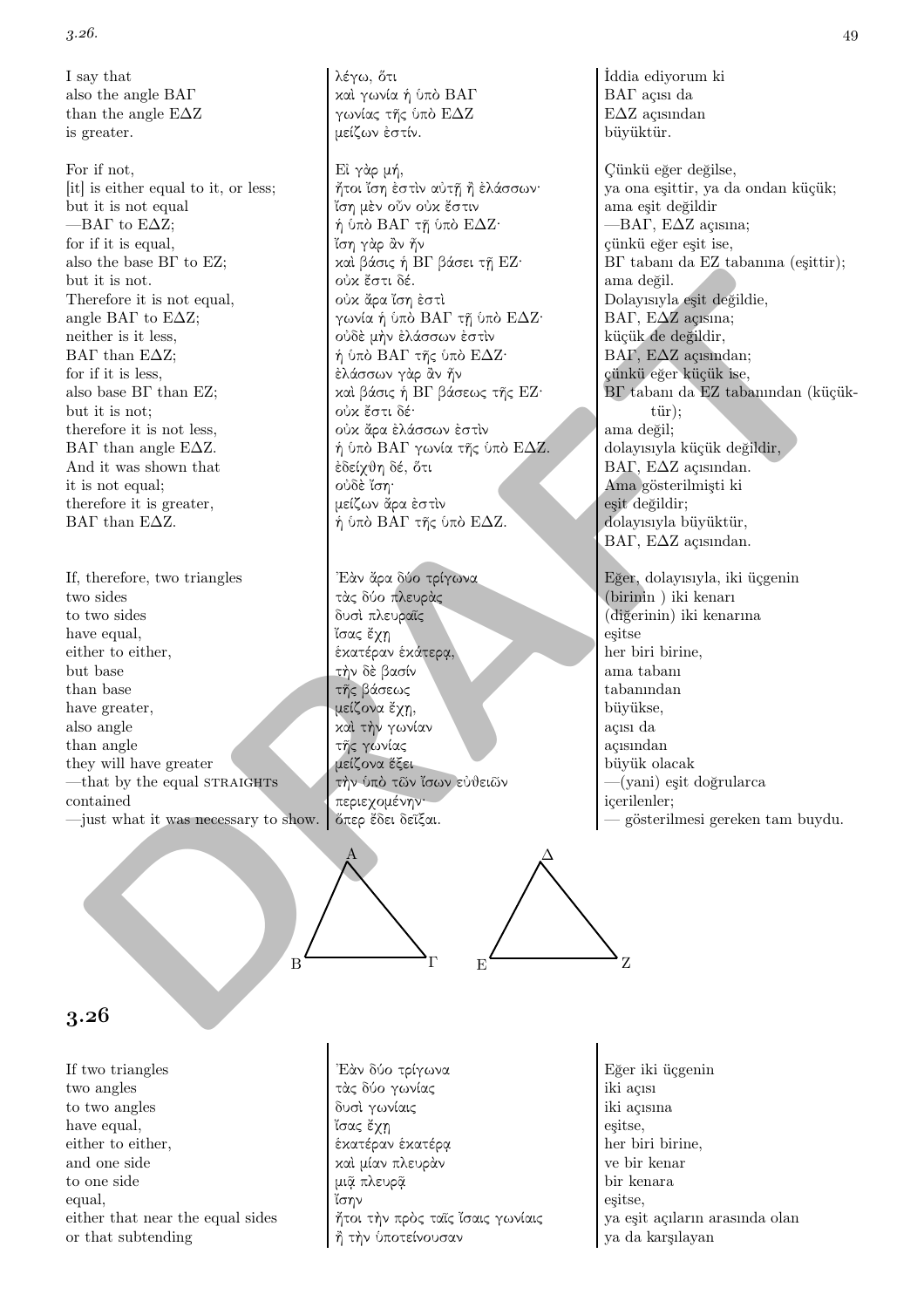Let there be  $\begin{array}{c|c}\n\hline\n\end{array}$  Eστω  $\begin{array}{c|c}\n\hline\n\end{array}$  Verilmiş olsun and BΓΑ to ΕΖΔ;  $\tau_{\gamma}$  δε ύπο ΒΓΑ τη ύπο ΕΖΔ·

the remaining sides  $\vert x\alpha\vert$  τὰς λοιπὰς πλευρὰς

For, if it is unequal, Eίγὰρ ἄνισός ἐστιν ζünkü, eğer eşit değilse, AB to  $\Delta E$ ,  $\hat{\eta}$  AB  $\tau \tilde{\eta} \Delta E$ ,  $AB \tilde{\eta}$  AB,  $\Delta E$  kenarına, one of them is greater.  $\mu$ ία αὐτῶν μείζων ἐστίν. biri daha büyüktür. Let be greater <u>ἔστω μείζων β</u>üyük olan  $\hat{\eta}$  AB,  $AB$   $AB$  olsun, and let there be cut καὶ καὶ καί και και και και να κείμπιξε να και να και να και να και να και να και να και ν to ΔΕ equal  $\pi$ ῆ ΔΕ ἴση ΔΕ kenarina eşit BH,  $\pi$  ΛΕ <sup>τ</sup>ό ΒΗ,  $B$ Η,  $\uparrow$  ΒΗ,  $\uparrow$  ΒΗ,  $\downarrow$  ΒΗ, and suppose there has been joined  $\vert x\alpha\vert$  έπεζεύχθω ve birleştirilmiş olsun ΗΓ.  $\hat{\eta}$  HΓ.  $\left|$  HΓ.  $\right|$  HΓ.

Because then it is equal, <sup>7</sup> Eπελ οὖν ἴση ἐστὶν <sup>7</sup> Cünkü o zaman eşittit, BH to ΔΕ,  $\delta$  μέν BH τῆ ΔΕ, BH, ΔΕ kenarına and  $BT$  to  $EZ$ ,  $\qquad \qquad$   $\qquad$   $\qquad$   $\qquad$   $\qquad$   $\qquad$   $\qquad$   $\qquad$   $\qquad$   $\qquad$   $\qquad$   $\qquad$   $\qquad$   $\qquad$   $\qquad$   $\qquad$   $\qquad$   $\qquad$   $\qquad$   $\qquad$   $\qquad$   $\qquad$   $\qquad$   $\qquad$   $\qquad$   $\qquad$   $\qquad$   $\qquad$   $\qquad$   $\qquad$   $\qquad$   $\qquad$   $\qquad$   $\qquad$ the two,  $BH<sup>1</sup>$  and  $BT$  δύο δὴ αί  $BH$ ,  $BT$  BH ve  $BT$  ikilisi to the two  $\Delta E$  and  $EZ$   $\delta \nu \sigma i$  ταῖς  $\Delta E$ ,  $EZ$   $\Delta E$   $\Delta E$  ve EZ ikilisine are equal, ignorial is a contract of  $\alpha$  and  $\alpha$  estimated by the equal,  $\alpha$  estimated by  $\alpha$ either to either, είναι έχατέρα έκατέρα επιλεύτερα· her biri birine, and the angle ΗΒΓ καὶ γωνία ή ὑπὸ ΗΒΓ νε ΗΒΓ açısı to the angle ΔΕΖ γωνίᾳ τῇ ὑπὸ ΔΕΖ ΔΕΖ açısına is equal;  $\lvert \text{ση εστίν} \rvert$ therefore the base ΗΓ βάσις ἄρα ἡ ΗΓ dolayısıyla ΗΓ tabanı to the base  $\Delta Z$  | βάσει τῆ  $\Delta Z$  |  $\Delta Z$  tabanına is equal,  $\left[ \text{τ} \right]$   $\left[ \text{τ} \right]$   $\left[ \text{τ} \right]$   $\left[ \text{τ} \right]$   $\left[ \text{τ} \right]$   $\left[ \text{τ} \right]$   $\left[ \text{τ} \right]$   $\left[ \text{τ} \right]$   $\left[ \text{τ} \right]$   $\left[ \text{τ} \right]$   $\left[ \text{τ} \right]$   $\left[ \text{τ} \right]$   $\left[ \text{τ} \right]$   $\left[ \text{τ} \right]$   $\left[ \text{τ} \right]$  and the triangle ΗΒΓ (καὶ τὸ ΗΒΓ τρίγωνον (ve ΗΒΓ üçgeni to the triangle ΔΕΖ  $\begin{array}{c|c}\n\tau\tilde{\varphi} \Delta EZ \tau\rho\gamma\dot{\varphi}\nu\varphi$   $\Delta EZ \text{ if} \text{g}$  and  $\begin{array}{c|c}\n\Delta EZ \text{ if} \text{g} & \text{if} \text{g} \text{g} \text{g} \text{g} & \text{if} \text{g} \text{g} \text{g} & \text{if} \text{g} \text{g} \text{g} & \text{if} \text{g} \text{g} \text{g} & \text{if} \text{g} \text{g} & \text{if} \text$ is equal,  $\delta$  ( $\delta$ σον έστίν, and the remaining angles  $\vert x \alpha \rangle$  αι λοιπαὶ γωνίαι ve kalan açılar to the remaining angles  $\lceil \frac{\text{tan} \chi}{\text{tan} \chi} \rceil$   $\chi$  and  $\chi$  and  $\chi$  and  $\chi$  and  $\chi$  and  $\chi$  and  $\chi$  and  $\chi$  and  $\chi$  and  $\chi$  and  $\chi$  and  $\chi$  and  $\chi$  and  $\chi$  and  $\chi$  and  $\chi$  and  $\chi$  and  $\chi$  and  $\chi$  and will be equal,  $\left[\begin{array}{cc} \frac{\pi}{6} & \frac{\pi}{6} \\ \frac{\pi}{6} & \frac{\pi}{6} \\ \frac{\pi}{6} & \frac{\pi}{6} \end{array}\right]$  esit olacaklar,

one of the equal sides, ὑπὸ μίαν τῶν ἴσων γωνιῶν, eşit açılardan birini, also the remaining sides  $\alpha \in \{x\alpha\}$  τὰς λοιπὰς πλευρὰς kalan kenarları da to the remaining sides  $\tau$  παϊς λοιπαῖς πλευραῖς και kalan kenarlarına they will have equal,  $\frac{1}{\cos \epsilon}$  (σας έξει esit olacak, also the remaining angle  $\vert x\alpha\vert \tau\gamma\lambda \lambda\alpha\tau\gamma\gamma \gamma\alpha\nu\alpha\nu$  kalan açıları da to the remaining angle.  $\lceil \tau \tilde{\eta} \rangle$  λοιπ $\tilde{\eta} \gamma$ ωνία. kalan açılarına.

where translates the contribution of the strengthenial and the strengthenial and the strengthenial of the strengthenial and the strengthenial and the strengthenial and the strengthenial and the strengthenial and the stren two triangles, ABΓ and  $\Delta$ EZ  $\qquad$  δύο τρίγωνα τὰ ABΓ,  $\Delta$ EZ  $\qquad$  iki ABΓ ve  $\Delta$ EZ üçgeni the two angles ΑΒΓ and ΒΓΑ τὰς δύο γωνίας τὰς ὑπὸ ΑΒΓ, ΒΓΑ iki ΑΒΓ ve ΒΓΑ açıları to the two angles  $\Delta$ EZ and EZ $\Delta$  | δυσὶ ταῖς ὑπὸ  $\Delta$ EZ, EZ $\Delta$  | iki  $\Delta$ EZ ve EZ $\Delta$  açılarına having equal,<br>
either to either,<br>
είναι έχοντα είναι είναι είναι του είναι του είναι είναι του είναι είναι είναι είναι του είναι του είναι του είναι του είναι του είναι του είναι του είναι του είναι του είναι του είναι το either to either,<br> **ABC** to ΔEZ,<br> **EXALCARES** (π) μεν ύπο ABC τῆ ύπο ΔEZ,<br> **ABC**, ΔEZ acisina την μεν ύπο ABΓ τη ύπο ΔΕΖ,  $\left\{\n\begin{array}{l}\n\text{ABF, } \Delta \text{EZ} \\
\text{RBT, } \Delta \text{EZ}\n\end{array}\n\right.$ <br>
(ve BΓΑ, ΕΖΔ açısına; and let them also have  $\left| \frac{1}{\epsilon} \right| \leq \epsilon$   $\epsilon$  ayrıca olsun one side καὶ μίαν πλευρὰν bir kenarı to one side  $\mu\tilde{\alpha} \pi \lambda \epsilon \nu \rho \tilde{\alpha}$  bir kenarına equal,  $\vert \tilde{\omega} \rangle$ ,  $\vert \tilde{\omega} \rangle$ , eşit, first that near the equal angles,  $\Box$  πρότερον τὴν πρὸς ταῖς ἴσαις γωνίαις | önce esit açıların yanında olan, ΒΓ to ΕΖ; τὴν ΒΓ τῇ ΕΖ· ΒΓ, ΕΖ kenarına;

I say that  $\lambda$ έγω, ὅτι  $\lambda$ είγω, ὅτι  $\lambda$ είγω, ὅτι  $\lambda$  Iddia ediyorum ki kalan kenarkar to the remaining sides  $\tau$  παϊς λοιπαϊς πλευραϊς και και καταιδικαί και καταιδικαί και καταιδικαί και καταιδικαί they will have equal,  $\left[\frac{\partial}{\partial x} \xi \xi \xi \xi \xi \right]$  esit olacaklar, either to either,  $\left| \text{ έκατέραν έκατέρα, her biri birine,$ AB to ΔΕ  $\lceil \text{την μèν AB τή } \Delta E$  AB, ΔΕ kanrına and AΓ to  $\Delta Z$ ,  $\tau \gamma \delta \epsilon$  AΓ  $\tau \gamma \Delta Z$ , ve AΓ,  $\Delta Z$  kenarına, also the remaining angle καὶ τὴν λοιπὴν γωνίαν ayrıca kalan açı to the remaining angle,  $\tau_{\tilde{\eta}} \lambda$ οιπῆ γωνία, kalan açıya, ΒΑΓ to ΕΔΖ. (επιλείται την ύπὸ ΒΑΓ τῆ ὑπὸ ΕΔΖ. (επιλείται ΒΑΓ, ΕΔΖ açısına.)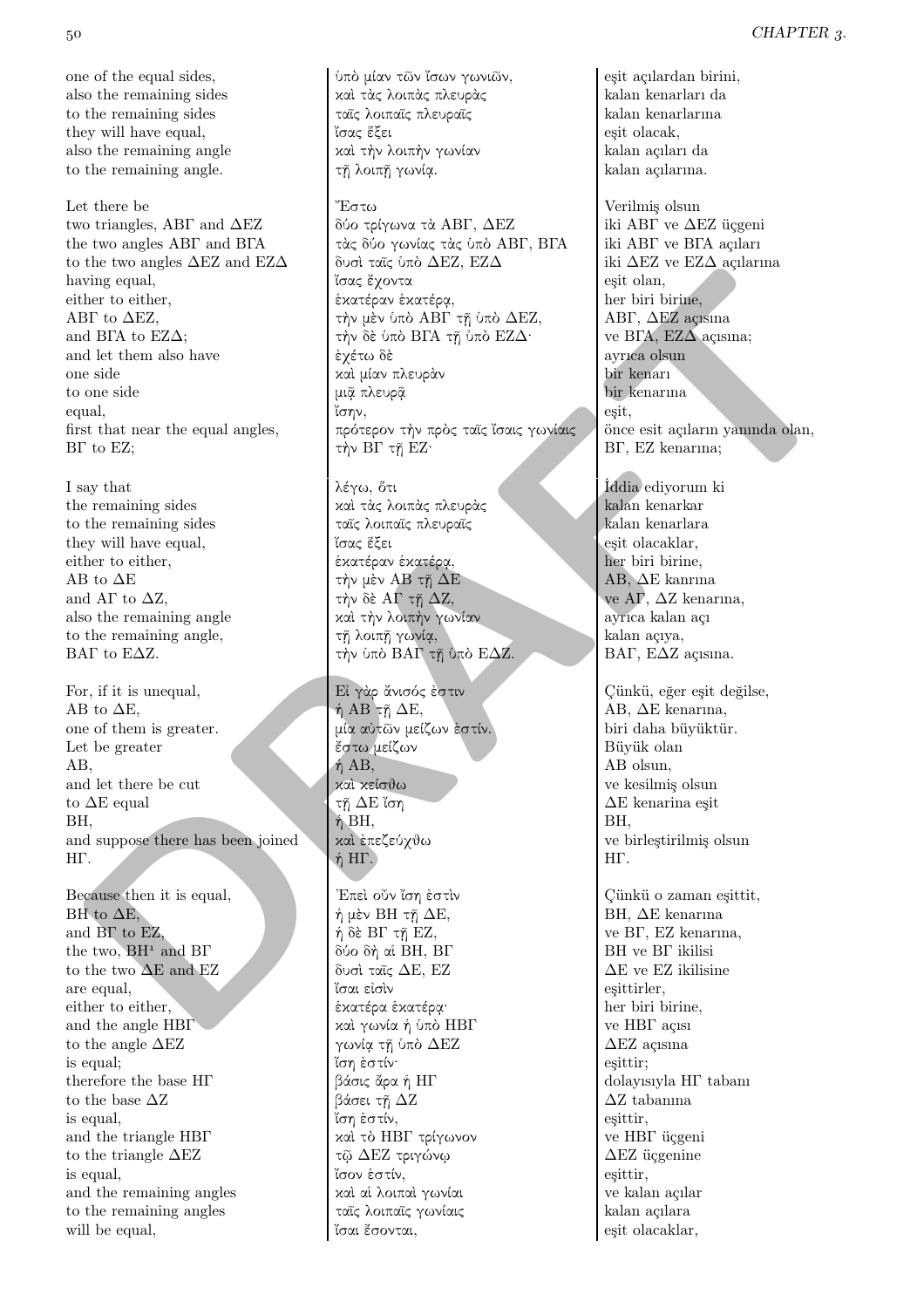#### $3.26.$  3.3.18

those that the equal sides subtend. ὑφ᾿ ἃς αἱ ἴσαι πλευραὶ ὑποτείνουσιν· eşit kenarların karşıladıkları. Equal therefore is angle ΒΓΑ (*το*η ἄρα ή ὑπὸ ΗΓΒ γωνία (Esittir dolayısıyla ΒΓΑ açısı to ΔΖΕ.  $\lceil \tau \tilde{\eta} \rceil$  or  $\Delta$ ZE.  $\Delta$  ΔΖΕ açısına. But ΔΖΕ  $\delta \lambda \lambda \alpha \eta$  υπό ΔΖΕ Ama ΔΖΕ, to ΒΓΑ (BΓΑ αςιsina) τῆ ὑπὸ ΒΓΑ (BΓΑ αςιsina) is supposed equal; ὑπόκειται ἴση· eşit kabul edilmişti therefore also ΒΓΗ καὶ ἡ ὑπὸ ΒΓΗ ἄρα dolayısıyla ΒΓΗ de to ΒΓΑ (τῆ ὑπὸ ΒΓΑ (BITA açısına) is equal,  $\lceil \text{ση ε} \sigma \tau \mathbf{w}, \rceil$ which is impossible.  $\delta \pi \epsilon \rho \delta \delta \nu \alpha \tau \sigma \nu$ . ki bu imkansızdır. Therefore it is not unequal,  $\begin{vmatrix} \text{o} \cdot \text{v} & \text{a} \cdot \text{v} \\ \text{c} \cdot \text{v} & \text{c} \cdot \text{v} \end{vmatrix}$   $\begin{vmatrix} \text{c} \cdot \text{c} & \text{d} \cdot \text{c} \\ \text{d} \cdot \text{v} & \text{d} \cdot \text{v} \end{vmatrix}$   $\begin{vmatrix} \text{d} \cdot \text{c} & \text{e} \\ \text{e} \cdot \text{c} & \text{f} \end{vmatrix}$   $\begin{vmatrix} \$ AB to  $\Delta E$ .  $\hat{\eta}$  AB  $\tau \tilde{\eta} \Delta E$ . AB,  $\Delta E$  kenarina. Therefore it is equal. ἴση ἄρα. Doalyısıyla eşittir. It is also the case that ἔστι δὲ καὶ Ayrıca durum şöyledir; BΓ to EZ is equal;  $\hat{\eta}$  BΓ τ $\tilde{\eta}$  EZ (ση·  $\qquad \qquad$  BΓ, EZ kenarına eşittir; then the two AB and BΓ (δύο δὴ αί AB, BΓ δύο δη ο zaman AB ve BΓ ikilisi to the two  $\Delta E$  and EZ  $\delta \text{vol} \text{tan} \Delta E$ , EZ  $\Delta E$ , EZ  $\Delta E$  ve EZ ikilisine are equal, in the case of  $\sim$  (του είσὶν σαι είσὶν σαι εξεττέπει, το eşittirler, either to either; **Εκατέρα έκατέρα** εκατέρα εκατέρα εκατέρα εκατέρα (her biri birine; also the angle ABΓ (καὶ γωνία ἡ ὑπὸ ABΓ (ABΓ açısı da to the angle ΔΕΖ γωνίᾳ τῇ ὑπὸ ΔΕΖ ΔΕΖ açısına is equal; ἐστιν ἴση· eşittir; therefore the base ΑΓ βάσις ἄρα ἡ ΑΓ dolayısıyla ΑΓ tabanı to the base  $\Delta Z$  βάσει τῆ  $\Delta Z$   $\Delta Z$  tabanına is equal,  $\qquad \qquad$  (ση έστίν, esittir, esittir, and the remaining angle ΒΑΓ | καὶ λοιπὴ γωνία ἡ ὑπὸ ΒΑΓ | ve kalan ΒΑΓ açısı to the remaining angle  $E\Delta Z$   $\qquad \qquad$  τῆ λοιπῆ γωνία τῆ ὑπὸ Ε $\Delta Z$  kalan Ε $\Delta Z$  açısına is equal.  $\lvert \text{τ} \rvert$  (ση ἐστίν.

But then again let them be  $\lambda\lambda\lambda\alpha\delta\eta\pi\alpha\lambda\upsilon\delta\sigma\tau\omega\sigma\alpha\nu$  Ama o zaman, yine olsunlar — [those angles] equal sides  $\alpha$  ὑπὸ τὰς ἴσας γωνίας πλευραὶ — kenarlar eşit [açıları] subtending— ὑποτείνουσαι κarşılayan equal,  $\vert$  <sup> $\vert$ </sup>  $\sigma$ αι,  $\vert$   $\vert$  esit,  $\vert$  esit, as AB to  $\Delta E$ ;  $\qquad \qquad \& \zeta \, \hat{\eta} \, AB \, \tau \tilde{\eta} \, \Delta E$  AB,  $\Delta E$  kenarına gibi; I say again that  $\lambda \in \mathcal{X}$  λέγω πάλιν, ὅτι Yine iddia ediyorum ki also the remaining sides καὶ αἱ λοιπαὶ πλευραὶ kalan kenarlar da to the remaining sides  $\tau$ αῖς λοιπαῖς πλευραῖς kalan kenarlara will be equal, (<del>«ται έσονται, επιλε</del>ιμένης επιλεύθες» (προσωπικά της επιλεύθες επιλεύθες επιλεύθες επιλεύθες επι AΓ to ΔZ,  $\hat{\eta}$  μέν ΑΓ τ $\tilde{\eta}$  ΔZ,  $\hat{\eta}$  AΓ, ΔZ kenarına and BΓ to EZ,  $\eta \delta \epsilon$  BΓ τ $\tilde{\eta}$  EZ venarina and also the remaining angle ΒΑΓ | καὶ ἔτι ἡ λοιπὴ γωνία ἡ ὑπὸ ΒΑΓ | ve kalan ΒΑΓ açısı da to the remaining angle  $EΔZ$  (τῆ λοιπῆ γωνία τῆ ὑπὸ  $EΔZ$  kalan  $EΔZ$  açısına

For, if it is unequal, Εἰ γὰρ ἄνισός ἐστιν Çünkü, eğer eşit değil ise, BΓ to EZ,  $\hat{\eta}$  BΓ τ $\tilde{\eta}$  EZ,  $\hat{\eta}$  BΓ, EZ kenarına, one of them is greater. μία αὐτῶν μείζων ἐστίν. biri daha büyüktür. Let be greater,<br>
<sup>ἔστω</sup> μείζων,<br>
εἶ δυνατόν,<br>
εἶ δυνατόν,<br>
<sub>ε</sub> δυνατόν,<br>
<br>
eğer mümkünse, if possible, εἰ δυνατόν, eğer mümkünse, BΓ,  $\vert \eta \vert$  BΓ,  $\vert$  BΓ,  $\vert$  BΓ,  $\vert$  BΓ,  $\vert$ and let there be cut  $\begin{array}{c|c}\n\downarrow\n\end{array}$  καὶ κείσθω ve kesilmiş olsun to ΕΖ equal τῇ ΕΖ ἴση ΕΖ kenarına eşit  $B\Theta$ ,  $\qquad \qquad \mid \mathfrak{h} \, B\Theta$ ,  $\qquad \qquad \mid B\Theta$ ,  $A\Theta$ . (Aeronarinin. Aeronarining and  $A\Theta$ . Because also it is equal  $\alpha \in \mathbb{R}$  καὶ ἐπὲι ἴση ἐστὶν  $\alpha \in \mathbb{R}$  Ayrıca eşit olduğundan

is equal.  $\qquad \qquad$  τον έστίν.  $\qquad \qquad$  esittir.

incredient is not incredient in the spin later of the spin later of the spin later of the spin later of the spin later of the spin later of the spin later of the spin later of the spin later of the spin later of the spin the lesser to the greater,  $\hat{\eta} \hat{\epsilon} \lambda \hat{\alpha} \sigma \omega \nu \tau \hat{\eta} \mu \epsilon \zeta \sigma \omega \nu \quad \text{daha küçük olan daha büyük olana,$ and suppose there has been joined | καὶ ἐπεζεύχθω | ve kabul edilsin birleştirilmiş olduğu

 $-$ ΒΘ to EZ  $| \n\mathcal{L}$  | ή μὲν ΒΘ τῆ EZ  $|$  -BΘ, EZ kenarına

Fitzpatrick considers this way of denoting the line to be a 'mistake'; apparently he thinks Euclid should (and perhaps did originally) write HB, for parallelism with  $\Delta E$ . But HB and BH are the same line, and for all we know, Euclid preferred to write ΒΗ because it was in alphabetical order. Netz  $[12, Ch. 2]$  studies the general

Greek mathematical practice of using the letters in different order for the same mathematical object. He concludes that changes in order are made on purpose, though he does not address examples like the present one.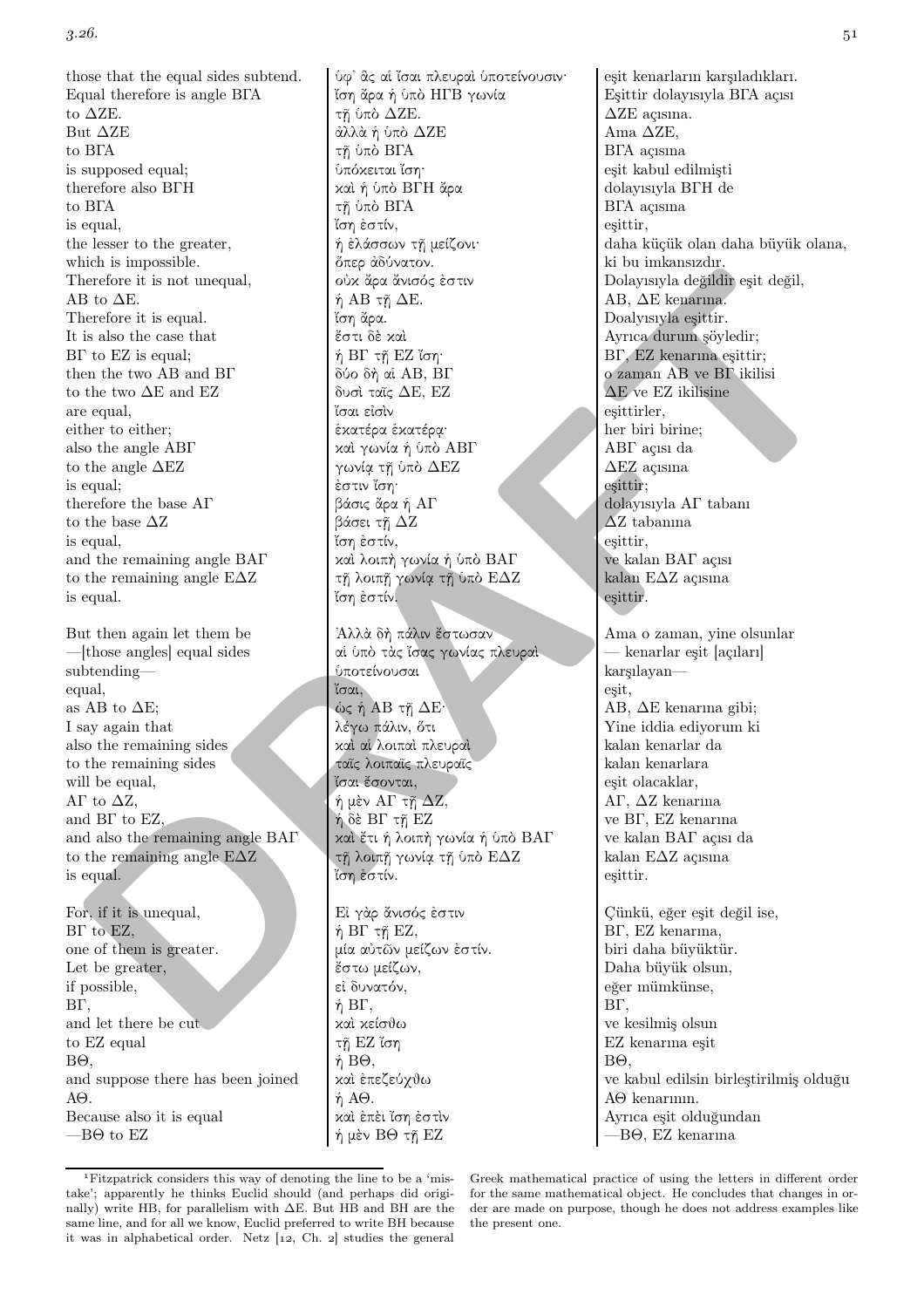and AB to  $\Delta E$ ,  $\hat{\eta}$  δὲ AB τῆ  $\Delta E$ ,  $\hat{\eta}$  ve AB,  $\Delta E$  kenarına to the base  $\Delta Z$   $\beta$ άσει τῆ  $\Delta Z$ and the remaining angles  $\vert x\alpha\vert \dot{\alpha}$   $\lambda$ οιπαὶ γωνίαι And it is also,  $\frac{\dot{\epsilon} \sigma \tau \iota}{\hbar AB}$ to the remaining angle  $E\Delta Z$   $\tau$  π λοιπὴ γωνία τῆ ὑπὸ  $E\Delta Z$ 

one of the equal sides, 
states (διαντῶν ἴσων γωνιῶν, esit açılardan birini;

(romain the equal sides)<br>
and the considering angles was at a burst result of the considering angles<br>
the the considering angles<br>
the equal sides  $\frac{1}{2}$  and  $\frac{1}{2}$  and  $\frac{1}{2}$  and  $\frac{1}{2}$  and  $\frac{1}{2}$  and  $\frac{$ then the two AB and  $B\Theta$   $\delta \delta \phi \propto AB$ ,  $B\Theta$   $AB \to AB$   $AB \vee BC$ to the two  $\Delta E$  and  $EZ$   $\delta \nu \sigma i \tau \alpha \bar{\alpha} \Delta E$ ,  $EZ$   $\Delta E$   $\Delta E$  ve EZ ikilisine are equal, in the case of the contract in the contract of the contract of the contract of the contract of the contract of the contract of the contract of the contract of the contract of the contract of the contract of the either to either; είναι έκατέρα έκαρέρα· her biri birine; her biri birine; and they contain equal angles;  $\vert \times \alpha \rangle$  γωνίας ἴσας περιέχουσιν· ama içerirler eşit açıları; therefore the base AΘ βάσις ἄρα ἡ ΑΘ dolaysiyla AΘ tabanı to the base  $\Delta Z$  base  $\Delta Z$  fabanına is equal,  $\lceil \text{ση ε} \sigma \tau \mathbf{w}, \rceil$ and the triangle AB $\Theta$  (καὶ τὸ AB $\Theta$  τρίγωνον (ve AB $\Theta$  üçgeni to the triangle ΔΕΖ  $\begin{bmatrix} \tau \tilde{\omega} \Delta EZ \tau \rho \nu \tilde{\omega} \nu \varphi \\ \tau \tilde{\omega} \Delta EZ \tau \rho \nu \tilde{\omega} \nu \varphi \end{bmatrix}$   $\begin{bmatrix} \Delta EZ \tau \tilde{\omega} \nu \varphi \\ \Delta EZ \tau \tilde{\omega} \nu \varphi \\ \Delta EZ \tau \tilde{\omega} \nu \varphi \end{bmatrix}$ ίσον ἐστίν,<br>
καὶ αἱ λοιπαὶ γωνίαι<br>
ve kalan acılar to the remaining angles  $\lceil \frac{\text{tan} \times \text{tan} \times \text{tan}}{\text{tan} \times \text{tan}} \times \text{tan} \times \text{tan}} \rceil$  kalan acılara are equal, in the contract is a contract in the contract of estimate in the estimate of estimate in the estimate of  $\alpha$  is a contract of estimate of estimate in the estimate of estimate in the estimate of estimate in the which the equal sides ὑφ᾿ ἃς αἱ ἴσας πλευραὶ eşit kenarların subtend. 
subtend. 
in the brother is the brother in the brother in the brother in the karsiladikları. Therefore equal is  $\lvert \tilde{c} \rvert$  (ση ἄρα ἐστὶν Dolayısıyla eşittir angle ΒΘΑ ἡ ὑπὸ ΒΘΑ γωνία ΒΘΑ, to ΕΖΔ.  $\lceil \tau \tilde{\eta} \rceil$  ὑπὸ ΕΖΔ.  $\lceil \tau \tilde{\eta} \rceil$  το ΕΖΔ. ΕΖΔ açısına. But ΕΖΔ  $\partial \lambda \lambda \dot{\alpha} \dot{\eta} \dot{\delta} \pi \dot{\delta} E Z \Delta$  Ama ΕΖΔ, to BΓA  $\tau$ ῆ ὑπὸ BΓA  $\Box$  BΓA açısına is equal; ἐστιν ἴση· eşittir; then of triangle ΑΘΓ τριγώνου δὴ τοῦ ΑΘΓ o zaman ΑΘΓ üçgeninin the exterior angle ΒΘΑ | ή ἐκτὸς γωνία ή ὑπὸ ΒΘΑ | ΒΘΑ dış açısı is equal  $\delta$  (esittir to the interior and opposite  $\left[\tau\tilde{\eta}\right]$  έντὸς καὶ ἀπεναντίον iç ve karşıt BΓΑ; Γή ὑπὸ ΒΓΑ<sup>·</sup> Γῆ ὑπὸ ΒΓΑ<sup>·</sup> ΒΓΑ açısına; which is impossible.  $\delta \pi \epsilon \rho \delta \delta \gamma \delta \nu \sigma \sigma \nu$  ki bu imkansızdır. Therefore it is not unequal,  $\int \text{a} \times \text{b} \times \text{c} \times \text{c} \times \text{d} \times \text{d} \times \text{d} \times \text{d} \times \text{e} \times \text{d} \times \text{e} \times \text{f} \times \text{f} \times \text{f} \times \text{g} \times \text{g} \times \text{g} \times \text{g} \times \text{g} \times \text{g} \times \text{g} \times \text{g} \times \text{g} \times \text{g} \times \text{g} \times \text{g} \times \text{g} \times$ BΓ to EZ;  $\hat{\eta}$  BΓ τ $\tilde{\eta}$  EZ·  $\hat{\eta}$  BΓ, EZ kenarına; therefore it is equal. <sup>[ (ση άρα.</sup> [ <sup>2</sup> ασα | <sup>2</sup> ασα | δε καλ | <sup>2</sup> ασα | <sup>2</sup> ασα | <sup>2</sup> ασα | <sup>2</sup> ασα | <sup>2</sup> ενώ | <sup>2</sup> ενώ | <sup>2</sup> ενώ | <sup>2</sup> ενώ | <sup>2</sup> ενώ | 2020 | 2020 | 2020 | 2020 | 2020 | 2020 | 2020 | 2020 | 2020 | 2  $AB$ ,  $\hat{\eta} AB$  AB  $AB$ , to  $\Delta E$ ,  $\tau \tilde{p} \Delta E$   $\Delta E$   $\Delta E$  kenarına, equal. esittir. equal. esittir. Then the two AB and BΓ δύο δή αί AB, BΓ (O zaman AB ve BΓ ikilisi to the two  $\Delta E$  and  $EZ$  δύο ταΐς  $\Delta E$ ,  $EZ$   $\Delta E$   $\Delta E$  ve EZ ikilisine are equal, in the case of τρόπο είσαι είσαι είσαι είσαι είσαι είσαι είσαι είσαι είσαι είσαι είσαι είσαι είσαι ε either to either;  $\left\{\frac{\epsilon}{\alpha} \times \frac{\epsilon}{\alpha} \times \frac{\epsilon}{\alpha} \times \frac{\epsilon}{\alpha} \times \frac{\epsilon}{\alpha} \times \frac{\epsilon}{\alpha} \times \frac{\epsilon}{\alpha} \times \frac{\epsilon}{\alpha} \times \frac{\epsilon}{\alpha} \times \frac{\epsilon}{\alpha} \times \frac{\epsilon}{\alpha} \times \frac{\epsilon}{\alpha} \times \frac{\epsilon}{\alpha} \times \frac{\epsilon}{\alpha} \times \frac{\epsilon}{\alpha} \times \frac{\epsilon}{\alpha} \times \frac{\epsilon}{\alpha} \times \frac{\epsilon}{\alpha} \times \frac{\epsilon}{\alpha} \times \frac{\epsilon}{\alpha} \$ and equal angles καὶ γωνίας ἴσας εξεί açılar they contain; in the περιέχουσι· icerirler; in the intervention of  $\alpha$  intervention is a set of  $\alpha$  intervention of  $\alpha$  is a set of  $\alpha$  intervention of  $\alpha$  is a set of  $\alpha$  intervention of  $\alpha$  is a set of  $\alpha$  is a therefore the base AΓ βάσις ἄρα ή ΑΓ dolayısıyla AΓ tabanı to the base ΔΖ βάσει τῇ ΔΖ ΔΖ tabanına is equal,  $\check{a}$  is equal,  $\check{b}$  is equal,  $\check{c}$  is equal,  $\check{c}$  is equal, and triangle ABΓ (καὶ τὸ ABΓ τρίγωνον (ve ABΓ üçgeni to triangle ΔΕΖ τῷ ΔΕΖ τριγώνῳ ΔΕΖ üçgenine  $\begin{array}{c|c}\n \text{is equal,} \\
 \hline\n \end{array}$   $\begin{array}{c|c}\n \text{is equal,} \\
 \end{array}$ and the remaining angle  $\beta A\Gamma$  (καὶ λοιπὴ γωνία ἡ ὑπὸ ΒΑΓ ve kalan ΒΑΓ açısı<br>to the remaining angle  $\beta \Delta Z$  (κalan ΕΔΖ acısına) is equal.  $\vert \tilde{\omega} \vert$  (ση.  $\vert \tilde{\omega} \vert$ ). If therefore two triangles <sup>7</sup>Εάν ἄρα δύο τρίγωνα Εğer, dolayısıyla, iki üçgenin two angles τὰς δύο γωνίας είναι του επιλεύταση του Εξετρικού του τρίγωνα και το προσπολικό των προσπολικών του τρίγωνα και το προσπολικό των τὰς δύο γωνίας iki açısı to two angles δυσὶ γωνίαις iki açısına have equal,  $\frac{1}{\cos \xi}$   $\frac{1}{\cos \xi}$   $\frac{1}{\cos \xi}$  esitse, either to either,  $\left| \text{ } \right|$  έκατέραν έκατέρα her biri birine, and one side καὶ μίαν πλευρὰν ve bir kenar to one side  $\mu\tilde{\alpha} \pi \lambda \epsilon \nu \rho \tilde{\alpha}$  bir kenara equal, equal, ign estise, equal, ign estise, either that near the equal sides  $\eta$ τοι τὴν πρὸς ταῖς ἴσαις γωνίαις, ya eşit açıların arasında olan or that subtending  $\hat{\eta}$  τὴν ὑποτείνουσαν γ γa da karşılayan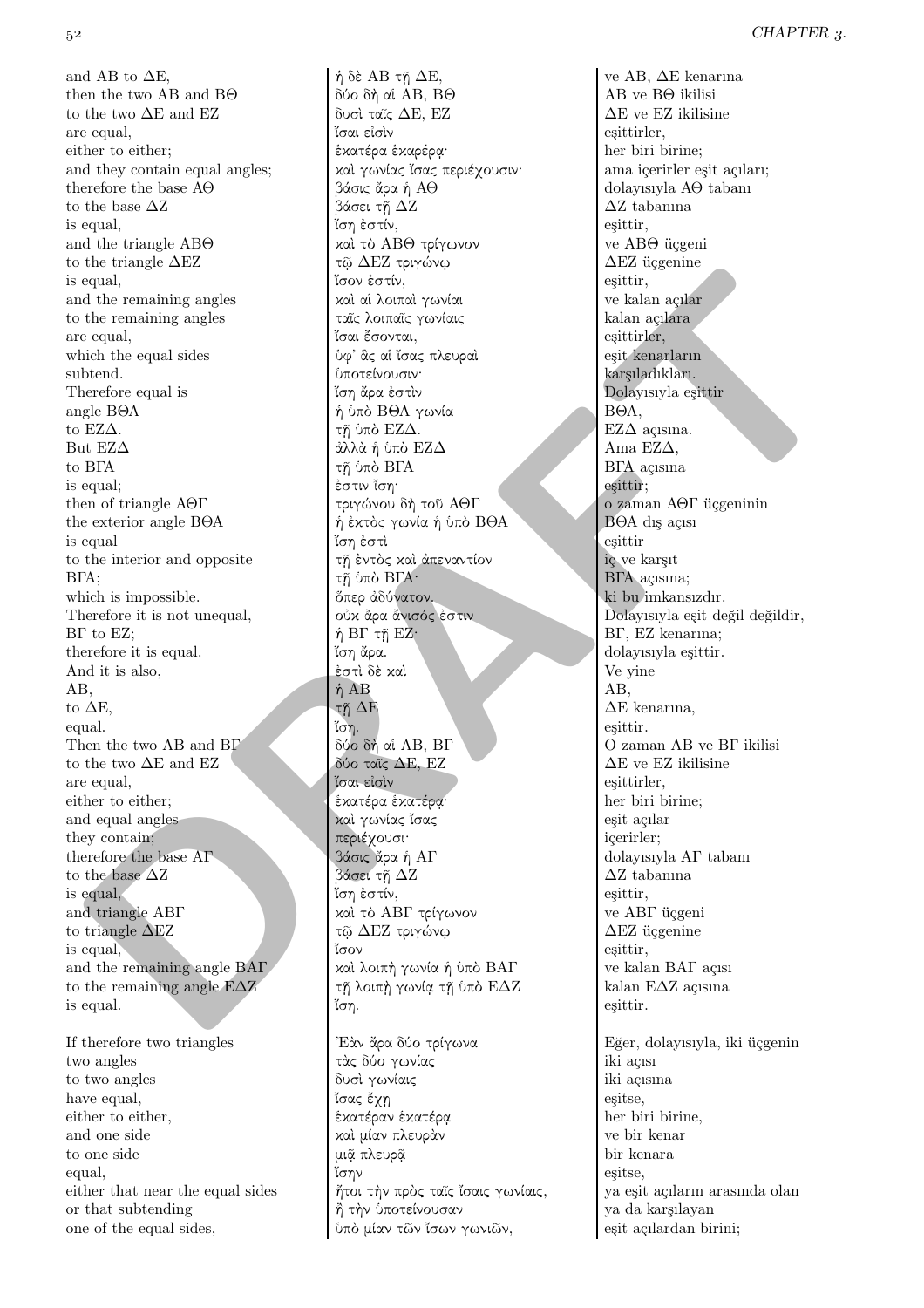..27<br>
an two s-including<br>
and two s-including and the s-material angle of the s-material angle of the s-material<br>
and the s-material angle of the s-material angle of the s-material<br>
and the s-material angle of the s-mater also the remaining sides  $\vert x\alpha\vert \tau\alpha\varsigma$  λοιπὰς πλευρὰς kalan kenarları da to the remaining sides  $\tau_{\alpha\zeta}$  λοιπαῖς πλευραῖς και kalan kenarlarına they will have equal,  $\frac{1}{\cos \epsilon}$  (σας έξει esit olacak, also the remaining angle  $\vert x\alpha\vert \tau\gamma\lambda$  λοιπὴν γωνίαν kalan açıları da to the remaining angle;  $\lceil \tau \tilde{\eta} \rangle$  λοιπ $\tilde{\eta} \gamma$ ωνία· kalan açılarına; —just what it was necessary to show. ὅπερ ἔδει δεῖξαι. — gösterilmesi gereken tam buydu. Α  $B \longrightarrow T$ Δ  $E \sim Z$ Η Θ 3.27 If on two straights **If on two straights**  $\mathbf{E}$  Eğer iki doğru üzerine

#### a straight falling  $\left| \right|$  εὐθεῖα ἐμπίπτουσα düşen bir doğrunun the alternate angles  $\lceil \frac{\vec{\alpha}}{\vec{\alpha}} \times \frac{\vec{\alpha}}{\vec{\alpha}} \times \frac{\vec{\alpha}}{\vec{\alpha}} \times \frac{\vec{\alpha}}{\vec{\alpha}} \times \frac{\vec{\alpha}}{\vec{\alpha}} \times \frac{\vec{\alpha}}{\vec{\alpha}} \times \frac{\vec{\alpha}}{\vec{\alpha}} \times \frac{\vec{\alpha}}{\vec{\alpha}} \times \frac{\vec{\alpha}}{\vec{\alpha}} \times \frac{\vec{\alpha}}{\vec{\alpha}} \times \frac{\vec{\alpha}}{\vec{\alpha}} \times \frac{\vec{\alpha}}{\vec{\alpha}} \times \frac{\vec{\alpha}}{\vec{\alpha}} \times \frac{\vec{\alpha}}{\vec{\alpha}} \times$ equal to one another <sup>[</sup> ἴσας ἀλλήλαις birbirine esitse] make,  $\pi$  ποιῆ, ποιῆ, birbirine paralel olacak parallel will be to one another παράλληλοι ἔσονται ἀλλήλαις doğrular. the straights.  $\alpha$  εὐθεῖαι.

For, on the two straights Eic γὰρ δύο εὐθείας Cünkü, iki doğru üzerine, AB and ΓΔ  $\uparrow$   $\uparrow$   $\downarrow$  τὰς ΑΒ, ΓΔ  $\downarrow$  AB ve ΓΔ, [suppose] the straight falling,  $\qquad$  [εὐθεῖα ἐμπίπτουσα [kabul edilsin] düşen, [namely] ΕΖ, ἡ ΕΖ ΕΖ doğrusunun, the alternate angles  $\tau\alpha\zeta\gamma\alpha\lambda\alpha\xi\gamma\omega\nu\alpha\zeta$  ters AEZ and EZΔ  $\tau \propto \tau$  πὸ AEZ, EZΔ  $\lambda$  AEZ ve EZΔ acılarını equal to one another <sup>(</sup><del>ἴσας ἀλλήλαις</del> birbirine esit) birbirine esit make. ποιείτω· oluşturduğunu.

For if not, Εἰ γὰρ μή, Çünkü eğer değilse, extended,  $\epsilon x \beta \alpha \lambda \lambda \delta \mu \epsilon \nu \alpha$  uzatılmış, AB and ΓΔ will meet,  $\alpha$  AB, ΓΔ συμπεσοῦνται  $AB$  AB ve ΓΔ buluşacaklar, either in the B– $\Delta$  parts,  $\hat{\eta}$ τοι ἐπὶ τὰ Β,  $\Delta$  μέρη  $\eta$  sa B– $\Delta$  parçalarında,  $\eta$  επί τὰ  $\Delta$ , Γ.  $\eta$  επί τὰ  $\Delta$ , Γ. Suppose they have been extended,  $|\dot{\epsilon} \times \beta \epsilon \beta \lambda \eta \sigma \vartheta \omega \sigma \alpha \nu|$  Uzatılmış oldukları kabul edilsin, and let them meet και συμπιπτέτωσαν νε buluşşunlar in the B– $\triangle$  parts  $\Big| \in \mathbb{R}$  λ πίτα Β,  $\triangle$  μέρη  $\Big| B-\triangle$  parçalarında, at Η. κατὰ τὸ Η. Η noktasında. Of the triangle HEZ  $\tau$  τριγώνου δὴ τοῦ HEZ  $\tau$  HEZ üçgeninin the exterior angle AEZ  $\hat{\theta}$  *ή εκτ*ός γωνία ή ύπὸ AEZ  $\hat{\theta}$  AEZ dış açısı is equal  $\vert$  <sup>[</sup>ση ἐστὶ εξίτει επιστηματικό εξίτει εξίτει εξίτει εξίτει εξίτει εξίτει to the interior and opposite τῇ ἐντὸς καὶ ἀπεναντίον iç ve karşıt ΕΖΗ; τῇ ὑπὸ ΕΖΗ· ΕΖΗ aşısına; which is impossible.  $\delta \pi \epsilon \rho \delta \sigma \tau \nu \delta \delta \nu \nu \gamma$  ki bu imkansızdır. Therefore it is not [the case] that  $\int$  οὐχ ἄρα Dolayısıyla şöyle değildir (durum) AB and  $\Gamma\Delta$ ,  $\alpha$   $\Delta F$   $\Delta F$   $AB, \Delta T$   $AB$  ve  $\Gamma\Delta$ , extended,  $\left| \frac{\partial x}{\partial x} \right|$  εκβαλλόμεναι uzatılmış, meet in the Β–Δ parts.  $\sigma$  συμπεσοῦνται ἐπὶ τὰ Β, Δ μέρη. buluşurlar Β–Δ parçalarında. Similarly it will be shown that  $\delta\mu\delta\epsilon \propto \delta\eta\delta\epsilon$  (διακθήσεται, ότι Benzer şekilde gösterilecek ki neither on the A–Γ. (3) οὐδε ἐπὶ τὰ Α, Γ· (3) (3) (3) (3) (3) (3) (3) (3) (4–Γ parçalarında da. Those that in neither parts  $\alpha$  | αίδε έπὶ μηδέτερα τὰ μέρη | Hiçbir parçada meet συμπίπτουσαι bulusmayanlar are parallel;  $\pi \alpha \rho \dot{\alpha} \lambda \eta \lambda o$  είσιν· paraleldir; therefore, parallel is ΑΒ to ΓΔ. παράλληλος ἄρα ἐστὶν ἡ ΑΒ τῇ ΓΔ. dolayısıyla,

I say that  $\lambda$ έγω, ὅτι Iddia ediyorum ki parallel is AB to ΓΔ.  $\pi\alpha\rho\alpha\lambda\gamma\lambda\alpha\zeta\epsilon\sigma\tau\upsilon\eta\Delta B\tau\eta\Gamma\Delta$ . paraleldir AB, ΓΔ doğrusuna.

 $\hat{\eta}$  έπὶ τὰ Α, Γ.  $\eta$  in the A–Γ parçalarında.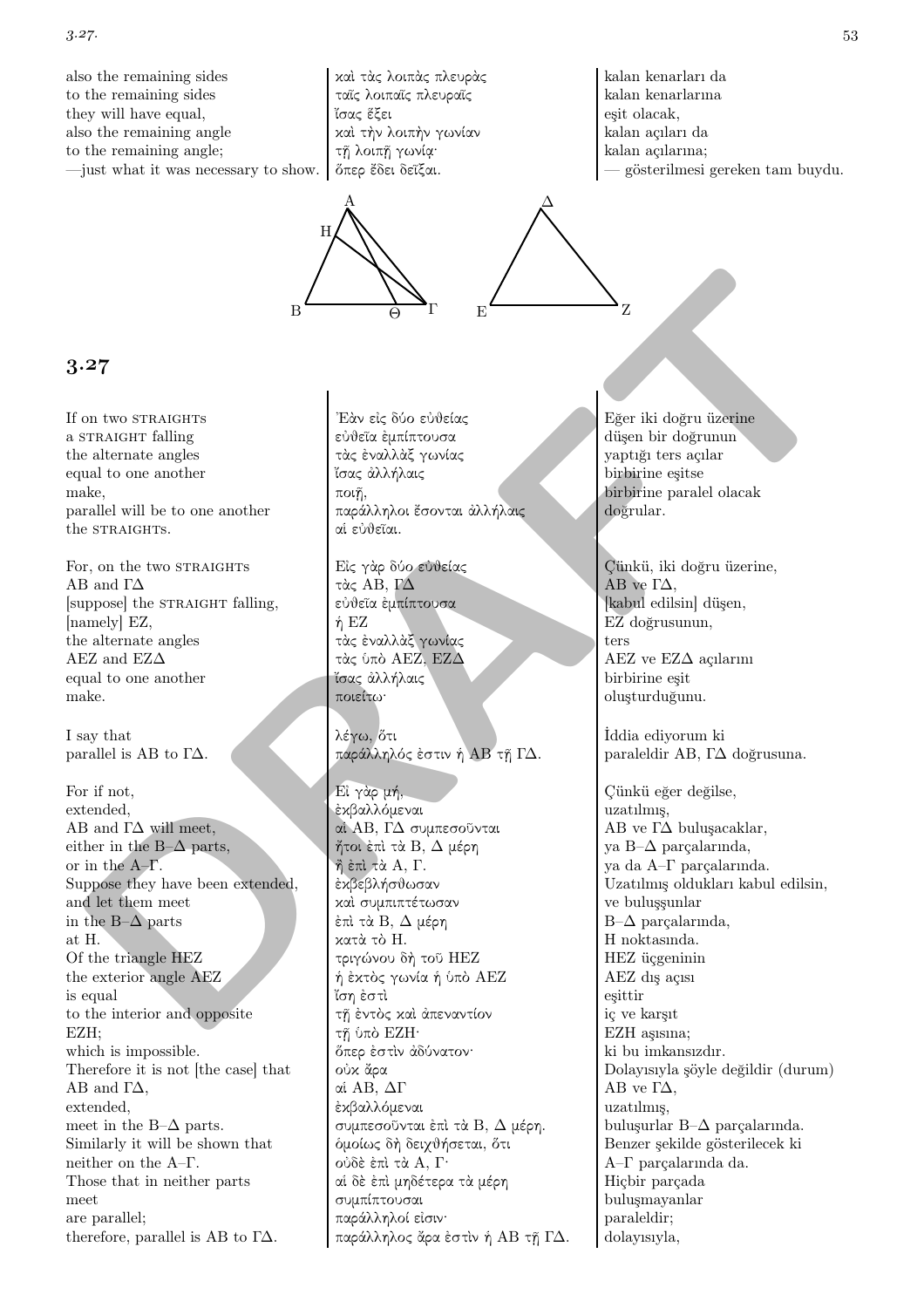paraleldir ΑΒ, ΓΔ doğrusuna.

a straight falling  $\left| \right|$  εὐθεῖα ἐμπίπτουσα düşen bir doğrunun the alternate angles  $\tau\alpha \in \mathcal{L}$  τὰς ἐναλλὰξ γωνίας γωνίας γενική γιαρτιξία ters acidar equal to one another  $\vert$  (σας άλλήλαις birbirine esitse make,  $\pi$  ποιῆ, ποιῆ, birbirine paralel olacak parallel will be to one another παράλληλοι ἔσονται doğrular; the straights;  $\alpha$  εὐθεῖαι· (αι εὐθεῖαι· (aŭ εὐθεῖαι· (aŭ εὐθεῖαι· (aŭ eŭ en en en en en en en en en en en en  $-$ just what it was necessary to show. | ὅπερ ἔδει δεῖξαι.



If therefore on two straights [Eἀν ἄρα εἰς δύο εὐθείας [Eğer, dolayısıyla, iki doğru üzerine

### 3.28

2.38<br>
and the symmetric silicon of the symmetric silicon of the symmetric silicon of the symmetric silicon of the symmetric silicon of the symmetric silicon of the symmetric silicon of the symmetric silicon of the symmetr If on two straights **TE**<sub>I</sub> Eπer iki doğru üzerine **Eğer** iki doğru üzerine a STRAIGHT falling<sup>1</sup> εὐθεῖα ἐμπίπτουσα düşen bir doğru, the exterior angle<br>to the interior and opposite  $\begin{bmatrix} \tau \eta \nu \epsilon \times \tau \delta \varsigma \times \gamma \omega \nu(\alpha \nu) & d\eta \sin \omega \omega \end{bmatrix}$  dis agivi, to the interior and opposite  $\begin{bmatrix} \tau \tilde{\eta} \end{bmatrix}$  έντὸς καὶ ἀπεναντίον iç ve karşıt iç ve karşıt and in the same parts  $\begin{bmatrix} \tau \tilde{\eta} \end{bmatrix}$  έντὸς καὶ ἀπεναντίον  $\begin{bmatrix} \alpha & \alpha & \alpha \\ \alpha & \alpha & \alpha \end{bmatrix}$  iç ve karşıt ve aynı tar and in the same parts  $\vert x\alpha\right\vert \dot{x}\alpha\dot{\alpha}$  πλαι $\dot{\alpha}$  μέρη ve aynı tarafta kalan açıya, make equal,<br>or the interior and in the same parts  $\begin{bmatrix} \n\text{for } y \text{ for } z \text{ or } z \text{ or } z \text{ or } z \text{ or } z \text{ or } z \text{ or } z \text{ or } z \text{ or } z \text{ or } z \text{ or } z \text{ or } z \text{ or } z \text{ or } z \text{ or } z \text{ or } z \text{ or } z \text{ or } z \text{ or } z \text{ or } z \text{ or } z \text{ or } z \text{ or } z \text{ or } z \text{ or } z \text{ or }$ or the interior and in the same parts ἢ τὰς ἐντὸς καὶ ἐπὶ τὰ αὐτὰ μέρη veya iç ve aynı tarafta kalanları, to two RIGHTs δυσὶν ὀρθαῖς iki dik açıya equal,  $\alpha$ ς, eşit, eşit, parallel will be to one another παράλληλοι ἔσονται ἀλλήλαις birbirine paralel olacak the straights. (ai εὐθεῖαι. (ai εὐθεῖαι. (doğrular. For, on the two straights AB and Eic γὰρ δύο εὐθείας τὰς AB, ΓΔ (Günkü, AB ve ΓΔ doğruları üzerine ΓΔ, εὐθεῖα ἐμπίπτουσα ἡ ΕΖ düşen ΕΖ doğrusu the straight falling—EZ— (τὴν ἐχτὸς γωνίαν τὴν ὑπὸ ΕΗΒ = | EHB dış açısını the exterior angle ΕΗΒ τῇ ἐντὸς καὶ ἀπεναντίον γωνίᾳ iç ve karşıt to the interior and opposite angle  $\tau$ <del>ῆ</del> ὑπὸ ΗΘΔ  $\sim$  HθΔ açısına  $H\Theta\Delta$  eşit equal ποιείτω ποιείτω ποιείτω — yaptığı varsayılsın,<br>
ποιείτω προσείτω προσείτων του προσείτων προσείτων προσείτων προσείτων προσείτων προσείτων στη συνεργασία προσειτική στη συνεργασία του στην στη συνεργασία στη συνεργα ή τὰς ἐντὸς καὶ ἐπὶ τὰ αὐτὰ μέρη veya iç ve aynı tarafta kalan, or the interior and in the same parts, τὰς ὑπὸ ΒΗΘ, ΗΘΔ ΒΗΘ ve ΗΘΔ açılarının,  $B$ ΗΘ and  $H$ ΘΔ,  $\delta$ ν δυσικεύου δυσικεύου του iki dik acıya to two RIGHTs and Toxe in the Toxe is a couple of the equal. equal. I say that λέγω, ὅτι İddia ediyorum ki parallel is παράλληλός ἐστιν paraleldir AB to ΓΔ.  $\hat{\eta}$  AB  $\tau \tilde{\eta}$  ΓΔ.  $\hat{\eta}$  AB, ΓΔ doğrusuna. For, since equal is  $\Big|$  Έπει γὰρ ἴση ἐστὶν  $\Big|$  Çünkü, eşit olduğundan **EHB** to HΘΔ,  $\parallel$  **ή** υπό EHB τῆ υπό HΘΔ,  $\parallel$  EHB, HΘΔ acisina, while ΕΗΒ to AHΘ  $\lambda\lambda\alpha\eta\beta\pi\delta$  ΕΗΒ τη ύπο AHΘ aynı zamanda ΕΗΒ, AHΘ açısına is equal,  $\delta$ στιν ἴση,  $\delta$  = εξίτερ, estern, therefore also ΑΗΘ to ΗΘΔ  $\alpha$  λαι ή υπό ΑΗΘ ἄρα τῆ υπό ΗΘΔ dolayısıyla ΑΗΘ de ΗΘΔ açısına is equal; ἐστιν ἴση· eşittir;

parallel therefore is ΑΒ to ΓΔ. παράλληλος ἄρα ἐστὶν ἡ ΑΒ τῇ ΓΔ. paraleldirler dolayısıyla ΑΒ ve ΓΔ.

<sup>1</sup>It is perhaps impossible to maintain the Greek word order comprehensibly in English. The normal English order would be, 'If a straight line, falling on two straight lines'. But the proposition is

and they are alternate;  $\vert x\alpha\ell \rangle$  και είσιν ἐναλλάξ· ve terstirler;

ultimately about the two straight lines; perhaps that is why Euclid mentions them before the one straight line that falls on them.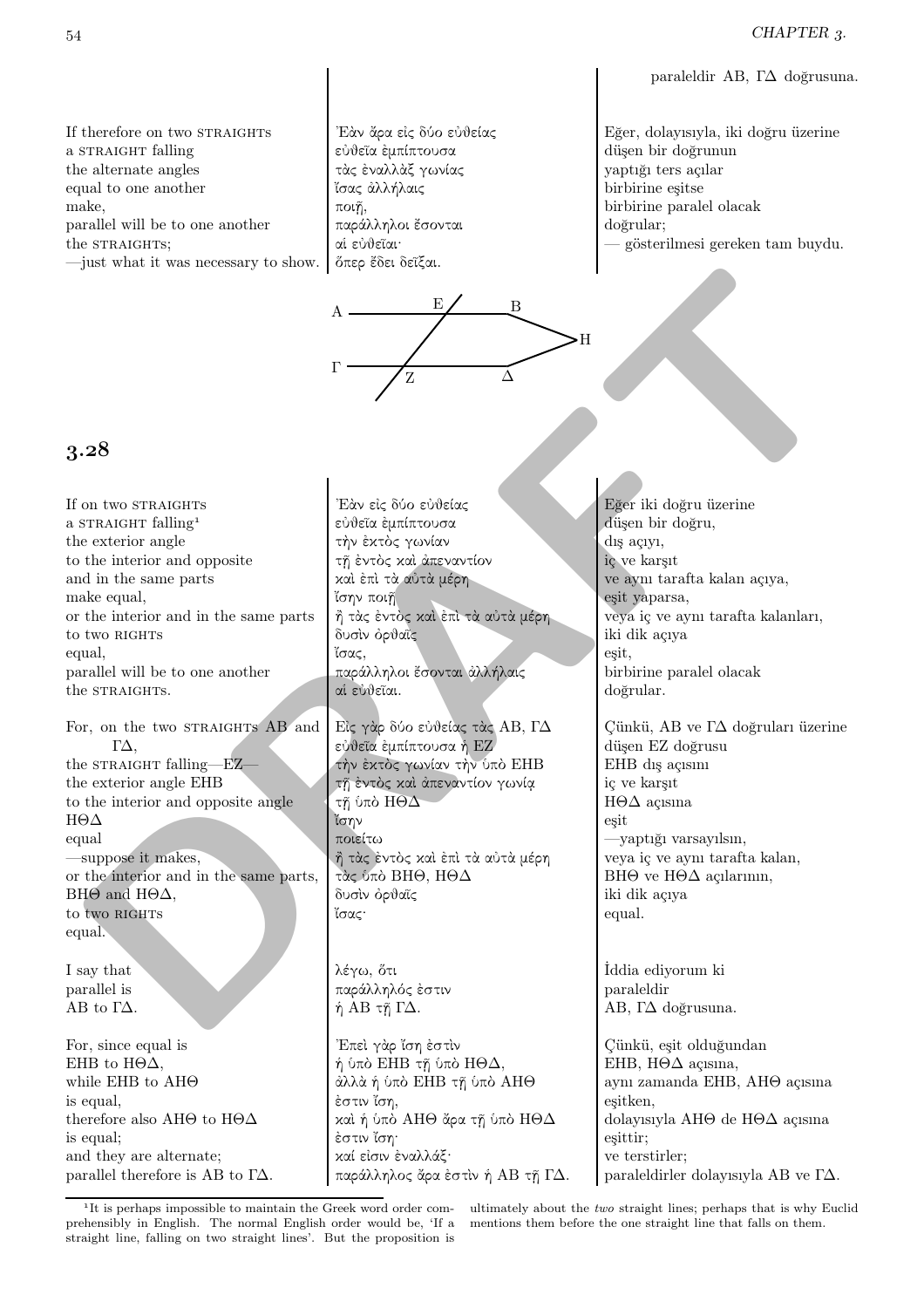$3.29.$  .  $3.55$ 

Alternatively, since ΒΗΘ and ΗΘΔ  $\Pi$ άλιν, ἐπεὶ αί ὑπὸ ΒΗΘ, ΗΘΔ  $\P$  Ya da ΒΗΘ ve ΗΘΔ, to two RIGHTs **ights** iki dik aciva are equal, i.e. in the contract of the contract of the contract of the contract of the contract of the contract of the contract of the contract of the contract of the contract of the contract of the contract of the contra and also are ΑΗΘ and ΒΗΘ εἰσὶ δὲ καὶ αἱ ὑπὸ ΑΗΘ, ΒΗΘ ve ΑΗΘ ve ΒΗΘ de to two RIGHTs **ights ights ights ights ights ights ights ights ights ights ights ights ights ights ights ights ights ights ights ights ights ights ights ights ights ights** equal, equal,  $\delta$   $\delta$  is existence equal, equal, equal, equal, equal, equal, equal, equal, equal, equal, equal, equal, equal, equal, equal, equal, equal, equal, equal, equal, equal, equal, equal, equal, equal, equal, eq therefore AHΘ and BHΘ  $\alpha$  αί ἄρα ὑπὸ AHΘ, BHΘ dolayısıyla AHΘ ve BHΘ, to ΒΗΘ and ΗΘΔ ταῖς ὑπὸ ΒΗΘ, ΗΘΔ ΒΗΘ ve ΗΘΔ açılarına are equal; in the case of the contract of the contract of the contract of the contract of esittirle; suppose the common has been taken | xοινὴ ἀφῃρήσθω | varsayılsın çıkartılmış olduğu ortak away dan bahasa da karena da karena da karena da karena da karena da karena da karena da karena da karena da k —ΒΗΘ;<br>
therefore the remaining AHΘ  $\hat{\phi}$  ὑπὸ ΒΗΘ·  $B$ HΘ açısının;<br>
λοιπὴ ἄοα ἡ ὑπὸ ΑΗΘ  $\phi$  dolavısıvla AHΘ kalanı therefore the remaining AHΘ  $\lambda$ οιπὴ ἄρα ἡ ὑπὸ AHΘ to the remaining  $H\Theta\Delta$   $\lambda$  λοιπῆ τῆ ὑπὸ  $H\Theta\Delta$   $H\Theta\Delta$   $H\Theta\Delta$  kalanına is equal: is equal; ἐστιν ἴση· eşittir also they are alternate;  $\vert x\alpha\vert \sin \psi \sin \lambda\alpha\zeta$ <sup>+</sup> ve bunlar terstirler; parallel therefore are ΑΒ and ΓΔ. παράλληλος ἄρα ἐστὶν ἡ ΑΒ τῇ ΓΔ. paraleldir dolayısıyla ΑΒ ve ΓΔ.

a straight falling  $\left| \right|$  εὐθεῖα ἐμπίπτουσα düşen bir doğru, the exterior angle  $\lceil \tau \dot{\gamma} \rangle$  έκτὸς γωνίαν dış açıyı, to the interior and opposite  $\left[\tau\tilde{\eta}\right]$  έντὸς καὶ ἀπεναντίον  $\left|\right.$  iç ve karşıt and in the same parts  $\vert x\alpha\vert$  έπὶ τὰ αὐτὰ μέρη ve aynı tarafta kalan açıya, make equal, iσην ποιῆ eşit yaparsa, or the interior and in the same parts ἢ τὰς ἐντὸς καὶ ἐπὶ τὰ αὐτὰ μέρη veya iç ve aynı tarafta kalanları, to two RIGHTs δυσὶν ὀρθαῖς iki dik açıya equal,  $\alpha$ ς,  $\beta$ , eşit, eşit, parallel will be to one another παράλληλοι ἔσονται birbirine paralel olacak the straights; and an anti- αιτιστική αποτελείαι από την επιτροποιησή του στο στο στο στο στο στο στο στο στο σ —just what it was necessary to show. | ὅπερ ἔδει δεῖξαι. buydu.

If therefore on two straights <sup>2</sup> Έαν ἄρα εἰς δύο εὐθείας Eğer dolayısıyla iki doğru üzerine



 $A \longrightarrow B$ 

 $\rm\dot{H}$ 

Ε

 $\Gamma \rightarrow \Delta$ 

J

Ζ

BRO<br>
THOSE THE THE STRIP (5.02) HHO<br>
THE THE STRIP (5.02) HHO<br>
comparison the membring RPB A<br>
space attention of MB Associated the strategy of  $\frac{1}{2}$  and  $\frac{1}{2}$  and  $\frac{1}{2}$  and  $\frac{1}{2}$  and  $\frac{1}{2}$  and  $\frac{1}{2$ 

#### 3.29

The STRAIGHT falling on parallel Ή είς τὰς παραλλήλους εὐθείας εὐθεῖα Paralel doğrular üzerine düşen bir the alternate angles  $\tau$ άς τε έναλλὰξ γωνίας ters açıları makes equal to one another, <sup>[</sup> (σας ἀλλήλαις ποιεῖ birbirine eşit yapar, and the exterior  $\vert x\alpha\vert \tau\gamma\gamma\vert \partial x\tau\gamma\zeta$  ve dış açıyı to the interior and opposite  $\tau_{\tilde{\eta}}$  έντὸς καὶ ἀπεναντίον iç ve karşıt açıya equal, eşit,  $\vert \tilde{c} \rangle$  (σην and the interior and in the same parts | καὶ τὰς ἐντὸς καὶ ἐπὶ τὰ αὐτὰ μέρη | ve iç ve aynı tarafta kalanları to two RIGHTs equal.  $\delta v \partial v \partial \alpha$ ζ ἴσας. iki dik açıya eşit.

For, on the parallel straights Εἰς γὰρ παραλλήλους εὐθείας Çünkü, paralel AB and ΓΔ  $\tau\alpha_S$  AB, ΓΔ  $\tau\alpha_S$  AB, ΓΔ  $\alpha_S$  AB ve ΓΔ doğruları üzerine let the straight EZ fall.  $\int \phi \theta \phi \phi \phi \phi$  εὐθεῖα ἐμπιπτέτω ἡ EZ· EZ doğrusu düşsün.

straights **επιλείτει επιλείτει επιλεί** επιλείται επιλείται επιλείται του συνθέμπιση στο συνθέμπιση στο συνθέμπιση στο συνθέμπιση στο συνθέμπιση στο συνθέμπιση στο συνθέμπιση στο συνθέμπιση στο συνθέμπιση στο συνθέμπιση στ

I say that  $\lambda \xi \gamma \omega$ , ὅτι Iddia ediyorum ki the alternate angles  $\tau$ άς ἐναλλὰξ γωνίας τεις ters AHΘ and HΘΔ  $\tau \propto$   $\tau \propto$   $\frac{1}{2}$  τάς ύπὸ AHΘ, HΘΔ  $\tau$  AHΘ ve HΘΔ açılarını equal equal iσας eşit it makes, ποιεῖ yapar, and the exterior angle ΕΗΓ  $\vert x\alpha\vert \tau\gamma\gamma$  έχτὸς γωνίαν τὴν ὑπὸ ΕΗΒ ve ΕΗΓ dış açısını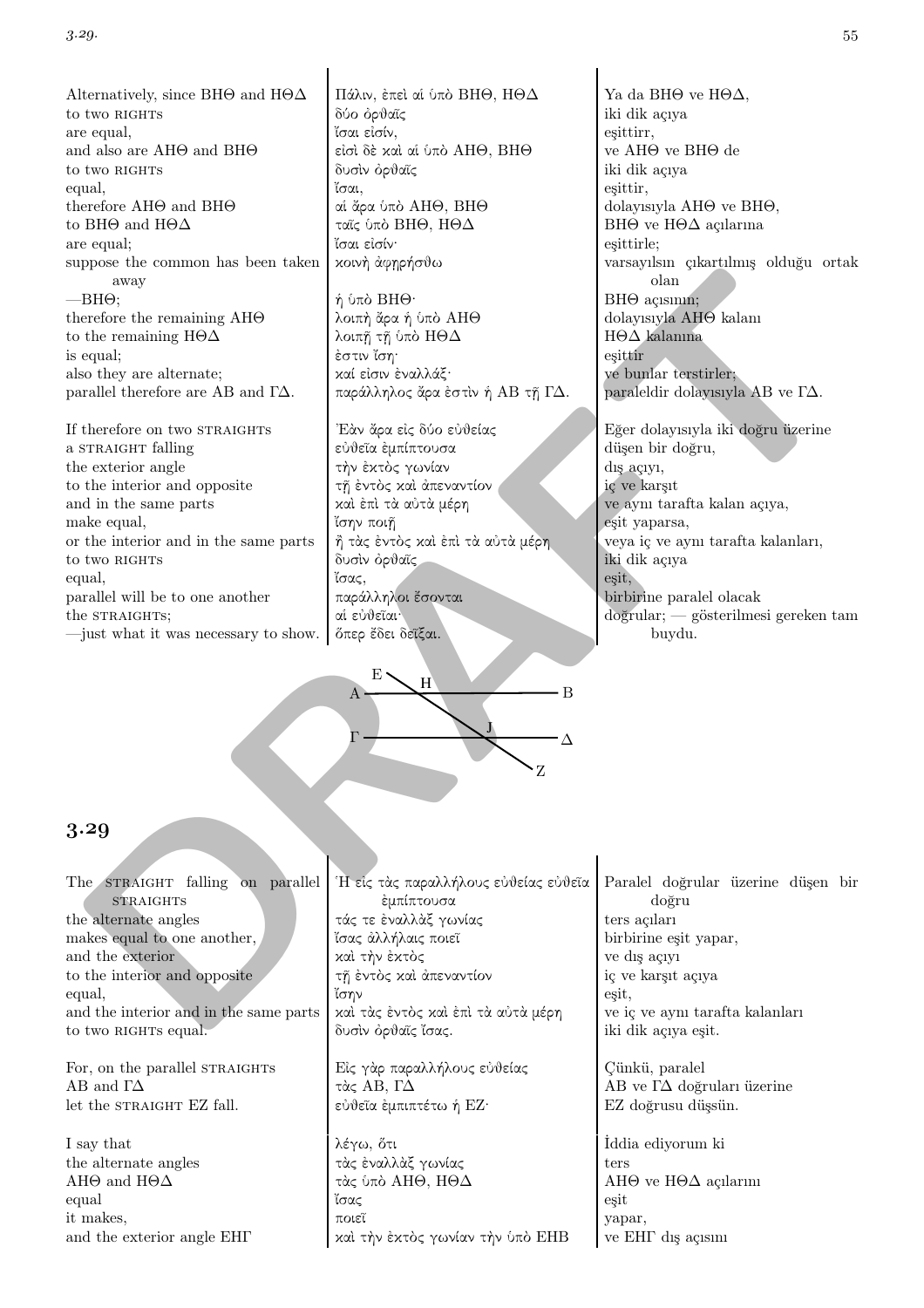ΒΗΘ; ἡ ὑπὸ ΒΗΘ· ΒΗΘ;

falling  $\left| \begin{array}{c} \frac{1}{2} \\ \frac{1}{2} \end{array} \right|$  falling düserken the alternate angles  $\tau$  τάς τε έναλλὰξ γωνίας τε επαρίων της ters açıları makes equal to one another,  $\left\{\begin{array}{c} \text{if } \alpha \in \alpha \land \lambda \land \beta \land \alpha \in \beta \text{ or } \beta \text{ or } \beta \text{ or } \beta \text{ or } \beta \text{ or } \beta \text{ or } \beta \text{ or } \beta \text{ or } \beta \text{ or } \beta \text{ or } \beta \text{ or } \beta \text{ or } \beta \text{ or } \beta \text{ or } \beta \text{ or } \beta \text{ or } \beta \text{ or } \beta \text{ or } \beta \text{ or } \beta \text{ or } \beta \text{ or } \beta \text{ or } \beta \$ and the exterior  $\vert x\alpha\vert \tau\gamma\gamma$  έχτὸς ve dış açıyı to the interior and opposite  $\left| \int_{-\pi}^{\pi} \dot{\epsilon} \nu \dot{\epsilon} \times \dot{\alpha} \dot{\alpha} \pi \epsilon \nu \alpha \nu \dot{\tau} (\nu) \right|$  ic ve karsita equal, equal,  $\qquad \qquad$  esit, and the interior and in the same parts | καὶ τὰς ἐντὸς καὶ ἐπὶ τὰ αὐτὰ μέρη | ve iç ve aynı taraftakileri s to two RIGHTs equal;  $\delta$ υσὶν ὀρθαῖς ἴσας· iki dik açıya eşit;

10.2, the mean of the special and the special and the special and the special and the special and the special and the special and the special and the special and the special and the special and the special and the special to the interior and opposite ΗΘΔ  $\frac{1}{\tau}$  τη έντὸς καὶ ἀπεναντίον τη ὑπὸ ΗΘΔ  $\frac{1}{\tau}$  iç ve karşıt ΗΘΔ açısına  $\alpha$  equal,  $\alpha$  is equal,  $\alpha$  is the contract of  $\alpha$  is the contract of equal, and the interior and in the same parts  $\vert x\alpha\vert \dot{\tau}\alpha\zeta \dot{\tau}$   $\alpha\alpha\zeta \dot{\tau}$   $\alpha\alpha\zeta \dot{\tau}$   $\alpha\alpha\zeta \dot{\tau}$   $\alpha\alpha\zeta$ ΒΗΘ and ΗΘΔ τὰς ὑπὸ ΒΗΘ, ΗΘΔ ΒΗΘ ile ΗΘΔ açılarını to two RIGHTs equal.  $\delta v \partial v \partial \tilde{\alpha} \zeta$  (σας. iki dik açıya eşit. For, if it is unequal,  $\begin{array}{c|c}\n\end{array}$  Ei γὰρ ἄνισός ἐστιν  $\begin{array}{c|c}\n\end{array}$  Cünkü, eğer eşit değilse AHΘ to HΘΔ,  $\hat{\theta}$  in the AHΘ τῆ ὑπὸ HΘΔ,  $\hat{\theta}$  AHΘ, HΘΔ açısına, one of them is greater. μία αὐτῶν μείζων ἐστίν. biri büyüktür. Let the greater be ΑΗΘ; ἔστω μείζων ἡ ὑπὸ ΑΗΘ· Büyük olan ΑΗΘ olsun; let be added in common κοινὴ προσκείσθω eklenmiş olsun her ikisine de BHΘ:<br>
h ύπὸ BHΘ: BHΘ: therefore ΑΗΘ and ΒΗΘ  $\begin{bmatrix} \text{α}i \ \text{α}j \ \text{α}k \ \text{α}k \ \text{α}k \ \text{α}k \ \text{α}k \ \text{α}k \ \text{α}k \ \text{α}k \ \text{α}k \ \text{α}k \ \text{α}k \ \text{α}k \ \text{α}k \ \text{α}k \ \text{α}k \ \text{α}k \ \text{α}k \ \text{α}k \ \text{α}k \ \text{α}k \ \text{α}k \ \text{α}k \ \text{α}k \ \text{α}k \ \text{α}k \ \text{$ are greater. μείζονές εἰσιν. büyüktürler. However, AHO and BHO  $\alpha$   $\alpha$  υπό AHO, BHO Fakat, AHO ve BHO to two RIGHTs **ights δυσ**λούν δρυσία δυσίας **iki** dik aciva equal are. ἴσαι εἰσίν. eşittirler. Therefore [also] ΒΗΘ and ΗΘΔ [kαὶ] αἱ ἄρα ὑπὸ ΒΗΘ, ΗΘΔ [Dolayısıyla ΒΗΘ ve ΗΘΔ [da] than two RIGHTs  $\delta$ ύο ὀρθῶν iki dik açıdan less are. <u>in a seitem seitem seitem seitem seitem seitem seitem seitem seitem seitem seitem seitem seitem seitem seitem seitem seitem seitem seitem seitem seitem seitem seitem seitem seitem seitem seitem seitem seitem se</u> And [straights] from [angles] that αἱ δὲ ἀπ' ἐλασσόνων Ve küçük olanlardan, are less  $\hat{\mathbf{n}}$  δύο όρθῶν iki dik acıdan, than two RIGHTs,  $\frac{\dot{\epsilon}}{2}$ βαλλόμεναι sonsuza uzatılanlar [doğrular], extended to the infinite,  $\left| \begin{array}{c} \epsilon \in \delta \pi \epsilon \infty \end{array} \right|$  birbirinin üzerine düşerler. fall together.  $\Box$  | συμπίπτουσιν· | Dolayısıyla AB ve ΓΔ, Therefore AB and  $\Gamma\Delta$ ,  $\alpha i \propto AB$ ,  $\Gamma\Delta$  uzatılınca sonsuza, extended to the infinite,  $\hat{\epsilon} \times \beta \alpha \lambda \delta \mu \epsilon \nu \alpha$  είς ἄπειρον birbirinin üzerine düşecekler. will fall together.  $\sigma$  συμπεσοῦνται· **Ama onlar birbirinin üzerine düşme-**But they do not fall together,  $\vert$  οὐ συμπίπτουσι δὲ zler, zler, by their being assumed parallel. διὰ τὸ παραλλήλους αὐτὰς ὑποκεῖσθαι· paralel oldukları kabul edildiğinden. Therefore is not unequal  $\phi$ οὐκ ἄρα ἄνισός ἐστιν Dolayısıyla eşit değil değildir<br>AHΘ to HΘΔ. ( $\phi$  ή ὑπὸ AHΘ τῆ ὑπὸ HΘΔ. (AHΘ, HΘΔ açısına.  $\hat{\eta}$  υπο ΑΗΘ τ $\tilde{\eta}$  υπο ΗΘΔ· Therefore it is equal. ἴση ἄρα. Dolayısıyla eşittir. However, AHO to EHB  $\delta\lambda\lambda\alpha\eta$  ὑπὸ AHO τη ὑπὸ EHB Ancak, AHO, EHB açısına is equal; ἐστιν ἴση· eşittir; therefore also ΕΗΒ to ΗΘΔ καὶ ή υπό ΕΗΒ ἄρα τῆ ὑπὸ ΗΘΔ dolayısıyla ΕΗΒ da ΗΘΔ açısına is equal; ἐστιν ἴση· eşittir; let ΒΗΘ be added in common; και κοινή προσκείσθω ή υπό ΒΗΘ· eklenmiş olsun her ikisine de ΒΗΘ; therefore ΕΗΒ and ΒΗΘ (αἱ ἄρα ὑπὸ ΕΗΒ, ΒΗΘ dolayısıyla ΕΗΒ ve ΒΗΘ, to BHΘ and HΘΔ  $\alpha$  ταῖς ὑπὸ BHΘ, HΘΔ  $\alpha$  acularına is equal. <sup>|</sup> <sup>i</sup>σαι εἰσίν. | esittir. But ΕΗΒ and ΒΗΘ (  $\frac{\partial \lambda \lambda}{\partial x}$  αί υπό ΕΗΒ, ΒΗΘ (Ama ΕΗΒ ve ΒΗΘ to two rights δύο ὀρθαῖς iki dik açıya are equal. **i** *ται είσαι είσίν·* **επιστήματε επιστήματε το προσωπικό των επιστήματε επιστήματε επιστήματε επιστήματε επιστήματε το επιστήματε επιστήματε το επιστήματε το επιστήματε το επιστήματε το επιστήματε το επιστήμα** Therefore also ΒΗΘ and ΗΘΔ  $\sim$  | xαὶ αἱ ὑπὸ ΒΗΘ, ΗΘΔ ἄρα | Dolayısıyla ΒΗΘ ve ΗΘΔ da to two RIGHTs δύο ὀρθαῖς iki dik açıya are equal. ignoring in the contract of  $\alpha$  is equal. The equal estimate of  $\alpha$  is equal. Therefore the on-parallel-straights H ἄρα εἰς τὰς παραλλήλους εὐθείας εὐ- Dolayısıyla paralel doğrular üzerine,<br>STRAIGHT straight doğru doğru doğru doğru doğru doğru doğru doğru doğru doğru doğru doğru doğru doğru doğru doğru doğru

—just what it was necessary to show. ὅπερ ἔδει δεῖξαι. — gösterilmesi gereken tam buydu.

 $B$ ΗΘ ve ΗΘΔ acılarından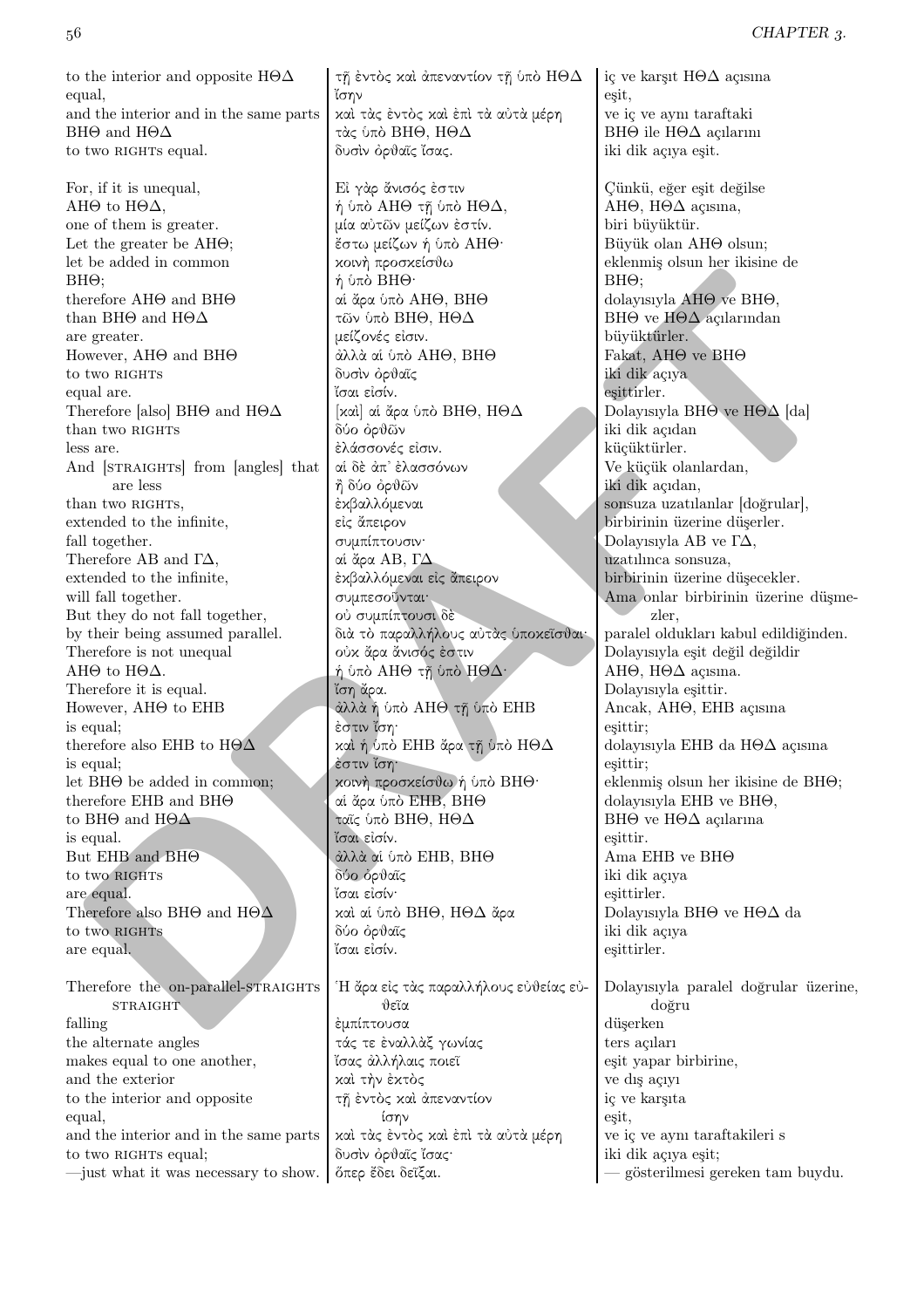

# 3.30

| [STRAIGHTs] to the same STRAIGHT<br>parallel<br>also to one another are parallel.                                                                                                                                                                                                                                                                                                                                                                                                              | Αί τη αύτη εύθεία παράλληλοι<br>και άλλήλαις είσι παράλληλοι.                                                                                                                                                                                                                                                                                                                                       | Aynı doğruya<br>paralel doğrular<br>birbirlerine de paraleldir.                                                                                                                                                                                                                                                                                                                                                                                                                                 |  |
|------------------------------------------------------------------------------------------------------------------------------------------------------------------------------------------------------------------------------------------------------------------------------------------------------------------------------------------------------------------------------------------------------------------------------------------------------------------------------------------------|-----------------------------------------------------------------------------------------------------------------------------------------------------------------------------------------------------------------------------------------------------------------------------------------------------------------------------------------------------------------------------------------------------|-------------------------------------------------------------------------------------------------------------------------------------------------------------------------------------------------------------------------------------------------------------------------------------------------------------------------------------------------------------------------------------------------------------------------------------------------------------------------------------------------|--|
| Let be<br>either of AB and $\Gamma\Delta$<br>to $\Gamma\Delta$ parallel.                                                                                                                                                                                                                                                                                                                                                                                                                       | "Έστω<br>έκατέρα τῶν ΑΒ, ΓΔ<br>τῆ ΕΖ παράλληλος·                                                                                                                                                                                                                                                                                                                                                    | Olsun<br>AB ve $\Gamma\Delta$ doğrularının her biri,<br>$\Gamma\Delta$ doğrusuna paralel.                                                                                                                                                                                                                                                                                                                                                                                                       |  |
| I say that<br>also AB to $\Gamma\Delta$ is parallel.                                                                                                                                                                                                                                                                                                                                                                                                                                           | λέγω, ὄτι<br>καί ή ΑΒ τη ΓΔ έστι παράλληλος.                                                                                                                                                                                                                                                                                                                                                        | Iddia ediyorum ki<br>AB da $\Gamma\Delta$ doğrusuna paraleldir.                                                                                                                                                                                                                                                                                                                                                                                                                                 |  |
| For let fall on them a STRAIGHT, HK.                                                                                                                                                                                                                                                                                                                                                                                                                                                           | Έμπιπτέτω γάρ είς αύτας εύθεϊα ή ΗΚ.                                                                                                                                                                                                                                                                                                                                                                | Çünkü üzerlerine bir HK doğrusu<br>düşmüş olsun.                                                                                                                                                                                                                                                                                                                                                                                                                                                |  |
| Then, since on the parallel STRAIGHTS<br>AB and EZ<br>a STRAIGHT has fallen, [namely] HK,<br>equal therefore is AHK to H $\Theta Z$ .<br>Moreover,<br>since on the parallel STRAIGHTS<br>EZ and $\Gamma\Delta$<br>a STRAIGHT has fallen, [namely] HK,<br>equal is HOZ to HK $\Delta$ .<br>And it was shown also that<br>AHK to $H\Theta Z$ is equal.<br>Also AHK therefore to $\text{H}\text{K}\Delta$<br>is equal;<br>and they are alternate.<br>Parallel therefore is AB to $\Gamma\Delta$ . | Και έπει είς παραλλήλους εύθείας<br>τὰς ΑΒ, ΕΖ<br>εύθεϊα έμπέπτωκεν ή ΗΚ,<br>ίση άρα ή υπό ΑΗΚ τη υπό ΗΘΖ.<br>πάλιν,<br>έπει είς παραλλήλους εύθείας<br>τὰς ΕΖ, Γ $Δ$<br>εύθεϊα έμπέπτωχεν ή ΗΚ,<br>ίση έστιν ή υπό ΗΘΖ τη υπό ΗΚΔ.<br>έδείχθη δὲ καὶ<br>ή ύπο ΑΗΚ τη ύπο ΗΘΖ ίση.<br>χαί ή υπό ΑΗΚ άρα τη υπό ΗΚΔ<br>έστιν ΐση·<br>καί είσιν έναλλάξ.<br>παράλληλος άρα έστιν ή ΑΒ τη Γ $\Delta$ . | O zaman, paralel<br>AB ve EZ doğrularının üzerine<br>bir doğru düşmüş olduğundan, [yani]<br>HK,<br>eşittir dolayısıyla AHK, HOZ açısına.<br>Dahasi,<br>paralel<br>EZ ve $\Gamma\Delta$ doğrularının üzerine<br>bir doğru düşmüş olduğundan, [yani]<br>HK.<br>eşittir HΘZ, HKΔ açısına.<br>Ve gösterilmişti ki<br>AHK, HOZ açısına eşittir.<br>VE AHK dolayısıyla HK $\Delta$ açısına<br>esittir;<br>ve bunlar terstirler.<br>Paraleldir<br>dolayısıyla<br>AB,<br>$\Gamma\!\Delta$<br>doğrusuna. |  |
| Therefore [STRAIGHTS]<br>to the same STRAIGHT<br>parallel<br>also to one another are parallel;<br>-just what it was necessary to show.                                                                                                                                                                                                                                                                                                                                                         | [Αἱ ἄρα<br>τῆ αὐτῆ εὐθεία<br>παράλληλοι<br>και άλλήλαις είσι παράλληλοι·<br>δπερ έδει δεϊξαι.                                                                                                                                                                                                                                                                                                       | Dolayısıyla<br>aynı doğruya paraleller<br>birbirlerine de paraleldir;<br>- gösterilmesi gereken tam buydu.                                                                                                                                                                                                                                                                                                                                                                                      |  |
| $\overline{\mathrm{H}}$<br>$\mathbf B$<br>$\bf{A}$                                                                                                                                                                                                                                                                                                                                                                                                                                             |                                                                                                                                                                                                                                                                                                                                                                                                     |                                                                                                                                                                                                                                                                                                                                                                                                                                                                                                 |  |



 $3.31$ 

to the given straight parallel (τῆ δοθείσῃ εὐθείφ παράλληλον (verilen bir doğruya paralel

Through the given point  $\Delta i \alpha$  τοῦ δοθέντος σημείου Verilen bir noktadan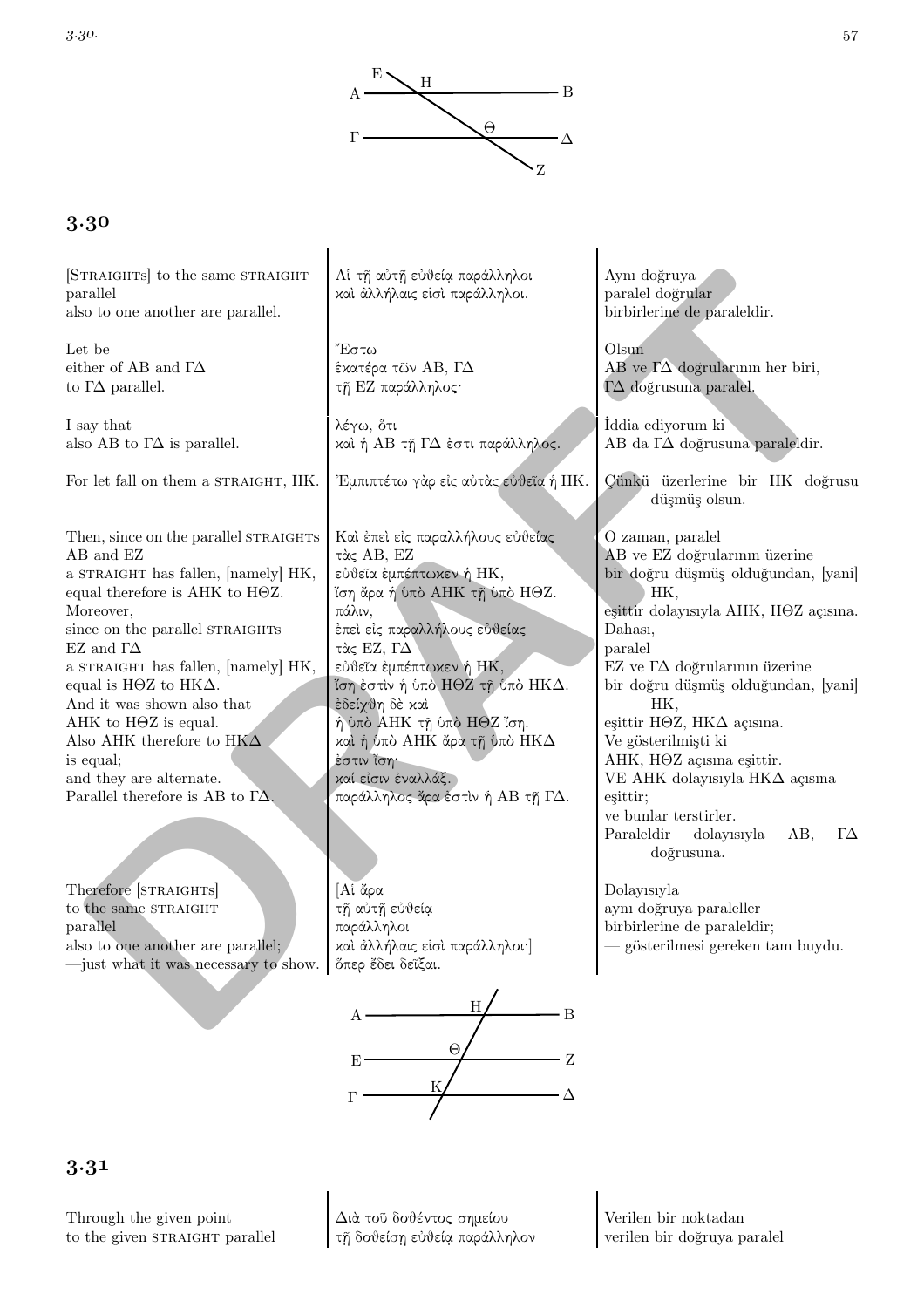Let be a contract of "Εστω" διαθεί του Πολειτικό στη Δεν και ο Πολειτικό στη Δεν και στη Δεν και στη Δεν κατα the given point A,  $\downarrow$  τὸ μèν δοθèν σημεῖον τὸ Α, verilen nokta A, and the given straight BΓ.  $\hat{\phi} \delta \epsilon \delta \omega \epsilon \tilde{\omega} \sigma \epsilon \tilde{\omega} \delta \epsilon \tilde{\alpha} \eta$  BΓ· ve verilen doğru BΓ.

It is necessary then  $\delta \tilde{\epsilon}$  δεῖ δὴ Simdi gereklidir through the point A  $\delta \alpha \tau$  διὰ τοῦ Α σημείου A noktasından to the straight BΓ parallel  $\tau_{\tilde{H}}$  BΓ εὐθεία παράλληλον BΓ doğrusuna paralel a straight line to draw.  $\left| \right| \right|$  εὐθεῖαν γραμμὴν ἀγαγεῖν. bir doğru çizmek.

Suppose there has been chosen  $\begin{array}{c|c}\n\text{Ei}\n\lambda \eta \varphi \vartheta \omega \\
\text{in }\tau \eta \in BT\n\end{array}$  Varsayılsın seçilmiş olduğu BT üzerinde a random point Δ,  $\vert \overline{\text{tuv}} \rangle$  συγόν σημεΐον τὸ Δ, rastgele bir Δ noktasının, and there has been constructed,  $\vert x\alpha\vert$  συνεστάτω olduğu, on the straight ΔA,  $\pi \rho \circ \tau \eta \Delta A$  εὐθεία ve inşa edillmiş olduğu, and at the point A of it,  $\vert x\alpha\vert \tau\tilde{\omega} \tau\tilde{\omega}$  πρὸς αὐτῆ σημεί $\omega \tau\tilde{\omega}$  A  $\vert \Delta A$  doğrusunda, to the angle  $A\Delta\Gamma$  equal,  $\tau\tilde{\eta}$  ὑπὸ  $A\Delta\Gamma$  γωνία ἴση ve onun A noktasında,  $\Delta$ AE;  $\hat{\beta}$  on  $\Delta$ AE·  $\hat{\beta}$   $\Delta$ AE·  $\Delta$  A $\Delta$ F açısına esitl, and suppose there has been extended,  $\vert \chi \chi \rangle$  έχβεβλήσθω  $\vert \Delta AE$  agisinin; in straights with EA,  $\left| \epsilon \pi \right|$  εὐθείας τῆ EA ve kabul edilsin uzatılmış olsun, the straight ΑΖ. εὐθεῖα ἡ ΑΖ. ΕΑ ile aynı doğruda,

equal to one another has made,  $\alpha$  (σας άλλήλαις πεποίηχεν,

Therefore, through the given point A,  $\Delta u \partial \tilde{\sigma}$  δοθέντος ἄρα σημείου τοῦ A Dolayısıyla, verilen A noktasından, to the given straight BΓ parallel,  $\tau_{\tilde{\eta}}$  δοθείση εὐθεία τη ΒΓ παράλληλος verilen BΓ doğrusuna paralel, a straight line has been drawn, ΕΑΖ; εὐθεῖα γραμμὴ ἦκται ἡ ΕΑΖ· bir doğru ΕΑΖ, çizilmiş oldu; —just what it was necessary to do. ὅπερ ἔδει ποιῆσαι. — yapılması gereken tam buydu.

a straight line to draw. εὐθεῖαν γραμμὴν ἀγαγεῖν. bir doğru çizmek.

And because Kαὶ ἔπεὶ <del>Ve cünkü</del> on the two straights BΓ and EZ | είς δύο εὐθείας τὰς ΒΓ, ΕΖ | ΒΓ ve ΕΖ doğruları üzerine the straight line falling,  $A\Delta$ ,  $\qquad \qquad$  εὐθεῖα ἐμπίπτουσα ἡ  $A\Delta$  duserken  $A\Delta$  doğrusu, the alternate angles  $\tau \alpha \zeta \dot{\epsilon} \nu \alpha \lambda \dot{\alpha} \zeta \gamma \omega \nu \dot{\alpha} \zeta$  ters EΑΔ and ΑΔΓ  $\begin{bmatrix} \tau \& \downarrow \tau \& \downarrow \tau \& \downarrow \tau \& \downarrow \tau \& \downarrow \tau \& \downarrow \tau \& \downarrow \tau \& \downarrow \tau \& \downarrow \tau \& \downarrow \tau \& \downarrow \tau \& \downarrow \tau \& \downarrow \tau \& \downarrow \tau \& \downarrow \tau \& \downarrow \tau \& \downarrow \tau \& \downarrow \tau \& \downarrow \tau \& \downarrow \tau \& \downarrow \tau \& \downarrow \tau \& \downarrow \tau \& \downarrow \tau \& \downarrow \tau \& \downarrow \tau \& \downarrow \tau \& \downarrow \tau \& \$ 

Α  $\overline{B}$   $\overline{\Delta}$   $\Gamma$  $E \longrightarrow Z$ 

propose there has been denoted by the specific specific of the specific point of the basis of the specific specific specific specific specific specific or a specific specific specific specific specific specific specific s **BΓ** üzerinde and there has been joined  $A\Delta$ .  $\downarrow \chi \chi i \frac{\partial}{\partial \eta} \chi \epsilon \frac{\partial}{\partial \chi} \chi^{\delta} \frac{\partial}{\partial \eta} \chi^{\delta} + A\Delta$ <sup>ve  $A\Delta$ </sup> doğrusunun birleştirilmiş ΑΖ doğrusu.

parallel therefore is ΕΑΖ to ΒΓ. παράλληλος ἄρα ἐστὶν ἡ ΕΑΖ τῇ ΒΓ. paraleldir dolayısıyla ΕΑΖ, ΒΓ doğrusuna.

# $3.32$

Of any triangle Παντὸς τριγώνου Herhangi bir üçgenin one of the sides being extended, μιᾶς τῶν πλευρῶν προσεκβληθείσης kenarlarından biri uzatıldığında, the exterior angle  $\eta$  <sup>ή</sup> έχτὸς γωνία dış açı to the two opposite interior angles δυσὶ ταῖς ἐντὸς καὶ ἀπεναντίον iki karşıt iç açıya is equal,  $\lceil \text{ση ε} \sigma \tau \mathbf{w}, \rceil$ and the triangle's three interior angles | καὶ αἱ ἐντὸς τοῦ τριγώνου τρεῖς γωνίαι | ve üçgenin üç iç açısı to two RIGHTs equal are.  $\delta v \partial \alpha$  δυσίν όρθαῖς ἴσαι εἰσίν. iki dik açıya eşittir.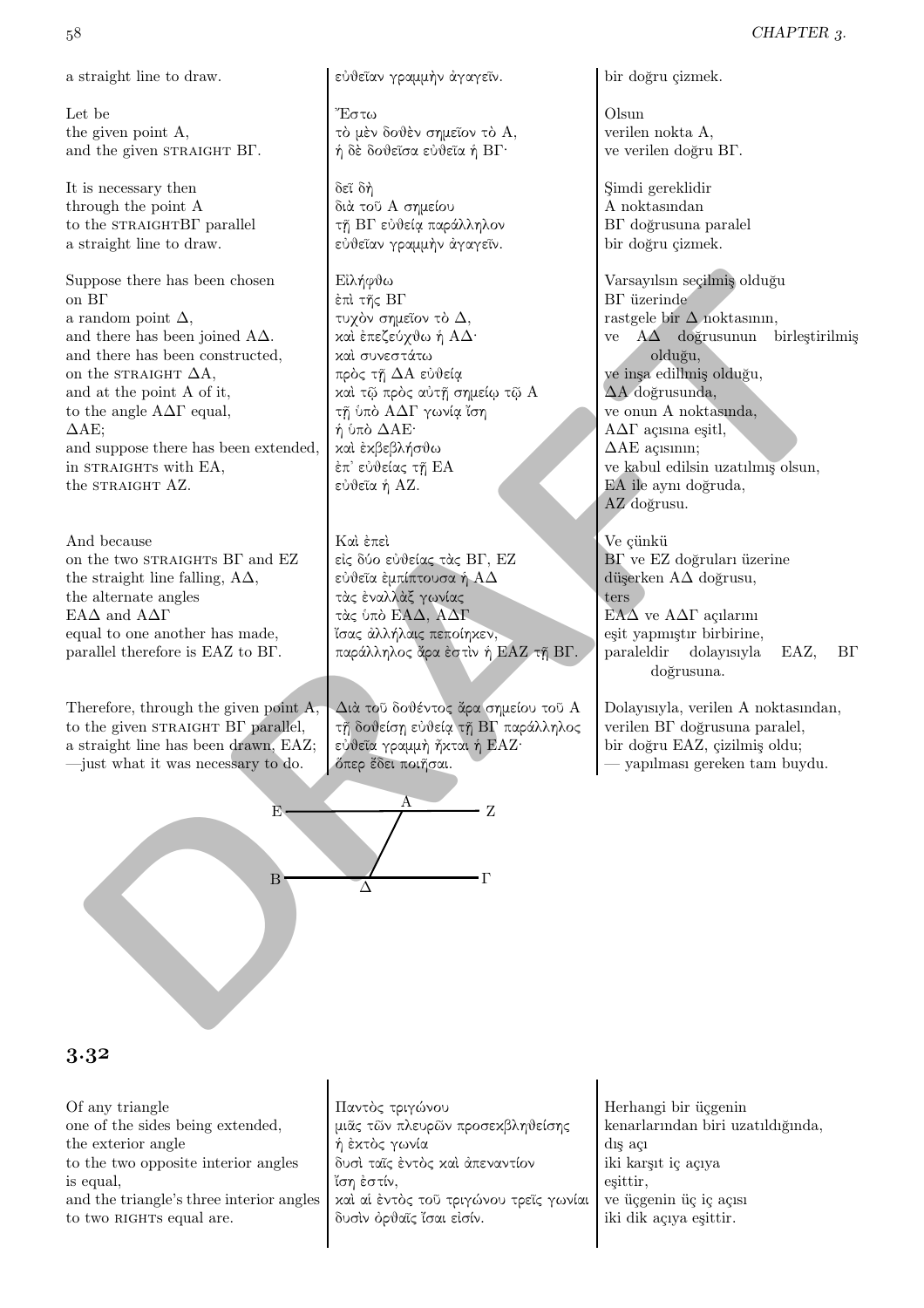$3.32.$  . [39]

Let there be  $\vert$  "Εστω  $\vert$ "  $\vert$  του  $\vert$  Verilmiş olsun the triangle ABΓ,  $\tau$  τρίγωνον τὸ ABΓ, ABΓ üçgeni, ABΓ üçgeni, and suppose there has been extended | καὶ προσεκβεβλήσθω ve varsayılsın uzatılmış olduğu its one side, ΒΓ, to Δ;  $\alpha$ ;  $\alpha$  πλευρά ή ΒΓ έπὶ τὸ Δ· bir ΒΓ kenarının Δ noktasına.

For, suppose there has been drawn ῎Ηχθω γὰρ Çünkü, varsayılsın çizilmiş olduğu through the point Γ διὰ τοῦ Γ σημείου Γ noktasından to the STRAIGHT AB parallel  $\tau_{\tilde{\eta}}$  AB εὐθεία παράλληλος AB doğrusuna paralel ΓΕ. ἡ ΓΕ. ΓΕ doğrusunun.

equal to one another are.  $\int$  (σαι άλλήλαις είσίν. BAΓ and ABΓ. (παϊς ὑπὸ ΒΑΓ, ABΓ. (iç ve karşıt

Let be added in common AΓΒ; Κοινὴ προσκείσθω ἡ ὑπὸ AΓΒ· Eklenmiş olsun AΓΒ ortak olarak; Therefore AΓΔ and AΓΒ (αί ἄρα ὑπὸ ΑΓΔ, AΓΒ Dolayısıyla AΓΔ ve AΓΒ açıları to the three ABΓ, BΓΑ, and ΓΑΒ (τρισὶ ταῖς ὑπὸ ΑΒΓ, ΒΓΑ, ΓΑΒ (ABΓ, ΒΓΑ ve ΓΑΒ üçlüsüne equal are. and its interval are a contract to a clock of the existence of estitution of existence of existence However,  $A\Gamma\Delta$  and  $A\Gamma B$  ( $\partial\lambda\lambda$ <sup>'</sup> αἱ ὑπὸ  $A\Gamma\Delta$ ,  $A\Gamma B$  Fakat,  $A\Gamma\Delta$  ve  $A\Gamma B$  açıları<br>to two RIGHTs equal are:  $\delta$  δυσιν ὀρθαϊς ἴσαι εἰσίν· iki dik açıya eşittir; to two RIGHTs equal are; δυσίν ὀρθαῖς ἴσαι εἰσίν· iki dik acıya eşittir; also AΓΒ, ΓΒΑ, and ΓΑΒ therefore καὶ αί ὑπὸ ΑΓΒ, ΓΒΑ, ΓΑΒ ἄρα (AΓΒ, ΓΒΑ ve ΓΑΒ da dolayısıyla to two RIGHTs equal are. **i** δυσιν όρθαῖς ἴσαι εἰσίν. **iki** dik acıya esittir.

Therefore, of any triangle Παντὸς ἄρα τριγώνου Dolayısıyla, herhangi bir üçgenin one of the sides being extended, μιᾶς τῶν πλευρῶν προσεκβληθείσης kenarlarından biri uzatıldığında, the exterior angle  $\hat{\eta}$  έχτὸς γωνία dış açı to the two opposite interior angles δυσὶ ταῖς ἐντὸς καὶ ἀπεναντίον iki karşıt iç açıya is equal,  $\check{\mathfrak{g}}$  is equal,  $\check{\mathfrak{g}}$  is equal,  $\check{\mathfrak{g}}$  is equal,  $\check{\mathfrak{g}}$  is equal, and the triangle's three interior angles  $\chi$ αὶ αἱ ἐντὸς τοῦ τριγώνου τρεῖς γωνίαι ve üçgenin üç iç açısı to two RIGHTs equal are; δυσίν ὀρθαῖς ἴσαι εἰσίν· iki dik açıya eşittir; —just what it was necessary to show. ὅπερ ἔδει δεῖξαι. — gösterilmesi gereken tam buydu.

I say that λέγω, ὅτι İddia ediyorum ki the exterior angle AΓ is equal  $\int \hat{\eta} \, \hat{\epsilon} \times \hat{\eta} \times \hat{\eta} \times \hat{\eta} \times \hat{\eta} \times \hat{\eta} \times \hat{\eta} \times \hat{\eta} \times \hat{\eta} \times \hat{\eta} \times \hat{\eta} \times \hat{\eta} \times \hat{\eta} \times \hat{\eta} \times \hat{\eta} \times \hat{\eta} \times \hat{\eta} \times \hat{\eta} \times \hat{\eta} \times \hat{\eta} \times \hat{\eta} \times \hat{\eta} \times \hat{\eta} \times \hat{\eta} \times \hat{\eta} \times \hat{\eta}$ to the two interior and opposite angles δυσὶ ταῖς ἐντὸς καὶ ἀπεναντίον iki iç ve karşıt ΓΑΒ and ΑΒΓ, ταῖς ὑπὸ ΓΑΒ, ΑΒΓ, ΓΑΒ ve ΑΒΓ açısına, and the triangle's three interior angles | καὶ αἱ ἐντὸς τοῦ τριγώνου τρεῖς γωνίαι | ve üçgenin üç iç açısı ABΓ, BΓΑ, and ΓΑΒ (αί ὑπὸ ΑΒΓ, ΒΓΑ, ΓΑΒ (ABΓ, BΓΑ ve ΓΑΒ, to two RIGHTs equal are.  $\delta v \partial v \partial \tilde{\alpha} \tilde{\alpha}$  (σαι εἰσίν. iki dik acıya esittir.

And since parallel is AB to ΓΕ, Καὶ ἐπεὶ παράλληλός ἐστιν ἡ ΑΒ τῆ ΓΕ, Ve paralel olduğundan AB, ΓΕ and on these has fallen  $\Lambda \Gamma$ ,  $\qquad \qquad$   $\times$   $\alpha$  είς αὐτὰς ἐμπέπτωχεν ἡ  $\Lambda \Gamma$ , doğrusuna, the alternate angles ΒΑΓ and ΑΓΕ αἱ ἐναλλὰξ γωνίαι αἱ ὑπὸ ΒΑΓ, ΑΓΕ ve bunların üzerine düştüğünden ΑΓ, Moreover, since parallel is  $\pi\alpha\lambda v$ , ἐπεὶ παράλληλός ἐστιν eşittirler birbirlerine. AB to ΓΕ,  $\hat{A} \text{AB } \tau \tilde{n}$  ΓΕ, Dahası, paralel olduğundan and on these has fallen  $\vert x\alpha\vert \leq \alpha\check{\sigma}\tau\alpha\zeta \leq \mu\tau\epsilon\tau\tau\omega x\simeq \mathsf{AB}$ , ΓΕ doğrusuna, the straight BΔ,  $\epsilon \dot{\theta}$  ΒΔ, and bunların üzerine düştüğünden the exterior angle ΕΓΔ is equal ἡ ἐκτὸς γωνία ἡ ὑπὸ ΕΓΔ ἴση ἐστὶ ΒΔ doğrusu, to the interior and opposite ABΓ.  $\lceil \tau \tilde{\eta} \rceil$  έντὸς καὶ ἀπεναντίον τῆ ὑπὸ ABΓ.  $\lceil \text{E}\Gamma \Delta \rceil$  dış açısı eşittir And it was shown that  $\hat{\epsilon} \delta \epsilon (\chi \vartheta \eta) \delta \epsilon \times \alpha \dot{\eta} \dot{\eta} \delta \pi$  AFE τη υπό BAT iç ve karşıt ABT açısına. also ΑΓΕ to ΒΑΓ [is] equal. ἴση· Ve gösterilmişti ki Therefore the whole angle  $A\Gamma\Delta$   $\delta\lambda\eta\,\delta\varphi\alpha\,\hat{\eta}\,\hat{\upsilon}\pi\delta\,\hat{A}\Gamma\Delta\,\gamma\omega\gamma\hat{\upsilon}\alpha$   $\Delta\Gamma\Delta\,\hat{\upsilon}\pi\hat{\upsilon}\pi\hat{\upsilon}\pi\hat{\upsilon}\pi\hat{\upsilon}\pi\hat{\upsilon}\pi\hat{\upsilon}\pi\hat{\upsilon}\pi\hat{\upsilon}\pi\hat{\upsilon}\pi\hat{\upsilon}\pi\hat{\upsilon}\pi\hat{\upsilon}\pi\hat{\upsilon}\pi\hat{\upsilon}\pi\hat{\upsilon}\pi\hat{\upsilon}\pi\hat{\upsilon$ is equal <sup>((ση έστι)</sup> <sup>δ</sup>ου <sup>δ</sup>ου δεν διαφέρει του Dolayısıyla açının tamamı ΑΓΔ to the two interior and opposite angles  $\delta$ υσὶ ταῖς ἐντὸς καὶ ἀπεναντίον eşittir

is a mapping then this local contract in the set of the set of the set of the set of the set of the set of the set of the set of the set of the set of the set of the set of the set of the set of the set of the set of the ΒΑΓ ve ΑΒΓ açılarına.

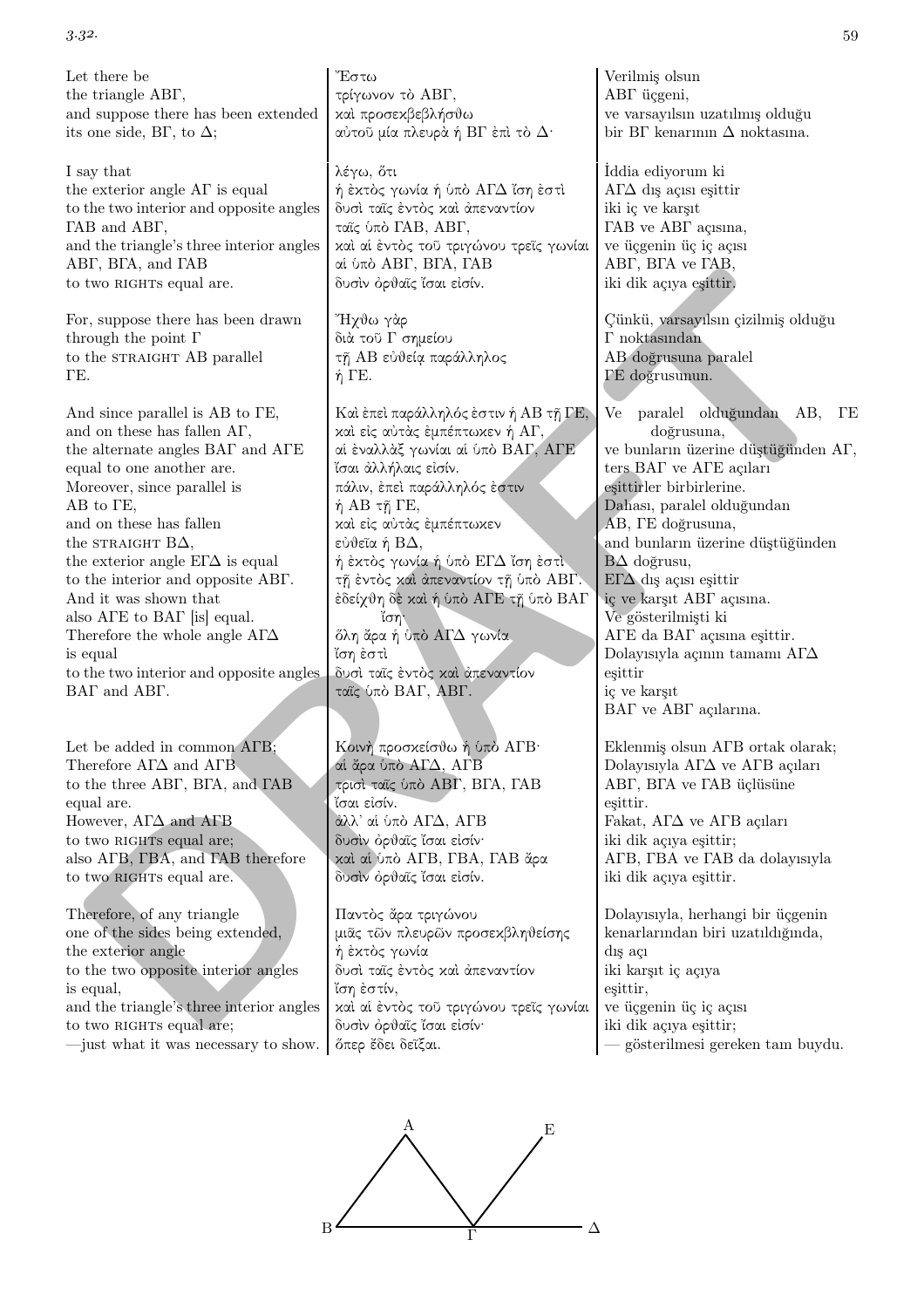# 3.33

also themselves equal and parallel are.  $\theta$ εῖαι  $\theta$ είαι kendileri de eşit ve paraleldirler.

STRAIGHTS ΑΓ and Β $Δ$ .  $\epsilon$   $\psi$ θεῖαι αί ΑΓ, Β $Δ$ ·

And since parallel is AB to  $\Gamma\Delta$ ,  $\vert x\alpha\right\vert \dot x\pi\epsilon$  παράλληλός έστιν ή AB τῆ ΓΔ,  $\vert x\alpha\vert$  doğrusunun. the alternate angles ΑΒΓ and ΒΓΔ  $\alpha$  έναλλὰξ γωνίαι αἱ ὑπὸ ΑΒΓ, ΒΓΔ doğrusuna,<br>equal to one another are.<br> $\begin{bmatrix} \frac{\partial}{\partial} \alpha_1 & \frac{\partial}{\partial} \alpha_2 & \frac{\partial}{\partial} \alpha_3 & \frac{\partial}{\partial} \alpha_4 & \frac{\partial}{\partial} \alpha_5 & \frac{\partial}{\partial} \alpha_6 \end{bmatrix}$  ve bunların üzerin And since equal is AB to ΓΔ, καὶ ἐπεὶ ἴση ἐστὶν ἡ ΑΒ τῆ ΓΔ ters ABΓ ve ΒΓΔ açıları<br>and common [is] BΓ, καινή δε ή BΓ, birbirlerine esittirler. and common list BΓ,  $\vert \mathsf{xow} \rangle$  δὲ ἡ BΓ, birbirlerine esittirler. to the two BΓ and ΓΔ  $\delta$  δύο ταῖς ΒΓ, ΓΔ doğrusuna, equal are;  $\check{c}$  (σαι είσίν· ve ΒΓ ortak, also angle ABΓ  $\vert$  καὶ γωνία ἡ ὑπὸ ABΓ  $\vert$  AB ve BΓ ikilisi to angle ΒΓΔ γωνίᾳ τῇ ὑπὸ ΒΓΔ ΒΓ ve ΓΔ ikilisine [is] equal; ἴση· eşittir; therefore the base ΑΓ βάσις ἄρα ἡ ΑΓ ΑΒΓ açısı da to the base ΒΔ βάσει τῆ ΒΔ βασει τῆ ΒΔ βεν θερματικό προσπαθεί της ΒΔ βΓΔ açısına is equal,  $\delta$  επινίση, esittir; and the triangle ABΓ καὶ τὸ ABΓ τρίγωνον dolayısıyla AΓ tabanı to the triangle ΒΓΔ τῷ ΒΓΔ τριγώνῳ ΒΔ tabanına is equal, ἴσον ἐστίν, eşittir, and the remaining angles καὶ αὶ λοιπαὶ γωνίαι ve ΑΒΓ üçgeni to the remaining angles ταῖς λοιπαῖς γωνίαις ΒΓΔ üçgenine equal will be,<br>
either to either,<br>
είναι έναι ένα τέρα,<br>
είναι ένα τέρα,<br>
είναι ένα τέρα,<br>
είναι είναι επιλεύται επιλεύται το either, either to either,<br>
which the equal sides subtend;<br>
<sup>δυρ</sup>' δις αίτσαι πλευραί ύποτείνουσιν·<br>
kalan açılara<br>
kalan açılara equal therefore  $\overline{\text{for}} \alpha$  (ση άρα esit olacaklar, the AΓΒ angle to ΓΒΔ.  $\hat{\eta}$  ὑπὸ AΓΒ γωνία τ $\hat{\eta}$  ὑπὸ ΓΒΔ. her biri birine, And since on the two straights  $\vert x\vert$  καὶ ἐπεὶ εἰς δύο εὐθείας est eşit kenarları görenler; AΓ and  $B\Delta$   $\tau \propto A\Gamma$ ,  $B\Delta$  esittir dolayısıyla the straight falling—BΓ— εὐθεῖα ἐμπίπτουσα ή ΒΓ (AΓΒ, ΓΒΔ açısına. alternate angles equal to one another  $\frac{1}{\alpha} \frac{\dot{\alpha}}{\dot{\alpha}} \frac{\dot{\alpha}}{\dot{\alpha}} \frac{\dot{\alpha}}{\dot{\alpha}} \frac{\dot{\alpha}}{\dot{\alpha}} \frac{\dot{\alpha}}{\dot{\alpha}} \frac{\dot{\alpha}}{\dot{\alpha}} \frac{\dot{\alpha}}{\dot{\alpha}} \frac{\dot{\alpha}}{\dot{\alpha}} \frac{\dot{\alpha}}{\dot{\alpha}} \frac{\dot{\alpha}}{\dot{\alpha}} \frac{\dot{\alpha}}{\dot{\alpha}} \frac{\dot{\alpha}}{\dot{\alpha}} \frac{\dot{\alpha}}{\dot{\alpha}} \frac{\dot{\alpha}}{\dot{\alpha}} \frac{\dot{\alpha$ has made, πεποίηκεν,  $\pi$ πεποίηκεν,  $\mathbf{A} \Gamma$  ve ΒΔ doğrularının, parallel therefore is ΑΓ to ΒΔ. παράλληλος ἄρα ἐστὶν ἡ ΑΓ τῇ ΒΔ. düşen doğru—ΒΓ— And it was shown to it also equal.  $\left| \right. \right|$  έδείχθη δὲ αὐτῆ καὶ ἴση. birbirine eşit ters açılar

STRAIGHTs joining equals and paral- | Αἱ τὰς ἴσας τε καὶ παραλλήλους ἐπὶ τὰ | Eşit ve paralellerin aynı taraflarını lels to the same parts  $\alpha \dot{\sigma}$  μέρη ἐπιζευγνύουσαι εὐ- birleştiren doğruların καὶ αὐταὶ ἴσαι τε καὶ παράλληλοί εἰσιν.

Let be a contract and  $\mathcal{E}$  δεν από το τωσαν διαφορεί στη Οlsun equals and parallels ((*το παράλληλοι* equals and parallels (*σαι τε κα*ὶ παράλληλοι eşit ve paraleller AB and  $\Gamma \Delta$ ,  $\alpha i$  AB,  $\Gamma \Delta$ ,  $AB$ ,  $\Gamma \Delta$ and let join these  $\alpha \in \mathbb{R}$  καὶ ἐπιζευγνύτωσαν αὐτὰς ve bunların birleştirsin in the same parts  $\begin{vmatrix} \frac{\dot{\varepsilon}}{\dot{\varepsilon}} \pi \alpha \alpha \dot{\alpha} \mu \dot{\varepsilon} \rho \gamma \end{vmatrix}$  aynı taraflarını aynı taraflarını aynı taraflarını aynı taraflarını aynı taraflarını aynı taraflarını aynı taraflarını aynı taraflarını aynı tarafl

I say that  $\lambda$ έγω, ὅτι  $\lambda$ ίλέγω, «Τι λέγω, «Τι λέγω, «Τι λέμματι» | İddia ediyorum ki also  $A\Gamma$  and  $B\Delta$   $\times$   $\alpha$   $\alpha$   $A\Gamma$ ,  $B\Delta$   $\times$   $A\Gamma$  ve  $B\Delta$  da equal and parallel are.  $\check{0}$  (σαι τε καὶ παράλληλοί εἶσιν. esit ve paraleldirler.

ΰφ' ἃς αί ἴσαι πλευραὶ ὑποτείνουσιν·

also themselves equal and parallel are. εὐθεῖαι ların —just what it was necessary to  $\begin{vmatrix} \times \alpha \end{vmatrix} \alpha \alpha \alpha \alpha \alpha \alpha$  τε καὶ παράλληλοί εἰσιν· kendileri de eşit ve paraleldirler;<br>show. — gösterilmesi gereken tam

For an 1.2, and the same space and the same space of the same space of the same space of the same space of the same space of the same space of the same space of the same space of the same space of the same space of the sa Suppose there has been joined ΒΓ. <sup>7</sup>Επεζεύχθω ή ΒΓ. Varsayılsın birleştirilmiş olduğu ΒΓ and on these has fallen BΓ,  $\vert x\alpha\vert$  εἰς αὐτὰς ἐμπέπτωχεν ή BΓ,  $\vert$  Ve paralel olduğundan AB, ΓΔ equal to one another are. <sup>[</sup> ἴσαι ἀλλήλαις εἰσίν. ve bunların üzerine düştüğünden BΓ, then the two ΑΒ and ΒΓ δύο δὴ αἱ ΑΒ, ΒΓ Ve eşit olduğundan ΑΒ, ΓΔ yapmıştır, paraleldir dolayısıyla ΑΓ, ΒΔ doğrusuna. Ve eşit olduğu da gösterilmişti. Therefore straights joining equals Αἱ ἄρα τὰς ἴσας τε καὶ παραλλήλους ἐ- Dolayısıyla eşit ve paralellerin aynı and parallels to the same parts πὶ τὰ αὐτὰ μέρη ἐπιζευγνύουσαι taraflarını birleştiren doğru-

show. ὅπερ ἔδει δεῖξαι. — gösterilmesi gereken tam buydu.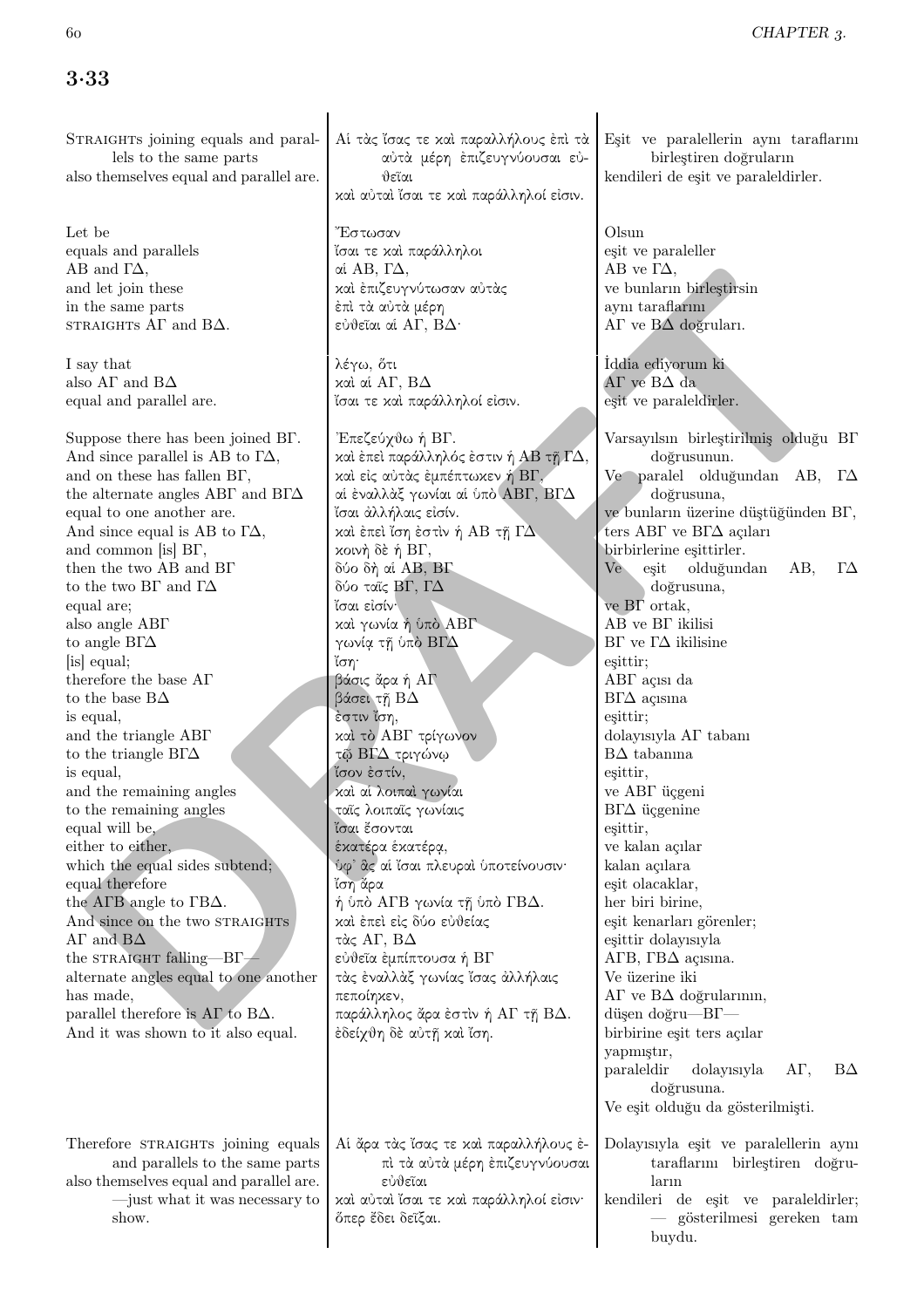

# $3.34$

Of parallelogram areas, Τῶν παραλληλογράμμων χωρίων Paralelkenar alanların, opposite sides and angles αἱ ἀπεναντίον πλευραί τε καὶ γωνίαι karşıt kenar ve açıları are equal to one another,  $\left[\begin{array}{cc} \frac{\partial}{\partial x} & \frac{\partial}{\partial y} & \frac{\partial}{\partial z} \\ \frac{\partial}{\partial y} & \frac{\partial}{\partial z} & \frac{\partial}{\partial z} \end{array}\right]$  esittir birbirine, and the diameter cuts them in two.  $\cos \phi$  λιαιά ή διάμετρος αὐτὰ δίχα τέμνει.  $\cos \phi$  ve köşegen onları ikiye böler.

I say that  $\lambda$ έγω, ὅτι iddia ediyorum ki

Let there be <sup>γ</sup>Έστω Verilmiş olsun verilmiş olsun verilmiş olsun verilmiş olsun verilmiş olsun verilmiş olsun ve a parallelogram area  $\pi$  παραλληλόγραμμον χωρίον bir paralelkenar alan ΑΓΔΒ; τὸ ΑΓΔΒ, ΑΓΔΒ; a diameter of it, ΒΓ. διάμετρος δὲ αὐτοῦ ἡ ΒΓ· ve onun bir köşegeni, ΒΓ.

of the AΓΔΒ parallelogram (τοῦ ΑΓΔΒ παραλληλογράμμου ΑΓΔΒ paralelkenarının the opposite sides and angles  $\alpha$  αἱ ἀπεναντίον πλευραί τε καὶ γωνίαι karşıt kenar ve açıları equal to one another are,  $\frac{1}{\alpha}$  (σαι άλλήλαις εἰσίν, esittir birbirine, and the BΓ diameter it cuts in two. (xαὶ ἡ ΒΓ διάμετρος αὐτὸ δίχα τέμνει.) ve BΓ köşegeni onu ikiye böler.

f parallelogram areas,<br>  $\mu$  parallelogram areas,<br>  $\mu$  parallelogram areas,<br>  $\mu$  equal to an ancheise side and the strength of the strength of the strength of the strength of the strength of the strength of the strength For, since parallel is  $\left\{\n \begin{array}{c}\n \end{array}\n \right\}$  Έπεὶ γὰρ παράλληλός ἐστιν  $\left\{\n \begin{array}{c}\n \text{Cümkü}, \text{parallel} \text{olduğundans}\n \end{array}\n \right\}$ AB to  $\Gamma\Delta$ ,  $\hat{\beta}$  AB  $\tau\tilde{\eta}$   $\Gamma\Delta$ ,  $AB$ ,  $\Gamma\Delta$  doğrusuna, and on these has fallen (καὶ εἰς αὐτὰς ἐμπέπτωχεν bunların üzerine düştüğünden a straight, BΓ,  $\left| \right.$  εὐθεῖα ἡ ΒΓ,  $\left| \right.$  bir BΓ doğrusu, the alternate angles ΑΒΓ and ΒΓΔ | αί έναλλὰξ γωνίαι αί ὑπὸ ΑΒΓ, ΒΓΔ | ters ΑΒΓ ve ΒΓΔ açıları equal to one another are.  $\frac{1}{2}$  (σαι άλλήλαις είσίν. esittir birbirlerine. Moreover, since parallel is πάλιν ἐπεὶ παράλληλός ἐστιν Dahası, paralel olduğundan AΓ to ΒΔ,  $\hat{\phi}$  AΓ  $\hat{\eta}$  BΔ,  $\hat{\phi}$  AΓ, BΔ doğrusuna, and on these has fallen  $\vert x\alpha\vert$  είς αὐτὰς ἐμπέπτωκεν να ve bunların üzerine düştüğünden BF,  $\eta \text{B} \Gamma$ ,  $\beta \text{B} \Gamma$ ,  $\beta \text{B} \Gamma$ ,  $\beta \text{B} \Gamma$ ,  $\beta \text{B} \Gamma$ ,  $\beta \text{B} \Gamma$ ,  $\beta \text{B} \Gamma$ ,  $\beta \text{B} \Gamma$ ,  $\beta \text{B} \Gamma$ ,  $\beta \text{B} \Gamma$ ,  $\beta \text{B} \Gamma$ ,  $\beta \text{B} \Gamma$ ,  $\beta \text{B} \Gamma$ ,  $\beta \text{B} \Gamma$ ,  $\beta \text{B} \Gamma$ ,  $\beta \text{B} \Gamma$ ,  $\beta \text{B} \$ the alternate angles AΓΒ and ΓΒΔ  $\alpha$ ι έναλλὰξ γωνίαι αί ὑπὸ ΑΓΒ, ΓΒΔ | ters açılar ΑΓΒ ve ΓΒΔ equal to one another are. <sup>(</sup> (σαι άλλήλαις εἰσίν. esittir birbirlerine..) Then two triangles there are, δύο δὴ τρίγωνά ἐστι Simdi iki üçgen vardir; ABΓ and BΓΑ,<br>the two angles ABΓ and BΓΑ (πας δύο γωνίας τὰς ὑπὸ ABΓ, BΓΑ (κ) iki ABΓ ve BΙ the two angles ΑΒΓ and ΒΓΑ τὰς δύο γωνίας τὰς ὑπὸ ΑΒΓ, ΒΓΑ iki ΑΒΓ ve ΒΓΑ açıları to the two ΒΓΔ and ΓΒΔ δυσὶ ταῖς ὑπὸ ΒΓΔ, ΓΒΔ iki ΒΓΔ ve ΓΒΔ açılarına equal having,  $\frac{1}{\cos \xi}$  (σας έχοντα esit olan, either to either,  $\frac{1}{2}$  έχατέραν έχατέρα her biri birine, and one side to one side equal,  $\vert x\alpha\vert \mu\alpha\pi\lambda\epsilon\nu\rho\alpha\mu\alpha\pi\lambda\epsilon\nu\rho\alpha\alpha\nu$  ve bir kenarı, bir kenarına eşit olan, that near the equal angles,  $\lceil \tau \rceil$  την πρὸς ταῖς ἴσαις γωνίαις eşit açıların yanında olan, their common BΓ; κοινὴν αὐτῶν τὴν ΒΓ· onların ortak BΓ kenarı; also then the remaining sides καὶ τὰς λοιπὰς ἄρα πλευρὰς o zaman kalan kenarları da to the remaining sides  $\lceil \frac{\text{tan} \cdot \text{tan} \cdot \text{tan}}{\text{tan} \cdot \text{tan} \cdot \text{tan}} \rceil$  kalan kenarlarına equal they will have,  $\check{z}$  (σας έξει esit olacaklar , either to either,  $\frac{1}{2}$  περίπτωση που προϊόν έχατέραν έκατέρα her biri birine, and the remaining angle  $\vert x\alpha\vert \tau\gamma\gamma \lambda$ οιπὴν γωνίαν ve kalan açı to the remaining angle;  $\lceil \tau \tilde{\eta} \rangle$ λοιπ $\tilde{\eta} \gamma$ ωνία· kalan açıya; equal, therefore,  $\lceil \text{ση άρα} \rceil$  (ση άρα esit, dolayısıyla, the AB side to ΓΔ,  $\eta$  μὲν AB πλευρὰ τῆ ΓΔ, AB kenarı ΓΔ kenarına, and AΓ to BΔ,  $\hat{\eta} \& \text{AP } \tau \tilde{\eta} \& \text{AD}$ ,  $\forall \hat{\eta} \& \text{AP } \tau \tilde{\eta} \& \text{BA}$ ,  $\forall \text{ve } \text{AP, B} \& \text{kenarina}$ , and yet equal is the ΒΑΓ angle  $\alpha$ ι «λι ἔτι ἴση ἐστὶν ἡ ὑπὸ ΒΑΓ γωνία να eşittir ΒΑΓ açısı to ΓΔΒ.  $\lceil \frac{\tau}{\beta} \rceil$  oπό ΓΔΒ.  $\lceil \frac{\tau}{\beta} \rceil$  oπό ΓΔΒ.  $\lceil \frac{\tau}{\beta} \rceil$  açısına. And since equal is the ABF angle  $\alpha \times \alpha \times \beta \times \beta \times \beta \times \gamma$  (i.e.  $\alpha \times \beta \times \beta \times \gamma \times \gamma$ ) Ve eşit olduğundan ABF, to ΒΓΔ,  $\lceil \tau \tilde{\eta} \rceil$  oπό ΒΓΔ,  $\lceil \frac{\tau \tilde{\eta}}{\tilde{\eta}} \rceil$  bπλ acisina, and ΓΒΔ to AΓΒ,  $\hat{\phi}$  δε ύπο ΓΒΔ τῆ ύπο AΓΒ, ve ΓΒΔ, AΓΒ açısına, therefore the whole  $AB\Delta$   $|\delta\lambda\eta \delta\varphi\alpha \eta \delta\pi\delta AB\Delta$  dolayısıyla açının tamamı  $AB\Delta$ ,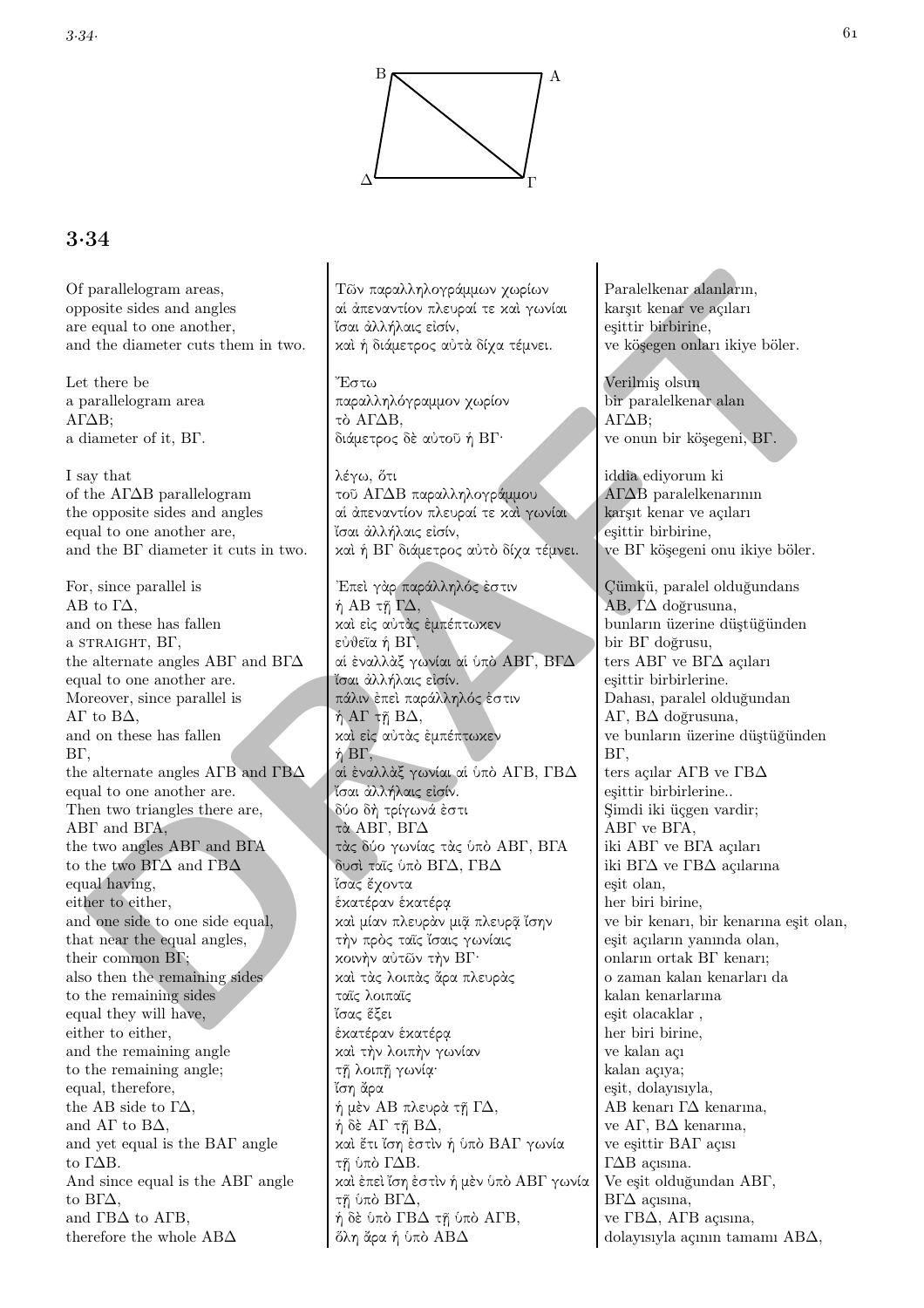I say then that  $\Lambda \in \gamma \omega \delta \eta$ , ὅτι Simdi iddia ediyorum ki also the diameter them cuts in two. | καὶ ἡ διάμετρος αὐτὰ δίχα τέμνει. | köşegen de onları ikiye keser.

and common list  $BF$ ,  $\downarrow \downarrow \downarrow$   $\downarrow \downarrow$   $\downarrow \downarrow$   $\downarrow$   $\downarrow$   $\downarrow$   $\downarrow$   $\downarrow$   $\downarrow$   $\downarrow$   $\downarrow$   $\downarrow$   $\downarrow$   $\downarrow$   $\downarrow$   $\downarrow$   $\downarrow$   $\downarrow$   $\downarrow$   $\downarrow$   $\downarrow$   $\downarrow$   $\downarrow$   $\downarrow$   $\downarrow$   $\downarrow$   $\downarrow$   $\downarrow$   $\downarrow$   $\downarrow$   $\downarrow$   $\$ the two AB and BΓ  $\vert$  δύο δὴ αί AB, BΓ ve BΓ ortak, to the two ΓΔ and BΓ  $\vert$  δυσὶ ταῖς ΓΔ, BΓ  $\vert$  AB ve BΓ ikilisi equal are,  $\check{c}$   $\check{c}$  ται είσὶν  $\check{c}$  - ΓΔ ve ΒΓ ikilisine either to either;  $\frac{1}{2}$  έκατέρα έκατέρα· esittirler, and angle ABΓ  $\vert x\alpha\vert \gamma\omega\gamma\alpha\alpha\gamma\beta\alpha\lambda$  ABΓ her biri birine; to angle ΒΓΔ γωνίᾳ τῇ ὑπὸ ΒΓΔ ve ΑΒΓ açısı equal. ἴση. ΒΓΔ açısına Therefore also the base  $\text{AP}$  | καὶ βάσις ἄρα ἡ  $\text{AP}$  | eşittir. to the base ΔB  $\tau \tilde{p}$  ΔB Dolayısıyla AΓ tabanı da equal. <sup>(δ</sup>ον. <sup>δ</sup>εν του δεν του δεν του δεν του δεν του δεν του δεν του δεν του δεν του δεν του δεν του δεν του δεν του δεν του δεν του δεν του δεν του δεν του δεν του δεν του δεν του δεν του δεν του δεν του δεν του δεν Therefore also the ABF triangle  $\vert x\alpha\vert \tau\dot{\alpha}$  ABF [ἄρα] τρίγωνον estittir. to the ΒΓΔ triangle  $\begin{bmatrix} \tau \tilde{\omega} & B\Gamma\Delta \tau \rho \nu \tilde{\omega} \end{bmatrix}$  Dolayısıyla ABT üçgeni de is equal. <sup>(</sup> (σον ἐστίν. ) **ΒΓΔ** üögenine

Therefore the BΓ diameter cuts in two | Ή άρα ΒΓ διάμετρος δίχα τέμνει | Dolayısıyla BΓ köşegeni ikiye böler the ΑΒΓΔ parallelogram;  $\vert \tau \circ A B\Gamma \Delta \pi \circ \rho \circ \lambda \eta \circ \gamma \circ \rho \circ \mu \circ \nu$  ABFΔ paralelkenarini;

to the whole  $A\Gamma\Delta$   $|\delta\lambda\eta\tau\tilde{\eta}\delta\pi\tilde{\delta}A\Gamma\Delta|$  açının tamamına,  $A\Gamma\Delta$ is equal. ἐστιν ἴση. eşittir. And was shown also ἐδείχθη δὲ καὶ Ve gösterilmişti ayrıca

Therefore, of parallelogram areas, Τῶν ἄρα παραλληλογράμμων χωρίων Dolayısıyla,paralelkenar alanların, oι άπεναντίον πλευραί τε και γωνίαι | karşıt kenar ve açıları equal to one another are.  $\left[\begin{array}{cc} \frac{\partial}{\partial x} & \frac{\partial}{\partial y} & \frac{\partial}{\partial z} \\ \frac{\partial}{\partial y} & \frac{\partial}{\partial z} & \frac{\partial}{\partial z} \end{array}\right]$  esittir birbirlerine.



BAΓ to ΓΔΒ equal.  $\hat{\phi}$  ὑπὸ ΒΑΓ τῆ ὑπὸ ΓΔΒ ἴση. BAΓ ile ΓΔΒ açısının eşitliği.

or since equal is AB to PA.<br>
et any since equal is AB to PA.<br>
et any since equal is AB to PA.<br>
et any dispersiment in Fig. any since  $\frac{1}{2}$  any since  $\frac{1}{2}$  and BP<br>
control on the SC and SE for a since  $\frac{1}{2}$  and For, since equal is ΑΒ to ΓΔ, ἐπεὶ γὰρ ἴση ἐστὶν ἡ ΑΒ τῇ ΓΔ, Çünkü, eşit olduğundan ΑΒ, ΓΔ keeşittir.

—just what it was necessary to show. ὅπερ ἔδει δεῖξαι. — gösterilmesi gereken tam buydu.

# $3.35$

Parallelograms Γὰ παραλληλόγραμμα Paralelkenarlar; on the same base being  $\tau\grave{a}$  τὰ ἐπὶ τῆς αὐτῆς βάσεως ὄντα aynı tabanda olan and in the same parallels  $\vert x\alpha\vert \partial x$  αλι έν ταῖς αὐταῖς παραλλήλοις ve aynı paralellerde olanlar, equal to one another are.  $\left[ \frac{\partial \alpha}{\partial \lambda} \frac{\partial \lambda}{\partial \lambda} \frac{\partial \alpha}{\partial \lambda} \frac{\partial \beta}{\partial \lambda} \frac{\partial \alpha}{\partial \lambda} \frac{\partial \alpha}{\partial \lambda} \frac{\partial \alpha}{\partial \lambda} \frac{\partial \alpha}{\partial \lambda} \frac{\partial \alpha}{\partial \lambda} \frac{\partial \alpha}{\partial \lambda} \frac{\partial \alpha}{\partial \lambda} \frac{\partial \alpha}{\partial \lambda} \frac{\partial \alpha}{\partial \lambda} \frac{\partial \alpha}{\partial \lambda} \frac{\partial \alpha}{\partial \lambda} \frac{\partial \alpha}{\partial \$ 

Let there be <br>
parallelograms  $\begin{bmatrix} \n\mathbb{E} \sigma \tau \omega \n\end{bmatrix}$   $\begin{bmatrix} \n\mathbb{E} \sigma \tau \omega \n\end{bmatrix}$  verilmiş olsun parallelograms  $\begin{bmatrix} \n\mathbb{E} \sigma \tau \omega \n\end{bmatrix}$ παραλληλόγραμμα  $AB\Gamma\Delta$  and  $EB\Gamma\Delta$   $\tau\dot{\alpha} AB\Gamma\Delta$ ,  $EB\Gamma\gamma$   $AB\Gamma\Delta$  ve  $EB\Gamma\Delta$ . on the same base, ΓΒ, ἐπὶ τῆς αὐτῆς βάσεως τῆς ΒΓ aynı ΓΒ tabanında, and in the same parallels,  $\chi$ αὶ ἐν ταῖς αὐταῖς παραλλήλοις ve aynı AZ and BΓ.  $\sigma\tilde{\alpha}$  AZ, BΓ·  $\sigma\tilde{\alpha}$  AZ ve BΓ paralellerinde.

I say that  $\lambda \xi \gamma \omega$ , ὅτι Iddia ediyorum ki equal is a contract is a contract in the contract of equal is equal to exist in the equal of equal of  $\sim$  1.4  $\sigma$ ΑΒΓΔ | τὸ ΑΒΓΔ | ABΓΔ | ABΓΔ to the trapezium ΕΒΓΖ.  $\lceil \tau \tilde{\varphi} \rceil$  ΕΒΓΖ παραλληλογράμμ $\varphi$ . EBΓΖ yamuğuna.

For, since and *Eπε*λ γὰρ (Günkü

a parallelogram is ΑΒΓΔ, παραλληλόγραμμόν ἐστι τὸ ΑΒΓΔ, bir paralelkenar olduğundan ΑΒΓΔ,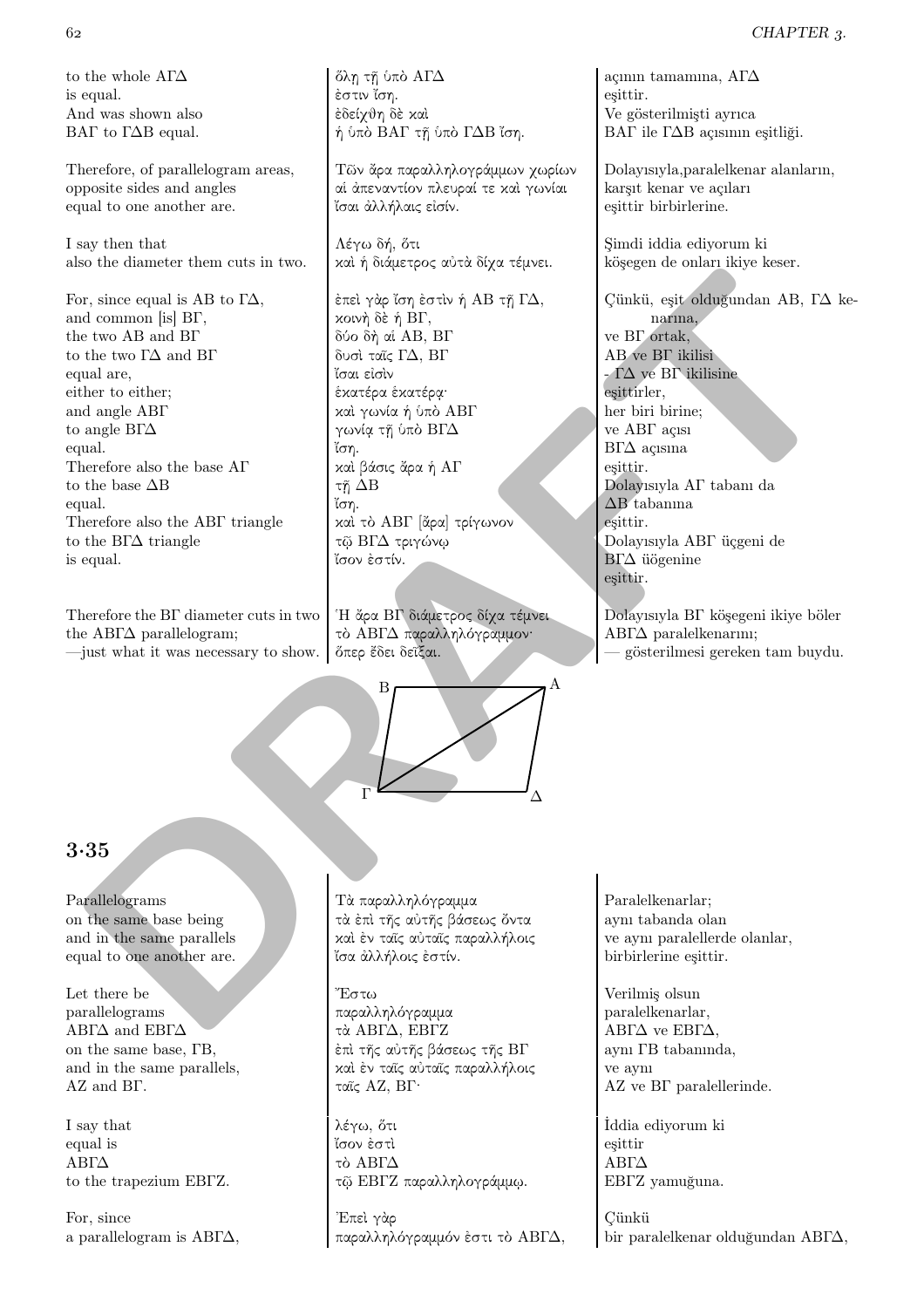#### $3.36.$  (3)

and the content of the street of the street of the street of the street of the street of the street of the street of the street of the street of the street of the street of the street of the street of the street of the st equal is  $A\Delta$  to BΓ.  $\vert$  (ση έστὶν ἡ  $A\Delta$  τῆ BΓ. esittir  $A\Delta$ , BΓ kenarına. Similarly then also,  $\delta \alpha \tau \dot{\alpha} \alpha \dot{\beta} \dot{\alpha} \chi \dot{\alpha}$  Benzer sekilde o zaman, ΕΖ to ΒΓ is equal; ἡ ΕΖ τῇ ΒΓ ἐστιν ἴση· ΕΖ, ΒΓ kenarına eşittir; so that also  $A\Delta$  to EZ is equal;  $\delta \sigma \tau \epsilon \times \alpha \hat{i} \wedge A\Delta \tau \tilde{j}$  EZ έστιν ἴση· böylece  $A\Delta$  da EZ kenarına eşittir; and common [is]  $\Delta E$ ;  $\Delta E$ ;  $\Delta E$   $\Delta E$   $\Delta E$ ; therefore AE, as a whole,  $\delta \lambda \eta \, \delta \rho \alpha \, \eta$  AE dolayısıyla AE, bir bütün olarak, to ΔZ, as a whole,  $\delta \lambda \eta \tau \tilde{\eta} \Delta Z$   $\Delta Z$   $\Delta Z$  kenarina is equal. ἐστιν ἴση. eşittir. Is also AB to  $\Delta \Gamma$  equal.  $\frac{3}{2}$   $\frac{3}{2}$   $\frac{3}{2}$   $\frac{3}{2}$   $\frac{3}{2}$   $\frac{3}{2}$   $\frac{3}{2}$   $\frac{3}{2}$   $\frac{3}{2}$   $\frac{3}{2}$   $\frac{3}{2}$   $\frac{3}{2}$   $\frac{3}{2}$   $\frac{3}{2}$   $\frac{3}{2}$   $\frac{3}{2}$   $\frac{3}{2}$   $\frac{3}{2}$   $\frac{3}{2}$   $\$ Then the two EA and AB δύο δή αί ΕΑ, AB C zaman EA ve AB ikilisi to the two  $Z\Delta$  and  $\Delta\Gamma$   $\delta$  δύο ταῖς  $Z\Delta$ ,  $\Delta\Gamma$   $Z\Delta$  ve  $\Delta\Gamma$  ikilisine equal are  $\begin{array}{c} \text{equal are} \\ \text{equa} \end{array}$ equal are **τον επιτείτε** του προσωπικό του διαφείδευση στη συνθετική εξετάση στη συνθετική εξετάση στη συνθετική either to either; **Εκατέρα έκατέρα** εκατέρα **εκατέρα her biri birine; her biri** birine; also angle  $Z\Delta\Gamma$  (x  $\alpha$ ) γωνία ή υπό  $Z\Delta\Gamma$  (x  $Z\Delta\Gamma$ ) ve  $Z\Delta\Gamma$  acisi da to EAB  $\gamma \omega \nu (\alpha \tau \tilde{\eta})$  υπό EAB EAB acisina is equal, esittirl, is equal, esittirl, esittirl, esittirl, esittirl, esittirl, esittirl, esittirl, esittirl, e the exterior to the interior;  $\hat{\theta}$  πρόκτος τῆ ἐντός· dis açı, iç açıya; therefore the base EB  $\beta \alpha \sigma \varsigma \alpha \gamma$  EB dolaysiyla EB tabanı to the base ΖΓ βάσει τῇ ΖΓ ΖΓ tabanına is equal,  $\lvert \text{τ} \rvert$   $\lvert \text{τ} \rvert$   $\lvert \text{τ} \rvert$   $\lvert \text{τ} \rvert$   $\lvert \text{τ} \rvert$   $\lvert \text{ε} \rvert$   $\lvert \text{ε} \rvert$ and triangle ΕΑΒ καὶ τὸ ΕΑΒ τρίγωνον νe ΕΑΒ üçgeni to triangle ΔΖΓ τῷ ΔΖΓ τριγώνῳ ΔΖΓ üçgenine equal will be; and a contract of τρατι του επιτροποιεί σταν του εξεται· esit olacak; suppose has been removed, commonly,  $\vert$  χοινὸν ἀφηρήσθω τὸ ΔΗΕ· kaldırılmış olsun, ortak olarak, ΔΗΕ; λοιπὸν ἄρα τὸ ΑΒΗΔ τραπέζιον ΔΗΕ; therefore the trapezium ΑΒΗΔ that λοιπῷ τῷ ΕΗΓΖ τραπεζίῳ dolayısıyla kalan ΑΒΗΔ yamuğu to the trapezium ΕΗΓΖ that remains | xοινὸν προσχείσθω τὸ ΗΒΓ τρίγωνον· | eşittir; is equal;  $\delta \lambda$ ον ἄρα τὸ ΑΒΓΔ παραλληλόγραμμον eklenmiş olsun her ikisine birden let be added in common ὅλῳ τῷ ΕΒΓΖ παραλληλογράμμῳ ΗΒΓ üçgeni; the triangle HBΓ;  $\vert \tilde{a} \rho v \rangle$  έστίν.  $\vert \tilde{a} \rho v \rangle$  dolayısıyla ABΓΔ yamuğunun therefore the trapezium  $AB\Gamma\Delta$  as a tamamı whole **EBΓZ** yamuğunun tamamına to the trapezium  $EB\Gamma Z$  as a whole estitution of the transition of estitution of  $\Gamma$ is equal.

Therefore parallelograms Tὰ ἄρα παραλληλόγραμμα Dolayısısyla paralelkenarlar; on the same base being  $\tau \alpha \in \mathbb{R}$  τὰ ἐπὶ τῆς αὐτῆς βάσεως ὄντα aynı tabanda olan and in the same parallels (καὶ ἐν ταῖς αὐταῖς παραλλήλοις ve aynı paralellerde olanlar, equal to one another are; <sup>(</sup>*ίσα ἀλλήλοις ἐστίν*· birbirlerine esittir; —just what it was necessary to show. ὅπερ ἔδει δεῖξαι. — gösterilmesi gereken tam buydu.

remains ἐστὶν ἴσον· kalan ΕΗΓΖ yamuğuna



# 3.36

Parallelograms Tὰ παραλληλόγραμμα Paralelkenarlar; that are on equal bases  $\tau$  τὰ ἐπὶ ἴσων βάσεων ὄντα eşit tabanlarda olanlarda olanlarda olanlarda olanlarda olanlarda olanlarda olanlarda olanlarda olanlarda olanlarda olanlarda olanlarda olanlarda olanlarda olanlarda ol and in the same parallels  $\vert x\alpha\vert \partial x$  παραλλήλοις ve aynı paralellerde olanlar are equal to one another.  $\left[ \frac{\partial \alpha}{\partial \lambda} \frac{\partial \lambda}{\partial \lambda} \frac{\partial \alpha}{\partial \lambda} \epsilon \right]$  esittirler birbirlerine.

Let there be  $\begin{array}{c} \big| \infty \subset \mathbb{R}^n \cup \mathbb{R}^n \end{array}$  Verilmiş olsun parallelograms παραλληλόγραμμα paralelkenarlar ABΓΔ and EZHΘ  $\tau \dot{\alpha}$  ABΓΔ, EZHΘ  $\alpha$  ABΓΔ veEZHΘ on equal bases,  $\left| \begin{array}{c} \epsilon \pi \iota \text{ for } \omega \in \mathbb{R} \end{array} \right|$  διαθέτει όπου δύσεων ὄντα eşit ΒΓ and ΖΗ, τῶν ΒΓ, ΖΗ ΒΓ ve ΖΗ tabanlarında, and in the same parallels,  $\frac{1}{x^{\alpha}} \times \frac{1}{x^{\alpha}} \times \frac{1}{x^{\alpha}} \times \frac{1}{x^{\alpha}} \times \frac{1}{x^{\alpha}} \times \frac{1}{x^{\alpha}} \times \frac{1}{x^{\alpha}} \times \frac{1}{x^{\alpha}} \times \frac{1}{x^{\alpha}} \times \frac{1}{x^{\alpha}} \times \frac{1}{x^{\alpha}} \times \frac{1}{x^{\alpha}} \times \frac{1}{x^{\alpha}} \times \frac{1}{x^{\alpha}} \times \frac{1}{x^{\alpha}} \times \frac{1}{x^{\alpha}} \times \$ ΑΘ and ΒΗ. ταῖς ΑΘ, ΒΗ· ΑΘ ve ΒΗ paralellerinde.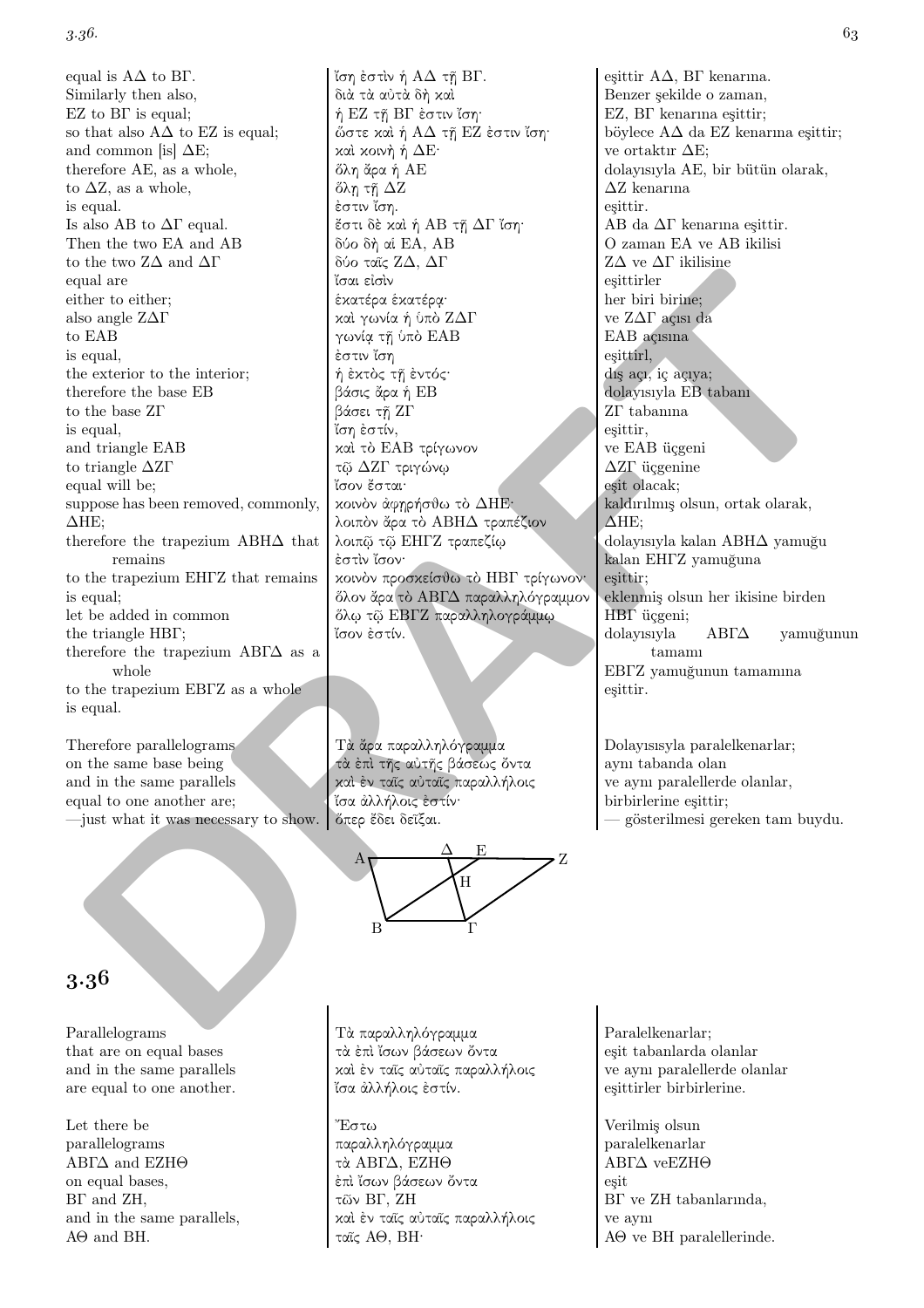ΒΕ and ΓΘ. αἱ ΒΕ, ΓΘ. olduğu

For it has the same base as it,  $\beta$ άσιν τε γὰρ αὐτῷ τὴν αὐτὴν ἔχει

Therefore parallelograms  $\boxed{\gamma \alpha \alpha \alpha \alpha \lambda \lambda \gamma \lambda \delta \gamma \gamma \alpha \mu \mu \alpha}$  Dolaysiyla paralelkenarlar; that are on equal bases **τὰ ἐπὶ ἴσων βάσεων ὄντα** esit tabanlarda olanlarda olanlarda olanlarda olanlarda olanlarda olanlarda olanlarda olanlarda olanlarda olanlarda olanlarda olanlarda olanlarda olanlarda olanlarda olanl and in the same parallels  $\vert x\alpha\vert \partial x\vert \partial x\alpha\tau \alpha\alpha\zeta \alpha\gamma \alpha\alpha\zeta \pi\alpha\rho \alpha\lambda\lambda\eta\lambda o\alpha\zeta$  ve aynı paralellerde olanlar are equal to one another; ( $\frac{1}{\alpha} \alpha \frac{\dot{\alpha}}{\alpha} \lambda \lambda \gamma \lambda$ οις ἐστίν· eşittirler birbirlerine;

I say that  $\lambda \xi \gamma \omega$ , ὅτι  $\lambda \xi \gamma \omega$  iddia ediyorum ki equal is a contract is a contract in the contract of equal is equal to exist in the equal of equal of  $\sim$  1.4  $\sigma$ parallelogram ΑΒΓΔ  $\tau \circ AB\Gamma\Delta$  παραλληλόγραμμον  $AB\Gamma\Delta$ , to ΕΖΗΘ. The contract of the EZHΘ. The contract of the EZHΘ paralelkenarina.

And since equal are BΓ and ZΗ,  $\vert x\alpha\vert$  έπεὶ ἴση ἐστὶν ἡ ΒΓ τῆ ΖΗ, Ve eşit olduğundan BΓ ile ZΗ, but ΖΗ to ΕΘ is equal, ἀλλὰ ἡ ΖΗ τῇ ΕΘ ἐστιν ἴση, ama ΖΗ, ΕΘ kenarına eşittir, therefore also BΓ to EΘ is equal.  $\chi$ αὶ ἡ BΓ ἄρα τῆ EΘ ἐστιν ἴση. dolayısıyla BΓ da EΘ kenarına eşittir. And [they] are also parallel. εἰσὶ δὲ καὶ παράλληλοι. Ve paraleldirler de. Also EB and ΘΓ join them.  $\vert x\alpha\vert$  έπιζευγνύουσιν αὐτὰς αί ΕΒ, ΘΓ· Ayrıca ΕΒ ve ΘΓ onları birleştirir. And [STRAIGHTs] that join equals and  $\alpha$ ι δὲ τὰς ἴσας τε καὶ παραλλήλους ἐπὶ Ve eşit ve paralelleri aynı tarafta birparallels in the same parts  $\frac{1}{1-\lambda}$  τὰ αὐτὰ μέρη ἐπιζευγνύουσαι  $\frac{1}{\lambda}$  leştiren doğrular are equal and parallel. <sup>(</sup> (σαι τε καὶ παράλληλοί εἰσι eşit ve paraleldirler.  $[Also therefore EB and HΘ$  [καὶ αί ΕΒ, ΘΓ ἄρα [Yine dolayısıyla ΕΒ ve ΗΘ are equal and parallel.  $\begin{bmatrix} \frac{1}{2} & \frac{1}{2} \\ \frac{1}{2} & \frac{1}{2} \end{bmatrix}$  (σαι τέ είσι καὶ παράλληλοι).  $\begin{bmatrix} \frac{1}{2} & \frac{1}{2} \\ \frac{1}{2} & \frac{1}{2} \end{bmatrix}$  eşit ve paraleldirler. Therefore a parallelogram is ΕΒΓΘ.  $\begin{bmatrix} \pi \alpha \rho \alpha \lambda \lambda \eta \lambda \dot{\gamma} \rho \alpha \mu \omega \nu \dot{\alpha} \rho \alpha \dot{\epsilon} \sigma \tau \nu \dot{\alpha} \lambda \pi \dot{\alpha} \lambda \dot{\alpha} \lambda \dot{\alpha} \lambda \dot{\alpha} \lambda \dot{\alpha} \lambda \dot{\alpha} \lambda \dot{\alpha} \lambda \dot{\alpha} \lambda \dot{\alpha} \lambda \dot{\alpha} \lambda \dot{\alpha} \lambda \dot{\alpha} \lambda \dot{\alpha} \lambda \dot{\alpha} \lambda \dot{\alpha} \lambda \dot{\alpha} \lambda \dot{\alpha} \lambda$ ΒΓ, τὴν ΒΓ, ΒΓ tabanı vardır, and in the same parallels  $\vert x\alpha\vert \partial x$  και έν ταῖς αὐταῖς παραλλήλοις ve onunla aynı paralelleri, as it it is, ΒΓ and ΑΘ. ἐστὶν αὐτῷ ταῖς ΒΓ, ΑΘ. ΒΓ ve ΑΘ vardır. For the same [reason] then, δὶα τὰ αὐτὰ δὴ Aynı sebeple o şimdi, also ΕΖΗΘ to it, [namely] ΕΒΓΘ, καὶ τὸ ΕΖΗΘ τῷ αὐτῷ τῷ ΕΒΓΘ (ΕΖΗΘ da ona, [yani] ΕΒΓΘ paralelkeis equal; and is equal; see all  $\frac{1}{2}$  and  $\frac{1}{2}$  and  $\frac{1}{2}$  and  $\frac{1}{2}$  and  $\frac{1}{2}$  and  $\frac{1}{2}$  and  $\frac{1}{2}$  and  $\frac{1}{2}$  and  $\frac{1}{2}$  and  $\frac{1}{2}$  and  $\frac{1}{2}$  and  $\frac{1}{2}$  and  $\frac{1}{2}$  and  $\frac{1}{2$ so that parallelogram ΑΒΓΔ  $\delta$  ώστε και το ΑΒΓΔ παραλληλόγραμμον essittir; to ΕΖΗΘ is equal.  $\begin{array}{c|c}\n\hline\n\end{array}$  τῷ ΕΖΗΘ ἐστιν ἴσον. böylece ΑΒΓΔ,

For, suppose have been joined ᾿Επεζεύχθωσαν γὰρ Çünkü, varsayılsın birleştirilmiş ΒΕ ile ΓΘ kenarlarının.

**EXERCITY OF A CONSULTER CONSULTING CONSULTING CONSULTING CONSULTING CONSULTING CONSULTING CONSULTING CONSULTING CONSULTING CONSULTING CONSULTING CONSULTING CONSULTING CONSULTING CONSULTING CONSULTING CONSULTING CONSULTI** Ve eşittir  $AB\Gamma\Theta$  paralelkenarına.<br>Cünkü onunla aynı, ΕΖΗΘ paralelkenarına eşittir.

—just what it was necessary to show. ὅπερ ἔδει δεῖξαι. — gösterilmesi gereken tam buydu.



 $3.37$ 

Triangles | Τὰ τρίγωνα | Üçgenler; that are on the same base  $\tau$  τὰ ἐπὶ τῆς αὐτῆς βάσεως ὄντα aynı tabanda and in the same parallels  $\vert x\alpha\vert \partial x$  παι $\alpha\beta\alpha\gamma\alpha\alpha\gamma\alpha\gamma\gamma\alpha\gamma$  ve aynı paralellerde olanlar, are equal to one another.  $\left| \frac{\partial \alpha}{\partial \lambda} \frac{\partial \lambda}{\partial \lambda} \frac{\partial \alpha}{\partial \lambda} \epsilon \right|$   $\delta$   $\tau$  (sattir birbirlerine.

Let there be  $\begin{array}{c} \big| \infty \subset \mathbb{R}^n \cup \mathbb{R}^n \end{array}$  Verilmiş olsun triangles ΑΒΓ and ΔΒΓ,<br>
on the same base BΓ  $\begin{bmatrix} \tau \rho \text{if } \gamma \omega \vee \alpha \tau \alpha \text{ A} \text{B} \Gamma, \Delta \text{B} \Gamma \end{bmatrix}$   $\begin{bmatrix} \text{A} \text{B} \Gamma \text{ is } \alpha \omega \tau \gamma \alpha \text{ if } \alpha \in \mathbb{R} \Gamma \alpha \omega \alpha \tau \gamma \alpha \text{ if } \alpha \in \mathbb{R} \Gamma \alpha \omega \alpha \tau \gamma \alpha \text{ if } \alpha \in \mathbb{R} \Gamma \alpha \omega \alpha \tau$ on the same base BΓ and φέπι της αὐτης βάσεως της ΒΓ and in the same parallels  $\vert x\alpha\vert \partial x$   $\cdots$   $\vert x\alpha\vert \partial x$  ταῖς αὐταῖς παραλλήλοις ve aynı  $A\Delta$  and BF.  $\tau$   $\tau$   $\alpha\zeta$   $A\Delta$ , BF $\cdot$   $A\Delta$  and BF paralellerinde.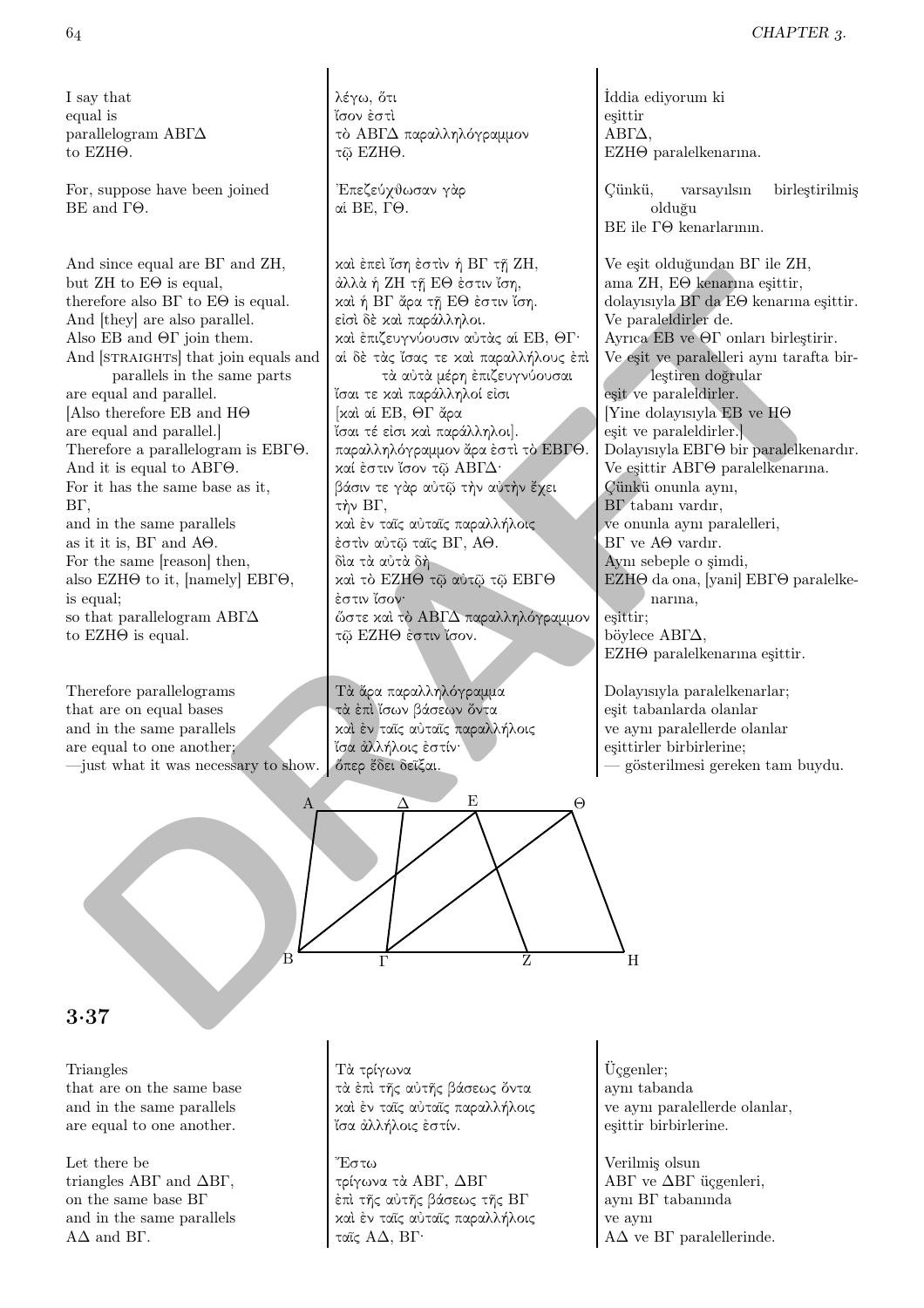parallel to  $B\Delta$   $\qquad \qquad$  τη  $B\Delta$  παράλληλος

Therefore triangles Tὰ ἄρα τρίγωνα Dolayısıyla üçgenler; that are on the same base  $\tau$  τὰ ἐπὶ τῆς αὐτῆς βάσεως ὄντα aynı tabanda and in the same parallels (καὶ ἐν ταῖς αὐταῖς παραλλήλοις ve aynı paralellerde olanlar, are equal to one another; <sup>[</sup> (σα άλλήλοις ἐστίν· esittir birbirlerine; —just what it was necessary to show. ὅπερ ἔδει δεῖξαι. — gösterilmesi gereken tam buydu.

equal is a contract is a contract in the contract of equal is equal to exist in the equal of equal of  $\sim$  1.4  $\sigma$ triangle ABΓ του Γιατία (του ΑΒΓ τρίγωνον ΔΑΒΓ με ΑΒΓ üçgeni to triangle ΔΒΓ.  $\begin{bmatrix} \tau \tilde{\omega} \Delta B \Gamma \tau \varrho \nu \varphi \nu \omega \end{bmatrix}$ .  $\Delta B \Gamma \tau \tilde{\omega} \varrho \text{mine}$ .

Suppose has been extended ᾿Εκβεβλήσθω Varsayılsın uzatılmış olduğu ΑΔ on both sides to Ε and Ζ, ἡ ΑΔ ἐφ᾿ ἑκάτερα τὰ μέρη ἐπὶ τὰ Ε, Ζ, ΑΔ doğrusunun her iki kenarda Ε ve and through B,  $\vert x\alpha\alpha\alpha\mu e\sigma\sigma B$  2 noktalarına, parallel to ΓΑ  $\lceil \tau \tilde{\eta} \rceil$  ΓΑ παράλληλος νe Β noktasından, has been drawn ΒΕ, ἤχθω ἡ ΒΕ, ΓΑ kenarına paralel and through  $\Gamma$   $\delta \alpha \delta \epsilon \tau$  οῦ Γ  $\delta \alpha \lambda \lambda \eta \lambda o \varsigma$  BE cizilmiş olsun, ve Γ noktasından ve Γ noktasından ve Γ noktasından ve Γ noktasından ve Γ noktasından ve Γ noktasından ve Γ noktasından ve Γ noktasından ve Γ noktası has been drawn ΓΖ.  $\eta \gamma \theta \omega \eta$  ΓΖ.  $\qquad \qquad$  BΔ kenarına papalel

is the compatibility of the compatibility of the compatibility of the compatibility of the compatibility of the compatibility of the compatibility of the compatibility of the compatibility of the compatibility of the comp Therefore a parallelogram  $\pi$  παραλληλόγραμμον ἄρα Dolayısıyla birer paralelkenardır is either of ΕΒΓΑ and ΔΒΓΖ; ἐστὶν ἑκάτερον τῶν ΕΒΓΑ, ΔΒΓΖ· ΕΒΓΑ ile ΔΒΓΖ; and they are equal;  $\vert x\alpha\vert$  είσιν ἴσα· ve bunlar eşittir; for they are on the same base, ἐπί τε γὰρ τῆς αὐτῆς βάσεώς εἰσι aynı BΓ,<br>and in the same parallels,  $\begin{bmatrix} \tau \tilde{\eta} \zeta \text{ B} \Gamma \\ \chi \alpha \iota \xi \nu \tau \alpha \tilde{\iota} \zeta \alpha \nu \tau \alpha \tilde{\iota} \zeta \pi \alpha \rho \alpha \lambda \lambda \eta \lambda \rho \iota \zeta \end{bmatrix}$  BΓ tabanında, καὶ ἐν ταῖς αὐταῖς παραλλήλοις  $\begin{array}{c|c} \text{ve ayn},\\ \text{or} & \text{B}\Gamma \text{ve } E \end{array}$ ΒΓ and ΕΖ; ταῖς ΒΓ, ΕΖ· ΒΓ ve ΕΖ paralellerinde oldukları için; and [it] is γαί έστι γιατι γιατι γιατι γιατι γιατι γιατι γιατι γιατι γιατι γιατι γιατι γιατι γιατι γιατι γιατι of the parallelogram ΕΒΓΑ τοῦ μὲν ΕΒΓΑ παραλληλογράμμου ΕΒΓΑ paralelkenarının half  $\eta$ μισυ γarısı —the triangle ABΓ;  $|\nabla \phi \text{ A} B$ Γ τρίγωνον·  $|\nabla \phi|$  ABΓ üçgenidir; for the diameter AB cuts it in two;  $\vert \dot{\eta} \gamma \dot{\alpha} \rho$  AB διάμετρος αὐτὸ δίχα τέμνει· AB kösegeni onu ikiye kestiği için; and of the parallelogram  $\triangle B\Gamma Z$  τοῦ δὲ  $\triangle B\Gamma Z$  παραλληλογράμμου  $\triangle B\Gamma Z$  paralelkenarının half *ήμισυ* yarısı —the triangle  $\Delta$ BΓ;  $\downarrow$  τὸ  $\Delta$ BΓ τρίγωνον·  $\downarrow$   $\Delta$ BΓ üçgenidir; for the diameter ΔΓ cuts it in two. ἡ γὰρ ΔΓ διάμετρος αὐτὸ δίχα τέμνει. ΔΓ köşegeni onu ikiye kestiği için. [And halves of equals [τὰ δὲ τῶν ἴσων ἡμίση [Ve esitlerin yarıları] are equal to one another. (i) (σα ἀλλήλοις ἐστίν]. esittirler birbirlerine. Therefore equal is <sup>(</sup> (σον ἄρα ἐστὶ Dolayısıyla esittir the triangle ΑΒΓ to the triangle ΔΒΓ.  $\vert \tau \delta$  ΑΒΓ τρίγωνον τῷ ΔΒΓ τριγώνῳ. ABΓ üçgeni ΔΒΓ üçgenine.



I say that  $\lambda \xi \gamma \omega$ , ὅτι  $\lambda \xi \gamma \omega$  iddia ediyorum ki

ΓΖ çizilmiş olsun.

# $3.38$

triangles ΑΒΓ and  $\Delta$ EZ  $\qquad \qquad$  τρίγωνα τὰ ΑΒΓ,  $\Delta$ EZ  $\qquad \qquad$  ABΓ ve  $\Delta$ EZ üçgenleri

Triangles Triangles Tὰ τρίγωνα  $\frac{1}{\sqrt{2\pi}}$  The Triangles Triangles Triangles Triangles Triangles Triangles Triangles Triangles Triangles Triangles Triangles Triangles Triangles Triangles Triangles Triangles Triangles T that are on equal bases  $\tau$  τὰ ἐπὶ ἴσων βάσεων ὄντα eşit tabanlarda and in the same parallels  $\vert x\alpha\vert \partial x$  παι $\alpha\beta\alpha\gamma\alpha\gamma\alpha\gamma$ λήλοις ve aynı paralelerde olanlar, are equal to one another. (σα ἀλλήλοις ἐστίν. eşittir birbirlerine.

Let there be  $\begin{array}{c|c}\n\hline\n\end{array}$   $\begin{array}{c|c}\n\hline\n\end{array}$   $\begin{array}{c|c}\n\hline\n\end{array}$  Verilmiş olsun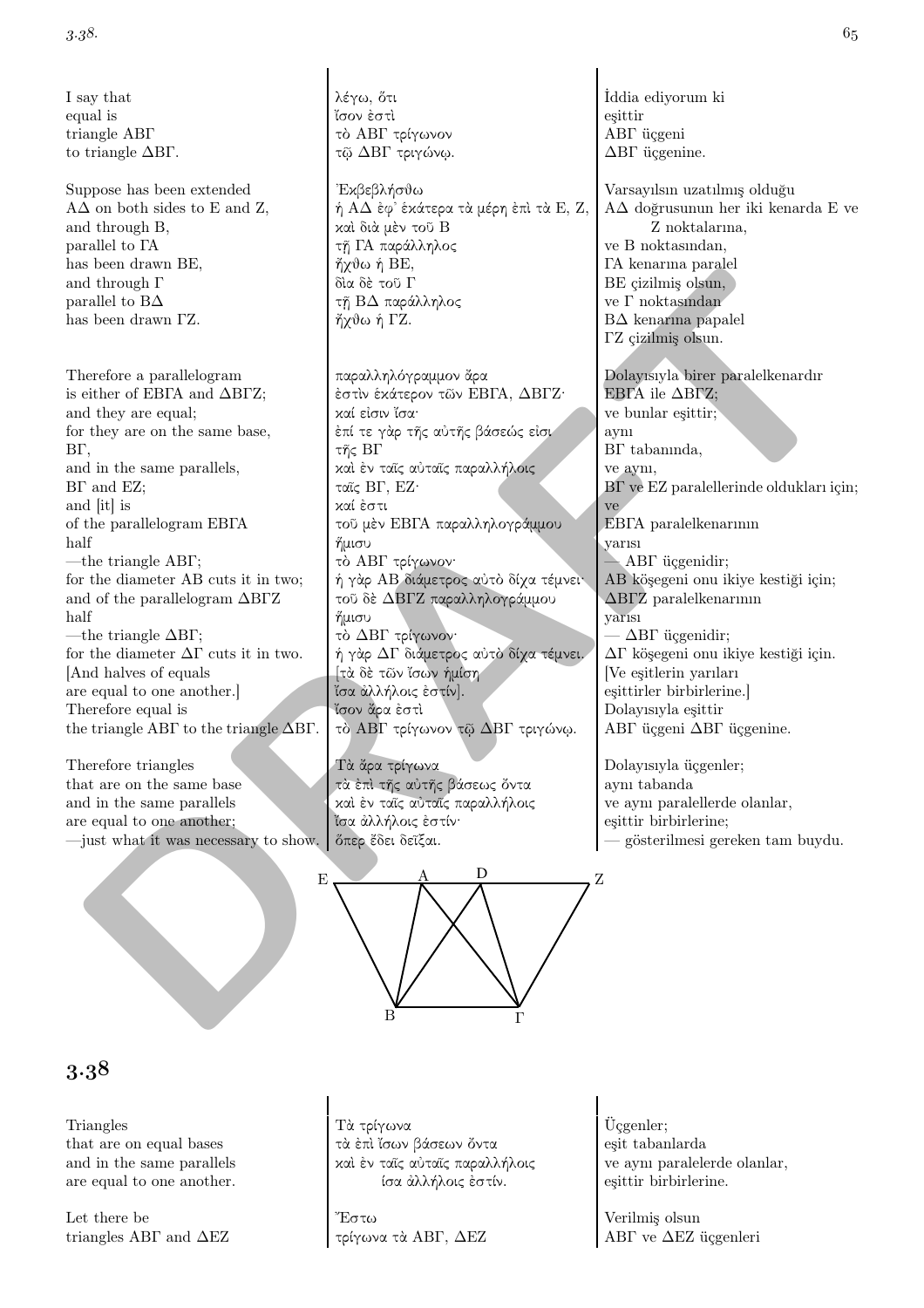and in the same parallels,  $\vert x\alpha\vert \partial \phi$  ταῖς αὐταῖς παραλλήλοις

Therefore triangles Tὰ ἄρα τρίγωνα Dolayısıyla üçgenler; that are on equal bases  $\tau \dot{\alpha} \dot{\epsilon} \dot{\pi}$ ι τὰ ἐπὶ ἴσων βάσεων ὄντα esit tabanlarda and in the same parallels  $\vert x\alpha\vert \partial x$  καὶ ἐν ταῖς αὐταῖς παραλλήλοις ve aynı paralelerde olanlar, are equal to one another; ( $\frac{1}{\alpha}$  (σα άλλήλοις ἐστίν· esittir birbirlerine; —just what it was necessary to show. ὅπερ ἔδει δεῖξαι. — gösterilmesi gereken tam buydu.

on equal bases ΒΓ and EZ  $\epsilon$ πὶ ἴσων βάσεων τῶν ΒΓ, ΕΖ eşit ΒΓ ve ΕΖ tabanlarında and in the same parallels  $\vert x\alpha\vert \partial x$  καὶ ἐν ταῖς αὐταῖς παραλλήλοις ve aynı BZ and  $A\Delta$ .  $\qquad \qquad$  ταῖς BZ,  $A\Delta$ ·  $\qquad \qquad$  BZ ve  $A\Delta$  paralellerinde.

I say that λέγω, ὅτι İddia ediyorum ki equal is **interval is for a contract of the contract of the contract of the contract of the contract of the contract of the contract of the contract of the contract of the contract of the contract of the contract of the c** triangle ABΓ (τρίγωνον (ABΓ πρίγωνον (ABΓ üçgeni to triangle ΔΕΖ.  $\tau$   $\bar{\varphi}$  ΔΕΖ τριγώνῳ.  $\Delta$ ΕΖ üçgenine.

ΑΔ on both sides to Η and Θ, ἡ ΑΔ ἐφ᾿ ἑκάτερα τὰ μέρη ἐπὶ τὰ Η, Θ, ΑΔ kenarının her iki kenarda Η ve Θ and through Β, καὶ διὰ μὲν τοῦ Β και (moktalarına, noktalarına, noktalarına, noktalarına, noktalarına, noktalarına, noktalarına, noktalarına, noktalarına, noktalarına, noktalarına, noktalarına, noktalarına, noktalarına, n parallel to ΓΑ,  $\lceil \tau \tilde{\eta} \rceil$  ΓΑ παράλληλος  $\lceil \nu e \rceil$  ve B noktasindan, has been drawn BH,  $ηχθω ή BH$ ,  $Π Α$  kenarına paralel, and through Ζ, δὶα δὲ τοῦ Ζ ΒΗ çizilmiş olsun, parallel to ΔΕ,  $\lceil \tau \tilde{\eta} \Delta E \pi \alpha \rho \dot{\alpha} \lambda \eta \lambda o \varsigma \rceil$  ve Z noktasından, has been drawn ZΘ.  $\eta \chi \theta \omega \eta$  ZΘ.  $\Delta E$  kenarına paralel,

Therefore a parallelogram  $\pi \sim \pi \sim \pi$ αραλληλόγραμμον ἄρα Dolayısıyla birer paralelkenardır is either of HBΓΑ and  $\triangle EZ\Theta$ ;<br>and HBΓΑ [is] equal to  $\triangle EZ\Theta$ ;<br> $\begin{matrix} \frac{2}{3} & \frac{1}{3} \\ \frac{1}{3} & \frac{1}{3} \\ \frac{1}{3} & \frac{1}{3} \end{matrix}$  if  $\begin{matrix} \frac{2}{3} & \frac{1}{3} \\ \frac{1}{3} & \frac{1}{3} \\ \frac{1}{3} & \frac{1}{3} \end{matrix}$  if  $\begin{matrix} \frac{1}{3} & \frac{1}{3} \\ \frac{1}{3}$ for they are on equal bases,  $\left| \begin{array}{cc} \frac{1}{2} & \frac{1}{2} \\ \frac{1}{2} & \frac{1}{2} \end{array} \right| \frac{1}{2} \pi i \tau \epsilon \gamma \alpha \rho \gamma \alpha \nu \beta \alpha \sigma \epsilon \omega \nu \epsilon \sigma$  (or  $\left| \begin{array}{cc} \frac{1}{2} & \frac{1}{2} \\ \frac{1}{2} & \frac{1}{2} \end{array} \right| \frac{1}{2} \pi i \tau \epsilon \gamma \alpha \rho \gamma \alpha \sigma \alpha \nu \beta \alpha \epsilon \omega \nu \epsilon \sigma$ BΓ and EZ,<br>and in the same parallels.  $\begin{bmatrix} \tau \tilde{\omega} \nu \text{ B} \Gamma, \text{ EZ} \\ \chi \alpha \iota \dot{\epsilon} \nu \tau \alpha \tilde{\iota} \epsilon \alpha \dot{\nu} \tau \alpha \tilde{\iota} \epsilon \pi \alpha \rho \alpha \lambda \lambda \dot{\eta} \lambda \rho \iota \epsilon \end{bmatrix}$  esit,<br>BΓ ve EZ tabanlarında, BZ and HΘ;  $\vert \tau \alpha \zeta$  BZ, HΘ·  $\vert \tau \alpha \zeta$  BZ, HΘ·  $\vert \vee \epsilon$  aynı, of the parallelogram ΗΒΓΑ | τοῦ μὲν ΗΒΓΑ παραλληλογράμμου | için; half ἥμισυ ve —the triangle ΑΒΓ. τὸ ΑΒΓ τρίγωνον. ΗΒΓΑ paralelkenarının For the diameter AB cuts it in two;  $\int \hat{\eta} \gamma \dot{\alpha} \rho AB \, \delta \dot{\alpha} \mu \epsilon \tau \rho o \zeta \, \alpha \dot{\alpha} \delta \delta \gamma \alpha \tau \epsilon \mu \nu \epsilon \cdot \int \gamma \alpha \Gamma B \, \alpha \nu \epsilon$ and of the parallelogram  $\Delta$ EZΘ  $\rightarrow$  τοῦ δὲ  $\Delta$ EZΘ παραλληλογράμμου  $\rightarrow$  -ABT üçgenidir. half βμισυ ΑΒ köşegeni onu ikiye kestiği için; —the triangle ZEΔ;  $\sigma$  τὸ ZEΔ τρίγωνον·  $\sigma$  ve ΔEZΘ paralelkenarının for the diameter ΔΖ cuts it in two. ἡ γὰρ ΔΖ δίαμετρος αὐτὸ δίχα τέμνει yarısı  $[\text{And halves of equals}$  [τὰ δὲ τῶν ἴσων ἡμίση  $\qquad -$  ZEΔ üçgenidir; are equal to one another.] ἴσα ἀλλήλοις ἐστίν]. ΔΖ köşegeni onu ikiye kestiği için. Therefore equal is <sup>((σον άρα έστι)</sup> [Ve eşitlerin yarıları] the triangle ΑΒΓ to the triangle ΔΕΖ. τὸ ΑΒΓ τρίγωνον τῷ ΔΕΖ τριγώνῳ. eşittirler birbirlerine.]



For, suppose has been extended ᾿Εκβεβλήσθω γὰρ Çünkü varsayılsın uzatılmış olduğu ΖΘ çizilmiş olsun.

And the street change and  $\frac{1}{2}$  and  $\frac{1}{2}$  and  $\frac{1}{2}$  and  $\frac{1}{2}$  and  $\frac{1}{2}$  and  $\frac{1}{2}$  and  $\frac{1}{2}$  and  $\frac{1}{2}$  and  $\frac{1}{2}$  and  $\frac{1}{2}$  and  $\frac{1}{2}$  and  $\frac{1}{2}$  and  $\frac{1}{2}$  and  $\frac{1}{2}$  an ve ΗΒΓΑ esittir ΔΕΖΘ paralelkeand [it] is  $\begin{array}{c|c}\n\hline\n\end{array}$  xαί έστι  $\begin{array}{c|c}\n\hline\n\end{array}$  BZ ve HΘ paralellerinde oldukları Dolayısıyla eşittir ΑΒΓ üçgeni ΔΕΖ üçgenine.

### 3.39

Equal triangles  $\boxed{\text{Tà ίσα τρίγωνα}}$  Eşit üçgenler; that are on the same base  $\frac{1}{x} \alpha \epsilon \pi \pi \eta \varsigma \alpha \gamma \eta \varsigma \beta \alpha \sigma \epsilon \omega \varsigma \delta \nu \tau \alpha$  aynı tabanda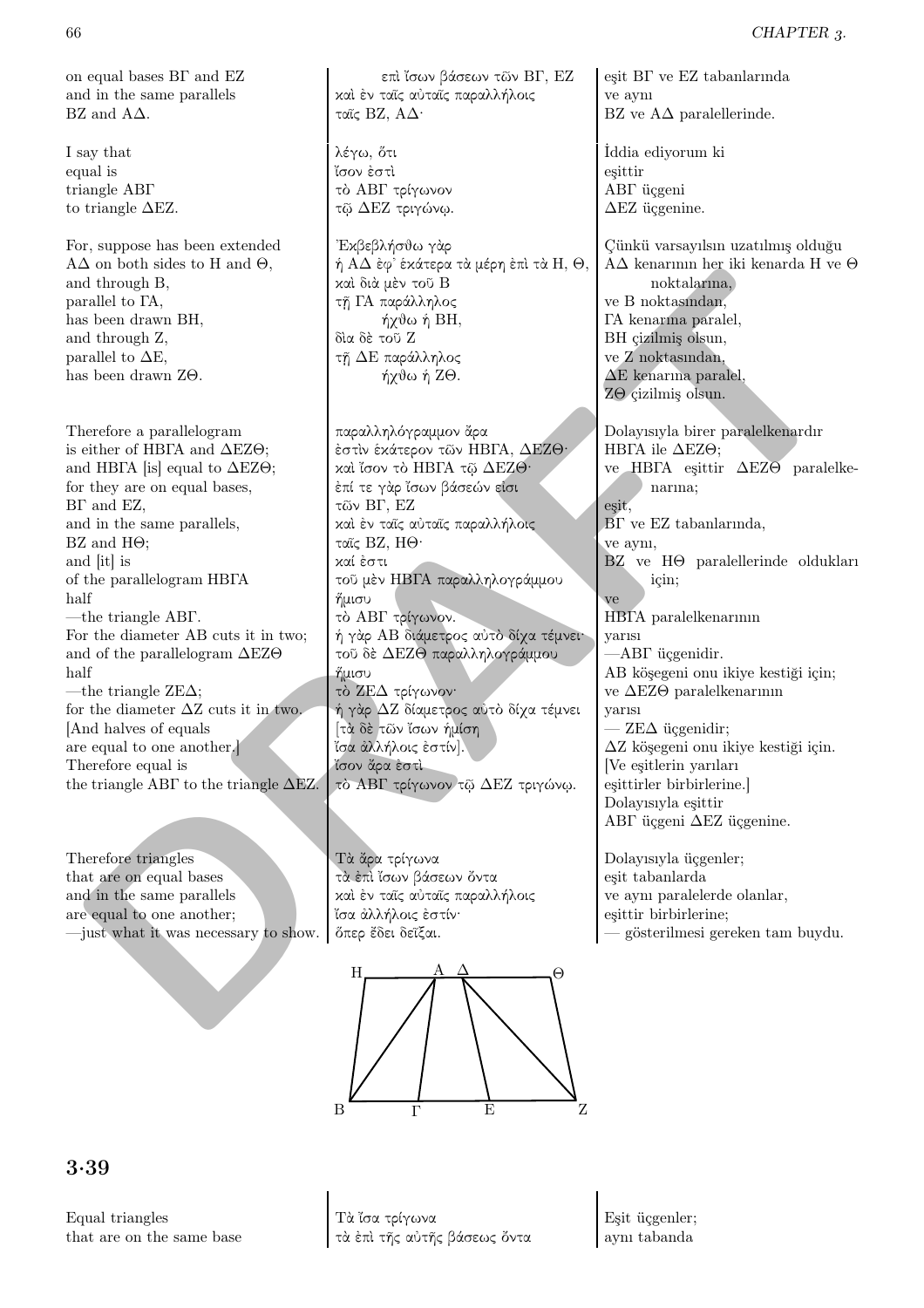$3.40.\,$ 

Let there be  $\mathbb{E} \sigma \infty$   $\mathbb{E} \sigma \infty$  Verilmis olsun equal triangles ABΓ and  $\Delta$ BΓ, <sup>1</sup> (σα τρίγωνα τὰ ΑΒΓ, ΔΒΓ (ABΓ ve ΔΒΓ eşit üçgenleri, being on the same base  $\begin{bmatrix} \frac{\partial}{\partial \pi} & \frac{\partial}{\partial \pi} & \frac{\partial}{\partial \pi} \\ \frac{\partial}{\partial \pi} & \frac{\partial}{\partial \pi} & \frac{\partial}{\partial \pi} & \frac{\partial}{\partial \pi} \\ \frac{\partial}{\partial \pi} & \frac{\partial}{\partial \pi} & \frac{\partial}{\partial \pi} & \frac{\partial}{\partial \pi} & \frac{\partial}{\partial \pi} \end{bmatrix}$  aynı BΓ tabanında ve onun avnı tarafı:

suppose there has been drawn  $\eta \gamma \theta \omega$  cizilmiş olduğu varsayılsın through the point A διὰ τοῦ Α σημείου A noktasından parallel to the STRAIGHT BΓ  $\tau$ η BΓ εὐθεία παράλληλος BΓ doğrusuna paralel  $AE$ ,  $\hat{h} AE$ ,  $A E$ ,  $A E$  doğrusunun, and there has been joined ΕΓ.  $\vert \times \infty \vert \times \infty$  ή ΕΓ.  $\vert \times \infty$  is the birlest irildigi EΓ doğrusunun. Equal therefore is <sup>|</sup> (σον ἄρα ἐστὶ | Εşittir dolayısıyla the triangle ABΓ του Του ΑΒΓ τρίγωνον ΑΒΓ πρίγωνον ΑΒΓ üçgeni to the triangle ΕΒΓ;  $\tau \tilde{\varphi}$  ΕΒΓ τριγώνῳ· ΕΒΓ üçgenine; for on the same base ἐπί τε γὰρ τῆς αὐτῆς βάσεώς onunla aynı as it it is, BΓ,  $\vert$  έστιν αὐτῷ τῆς ΒΓ (BΓ tabanında, and in the same parallels. (καὶ ἐν ταῖς αὐταῖς παραλλήλοις. ve aynı paralellerde olduğu için. But ABΓ is equal to ΔΒΓ.<br>Also therefore ΔΒΓ to EBΓ is equal,  $\begin{array}{c} \n\phi \lambda \lambda \dot{\alpha} \tau \dot{\alpha} \Delta B \Gamma \tau \ddot{\varphi} \Delta B \Gamma \dot{\epsilon} \sigma \tau \dot{\alpha} \end{array}$  Ama ABΓ eşittir ΔΒΓ üçgenine.<br>Ve dolayısıyla ΔΒΓ, EBΓ üçge the greater to the less;  $\tau \circ \mu \circ \nu \circ \tau \circ \nu \circ \nu$  τῶ ἐλάσσονι· eşittir, which is impossible.  $\delta$ περ ἐστὶν ἀδύνατον· büyük küçüğe; Therefore is not parallel ΑΕ to ΒΓ. οὐκ ἄρα παράλληλός ἐστιν ἡ ΑΕ τῇ ΒΓ. ki bu imkansızdır. neither is any other but  $A\Delta$ ;  $\qquad \qquad$   $\qquad$   $\qquad$   $\qquad$   $\qquad$   $\qquad$   $\qquad$   $\qquad$   $\qquad$   $\qquad$   $\qquad$   $\qquad$   $\qquad$   $\qquad$   $\qquad$   $\qquad$   $\qquad$   $\qquad$   $\qquad$   $\qquad$   $\qquad$   $\qquad$   $\qquad$   $\qquad$   $\qquad$   $\qquad$   $\qquad$   $\qquad$   $\qquad$   $\qquad$   $\qquad$ 

Therefore equal triangles Tὰ ἄρα ἴσα τρίγωνα Dolayısıyla eşit üçgenler; that are on the same base  $\tau \alpha$  έπὶ τῆς αὐτῆς βάσεως ὄντα aynı tabanda and in the same parts καὶ ἐπὶ τὰ αὐτὰ μέρη ve onun aynı tarafında olan, are also in the same parallels;  $\vert x\alpha\vert \dot{\varepsilon} \vee \tau\alpha\zeta \dot{\varepsilon} \vee \tau\alpha\zeta \dot{\varepsilon} \vee \tau\alpha\zeta \dot{\varepsilon} \vee \tau\alpha\zeta \dot{\varepsilon} \wedge \gamma\alpha\zeta \dot{\varepsilon} \vee \tau\alpha\zeta \dot{\varepsilon} \wedge \gamma\alpha\zeta \dot{\varepsilon} \vee \tau\alpha\zeta \dot{\varepsilon} \wedge \gamma\alpha\zeta \dot{\varepsilon} \wedge \gamma\alpha\zeta \dot{\varepsilon} \wedge \$ —just what it was necessary to show. ὅπερ ἔδει δεῖξαι. — gösterilmesi gereken tam buydu.

and in the same parts  $\vert x\alpha\vert \partial \pi \tau \dot{\alpha} \alpha \dot{\beta} \tau \dot{\alpha} \mu \dot{\epsilon} \rho \eta$  ve onun aynı tarafında olan, are also in the same parallels.  $\vert x\alpha\iota \partial x\iota \alpha\iota \partial x$  ταῖς αὐταῖς παραλλήλοις ἐστίν.  $\vert$  aynı paralellerdedirler de.

I say that  $\lambda \in \gamma \omega$ , ὅτι  $\lambda \in \gamma \omega$  iddia ediyorum ki they are also in the same parallels.  $\lambda x \in \mathbb{R}$  ταῖς αὐταῖς παραλλήλοις ἐστίν. aynı paralellerdedirler de.

I say that  $\lambda$ έγω, ὅτι  $\lambda$ ίddia ediyorum ki parallel is  $A\Delta$  to BΓ.  $\pi\alpha\rho\alpha\lambda\lambda\eta\lambda\alpha\zeta\beta\sigma\tau\omega\eta\Lambda\Delta\tau\eta\gamma\beta\Gamma$ . paraleldir  $A\Delta$ , BΓ tabanına.

For if not, Εἰ γὰρ μή, Çünkü eğer değil ise,



and on the same side of ΒΓ. καὶ ἐπὶ τὰ αὐτὰ μέρη τῆς ΒΓ· ve onun aynı tarafında olan .

For suppose has been joined  $\Delta\Delta$ . [Σπεζεύχθω γὰρ ἡ ΑΔ· [Cünkü ΑΔ doğrusunun birleştirilmiş] olduğu varsayılsın.

are propose has been joined A.S. Therefore,  $\phi$ m,  $\phi$ m,  $\phi$ m,  $\phi$ m,  $\phi$ m,  $\phi$ m,  $\phi$ m,  $\phi$ m,  $\phi$ m,  $\phi$ m,  $\phi$ m,  $\phi$ m,  $\phi$ m,  $\phi$ m,  $\phi$ m,  $\phi$ m,  $\phi$ m,  $\phi$ m,  $\phi$ m,  $\phi$ m,  $\phi$ m,  $\phi$ m,  $\phi$ m,  $\phi$ m,  $\phi$ m, καὶ τὸ ΔΒΓ ἄρα τῷ ΕΒΓ ἴσον ἐστὶ Ve dolayısıyla ΔΒΓ, ΕΒΓ üçgenine Similarly then we shall show that διμοίως δὴ δείξομεν, ὅτι Dolayısıyla paralel değildir AE, BΓ therefore ΑΔ is parallel to ΒΓ. ἡ ΑΔ ἄρα τῇ ΒΓ ἐστι παράλληλος. Benzer şekilde o zaman göstereceğiz ki ΑΔ dışındakiler de paralel değildid ; dolayısıyla ΑΔ, ΒΓ doğrusuna paaraleldir.

### 3.40

Equal triangles  $\boxed{\text{Tà }$  (σα τρίγωνα  $\boxed{\text{Egit }$  üçgenler, that are on equal bases  $\begin{vmatrix} \tau \alpha & \xi \pi \end{vmatrix}$  *τ*ά έπι <del><sup>1</sup></del> (σων βάσεων ὄντα eşit tabanlarda and in the same parts  $\alpha \in \mathbb{R}$  καὶ ἐπὶ τὰ αὐτὰ μέρη ve aynı tarafta olan,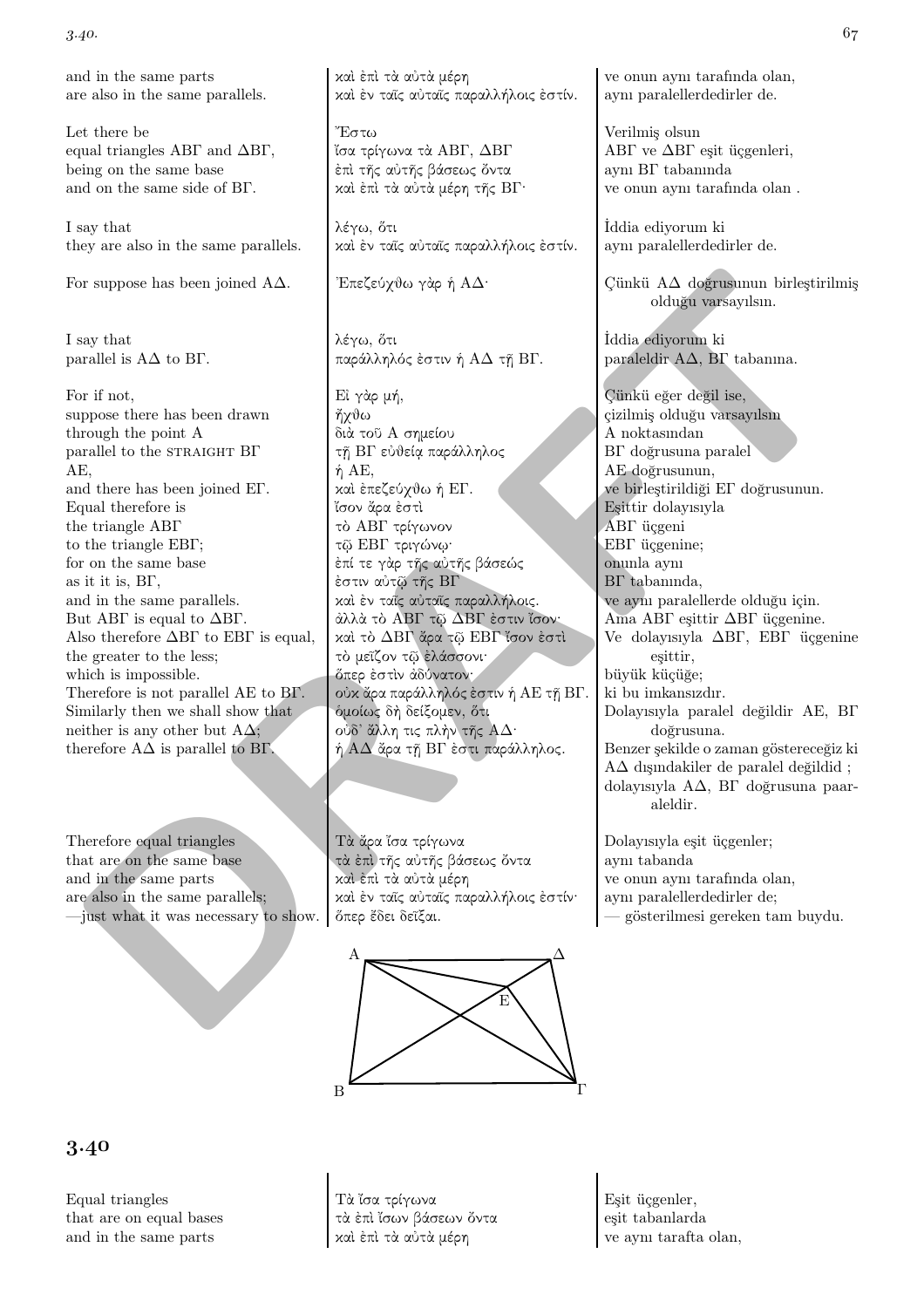Let there be  ${}^{\circ}E\sigma\tau\omega$  Verilmis olsun equal triangles ΑΒΓ and ΓΔΕ, <sup>(</sup>*ίσα τρίγωνα τὰ ΑΒΓ*, ΓΔΕ eşit ΑΒΓ ve ΓΔΕ üçgenleri, on equal bases ΒΓ and ΓΕ, ἐπὶ ἴσων βάσεων τῶν ΒΓ, ΓΕ eşit ΒΓ ve ΓΕ tabanlarında, and in the same parts.  $\vert x\alpha\right\vert \dot{x}\alpha\dot{\beta}\tau\dot{\alpha}$  μέρη.  $\vert y\alpha\alpha\vert$  ve aynı tarafta olan.

suppose there has been drawn  $\eta \gamma \theta \omega$  varsayılsın birleştirildiği through the point A,  $\delta\alpha$  τοῦ A  $\Delta$  A noktasından, parallel to BE,  $\lceil \tau \tilde{\eta} \rceil$  BE παράλληλος BE doğrusuna paralel, ΑΖ, ἡ ΑΖ, ΑΖ doğrusunun, and there has been joined ZE.  $\vert x\alpha\vert$  έπεζεύχθω ή ZE.  $\vert y\alpha\vert$  ve birlest irildiği ZE doğrusunun. Equal therefore is <sup>1</sup> (σον ἄρα ἐστὶ Dolayısıyla esittir the triangle ABΓ (τὸ ABΓ τρίγωνον ΑΒΓ με ΑΒΓ üçgeni to the triangle ΖΓΕ; τῷ ΖΓΕ τριγώνῳ· ΖΓΕ üçgenine; for they are on equal bases, ἐπί τε γὰρ ἴσων βάσεών εἰσι eşit, BΓ and ΓΕ,  $\tau$ <sub>ων</sub> ΒΓ, ΓΕ **ΒΓ** ve ΓΕ tabanlarında, and in the same parallels,  $\vert x\alpha\vert \partial \theta$  ταῖς αὐταῖς παραλλήλοις ve aynı, But the triangle ABΓ  $\phi$ λλά τὸ ABΓ τρίγωνον Fakat ABΓ üçgeni<br>
is equal to the [triangle] ΔΓΕ; ((σον ἐστὶ τῷ ΔΓΕ [τρίγωνω] [[τρίγωνω] [[τρίγωνω] [[τρίγωνω] [[τρίγωνω] [[τρίγωνω] is equal to the [triangle]  $\Delta \Gamma$  (σε έστὶ τῷ  $\Delta \Gamma$  [τρίγωνῳ]· esittir  $\Delta \Gamma$  E üçgenine; also therefore the [triangle]  $\Delta \Gamma$  | καὶ τὸ  $\Delta \Gamma$  (πρίγωνον] ve dolayısıyla  $\Delta \Gamma$  E üçgenini is equal to the triangle ΖΓΕ, ἴσον ἐστὶ τῷ ΖΓΕ τριγώνῳ eşittir ΖΓΕ üçgenine, the greater to the less:  $\tau \delta$  μεῖζον τῶ ἐλάσσονι· büyük küçüğe; which is impossible. δπερ έστιν άδύνατον· ki bu imkansızdır. Similarly then we shall show that  $\delta\mu\delta\omega\zeta\delta\eta\delta\epsilon(\zeta\phi)\epsilon\eta\zeta\delta\tau$  doğrusuna.

Therefore equal triangles Γὰ ἄρα ἴσα τρίγωνα Dolayısıyla eşit üçgenler, that are on equal bases  $\tau$  τὰ ἐπὶ ἴσων βάσεων ὄντα eşit tabanlarda and in the same parts  $\vert x\alpha\vert$  έπὶ τὰ αὐτὰ μέρη ve aynı tarafta olan, are also in the same parallels;  $\vert$  καὶ ἐν ταῖς αὐταῖς παραλλήλοις ἐστίν· aynı paralelerdedirler de; —just what it was necessary to show. ὅπερ ἔδει δεῖξαι. — gösterilmesi gereken tam buydu.

are also in the same parallels. (xαὶ ἐν ταῖς αὐταῖς παραλλήλοις ἐστίν. (aynı paralelerdedirler de.)

I say that  $\lambda \xi \gamma \omega$ , ὅτι Iddia ediyorum ki they are also in the same parallels.  $\mathbf{x} \times \mathbf{x} \times \mathbf{x} \times \mathbf{x} \times \mathbf{x} \times \mathbf{x} \times \mathbf{x} \times \mathbf{x} \times \mathbf{x} \times \mathbf{x} \times \mathbf{x} \times \mathbf{x} \times \mathbf{x} \times \mathbf{x} \times \mathbf{x} \times \mathbf{x} \times \mathbf{x} \times \mathbf{x} \times \mathbf{x} \times \mathbf{x} \times \mathbf{x} \times \mathbf{x} \times \mathbf{x} \times \mathbf{x} \times \mathbf{x} \times \mathbf{x} \times \$ 

I say that  $\lambda \xi \gamma \omega$ , ὅτι  $\lambda \xi \gamma \omega$  iddia ediyorum ki parallel is ΑΔ to ΒΕ. παράλληλός ἐστιν ἡ ΑΔ τῇ ΒΕ. paraleldir ΑΔ, ΒΕ doğrusuna.

For if not, Ei γὰρ μή, Cünkü eğer değil ise,



For suppose  $\Lambda\Delta$  has been joined. [Σπεζεύχθω γὰρ ἡ  $\Lambda\Delta$ · [Cünkü varsayılsın  $\Lambda\Delta$  doğrusunun birleştirildiği.

and the state of the state of the state of the state of the state of the state of the state of the state of the state of the state of the state of the state of the state of the state of the state of the state of the state BE and AZ. (παϊς BE, AZ. (παϊς BE, AZ. (BE ve AZ paralellerinde oldukları için.) Therefore is not parallel ΑΖ to ΒΕ. οὐκ ἄρα παράλληλος ἡ ΑΖ τῇ ΒΕ. Dolayısıyla paralel değildir ΑΖ, ΒΕ neither is any other but  $A\Delta$ ;  $\overrightarrow{O_0}$ δ<sup> $\delta$ </sup>άλλη τις πλήν τῆς  $A\Delta$ · Benzer şekilde o zaman göstereceğiz ki therefore  $\Lambda\Delta$  to BE is parallel.  $\|\hat{\eta}\Lambda\Delta\hat{\alpha}$ ρα τῆ BE ἐστι παράλληλος.  $\|\Lambda\Delta\hat{\alpha}$  disindakiler de paralel değildid ; dolayısıyla ΑΔ, ΒΕ doğrusuna paaraleldir.

# $3.41$

have the same base as a triangle, τριγώνῳ βάσιν τε ἔχῃ τὴν αὐτὴν bir üçgenle aynı tabana sahipse,

If a parallelogram  $\mathcal{E}(\mathbf{\hat{x}})$  Έλεν παραλληλόγραμμον Εğer bir paralelkenar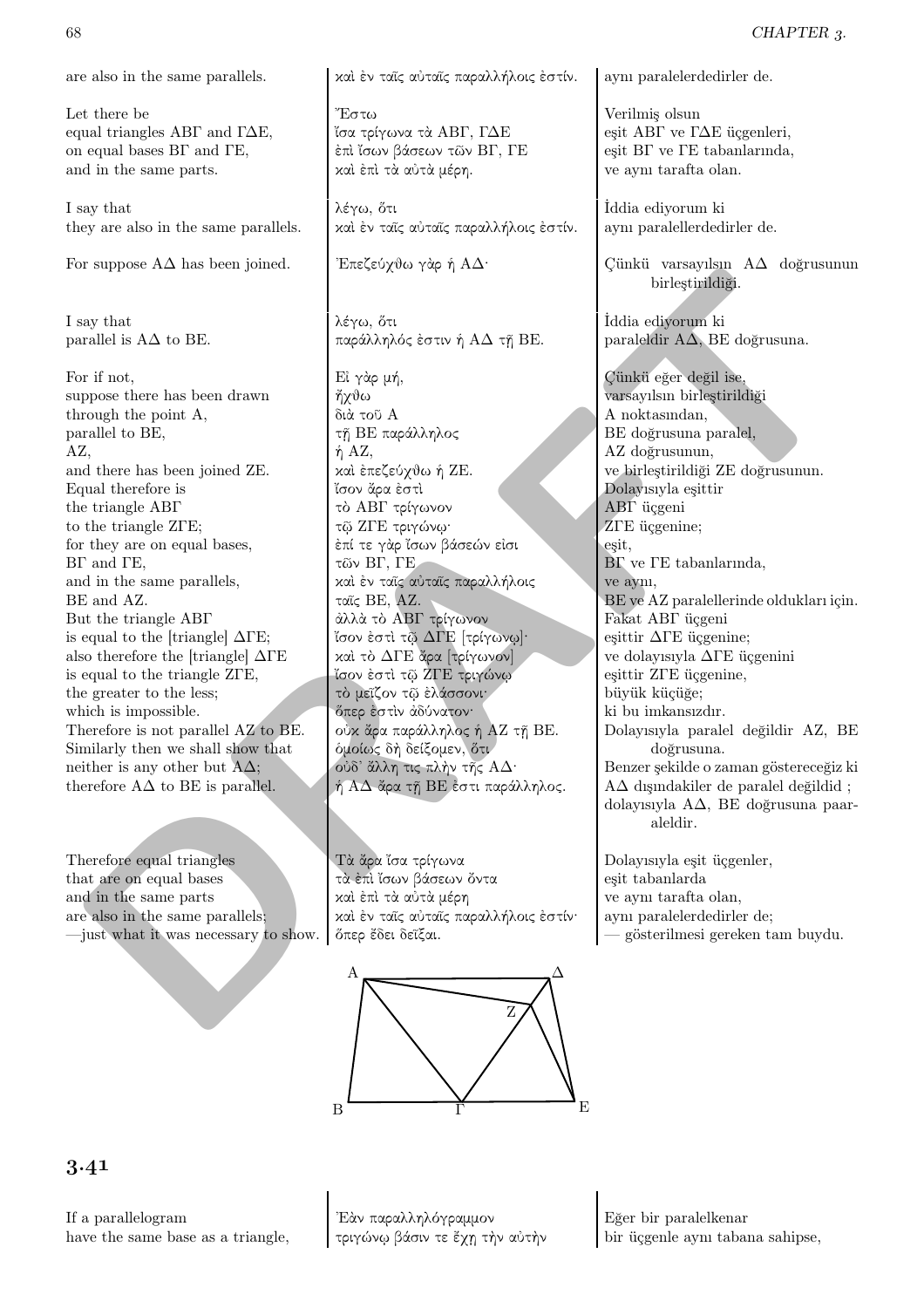$3.42.$  69

For, the parallelogram ΑΒΓΔ Παραλληλόγραμμον γὰρ τὸ ΑΒΓΔ (Günkü ΑΒΓΔ paralelkenarının as the triangle EBΓ,  $\vert \tau \circ \psi \circ \psi \circ \tau \circ \psi$  EBΓ is EBΓ is EBΓ is EBΓ is EBΓ is EBΓ —suppose it has the same base,  $B\Gamma$ , βάσιν τε έχέτω τὴν αὐτὴν τὴν ΒΓ —saynı ΒΓ tabanı olduğu varsayılsın, and is in the same parallels,  $\vert x\alpha\vert \partial x$  και έν ταῖς αὐταῖς παραλλήλοις ἔστω  $\vert$  ve aynı ΒΓ and ΑΕ. ταῖς ΒΓ, ΑΕ· ΒΓ ve ΑΕ paralelerinde oldukları.

—just what it was necessary to show. ὅπερ ἔδει δεῖξαι. — gösterilmesi gereken tam buydu.



I say that  $\lambda$ έγω, ὅτι  $\lambda$ ίλάτι  $\lambda$ ίddia ediyorum ki double is διπλάσιόν ἐστι iki katıdır the parallelogram ΑΒΓΔ (τὸ ΑΒΓΔ παραλληλόγραμμον (ABΓΔ paralelkenari of the triangle ΒΕΓ. τοῦ ΒΕΓ τριγώνου. ΒΕΓ üçgeninin.

on be a simple of Mill American (14) (2)  $\phi$  (2)  $\phi$  (3)  $\phi$  (3)  $\phi$  (3)  $\phi$  (3)  $\phi$  (3)  $\phi$  (3)  $\phi$  (3)  $\phi$  (3)  $\phi$  (3)  $\phi$  (3)  $\phi$  (3)  $\phi$  (3)  $\phi$  (3)  $\phi$  (3)  $\phi$  (3)  $\phi$  (3)  $\phi$  (3)  $\phi$  (3)  $\phi$  (3 Equal is the triangle ABΓ  $\begin{bmatrix} \tilde{\sigma} \sigma v \tilde{\sigma} \tilde{\sigma} \tilde{\sigma} \sigma u \tau \tilde{\sigma} A B \Gamma \tau \rho \tilde{\sigma} \gamma \omega \nu \sigma v \end{bmatrix}$  Esittir ABΓ üçgenine; to the triangle ΕΒΓ;  $\tau \tilde{\varphi}$  ΈΒΓ τριγώνῳ· ΕΒΓ üçgenine; for it is on the same base as it,  $|\hat{\epsilon}$ πί τε γὰρ τῆς αὐτῆς βάσεώς ἐστιν αὐτῷ onunla aynı, BΓ,  $\tau$ ης BΓ  $\downarrow$  της EΓ  $\downarrow$  BΓ tabanına sahip, and in the same parallels,  $\begin{array}{c|c}\n\hline\n\text{and the same parallels,} \\
\text{B}\Gamma \text{ and } \text{A}\text{E.}\n\end{array}$  ve aynı ve aynı ve aynı ve aynı ve aynı ve aynı ve aynı ve aynı ve aynı ve aynı ve aynı ve aynı ve aynı ve aynı ve aynı ve aynı ve aynı ve a ΒΓ and ΑΕ. ταῖς ΒΓ, ΑΕ. ΒΓ ve ΑΕ paralelerinde olduğu için. But the parallelogram ΑΒΓΔ ἀλλὰ τὸ ᾿ΑΒΓΔ παραλληλόγραμμον Fakat ΑΒΓΔ paralelkenarı διπλάσιόν έστι τοῦ ΑΒΓ τριγώνου· iki katıdır ΑΒΓ üçgeninin; for the diameter ΑΓ cuts it in two; ἡ γὰρ ᾿ΑΓ διάμετρος αὐτὸ δίχα τέμνει· ΑΓ köşegeni onu ikiye kestiğinden; so that the parallelogram ΑΒΓΔ | ὤστε τὸ ΑΒΓΔ παραλληλόγραμμον | böylece ΑΒΓΔ paralelkenarı da also of the triangle ΕΒΓ is double. ᾿καὶ τοῦ ΕΒΓ τριγώνου ἐστὶ διπλάσιον. grEBG üçgeninin iki katıdır.

Therefore, if a parallelogram <sup>γ</sup>Έὰν ἄρα παραλληλόγραμμον Dolayısıyla, eğer bir paralelkenar have the same base as a triangle,  $\vert \tau$ ριγώνῳ βάσιν τε ἔχη τὴν αὐτὴν bir üçgenle aynı tabana sahipse, and be in the same parallels,  $\vert x \circ \alpha \vert \circ \alpha \circ \alpha \circ \alpha$ λήλοις  $\tilde{\eta}$ , ve aynı paralelerdeyse, double is a contract is διπλάσιου επιβεσιών είναι του διπλάσιου του επιβεσιών είναι του επιβεσιών είναι του επι the parallelogram of the triangle; τὸ παραλληλόγραμμον τοῦ τριγώνου· paralelkenar, üçgenin;



For, suppose AΓ has been joined. <sup>7</sup> Eπεζεύχθω γὰρ ἡ AΓ. (Günkü, varsayılsın AΓ doğrusunun birleştirildiği.

# $3.42$

To the given triangle equal, Τῷ δοθέντι τριγώνῳ ἴσον Verilen bir üçgene eşit, a parallelogram to construct παραλληλόγραμμον συστήσασθαι bir paralelkenarı

Let be  $\mathcal{E}$  Γεστω  $\mathcal{E}$  Verilen the given triangle ΑΒΓ, τὸ μὲν δοθὲν τρίγωνον τὸ ΑΒΓ, üçgen ΑΒΓ, and the given rectilineal angle,  $\Delta$ . | ή δὲ δοθεῖσα γωνία εὐθύγραμμος ή  $\Delta$ · | ve verilen düzkenar açı  $\Delta$  olsun.

It is necessary then  $\delta \tilde{\epsilon} \tilde{\delta} \gamma$  Simdi gerklidir to the triangle ABΓ equal  $\tau$ ῷ ABΓ τριγώνῳ ἴσον (ABΓ üçgenine eşit a parallelogram to construct παραλληλόγραμμον συστήσασθαι bir paralelkenarın

in the given rectilineal angle.  $|\dot{\epsilon} \rangle \tau \tilde{\eta} \delta \omega \epsilon \dot{\sigma} \gamma \omega \dot{\alpha} \epsilon \dot{\omega} \omega \gamma \rho \dot{\alpha} \mu \omega$ . verilen bir düzkenar açıda inşa etmek.

 $\frac{1}{2}$ εν τῆ Δ γωνία εὐθυγράμμῳ.  $\Delta$  düzkenar açısına inşa edilmesi.

Suppose ΒΓ has been cut in two at Ε, Τετμήσθω ἡ ΒΓ δίχα κατὰ τὸ Ε, Varsayılsın ΒΓ kenarının Ε nok-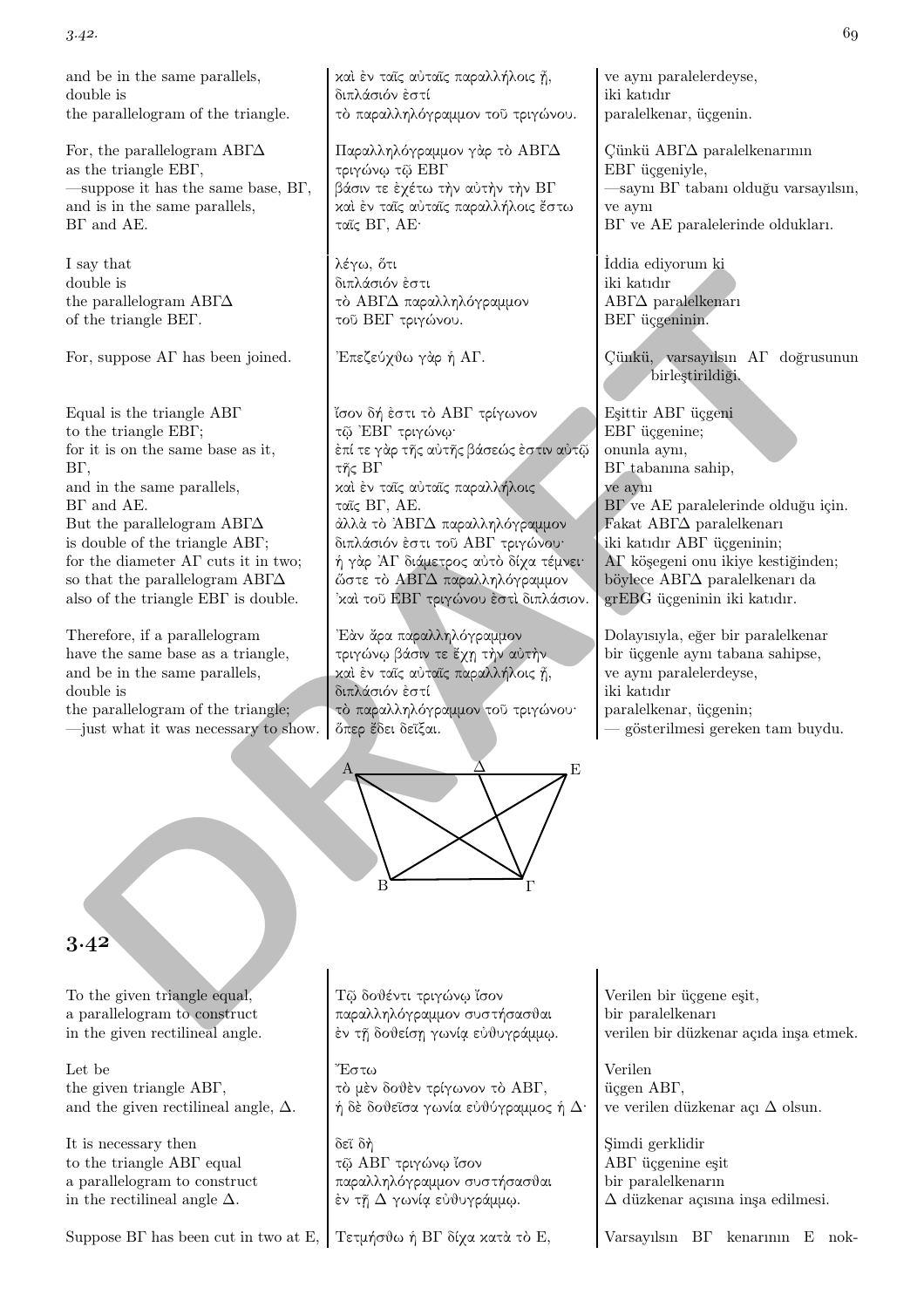| and there has been joined AE,<br>and there has been constructed<br>on the STRAIGHT ET,<br>and at the point E on it,<br>to angle $\Delta$ equal,<br>ΓEΖ,<br>also, through A, parallel to ET,<br>suppose AH has been drawn,<br>and through $\Gamma$ , parallel to EZ,<br>suppose $\Gamma$ H has been drawn; | χαί έπεζεύχθω ή ΑΕ,<br>καί συνεστάτω<br>πρός τη ΕΓ εύθεία<br>καί τω πρός αύτη σημείω τω Ε<br>τῆ $\Delta$ γωνία ἴση<br>ή ύπό ΓΕΖ,<br>καί διά μέν τοῦ Α τῆ ΕΓ παράλληλος<br>$\eta$ χθω ή ΑΗ,<br>διὰ δὲ τοῦ Γ τῆ ΕΖ παράλληλος<br>ήχθω ή ΓΗ· | tasında ikiye kesildiği<br>ve AE doğrusunun birleştirildiği,<br>ve inşa edildiği<br>ET doğrusunda,<br>ve üzerindekiE noktasında,<br>$\Delta$ açısına eşit,<br>TEZ açısının,<br>ayrıca, A noktasından, ET doğrusuna<br>paralel,<br>AH<br>doğrusunun<br>cizilmiş<br>olduğu |
|-----------------------------------------------------------------------------------------------------------------------------------------------------------------------------------------------------------------------------------------------------------------------------------------------------------|-------------------------------------------------------------------------------------------------------------------------------------------------------------------------------------------------------------------------------------------|--------------------------------------------------------------------------------------------------------------------------------------------------------------------------------------------------------------------------------------------------------------------------|
| therefore a parallelogram is ZEFH.                                                                                                                                                                                                                                                                        | παραλληλόγραμμον άρα έστι το ΖΕΓΗ.                                                                                                                                                                                                        | varsayılsın,<br>ve Γ noktasından, EZ doğrusuna par-<br>alel,<br>$\Gamma$ H<br>doğrusunun<br>çizilmiş<br>olduğu<br>varsayılsın;<br>dolayısıyla ZETH bir paralelkenardır.                                                                                                  |
| And since equal is BE to ET,                                                                                                                                                                                                                                                                              | χαὶ ἐπεὶ ἴση ἐστὶν ἡ ΒΕ τῆ ΕΓ,                                                                                                                                                                                                            | $\mathrm{Ve}$<br>olduğundan<br>BE,<br>$E\Gamma$<br>esit                                                                                                                                                                                                                  |
| equal is also<br>triangle ABE to triangle AET;                                                                                                                                                                                                                                                            | ἴσον ἐστὶ καὶ<br>τὸ ΑΒΕ τρίγωνον τῷ ΑΕΓ τριγώνω·                                                                                                                                                                                          | doğrusuna,<br>esittir                                                                                                                                                                                                                                                    |
| for they are on equal bases,                                                                                                                                                                                                                                                                              | έπί τε γὰρ ἴσων βάσεών εἰσι                                                                                                                                                                                                               | ABE üçgeni de AET üçgenine;                                                                                                                                                                                                                                              |
| BE and ET,                                                                                                                                                                                                                                                                                                | $τ\tilde{ω}$ ν BE, ΕΓ                                                                                                                                                                                                                     | tabanları                                                                                                                                                                                                                                                                |
| and in the same parallels,                                                                                                                                                                                                                                                                                | καί έν ταῖς αὐταῖς παραλλήλοις                                                                                                                                                                                                            | BE ve ET esit,                                                                                                                                                                                                                                                           |
| $\operatorname{B\Gamma}$ and $\operatorname{AH}$ ;                                                                                                                                                                                                                                                        | ταΐς ΒΓ, ΑΗ·                                                                                                                                                                                                                              | ve aynı                                                                                                                                                                                                                                                                  |
| double therefore is                                                                                                                                                                                                                                                                                       | διπλάσιον ἄρα ἐστὶ                                                                                                                                                                                                                        | $\overline{B}\Gamma$ ve AH paralelerinde oldukları için;                                                                                                                                                                                                                 |
| triangle ABT of triangle AET.                                                                                                                                                                                                                                                                             | τὸ ΑΒΓ τρίγωνον τοῦ ΑΕΓ τριγώνου.                                                                                                                                                                                                         | iki katıdır dolayısıyla                                                                                                                                                                                                                                                  |
| also is                                                                                                                                                                                                                                                                                                   | έστι δέ καί                                                                                                                                                                                                                               | ABT üçgeni AET üçgeninin,                                                                                                                                                                                                                                                |
| parallelogram ZEFH<br>double of triangle AET;                                                                                                                                                                                                                                                             | τὸ ΖΕΓΗ παραλληλόγραμμον<br>διπλάσιον του ΑΕΓ τριγώνου·                                                                                                                                                                                   | ayrıca<br>ZETH paralelkenarı                                                                                                                                                                                                                                             |
| for it has the same base as it,                                                                                                                                                                                                                                                                           | βάσιν τε γὰρ αὐτῷ τὴν αὐτὴν ἔχει                                                                                                                                                                                                          | iki katıdır AET üçgeninin;                                                                                                                                                                                                                                               |
| and                                                                                                                                                                                                                                                                                                       | καὶ                                                                                                                                                                                                                                       | onunla aynı tabanı olduğu,                                                                                                                                                                                                                                               |
| is in the same parallels as it;                                                                                                                                                                                                                                                                           | έν ταῖς αὐταῖς ἐστιν αὐτῷ παραλλήλοις:                                                                                                                                                                                                    | ve                                                                                                                                                                                                                                                                       |
| therefore is equal                                                                                                                                                                                                                                                                                        | <u>ἴσ</u> ον ἄρα ἐστὶ                                                                                                                                                                                                                     | onunla aynı paralellerde olduğu için;                                                                                                                                                                                                                                    |
| the parallelogram ZEFH                                                                                                                                                                                                                                                                                    | τὸ ΖΕΓΗ παραλληλόγραμμον                                                                                                                                                                                                                  | dolayısıyla eşittir                                                                                                                                                                                                                                                      |
| to the triangle ABT.                                                                                                                                                                                                                                                                                      | τῷ ΑΒΓ τριγώνω.                                                                                                                                                                                                                           | ZETH paralelkenarı                                                                                                                                                                                                                                                       |
| And it has angle $TEZ$                                                                                                                                                                                                                                                                                    | χαί έχει την ύπο ΓΕΖ γωνίαν                                                                                                                                                                                                               | ABT üçgenine.                                                                                                                                                                                                                                                            |
| equal to the given $\Delta$ .                                                                                                                                                                                                                                                                             | ίσην τῆ δοθείση τῆ Δ.                                                                                                                                                                                                                     | Ve onun FEZ açısı                                                                                                                                                                                                                                                        |
|                                                                                                                                                                                                                                                                                                           |                                                                                                                                                                                                                                           | eşittir verilen $\Delta$ açısına.                                                                                                                                                                                                                                        |
| Therefore, to the given triangle ABT                                                                                                                                                                                                                                                                      | Τῷ ἄρα δοθέντι τριγώνω τῷ ΑΒΓ                                                                                                                                                                                                             | Dolayısıyla, verilen ABT üçgenine                                                                                                                                                                                                                                        |
| equal,                                                                                                                                                                                                                                                                                                    | ἴσον                                                                                                                                                                                                                                      | eşit,                                                                                                                                                                                                                                                                    |
| a parallelogram has been constructed,                                                                                                                                                                                                                                                                     | παραλληλόγραμμον συνέσταται                                                                                                                                                                                                               | bir paralelkenar,                                                                                                                                                                                                                                                        |
| ZETH,                                                                                                                                                                                                                                                                                                     | τὸ ZEΓH                                                                                                                                                                                                                                   | ZEFH, inșa edilmiş oldu                                                                                                                                                                                                                                                  |
| in the angle TEZ,                                                                                                                                                                                                                                                                                         | έν γωνία τη ύπο ΓΕΖ,                                                                                                                                                                                                                      | TEZ aşısında,                                                                                                                                                                                                                                                            |
| which is equal to $\Delta$ ;                                                                                                                                                                                                                                                                              | ῆτις ἐστὶν ἴση τῆ $\Delta$ ·                                                                                                                                                                                                              | $\Delta$ aşısına eşit olan;                                                                                                                                                                                                                                              |
| -just what it was necessary to do.                                                                                                                                                                                                                                                                        | όπερ έδει ποιήσαι.                                                                                                                                                                                                                        | - yapılması gereken tam buydu.                                                                                                                                                                                                                                           |
|                                                                                                                                                                                                                                                                                                           | Е<br>А                                                                                                                                                                                                                                    |                                                                                                                                                                                                                                                                          |



Of any parallelogram,<br>
of the parallelograms about the diam-<br>  $\begin{bmatrix} \frac{\pi a}{\sqrt{2}} & \frac{\pi a}{\sqrt{2}} \\ \frac{\pi a}{\sqrt{2}} & \frac{\pi}{\sqrt{2}} \\ \frac{\pi a}{\sqrt{2}} & \frac{\pi a}{\sqrt{2}} \end{bmatrix}$ <br>  $\begin{bmatrix} \frac{\pi a}{\sqrt{2}} & \frac{\pi a}{\sqrt{2}} \\ \frac{\pi a}{\sqrt{2}} & \frac{\pi a}{\sqrt{2}} \\ \frac{\pi a}{\sqrt{2}} & \frac{\pi a$ 

# $3.43$

the complements  $\vec{a}$  παραπληρώματα esittir birbirlerine.

τῶν περὶ τὴν διάμετρον παραλληλοeter, γράμμων tümleyenleri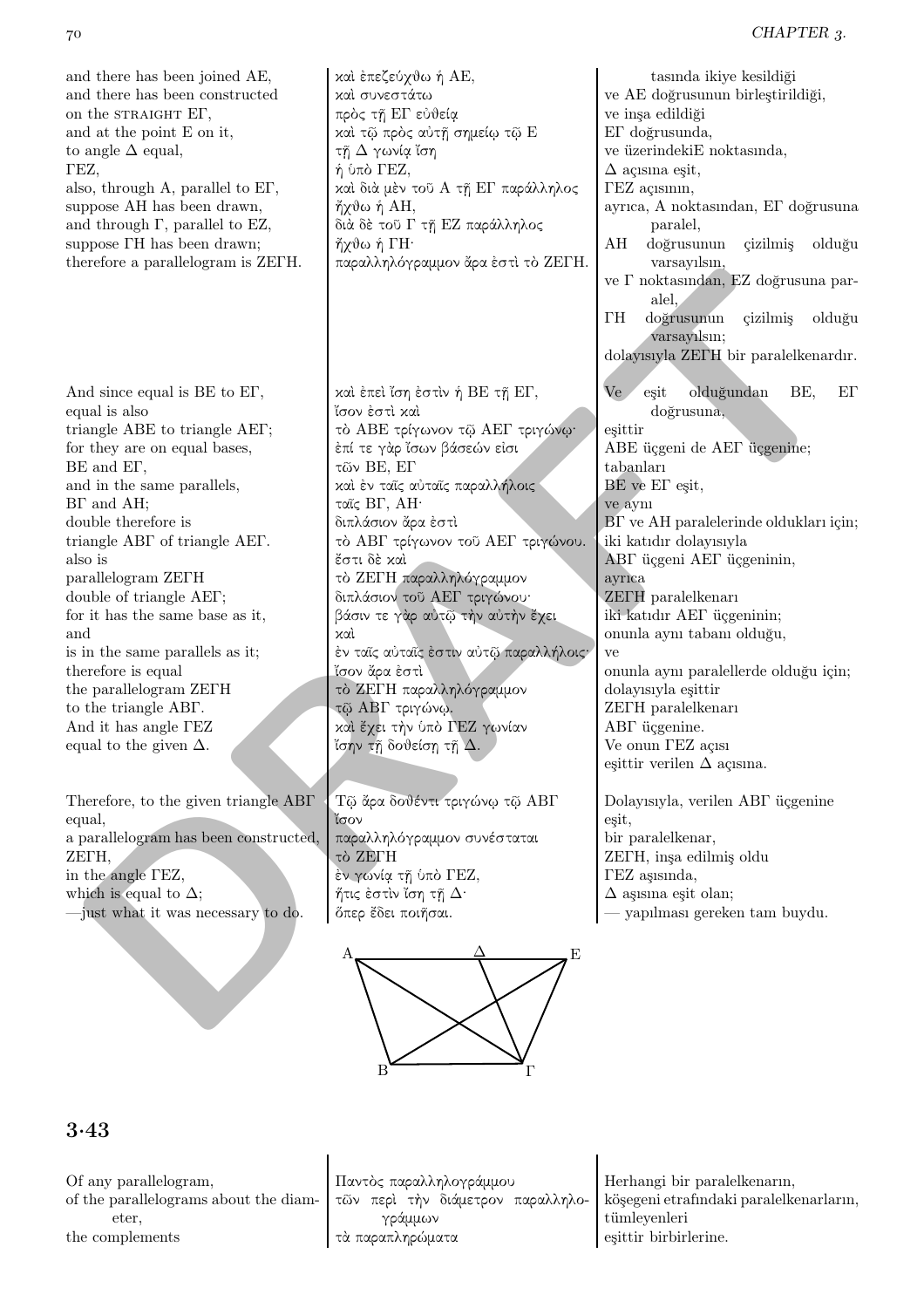#### $3.44$ .

are equal to one another.  $\left| \int \int \sigma \alpha \ d\lambda \lambda \eta \right|$ λοις έστίν.

Let there be  ${}^{\circ}E\sigma\tau\omega$  Verilmis olsun a parallelogram ΑΒΓΔ,  $\alpha$  παραλληλόγραμμον τὸ ΑΒΓΔ, bir ΑΒΓΔ paralelkenarı, and its diameter, AΓ, διάμετρος δὲ αὐτοῦ ἡ ΑΓ, ve onun AΓ köşegeni, and about AΓ περὶ δὲ τὴν ΑΓ νε ΑΓ etrafında let be parallelograms, παραλληλόγραμμα μὲν ἔστω paralelkenarlar,  $E\Theta$  and  $ZH,^1$ and the so-called<sup>2</sup> complements, BK and KΔ.  $\tau \& B$ K, KΔ·  $\vert$  BK ile ΚΔ.

Then for the same  $[reasons]$  also  $\delta \alpha$  τὰ αὐτὰ δὴ καὶ to the complement  $K\Delta$  remaining  $\epsilon$  στιν ἴσον.  $\epsilon$  eşittir. is equal.

# διάμετρος δε αύτοῦ ή ΑΓ, τὰ ΕΘ, ΖΗ, ΕΘ ve ΖΗ, τὰ δὲ λεγόμενα παραπληρώματα ve bunların tümleyenleri,

I say that  $\lambda \in \gamma \omega$ , ὅτι Iddia ediyorum equal is the complement BK | (σον έστι το BK παραπλήρωμα | eşittir BK tümleyeni to the complement ΚΔ.  $\tau \tilde{\omega}$  ΚΔ παραπληρώματι.  $K\Delta$  tümleyenine.

For, since a parallelogram is <sup>γ</sup>Έπει γὰρ παραλληλόγραμμόν ἐστι (Çünkü, bir paralelkenar olduğundan ΑΒΓΔ, ΑΒΓΔ, Γὸ ΑΒΓΔ, ΑΒΓΔ, ΑΒΓΔ, ΑΒΓΔ, and its diameter, AΓ, διάμετρος δὲ αὐτοῦ ἡ ΑΓ, ve grAG, onun köşegeni, equal is  $\delta$  (σον έστὶ επιτροποιείται επιτροποιείται επιτροποιείται επιτροποιείται επιτροποιείται επιτροποιεί triangle ΑΒΓ to triangle ΑΓΔ.  $\vert \tau \delta$  ΑΒΓ τρίγωνον τῷ ΑΓΔ τριγώνῳ. AΒΓ üçgeni ΑΓΔ üçgenine. Moreover, since a parallelogram is  $\pi\alpha\lambda v$ , ἐπεὶ παραλληλόγραμμόν ἐστι Dahası, bir paralelkenar olduğundan  $E\Theta$ ,  $\qquad \qquad$   $E\Theta$ ,  $\qquad \qquad$   $E\Theta$ ,  $\qquad \qquad$   $E\Theta$ , and its diameter, ΑΚ, διάμετρος δὲ αὐτοῦ ἐστιν ἡ ΑΚ, ΑΚ,onun köşegeni, equal is a contract in the contract of the contract of existing equal is a contract of existing equal is a contract of equal is a contract of equal is a contract of equal is  $\sim$  contract of the contract of the contract o triangle ΑΕΚ to triangle ΑΘΚ. τὸ ΑΕΚ τρίγωνον τῷ ΑΘΚ τριγώνῳ. ΑΕΚ üçgeni ΑΘΚüçgenine. triangle ΚΖΓ to ΚΗΓ is equal. τὸ ΚΖΓ τρίγωνον τῷ ΚΗΓ ἐστιν ἴσον. ΚΖΓ eşittir ΚΗΓ üçgenine. Since then triangle ΑΕΚ **επιλεί επιλεί επιλεί επιλεί επιλεί επιλεί επιλεί επιλεί επιλεί επιλεί επιλεί επιλεί τ**<br> **Since then triangle ΑΕΚ i**  $\downarrow$  δια επιλεί επιλεί το την ανακαλύσει το την ανακαλύσει το την ανακαλύσει is equal to triangle AΘΚ,  $\lceil \overline{\text{ca}} \text{ AΘK } \text{TPI} \gamma \omega \omega \right.$  έστὶν ἴσον, esit olduğundan AΘK üçgenine, and ΚΖΓ to ΚΗΓ, τὸ δὲ ΚΖΓ τῷ ΚΗΓ, ve ΚΖΓ, ΚΗΓ üçgenine, triangle ΑΕΚ with ΚΗΓ  $\vert \tau \circ \vert$  τὸ ΑΕΚ τρίγωνον μετὰ τοῦ ΚΗΓ | ΑΕΚ ile ΚΗΓ üçgenleri is equal ἴσον ἐστὶ eşittirl to triangle ΑΘΚ with ΚΖΓ; τῷ ΑΘΚ τριγώνῳ μετὰ τοῦ ΚΖΓ· ΑΘΚ ile ΚΖΓ üçgenlerine; also is triangle ΑΒΓ, as a whole,  $\frac{1}{2}$  έστι δὲ καὶ ὅλον τὸ ΑΒΓ τρίγωνον | ayrıca ΑΒΓ üçgeninin tümü equal to  $A\Delta\Gamma$ , as a whole;  $\delta\lambda\omega$  τῶ  $A\Delta\Gamma$  (σον $\omega$  esittir  $A\Delta\Gamma$  üçgeninin tümüne; therefore the complement ΒΚ remain- λοιπὸν ἄρα τὸ ΒΚ παραπλήρωμα dolayısıyla geriye kalan ΒΚ tümleyeni, ing λοιπῷ τῷ ΚΔ παραπληρώματί geriye kalan ΚΔ tümleyenine

Therefore, of any parallelogram area, Παντὸς ἄρα παραλληλογράμμου χωρίου Dolayısıyla, herhangi bir paralelke-<br>of the about-the-diameter<br> $\begin{bmatrix} \overline{1} & \overline{1} & \overline{2} \\ \overline{2} & \overline{2} & \overline{2} \\ 0 & \overline{2} & \overline{2} \end{bmatrix}$   $\overline{1}$   $\over$ of the about-the-diameter  $\begin{bmatrix} \tau \tilde{\omega} \nu \pi \epsilon \rho \iota \tau \gamma \nu \delta \iota \omega \epsilon \nu \omega \nu \end{bmatrix}$  kösegeni etra παραλληλογράμμων kösegeni etrafındaki paralelkenarların, the complements  $\vec{\alpha}$  παραπληρώματα tümleyenleri are equal to one another;  $\left[ \frac{\partial \alpha}{\partial \lambda} \frac{\partial \lambda}{\partial \lambda} \frac{\partial \alpha}{\partial \lambda} \frac{\partial \beta}{\partial \lambda} \frac{\partial \alpha}{\partial \lambda} \frac{\partial \beta}{\partial \lambda} \frac{\partial \alpha}{\partial \lambda} \frac{\partial \alpha}{\partial \lambda} \frac{\partial \alpha}{\partial \lambda} \frac{\partial \alpha}{\partial \lambda} \frac{\partial \alpha}{\partial \lambda} \frac{\partial \alpha}{\partial \lambda} \frac{\partial \alpha}{\partial \lambda} \frac{\partial \alpha}{\partial \lambda} \frac{\partial \alpha}{\partial \lambda} \frac{\partial \alpha}{\partial \$ —just what it was necessary to show. ὅπερ ἔδει δεῖξαι. — gösterilmesi gereken tam buydu.



ay that complement ER <br>
in the complement ER <br>
the complement ER <br>
the complement ER <br>
the complement ER <br>
the complement ER <br>
is the complement of the time of the complement is the state of the complement of Equilibratio

 $3.44$ 

<sup>1</sup>Here Euclid can use two letters without qualification for a parallelogram, because they are not unqualified in the Greek: they take the neuter article, while a line takes the feminine article.

This is Heath's translation. The Greek does not require any-

thing corresponding to 'so-'. The LSJ lexicon  $[10]$  gives the present proposition as the original geometrical use of παραπλήρωμα—other meanings are 'expletive' and a certain flowering herb.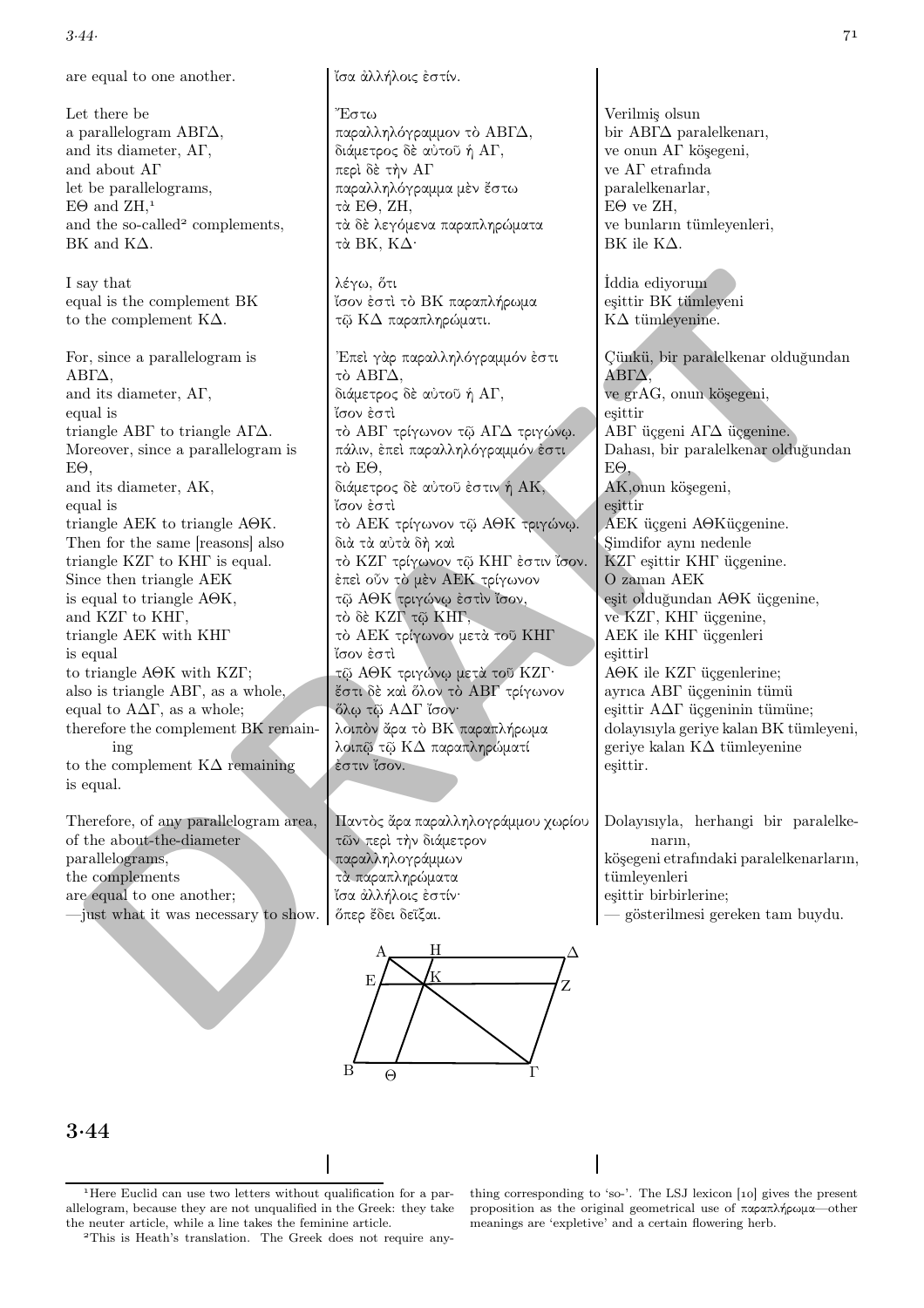$CHAPTER$  3.

Suppose has been constructed Συνεστάτω Varsayılsın inşa edildiği equal to triangle Γ,  $\tau$  τριγώνω ἴσον Γ üçgenine eşit, Γ üçgenine eşit, a parallelogram ΒΕΖΗ παραλληλόγραμμον τὸ ΒΕΖΗ bir ΒΕΖΗ paralelkenarının in angle ΕΒΗ, ἐν γωνίᾳ τῇ ὑπὸ ΕΒΗ, ΕΒΗ açısında, which is equal to  $\Delta$ ;  $\hat{\beta}$   $\delta$   $\sigma$ tiv ἶση τῆ  $\Delta$  esit olan $\Delta$  açısına; and let it be laid down  $\begin{array}{c|c}\n\hline\n\end{array}$  καὶ κείσθω ve öyle yerleştirilmiş olsun ki so that on a STRAIGHT is BE | ὤστε ἐπ' εὐθείας εἶναι τὴν BE | bir doğruda kalsın BE, with  $AB$ ,  $\qquad \qquad$   $\qquad \qquad$   $\qquad$   $\qquad$   $\qquad$   $\qquad$   $\qquad$   $\qquad$   $\qquad$   $\qquad$   $\qquad$   $\qquad$   $\qquad$   $\qquad$   $\qquad$   $\qquad$   $\qquad$   $\qquad$   $\qquad$   $\qquad$   $\qquad$   $\qquad$   $\qquad$   $\qquad$   $\qquad$   $\qquad$   $\qquad$   $\qquad$   $\qquad$   $\qquad$   $\qquad$   $\qquad$   $\qquad$   $\qquad$  and suppose has been drawn through  $x \, \partial \theta$   $\partial \phi$ ZH to Θ,  $\hat{\eta}$  ZH έπὶ τὸ Θ,  $\hat{\eta}$  ZH έπὶ τὸ Θ,  $\chi$  ZH dogrusundan Θ noktasına,  $\chi$  and through A,  $\chi$  and  $\chi$  and  $\chi$  and  $\chi$  and  $\chi$  and  $\chi$  and  $\chi$  and  $\chi$  and  $\chi$  and  $\chi$  and  $\chi$  and  $\chi$  and  $\chi$  and and through A,  $\begin{array}{c|c}\n\downarrow\n\end{array}$   $\begin{array}{c|c}\n\downarrow\n\end{array}$   $\begin{array}{c|c}\n\downarrow\n\end{array}$   $\begin{array}{c|c}\n\downarrow\n\end{array}$   $\begin{array}{c|c}\n\downarrow\n\end{array}$   $\begin{array}{c|c}\n\downarrow\n\end{array}$   $\begin{array}{c|c}\n\downarrow\n\end{array}$   $\begin{array}{c|c}\n\downarrow\n\end{array}$   $\begin{array}{c|c}\n\downarrow\n\end{array}$   $\begin{array}{c|$ parallel to either of ΒΗ and ΕΖ, ὁποτέρᾳ τῶν ΒΗ, ΕΖ paralel olan ΒΗ ve ΕΖ doğrularından suppose there has been drawn  $\pi$ αράλληλος ἤχθω ή ΑΘ, birine, ΑΘ, καὶ ἐπεζεύχθω ἡ ΘΒ. çizilmiş olsun and suppose there has been joined ΑΘ, ΘΒ. ve birleştirilmiş olsun

And since on the parallels  $\overrightarrow{A}\Theta$  and  $\overrightarrow{EZ}$   $\overrightarrow{x\alpha}$  είς παραλλήλους τὰς  $\overrightarrow{A}\Theta$ ,  $\overrightarrow{EZ}$   $\overrightarrow{V}$   $\overrightarrow{A}\Theta$  ile  $\overrightarrow{EZ}$  paralellerinin üzerine fell the straight ΘΖ, εὐθεῖα ἐνέπεσεν ἡ ΘΖ, düştüğünden ΘΖ doğrusu, the angles AΘZ and ΘΖΕ (αι άρα ὑπὸ ΑΘΖ, ΘΖΕ γωνίαι (AΘZ ve ΘΖΕ açıları are equal to two rights. δυσὶν ὀρθαῖς εἰσιν ἴσαι. eşittir iki dik açıya. Therefore ΒΘΗ and ΗΖΕ (αι άρα ὑπὸ ΒΘΗ, ΗΖΕ Dolayısıyla ΒΘΗ veHZE are less than two RIGHTs.  $\delta \omega \partial \rho \partial \overline{\omega} \partial \overline{\omega} \partial \overline{\omega} \partial \overline{\omega} \partial \overline{\omega} \partial \overline{\omega} \partial \overline{\omega}$  küçüktür iki dik açıdan. And [straights] from [angles] that αἰ δὲ ἀπὸ ἐλασσόνων ἢ δύο ὀρθῶν εἰς | Ve küçük olanlardan than two RIGHTs,  $\sigma$ υμπίπτουσιν· uzatıldıklarında sonsuza, extended to the infinite,  $\alpha$  ΘΒ, ΖΕ ἄρα ἐχβαλλόμεναι birbirlerine düşerler doğrular. fall together. συμπεσοῦνται. Dolayısıyla ΘΒ ve ΖΕ, uzatılırsa, Therefore ΘΒ and ΖΕ, extended, birbirlerine düşerler. fall together.

Suppose they have been extended, | ἐχβεβλήσθωσαν | Varsayılsın uzatıldıkları, and they have fallen together at K,  $\vert x\alpha\vert$  συμπιπτέτωσαν κατὰ τὸ Κ,  $\vert y\vert$  ve K noktasında kesiştikleri, and through the point K,  $\begin{array}{c|c}\n\downarrow\n\end{array}$   $\begin{array}{c|c}\n\downarrow\n\end{array}$   $\begin{array}{c|c}\n\downarrow\n\end{array}$  ve K noktasından, parallel to either of ΕΑ and ΖΘ, ὁποτέρᾳ τῶν ΕΑ, ΖΘ παράλληλος paralel olan ΕΑ veya ΖΘ doğrusuna, suppose has been drawn ΚΛ,  $\eta \gamma \theta \omega \eta$  ΚΛ,  $\eta \gamma \delta \omega \eta$  ΚΛ,  $\eta$  cizilmiş olsun ΚΛ, and suppose have been extended ΘΑ | καὶ ἐχβεβλήσθωσαν αἱ ΘΑ, ΗΒ ve uzatılmış olsunlar ΘΑ ve ΗΒ doğruto the points  $\Lambda$  and  $M$ .

the parallelograms ΑΗ and ΜΕ,  $\frac{1}{\pi}$  παραλληλόγραμμα μὲν τὰ ΑΗ, ΜΕ,  $\Delta B$  and BZ;  $\tau \alpha \Delta B$ , BZ·  $\Delta B$  ileBZ;

Along the given STRAIGHT,  $\Pi$ αρὰ τὴν δοθεῖσαν εὐθεῖαν Verilen bir doğru boyunca equal to the given triangle,  $\begin{bmatrix} \tau \tilde{\omega} & \tilde{\omega} \end{bmatrix}$  τῶ δοθέντι τριγώνω ἴσον verilen bir üçgene eşit, to apply a parallelogram  $\pi \infty$ λληλόγραμμον παραβαλεΐν bir paralel kenarı yerleştirmek in the given rectilineal angle.  $\left| \dot{\epsilon} \right| \tilde{\epsilon} \nu \tau \tilde{\eta} \delta \omega \epsilon \dot{\omega} \nu \dot{\omega} \nu \dot{\omega} \dot{\omega} \nu \dot{\omega} \nu \dot{\omega} \nu \dot{\omega}$  verilen bir düz kenar açıda.

Let be  $\mathcal{E}_{\sigma \tau \omega}$   $\mathcal{E}_{\sigma \tau \omega}$  Verilen doğru AB, the given straight AB,  $\iint_{\mathfrak{H}} \mu \dot{\epsilon} v \delta v \dot{\epsilon} \sigma \alpha \epsilon \dot{\nu} \delta \epsilon \dot{\alpha} \dot{\gamma} AB$ , ve verilen üçgen Γ, and the given triangle, Γ,  $\downarrow \uparrow$  δὲ δοθὲν τρίγωνον τὸ Γ, ve verlen düzkenar açı  $\Delta$  olsun. and the given rectilineal angle,  $\Delta$ .  $|\eta| \delta \hat{\epsilon} \delta \hat{\omega} \hat{\epsilon} \hat{\sigma} \hat{\alpha} \hat{\gamma} \hat{\omega} \hat{\alpha} \hat{\epsilon} \hat{\alpha} \hat{\alpha} \hat{\alpha} \hat{\gamma} \hat{\beta} \hat{\alpha} \hat{\gamma} \hat{\beta} \hat{\alpha} \hat{\gamma} \hat{\beta} \hat{\beta} \hat{\alpha} \hat{\gamma} \hat{\beta} \hat{\beta} \hat{\gamma} \hat{\beta} \hat{\beta} \hat{\gamma} \hat{\beta} \hat{\beta} \hat{\gamma} \hat{\beta} \hat{\beta} \hat{\gamma$ 

It is necessary then  $\begin{bmatrix} \delta \epsilon \tilde{\mathbf{i}} \delta \eta \\ \delta \epsilon \tilde{\mathbf{i}} \delta \eta \end{bmatrix}$   $\begin{bmatrix} \delta \epsilon \tilde{\mathbf{i}} \delta \eta \\ \pi \alpha \rho \alpha \tau \eta \nu \delta \sigma \theta \epsilon \tilde{\mathbf{i}} \sigma \alpha \nu \epsilon \tilde{\mathbf{i}} \sigma \alpha \nu \tau \eta \nu AB \end{bmatrix}$  Simdi gereklidir verilen AB doğrusu boyunca παρὰ τὴν δοθεῖσαν εὐθεῖαν τὴν ΑΒ equal to the given triangle Γ  $\tau$   $\tilde{\omega}$  δοθέντι τριγώνω τῷ Γ ἴσον Γ üçgenine eşit to appy a parallelogram παραλληλόγραμμον παραβαλεῖν bir paralelkenarı in an equal to the angle  $\Delta$ .  $\left| \xi \right\rangle$  (ση τῆ  $\Delta$  γωνία.  $\Delta$  acusside verlestimek.

are less «πειρον ἐχβαλλόμεναι iki dik açıdan,

and HB  $\frac{\partial \pi}{\partial \lambda} \pi \frac{\partial \lambda}{\partial \lambda} \frac{\partial \pi}{\partial \lambda}$  (and HB lari

a diameter of it is  $\Theta$ K, διάμετρος δὲ αὐτοῦ ἡ  $\Theta$ K, ve onun kçşegeni  $\Theta$ K, and about ΘΚ [are]  $\begin{bmatrix} \pi \epsilon \rho \delta \epsilon \tau \gamma \nu \Theta K \\ \pi \alpha \rho \alpha \lambda \lambda \eta \lambda \delta \gamma \rho \alpha \mu \mu \alpha \mu \epsilon \nu \tau \alpha A H, ME, \end{bmatrix}$  ve ΘK etrafındadır<br>the parallelograms AH and ME,  $\begin{bmatrix} \pi \epsilon \rho \lambda \delta \gamma \rho \alpha \mu \mu \alpha \mu \epsilon \nu \tau \alpha A H, ME, \end{bmatrix}$  AH ve ME paralelkena and the so-called complements,  $\vec{a} \delta \dot{\vec{b}} \lambda \epsilon \gamma \dot{\alpha} \mu \epsilon \nu \alpha \pi \alpha \rho \alpha \pi \lambda \eta \rho \dot{\alpha} \mu \alpha \tau \alpha$  ve bunların tümleyenleris,

sing a model in the granitectrical contribution is the size of the size of the size of the size of the size of the size of the size of the size of the size of the size of the size of the size of the size of the size of th ΘΒ.

A parallelogram therefore is ΘΛΚΖ,  $\pi_{\alpha\beta}$ αλληλόγραμμον ἄρα ἐστὶ τὸ ΘΛΚΖ, Bir paralelkenardır dolayısıyla ΘΛΚΖ,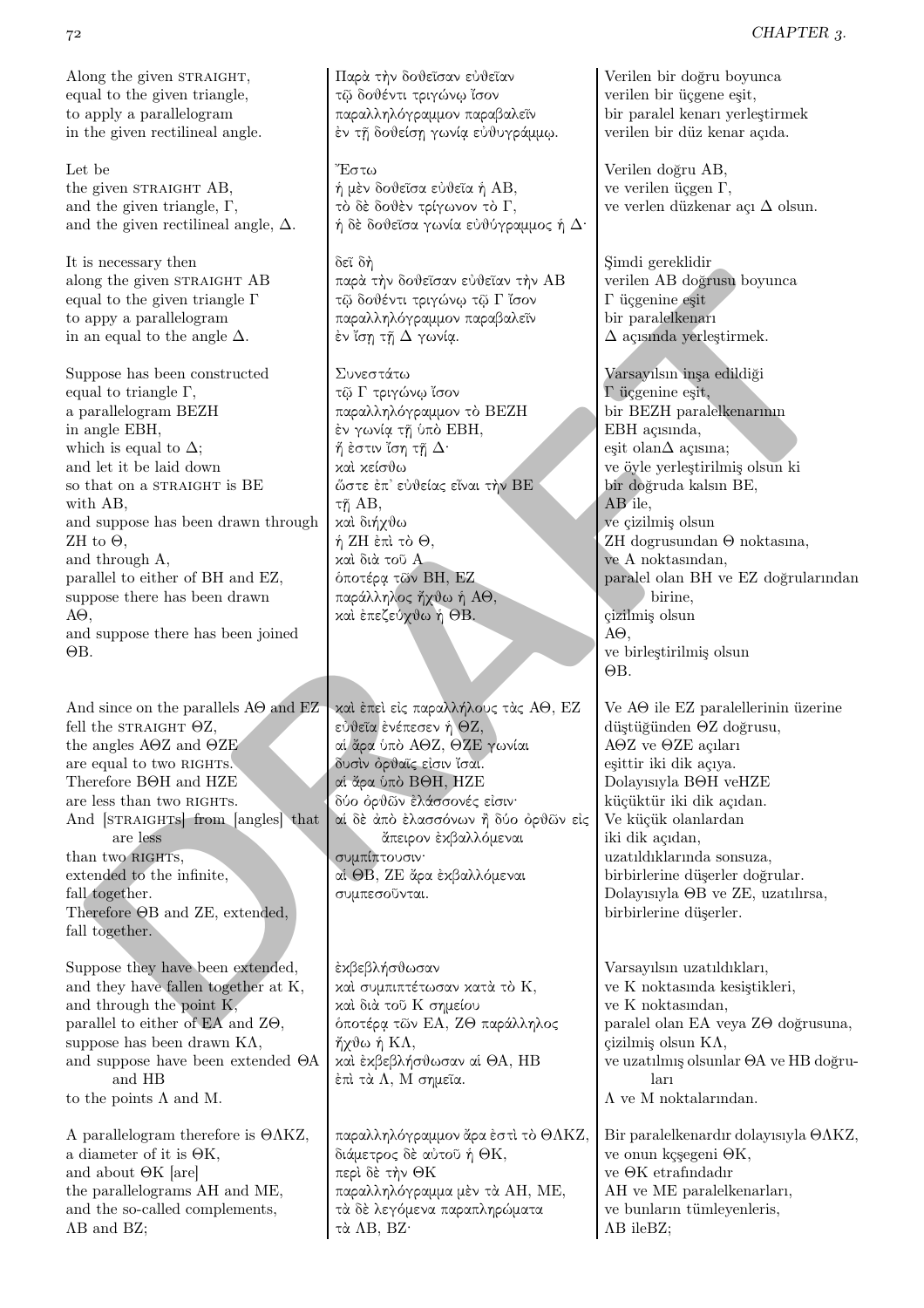$3.45$ .  $3.3$ 

Therefore, along the given STRAIGHT, Παρὰ τὴν δοθεῖσαν ἄρα εὐθεῖαν Dolaysisyla, verilen bir, AB,  $\tau \gamma \sim AB$  AB doğrusu boyunca, equal to the given triangle, Γ,  $\tau$   $\bar{\omega}$  δοθέντι τριγώνῳ τῷ Γ ἴσον verilen bir Γ üçgenine eşit,

But ΒΖ to triangle Γ is equal.  $\frac{d}{dx}\lambda \dot{\alpha} \tau \delta BZ \tau \tilde{\omega} \Gamma \tau \rho \gamma \dot{\omega} \nu \omega \dot{\epsilon} \sigma \tau \dot{\nu} \dot{\alpha} \sigma \nu$  tümleyenlerine. Also therefore ΛΒ to Γ is equal.  $\downarrow \chi \chi$  τὸ ΛΒ ἄρα τῷ Γ ἐστιν ἴσον. Ama ΒΖ, Γ üçgenine eşittir. angle HBE to ABM,  $\eta \dot{\eta} \dot{\eta} \dot{\eta}$  (πονία τη ύπο ABM, angle Ve eşit olduğundan but ΗΒΕ to Δ is equal,  $\delta\lambda\lambda\alpha\gamma\delta$  πλειατινίση, HBE, ABM açısına, also therefore ABM to  $\Delta$  (καὶ ἡ ὑπὸ ABM ἄρα τῆ  $\Delta$  γωνία) fakat HBE,  $\Delta$  açısına eşit, is equal.  $\delta$  is equal.  $\delta$  is equal.

a parallelogram has been applied, παραλληλόγραμμον παραβέβληται bir, in the angle ABM,  $\vert \approx \gamma \omega \vee (\alpha \tau \tilde{\eta} \nu \pi \delta \gamma)$  ABM, ABM assumeda, which is equal to  $\Delta$ ;  $\hat{\eta}$   $\hat{\sigma}$   $\tau \hat{\eta}$   $\Delta$ <sup>c</sup>  $\Delta$  esit olan  $\Delta$  acisina; —just what it was necessary to do. ὅπερ ἔδει ποιῆσαι. — yapılması gereken tam buydu.

equal therefore is ΛΒ to ΒΖ. <sup>(</sup> (σον ἄρα ἐστὶ τὸ ΛΒ τῷ ΒΖ. [esittirler dolayısıyla ΛΒ ile ΒΖ And since equal is  $\vert \times \rangle$   $\vert \times \rangle$  έπεὶ ἴση ἐστὶν  $\vert$  Dolaysisiyla ΛΒ da Γ üçgenine eşittir. eşittir.

ΛΒ, τὸ ΛΒ ΛΒ paralelkenarı yerleştirilmiş oldu,

Under the space of the company of the space of the space of the space of the space of the space of the space of the space of the space of the space of the space of the space of the space of the space of the space of the s Β Α Z Ε Η Θ Κ Κ Λ Μ Γ Δ

### $3.45$

To the given rectilineal [figure] equal Τῷ δοθέντι εὐθυγράμμῳ ἴσον Verilen bir düzkenar [figüre] eşitl a parallelogram to construct παραλληλόγραμμον συστήσασθαι bir paralelkenar inşa etmek, in the given rectilineal angle.  $\left| \varepsilon \right\rangle$  τῆ δοθείση γωνία εὐθυγράμμῳ. verilen düzkenar açıda.

and suppose has been constructed,  $\vert x\alpha\vert \sigma \cup \sigma \sigma \tau \alpha \tau \omega$  ve inşa edilmiş olsun, equal to the triangle  $AB\Delta$ ,  $\qquad \qquad$  τῷ  $AB\Delta$  τριγώνῳ ἴσον  $AB\Delta$  üçgenine eşit, a parallelogram, ΖΘ, παραλληλόγραμμον τὸ ΖΘ bir ΖΘ paralelkenarı, in the angle ΘΚΖ, <sup>εν τ</sup>ῆ ὑπὸ ΘΚΖ γωνία, ΘΚΖ açısında, which is equal to Ε;  $\eta \circ \sigma \tau \eta$  Ε·  $\eta \circ \sigma \tau \eta$  Ε· eşit olan Ε açısına; and suppose there has been applied | καὶ παραβεβλήσθω ve yerleştirilmiş olsun along the straight HΘ,  $\pi \varphi \circ \pi$  τὴν ΗΘ εὐθεῖαν HΘ doğrusu boyunca, equal to triangle  $\Delta$ BΓ,  $\frac{1}{\sqrt{9}} \Delta B \Gamma$  τριγώνῳ ἴσον  $\Delta B \Gamma$  üçgenine eşit, a parallelogram, ΗΜ, παραλληλόγραμμον τὸ ΗΜ bir ΗΜ paralelkenarı, in the angle ΗΘΜ, ἐν τῇ ὑπὸ ΗΘΜ γωνίᾳ, ΗΘΜ açısında, which is equal to Ε.  $\hat{\eta}$  έστιν ἴση τῇ Ε. eşit olan E açısına.

And since angle  $E$   $\vert \times \alpha \rangle$  έπει ή Ε γωνία  $\vert \vee e \rangle$  Ve E açısı

Let be  $\mathbb{Z}$  Σστω Verilmiş olsun Verilmiş olsun the given rectilineal [figure] ΑΒΓΔ, | τὸ μὲν δοθὲν εὐθύγραμμον τὸ ΑΒΓΔ, | ΑΒΓΔ düzkenar [figürü], and the given rectilineal angle, Ε.  $\delta$  δε δοθεῖσα γωνία εὐθύγραμμος ή Ε· ve düzkenar E açısı.

It is necessary then δεῖ δὴ Gereklidir simdi to the rectilineal ΑΒΓΔ equal τῷ ΑΒΓΔ εὐθυγράμμῳ ἴσον ΑΒΓΔ düzkenarına eşit a parallelogram to construct παραλληλόγραμμον συστήσασθαι bir paralelkenar inşa etmek, in the given angle E. <sup>εν τ</sup>ῆ δοθείση γωνία τῆ Ε. verilen E açısında.

is equal,<br>
therefore also  $\Theta$ KZ to H $\Theta$ M
<br>  $\begin{bmatrix} \dot{\varepsilon} \sigma \tau \omega \dot{\varepsilon} \\ \alpha \alpha \dot{\eta} \dot{\nu} \pi \dot{\omega} \Theta KZ \dot{\alpha} \sigma \alpha \tau \ddot{\eta} \dot{\nu} \pi \dot{\omega} \Theta M \end{bmatrix}$  eşit olduğundan,<br>  $\begin{bmatrix} \dot{\varepsilon} \sigma \tau \omega \dot{\varepsilon} \\ \dot{\varepsilon} \sigma \tau \dot{\omega} \dot{\sigma} \sigma \dot{\omega} \tau \ddot{\eta} \$ καὶ ἡ ὑπὸ ΘΚΖ ἄρα τῆ ὑπὸ ΗΘΜ | ΘΚΖ da ΗΘΜ açısına is equal. ἐστιν ἴση. eşittir.

Suppose has been joined  $\Delta B$ , <sup>7</sup> <sup>7</sup>Επεζεύχθω ή  $\Delta B$ , <sup>1</sup> Birleştirilmiş olduğu  $\Delta B$  doğrusunun,

to either of ΘΚΖ and ΗΘΜ ἑκατέρᾳ τῶν ὑπὸ ΘΚΖ, ΗΘΜ ΘΚΖ ve ΗΘΜ açılarının her birine Let ΚΘΗ be added in common; κοινὴ προσκείσθω ἡ ὑπὸ ΚΘΗ· Eklenmiş olsun ΚΘΗ ortak olarak;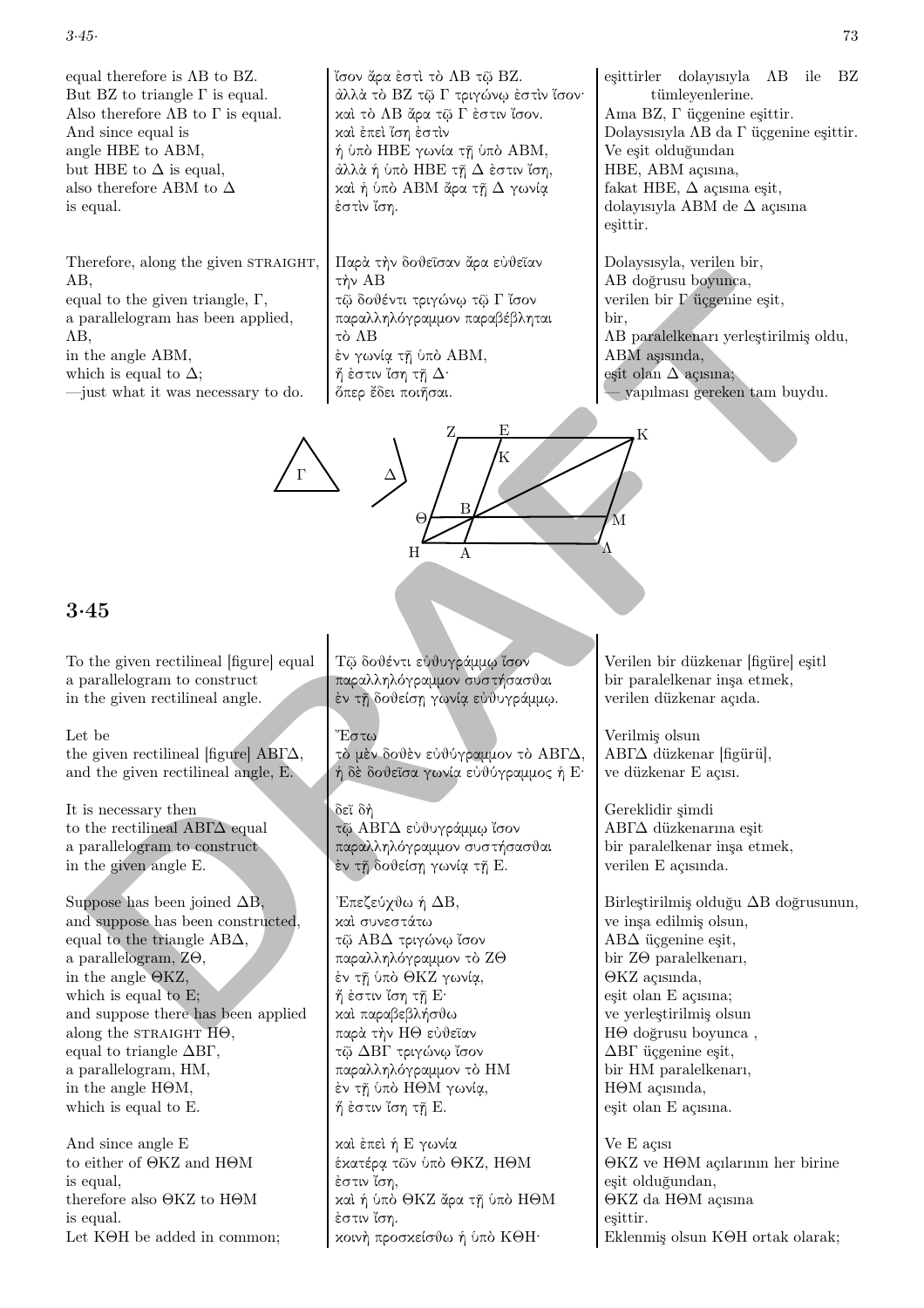therefore ΖΚΘ and ΚΘΗ αἱ ἄρα ὑπὸ ΖΚΘ, ΚΘΗ dolayısıyla ΖΚΘ ve ΚΘΗ, to ΚΘΗ and ΗΘΜ ταῖς ὑπὸ ΚΘΗ, ΗΘΜ ΚΘΗ ve ΗΘΜ açılarına are equal. <sup>i</sup> σαι εἰσίν. eşittirler. But ΖΚΘ and ΚΘΗ ἀλλ᾿ αἱ ὑπὸ ΖΚΘ, ΚΘΗ Fakat ΖΚΘ ve ΚΘΗ are equal to two RIGHTs; δυσὶν ὀρθαῖς ἴσαι εἰσίν· esittirler iki dik açıya; therefore also ΚΘΗ and ΗΘΜ (xαὶ αἱ ὑπὸ ΚΘΗ, ΗΘΜ ἄρα dolayısıyla ΚΘΗ ve ΗΘΜ acılarıda are equal to two RIGHTs.  $\delta$ ύο ὀρθαῖς ἴσαι εἰσίν.  $\Box$  esittirler iki dik açıya. Then to some straight, HΘ,  $\pi \rho \circ \delta \eta$  τινι εὐθεῖα τῆ HΘ Simdi bir HΘ doğrusuna, and at the same point,  $\Theta$ ,  $\begin{bmatrix} \n\alpha \alpha \tau \tilde{\omega} \tau \tilde{\omega} \tau \tilde{\omega} \tau \tilde{\omega} \tau \tilde{\omega} \tau \tilde{\omega} \tau \tilde{\omega} \tau \tilde{\omega} \tau \tilde{\omega} \tau \tilde{\omega} \tau \tilde{\omega} \tau \tilde{\omega} \tau \tilde{\omega} \tau \tilde{\omega} \tau \tilde{\omega} \tau \tilde{\omega} \tau \tilde{\omega} \tau \tilde{\omega} \tau \tilde{\omega} \tau \tilde{\omega} \tau \tilde{\omega} \tau \tilde{\omega} \tau \$ two straights, ΚΘ and ΘΜ, δύο εὐθεῖαι αἱ ΚΘ, ΘΜ iki ΚΘ ve ΘΜ doğruları, not lying in the same parts,  $\mu \nmid \hat{\tau} \times \hat{\tau} \times \hat{\tau} \times \hat{\tau} \times \hat{\tau} \times \hat{\tau} \times \hat{\tau} \times \hat{\tau} \times \hat{\tau} \times \hat{\tau} \times \hat{\tau} \times \hat{\tau} \times \hat{\tau} \times \hat{\tau} \times \hat{\tau} \times \hat{\tau} \times \hat{\tau} \times \hat{\tau} \times \hat{\tau} \times \hat{\tau} \times \hat{\tau} \times \hat{\tau} \times \hat{\tau} \times \hat{\tau} \times \hat{\tau} \times \hat{\tau} \times \hat{\tau$ the adjacent angles  $\begin{bmatrix} \tau \alpha \zeta \end{bmatrix} \begin{bmatrix} \tau \alpha \zeta \end{bmatrix} \begin{bmatrix} \tau \alpha \zeta \end{bmatrix} \begin{bmatrix} \gamma \omega \nu \alpha \zeta \end{bmatrix}$   $\gamma \omega \nu \alpha \zeta$  komşu açıları komşu açıları komşu açıları make equal to two RIGHTs. make equal to two RIGHTs.  $\vert$  δύο όρθαῖς ἴσας ποιοῦσιν· In a straight then are KΘ and ΘΜ; | ἐπ' εὐθείας ἄρα ἐστὶν ἡ ΚΘ τῆ ΘΜ· | | Ο zaman bir doğrudadır ΚΘ ve ΘΜ; and since on the parallels ΚΜ and ZΗ  $\vert x\alpha\vert$  έπεὶ εἰς παραλλήλους τὰς ΚΜ, ΖΗ  $\vert$  ve ΚΜ ve ZH paralelleri üzerine fell the straight ΘΗ, εὐθεῖα ἐνέπεσεν ἡ ΘΗ, düştüğünden ΘΗ doğrusu, the alternate angles ΜΘΗ and ΘΗΖ | αί έναλλὰξ γωνίαι αί ὑπὸ ΜΘΗ, ΘΗΖ | ters ΜΘΗ ve ΘΗΖ açıları are equal to one another.  $\check{a}$  (σαι επίθεση estitutive) estitutive in the equal to one another. Let ΘΗΛ be added in common;  $\delta\lambda\lambda\eta\lambda\alpha\varsigma$  εἰσίν. eklenmiş olsun ΘΗΛ ortak olarak; therefore ΜΘΗ and ΘΗΛ κοινὴ προσκείσθω ἡ ὑπὸ ΘΗΛ· dolayısıyla ΜΘΗ ve ΘΗΛ, to ΘΗΖ and ΘΗΛ (αί ἄρα ὑπὸ ΜΘΗ, ΘΗΛ ταῖς ὑπὸ ΘΗΖ, | ΘΗΖ ve ΘΗΛ açılarına are equal.  $\Theta$ HΛ eşittirler. But MΘΗ and ΘΗΛ *ίσαι είσιν.* Fakat MΘΗ ve ΘΗΛ are equal to two RIGHTs;  $\alpha\lambda\lambda\alpha$  ὑπὸ ΜΘΗ, ΘΗΛ esittirler iki dik açıya; therefore also ΘΗΖ and ΘΗΛ δύο ὀρθαῖς ἴσαι εἰσίν· dolayısıyla ΘΗΖ ve ΘΗΛ da are equal to two RIGHTs;  $\vert x\alpha\vert$  αἱ ὑπὸ ΘΗΖ, ΘΗΛ ἄρα eşittirler iki dik açıya; therefore on a straight are ZH and δύο όρθαῖς ἴσαι εἰσίν· dolaysisyla bir doğru üzerindedir ZH And since ΖΚ to ΘΗ καὶ ἐπεὶ ἡ ΖΚ τῇ ΘΗ Ve olduğundan ΖΚ, ΘΗ doğrusuna is equal and parallel,  $\begin{array}{c} \text{for } \pi \in \mathbb{R} \text{ and } \pi \in \mathbb{R} \text{ and } \pi \in \mathbb{R} \text{ and } \pi \in \mathbb{R} \text{ and } \pi \in \mathbb{R} \text{ and } \pi \in \mathbb{R} \text{ and } \pi \in \mathbb{R} \text{ and } \pi \in \mathbb{R} \text{ and } \pi \in \mathbb{R} \text{ and } \pi \in \mathbb{R} \text{ and } \pi \in \mathbb{R} \text{ and } \pi \in \mathbb{R} \text{ and } \pi \in$ but also ΘΗ to ΜΛ, ἀλλὰ καὶ ἡ ΘΗ τῇ ΜΛ, ve de ΘΗ, ΜΛ doğrusuna, therefore also ΚΖ to ΜΛ καὶ ἡ ΚΖ ἄρα τῆ ΜΛ dolayısıyla ΚΖ da MΛ doğrusuna is equal and parallel;  $\check{l}$  (ση τε καὶ παράλληλός έστιν· esit ve paraleldir; and join them  $\begin{bmatrix} \times \alpha \end{bmatrix} \begin{bmatrix} \times \alpha \end{bmatrix}$  έπιζευγνύουσιν αὐτὰς εὐθεῖαι αἱ ve birleştirir onları KM ile ZΛ, ki bun-<br>KM and ZΛ, which are STRAIGHTS: KM, ZΛ· KM and ZΛ, which are straights; KM, ZΛ· larda doğrulardır; therefore also ΚΜ and ΖΛ καὶ αί ΚΜ, ΖΛ ἄρα dolayısıyla ΚΜ ve ΖΛ da are equal and parallel; <sup>(</sup>*ίσαι* τε καὶ παράλληλοί εἶσιν· eşit ve paraleldirler; a parallelogram therefore is ΚΖΛΜ. παραλληλόγραμμον ἄρα ἐστὶ τὸ dolayısıyla ΚΖΛΜ bir paralelkenardır. And since equal is ΚΖΛΜ. Ve eşit olduğundan triangle ΑΒΔ καὶ ἐπεὶ ἴσον ἐστὶ ΑΒΔ üçgeni to the parallelogram ΖΘ, τὸ μὲν ΑΒΔ τρίγωνον τῷ ΖΘ παραλ- ΖΘ paralelkenarına, and ΔΒΓ to ΗΜ,  $\lambda \eta \lambda$ ογράμμω,  $\qquad \qquad$  ve ΔΒΓ, ΗΜ paralelkenarına, therefore, as a whole,  $\tau \delta \delta \epsilon \Delta B \Gamma \tau \tilde{\omega} HM$ , dolayısısyla, bir bütün olarak, the rectilineal ΑΒΓΔ ὅλον ἄρα τὸ ΑΒΓΔ εὐθύγραμμον ΑΒΓΔ düzkenarı to parallelogram ΚΖΛΜ as a whole  $\frac{1}{\omega} \frac{\partial \lambda}{\partial \omega}$  τῶ ΚΖΛΜ παραλληλογράμμω bir bütün olarak ΚΖΛΜ paralelkeis equal. 
security is a contract of the contract of the contract of the contract of the contract of the contract of the contract of the contract of the contract of the contract of the contract of the contract of the cont

ure], ABΓΔ, equal,<br>a parallelogram has been constructed,  $\begin{array}{c|c} \tilde{\mathfrak{g}}(\tilde{\mathfrak{g}}(\tilde{\mathfrak{g}})) & \tilde{\mathfrak{g}}(\tilde{\mathfrak{g}}(\tilde{\mathfrak{g}})) & \tilde{\mathfrak{g}}(\tilde{\mathfrak{g}}(\tilde{\mathfrak{g}})) & \tilde{\mathfrak{g}}(\tilde{\mathfrak{g}}(\tilde{\mathfrak{g}}(\tilde{\mathfrak{g}}(\tilde{\mathfrak{g}}))) & \tilde{\mathfr$ KZΛM, block of the block of the control το KZΛM oldu, in the angle ZKM,  $\dot{\epsilon}$ ν γωνία τῆ ὑπὸ ZKM, ZKM açısında, which is equal to the given E;  $\|\check{\eta}\right\|$  πιν <sup>(ση τ</sup>ῆ δοθείση τῆ Ε· eşit olan verilmiş E açısına; —just what it was necessary to do. ὅπερ ἔδει ποιῆσαι. — yapılması gereken tam buydu.

ΗΛ. επίσημα εν επιστημένει επιστημένει επιστημένει τη ΗΛ. επιστημένη ΣΗ τη ΗΛ. επιστημένη της ΗΛ.

παραλληλόγραμμον συνέσταται bir ΚΖΛΜ paralelkenarı inşa edilmiş

o allocate methods in the security of the control of the security of the security of the security of the security of the security in the security of the security of the security of the security of the security of the se eşittir. Therefore, to the given rectilineal [fig- Τῷ ἄρα δοθέντι εὐθυγράμμῳ τῷ ΑΒΓΔ Dolayısıyla, verilen düzkenar ΑΒΓΔ

Β Α Ε Ζ Η Θ Κ Λ Μ Δ Γ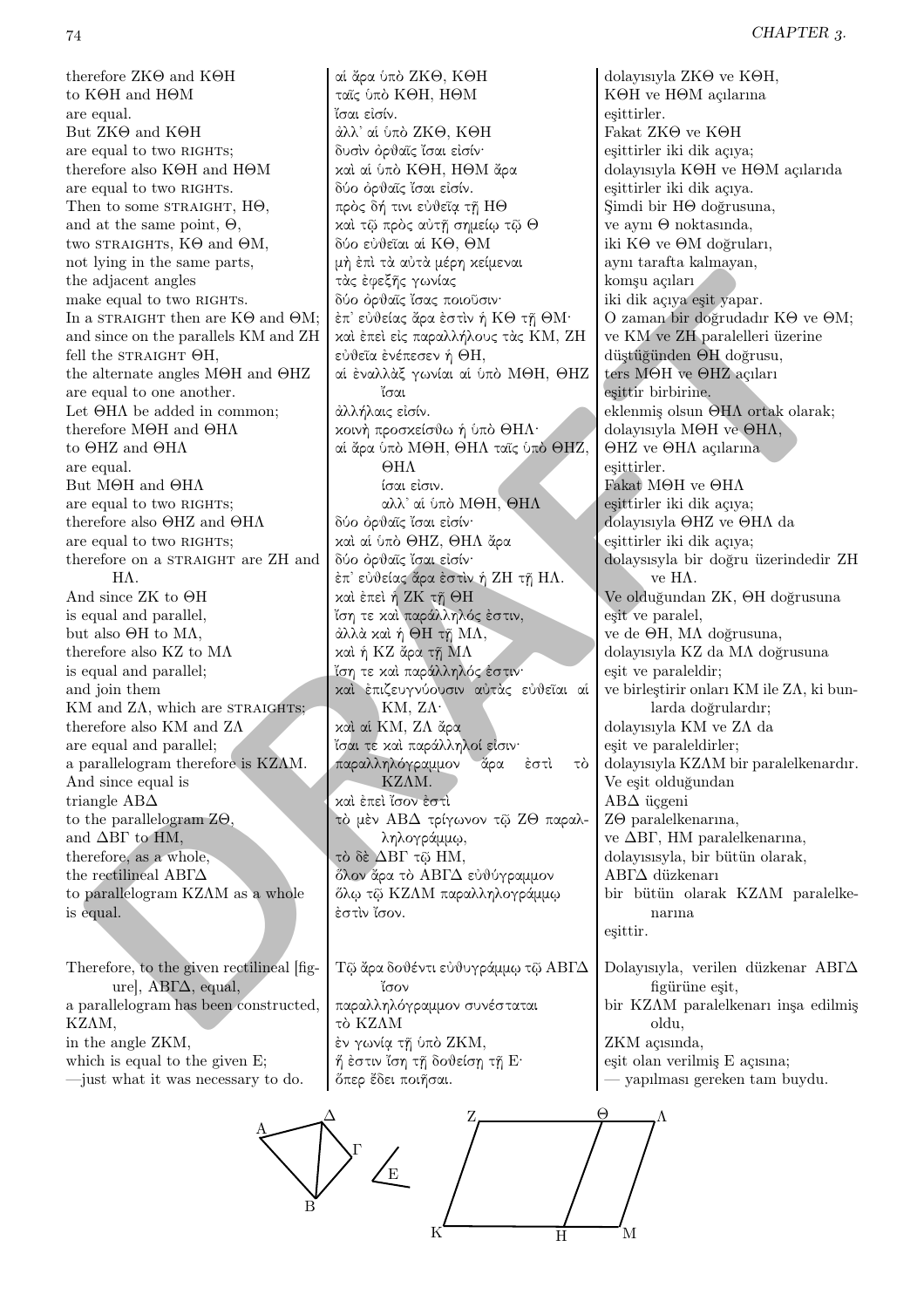# $3.46$

to set up a square.  $\frac{1}{k}$  τετράγωνον ἀναγράψαι.

Let be  ${}^{\circ}E\sigma\tau\omega$  Verilmiş olsun the given straight AB.  $\hat{\phi}$  δοθεῖσα εὐθεῖα ἡ AB· AB doğrusu.

is equival then a state of the strengthenium of the strengthenium of the strengthenium of the strengthenium of the strengthenium of the strengthenium of the strengthenium of the strengthenium of the strengthenium of the s to the straight AB,  $\tau \tilde{p}$  AB εὐθεία AB doğrusunda, at the point A of it,  $\alpha$  από τοῦ πρὸς αὐτῆ σημείου τοῦ A onun A noktasında, at a RIGHT,  $πρòς όρθα<sub>ς</sub>$  dik açıda,  $\Lambda \Gamma$ ,  $\Lambda \Gamma$ ,  $\Lambda \Gamma$ ,  $\Lambda \Gamma$ ,  $\Lambda \Gamma$ and suppose there has been laid down, | καὶ κείσθω ve yerleştirilmiş olsun, equal to AB,  $\tau_{\tilde{\eta}}$  AB  $\tilde{\sigma}_{\eta}$  AB  $\tilde{\sigma}_{\eta}$  AB doğrusuna eşit,  $A\Delta$ ;  $\qquad \qquad \qquad$   $\qquad \qquad$   $A\Delta$ ·  $\qquad \qquad$   $A\Delta$ ; and through the point Δ, καὶ διὰ μὲν τοῦ Δ σημείου ve Δ noktasından, parallel to AB,  $\tau$  π AB παράλληλος AB doğrusuna paralel, suppose there has been drawn  $\Delta E$ ;  $\int \tilde{\eta} \gamma \vartheta \omega \, \tilde{\eta} \, \Delta E$ , cizilmiş olsun  $\Delta E$ ; and through the point B,  $\delta \grave{\alpha} \delta \grave{\epsilon}$  τοῦ Β σημείου ve B noktasından, parallel to  $A\Delta$ ,  $\qquad \qquad$   $\qquad \qquad$  τῆ  $A\Delta$  παράλληλος  $\qquad \qquad$   $A\Delta$  doğrusuna paralel, suppose there has been drawn BE.  $\vert \eta \gamma \theta \omega \eta \rangle$  BE.

For, since on the parallels ΑΒ and ΔΕ ἐπεὶ γὰρ εἰς παραλλήλους τὰς ΑΒ, ΔΕ Çünkü, ΑΒ ve ΔΕ paralellerinin üzer-

A square therefore it is;  $\begin{array}{c|c}\n\text{Tetp\'aγωνον ἀρα ἀστίν} & \text{Bir karedir dolayısıyla o;} \\
\text{and it is on the STRAIGHT AB} & \text{αί Ἥστιν από της AB εύθείας} & \text{ve o AB doğrusu üzerinde.} \n\end{array}$ and it is on the STRAIGHT AB  $\vert$  καί έστιν άπὸ τῆς AB εὐθείας set up;  $\alpha_{\text{varyex}}$  αναγεγραμμένον· kurulmuştur;

—just what it was necessary to do. ὅπερ ἔδει ποιῆσαι. — yapılması gereken tam buydu.

On the given straight ᾿Απὸ τῆς δοθείσης εὐθείας Verilen bir doğruda

It is required then  $\delta \tilde{\epsilon} \tilde{\delta} \gamma$   $\delta \tilde{\epsilon}$ on the STRAIGHT AB  $\alpha \tilde{r}$   $\tilde{r}$  and  $\alpha$  and  $\alpha$  and  $\alpha$  are  $\alpha$  and  $\alpha$  are  $\alpha$  and  $\alpha$  are  $\alpha$  and  $\alpha$  are  $\alpha$  and  $\alpha$  are  $\alpha$  and  $\alpha$  are  $\alpha$  and  $\alpha$  are  $\alpha$  and  $\alpha$  are  $\alpha$  and  $\alpha$  are  $\alpha$  an to set up a square. τετράγωνον ἀναγράψαι. bir kare kurmak.

Suppose there has been drawn  $\mathcal{H}_{\chi\theta\omega}$   $\mathcal{H}_{\chi\theta\omega}$  (Gizilmiş olsun

A parallelogram therefore is ΑΔΕΒ; παραλληλόγραμμον ἄρα ἐστὶ τὸ ΑΔΕΒ· equal therefore is AB to  $\Delta E$ , (ζση ἄρα ἐστὶν ἡ μὲν AB τῆ  $\Delta E$ , Bir paralelkenardır dolayısıyla and  $A\Delta$  to BE.  $\hat{\eta}$  δὲ  $A\Delta \tau \tilde{\eta}$  BE.  $A\Delta EB$ ; But AB to  $A\Delta$  is equal.  $\alpha \lambda \lambda \alpha \gamma A B$  τῆ  $A\Delta \epsilon \sigma \tau \nu \gamma$  esittir dolayısıyla AB,  $\Delta E$  doğrusuna, Therefore the four  $\alpha$  τέσσαρες ἄρα ve ΑΔ, BE doğrusuna. ΒΑ, ΑΔ, ΔΕ, and EB  $\alpha$ i BA, AΔ, ΔΕ, EB Ama AB, AΔ doğrusuna eşittir. are equal to one another; («iσαι ἀλλήλαις εἰσίν· (Dolaysusyla su dördü equilateral therefore is a look in the intervention of the intervention of the BA, AΔ, ΔE ve EB is the parallelogram  $\Lambda \Delta$ EB. (εστὶ τὸ  $\Lambda \Delta$ EB παραλληλόγραμμον. (birbirlerine eşittirler;

fell the straight  $A\Delta$ ,  $\qquad$  εὐθεῖα ἐνέπεσεν ἡ Α $\Delta$ , ine therefore the angles ΒΑΔ and ΑΔΕ | αί ἄρα ὑπὸ ΒΑΔ, ΑΔΕ γωνίαι | düştüğünden ΑΔ doğrusu, are equal to two RIGHTs.  $\delta$  δύο ὀρθαῖς ἴσαι εἰσίν. esittir dolaysıyla ΒΑΔ ve ΑΔΕ And ΒΑΔ is right;  $\delta \rho \theta \eta \delta \epsilon \eta \theta \pi \delta B A \Delta \cdot$  iki dik açıya. right therefore is ΑΔΕ. ορθὴ ἄρα καὶ ἡ ὑπὸ ΑΔΕ. Ve ΒΑΔ diktir; And of parallelogram areas  $\tau$  τῶν δὲ παραλληλογράμμων χωρίων diktir dolayısıyla  $A\Delta E$ . the opposite sides and angles  $\alpha$  αι άπεναντίον πλευραί τε και γωνίαι Ve paralelkenar alanların are equal to one another. <sup>[</sup> ἴσαι ἀλλήλαις εἰσίν· [ karşıt kenar ve açıları] Right therefore is either  $\delta$ ρθὴ ἄρα καὶ ἑκατέρα esittir birbirlerine. of the opposite angles ΑΒΕ and ΒΕΔ; τῶν ἀπεναντίον τῶν ὑπὸ ΑΒΕ, ΒΕΔ Diktir dolayısıyla her bir right-angled therefore is ΑΔΕΒ. γωνιῶν· karşıt açı ΑΒΕ ve ΒΕΔ; And it was shown also equilateral.  $\phi$ φθογώνιον ἄρα ἐστὶ τὸ ΑΔΕΒ. dik açılıdır dolayısıyla ΑΔΕΒ.

eşkenardır dolayısıyla ΑΔΕΒ paralelkenarı.

I say then that  $\lambda$ έγω δή, ὅτι Simdi iddia ediyorum ki it is also right-angled.  $\alpha$ ι όρθογώνιον.  $\alpha$  aynı zamanda dik açılıdır.

ἐδείχθη δὲ καὶ ἰσόπλευρον. Ve gösterilmişti ki eşkenardır da.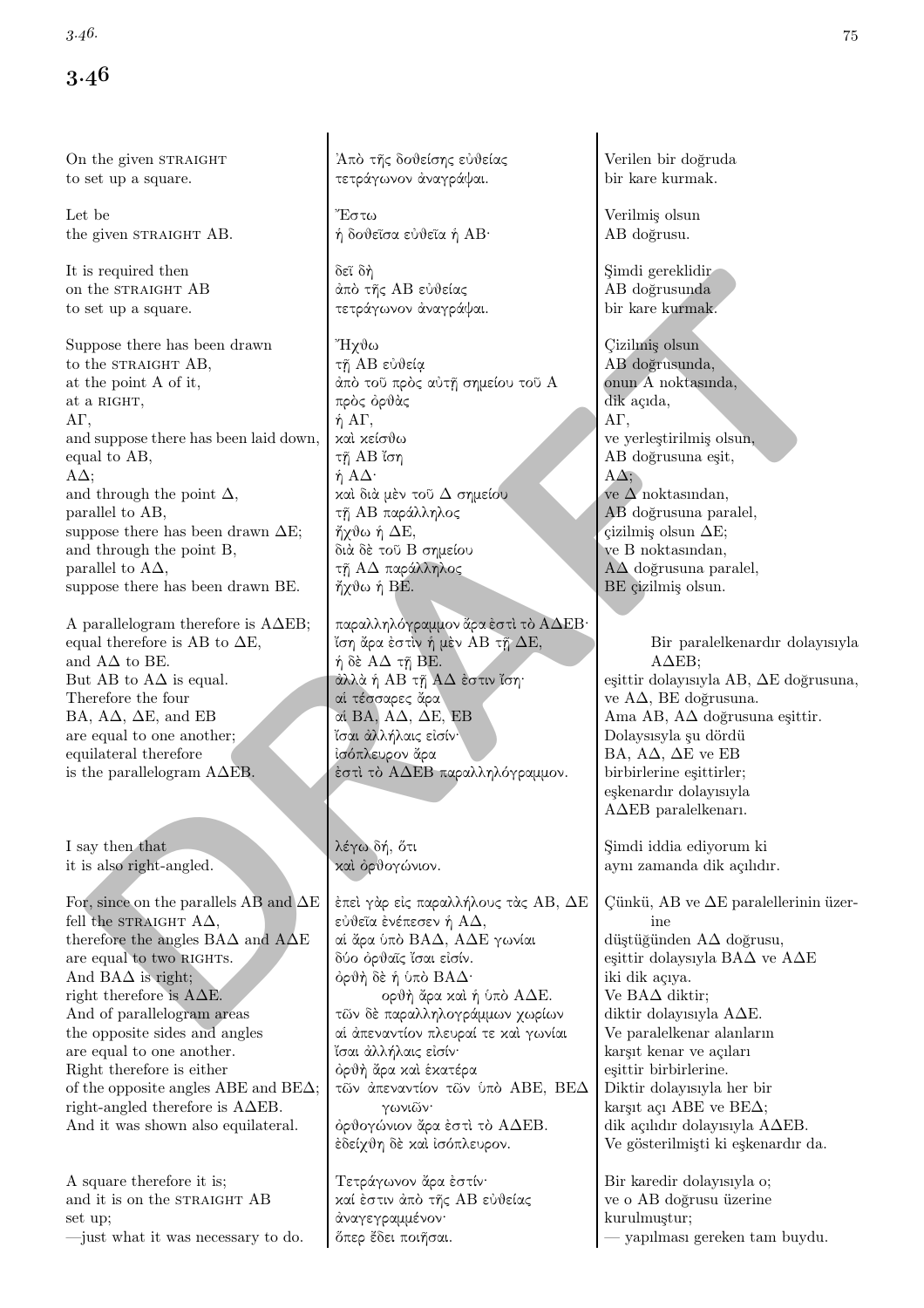

#### $3.47$

on BΓ **and μένιτης BΓ and μένιτης BΓ b BΓ** üzerinde a square, ΒΔΕΓ, τετράγωνον τὸ ΒΔΕΓ, bir ΒΔΕΓ karesi, and on ΒΑ and ΑΓ,  $\frac{\partial \pi \delta}{\partial \xi} \tau \tilde{\omega} \nu$  ΒΑ, ΑΓ ve ΒΑ ile AΓ üzerlerinde, HB and  $\Theta$ Γ,  $\tau \dot{\alpha}$  HB,  $\Theta$ Γ, HB ve ΘΓ, and through Α, καὶ διὰ τοῦ Α ve Α noktasından, parallel to either of ΒΔ and ΓΕ,  $\vert$  δποτέρα τῶν ΒΔ, ΓΕ παράλληλος  $\vert$  ΒΔ ve ΓΕ doğrularına paralel olan, suppose  $AA$  has been drawn;  $\tilde{\eta} \gamma \vartheta \omega \eta A \Lambda$ <sup>1</sup>  $AA$  (izilmiş olsun; and suppose have been joined  $\chi \alpha \lambda \epsilon \pi \xi \epsilon \gamma \vartheta \omega \sigma \alpha \nu$  ve birlestirilmiş olsun

And since right is  $\vert x\alpha\vert$  έπελ όρθή έστιν Ve dik olduğundan either of the angles ΒΑΓ and ΒΑΗ, ἑκατέρα τῶν ὑπὸ ΒΑΓ, ΒΑΗ γωνιῶν, ΒΑΓ ve ΒΑΗ açılarının her biri, on some straight, BA, πρὸς δή τινι εὐθεία τῆ BA bir BA doğrusunda, to the point Α on it, καὶ τῷ πρὸς αὐτῇ σημείῳ τῷ Α üzerindeki Α noktasına, two straights, AΓ and AH,  $\delta$ ύο εὐθεῖαι αί AΓ, AH  $\Delta$ Γ ve AH doğruları, not lying in the same parts,  $\mu \nmid \mu \nmid \epsilon \nmid \alpha$  αὐτὰ μέρη κείμεναι aynı tarafta kalmayan, the adjacent angles  $\tau \propto \frac{1}{\tau} \frac{1}{\tau} \frac{1}{\tau} \frac{1}{\tau} \frac{1}{\tau} \frac{1}{\tau} \frac{1}{\tau} \frac{1}{\tau} \frac{1}{\tau} \frac{1}{\tau} \frac{1}{\tau} \frac{1}{\tau} \frac{1}{\tau} \frac{1}{\tau} \frac{1}{\tau} \frac{1}{\tau} \frac{1}{\tau} \frac{1}{\tau} \frac{1}{\tau} \frac{1}{\tau} \frac{1}{\tau} \frac{1}{\tau} \frac{1}{\tau} \frac{1}{\tau} \frac{$ make equal to two RIGHTs;<br>
on a STRAIGHT therefore is ΓΑ with  $\begin{vmatrix} \delta v \sigma v & \delta \rho \theta \alpha \zeta & \delta \sigma \alpha \zeta & \tau o \omega \delta \sigma v \\ \epsilon \pi & \epsilon v \theta \epsilon & \alpha \zeta & \epsilon \sigma \tau v & \eta \Delta + \pi \gamma \Delta H. \end{vmatrix}$  bir doğrudadır dolayısısvla ΓΑ Then for the same reason  $\alpha$  λειλή ΒΑ τῆ ΑΘ ἐστιν ἐπ' εὐθείας. BA ile AΘ da bir doğrudadır. also BA with AΘ is on a straight. | καὶ ἐπεὶ ἴση ἐστὶν | Ve eşit olduğundan And since equal is  $\iint \tilde{\eta} \, \tilde{\upsilon} \pi \tilde{\upsilon} \Delta B \Gamma \, \gamma \omega \nu (\alpha \tau \tilde{\eta} \, \tilde{\upsilon} \pi \tilde{\upsilon} \, \tilde{\lambda} \, B \Gamma \cdot \Delta B \Gamma \cdot \Delta B \Gamma \cdot \Delta B \Gamma \cdot \Delta B \Gamma \cdot \Delta B \Gamma \cdot \Delta B \Gamma \cdot \Delta B \Gamma \cdot \Delta B \Gamma \cdot \Delta B \Gamma \cdot \Delta B \Gamma \cdot \Delta B \Gamma \cdot \Delta B \Gamma \cdot \Delta B \Gamma \cdot \Delta B \Gamma \cdot \Delta B \Gamma \cdot \Delta B \Gamma \cdot \Delta B \Gamma \$ angle ΔΒΓ to angle ZBA;  $\delta \rho \vartheta \gamma \gamma \alpha \rho \epsilon x$ ατέρα· her ikiside diktir; for either is right; κοινὴ προσκείσθω ἡ ὑπὸ ΑΒΓ· eklenmiş olsun ΑΒΓ her ikisine de; let ABΓ be added in common;  $\delta \lambda n \frac{\delta \alpha}{} \frac{\delta n}{\delta} \Delta BA$  dolayısıyla ΔBA acısının tamamı therefore ΔΒΑ as a whole ὅλῃ τῇ ὑπὸ ΖΒΓ ΖΒΓ açısının tamamına to  $ZBT$  as a whole  $\left| \right.$  έστιν ἴση. is equal. (και έπει τον φαινό και έπει το στηλεύτου του Ve eşit olduğundan And since equal is  $\hat{\eta} \mu \hat{\epsilon} \nu \Delta B \tau \tilde{\eta} B \Gamma$ ,  $\Delta B, B \Gamma$  doğrusuna,

In right-angled triangles, <sup>7</sup>Eν τοῖς ὀρθογωνίοις τριγώνοις Dik açılı üçgenlerde, the square on the side that subtends τὸ ἀπὸ τῆς τὴν ὀρθὴν γωνίαν ὑποτει- dik açının gördüğü kenar üzerindeki the right angle  $\vert$  νούσης πλευράς τετράγωνον  $\vert$  kare is equal ἴσον ἐστὶ eşittir to the squares on the sides that con- τοῖς ἀπὸ τῶν τὴν ὀρθὴν γωνίαν περιε- dik açıyı içeren kenarların üzerindektain the right angle.  $\gamma$  γουσῶν πλευρῶν τετραγώνοις. ilere.

Let be  $\mathbb{F}$  τω  $\mathbb{F}$  Verilmis olsun Verilmiş olsun Verilmiş olsun Verilmiş olsun Verilmiş olsun Verilmiş olsun Verilmiş olsun Verilmiş olsun Verilmiş olsun Verilmiş olsun Verilmiş olsun Verilmiş olsun Verilmiş olsu a right-angled triangle, ΑΒΓ, τρίγωνον ὀρθογώνιον τὸ ΑΒΓ dik açılı bir ΑΒΓ üçgeni having the angle ΒΑΓ right.  $\delta \rho \theta \hat{n} \times \hat{\sigma} \rho \hat{n} \times \hat{\sigma}$  ΒΑΓ γωνίαν· BAΓ açısı dik olan.

I say that  $\lambda \epsilon \gamma \omega$ , ότι **iddia ediyorum ki** the square on ΓΒ (τὸ ἀπὸ τῆς ΒΓ τετράγωνον ΓΒ üzerindeki kare is equal is equal is equal is equal is equal is equal is equal is equal is equal is equal is equal is equal is  $\sim$  existing is equal is equal is equal is equal is equal is equal is equal is equal is equal is equal is equ to the squares on ΒΑ and ΑΓ. τοῖς ἀπὸ τῶν ΒΑ, ΑΓ τετραγώνοις. ΒΑ ve ΑΓ üzerlerindeki karelere.

For, suppose there has been set up <sup>[</sup>Άναγεγράφθω γὰρ *[Cünkü, kurulmuş olsun]*  $A\Delta$  and ZΓ.  $\alpha$   $\alpha$   $A\Delta$ , ZΓ.  $\beta$   $\alpha$   $A\Delta$  ve ZΓ.

ΑΗ. διὰ τὰ αὐτὰ δὴ Sonra aynı nedenle

47<br>
Twittensplere that such the splerion of the splerion of the splerion of the splerion of the splerion of the splerion of the splerion of the splerion of the splerion of the splerion of the splerion of the splerion of on a straight therefore is ΓΑ with ἐπ᾿ εὐθείας ἄρα ἐστὶν ἡ ΓΑ τῇ ΑΗ. bir doğrudadır dolayısısyla ΓΑ ile ΑΗ.

mistake, owing to the similarity in appearance of the two letters, especially in the font used.

<sup>&</sup>lt;sup>1</sup>Heiberg's text [1, p. 110] has  $\Delta$  for  $\Lambda$  at this place and elsewhere (though not in the diagram). Probably this is a compositor's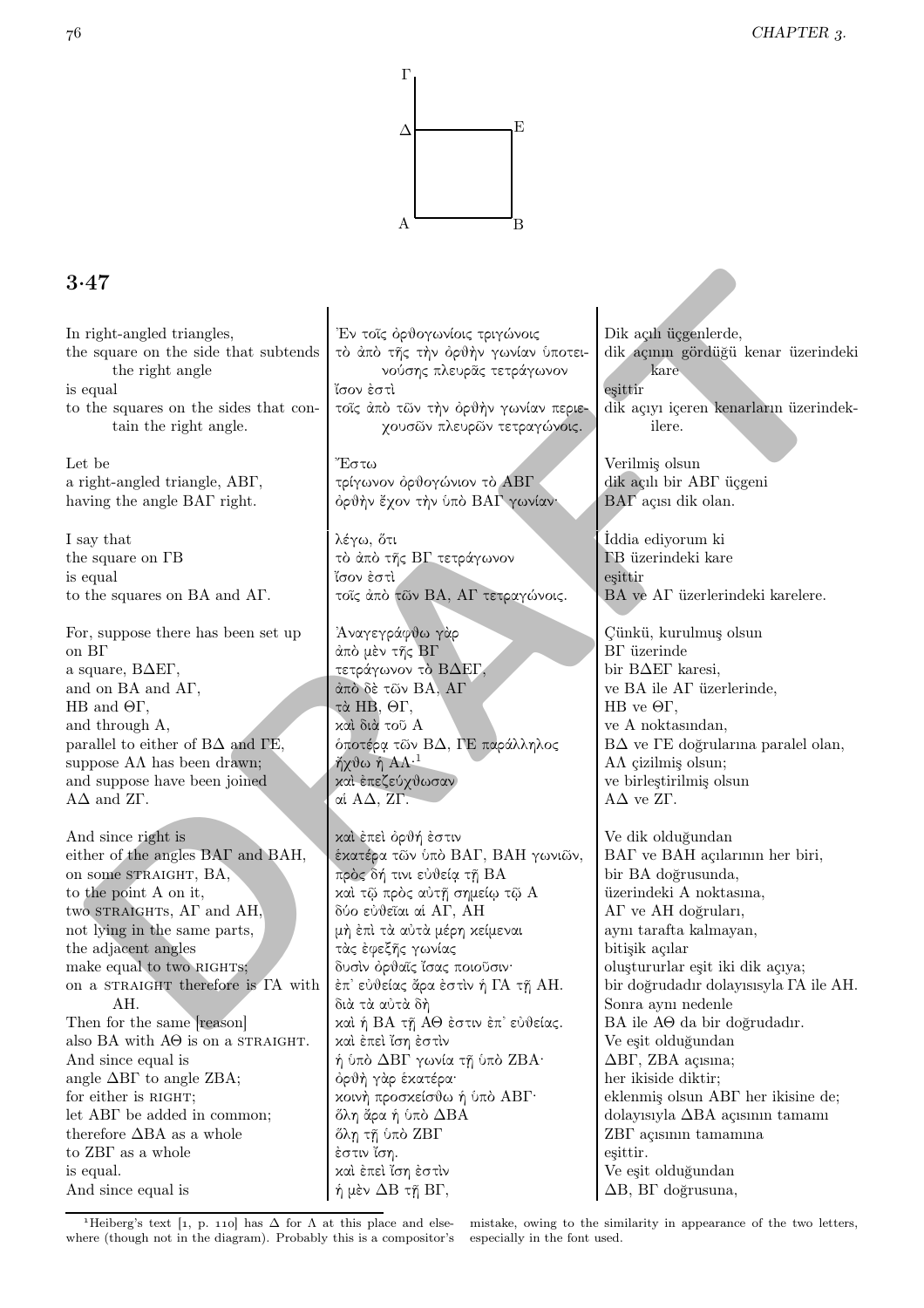$3.47 \cdot$ 

 $\Delta B$  to BΓ,  $\hat{\phi}$  δὲ ZB τῆ BA,  $\psi$  ve ZB, BA doğrusuna to the two ZB and  $\mathrm{B} \Gamma^2$ also the parallelogram ΓΛ ((σον τῶ ΘΓ τετραγώνω· is equal <sup>«</sup> του επιλευτικό προσφειλεί του επιλευτικό προσφειλεί του επιλευτικό προσφειλεί του επιλευτικό προσφειλεί του επιλευτικό προσφειλεί του επιλευτικό προσφειλεί του επιλευτικό προσφειλεί του επιλευτικό προσφειλεί ΑΓ. τραγώνοις. is equal ἴσον ἐστὶ eşittir to the squares on the sides subtending  $\frac{1}{10}$  τοῖς ἀπὸ τῶν τὴν ὀρθὴν [γωνίαν] περιε- dik açıyı içeren kenarların üzerindek-

—just what it was necessary to show. ὅπερ ἔδει δεῖξαι. — gösterilmesi gereken tam buydu.

(complete the spin of the relation of the spin of the spin of the spin of the spin of the spin of the spin of the spin of the spin of the spin of the spin of the spin of the spin of the spin of the spin of the spin of the and ZB to BA,  $\delta \circ \delta \chi \Delta B$ , BA  $\Delta B$   $\Delta B$  ve BA ikilisi the two ΔB and BA  $\delta$ <sup>2</sup> δύο ταῖς ZB, BΓ  $\vert$  ZB ve BΓ ikilisine<sup>3</sup> ἴσαι εἰσὶν eşittirler, are equal,  $\frac{1}{2}$  εκατέρα έκατέρα· her biri birine; either to either;  $\vert x\alpha\vert \gamma\omega\sqrt{\alpha} \eta \omega\pi \Delta B$  ve ΔBA açısı and angle ΔΒΑ γωνίᾳ τῇ ὑπὸ ΖΒΓ ΖΒΓ açısına to angle ΖΒΓ ἴση· eşittir; is equal;  $\beta$ άσις ἄρα ἡ ΑΔ dolayısıyla ΑΛ tabanı therefore the base AΛ βάσει τῆ ZΓ (βάσει τῆ ZΓ τabanına to the base ΖΓ [ἐστιν] ἴση, eşittir,  $\begin{bmatrix} \text{is} \end{bmatrix}$  equal,  $\begin{bmatrix} x\alpha \alpha + b \end{bmatrix}$   $\begin{bmatrix} x\alpha + b \end{bmatrix}$   $\begin{bmatrix} x\alpha + b \end{bmatrix}$   $\begin{bmatrix} x\alpha + b \end{bmatrix}$   $\begin{bmatrix} y\alpha + b \end{bmatrix}$   $\begin{bmatrix} y\alpha + b \end{bmatrix}$   $\begin{bmatrix} y\alpha + b \end{bmatrix}$   $\begin{bmatrix} y\alpha + b \end{bmatrix}$   $\begin{bmatrix} y\alpha + b \end{bmatrix}$   $\begin{bmatrix} y\alpha + b$ and the triangle ABΛ  $\tau$ <sub>Φ</sub> ZBΓ τριγώνῳ ZBΓ üçgenine to the triangle ZBΓ <u>έστ</u>ιν ἴσον· εξίστε επιτροποιείτες εξετάσον· is equal;  $\vert x\alpha\vert$  [εστι] τοῦ μὲν ΑΒΔ τριγώνου ve ΑΒΔ üçgeninin and of the triangle  $AB\Delta$   $\delta\pi\lambda\phi\sigma\omega$  το  $BA\pi\alpha\phi\lambda\lambda\eta\lambda\phi\gamma\phi\gamma\mu\mu\omega$   $\Delta B\Lambda$  paralelkenari iki katıdır; the parallelogram ΒΛ is double; βάσιν τε γὰρ τὴν αὐτὴν ἔχουσι τὴν ΒΔ aynı ΒΛ tabanları olduğu, for they have the same base, ΒΛ, καὶ ἐν ταῖς αὐταῖς εἰσι παραλλήλοις ve aynı and are in the same parallels,  $\tau$   $\alpha\bar{\alpha} \in BA$ ,  $AA$ ·  $\beta\Delta$  and  $\alpha$  are  $AA$  parallerinde oldukları için; BΔ and AΛ;  $\vert \overline{\text{to} \theta}$  δε ZBΓ τριγώνου ve ZBΓ üçgeninin and of the triangle ZBΓ διπλάσιον τὸ HB τετράγωνον<sup>·</sup> HB karesi iki katıdır; the square HB is double;  $\beta$ άσιν τε γὰρ πάλιν τὴν αὐτὴν ἔχουσι | yine aynı for again they have the same base, τὴν ΖΒ ΖΒ tabanları olduğu ZB, καὶ ἐν ταῖς αὐταῖς εἰσι παραλλήλοις νε aynı and are in the same parallels, ταῖς ΖΒ, ΗΓ. ΖΒ ve ΗΓ parallerinde oldukları için. ZB and HΓ. [τὰ δὲ τῶν ἴσων [/ [τὰ δε τῶν - [| [τὰ δε τῶν - [| [ve esitlerin, [And of equals, διπλάσια ἴσα ἀλλήλοις ἐστίν·] iki katları birbirlerine eşittirler.] the doubles are equal to one another.] ἴσον ἄρα ἐστὶ Eşittir dolaysıyla Equal therefore is  $\vert x\alpha\vert$  τὸ ΒΛ παραλληλόγραμμον ΒΛ paralelkenarı da also the parallelogram ΒΛ  $\tau$ <sub>Φ</sub> ΗΒ τετραγώνῳ. HB karesine. to the square HB. (διαφύλες δή) Simdi benzer şekilde, Similarly then,  $\frac{\partial \pi}{\partial \xi}$  επιζευγνυμένων τῶν ΑΕ, ΒΚ birlestirildiğinde ΑΕ ve ΒΚ, there being joined AE and BK, δειχθήσεται gösterilecek ki it will be shown that καὶ τὸ ΓΛ παραλληλόγραμμον ΓΛ paralelkenarı da<br>also the paralelogram ΓΛ ((σον τῶ ΘΓ τετραγώνω) και επίτε ΘΓ karesine. [is] equal to the square ΘΓ. ὅλον ἄρα τὸ ΒΔΕΓ τετράγωνον Dolayısıyla ΔΒΕΓ bir bütün olarak Therefore the square  $\triangle$ BEI as a  $\triangle$  δυσὶ τοῖς HB, ΘΓ τετραγώνοις HB ve ΘΓ iki karesine whole  $\qquad \qquad$  (τον έστίν. esittir. to the two squares HB and ΘΓ καί έστι Ayrıca is equal. <u>Γενικά του του επιβάνει του εναλύθηση του από της ΒΓ</u> ΒΔΕΓ karesi ΒΓ üzerine kurulmuştur, Also is <sup>«λυγραφέν, εναι τη διαφορά της</sup> εναλύτερησής στο την εναλύτερη της ΗΒ ve ΘΓ, ΒΑ ve ΑΓ üzerine. the square ΒΔΕΓ set up on BΓ,  $\tau \dot{\alpha} \delta \dot{\epsilon}$  HB, ΘΓ ἀπὸ τῶν ΒΑ, ΑΓ. Dolayısıyla BΓ kenarındaki kare and HB and ΘΓ on BA and AΓ. (τὸ ἄρα ἀπὸ τῆς ΒΓ πλευρᾶς τετράγω- eşittir Therefore the square on the side ΒΓ νον νον ΒΑ νε ΑΓ kenarlarındaki karelere. to the squares on the sides ΒΑ and τοῖς ἀπὸ τῶν ΒΑ, ΑΓ πλευρῶν τε-Therefore in right-angled triangles <sup>[γ</sup>Εν ἄρα τοῖς ὀρθογωνίοις τριγώνοις [Dolayısıyla dik açılı üçgenlerde, the square on the side subtending the  $\tau$ ό άπὸ τῆς τὴν ὀρθὴν γωνίαν ὑποτει- dik açının gördüğü kenar üzerindeki right angle  $\sim$  νούσης πλευρᾶς τετράγωνον kare

the right [angle];  $\gamma$ ουσῶν πλευρῶν τετραγώνοις· ilere;

Fitzpatrick considers this ordering of the two straight lines to be 'obviously a mistake'. But if it is a mistake, how could it have been made?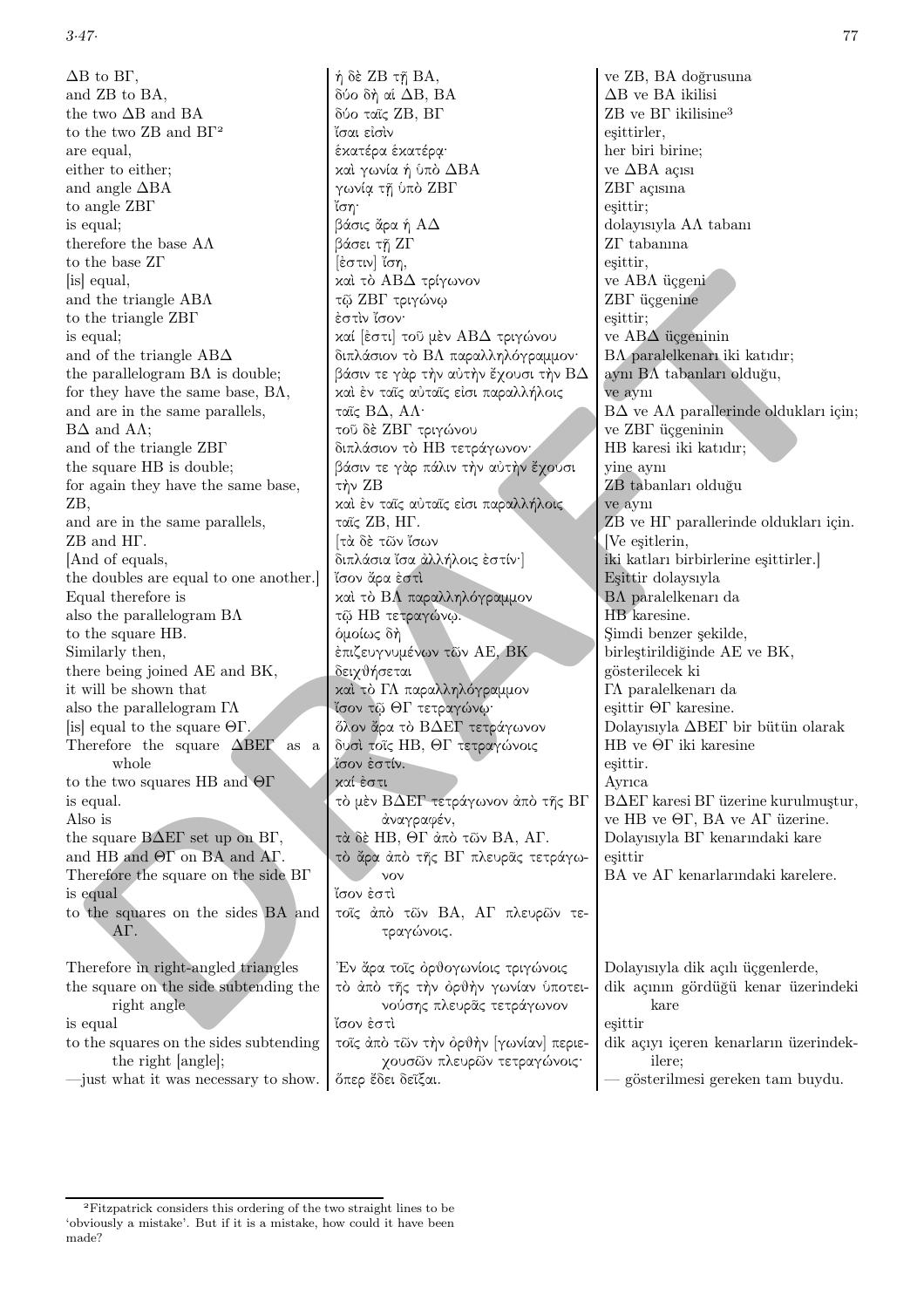

## $3.48$

For, of the triangle ΑΒΓ Τριγώνου γὰρ τοῦ ΑΒΓ Çünkü, ΑΒΓ üçgeninin the square on the one side ΒΓ τὸ ἀπὸ μιᾶς τῆς ΒΓ πλευρᾶς τετράγω- bir ΒΓ kenarındaki karesi —suppose it is equal νον — varsayılsın eşit<br>to the squares on the sides BA and ίσον έστω<br>BA ve AT kenarlarındaki karelere. to the squares on the sides  $BA$  and  $\frac{1}{10}$  (σον έστω

For, suppose has been drawn  $\mathcal{H}_{Y}$ θω γὰρ  $\mathcal{H}_{Y}$ θω γὰρ  $\mathcal{H}_{Y}$ from the point A  $\hat{\alpha}$ πὸ τοῦ Α σημείου A noktasından to the STRAIGHT AΓ<br>at RIGHTS  $\pi \delta c \delta \phi \delta c$ <br> $\pi \delta c \delta \phi \delta c$  $A\Delta$ ,  $\hat{\eta} A\Delta$   $A\Delta$ ,  $A\Delta$ and let be laid down  $\alpha$  καὶ κείσθω ve yerleştirilmiş olsun equal to ΒΑ τῇ ΒΑ ἴση ΒΑ doğrusuna eşit  $A\Delta$ ,  $\qquad \qquad \mid A\Delta$ ,  $\qquad \qquad \mid A\Delta$ , and suppose ΔΓ has been joined. καὶ ἐπεζεύχθω ἡ ΔΓ. ve ΔΓ birleştirilmiş olsun.

equal is a contract of τρίψει του διατήρηση στη συνεργασία της εξίτες της εξίτες της εξίτες της εξίτες της εξί also the square on  $\Delta A$  (καὶ τὸ ἀπὸ τῆς  $\Delta A$  τετράγωνον (ΔA üzerindeki kare de to the square on AB.  $\frac{1}{\tau\omega} \frac{\partial \pi}{\partial \tau}$  τω  $\frac{\partial \pi}{\partial \tau}$  της AB τετραγώνω. AB üzerindeki kareve. Let be added in common κοινὸν προσκείσθω Eklenmiş olsun ortak the square on AΓ;  $\vert \tau \delta \dot{\alpha} \pi \delta \tau \eta \zeta A$ Γ τετράγωνον· therefore the squares on ΔΑ and ΑΓ | τὰ ἄρα ἀπὸ τῶν ΔΑ, ΑΓ τετράγωνα | dolayısıyla ΔΑ ve ΑΓ üzerlerindeki are equal <del>(«ται έσα έστὶ και επιστημεί</del>» του κατεί to the squares on BA and AΓ.  $\vert$  τοῖς ἀπὸ τῶν ΒΑ, ΑΓ τετραγώνοις.  $\vert$  eşittir But those on ΔΑ and AΓ  $\delta\lambda\lambda\alpha$  τοῖς μὲν ἀπὸ τῶν ΔΑ, AΓ BA ve AΓ üzerlerindeki karelere. are equal <sup>[ [</sup>σον ἐστὶ | Μπα ΔΑ ve AΓler üzerlerindeki to that on  $\Delta \Gamma$ ;<br>for right is the angle  $\Delta A \Gamma$ :<br> $\begin{bmatrix} \tau \delta & \alpha \tau \delta & \tau \gamma \delta & \Delta \Gamma \\ \delta \rho \vartheta \eta & \gamma \alpha \rho & \epsilon \sigma \tau \nu & \eta \vartheta \tau \delta & \Delta A \Gamma \gamma \omega \nu \alpha \end{bmatrix}$  esittir<br> $\Delta \Gamma$  üzerlerindekine; for right is the angle  $\Delta$ AΓ;  $\delta \rho \vartheta \eta \gamma \varphi \rho \dot{\epsilon} \sigma \tau \omega \eta \dot{\eta} \dot{\nu} \pi \dot{\sigma} \Delta A \Gamma \gamma \omega \nu \dot{\alpha}$ and those on ΒΑ and ΑΓ τοῖς δὲ ἀπὸ τῶν ΒΑ, ΑΓ ΔΑΓ açısı dik olduğundan; are equal <sup>(</sup> (σον ἐστὶ νε ΒΑ ile ΑΓ üzerlerindekiler

48<br>
48<br>
of a triangle<br>
square on one of the sides<br>
vegate of the sides<br>
vegate of the sides<br>
vegate of the sides<br>
vegate of the sides<br>
the converse on the remaining sides of the sides<br>
the conversion of the sides<br>
the con If of a triangle ᾿Εὰν τριγώνου Eğer bir üçgende the square on one of the sides  $|\vec{\tau} \rangle$  τὸ ἀπὸ μιᾶς τῶν πλευρῶν τετράγωνον bir kenarın üzerindeki kare be equal  $\delta$  (σον  $\tilde{\eta}$  / eşitse to the squares on the remaining sides  $\frac{1}{10}$  τοῖς ἀπὸ τῶν λοιπῶν τοῦ τριγώνου δύο  $\frac{1}{10}$  üçgenin geriye kalan kenarlarındaki of the triangle, πλευρῶν τετραγώνοις, karelere, the angle contained  $\eta$  περιεχομένη γωνία üçgenin geriye kalan kenarlarınca içerby the two remaining sides of the tri- ὑπὸ τῶν λοιπῶν τοῦ τριγώνου δύο ilen angle angle πλευρῶν πλευρών αςι is right.  $\phi$ θή έστιν. diktir.

ΑΓ. τοῖς ἀπὸ τῶν ΒΑ, ΑΓ πλευρῶν τετραγώνοις·

I say that  $\lambda \xi$ γω, ὅτι **iddia ediyorum ki** right is the angle ΒΑΓ.  $\delta \rho \vartheta \eta \dot{\epsilon} \sigma \tau \nu \dot{\eta} \dot{\nu} \pi \dot{\delta} B \Delta \Gamma \gamma \omega \nu \dot{\alpha}.$  BAT açısı diktir.

πρὸς ὀρθὰς  $\mathring{\eta}$  AΔ,  $\mathring{\eta}$ 

Since equal is ΔA to AB,  $\left| \begin{array}{c} \epsilon \text{arrows} \\ \epsilon \text{arrows} \end{array} \right|$  is  $\Delta A$  τη  $\Delta A$ ,  $\Delta B$ ,  $\left| \begin{array}{c} E \text{s} \\ E \text{s} \end{array} \right|$  and  $\Delta A$ , AB kenarına,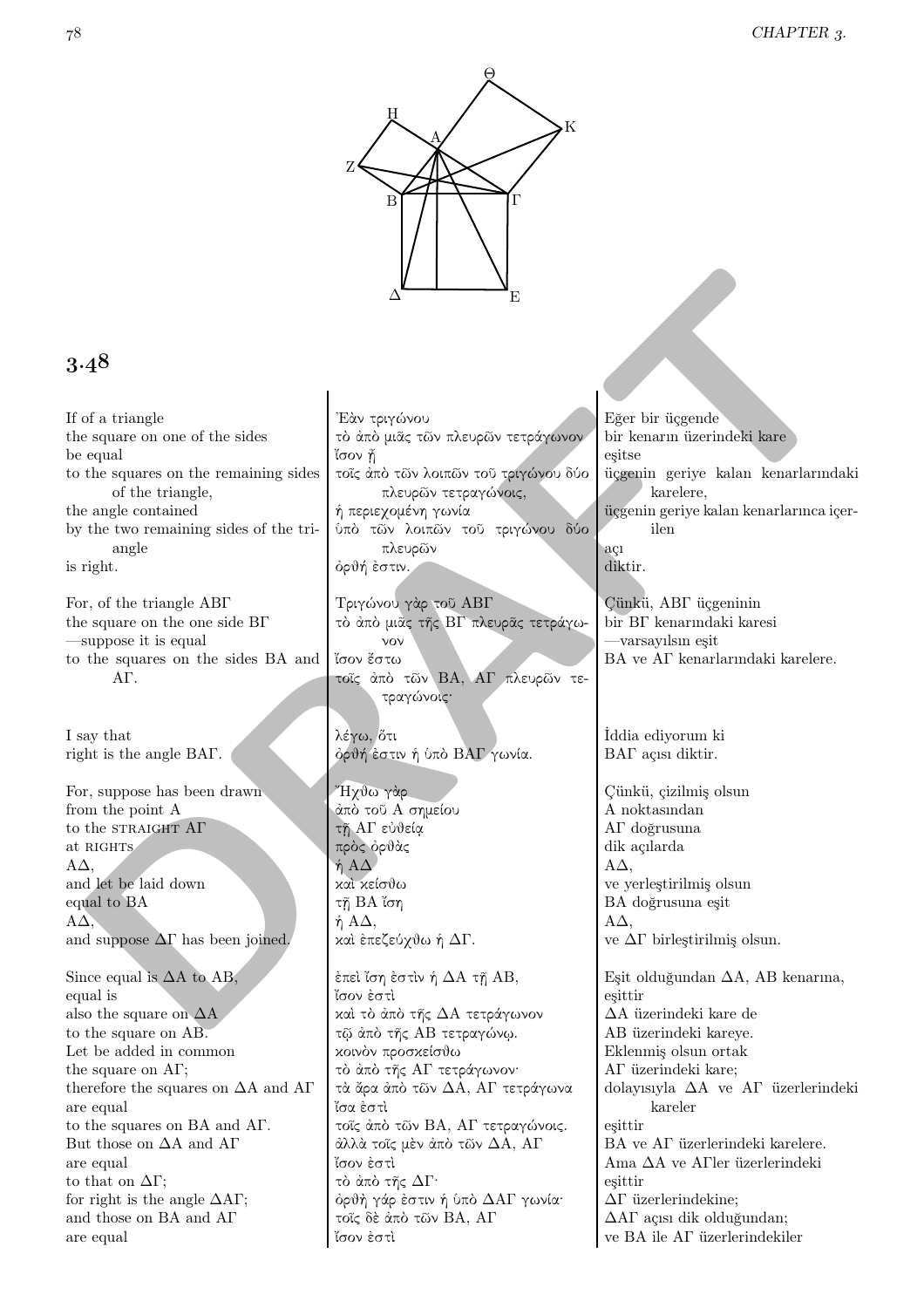$3.48.$  (19)

to that on BΓ;  $\vert \tau \delta \dot{\alpha} \pi \delta \tau \eta \varsigma \text{ B} \Gamma$  are equal to the two BA and  $\mathbf{A}\Gamma$ 

If, therefore, of a triangle, ᾿Εὰν ἀρὰ τριγώνου Eğer dolayısıyla bir üçgende the square on one of the sides τὸ ἀπὸ μιᾶς τῶν πλευρῶν τετράγωνον bir kenarın üzerindeki kare be equal ἴσον ᾖ eşitse to the squares on the remaining two τοῖς ἀπὸ τῶν λοιπῶν τοῦ τριγώνου δύο üçgenin geriye kalan kenarlarındaki the angle contained  $\eta$  περιεχομένη γωνία üçgenin geriye kalan kenarlarınca içerby the remaining two sides of the tri- | ὑπὸ τῶν λοιπῶν τοῦ τριγώνου δύο | ilen is right;<br>  $\begin{bmatrix} \phi \rho \vartheta \eta & \phi \sigma \tau \nu \\ \sigma \tau \epsilon \rho & \epsilon \nu \end{bmatrix}$  diktir;<br>  $\begin{bmatrix} \text{diktir;} \\ - \text{gösterilmesi gereken tam buydu.} \end{bmatrix}$ —just what it was necessary to show.  $\frac{8}{3}$ περ έδει δεῖξαι.

for it is supposed;<br>
therefore the square on  $\Delta \Gamma$   $\downarrow$  το άρα άπο της  $\Delta \Gamma$  τετράγωνον  $\downarrow$  BΓ üzerlerindekine;<br>
cünkü varsavıldı: therefore the square on  $\Delta \Gamma$   $\tau$  το άρα από της  $\Delta \Gamma$  τετράγωνον is equal (<del>«του έστι» (στι στου επιλε</del>ί dolayısıyla ΔΓ üzerlerindeki to the square on ΒΓ; τῷ ἀπὸ τῆς ΒΓ τετραγώνῳ· eşittir so that the side  $\Delta \Gamma$  (  $\delta$ στε καὶ πλευρὰ  $\text{B} \Gamma$  üzerlerindeki kareye; to the side BΓ  $\hat{\eta} \Delta \Gamma \tau \tilde{\eta}$  BΓ  $\hat{\eta} \Delta \Gamma \tau \tilde{\eta}$  böylece  $\Delta \Gamma$  kenarı is equal; sequal; sequal; sequal; sequal; sequal; sequal; sequal; sequal; sequal; sequal; sequal; sequal; sequal; sequal; sequal; sequal; sequal; sequal; sequal; sequal; sequal; sequal; sequal; sequal; sequal; sequal; seq and since equal is  $\Delta A$  to  $AB$ ,  $\downarrow \chi \chi$  έπεὶ ἴση ἐστὶν ἡ  $\Delta A$  τῆ  $AB$ , eşittir; δύο δὴ αί ΔΑ, ΑΓ  $\begin{array}{c|c}\n\text{No} & \text{No} & \text{No} \\
\text{No} & \text{No} & \text{No} & \text{No} \\
\text{No} & \text{No} & \text{No} & \text{No} \\
\text{No} & \text{No} & \text{No} & \text{No} \\
\end{array}$ are equal;  $\delta \alpha$  εἰσίν· BA ve AΓ ikilisine and the base  $\Delta A$   $\qquad \qquad$   $\times$   $\alpha$  βάσις ή  $\Delta \Gamma$  esittirler; to the base BΓ βάσει τῆ BΓ  $\beta$  βάσει τῆ BΓ  $\alpha$  Ve ΔA tabanı BΓ tabanına [is] equal; ἴση· ΒΓ tabanına therefore the angle  $\Delta$ AΓ  $\gamma$ ωνία ἄρα ἡ ὑπὸ  $\Delta$ AΓ eşittir; to the angle ΒΑΓ  $\gamma$ ωνία τῆ ὑπὸ ΒΑΓ dolayısıyla ΔΑΓ açısı [is] equal. [ἐστιν] ἴση. ΒΑΓ açısına And right [is]  $\Delta A\Gamma$ ;  $\phi \partial \theta \partial \theta$  δε ή υπό  $\Delta A\Gamma$ · eşittir. right therefore [is] ΒΑΓ. ὀρθὴ ἄρα καὶ ἡ ὑπὸ ΒΑΓ. Ve ΔΑΓ diktir;

sides, κατεραγώνοις, κατεραγώνοις, κατεραγώνοις, κατεραγώνοις, κατεραγώνοις, κατερικά angle according πλευρῶν πλευρών αςι

Γ

 $\overline{A}$  B

Δ

the team Of Alexander Control of the space of the space of the space of the space of the space of the space of the space of the space of the space of the space of the space of the space of the space of the space of the sp and common [is]  $\text{AP}$ ,  $\begin{bmatrix} \text{X} & \text{X} \\ \text{X} & \text{X} \\ \text{X} & \text{X} \end{bmatrix}$   $\begin{bmatrix} \text{X} & \text{X} \\ \text{X} & \text{Y} \\ \text{X} & \text{X} \end{bmatrix}$   $\begin{bmatrix} \text{X} & \text{X} \\ \text{X} & \text{X} \\ \text{X} & \text{X} \end{bmatrix}$   $\begin{bmatrix} \text{X} & \text{X} \\ \text{X} & \text{X} \\ \text{X} & \text{X} \end{b$ diktir dolayısıyla ΒΑΓ.